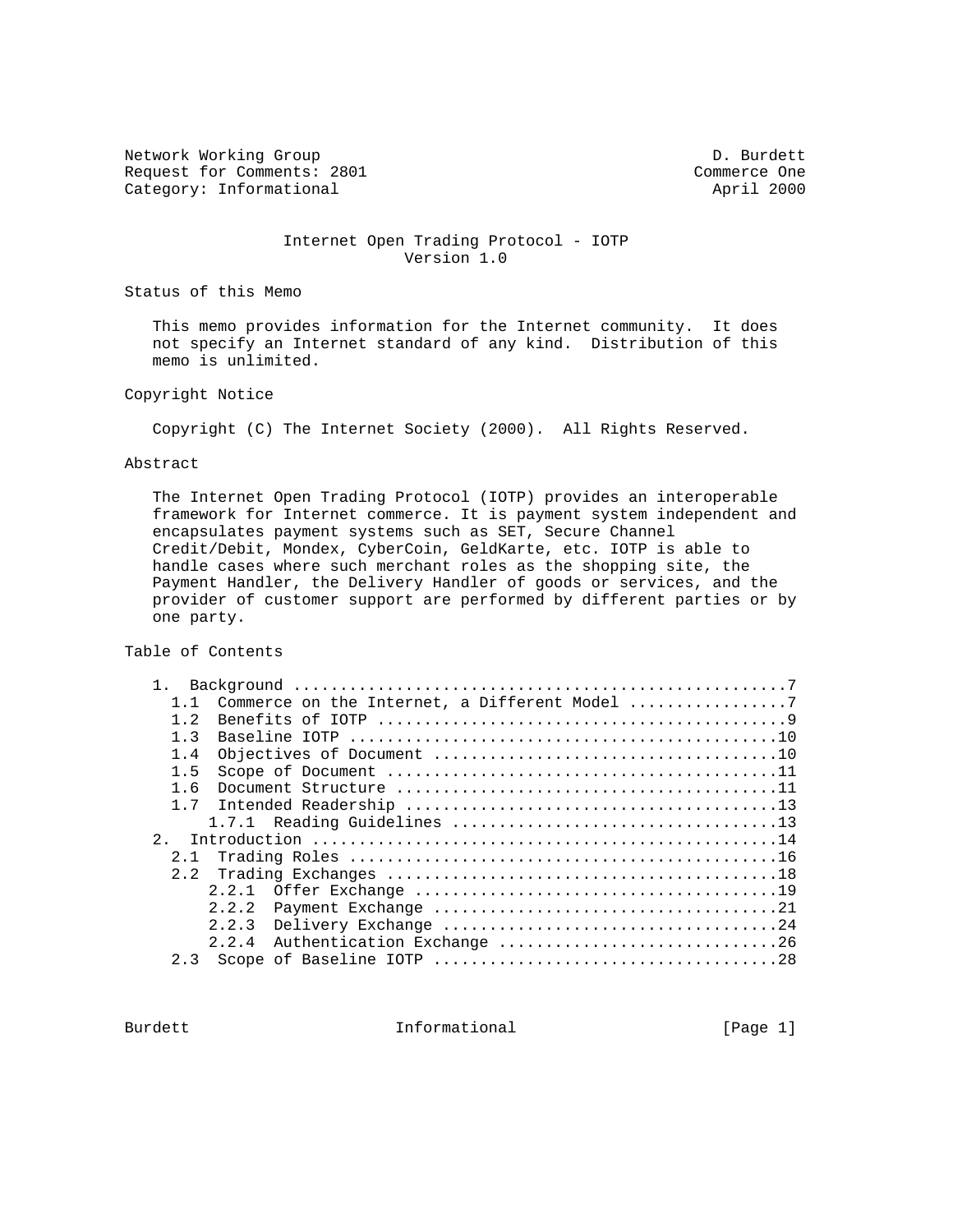| 3.                                                            |  |
|---------------------------------------------------------------|--|
| 3.1                                                           |  |
| IOTP Message Structure 32<br>3.1.1                            |  |
| IOTP Transactions 34<br>3.1.2                                 |  |
| 3.2                                                           |  |
| XML Document Prolog 37<br>3.2.1                               |  |
| Transaction Reference Block 37<br>3.3                         |  |
| Transaction Id Component 38<br>3.3.1                          |  |
| 3.3.2<br>Message Id Component 39                              |  |
| 3.3.3                                                         |  |
| 3.4                                                           |  |
| IOTP Message ID Attribute Definition 43<br>3.4.1              |  |
| 3.4.2<br>Block and Component ID Attribute Definitions 44      |  |
| Example of use of ID Attributes 46<br>3.4.3                   |  |
| 3.5                                                           |  |
| 3.6                                                           |  |
|                                                               |  |
| Extra XML Elements 49<br>3.6.1                                |  |
| 3.6.2                                                         |  |
| 3.7                                                           |  |
| 3.7.1                                                         |  |
| 3.7.2                                                         |  |
| 3.8                                                           |  |
| Secure and Insecure Net Locations 54<br>3.9                   |  |
|                                                               |  |
| 3.10.1 Cancelling Transactions 55                             |  |
| 3.10.2 Handling Cancelled Transactions 56                     |  |
| 4.                                                            |  |
| 4.1                                                           |  |
| 4.2                                                           |  |
| 4.3                                                           |  |
| 4.3.1                                                         |  |
| 4.3.2                                                         |  |
| 4.3.3                                                         |  |
| Idempotency, Processing Sequence, and Message Flow  61<br>4.4 |  |
| 4.5                                                           |  |
| 4.5.1                                                         |  |
| 4.5.2                                                         |  |
| 4.5.3                                                         |  |
| 4.5.4                                                         |  |
|                                                               |  |
|                                                               |  |
| Processing Input Messages 72<br>4.6.2                         |  |
| 4.6.3<br>Cancelling a Transaction 74                          |  |
| 4.6.4                                                         |  |
| Retransmitting Messages 74                                    |  |
| 5.                                                            |  |
| Determining whether to use digital signatures 74<br>5.1       |  |
| 5.2<br>Symmetric and Asymmetric Cryptography 76               |  |
| 5.3                                                           |  |

Burdett **Informational Informational** [Page 2]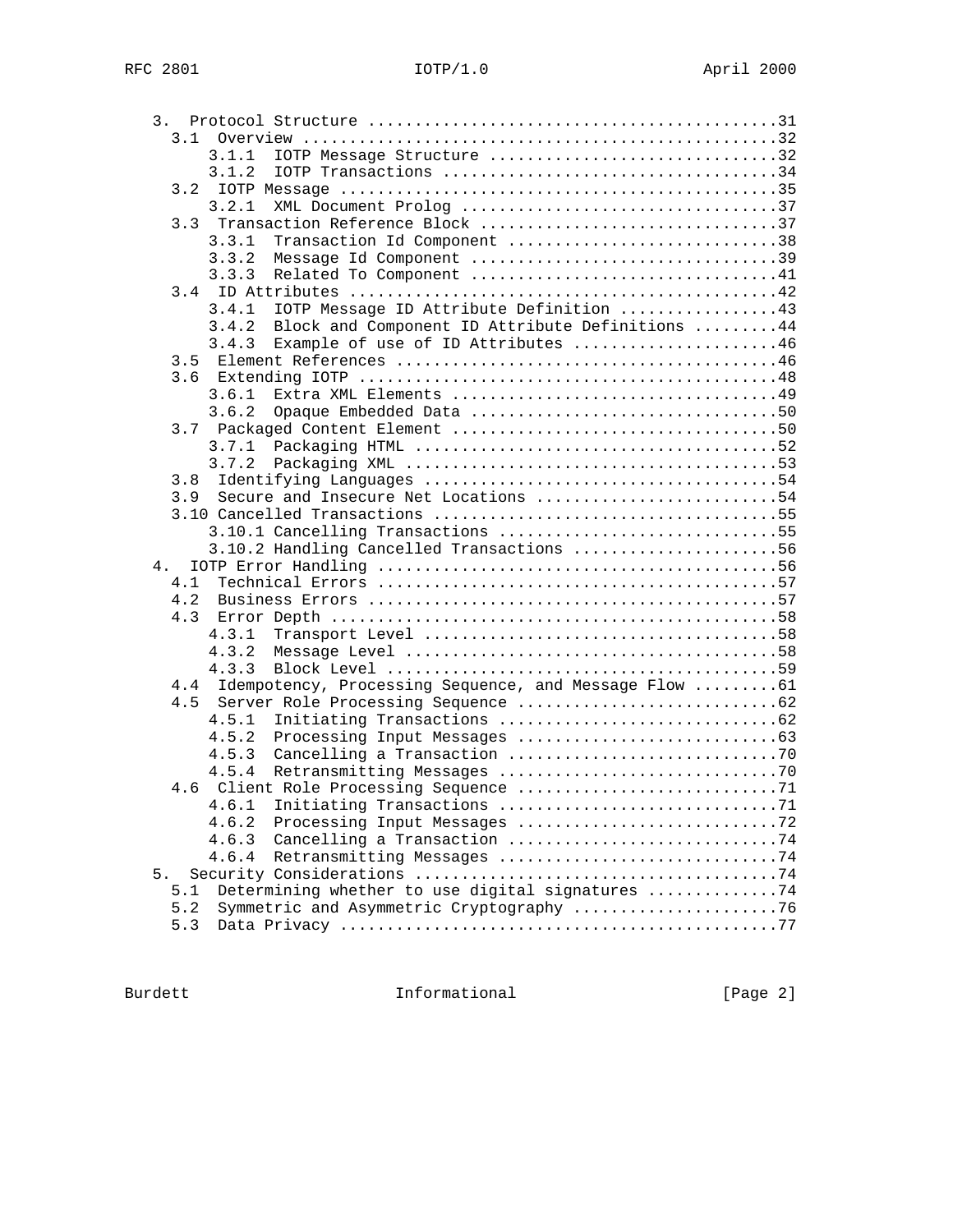| 5.4                                                            |  |
|----------------------------------------------------------------|--|
| 6.                                                             |  |
| 6.1 How IOTP uses Digital Signatures 77                        |  |
| IOTP Signature Example 80<br>6.1.1                             |  |
| OriginatorInfo and RecipientInfo Elements 82<br>6.1.2          |  |
| 6.1.3<br>Using signatures to Prove Actions Complete            |  |
|                                                                |  |
| Checking a Signature is Correctly Calculated 84<br>6.2         |  |
| 6.3<br>Checking a Payment or Delivery can occur 85             |  |
| 6.3.1 Check Request Block sent Correct Organisation 86         |  |
| 6.3.2<br>Check Correct Components present in Request Block  91 |  |
| Check an Action is Authorised 91<br>6.3.3                      |  |
| 7.                                                             |  |
| 7.1                                                            |  |
| Authentication Request Component 97<br>7.2                     |  |
| 7.3<br>Authentication Response Component 98                    |  |
| Trading Role Information Request Component 99<br>7.4           |  |
| 7.5                                                            |  |
| Order Description Content 101<br>7.5.1                         |  |
| 7.5.2<br>OkFrom and OkTo Timestamps 101                        |  |
|                                                                |  |
| 7.6.1                                                          |  |
| 7.6.2<br>Trading Role Element 105                              |  |
| Contact Information Element 108<br>7.6.3                       |  |
| Person Name Element 109<br>7.6.4                               |  |
| Postal Address Element 110<br>7.6.5                            |  |
|                                                                |  |
| 7.7.1                                                          |  |
| 7.7.2<br>Protocol Brand Element 115                            |  |
|                                                                |  |
| Protocol Amount Element 116<br>7.7.3                           |  |
| Currency Amount Element 117<br>7.7.4                           |  |
| Pay Protocol Element 118<br>7.7.5                              |  |
|                                                                |  |
| 7.8.1<br>Brand Selection Brand Info Element 122                |  |
| Brand Selection Protocol Amount Info Element 122<br>7.8.2      |  |
| Brand Selection Currency Amount Info Element 123<br>7.8.3      |  |
| 7.9                                                            |  |
|                                                                |  |
|                                                                |  |
|                                                                |  |
|                                                                |  |
| 7.13.1 Delivery Data Element 130                               |  |
| 7.14 Consumer Delivery Data Component 132                      |  |
|                                                                |  |
|                                                                |  |
| 7.16.1 Offer Completion Codes 137                              |  |
| 7.16.2 Payment Completion Codes 138                            |  |
| 7.16.3 Delivery Completion Codes 140                           |  |

Burdett Informational [Page 3]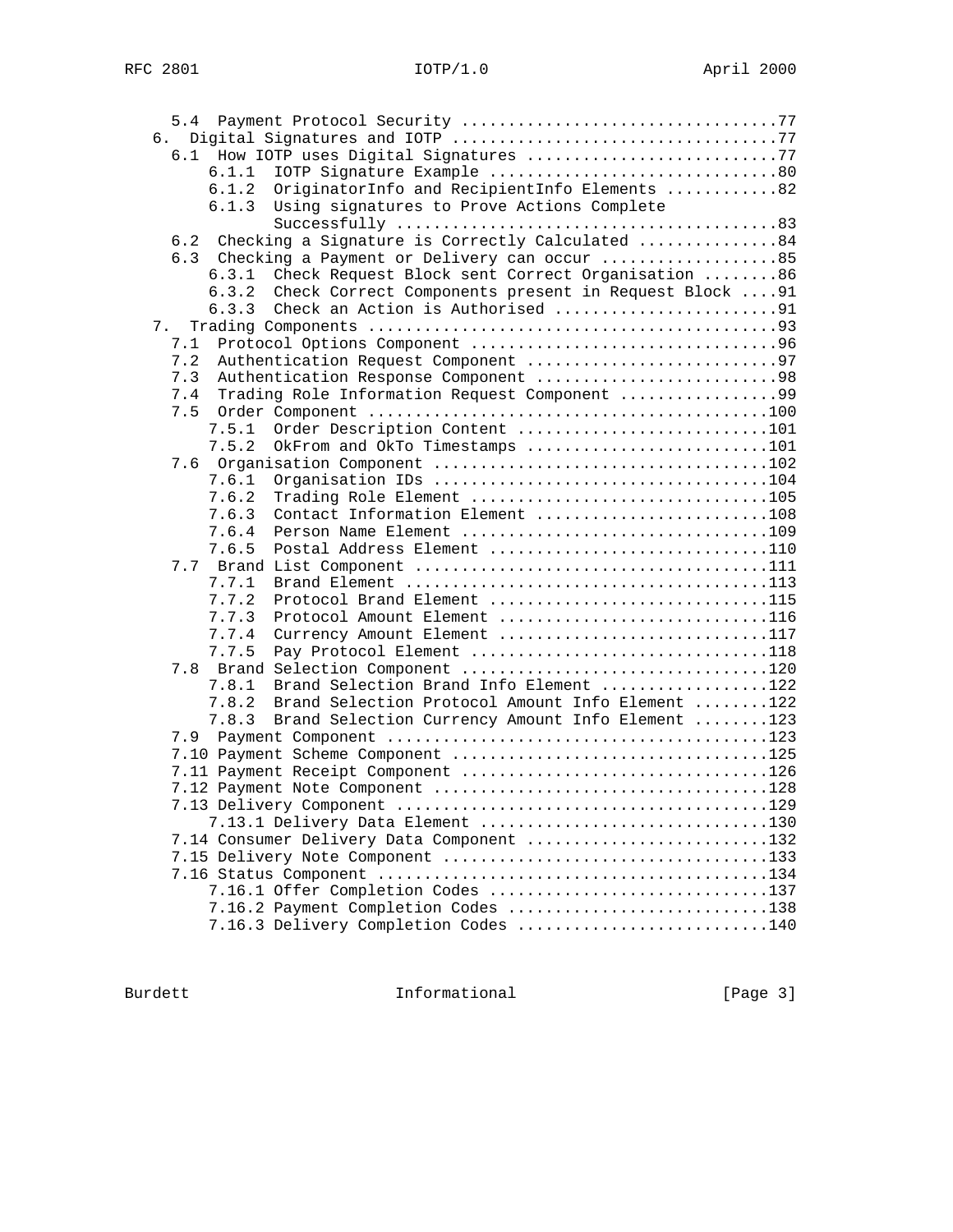| 7.16.4 Authentication Completion Codes 142                 |  |
|------------------------------------------------------------|--|
| 7.16.5 Undefined Completion Codes 144                      |  |
| 7.16.6 Transaction Inquiry Completion Codes 144            |  |
| 7.17 Trading Role Data Component 144                       |  |
| 7.17.1 Who Receives a Trading Role Data Component 145      |  |
|                                                            |  |
|                                                            |  |
| 7.19.1 IOTP usage of signature elements and attributes 148 |  |
| 7.19.2 Offer Response Signature Component 150              |  |
| 7.19.3 Payment Receipt Signature Component 151             |  |
| 7.19.4 Delivery Response Signature Component 152           |  |
| 7.19.5 Authentication Request Signature Component 152      |  |
| 7.19.6 Authentication Response Signature Component 153     |  |
| 7.19.7 Inquiry Request Signature Component 153             |  |
| 7.19.8 Inquiry Response Signature Component 153            |  |
| 7.19.9 Ping Request Signature Component 153                |  |
| 7.19.10 Ping Response Signature Component154               |  |
|                                                            |  |
| 7.20.1 IOTP usage of signature elements and attributes 154 |  |
|                                                            |  |
| 7.21.1 Error Processing Guidelines 157                     |  |
|                                                            |  |
| 7.21.3 Error Location Element 162                          |  |
| 8.                                                         |  |
| Trading Protocol Options Block 166<br>8.1                  |  |
| 8.2                                                        |  |
| 8.3                                                        |  |
| 8.4<br>Authentication Request Block 169                    |  |
| 8.5<br>Authentication Response Block 170<br>8.6            |  |
| Authentication Status Block 171<br>8.7                     |  |
| 8.8                                                        |  |
| 8.9                                                        |  |
|                                                            |  |
|                                                            |  |
| 8.12 Inquiry Request Trading Block 177                     |  |
| 8.13 Inquiry Response Trading Block 177                    |  |
|                                                            |  |
|                                                            |  |
|                                                            |  |
| 8.16.1 Signature Block with Offer Response 182             |  |
| 8.16.2 Signature Block with Payment Request 182            |  |
| 8.16.3 Signature Block with Payment Response 182           |  |
| 8.16.4 Signature Block with Delivery Request 182           |  |
| 8.16.5 Signature Block with Delivery Response 182          |  |
|                                                            |  |
|                                                            |  |
| Internet Open Trading Protocol Transactions 184<br>9.      |  |
|                                                            |  |

Burdett Informational [Page 4]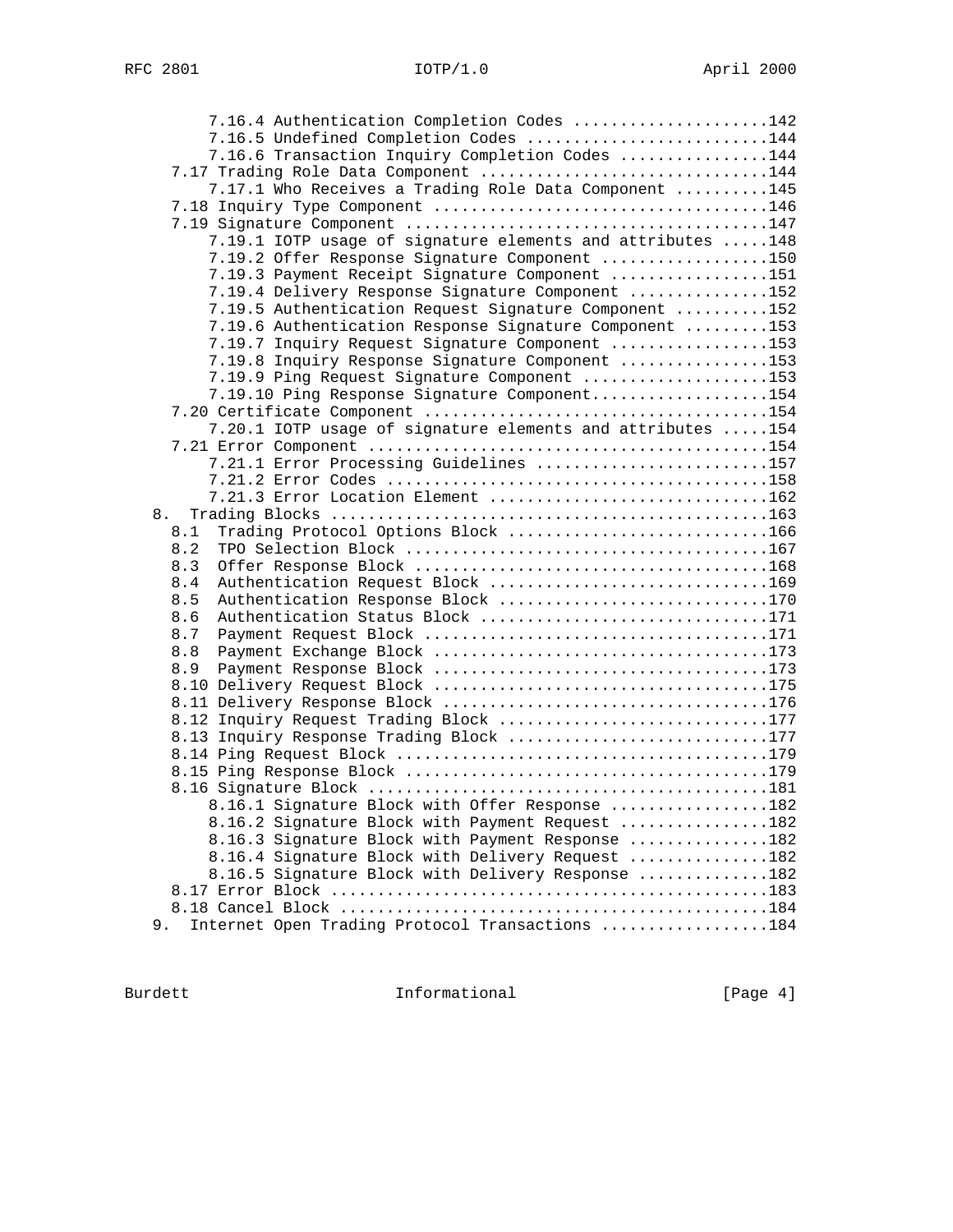| 9.1 Authentication and Payment Related IOTP Transactions 185                      |  |
|-----------------------------------------------------------------------------------|--|
| 9.1.1<br>Authentication Document Exchange 188                                     |  |
| 9.1.2<br>Offer Document Exchange 194                                              |  |
| 9.1.3<br>Payment Document Exchange 203                                            |  |
| 9.1.4<br>Delivery Document Exchange 209                                           |  |
| 9.1.5<br>Payment and Delivery Document Exchange 212                               |  |
| 9.1.6<br>Baseline Authentication IOTP Transaction 216                             |  |
| 9.1.7<br>Baseline Deposit IOTP Transaction 218                                    |  |
| 9.1.8<br>Baseline Purchase IOTP Transaction 220                                   |  |
| 9.1.9<br>Baseline Refund IOTP Transaction 222                                     |  |
| 9.1.10 Baseline Withdrawal IOTP Transaction 224                                   |  |
| 9.1.11 Baseline Value Exchange IOTP Transaction 226                               |  |
| 9.1.12 Valid Combinations of Document Exchanges 230                               |  |
| 9.1.13 Combining Authentication Transactions with other                           |  |
|                                                                                   |  |
| Infrastructure Transactions 235<br>9.2                                            |  |
| Baseline Transaction Status Inquiry IOTP Transaction 235<br>9.2.1                 |  |
| Baseline Ping IOTP Transaction 241<br>9.2.2                                       |  |
|                                                                                   |  |
|                                                                                   |  |
|                                                                                   |  |
| 10.3 Logo Net Location Examples 246                                               |  |
|                                                                                   |  |
| 11.1 Brand Definitions and Brand Selection 246                                    |  |
| 11.1.1 Definition of Payment Instrument 247                                       |  |
| 11.1.2 Definition of Brand 247                                                    |  |
| 11.1.3 Definition of Dual Brand 248<br>11.1.4 Definition of Promotional Brand 248 |  |
| 11.1.5 Identifying Promotional Brands 249                                         |  |
|                                                                                   |  |
| 11.2.1 Simple Credit Card Based Example 252                                       |  |
| 11.2.2 Credit Card Brand List Including Promotional Brands253                     |  |
| 11.2.3 Brand Selection Example 254                                                |  |
| 11.2.4 Complex Electronic Cash Based Brand List 255                               |  |
|                                                                                   |  |
|                                                                                   |  |
| 12.2 Codes not controlled by IANA 263                                             |  |
| 13. Internet Open Trading Protocol Data Type Definition 263                       |  |
|                                                                                   |  |
|                                                                                   |  |
|                                                                                   |  |
|                                                                                   |  |
|                                                                                   |  |

Burdett **Informational Informational** [Page 5]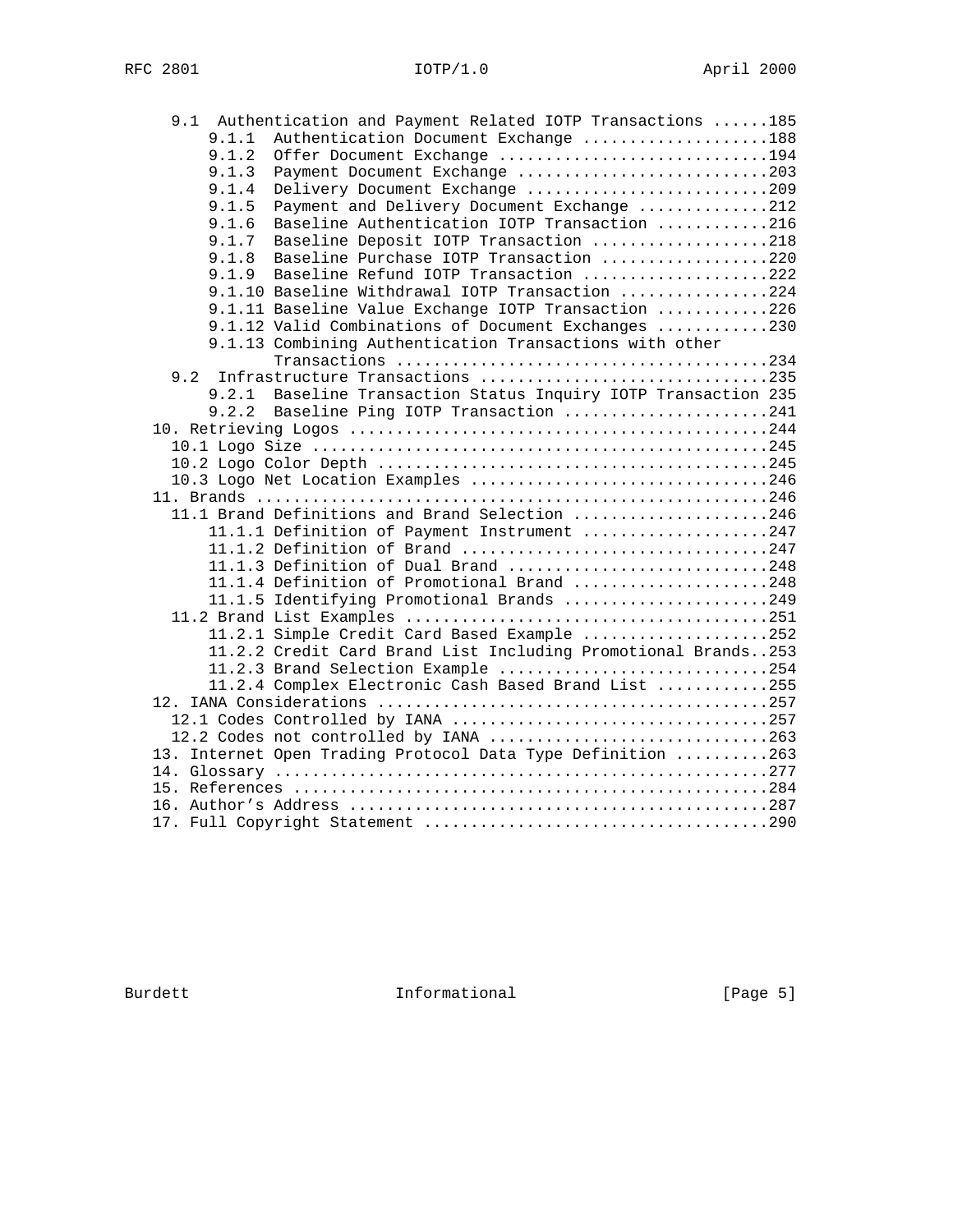| Table of Figures                                               |     |
|----------------------------------------------------------------|-----|
| Figure 1 IOTP Trading Roles                                    | 16  |
| Figure 2 Offer Exchange                                        | 19  |
| Figure 3 Payment Exchange                                      | 22  |
| Figure 4 Delivery Exchange                                     | 25  |
| Figure 5 Authentication Exchange                               | 27  |
| Figure 6 IOTP Message Structure                                | 33  |
| Figure 7 An IOTP Transaction                                   | 34  |
| Figure 8 Example use of ID attributes                          | 46  |
| Figure 9 Element References                                    | 48  |
| Figure 10 Signature Digests                                    | 79  |
| Figure 11 Example use of Signatures for Baseline Purchase      | 81  |
| Figure 12 Checking a Payment Handler can carry out a Payment   | 87  |
| Figure 13 Checking a Delivery Handler can carry out a Delivery | 90  |
| Figure 14 Trading Components                                   | 94  |
| Figure 15 Brand List Element Relationships                     | 113 |
| Figure 16 Trading Blocks                                       | 164 |
| Figure 17 Payment and Authentication Message Flow Combinations | 187 |
| Figure 18 Authentication Document Exchange                     | 190 |
| Figure 19 Brand Dependent Offer Document Exchange              | 196 |
| Figure 20 Brand Independent Offer Exchange                     | 198 |
| Figure 21 Payment Document Exchange                            | 204 |
| Figure 22 Delivery Document Exchange                           | 210 |
| Figure 23 Payment and Delivery Document Exchange               | 214 |
| Figure 24 Baseline Authentication IOTP Transaction             | 217 |
| Figure 25 Baseline Deposit IOTP Transaction                    | 219 |
| Figure 26 Baseline Purchase IOTP Transaction                   | 221 |
| Figure 27 Baseline Refund IOTP Transaction                     | 223 |
| Figure 28 Baseline Withdrawal IOTP Transaction                 | 225 |
| Figure 29 Baseline Value Exchange IOTP Transaction             | 228 |
| Figure 30 Baseline Value Exchange Signatures                   | 230 |
| Figure 31 Valid Combinations of Document Exchanges             | 231 |
| Figure 32 Baseline Transaction Status Inquiry                  | 238 |
| Figure 33 Baseline Ping Messages                               | 242 |

Burdett **Informational Informational** [Page 6]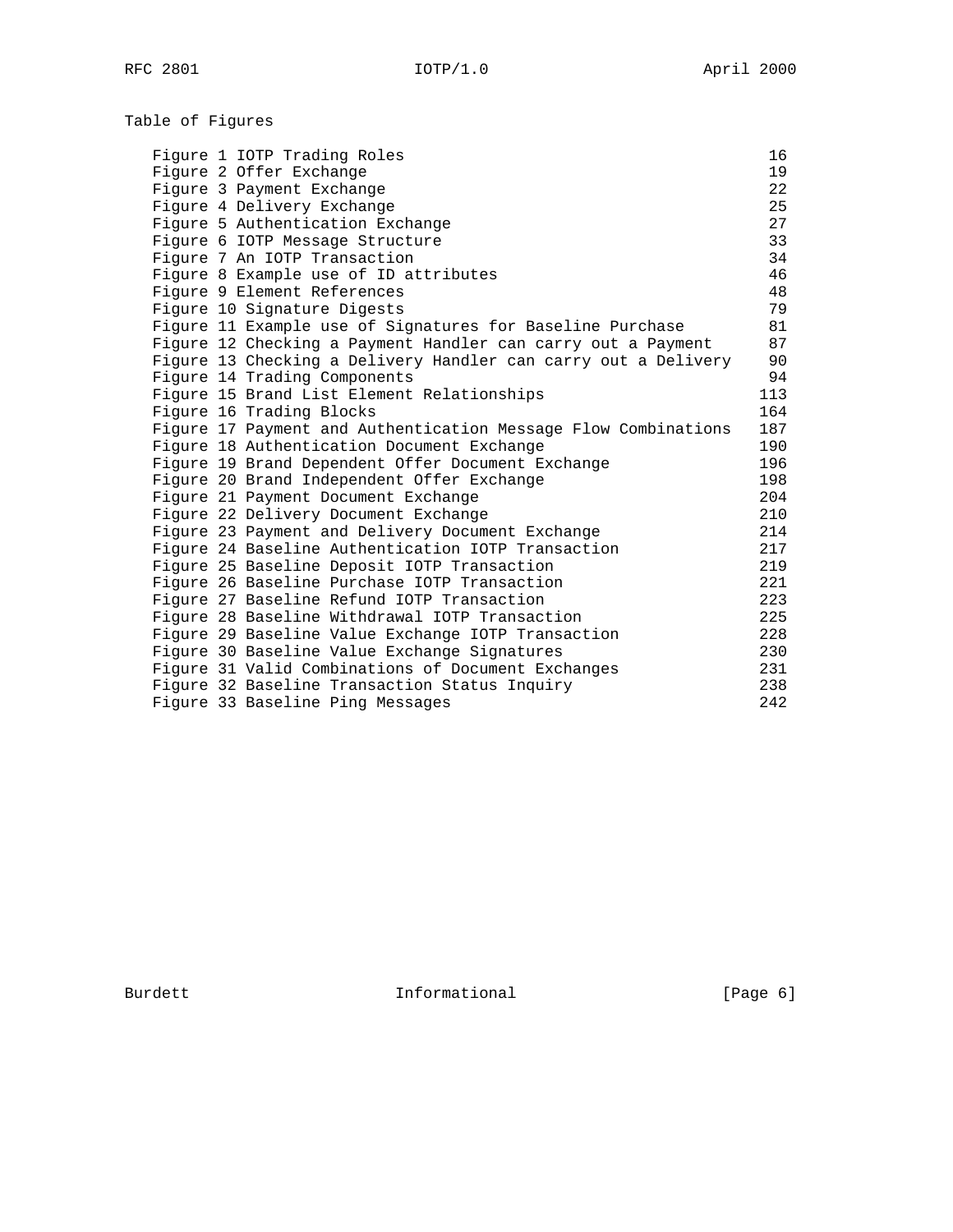## 1. Background

 The Internet Open Trading Protocol (IOTP) provides an interoperable framework for Internet commerce. It is payment system independent and encapsulates payment systems such as SET, Mondex, CyberCash, DigiCash, GeldKarte, etc. IOTP is able to handle cases where such merchant roles as the shopping site, the Payment Handler, the Delivery Handler of goods or services, and the provider of customer support are performed by different parties or by one party.

 The developers of IOTP seek to provide a virtual capability that safely replicates the real world, the paper based, traditional, understood, accepted methods of trading, buying, selling, value exchanging that has existed for many hundreds of years. The negotiation of who will be the parties to the trade, how it will be conducted, the presentment of an offer, the method of payment, the provision of a payment receipt, the delivery of goods and the receipt of goods. These are events that are taken for granted in the course of real world trade. IOTP has been produced to provide the same for the virtual world, and to prepare and provide for the introduction of new models of trading made possible by the expanding presence of the virtual world.

 The other fundamental ideal of the IOTP effort is to produce a definition of these trading events in such a way that no matter where produced, two unfamiliar parties using electronic commerce capabilities to buy and sell that conform to the IOTP specifications will be able to complete the business safely and successfully.

In summary, IOTP supports:

- o Familiar trading models
- o New trading models
- o Global interoperability

 The remainder of this section provides background to why IOTP was developed. The specification itself starts in the next chapter.

1.1 Commerce on the Internet, a Different Model

 The growth of the Internet and the advent of electronic commerce are bringing about enormous changes around the world in society, politics and government, and in business. The ways in which trading partners communicate, conduct commerce, are governed have been enriched and changed forever.

Burdett **Informational Informational** [Page 7]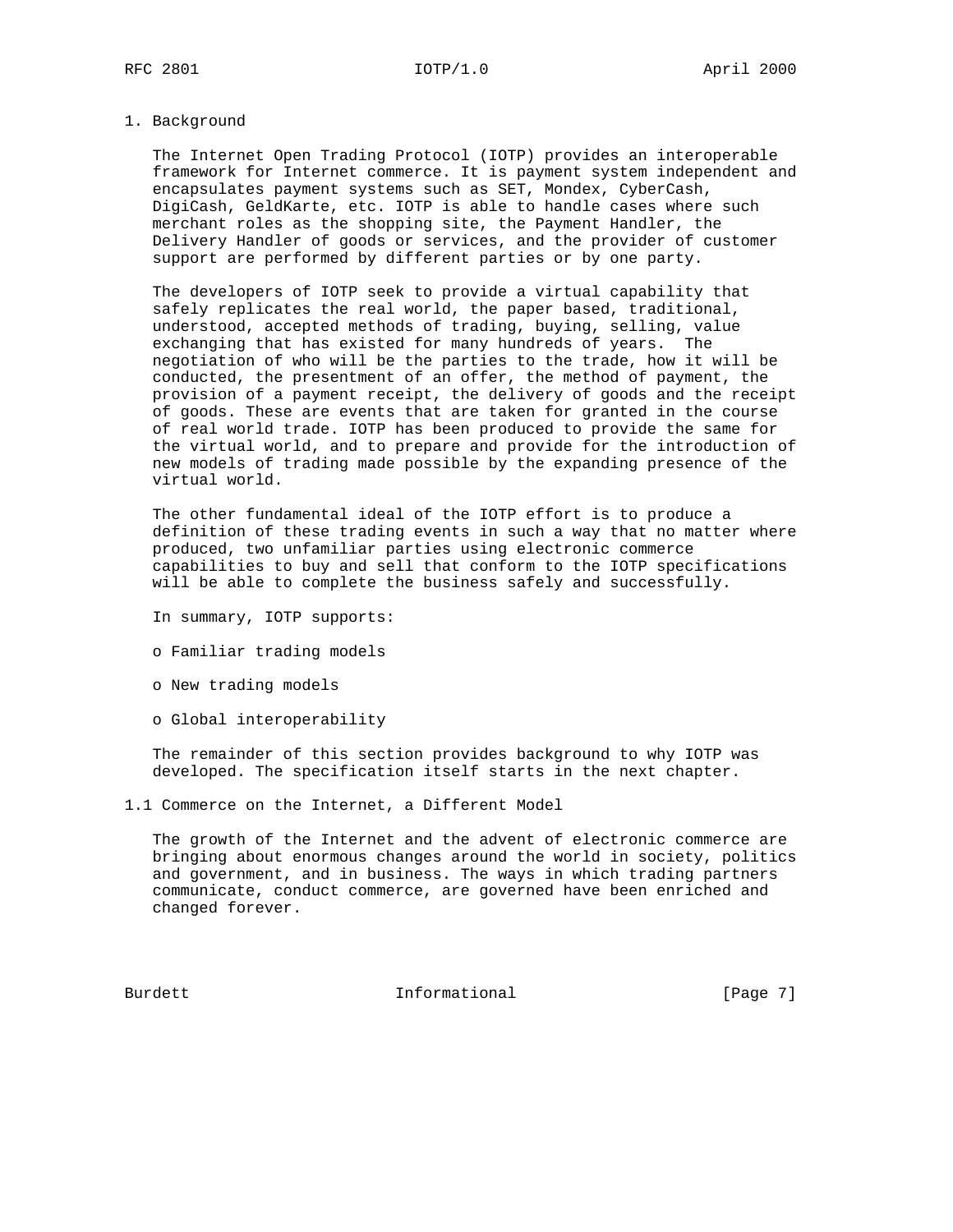One of the very fundamental changes about which IOTP is concerned is taking place in the way consumers and merchants trade. Characteristics of trading that have changed markedly include:

- o Presence: Face-to-face transactions become the exception, not the rule. Already with the rise of mail order and telephone order placement this change has been felt in western commerce. Electronic commerce over the Internet will further expand the scope and volume of transactions conducted without ever seeing the people who are a part of the enterprise with whom one does business.
- o Authentication: An important part of personal presence is the ability of the parties to use familiar objects and dialogue to confirm they are who they claim to be. The seller displays one or several well known financial logos that declaim his ability to accept widely used credit and debit instruments in the payment part of a purchase. The buyer brings government or financial institution identification that assures the seller she will be paid. People use intangibles such as personal appearance and conduct, location of the store, apparent quality and familiarity with brands of merchandise, and a good clear look in the eye to reinforce formal means of authentication.
- o Payment Instruments: Despite the enormous size of bank card financial payments associations and their members, most of the world's trade still takes place using the coin of the realm or barter. The present infrastructure of the payments business cannot economically support low value transactions and could not survive under the consequent volumes of transactions if it did accept low value transactions.
- o Transaction Values: New meaning for low value transactions arises in the Internet where sellers may wish to offer for example, pages of information for fractions of currency that do not exist in the real world.
- o Delivery: New modes of delivery must be accommodated such as direct electronic delivery. The means by which receipt is confirmed and the execution of payment change dramatically where the goods or services have extremely low delivery cost but may in fact have very high value. Or, maybe the value is not high, but once delivery occurs the value is irretrievably delivered so payment must be final and non-refundable but delivery nonetheless must still be confirmed before payment. Incremental delivery such as listening or viewing time or playing time are other models that operate somewhat differently in the virtual world.

Burdett Informational [Page 8]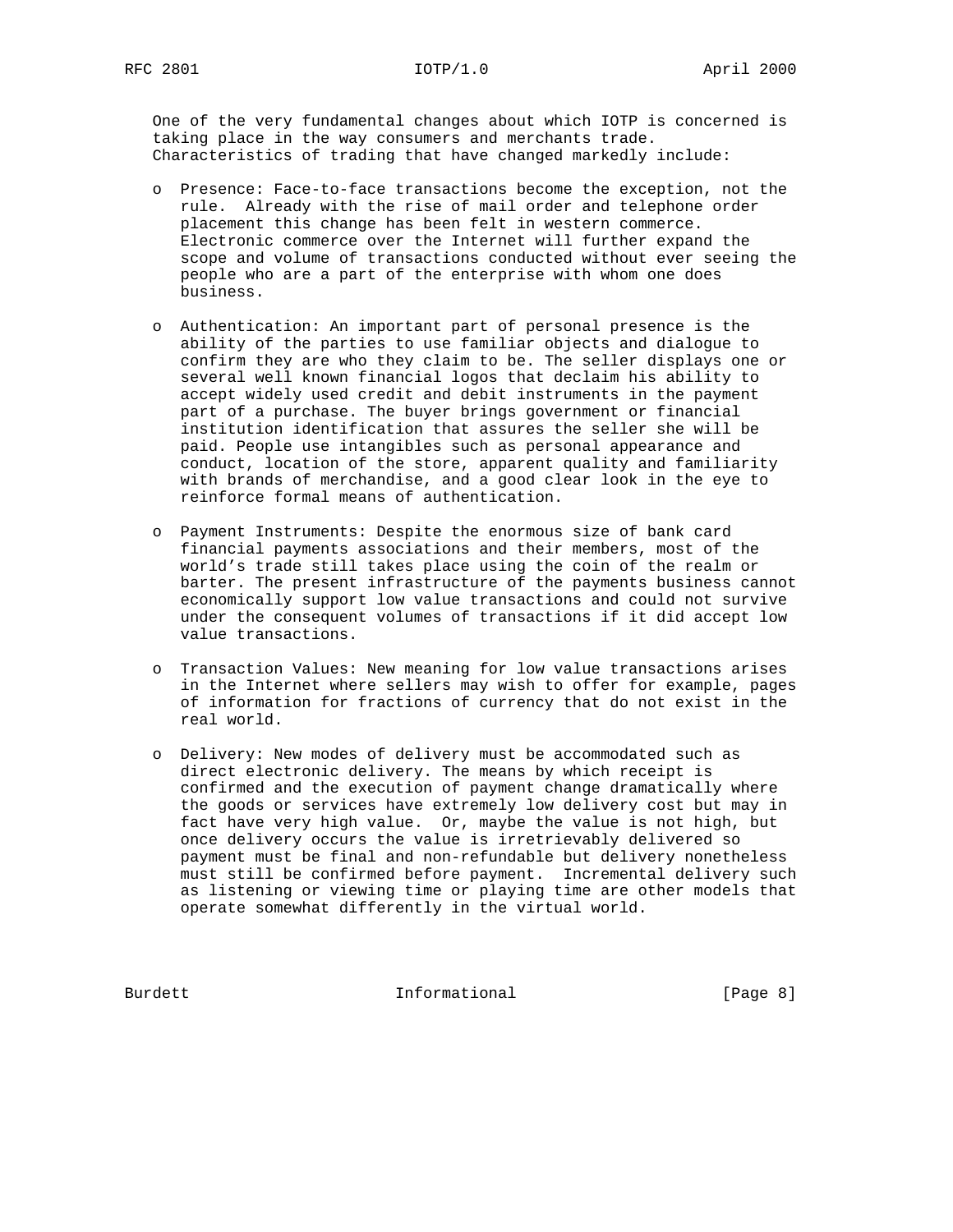1.2 Benefits of IOTP

ELECTRONIC COMMERCE SOFTWARE VENDORS

 Electronic Commerce Software Vendors will be able to develop e commerce products which are more attractive as they will inter operate with any other vendors' software. However, since IOTP focuses on how these solutions communicate, there is still plenty of opportunity for product differentiation.

## PAYMENT BRANDS

 IOTP provides a standard framework for encapsulating payment protocols. This means that it is easier for payment products to be incorporated into IOTP solutions. As a result the payment brands will be more widely distributed and available on a wider variety of platforms.

## MERCHANTS

There are several benefits for Merchants:

- o they will be able to offer a wider variety of payment brands,
- o they can be more certain that the customer will have the software needed to complete the purchase
- o through receiving payment and delivery receipts from their customers, they will be able to provide customer care knowing that they are dealing with the individual or organisation with which they originally traded
- o new merchants will be able to enter this new (Internet) market place with new products and services, using the new trading opportunities which IOTP presents

BANKS AND FINANCIAL INSTITUTIONS

There are also several benefits for Banks and Financial Institutions:

- o they will be able to provide IOTP support for merchants
- o they will find new opportunities for IOTP related services:
	- providing customer care for merchants
	- fees from processing new payments and deposits

Burdett **Informational Informational** [Page 9]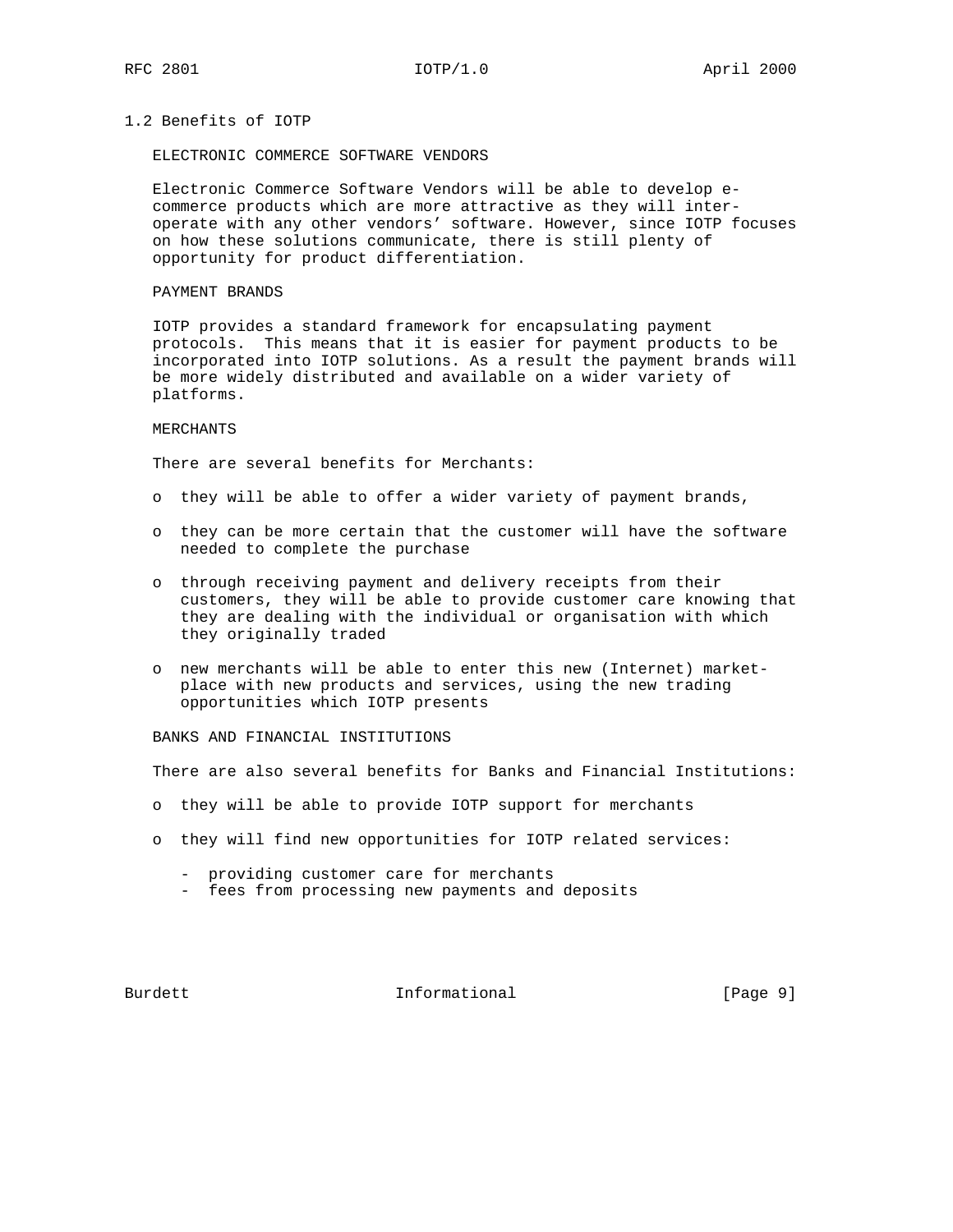o they have an opportunity to build relationships with new types of merchants

CUSTOMERS

For Customers there are several benefits:

- o they will have a larger selection of merchants with whom they can trade
- o there is a more consistent interface when making the purchase
- o there are ways in which they can get their problems fixed through the merchant (rather than the bank!)
- o there is a record of their transaction which can be used, for example, to feed into accounting systems or, potentially, to present to the tax authorities

1.3 Baseline IOTP

 This specification is Baseline IOTP. It is a Baseline in that it contains ways of doing trades on the Internet which are the most common, for example purchases and refunds.

 The group that has worked on the IOTP see an extended version being developed over time but feel a need to focus on a limited function but completely usable specification in order that implementers can develop solutions that work now.

 During this period it is anticipated that there will be no changes to the scope of this specification with the only changes made being limited to corrections where problems are found. Software solutions have been developed based on earlier versions of this specification (for example version 0.9 published in early 1998 and earlier revisions of version 1.0 published during 1999) which prove that the IOTP works.

1.4 Objectives of Document

 The objectives of this document are to provide a specification of version 1.0 of the Internet Open Trading Protocols which can be used to design and implement systems which support electronic trading on the Internet using the Internet Open Trading Protocols.

Burdett **Informational** [Page 10]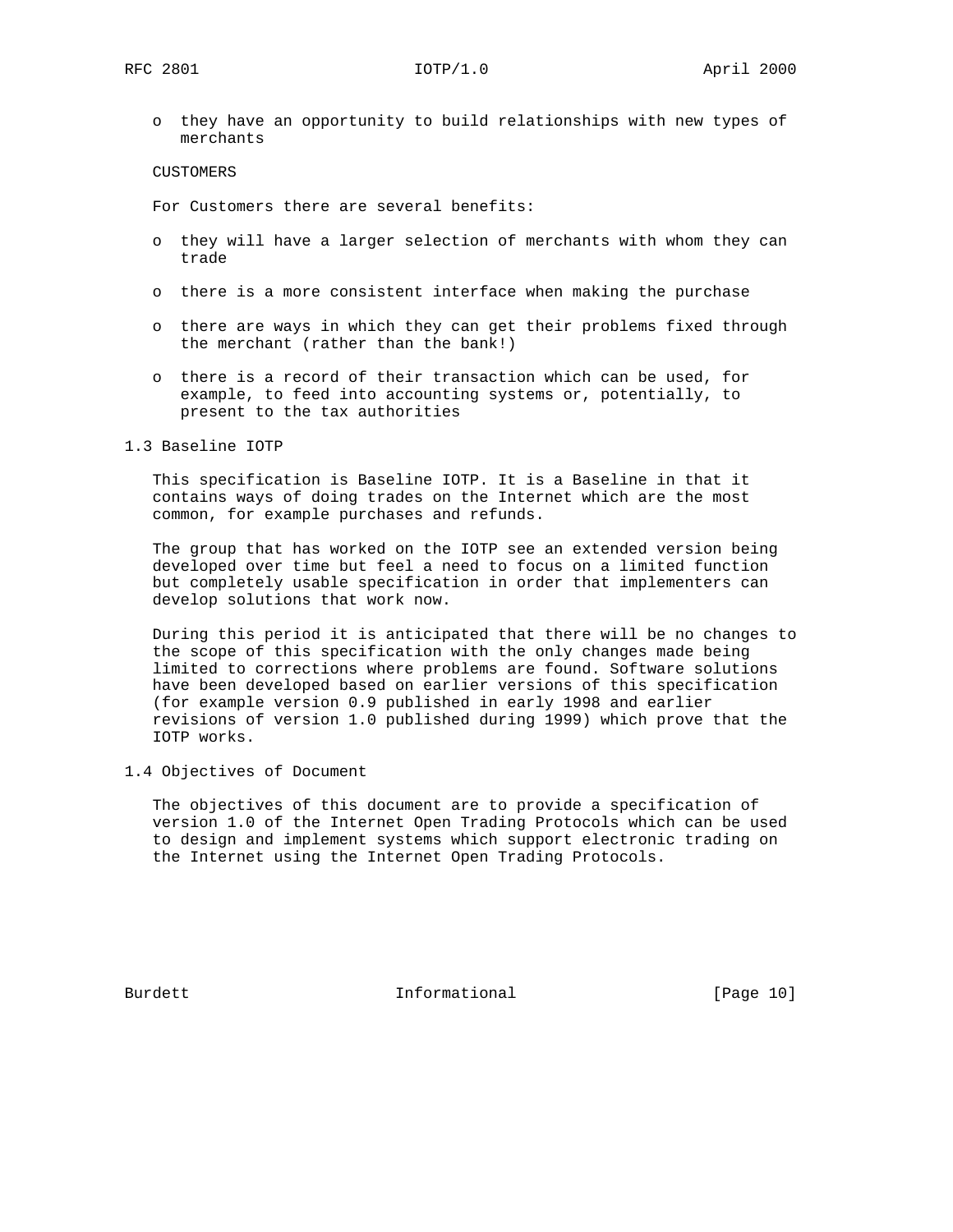The purpose of the document is:

- o to allow potential developers of products based on the protocol to develop software/hardware solutions which use the protocol
- o to allow the financial services industry to understand a developing electronic commerce trading protocol that encapsulates (without modification) any of the current or developing payment schemes now being used or considered by their merchant customer base
- 1.5 Scope of Document

 The protocol describes the content, format and sequences of messages that pass among the participants in an electronic trade - consumers, merchants and banks or other financial institutions, and customer care providers. These are required to support the electronic commerce transactions outlined in the objectives above.

 The protocol is designed to be applicable to any electronic payment scheme since it targets the complete purchase process where the movement of electronic value from the payer to the payee is only one, but important, step of many that may be involved to complete the trade.

 Payment Scheme which IOTP could support include MasterCard Credit, Visa Credit, Mondex Cash, Visa Cash, GeldKarte, eCash, CyberCoin, Millicent, Proton, etc.

 Each payment scheme contains some message flows which are specific to that scheme. These scheme-specific parts of the protocol are contained in a set of payment scheme supplements to this specification.

 The document does not prescribe the software and processes that will need to be implemented by each participant. It does describe the framework necessary for trading to take place.

 This document also does not address any legal or regulatory issues surrounding the implementation of the protocol or the information systems which use them.

1.6 Document Structure

The document consists of the following sections:

 o Section 1 - Background: This section gives a brief background on electronic commerce and the benefits IOTP offers.

Burdett **Informational** [Page 11]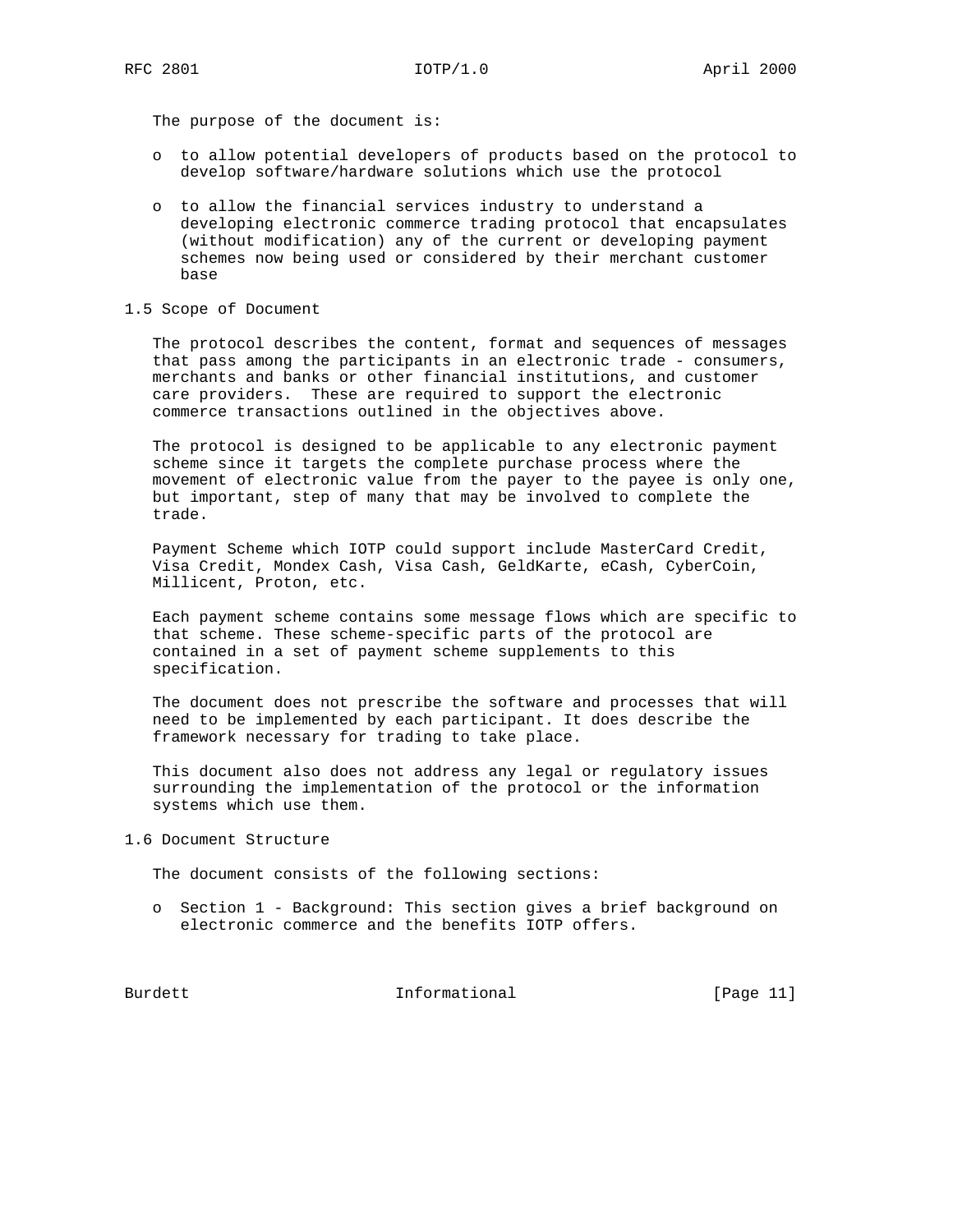- o Section 2 Introduction: This section describes the various Trading Exchanges and shows how these trading exchanges are used to construct the IOTP Transactions. This section also explains various Trading Roles that would participate in electronic trade.
- o Section 3 Protocol Structure: This section summarises how various IOTP transactions are constructed using the Trading Blocks and Trading Components that are the fundamental building blocks for IOTP transactions. All IOTP transaction messages are well formed XML documents.
- o Section 4 IOTP Error Handling: This section describes how to process exceptions and errors during the protocol message exchange and trading exchange processing. This section provides a generic overview of the exception handling. This section should be read carefully.
- o Section 5 Security Considerations: This section considers from an IETF perspective, how IOTP addresses security. It includes: how to determine whether to use digital signatures with IOTP, how IOTP address data privacy, and how security built into payment protocols relate to IOTP security.
- o Section 6 Digital Signatures and IOTP: This section provides an overview of how IOTP uses digital signatures; how to check a signature is correctly calculated and how the various Trading Roles that participate in trade should check signatures when required.
- o Section 7 Trading Components: This section defines the XML elements required by Trading Components.
- o Section 8 Trading Blocks: This section describes how Trading Blocks are constructed from Trading Components.
- o Section 9 Internet Open Trading Protocol Transactions: This section describes all the IOTP Baseline transactions. It refers to Trading Blocks and Trading Components and Signatures. This section doesn't directly link error handling during the protocol exchanges, the reader is advised to understand Error Handling as defined in section before reading this section.
- o Section 10 Retrieving Logos: This section describes how IOTP specific logos can be retrieved.

Burdett **Informational Informational** [Page 12]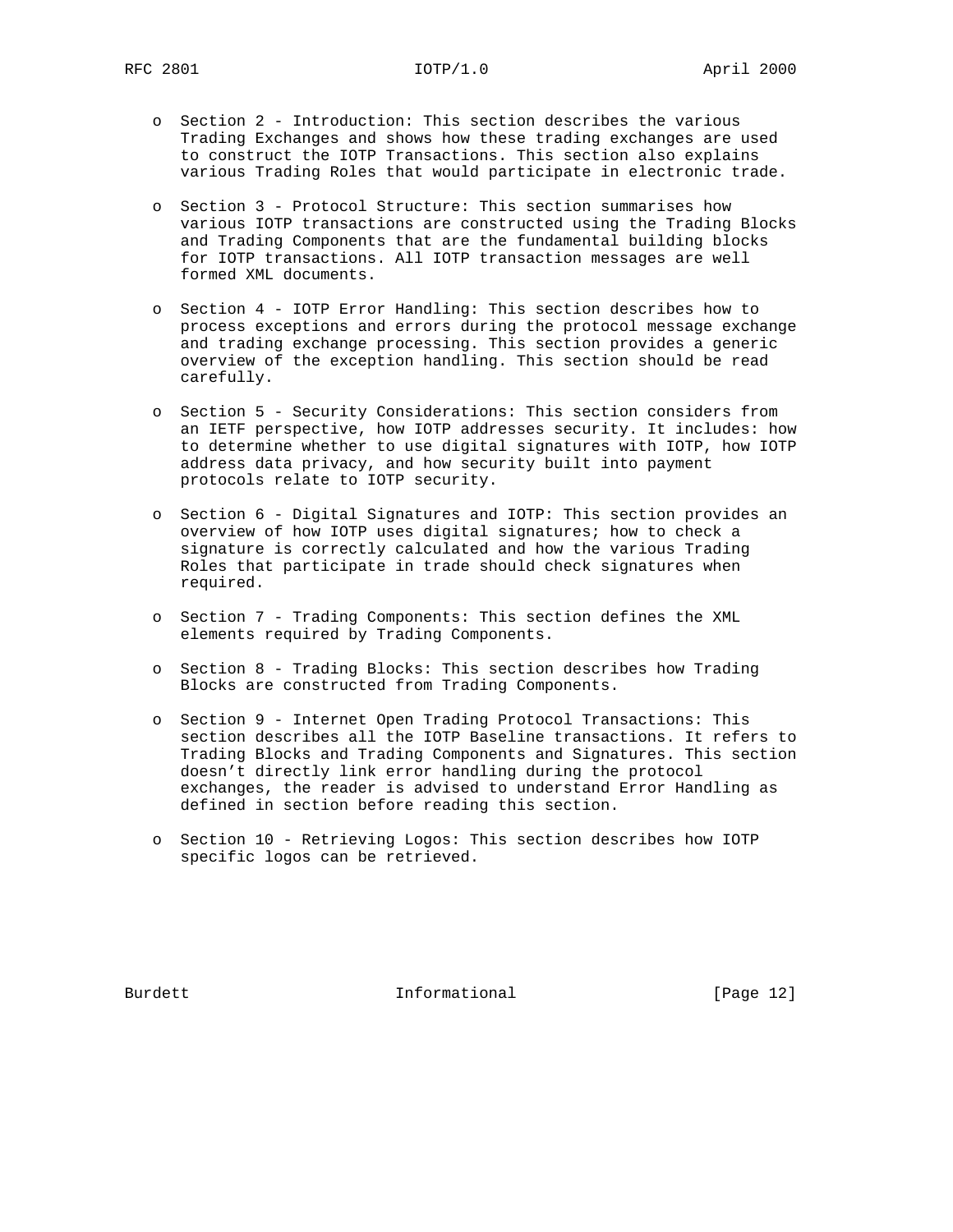- o Section 11 Brands: This section provides: an overview of Brand Definitions and Brand Selection which describe how a Consumer can select a Brand from a list provided by the Merchant; as well as some examples of Brand Lists.
- o Section 12 IANA Considerations: This section describes how new values for codes used by IOTP are co-ordinated.
- o Section 13 Internet Open Trading Protocol Data Type Definition: This section contains the XML Data Type Definitions for IOTP.
- o Section 14 Glossary. This describes all the major terminology used by IOTP.
- o Section 15 A list of the other documents referenced by the IOTP specification.
- o Section 16 The Author's Address
- o Section 17 Full Copyright Statement

## 1.7 Intended Readership

 Software and hardware developers; development analysts; business and technical planners; industry analysts; merchants; bank and other payment handlers; owners, custodians, and users of payment protocols.

1.7.1 Reading Guidelines

 This IOTP specification is structured primarily in a sequence targeted at people who want to understand the principles of IOTP. However from practical implementation experience by implementers of earlier of versions of the protocol new readers who plan to implement IOTP may prefer to read the document in a different sequence as described below.

 Review the transport independent parts of the specification. This covers:

- o Section 14 Glossary
- o Section 1 Background
- o Section 2 Introduction
- o Section 3 Protocol Structure
- o Section 4 IOTP Error Handling

Burdett **Informational** [Page 13]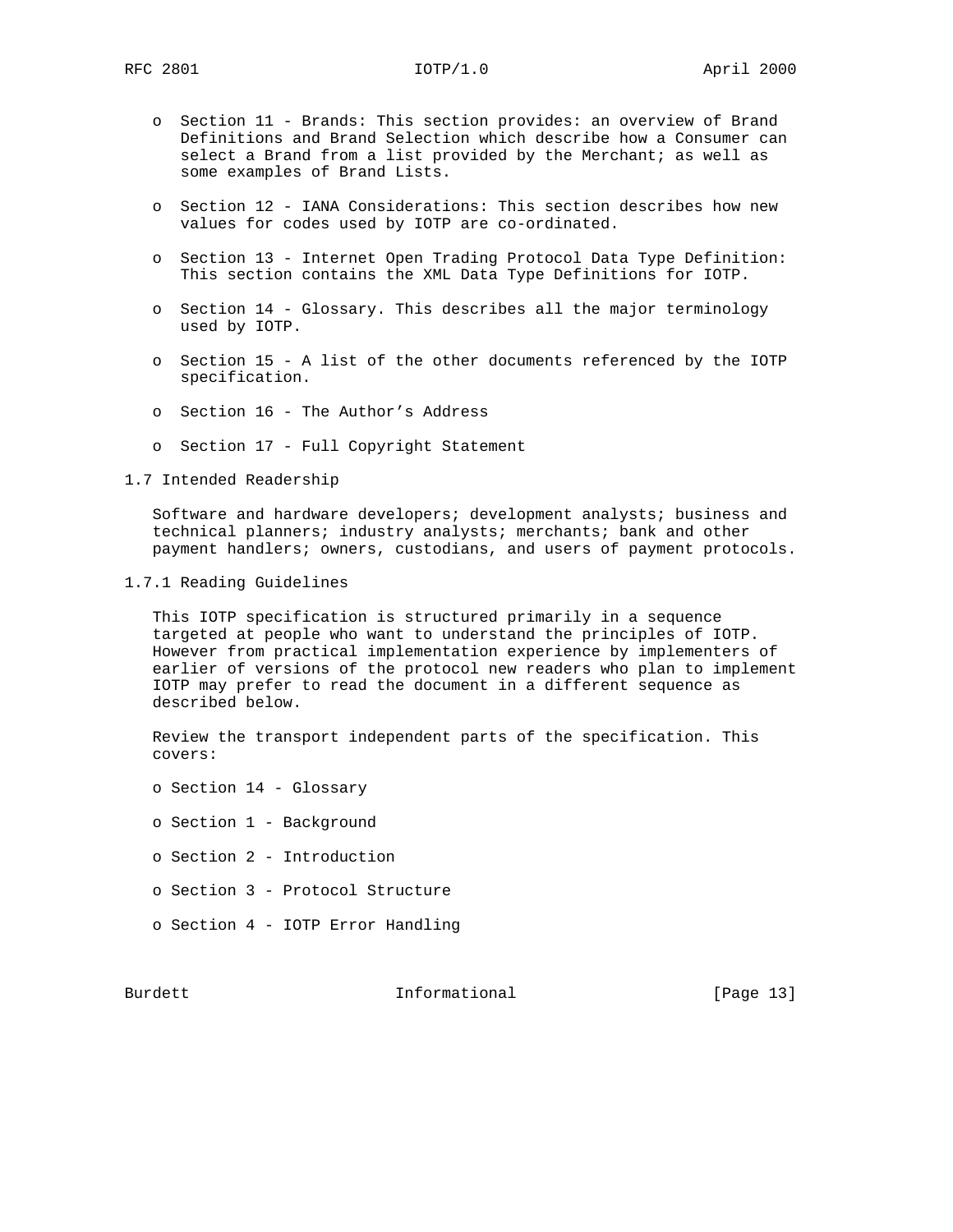- o Section 5 Security Considerations
- o Section 9 Internet Open Trading Protocol Transactions
- o Section 11 Brands
- o Section 12 IANA Considerations
- o Section 10 Retrieving Logos

Review the detailed XML definitions:

- o Section 8 Trading Blocks
- o Section 7 Trading Components
- o Section 6 Digital Signatures and IOTP
- 2. Introduction

 The Internet Open Trading Protocols (IOTP) define a number of different types of IOTP Transactions:

- o Purchase. This supports a purchase involving an offer, a payment and optionally a delivery
- o Refund. This supports the refund of a payment as a result of, typically, an earlier purchase
- o Value Exchange. This involves two payments which result in the exchange of value from one combination of currency and payment method to another
- o Authentication. This supports one organisation or individual to check that another organisation or individual are who they appear to be.
- o Withdrawal. This supports the withdrawal of electronic cash from a financial institution
- o Deposit. This supports the deposit of electronic cash at a financial institution
- o Inquiry. This supports inquiries on the status of an IOTP transaction which is either in progress or is complete

Burdett **Informational** [Page 14]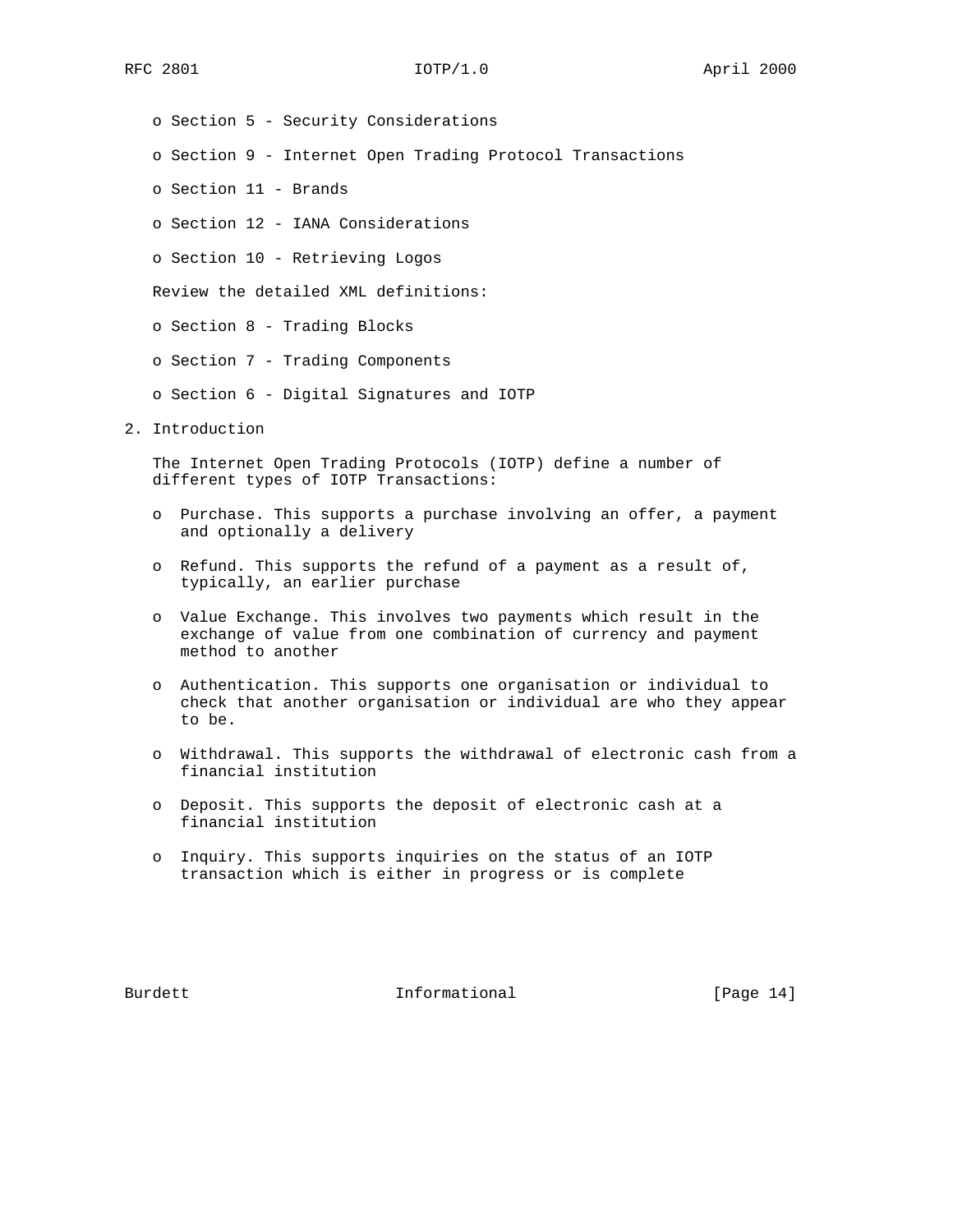o Ping. This supports a simple query which enables one IOTP aware application to determine whether another IOTP application running elsewhere is working or not.

 These IOTP Transactions are "Baseline" transactions since they have been identified as a minimum useful set of transactions. Later versions of IOTP may include additional types of transactions.

Each of the IOTP Transactions above involve:

- o a number of organisations playing a Trading Role, and
- o a set of Trading Exchanges. Each Trading Exchange involves the exchange of data, between Trading Roles, in the form of a set of Trading Components.

 Trading Roles, Trading Exchanges and Trading Components are described below.

Burdett **Informational** [Page 15]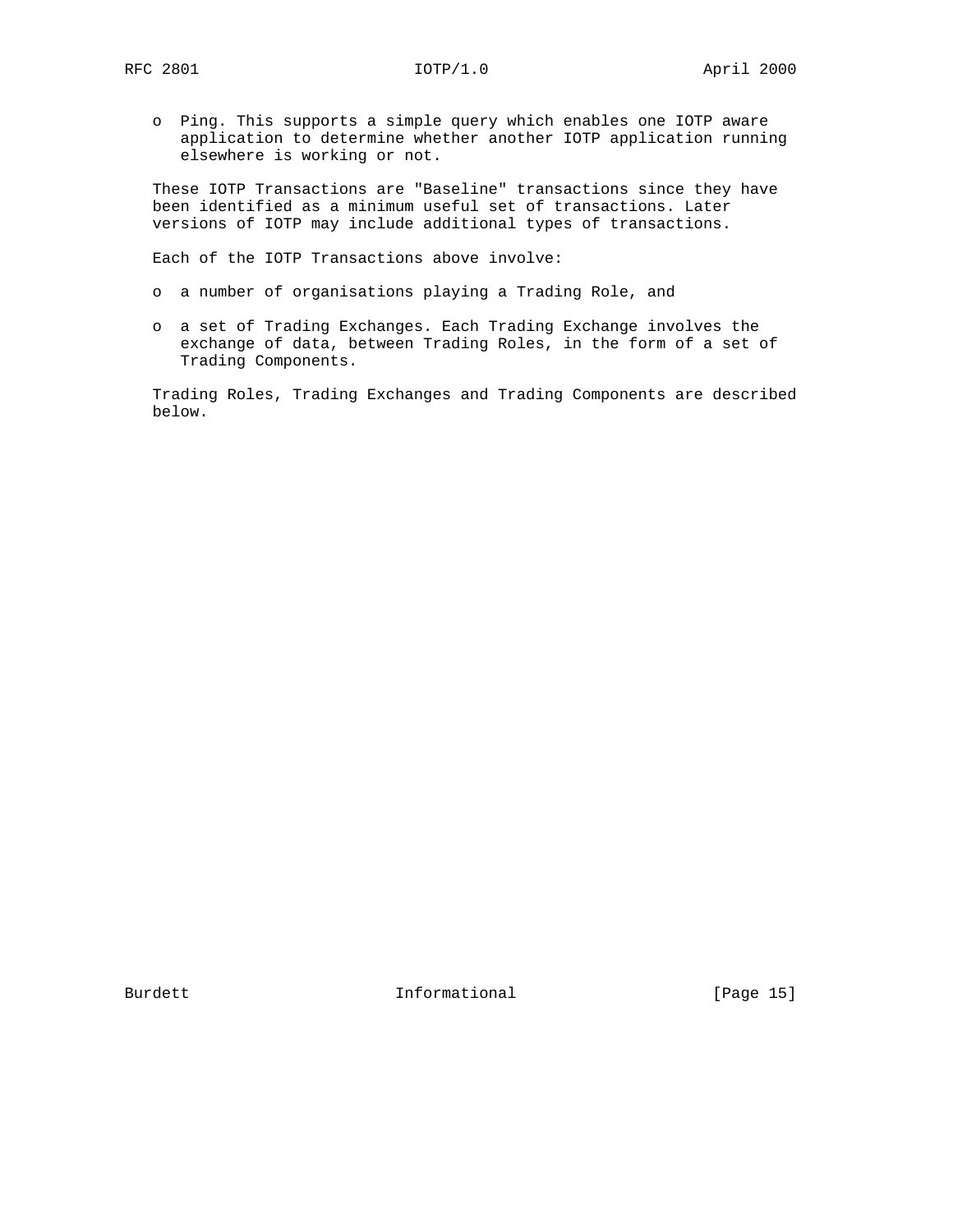2.1 Trading Roles

 The Trading Roles identify the different parts which organisations can take in a trade. The five Trading Roles used within IOTP are illustrated in the diagram below.



Figure 1 IOTP Trading Roles

Burdett **Informational Informational** [Page 16]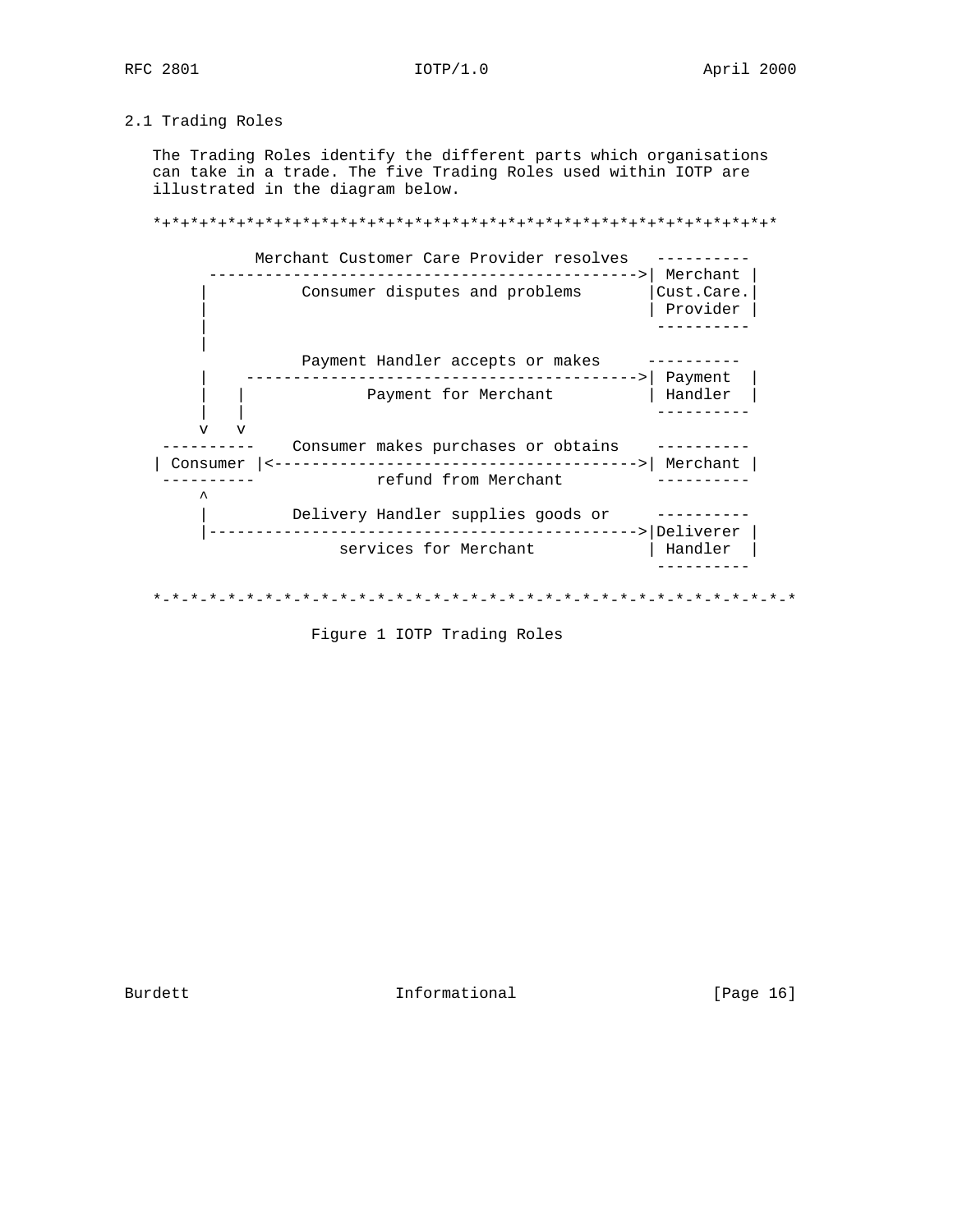The roles are:

- o Consumer. The person or organisation which is to receive and pay for the goods or services
- o Merchant. The person or organisation from whom the purchase is being made and who is legally responsible for providing the goods or services and receives the benefit of the payment made
- o Payment Handler. The entity that physically receives the payment from the Consumer on behalf of the Merchant
- o Delivery Handler. The entity that physically delivers the goods or services to the Consumer on behalf of the Merchant.
- o Merchant Customer Care Provider. The entity that is involved with customer dispute negotiation and resolution on behalf of the Merchant

 Roles may be carried out by the same organisation or different organisations. For example:

- o in the simplest case one physical organisation (e.g., a merchant) could handle the purchase, accept the payment, deliver the goods and provide merchant customer care
- o at the other extreme, a merchant could handle the purchase but instruct the consumer to pay a bank or financial institution, request that delivery be made by an overnight courier firm and to contact an organisation which provides 24x7 service if problems arise.

 Note that in this specification, unless stated to the contrary, when the words Consumer, Merchant, Payment Handler, Delivery Handler or Customer Care Provider are used, they refer to the Trading Role rather than an actual organisation.

 An individual organisation may take multiple roles. For example a company which is selling goods and services on the Internet could take the role of Merchant when selling goods or services and the role of Consumer when the company is buying goods or services itself.

 As roles occur in different places there is a need for the organisations involved in the trade to exchange data, i.e. to carry out Trading Exchanges, so that the trade can be completed.

Burdett **Informational** [Page 17]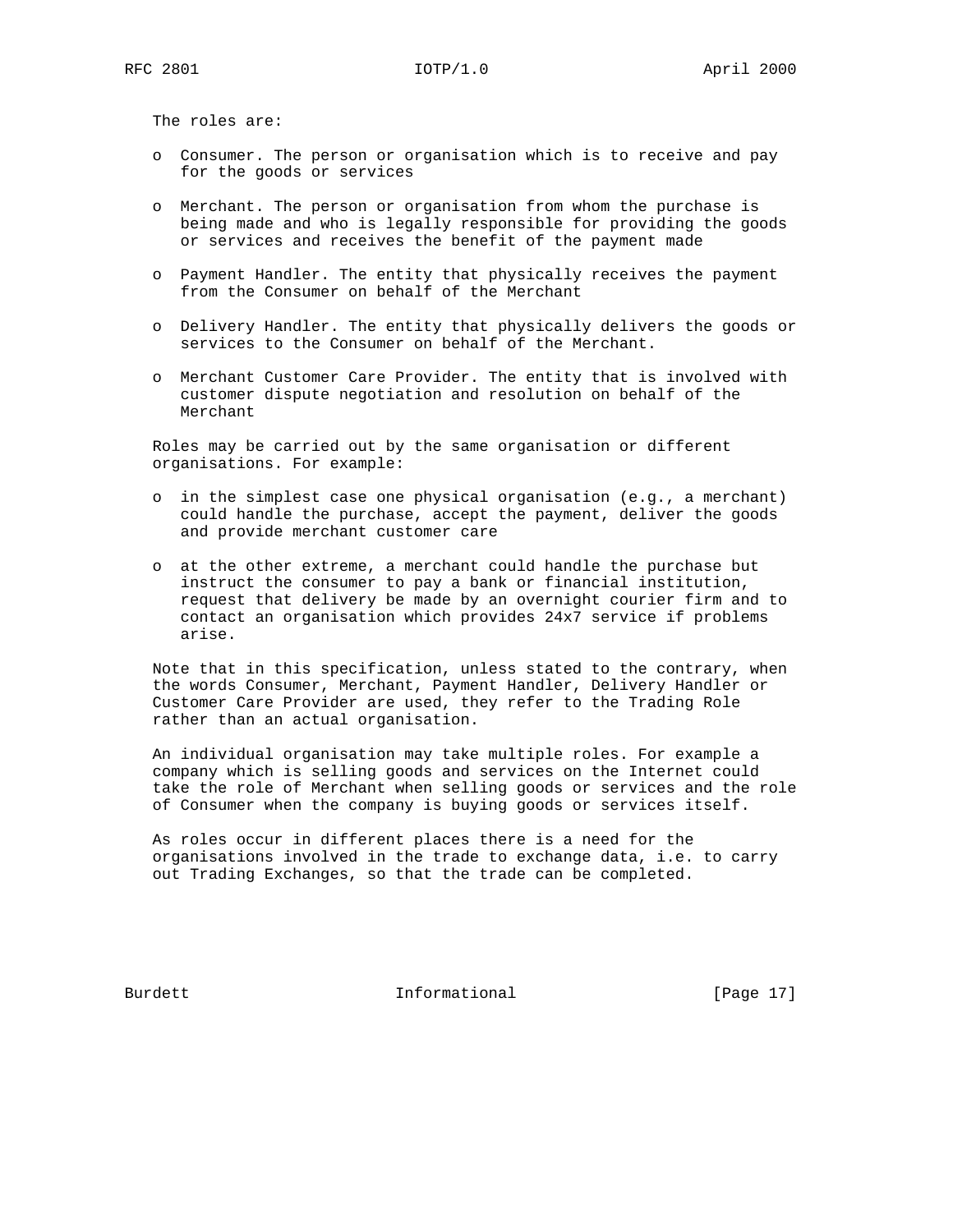## 2.2 Trading Exchanges

 The Internet Open Trading Protocols identify four Trading Exchanges which involve the exchange of data between the Trading Roles. The Trading Exchanges are:

- o Offer. The Offer Exchange results in the Merchant providing the Consumer with the reason why the trade is taking place. It is called an Offer since the Consumer must accept the Offer if a trade is to continue
- o Payment. The Payment Exchange results in a payment of some kind between the Consumer and the Payment Handler. This may occur in either direction
- o Delivery. The Delivery Exchange transmits either the on-line goods, or delivery information about physical goods from the Delivery Handler to the Consumer, and
- o Authentication. The Authentication Exchange can be used by any Trading Role to authenticate another Trading Role to check that they are who they appear to be.

 IOTP Transactions are composed of various combinations of these Trading Exchanges. For example, an IOTP Purchase transaction includes Offer, Payment, and Delivery Trading Exchanges. As another example, an IOTP Value Exchange transaction is composed of an Offer Trading Exchange and two Payment Trading Exchanges.

 Trading Exchanges consist of Trading Components that are transmitted between the various Trading Roles. Where possible, the number of round-trip delays in an IOTP Transaction is minimised by packing the Components from several Trading Exchanges into combination IOTP Messages. For example, the IOTP Purchase transaction combines a Delivery Organisation Component with an Offer Response Component in order to avoid an extra Consumer request and response.

 Each of the IOTP Trading Exchanges is described in more detail below. For clarity of description, these describe the Trading Exchanges as though they were standalone operations. For performance reasons, the Trading Exchanges are intermingled in the actual IOTP Transaction definitions.

Burdett **Informational** [Page 18]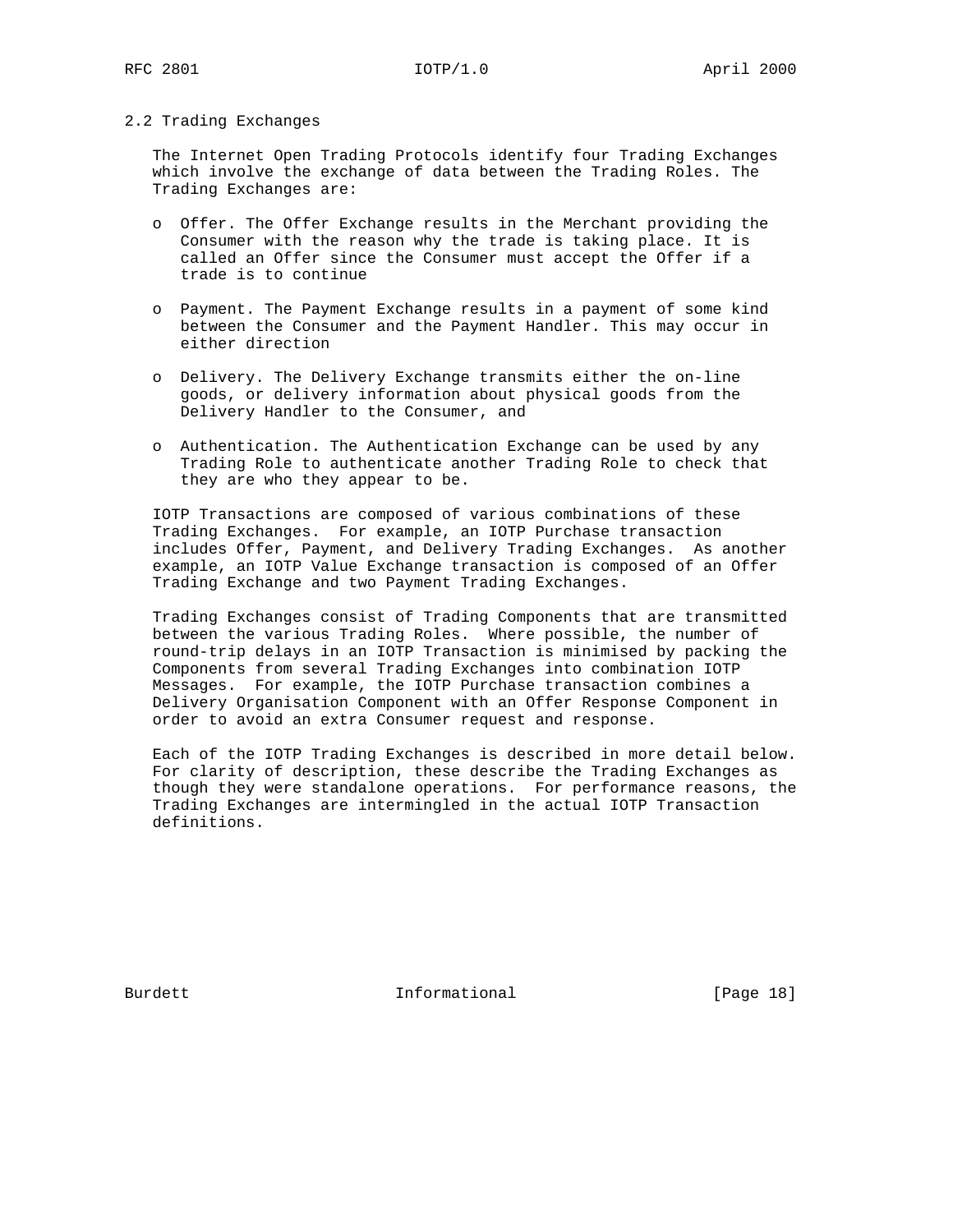2.2.1 Offer Exchange

 The goal of the Offer Exchange is for the Merchant to provide the Consumer with information about the trade so that the Consumer can decide whether to continue with the trade. This is illustrated in the figure below.

 \*+\*+\*+\*+\*+\*+\*+\*+\*+\*+\*+\*+\*+\*+\*+\*+\*+\*+\*+\*+\*+\*+\*+\*+\*+\*+\*+\*+\*+\*+\*+\*+\*+\*+\* Consumer

| Merchant

STEP | |

 1. Consumer decides to trade and sends information about the transaction (requests an offer) to the Merchant e.g., using HTML.

- C --> M Data: Information on what is being purchased (Offer Request) - outside scope of IOTP
- 2. Merchant checks the information provided by the Consumer, creates an Offer optionally signs it and sends it to the Consumer.
	- C <-- M OFFER RESPONSE. Components: Status; Organisation(s) (Consumer, DelivTo, Merchant, Payment Handler, Customer Care); Order; Payment; Delivery; TradingRoleData (optional) Offer Response Signature (optional) that signs other components
- 3. Consumer checks the information from the Merchant and decides whether to continue.

\*-\*-\*-\*-\*-\*-\*-\*-\*-\*-\*-\*-\*-\*-\*-\*-\*-\*-\*-\*-\*-\*-\*-\*-\*-\*-\*-\*-\*-\*-\*-\*-\*-\*-\*

## Figure 2 Offer Exchange

 An Offer Exchange uses the following Trading Components that are passed between the Consumer and the Merchant:

- o the Status component is used to indicate to other parties that a valid Offer Response has been generated
- o the Organisation Component contains information which describes the Organisations which are taking a role in the trade:
	- the consumer provides information, about who the consumer is and, if goods or services are being delivered, where the goods or services are to be delivered to

Burdett **Informational** [Page 19]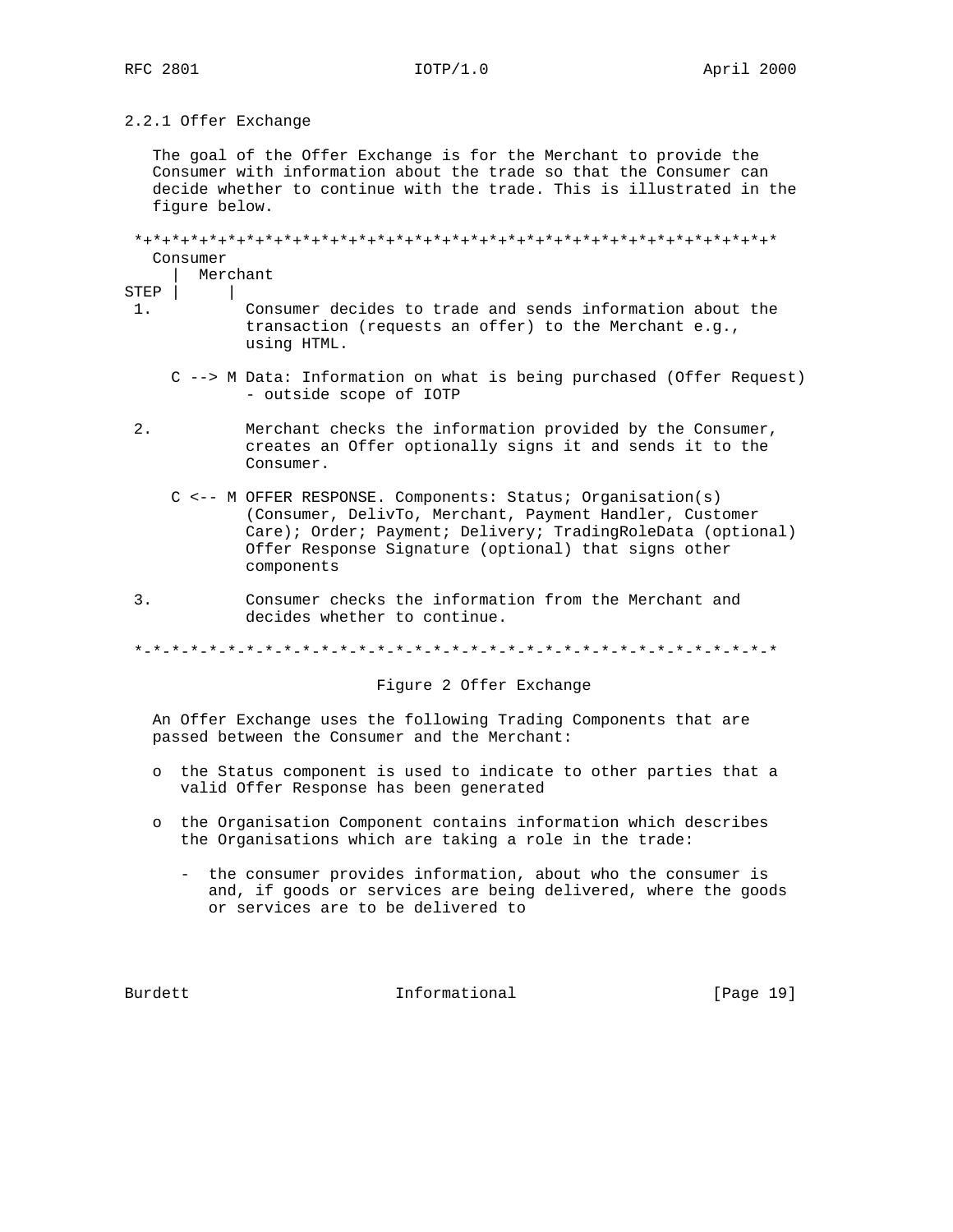- the merchant augments this information by providing information about the merchant, the Payment Handler, the customer care provider and, if goods or services are being delivered, the Delivery Handler
- o the Order Component contains descriptions of the goods or services which will result from the trade if the consumer agrees to the offer. This information is sent by the Merchant to the consumer who should verify it
- o the Payment Component generated by the Merchant, contains details of how much to pay, the currency and the payment direction, for example the consumer could be asking for a refund. Note that there may be more than one payment in a trade
- o the Delivery Component, also generated by the Merchant, is used if goods or services are being delivered. This contains information about how delivery will occur, for example by post or using e-mail
- o the Trading Role Data component contains data the Merchant wants to forward to another Trading Role such as a Payment Handler or Delivery Handler
- o the "Offer Response" Signature Component, if present, digitally signs all of the above components to ensure their integrity.

 The exact content of the information provided by the Merchant to the Consumer will vary depending on the type of IOTP Transaction. For example:

- o low value purchases may not need a signature
- o the amount to be paid may vary depending on the payment brand and payment protocol used
- o some offers may not involve the delivery of any goods
- o a value exchange will involve two payments
- o a merchant may not offer customer care.

 Information provided by the consumer to the merchant is provided using a variety of methods, for example, it could be provided:

 o using [HTML] pages as part of the "shopping experience" of the consumer.

Burdett **Informational** [Page 20]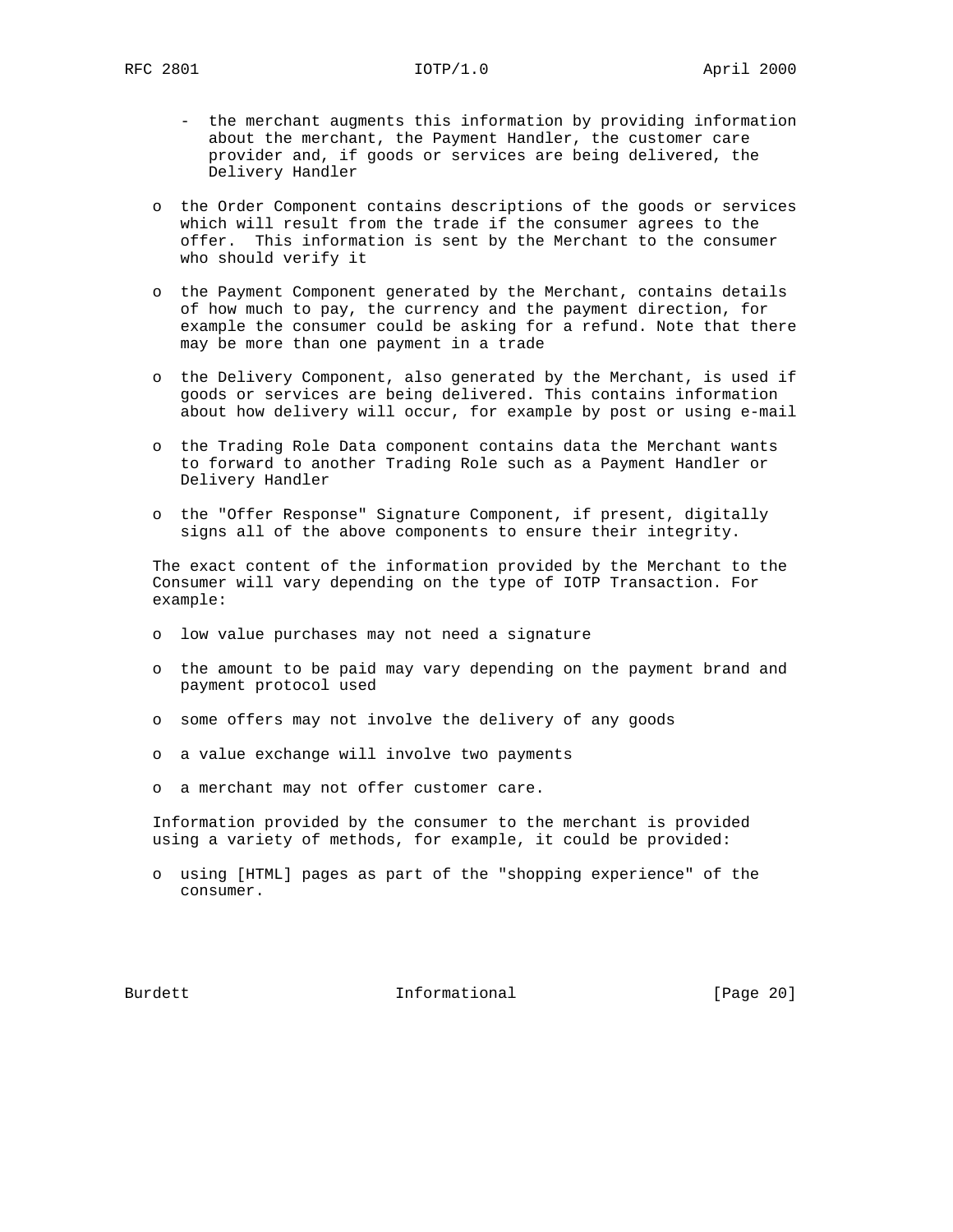- o Using the Open Profiling Standard [OPS] which has recently been proposed,
- o in the form of Organisation Components associated with an authentication of a Consumer by a Merchant
- o as Order Components in a later version of IOTP.
- 2.2.2 Payment Exchange

 The goal of the Payment Exchange is for a payment to be made from the Consumer to a Payment Handler or vice versa using a payment brand and payment protocol selected by the Consumer. A secondary goal is to optionally provide the Consumer with a digitally signed Payment Receipt which can be used to link the payment to the reason for the payment as described in the Offer Exchange.

 Payment Exchanges can work in a variety of ways. The most general case where the trade is dependent on the payment brand and protocol used is illustrated in the diagram below. Simpler payment exchanges are possible.

| Consumer Pay Handler |                   |          |                                                                                                                                                                        |
|----------------------|-------------------|----------|------------------------------------------------------------------------------------------------------------------------------------------------------------------------|
|                      |                   | Merchant |                                                                                                                                                                        |
| STEP                 |                   |          |                                                                                                                                                                        |
| 1.                   |                   |          | Consumer decides to trade and sends information<br>about the transaction (requests an offer) to the<br>Merchant e.g., using HTML.                                      |
|                      | $C \rightarrow M$ |          | Information on what is being paid for (outside<br>scope of IOTP                                                                                                        |
| $2$ .                |                   |          | Merchant decides which payment brand, payment<br>protocols and currencies/amounts to offer,<br>places then in a Brand List Component and sends<br>them to the Consumer |
|                      | $C \leftarrow -M$ |          | Components: Brand List                                                                                                                                                 |
| $3$ .                |                   |          | Consumer selects the payment brand, protocol and<br>currency/amount to use, creates a Brand Selection<br>component and sends it to the Merchant                        |
|                      | $C \rightarrow M$ |          | Component: Brand List Selection                                                                                                                                        |

Burdett **Informational** [Page 21]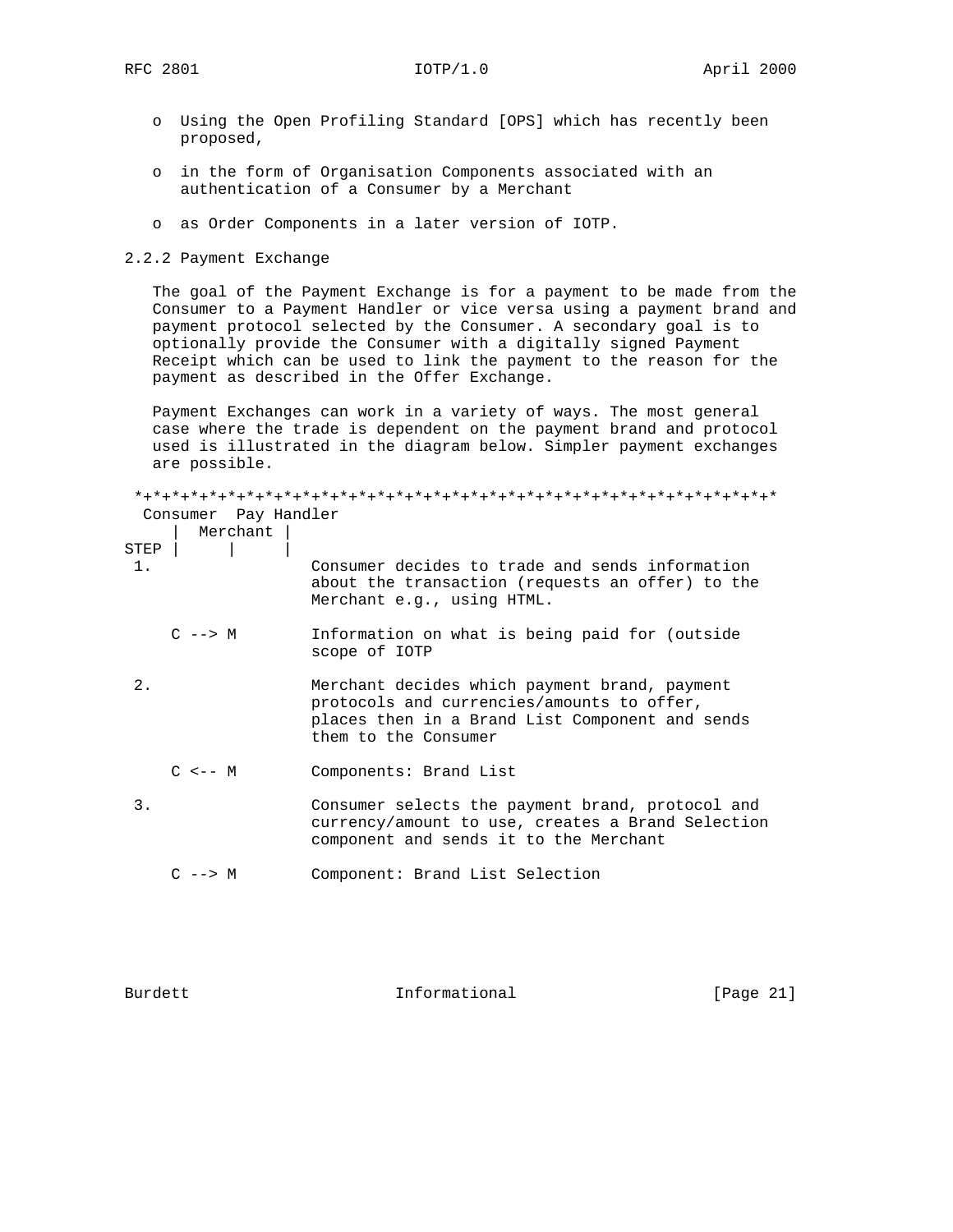- 4. Merchant checks Brand Selection, creates a Payment Amount information, optionally signs it to authorise payment and sends it to the Consumer
	- C <-- M Component: Payment; Organisation(s) (Merchant and Payment Handler); Optional Offer Response Signature that signs other components
- 5. Consumer checks the Payment Amount information and if OK requests that the payment starts by sending information to the Payment Handler
	- C --------> P PAYMENT REQUEST. Components: Status, Payment; Organisations (Merchant and Payment Handler); Trading Role Data (optional); Optional Offer Response Signature that signs other components; Pay Scheme Data
- 6. Payment Handler checks information including optional signature and if OK starts exchanging Pay Scheme Data components for selected payment brand and payment protocol
	- C <-------> P PAYMENT EXCHANGE. Component: Pay Scheme Data
- 7. Eventually payment protocol messages finish so Payment Handler sends Pay Receipt and optional signature to the Consumer as proof of payment
	- C <-------> P PAYMENT RESPONSE. Components: Status, Pay Receipt; Payment Note; Trading Role Data (optional); Optional Offer Response Signature; Optional Payment Receipt Signature that binds the payment to the Offer

8. Consumer checks Payment Receipt is OK

\*-\*-\*-\*-\*-\*-\*-\*-\*-\*-\*-\*-\*-\*-\*-\*-\*-\*-\*-\*-\*-\*-\*-\*-\*-\*-\*-\*-\*-\*-\*-\*-\*-\*-\*

## Figure 3 Payment Exchange

 A Payment Exchange uses the following Trading Components that are passed between the Consumer, the Merchant and the Payment Handler:

 o The Brand List Component contains a list of payment brands (for example, MasterCard, Visa, Mondex, GeldKarte), payment protocols (for example SET Version 1.0, Secure Channel Credit Debit (SCCD the name used for a credit or debit card payment where

Burdett **Informational** [Page 22]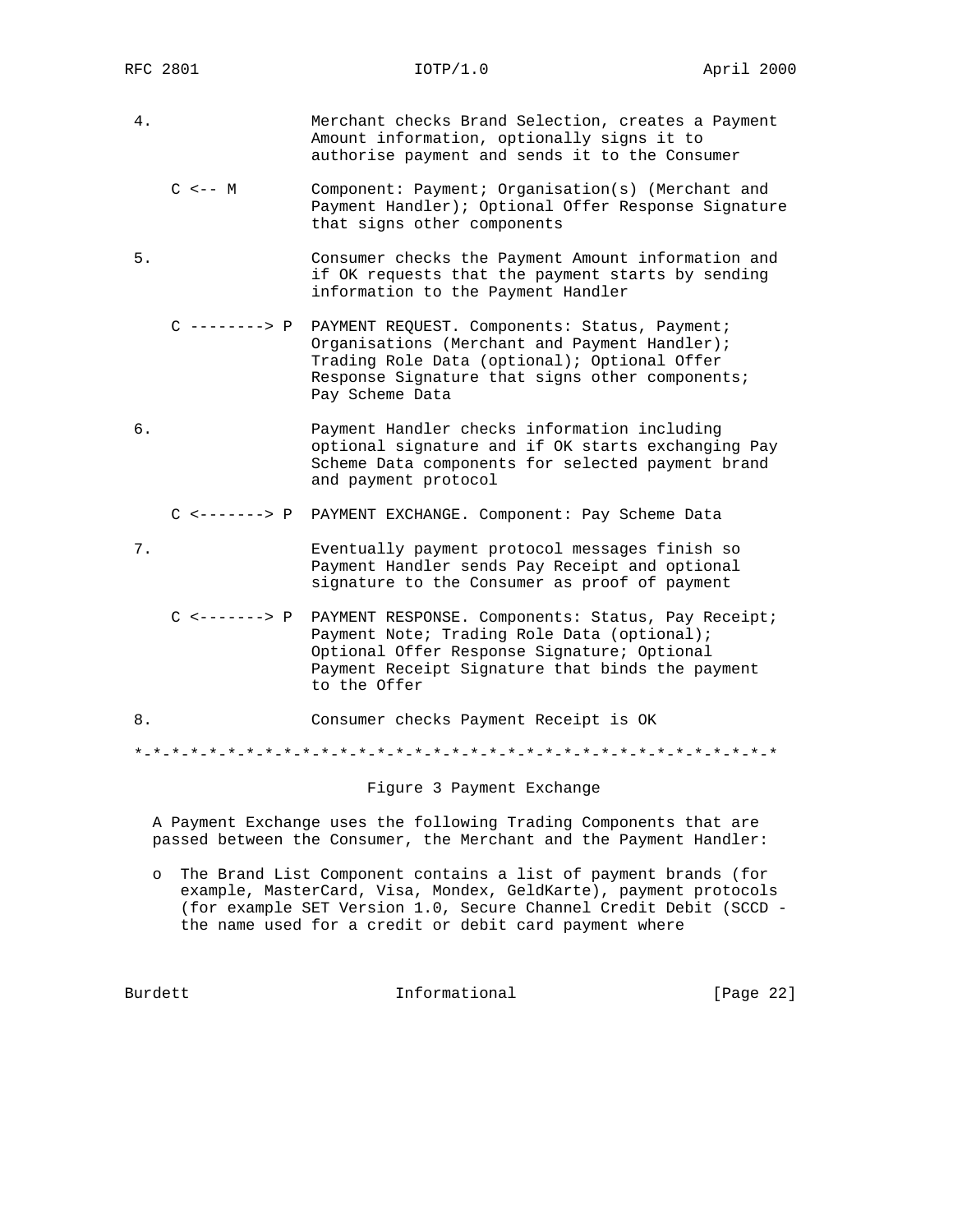unauthorised access to account information is prevented through use of secure channel transport mechanisms such as SSL/TLS) as well as currencies/amounts that apply. The Merchant sends the Brand List to the Consumer. The consumer compares the payment brands, protocols and currencies/amounts on offer with those that the Consumer supports and makes a selection.

- o The Brand Selection Component contains the Consumer's selection. Payment brand, protocol, currency/amount and possibly protocol specific information is sent back to the Merchant. This information may be used to change information in the Offer Exchange. For example, a merchant could choose to offer a discount to encourage the use of a store card.
- o the Status component is used to indicate to the Payment Handler that an earlier exchange (e.g., an Offer Exchange) has successfully completed and by the Payment Handler to indicate the completion status of the Payment Exchange.
- o The Organisation Components are generated by the Merchant. They contain details of the Merchant and Payment Handler Roles:
	- the Merchant role is required so that the Payment Handler can identify which Merchant initiated the payment. Typically, the result of the Payment Handler accepting (or making) a payment on behalf of the Merchant will be a credit or debit transaction to the Merchant's account held by the Payment Handler. These transactions are outside the scope of this version of IOTP
	- the Payment Handler role is required so that the Payment Handler can check that it is the correct Payment Handler to be used for the payment
- o The Payment Component contains details of how much to pay, the currency and the payment direction
- o The "Offer Response" Signature Component, if present, digitally signs all of the above components to ensure their integrity. Note that the Brand List and Brand Selection Components are not signed until the payment information is created (step 4 in the diagram)
- o the Trading Role Data component contains from other roles (e.g., a Merchant) that needs to be forwarded to the Payment Handler
- o The Payment Scheme Component contains messages from the payment protocol used in the Trade. For example they could be SET messages, Mondex messages, GeldKarte Messages or one of the other payment methods supported by IOTP. The content of the Payment

Burdett **Informational** [Page 23]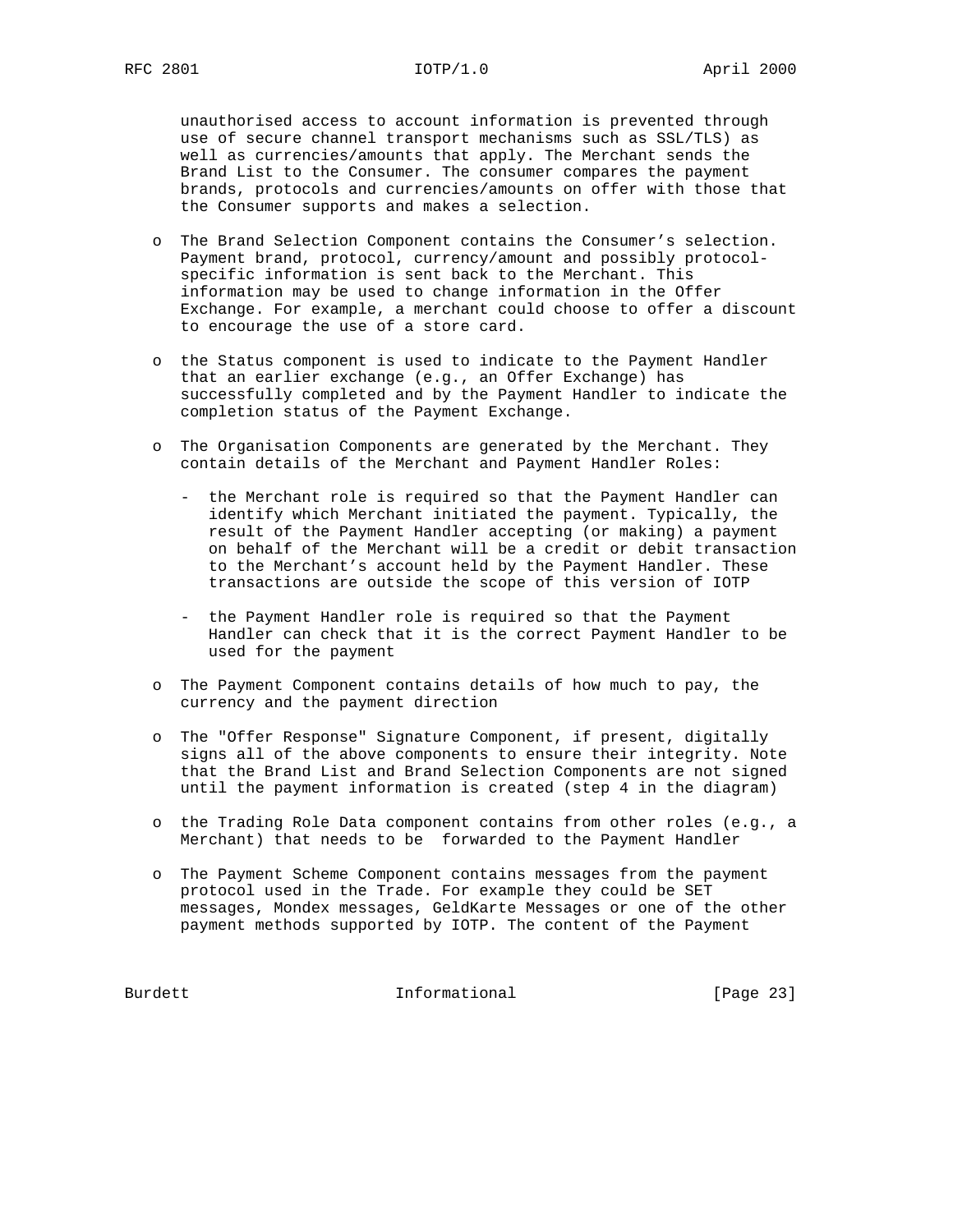Scheme Component is defined in the supplements that describe how IOTP works with various payment protocols.

- o The Payment Receipt Component contains a record of the payment. The content depends upon the payment protocol used.
- o The "Payment Receipt" Signature Component provides proof of payment by digitally signing both the Payment Receipt Component and the Offer Response Signature. The signature on the offer digitally signs the Order, Organisation and Delivery Components contained in the Offer. This signature effectively binds the payment to the offer.

 The example of a Payment Exchange above is the most general case. Simpler cases are also possible. For example, if the amount paid is not dependent on the payment brand and protocol selected then the payment information generated by step 3 can be sent to the Consumer at the same time as the Brand List Component generated by step 1. These and other variations are described in the Baseline Purchase IOTP Transaction (see section 9.1.8).

## 2.2.3 Delivery Exchange

 The goal of the Delivery Exchange is to cause purchased goods to be delivered to the consumer either online or via physical delivery. A second goal is to provide a "delivery note" to the consumer, providing details about the delivery, such as shipping tracking number. The result of the delivery may also be signed so that it can be used for customer care in the case of problems with physical delivery. The message flow is illustrated in the diagram below.

 \*+\*+\*+\*+\*+\*+\*+\*+\*+\*+\*+\*+\*+\*+\*+\*+\*+\*+\*+\*+\*+\*+\*+\*+\*+\*+\*+\*+\*+\*+\*+\*+\*+\*+\* CONSUMER DELIVERY | HANDLER | Merchant | STEP | | 1. Consumer decides to trade and sends information about what to deliver and who is to take delivery, to the Merchant e.g., using HTML. C --> M Information on what is being delivered (outside scope of IOTP) 2. Merchant checks the information provided by the Consumer, adds information about how the delivery will occur, information about the Organisations involved in the delivery and optionally sings it and sends it to the Consumer

Burdett **Informational Informational** [Page 24]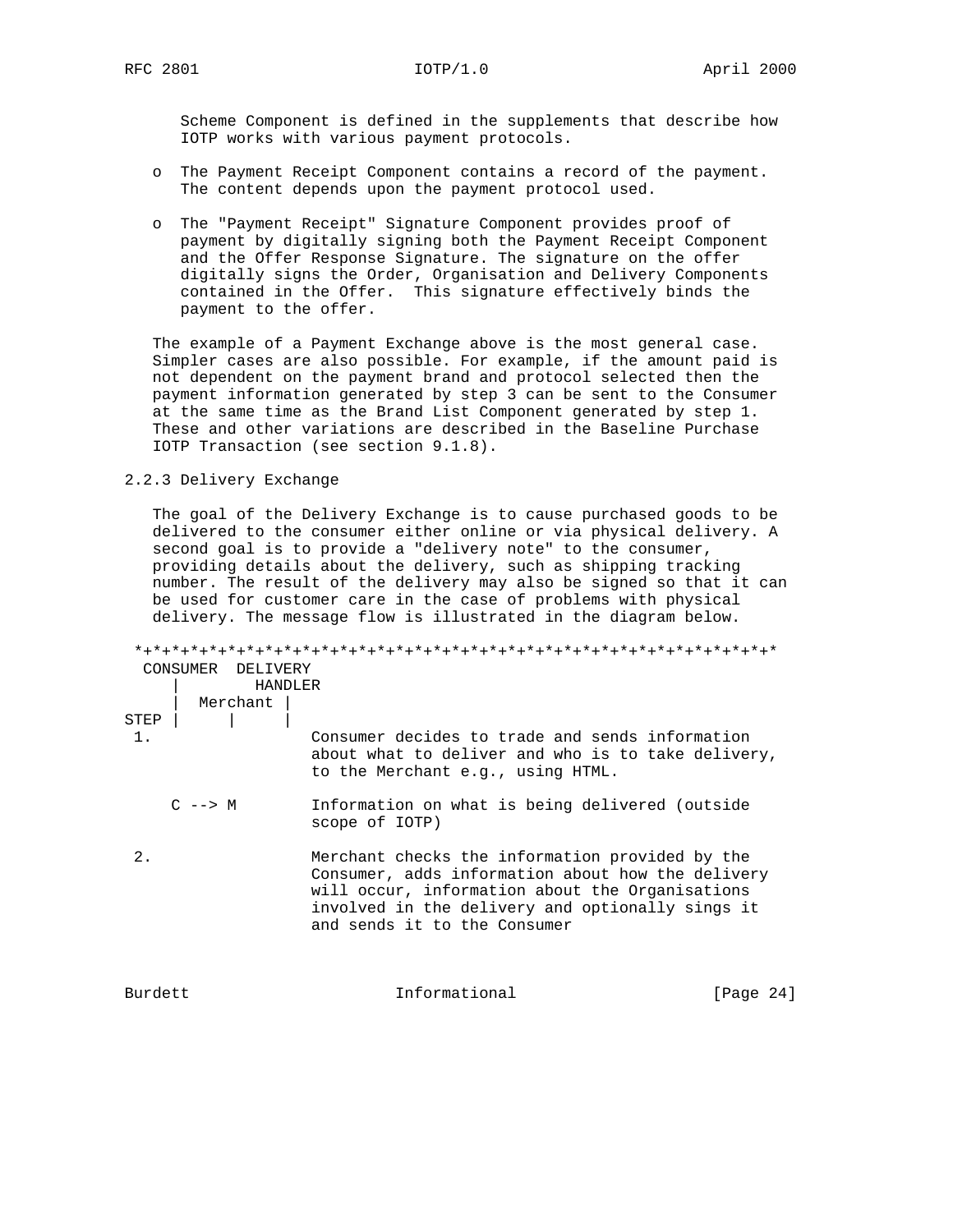- C <-- M Components: Delivery; Organisations (Delivery Handler, Deliver To); Order, Optional Offer Response Signature
- 3. Consumer checks delivery information is OK, obtains authorisation for the delivery, for example by making a payment, and sends the delivery information to the Delivery Handler
	- C --------> D DELIVERY REQUEST. Components: Status; Delivery, Organisations: (Merchant, Delivery Handler, DelivTo); Order, Trading Role Data (optional); Optional Offer Response Signature, Optional Payment Receipt Signature (from Payment Exchange)
- 4. Delivery Handler checks information and authorisation. Starts or schedules delivery and creates and then sends a delivery not tot the Consumer which can optionally be signed.
	- C <-------- D DELIVERY RESPONSE. Components: Status; Delivery Note, Trading Role Data (optional); Optional Delivery Response Signature
- 5. Consumer checks delivery note is OK and accepts or waits for delivery as described in the the Delivery Note.

\*-\*-\*-\*-\*-\*-\*-\*-\*-\*-\*-\*-\*-\*-\*-\*-\*-\*-\*-\*-\*-\*-\*-\*-\*-\*-\*-\*-\*-\*-\*-\*-\*-\*-\*-\*

Figure 4 Delivery Exchange

A Delivery Exchange uses the following Trading Components that are passed between the Consumer, the Merchant and the Delivery Handler:

- o the Status component is used to indicate to the Delivery Handler that an earlier exchange (e.g., an Offer Exchange or Payment Exchange) has successfully completed and by the Delivery Handler to indicate the completion status of the Delivery Exchange.
- o The Organisation Component(s) contain details of the Deliver To, Delivery Handler and Merchant Roles:
	- the Deliver To role indicates where the goods or services are to be delivered to

Burdett **Informational** [Page 25]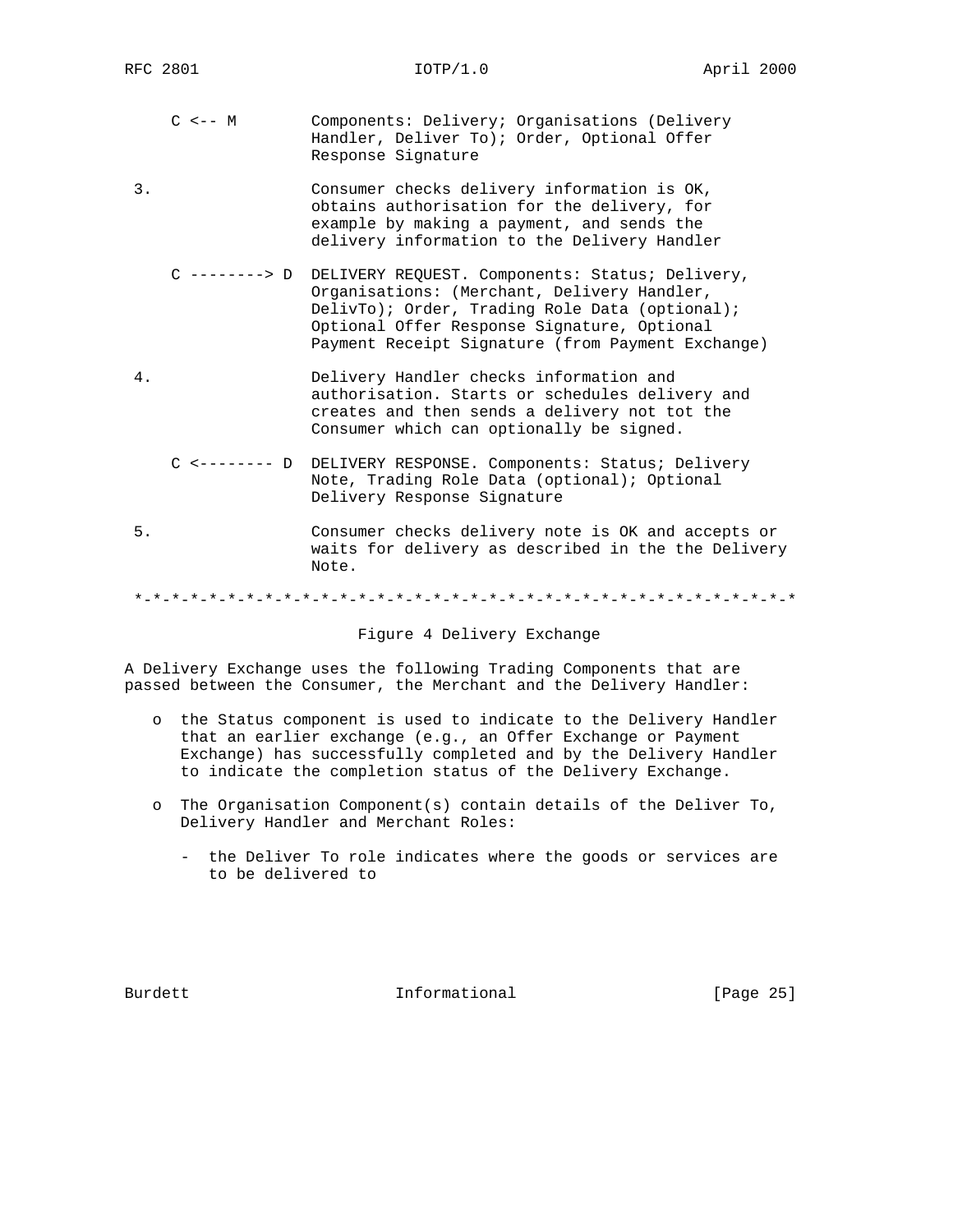- the Delivery Handler role is required so that the Delivery Handler can check that she is the correct Delivery Handler to do the delivery
- the Merchant role is required so that the Delivery Handler can identify which Merchant initiated the delivery
- o The Order Component, contains information about the goods or services to be delivered
- o The Delivery Component contains information about how delivery will occur, for example by post or using e-mail.
- o The "Offer Response" Signature Component, if present, digitally signs all of the above components to ensure their integrity.
- o The "Payment Receipt" Signature Component provides proof of payment by digitally signing the Payment Receipt Component and the Offer Signature. This is used by the Delivery Handler to check that delivery is authorised
- o The Delivery Note Component contains customer care information related to a physical delivery, or alternatively the actual "electronic goods". The Consumer's software does not interpret information about a physical delivery but should have the ability to display the information, both at the time of the delivery and later if the Consumer selects the Trade to which this delivery relates from a transaction list
- o The "Delivery Response" Signature Component, if present, provides proof of the results of the Delivery by digitally signing the Delivery Note and any Offer Response or Payment Response signatures that the Delivery Handler received.
- 2.2.4 Authentication Exchange

 The goal of the Authentication Exchange is to allow one Organisation, for example a financial institution, to be able to check that another Organisation, for example a consumer, is who they appear to be.

An Authentication Exchange involves:

- o an Authenticator the Organisation which is requesting the authentication, and
- o an Authenticatee the Organisation being authenticated.

Burdett **Informational** [Page 26]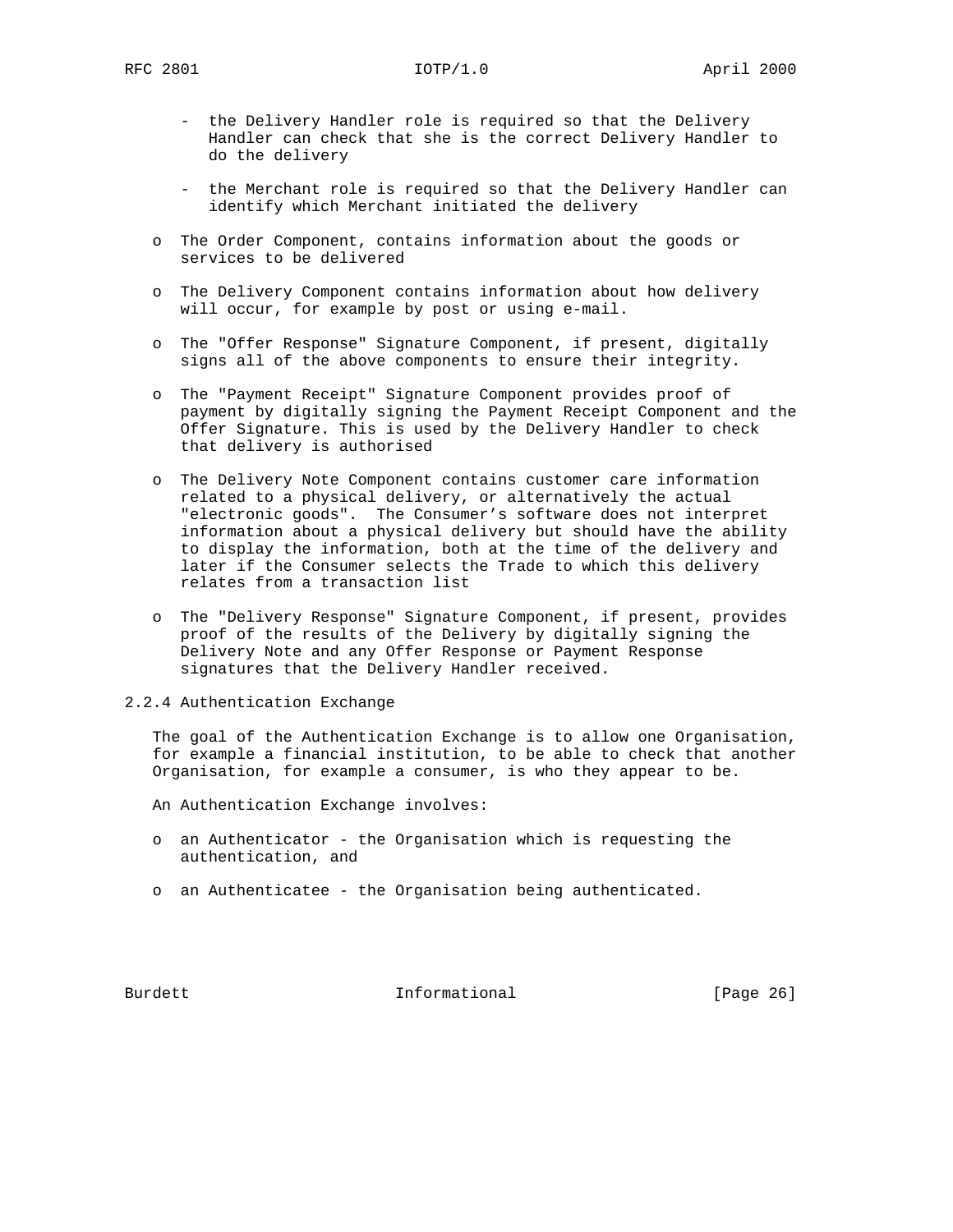This is illustrated in the diagram below.

```
 +*+*+*+*+*+*+*+*+*+*+*+*+*+*+*+*+*+*+*+*+*+*+*+*+*+*+*+*+*+*+*+*+*+*
  Organisation 1
  (Authenticatee)
        Organisation 2
         | (Authenticator)
STEP | |
 1. First Organisation, e.g., a Consumer, takes an action (for
              example by pressing a button on an HTML page) which
              requires that the Organisation is authenticated
      1 --> 2 Need for Authentication (outside scope of IOTP)
```
- 2. The second Organisation generates an Authentication Request - including challenge data, and a list of the algorithms that may be used for the authentication and/or a request for the Organisation information then sends it to the first Organisation
	- 1 <-- 2 AUTHENTICATION REQUEST. Components: Authentication Request, Trading Role Information Request
- 3. The first Organisation optionally checks any signature associated with the Authentication Request then uses the specified authentication algorithm to generate an Authentication Response which is sent back to the second Organisation together with details of any Organisation information requested
	- 1 --> 2 AUTHENTICATION RESPONSE. Component: Authentication Response, Organisation(s)
- 4. The Authentication Response is checked against the challenge data to check that the first Organisation is who they appear to be and the result recorded in a Status Component which is then sent back to the first Organisation.
	- 1 <-- 2 AUTHENTICATION STATUS. Component: Status
- 5. The first Organisation then optionally checks the results indicated by the Status and any associated signature and takes the appropriate action or stops.

\*-\*-\*-\*-\*-\*-\*-\*-\*-\*-\*-\*-\*-\*-\*-\*-\*-\*-\*-\*-\*-\*-\*-\*-\*-\*-\*-\*-\*-\*-\*-\*-\*-\*-\*-\*

Figure 5 Authentication Exchange

Burdett **Informational** [Page 27]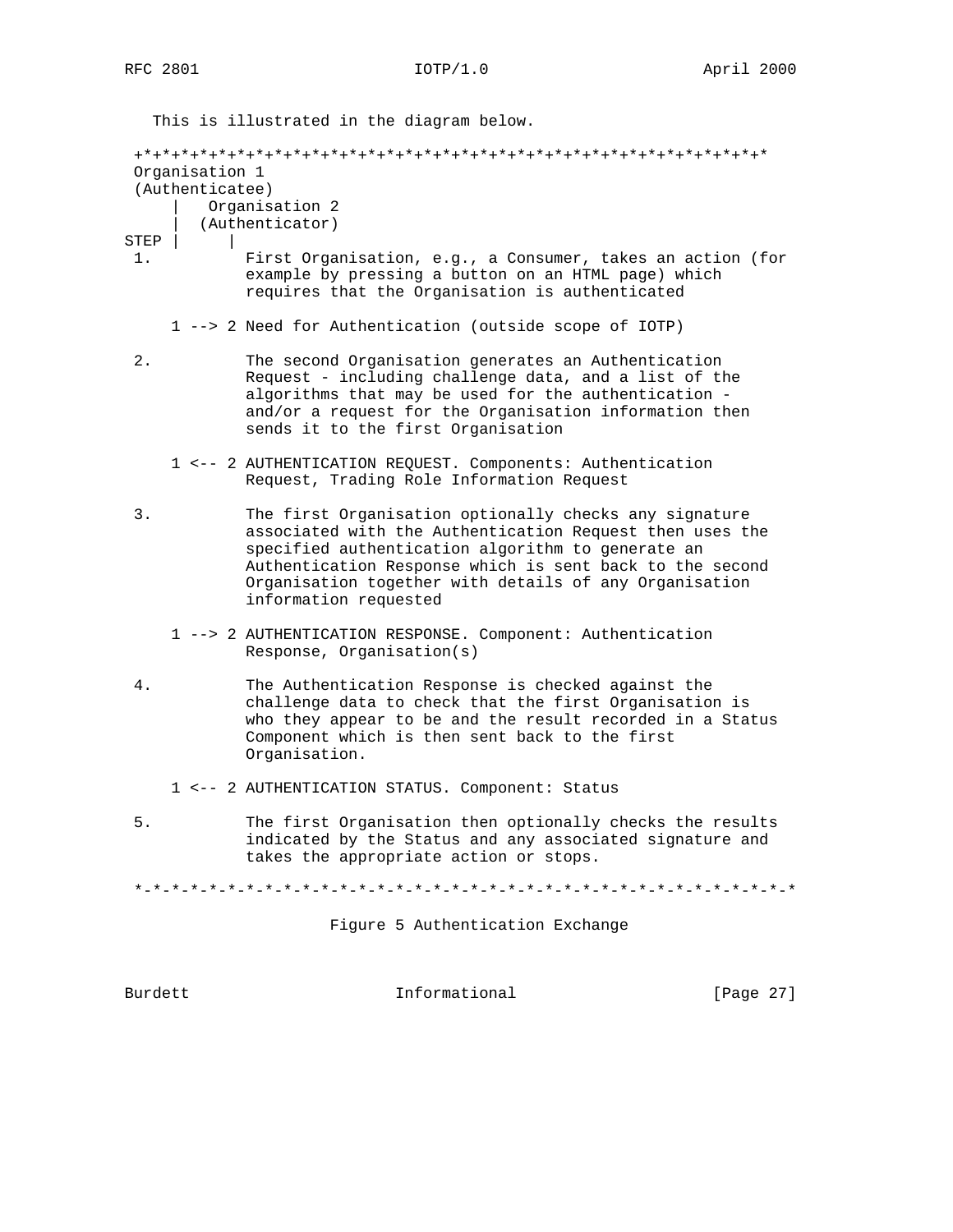An Authentication Exchange uses the following Trading Components that are passed between the two Organisations:

- o the Authentication Request Component that requests an Authentication and indicates the authentication algorithm and optional challenge data to be used.
- o A Trading Role Information Request Component that requests information about an Organisation, for example a ship to address.
- o The Authentication Response Component which contains the challenge response generated by the recipient of the Authentication Request Component.
- o Organisation Components that contain the result of the Trading Role Information Request
- o the Status Component which contains the results of the second party's verification of the Authentication Response.

2.3 Scope of Baseline IOTP

 This specification describes the IOTP Transactions which make up Baseline IOTP. As described in the preface, IOTP will evolve over time. This section defines the initial conformance criteria for implementations that claim to "support IOTP."

 The main determinant on the scope of an IOTP implementation is the roles which the solution is designed to support. The roles within IOTP are described in more detail in section 2.1 Trading Roles. To summarise the roles are: Merchant, Consumer, Payment Handler, Delivery Handler and Customer Care Provider.

Payment Handlers who can be of three types:

- o those who accept a payment as part of a purchase or make a payment as part of a refund,
- o those who accept value as part of a deposit transaction, or
- o those that issue value a withdrawal transaction

 The following table defines, for each role, the IOTP Transactions and Trading Blocks which must be supported for that role.

Burdett **Informational** [Page 28]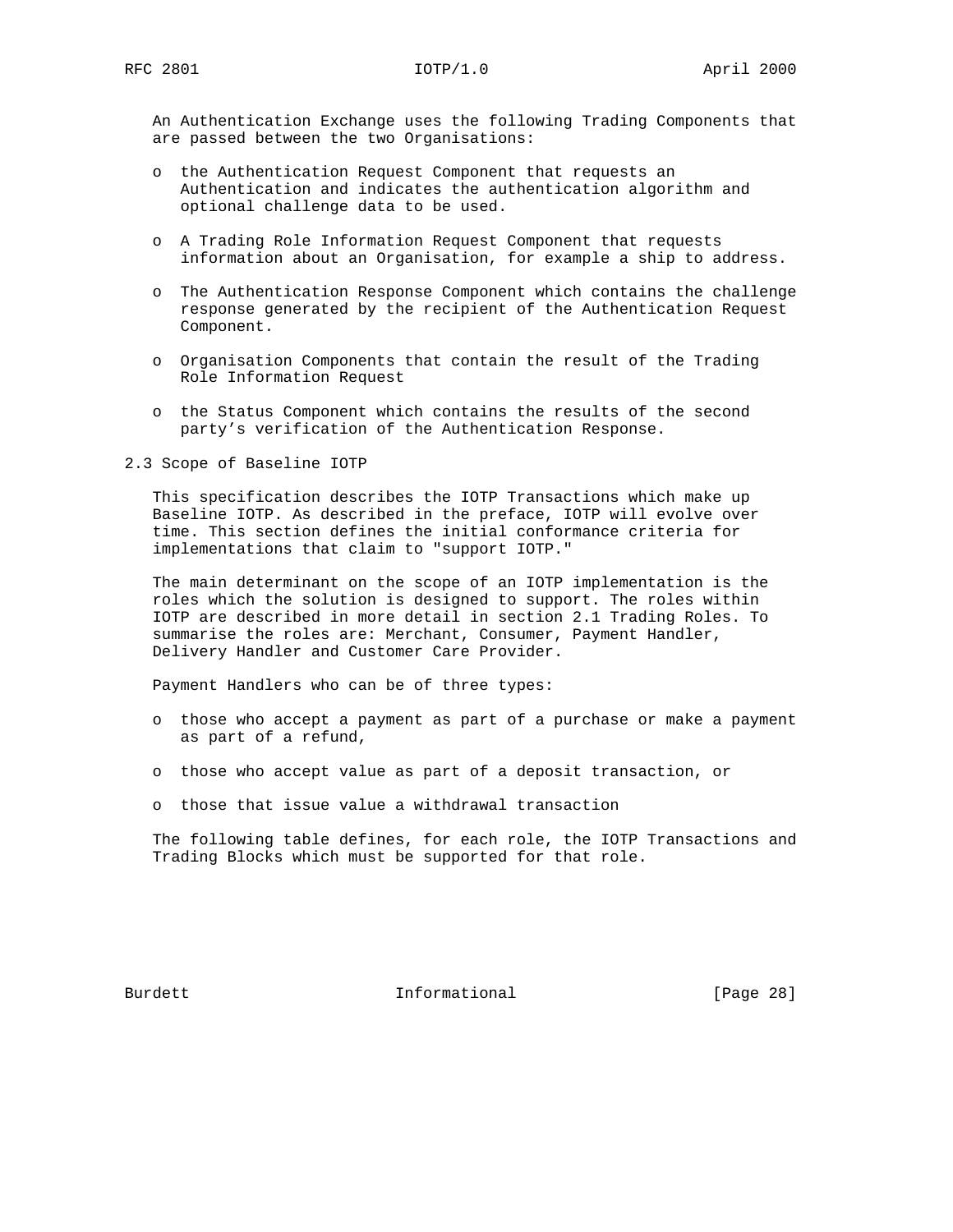|                | Store         | ECash<br>Value | ECash<br>Value<br>Issuer Acquirer | Consumer      | Payment<br>Handler | Delivery<br>Handler |
|----------------|---------------|----------------|-----------------------------------|---------------|--------------------|---------------------|
| TRANSACTIONS   |               |                |                                   |               |                    |                     |
| Purchase       | Must          |                |                                   | Must          |                    |                     |
|                |               | Merchants      |                                   |               |                    |                     |
|                | Store         | ECash<br>Value | ECash<br>Value<br>Issuer Acquirer | Consumer      | Payment<br>Handler | Delivery<br>Handler |
| Refund         | Must          |                |                                   | b)<br>Depends |                    |                     |
| Authentication | May           | Must           | May                               | b)<br>Depends |                    |                     |
| Value Exchange | May           |                |                                   | Must          |                    |                     |
| Withdrawal     |               | Must           |                                   | b)<br>Depends |                    |                     |
| Deposit        |               |                | Must                              | b)<br>Depends |                    |                     |
| Inquiry        | Must          | Must           | Must                              | May           | Must               | Must                |
| Ping           | Must          | Must           | Must                              | May           | Must               | Must                |
| TRADING BLOCKS |               |                |                                   |               |                    |                     |
| TPO            | Must          | Must           | Must                              | Must          |                    |                     |
| TPO Selection  | Must          | Must           | Must                              | Must          |                    |                     |
| Auth-Request   | a)<br>Depends |                | a)<br>Depends                     | a)<br>Depends |                    |                     |
| Auth-Reply     | a)<br>Depends |                | a)<br>Depends                     | a)<br>Depends |                    |                     |
| Offer Response | Must          | Must           | Must                              | Must          |                    |                     |

Burdett **Informational Informational** [Page 29]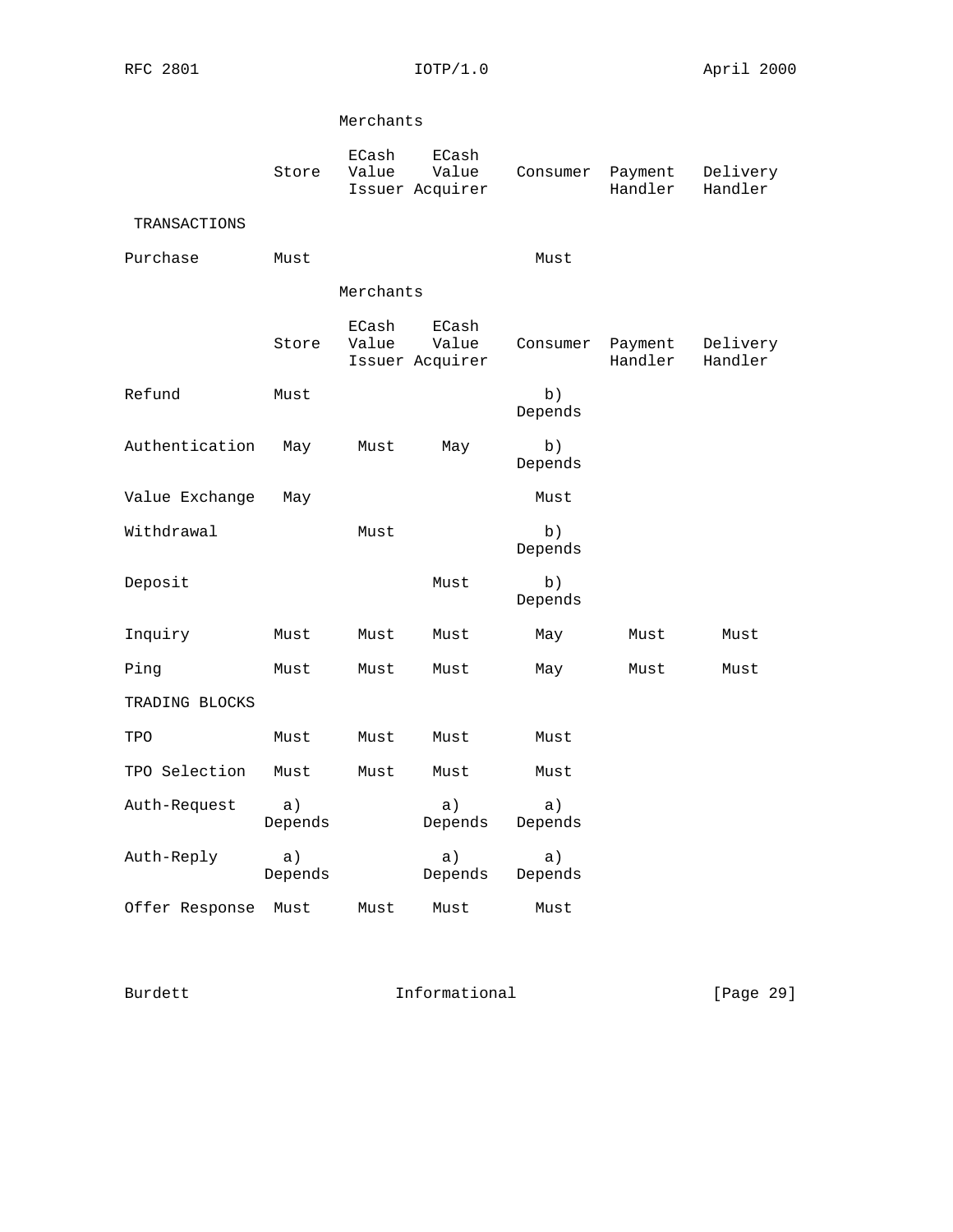| Payment<br>Request   | Must | Must |      |
|----------------------|------|------|------|
| Payment<br>Exchange  | Must | Must |      |
| Payment<br>Response  | Must | Must |      |
| Delivery<br>Request  | Must |      | Must |
| Delivery<br>Response | Must |      | Must |

#### Merchants

|                     | Store | ECash<br>Value | ECash<br>Value<br>Issuer Acquirer | Consumer | Payment<br>Handler | Delivery<br>Handler |
|---------------------|-------|----------------|-----------------------------------|----------|--------------------|---------------------|
| Inquiry<br>Request  | Must  | Must           | Must                              | Must     | Must               | Must                |
| Inquiry<br>Response | Must  | Must           | Must                              | Must     | Must               | Must                |
| Ping Request        | Must  | Must           | Must                              | Must     | Must               | Must                |
| Ping Response       | Must  | Must           | Must                              | Must     | Must               | Must                |
| Signature           | Must  | Must           | Must                              | Limited  | Must               | Must                |
| Error               | Must  | Must           | Must                              | Must     | Must               | Must                |

In the above table:

- o "Must" means that a Trading Role must support the Transaction or Trading Block.
- o "May" means that an implementation may support the Transaction or Trading Block at the option of the developer.
- o "Depends" means implementation of the Transaction or Trading Block depends on one of the following conditions:
	- if Baseline Authentication IOTP Transaction is supported;

Burdett Informational [Page 30]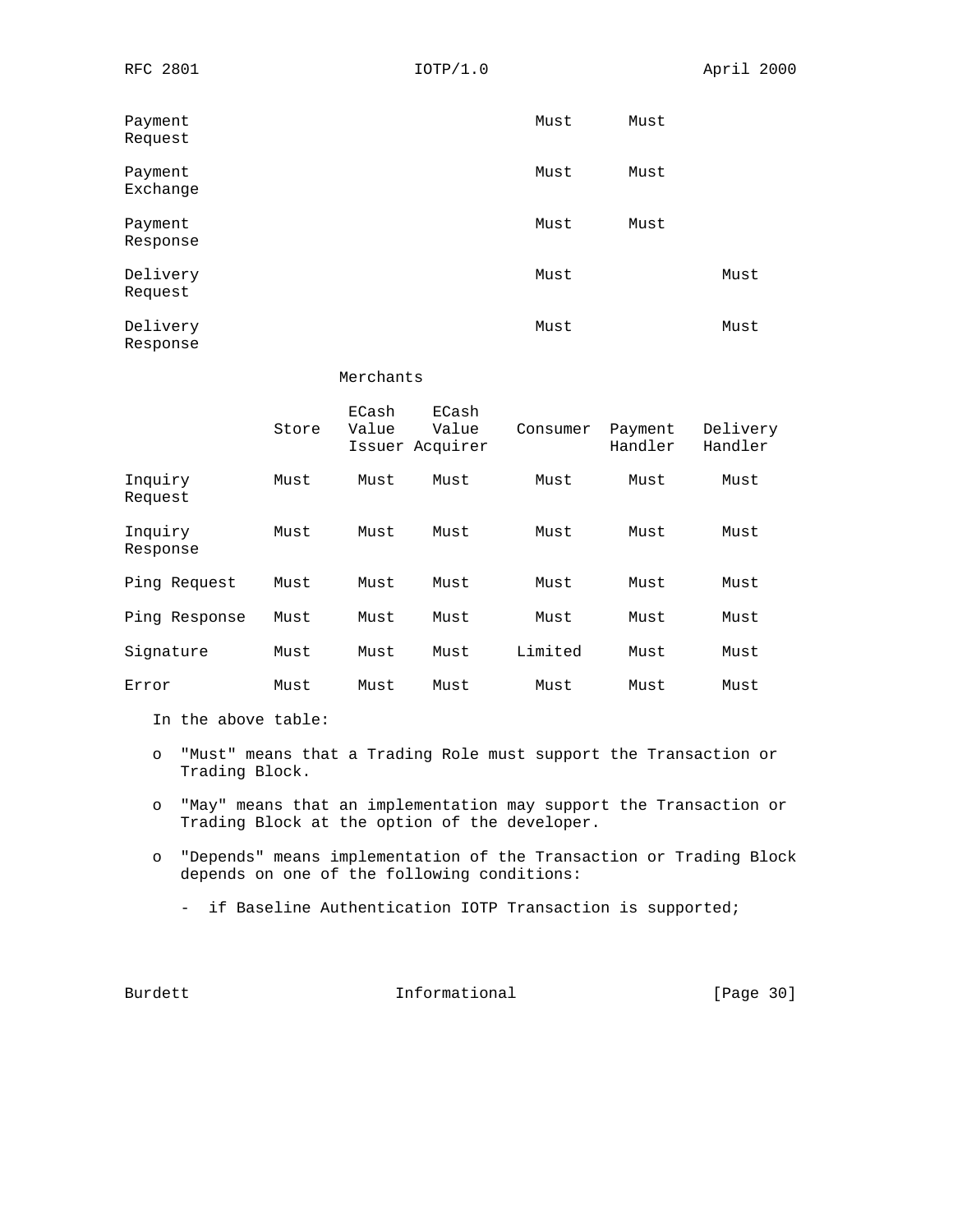- if required by a Payment Method as defined in its IOTP Supplement document.
- o "Limited" means the Trading Block must be understood and its content manipulated but not in every respect. Specifically, on the Signature Block, Consumers do not have to be able to validate digital signatures.

 An IOTP solution must support all the IOTP Transactions and Trading Blocks required by at least one role (column) as described in the above table for that solution to be described as "supporting IOTP".

3. Protocol Structure

The previous section provided an introduction which explained:

- o Trading Roles which are the different roles which Organisations can take in a trade: Consumer, Merchant, Payment Handler, Delivery Handler and Customer Care Provider, and
- o Trading Exchanges where each Trading Exchange involves the exchange of data, between Trading Roles, in the form of a set of Trading Components.

This section describes:

- o how Trading Components are constructed into Trading Blocks and the IOTP Messages which are physically sent in the form of [XML] documents between the different Trading Roles,
- o how IOTP Messages are exchanged between Trading Roles to create an IOTP Transaction
- o the XML definitions of an IOTP Message including a Transaction Reference Block - an XML element which identifies an IOTP Transaction and the IOTP Message within it
- o the definitions of the XML ID Attributes which are used to identify IOTP Messages, Trading Blocks and Trading Components and how these are referred to using Element References from other XML elements
- o how extra XML Elements and new user defined values for existing IOTP codes can be used when Extending IOTP,
- o how IOTP uses the Packaged Content Element to embed data such as payment protocol messages or detailed order definitions within an IOTP Message

Burdett **Informational** [Page 31]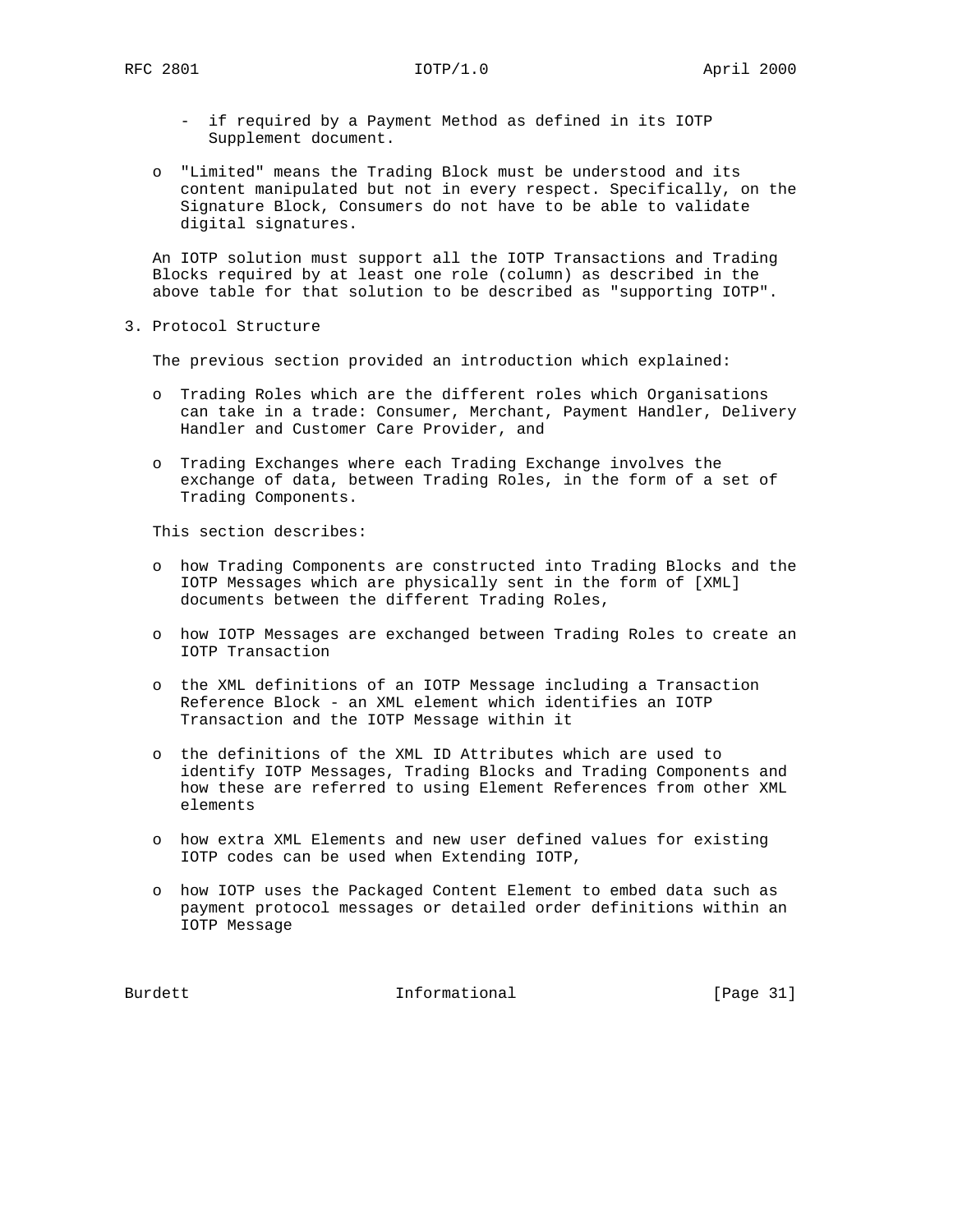- o how IOTP Identifies Languages so that different languages can be used within IOTP Messages
- o how IOTP handles both Secure and Insecure Net Locations when sending messages
- o how an IOTP Transaction can be cancelled.

# 3.1 Overview

3.1.1 IOTP Message Structure

 The structure of an IOTP Message and its relationship with Trading Blocks and Trading Components is illustrated in the diagram below.

Burdett Informational [Page 32]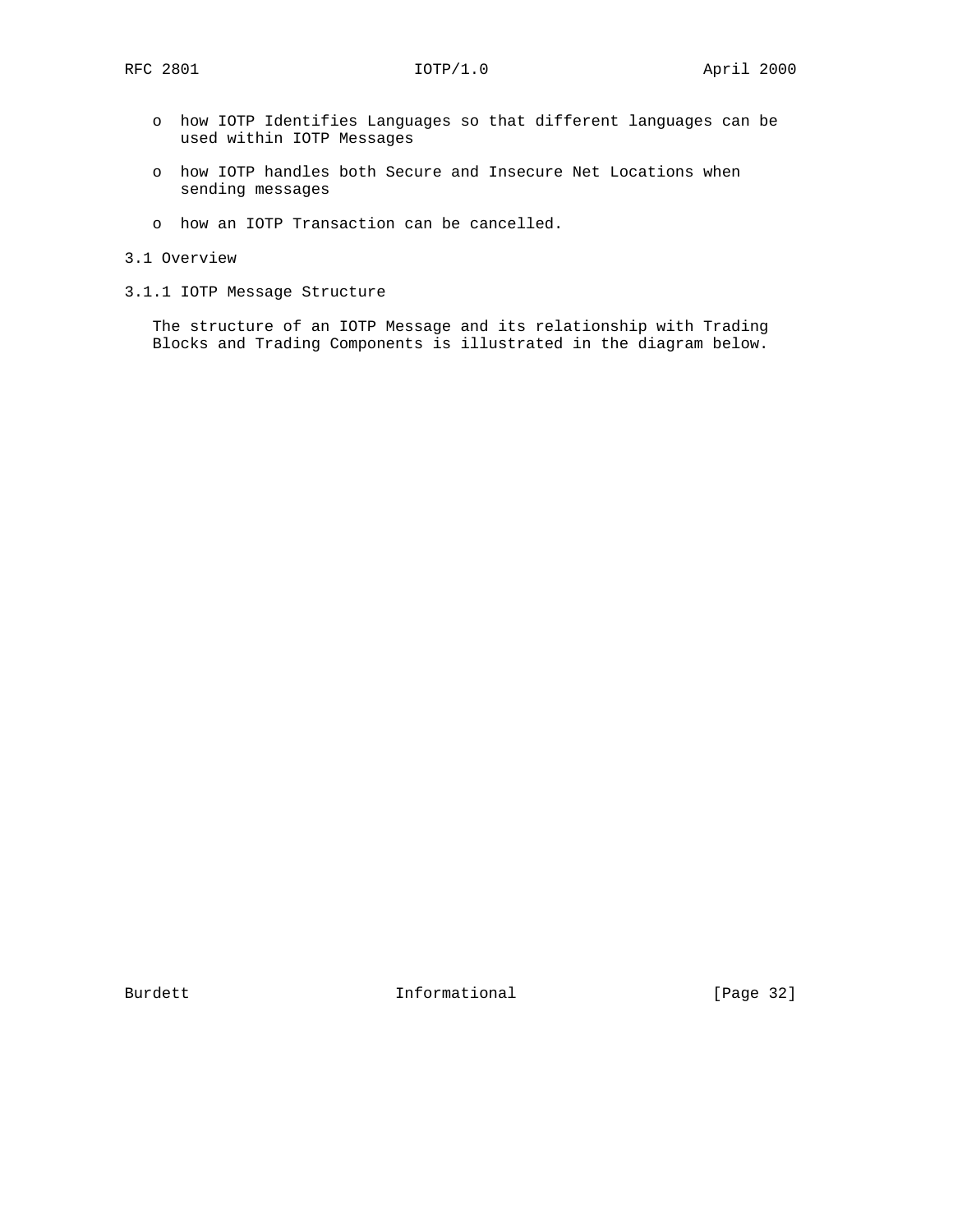\*+\*+\*+\*+\*+\*+\*+\*+\*+\*+\*+\*+\*+\*+\*+\*+\*+\*+\*+\*+\*+\*+\*+\*+\*+\*+\*+\*+\*+\*+\*+\*+\*+\*+\*

|                                                                                                          | IOTP MESSAGE <--------- IOTP Message - an XML Document which is<br>transported between the Trading Roles                                                                                                           |
|----------------------------------------------------------------------------------------------------------|--------------------------------------------------------------------------------------------------------------------------------------------------------------------------------------------------------------------|
|                                                                                                          | -Trans Ref Block <----- Trans Ref Block - contains information which<br>describes the IOTP Transaction and the IOTP<br>Message.                                                                                    |
|                                                                                                          | -Trans Id Comp. <--- Transaction Id Component - uniquely<br>identifies the IOTP Transaction. The Trans Id<br>Components are the same across all IOTP<br>messages that comprise a single IOTP<br>transaction.       |
|                                                                                                          | -Msg Id Comp. <----- Message Id Component - identifies and<br>describes an IOTP Message within an IOTP<br>Transaction                                                                                              |
|                                                                                                          | -Signature Block <----- Signature Block (optional) - contains one or<br>more Signature Components and their<br>associated Certificates                                                                             |
|                                                                                                          | -Signature Comp. <-- Signature Component - contains digital<br>signatures. Signatures may sign digests of<br>the Trans Ref Block and any Trading Component<br>in any IOTP Message in the same IOTP<br>transaction. |
|                                                                                                          | -Certificate Comp. < Certificate Component (Optional) Used to check<br>the signature.                                                                                                                              |
| -Trading Comp.<br>-Trading Comp.                                                                         | -Trading Block <------ Trading Block - an XML Element within an IOTP<br>-Trading Comp. Message that contains a predefined set of<br>Trading Components                                                             |
|                                                                                                          | -Trading Comp. <--- Trading Components - XML Elements within a<br>Trading Block that contain a predefined set                                                                                                      |
| -Trading Block<br>-Trading Comp.<br>-Trading Comp.<br>-Trading Comp.<br>-Trading Comp.<br>-Trading Comp. | of XML elements and attributes containing<br>information required to support a Trading<br>Exchange                                                                                                                 |

\*-\*-\*-\*-\*-\*--\*-\*-\*-\*-\*-\*-\*-\*-\*-\*-\*-\*-\*-\*-\*-\*-\*-\*-\*-\*-\*-\*-\*-\*-\*-\*-\*-\*

Figure 6 IOTP Message Structure

 The diagram also introduces the concept of a Transaction Reference Block. This block contains, amongst other things, a globally unique identifier for the IOTP Transaction. Also each block and component is given an ID Attribute (see section 3.4) which is unique within an IOTP Transaction. Therefore the combination of the ID attribute and

Burdett **Informational Informational** [Page 33]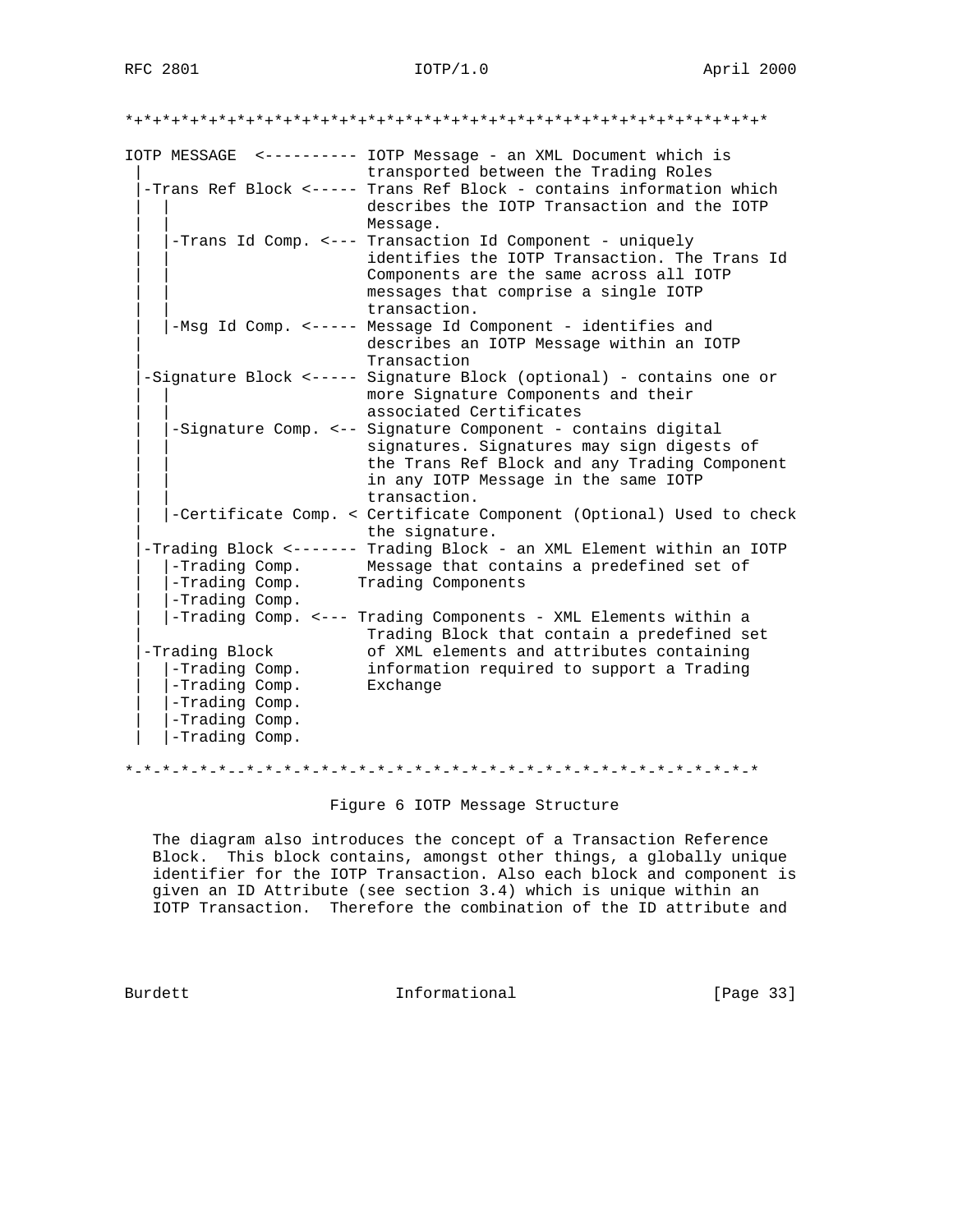the globally unique identifier in the Transaction Reference Block is sufficient to uniquely identify any Trading Block or Trading Component.

3.1.2 IOTP Transactions

 A predefined set of IOTP Messages exchanged between the Trading Roles constitute an IOTP Transaction. This is illustrated in the diagram below.

\*+\*+\*+\*+\*+\*+\*+\*+\*+\*+\*+\*+\*+\*+\*+\*+\*+\*+\*+\*+\*+\*+\*+\*+\*+\*+\*+\*+\*+\*+\*+\*+\*+\*+\*

| <b>CONSUMER</b>                      |    | MERCHANT<br>Generate first<br>IOTP Message |
|--------------------------------------|----|--------------------------------------------|
| Process incoming<br>IOTP Message &   | I  | $\mathbf v$<br>IOTP Message                |
| generate next IOTP<br>Message        | N  |                                            |
| $\mathbf v$<br>IOTP Message          | T  | Process incoming<br>IOTP Message &         |
|                                      | F. | generate next<br>IOTP Message              |
| Process incoming<br>IOTP Message     | R  | $\overline{V}$<br>IOTP Message             |
| generate last IOTP<br>Message & stop | N  |                                            |
| v<br>IOTP Message                    | Е  | Process last<br>incoming IOTP              |
| $\mathbf v$                          | T  | Message & stop<br>$\mathbf v$              |
| STOP                                 |    | STOP                                       |
|                                      |    |                                            |

Figure 7 An IOTP Transaction

Burdett **Informational** [Page 34]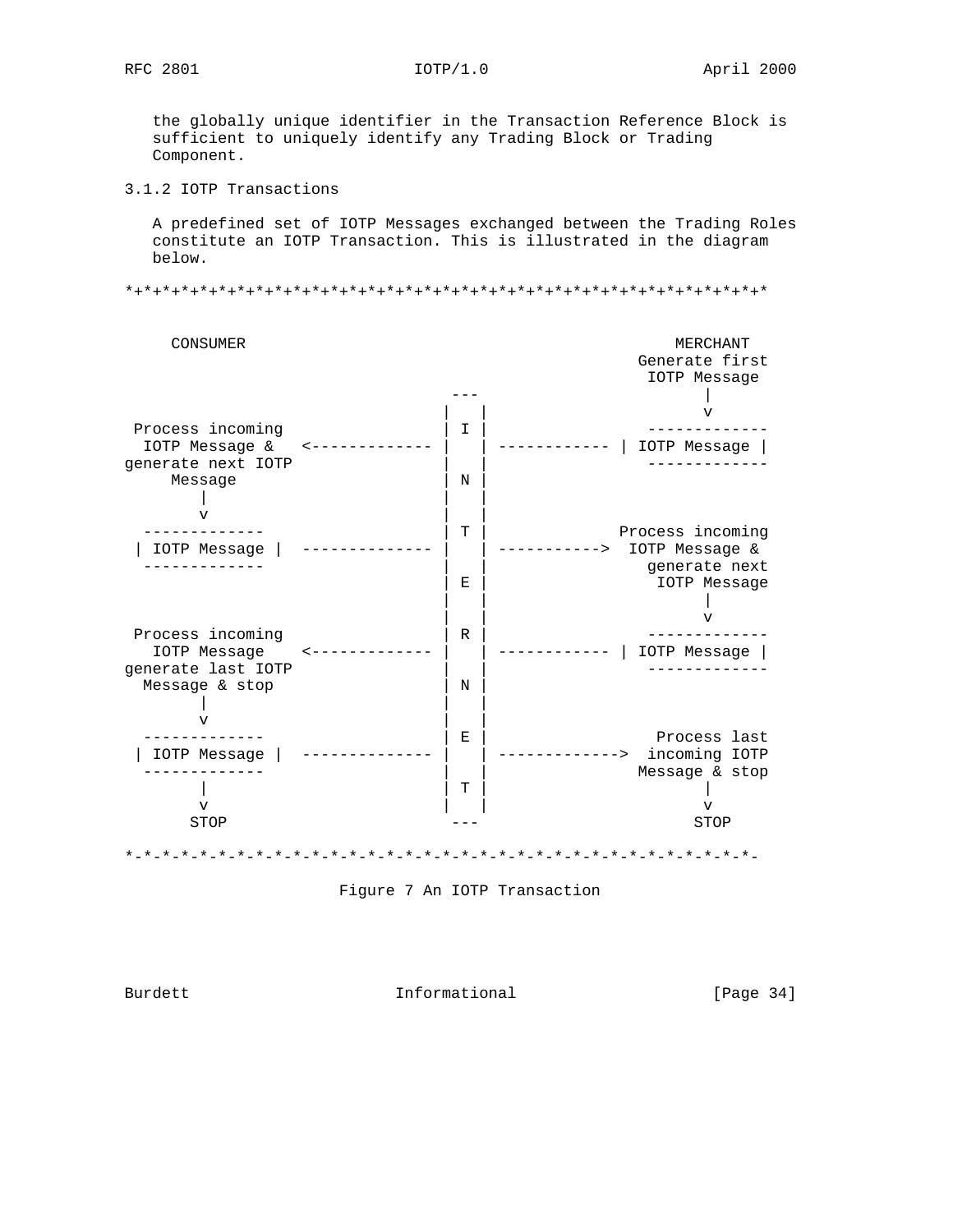In the above diagram the Internet is shown as the transport mechanism. This is not necessarily the case. IOTP Messages can be transported using a variety of transport mechanisms.

 The IOTP Transactions (see section 9) in this version of IOTP are specifically:

- o Purchase. This supports a purchase involving an offer, a payment and optionally a delivery
- o Refund. This supports the refund of a payment as a result of, typically, an earlier purchase
- o Value Exchange. This involves two payments which result in the exchange of value from one combination of currency and payment method to another
- o Authentication. This supports the remote authentication of one Trading Role by another Trading Role using a variety of authentication algorithms, and the provision of an Organisation Information about the Trading Role that is being authenticated for use in, for example, the creation of an offer
- o Withdrawal. This supports the withdrawal of electronic cash from a financial institution
- o Deposit. This supports the deposit of electronic cash at a financial institution
- o Inquiry This supports inquiries on the status of an IOTP transaction which is either in progress or is complete
- o Ping This supports a simple query which enables one IOTP aware application to determine whether another IOTP application running elsewhere is working or not.
- 3.2 IOTP Message

 As described earlier, IOTP Messages are [XML] documents which are physically sent between the different Trading Roles that are taking part in a trade.

The XML definition of an IOTP Message is as follows.

 <!ELEMENT IotpMessage ( TransRefBlk, SigBlk?, ErrorBlk?,

Burdett **Informational Informational** [Page 35]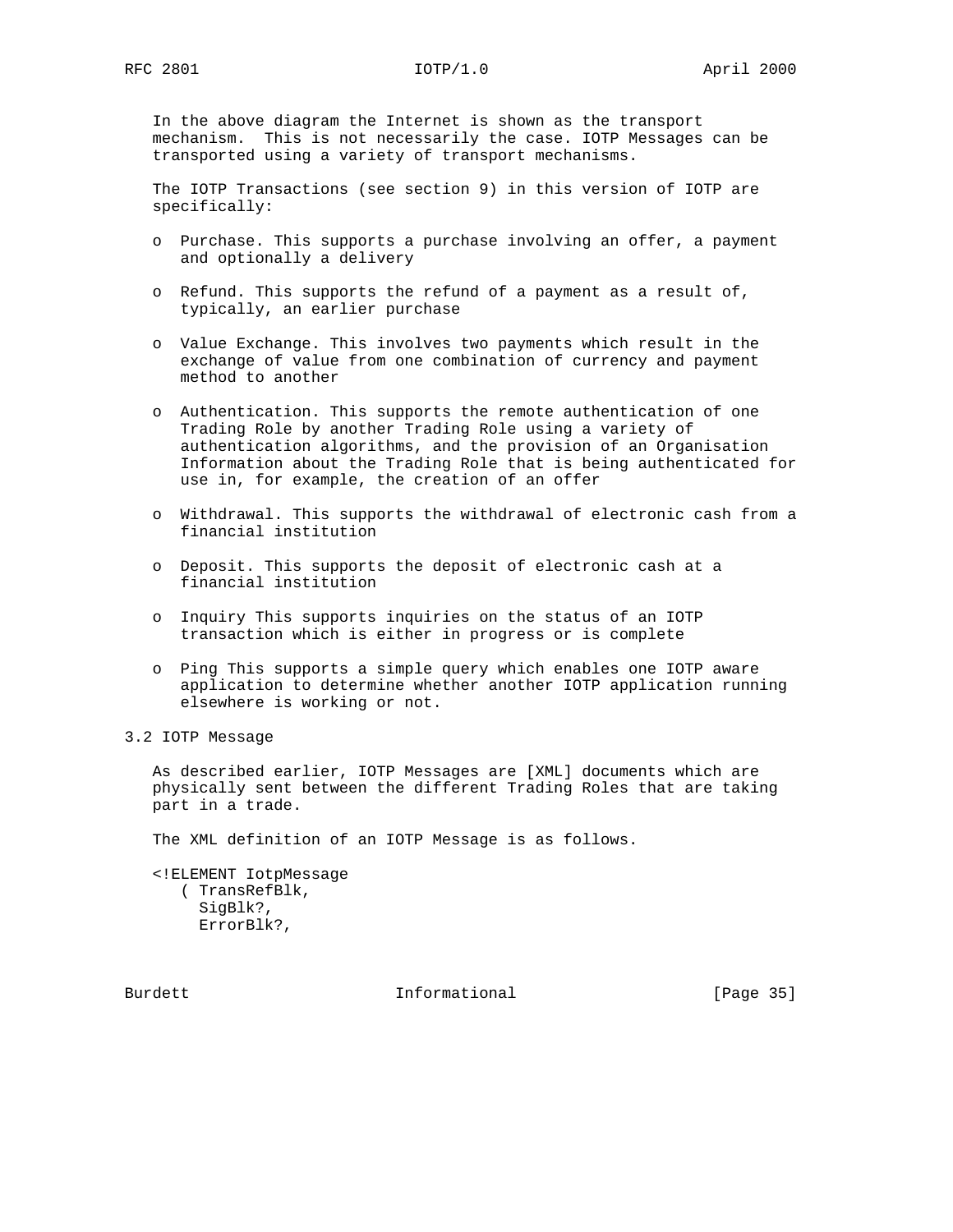( AuthReqBlk | AuthRespBlk | AuthStatusBlk | CancelBlk | DeliveryReqBlk | DeliveryRespBlk | InquiryReqBlk | InquiryRespBlk | OfferRespBlk | PayExchBlk | PayReqBlk | PayRespBlk | PingReqBlk | PingRespBlk | TpoBlk | TpoSelectionBlk )\* ) > <!ATTLIST IotpMessage xmlns CDATA 'iotp:ietf.org/iotp-v1.0' Content: TransRefBlk This contains information which describes an IOTP Message within an IOTP Transaction (see section 3.3 immediately below) AuthReqBlk, These are the Trading Blocks. AuthRespBlk, DeliveryReqBlk, The Trading Blocks present within an IOTP Message, DeliveryRespBlk and the content of a Trading Block itself is ErrorBlk dependent on the type of IOTP Transaction being InquiryReqBlk, carried out - see the definition of each InquiryRespBlk, transaction in section 9 Internet Open Trading OfferRespBlk, Protocol Transactions. PayExchBlk, PayReqBlk, Full definitions of each Trading Block are<br>PayRespBlk, described in section 8. described in section 8. PingReqBlk, PingRespBlk, SigBlk, TpoBlk, TpoSelectionBlk Attributes: xmlns The [XML Namespace] definition for IOTP messages. Burdett **Informational** [Page 36]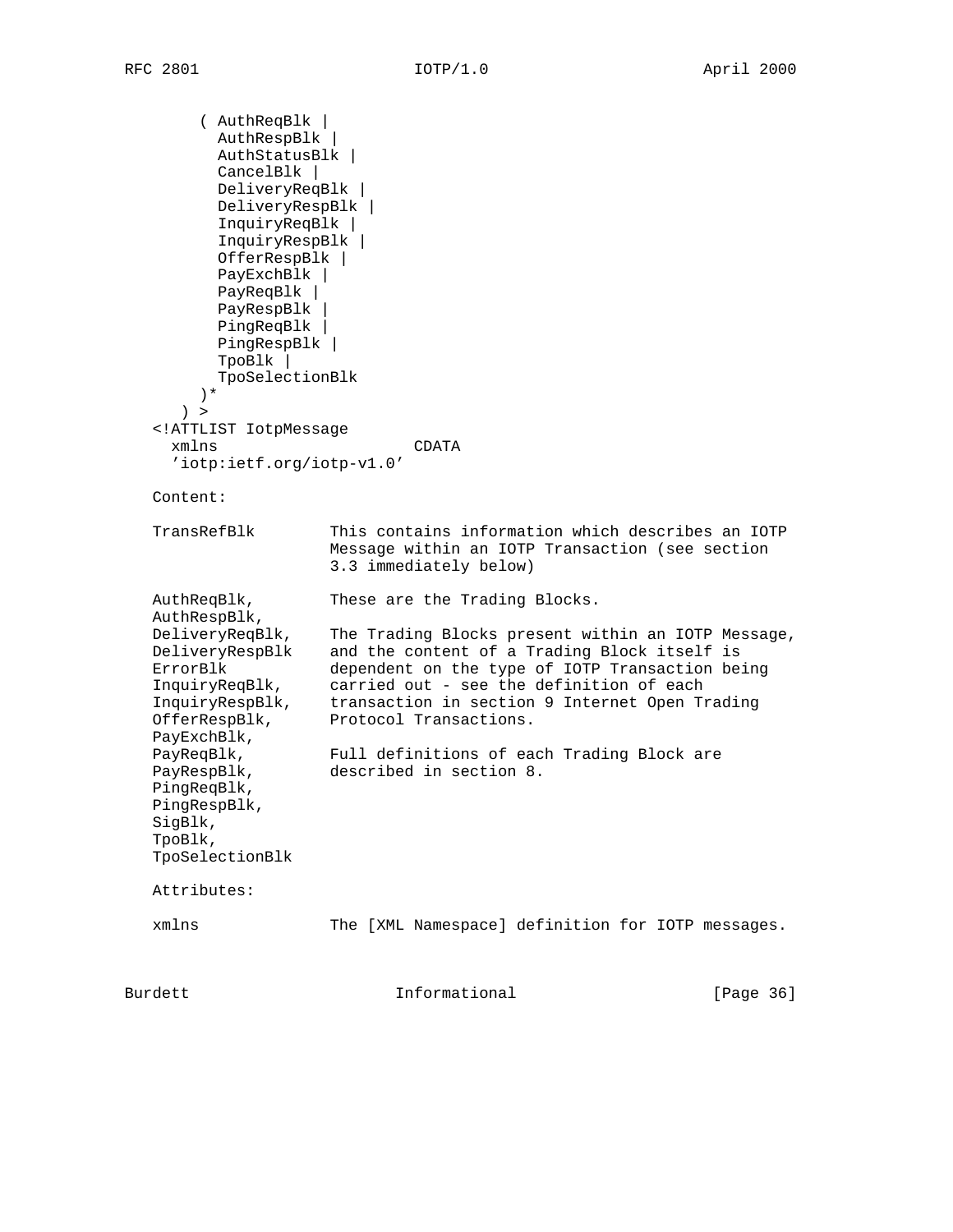3.2.1 XML Document Prolog

 The IOTP Message is the root element of the XML document. It therefore needs to be preceded by an appropriate XML Document Prolog. For example:

 <?XML Version='1.0'?> <!DOCTYPE IotpMessage > <IotpMessage> ... </IotpMessage>

3.3 Transaction Reference Block

 A Transaction Reference Block contains information which identifies the IOTP Transaction and IOTP Message. The Transaction Reference Block contains:

- o a Transaction Id Component which globally uniquely identifies the IOTP Transaction. The Transaction Id Components are the same across all IOTP messages that comprise a single IOTP transaction,
- o a Message Id Component which provides control information about the IOTP Message as well as uniquely identifying the IOTP Message within an IOTP Transaction, and
- o zero or more Related To Components which link this IOTP Transaction to either other IOTP Transactions or other events using the identifiers of those events.

The definition of a Transaction Reference Block is as follows:

 <!ELEMENT TransRefBlk (TransId, MsgId, RelatedTo\*) > <!ATTLIST TransRefBlk ID ID #REQUIRED > Attributes: ID An identifier which uniquely identifies the Transaction Reference Block within the IOTP Transaction (see section 3.4 ID Attributes). Content: TransId See 3.3.1 Transaction Id Component immediately below. MsgId See 3.3.2 Message Id Component immediately below.

Burdett **Informational Informational** [Page 37]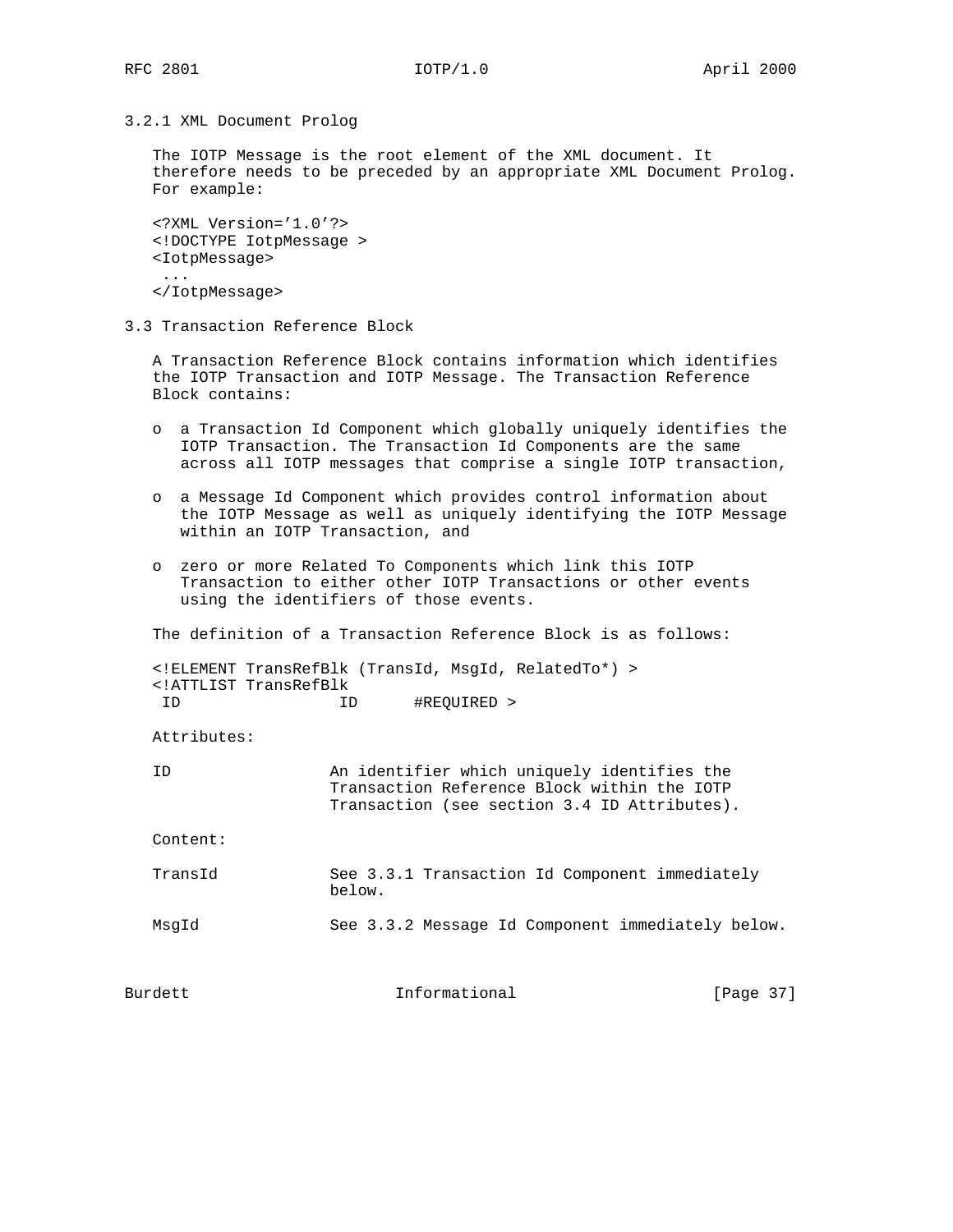RelatedTo See 3.3.3 Related To Component immediately below.

3.3.1 Transaction Id Component

 This contains information which globally uniquely identifies the IOTP Transaction. Its definition is as follows:

| ELEMENT TransId EMPTY                   |       |                      |
|-----------------------------------------|-------|----------------------|
| ATTLIST TransId</td <td></td> <td></td> |       |                      |
| TD                                      | TD    | #REOUIRED            |
| Version                                 |       | NMTOKEN #FIXED '1.0' |
| IotpTransId                             | CDATA | #REOUIRED            |
| IotpTransType                           | CDATA | #REQUIRED            |
| TransTimeStamp                          | CDATA | #REQUIRED >          |
|                                         |       |                      |

Attributes:

- ID An identifier which uniquely identifies the Transaction Id Component within the IOTP Transaction.
- Version This identifies the version of IOTP, and therefore the structure of the IOTP Messages, which the IOTP Transaction is using.
- IotpTransId Contains data which uniquely identifies the IOTP Transaction. It must conform to the rules for Message Ids in [RFC 822].
- IotpTransTyp This is the type of IOTP Transaction being carried out. For Baseline IOTP it identifies a "standard" IOTP Transaction and implies the sequence and content of the IOTP Messages exchanged between the Trading Roles. The valid values for Baseline IOTP are:
	- o BaselineAuthentication
	- o BaselineDeposit
	- o BaselinePurchase
	- o BaselineRefund
	- o BaselineWithdrawal
	- o BaselineValueExchange
	- o BaselineInquiry
	- o BaselinePing

 Values of IotpTransType are managed under the procedure described in section 12 IANA Considerations which also allows user defined values of IotpTransType to be defined.

Burdett **Informational** [Page 38]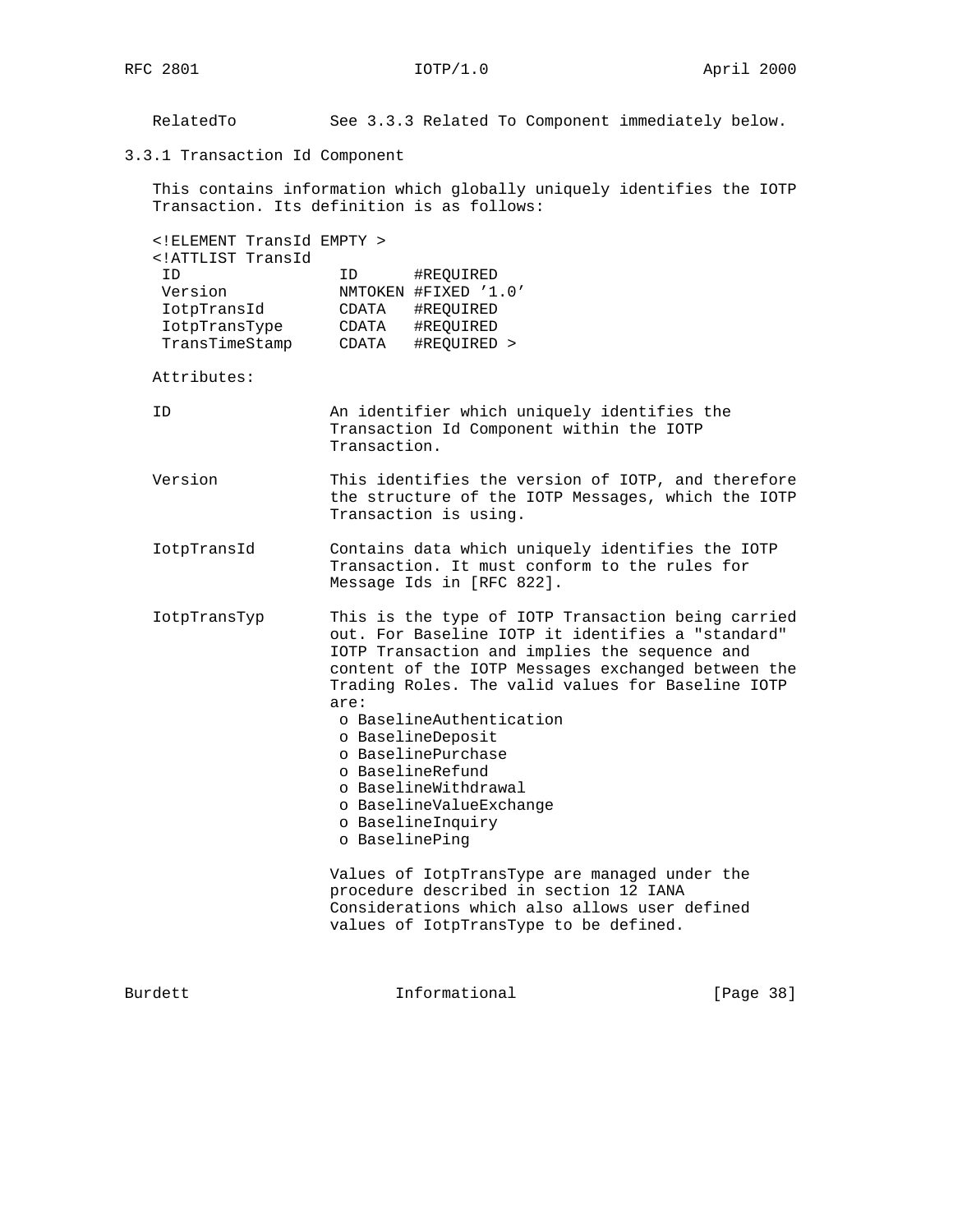In later versions of IOTP, this list will be extended to support different types of standard IOTP Transaction. It is also likely to support the type Dynamic which indicates that the sequence of steps within the transaction are non-standard.

 TransTimeStamp Where the system initiating the IOTP Transaction has an internal clock, it is set to the time at which the IOTP Transaction started in [UTC] format.

> The main purpose of this attribute is to provide an alternative way of identifying a transaction by specifying the time at which it started.

 Some systems, for example, hand held devices may not be able to generate a time stamp. In this case this attribute should contain the value "NA" for Not Available.

#### 3.3.2 Message Id Component

 The Message Id Component provides control information about the IOTP Message as well as uniquely identifying the IOTP Message within an IOTP Transaction. Its definition is as follows.

| ELEMENT MsgId EMPTY                   |       |                   |
|---------------------------------------|-------|-------------------|
| ATTLIST MsgId</td <td></td> <td></td> |       |                   |
| TD                                    | ΙD    | #REOUIRED         |
| ResplotpMsq                           |       | NMTOKEN #IMPLIED  |
| xml:lang                              |       | NMTOKEN #REOUIRED |
| LangPrefList                          |       | NMTOKENS #IMPLIED |
| CharSetPrefList                       |       | NMTOKENS #IMPLIED |
| SenderTradingRoleRef NMTOKEN #IMPLIED |       |                   |
| SoftwareId                            | CDATA | #REOUIRED         |
| TimeStamp                             | CDATA | #IMPLIED >        |

Attributes:

| TD. | An identifier which uniquely identifies the   |
|-----|-----------------------------------------------|
|     | IOTP Message within the IOTP Transaction (see |
|     | section 3.4 ID Attributes). Note that if an   |
|     | IOTP Message is resent then the value of this |
|     | attribute remains the same.                   |

RespIotpMsg This contains the ID attribute of the Message Id Component of the IOTP Message to which this IOTP Message is a response. In this way all

| Burdett | Informational | [Page 39] |  |
|---------|---------------|-----------|--|
|         |               |           |  |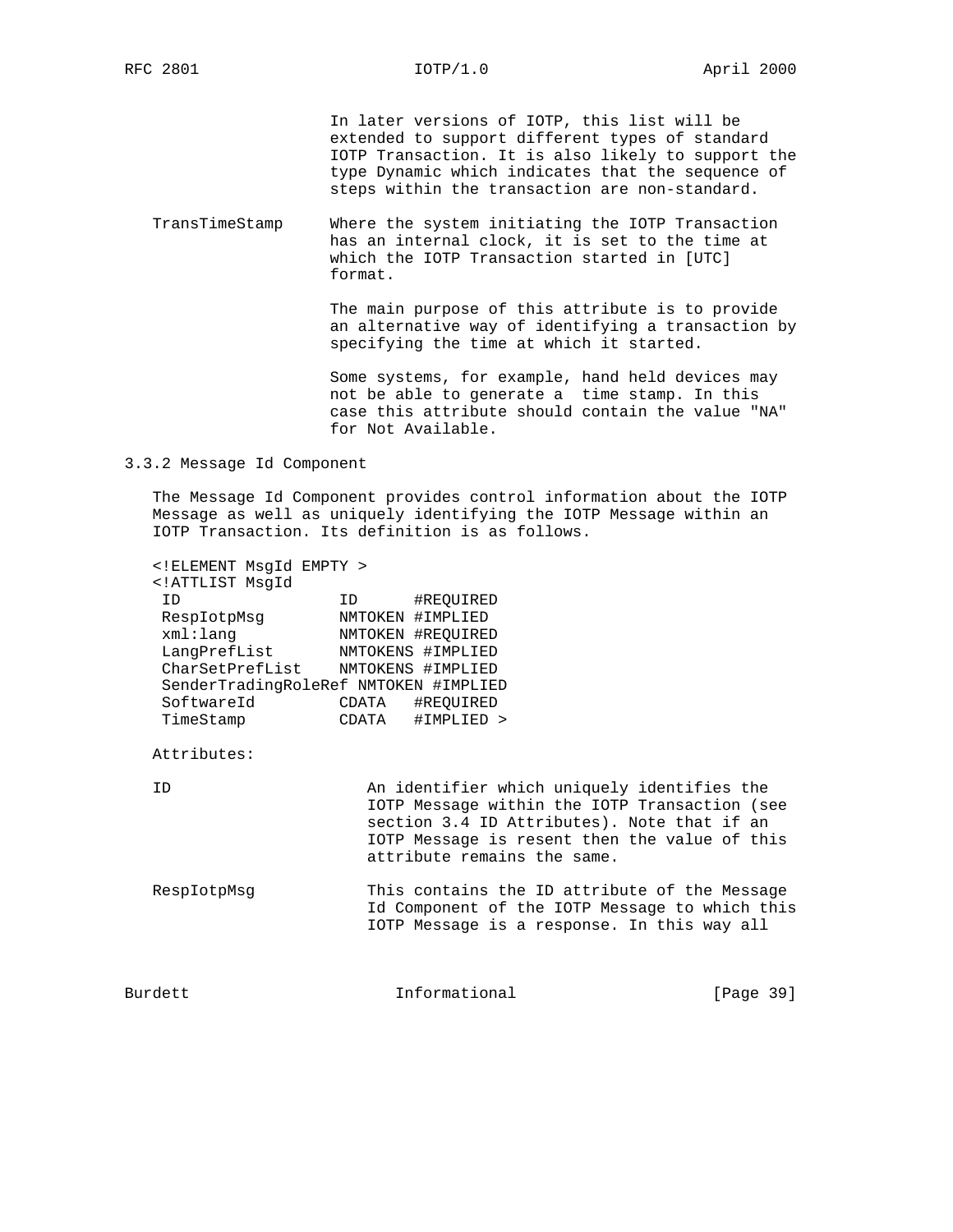the IOTP Messages in an IOTP Transaction are unambiguously linked together. This field is required on every IOTP Message except the first IOTP Message in an IOTP Transaction.

- SenderTradingRoleRef The Element Reference (see section 3.5) of the Trading Role which has generated the IOTP message. It is used to identify the Net Locations (see section 3.9) of the Trading Role to which problems Technical Errors (see section 4.1) with any of Trading Blocks should be reported.
- Xml:lang Defines the language used by attributes or child elements within this component, unless overridden by an xml:lang attribute on a child element. See section 3.8 Identifying Languages.
- LangPrefList Optional list of Language codes that conform to [XML] Language Identification. It is used by the sender to indicate, in preference sequence, the languages that the receiver of the message ideally should use when generating a response. There is no obligation on the receiver to respond using one of the indicated languages, but using one of the languages is likely to provide an improved user experience.
- CharSetPrefList Optional list of Character Set identifiers that conform to [XML] Characters. It is used by the sender to indicate, in preference sequence, the character sets that the receiver of the message ideally should use when generating a response. There is no obligation on the receiver to respond using one of the character sets indicated, but using one of the character sets is likely to provide an improved user experience.
- SoftwareId This contains information which identifies the software which generated the IOTP Message. Its purpose is to help resolve interoperability problems that might occur as a result of incompatibilities between messages produced by different software. It is a single text string in the language defined by xml:lang. It must contain, as a minimum:

| Burdett | Informational | [Page 40] |  |
|---------|---------------|-----------|--|
|         |               |           |  |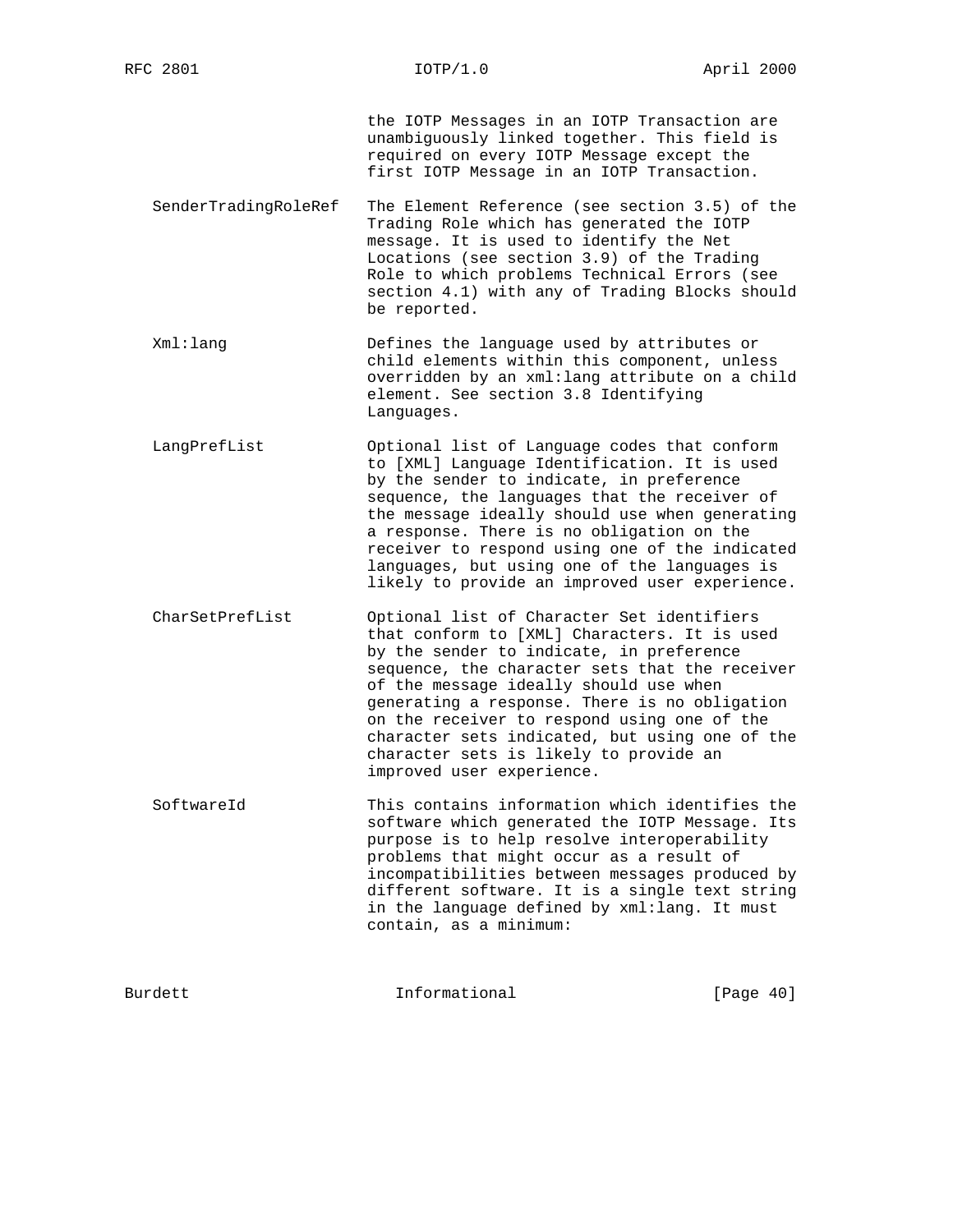o the name of the software manufacturer o the name of the software o the version of the software, and o the build of the software

 TimeStamp Where the device sending the message has an internal clock, it is set to the time at which the IOTP Message was created in [UTC] format.

## 3.3.3 Related To Component

 The Related To Component links IOTP Transactions to either other IOTP Transactions or other events using the identifiers of those events. Its definition is as follows.

| ELEMENT RelatedTo (PackagedContent)                 |       |                     |  |
|-----------------------------------------------------|-------|---------------------|--|
| ATTLIST RelatedTo</td <td></td> <td></td> <td></td> |       |                     |  |
| ΤD                                                  | TD.   | #REOUIRED           |  |
| xml:lang                                            |       | NMTOKEN #REQUIRED   |  |
| RelationshipType                                    |       | NMTOKEN #REOUIRED   |  |
| Relation                                            | CDATA | #REQUIRED           |  |
| RelnKeyWords                                        |       | NMTOKENS #IMPLIED > |  |

Attributes:

- ID An identifier which uniquely identifies the Related To Component within the IOTP Transaction.
- xml:lang Defines the language used by attributes or child elements within this component, unless overridden by an xml:lang attribute on a child element. See section 3.8 Identifying Languages.
- RelationshipType Defines the type of the relationship. Valid values are:
	- o IotpTransaction. in which case the Packaged Content Element contains an IotpTransId of another IOTP Transaction
	- o Reference in which case the Packaged Content Element contains the reference of some other, non-IOTP document.

 Values of RelationshipType are controlled under the procedures defined in section 12 IANA Considerations which also allows user defined values to be defined.

Burdett **Informational** [Page 41]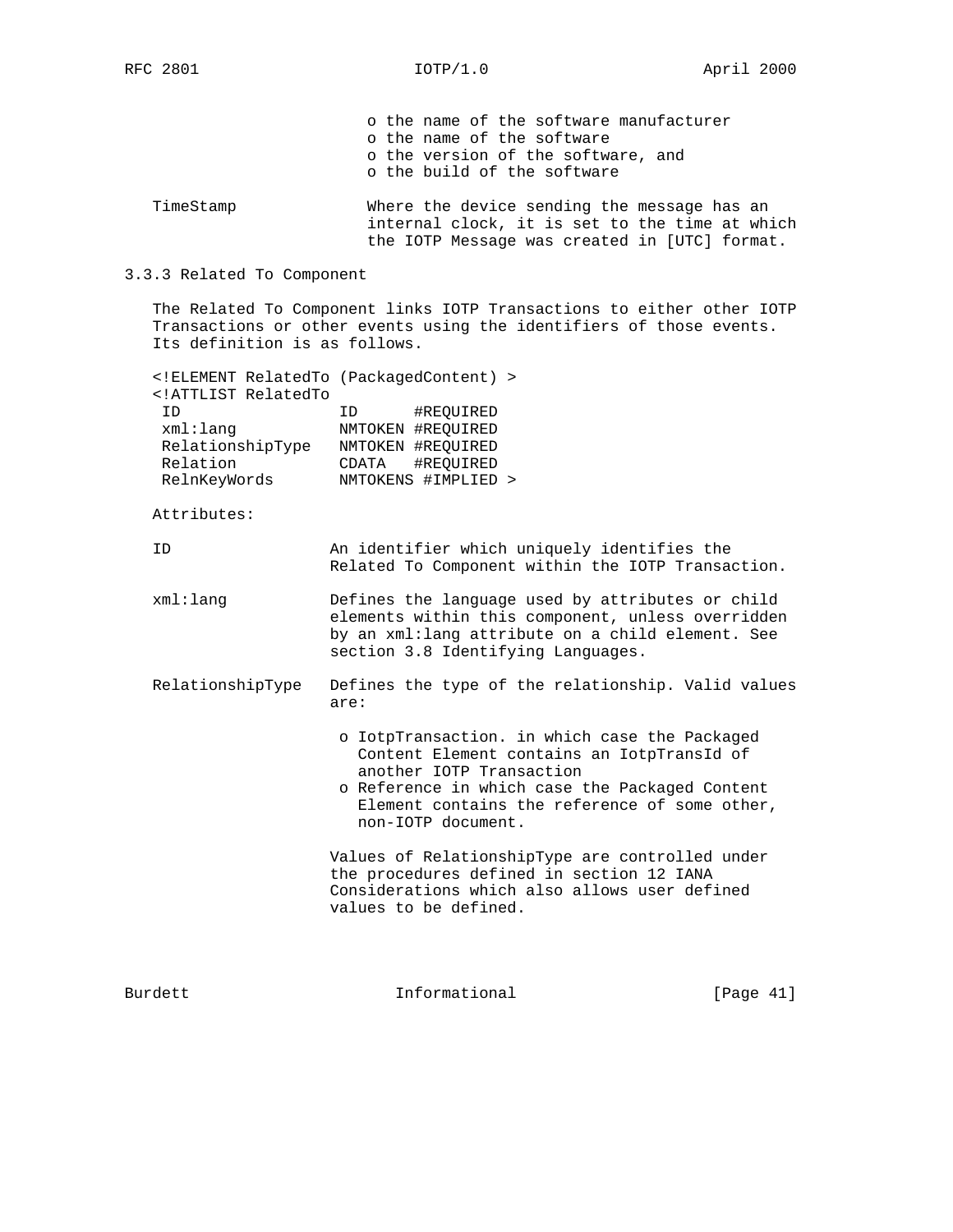Relation The Relation attribute contains a phrase in the language defined by xml:lang which describes the nature of the relationship between the IOTP transaction that contains this component and another IOTP Transaction or other event. The exact words to be used are left to the implementers of the IOTP software.

> The purpose of the attribute is to provide the Trading Roles involved in an IOTP Transaction with an explanation of the nature of the relationship between the transactions.

> Care should be taken that the words used to in the Relation attribute indicate the "direction" of the relationship correctly. For example: one transaction might be a refund for another earlier transaction. In this case the transaction which is a refund should contain in the Relation attribute words such as "refund for" rather than "refund to" or just "refund".

 RelnKeyWords This attribute contains keywords which could be used to help identify similar relationships, for example all refunds. It is anticipated that recommended keywords will be developed through examination of actual usage. In this version of the specification there are no specific recommendations and the keywords used are at the discretion of implementers.

Content:

 PackagedContent The Packaged Content (see section 3.7) contains data which identifies the related transaction. Its format varies depending on the value of the RelationshipType.

# 3.4 ID Attributes

 IOTP Messages, Blocks (i.e. Transaction Reference Blocks and Trading Blocks), Trading Components (including the Transaction Id Component and the Signature Component) and some of their child elements are each given an XML "ID" attribute which is used to identify an instance of these XML elements. These identifiers are used so that one element can be referenced by another. All these attributes are given the attribute name ID.

Burdett **Informational Informational** [Page 42]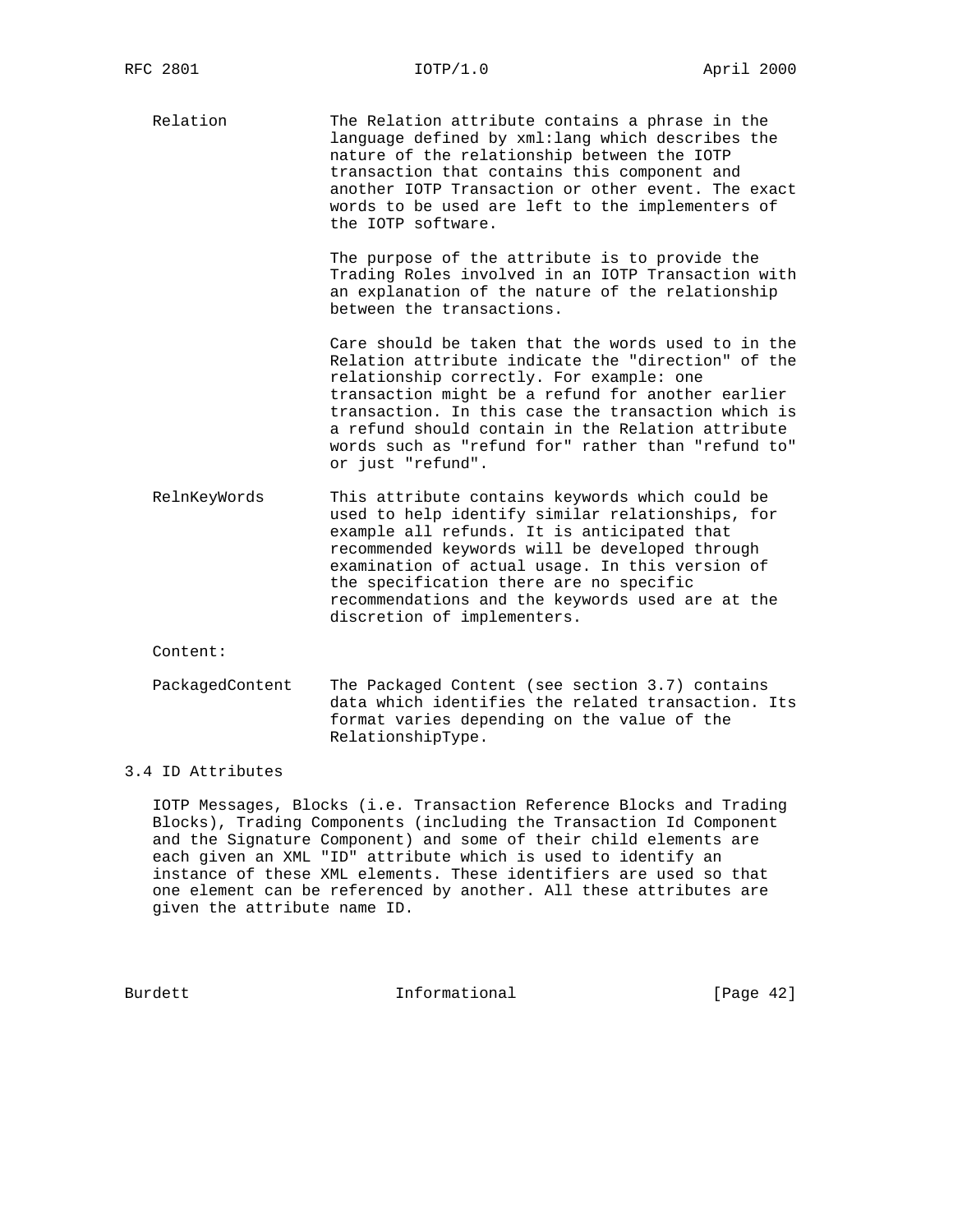The values of each ID attribute are unique within an IOTP transaction i.e. the set of IOTP Messages which have the same globally unique Transaction ID Component. Also, once the ID attribute of an element has been assigned a value it is never changed. This means that whenever an element is copied, the value of the ID attribute remains the same.

 As a result it is possible to use these IDs to refer to and locate the content of any IOTP Message, Block or Component from any other IOTP Message, Block or Component in the same IOTP Transaction using Element References (see section 3.5).

 This section defines the rules for setting the values for the ID attributes of IOTP Messages, Blocks and Components.

#### 3.4.1 IOTP Message ID Attribute Definition

 The ID attribute of the Message Id Component of an IOTP Message must be unique within an IOTP Transaction. It's definition is as follows:

| IotpMsgId value ::= IotpMsgIdPrefix IotpMsgIdSuffix |
|-----------------------------------------------------|
| $IotpMsqIdPrefix$ ::= NameChar (NameChar)*          |
| $IotpMsqIdSuffix$ ::= Digit (Digit)*                |

- IotpMsgIdPrefix Apart from messages which contain: an Inquiry Request Trading Block, an Inquiry Response Trading Block, a Ping Request Trading Block or a Ping Response Trading Block; then the same prefix is used for all messages sent by the Merchant or Consumer role as follows:
	- o "M" Merchant o "C" - Consumer

 For messages which contain an Inquiry Request Trading Block or a Ping Request Trading Block, the prefix is set to "I" for Inquiry.

 For messages which contain an Inquiry Response Trading Block or a Ping Response Trading Block, the prefix is set to "Q".

 The prefix for the other roles in a trade is contained within the Organisation Component for the role and are typically set by the Merchant. The following is recommended as a guideline and must not be relied upon:

Burdett **Informational** [Page 43]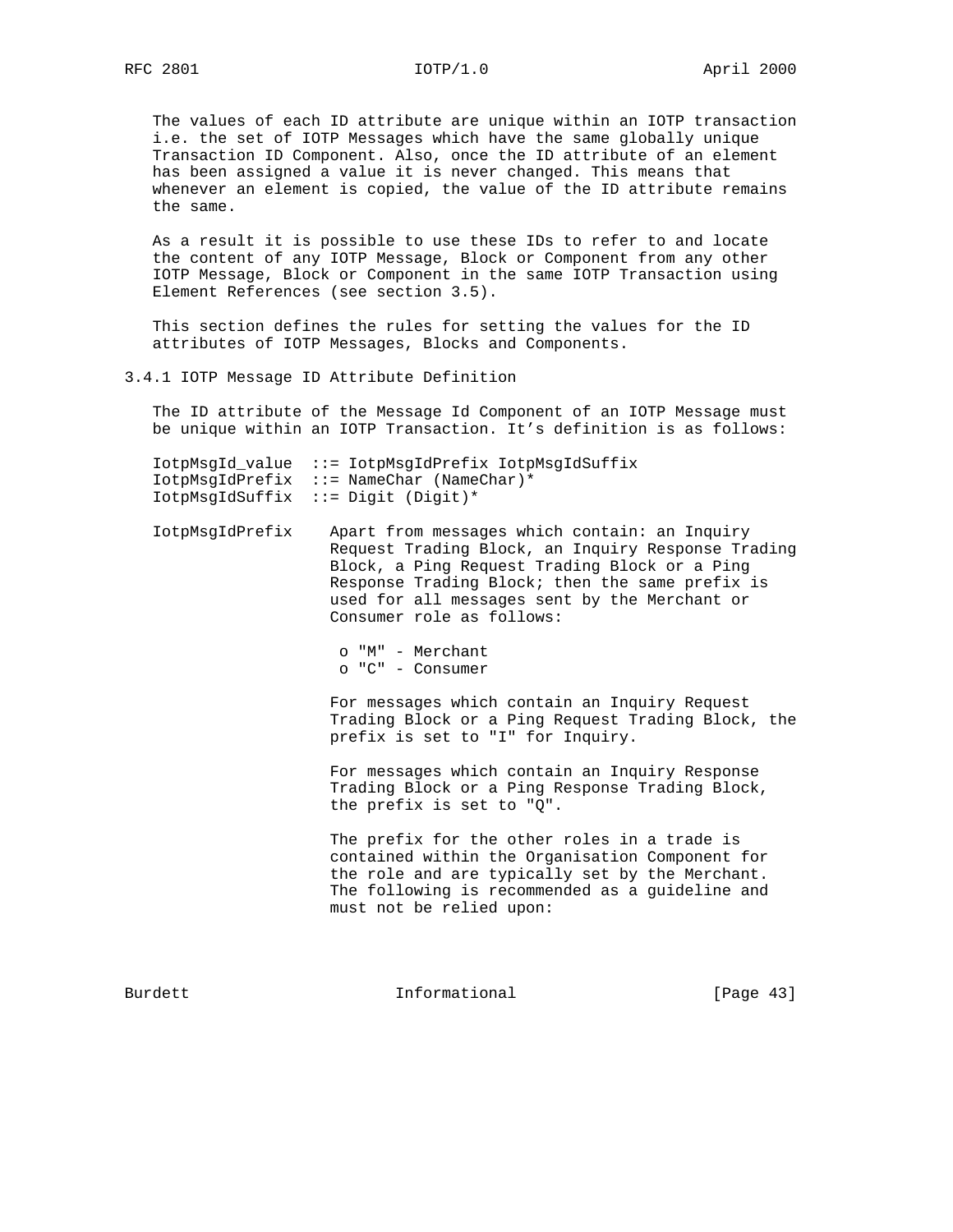o "P" - First (only) Payment Handler o "R" - Second Payment Handler o "D" - Delivery Handler o "C" - Deliver To

 As a guideline, prefixes should be limited to one character.

 NameChar has the same definition as the [XML] definition of NameChar.

 IotpMsgIdSuffix The suffix consists of one or more digits. The suffix must be unique within a Trading Role within an IOTP Transaction. The following is recommended as a guideline and must not be relied upon:

- o the first IOTP Message sent by a trading role is given the suffix "1"
- o the second and subsequent IOTP Messages sent by the same trading role are incremented by one for each message
- o no leading zeroes are included in the suffix

 Put more simply the Message Id Component of the first IOTP Message sent by a Consumer would have an ID attribute of, "C1", the second "C2", the third "C3" etc.

 Digit has the same definition as the [XML] definition of Digit.

3.4.2 Block and Component ID Attribute Definitions

 The ID Attribute of Blocks and Components must also be unique within an IOTP Transaction. Their definition is as follows:

 BlkOrCompId\_value ::= IotpMsgId\_value "." IdSuffix IdSuffix ::= Digit (Digit)\*

 IotpMsgId\_value The ID attribute of the Message ID Component of the IOTP Message where the Block or Component is first used.

> In IOTP, Trading Components and Trading Blocks are copied from one IOTP Message to another. The ID attribute does not change when an existing Trading Block or Component is copied to another IOTP Message.

Burdett **Informational** [Page 44]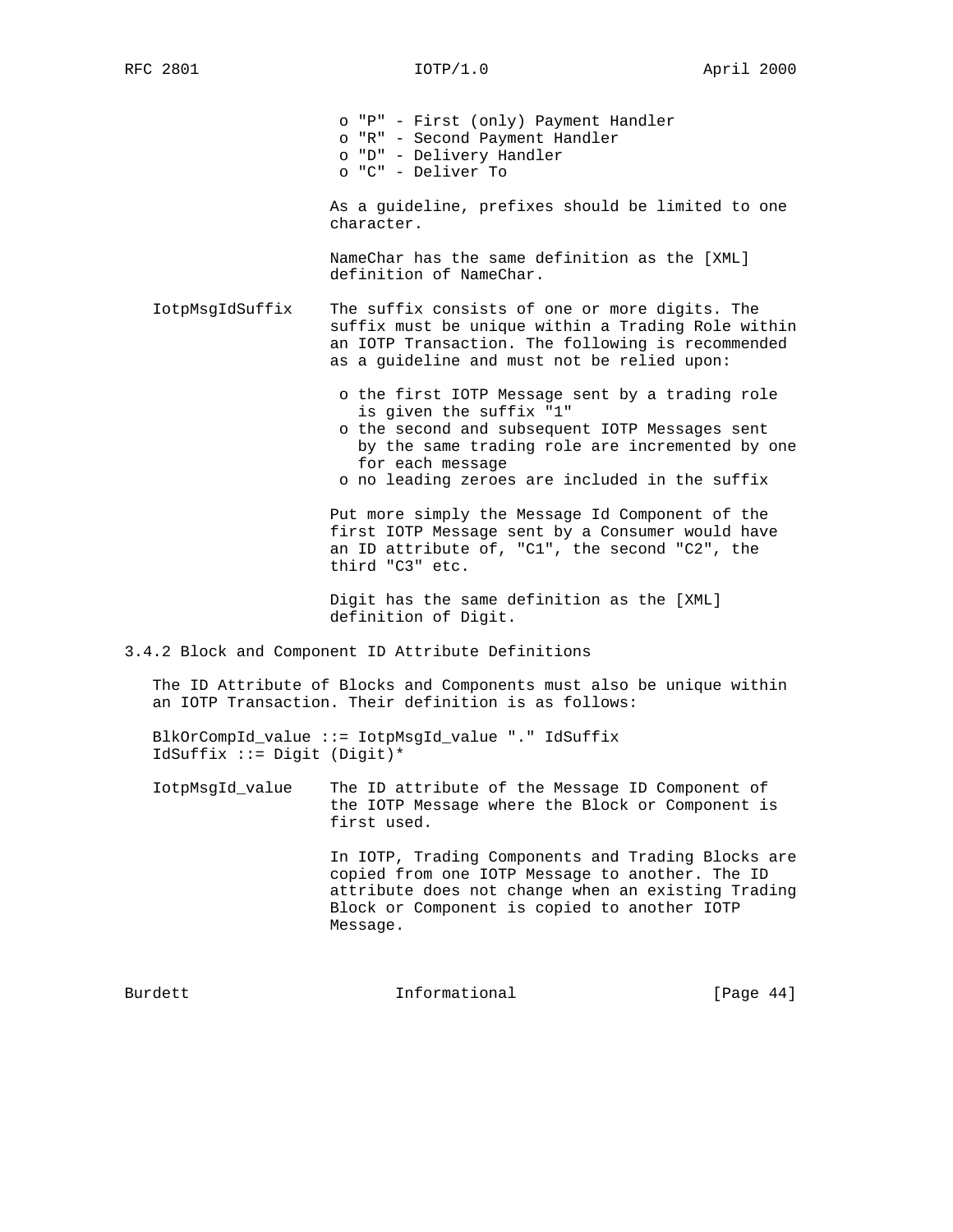IdSuffix The suffix consists of one or more digits. The suffix must be unique within the ID attribute of the Message ID Component used to generate the ID attribute. The following is recommended as a guideline and must not be relied upon:

- o the first Block or Component sent by a trading role is given the suffix "1"
- o the ID attributes of the second and subsequent Blocks or Components are incremented by one for each new Block or Component added to an IOTP Message
- o no leading zeroes are included in the suffix

 Put more simply, the first new Block or Component added to the second IOTP Message sent, for example, by a consumer would have a an ID attribute of "C2.1", the second "C2.2", the third "C2.3" etc.

 Digit has the same definition as the [XML] definition of Digit.

Burdett **Informational** [Page 45]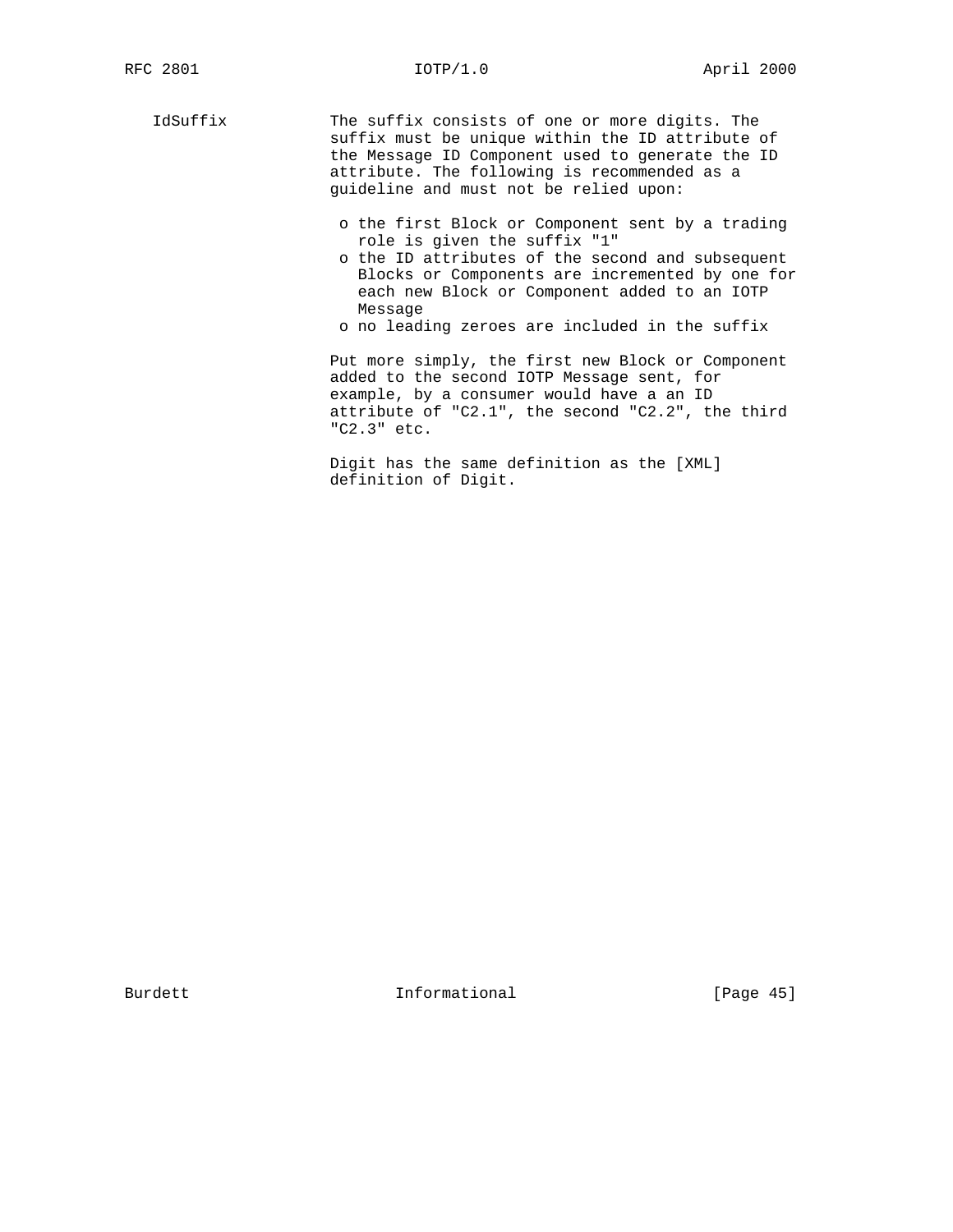3.4.3 Example of use of ID Attributes The diagram below illustrates how ID attribute values are used. \*+\*+\*+\*+\*+\*+\*+\*+\*+\*+\*+\*+\*+\*+\*+\*+\*+\*+\*+\*+\*+\*+\*+\*+\*+\*+\*+\*+\*+\*+\*+\*+\*+\*+\* 1st IOTP MESSAGE 2nd IOTP MESSAGE (e.g., from Merchant to (e.g., from Consumer to Consumer **Payment Handler**) IOTP MESSAGE IOTP MESSAGE \* |-Trans Ref Block. ID=M1.1 |-Trans Ref Block.ID=C1.1\*  $|\text{-Trans Id Comp. ID} = M1.2 \text{ --- } - - - - - - - >|$  |-Trans Id Comp. | | Copy Element | | ID=M1.2 | |-Msg Id Comp. ID = M1 | |-Msg Id Comp. ID=C1 \* | | |-Signature Block. ID=M1.8 |-Signature Block.ID=C1.5\* | |-Sig Comp. ID=M1.15 ------------------>| |-Comp. ID=M1.15 Copy Element |-Trading Block. ID=M1.3 |-Trading Block.ID=C1.2 \* | |-Comp. ID=M1.4 -------------------------->|-Comp. ID=M1.4 Copy Element | |-Comp. ID=M1.5 -------------------------->|-Comp. ID=M1.5 Copy Element  $|-Comp. ID=M1.6|$ <br> $|-Comp. ID=M1.7|$ <br> $|-Comp. ID=Cl.4 *$  $|$ -Comp. ID=C1.4  $*$  $\blacksquare$  |-Trading Block. ID=M1.9 |-Comp. ID=M1.10 \* = new elements |-Comp. ID=M1.11 |-Comp. ID=M1.12 |-Comp. ID=M1.13

\*-\*-\*-\*-\*-\*-\*-\*-\*-\*-\*-\*-\*-\*-\*-\*-\*-\*-\*-\*-\*-\*-\*-\*-\*-\*-\*-\*-\*-\*-\*-\*-\*-\*-

Figure 8 Example use of ID attributes

3.5 Element References

 A Trading Component or one of its child XML elements, may contain an XML attribute that refers to another Block (i.e. a Transaction Reference Block or a Trading Block) or Trading Component (including a Transaction Id and Signature Component). These Element References are used for many purposes, a few examples include:

 o identifying an XML element whose Digest is included in a Signature Component,

Burdett **Informational** [Page 46]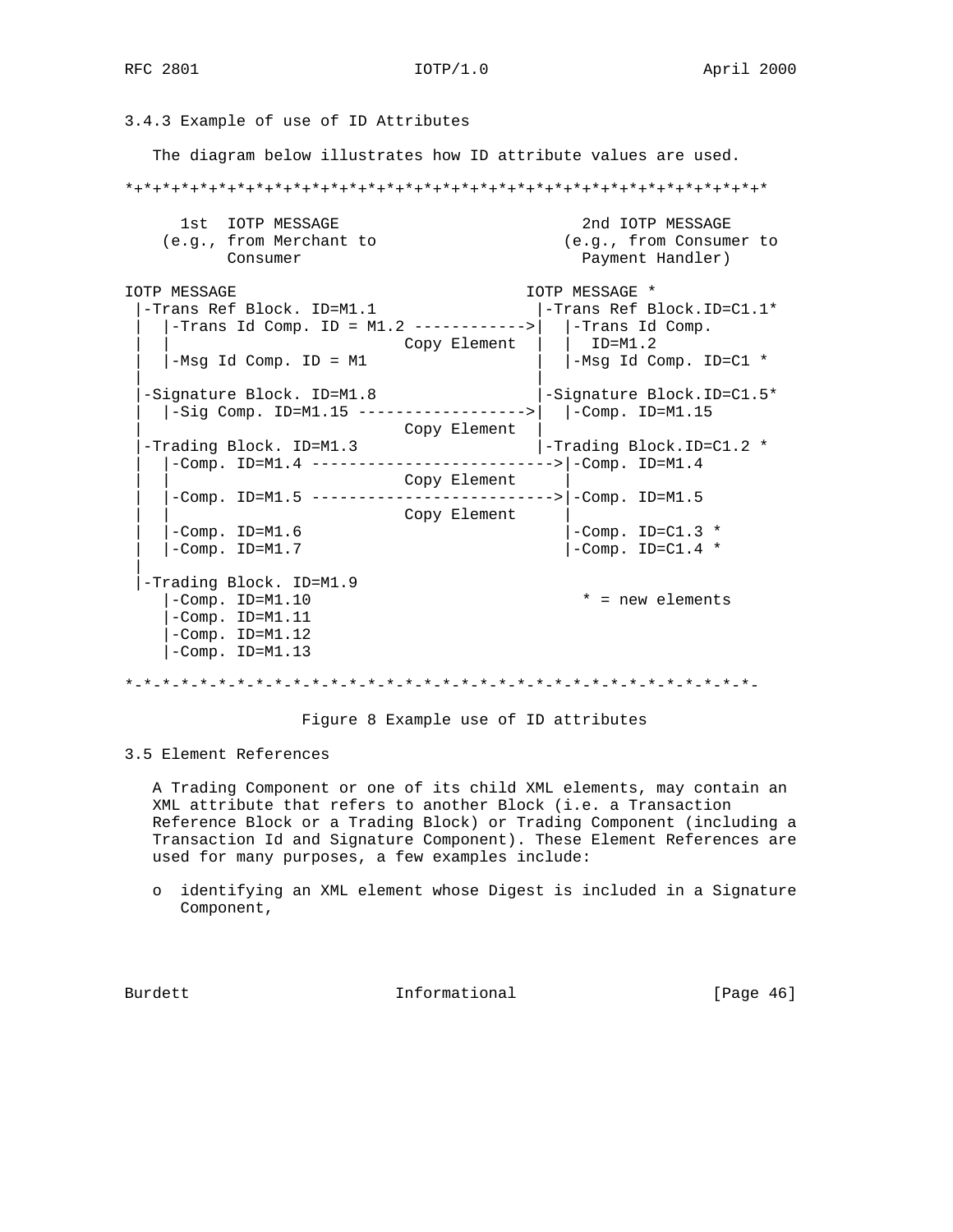o referring to the Payment Handler Organisation Component which is used when making a Payment

 An Element Reference always contains the value of an ID attribute of a Block or Component.

 Identifying the IOTP Message, Trading Block or Trading Component which is referred to by an Element Reference, involves finding the XML element which:

- o belongs to the same IOTP Transaction (i.e. the Transaction Id Components of the IOTP Messages match), and
- o where the value of the ID attribute of the element matches the value of the Element Reference.

 Note: The term "match" in this specification has the same definition as the [XML] definition of match.

 An example of "matching" an Element Reference is illustrated in the example below.

Burdett **Informational** [Page 47]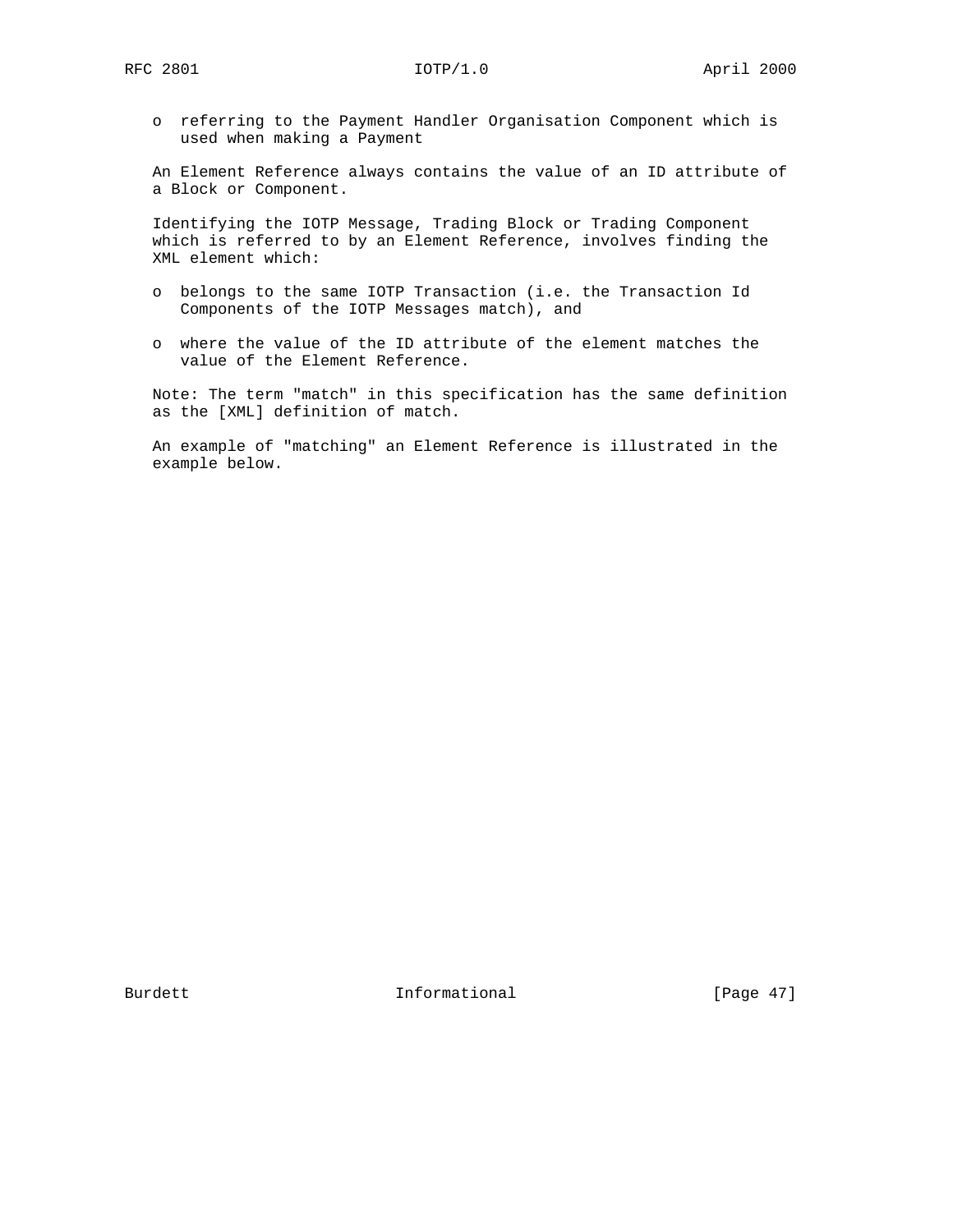\*+\*+\*+\*+\*+\*+\*+\*+\*+\*+\*+\*+\*+\*+\*+\*+\*+\*+\*+\*+\*+\*+\*+\*+\*+\*+\*+\*+\*+\*+\*+\*+\*+\*+\* 1st IOTP MESSAGE 2nd IOTP MESSAGE

(e.g., from Merchant to (e.g., from Consumer to

Consumer **Payment Handler**) IOTP MESSAGE SERVICES AND TOTP MESSAGE |-Trans Ref Block. ID=M1.1 Trans ID |-Trans RefBlock. ID=C1.1 | |-Trans Id Comp. ID = M1.2 <-Components-|->|-TransId Comp.ID=M1.2 | | must be | | | |-Msg Id Comp. ID = M1 Identical | |-Msg Id Comp. ID=C1 | ^ | |-Signature Block. ID=M1.8 | |-Signature Block.ID=C1.5 | |-Sig Comp. ID=M1.15 | | |-Comp. ID=M1.15 | AND | AND | AND | AND | AND | AND | AND | AND | AND | AND | AND | AND | AND | AND | AND | AND | AND | AND | AND | AND | AND | AND | AND | AND | AND | AND | AND | AND | AND | AND | AND | AND | AND | AND | AND | AND | AND |-Trading Block. ID=M1.3 | |-Trading Block. ID=C1.2 | |-Comp. ID=M1.4 | |-Comp. ID=M1.4  $\mathbf v$   $\mathbf v$  | v | |-Comp. ID=M1.5 <-------- -ID Attribute |-Comp. ID=M1.5 | | and El Ref | | |-Comp. ID=M1.6 values must |-Comp. ID=C1.3 | | match--------|--> El Ref=M1.5  $\vert$ -Comp. ID=M1.7  $\vert$ -Comp. ID=C1.4 | |-Trading Block. ID=M1.9 |-Comp. ID=M1.10 |-Comp. ID=M1.11 |-Comp. ID=M1.12 |-Comp. ID=M1.13 \*-\*-\*-\*-\*-\*-\*-\*-\*-\*-\*-\*-\*-\*-\*-\*-\*-\*-\*-\*-\*-\*-\*-\*-\*-\*-\*-\*-\*-\*-\*-\*-\*-\*-

# Figure 9 Element References

 Note: Element Reference attributes are defined as "NMTOKEN" rather than "IDREF" (see [XML]). This is because an IDREF requires that the XML element referred to is in the same XML Document. With IOTP this is not necessarily the case.

### 3.6 Extending IOTP

 Baseline IOTP defines a minimum protocol which systems supporting IOTP must be able to accept. As new versions of IOTP are developed, additional types of IOTP Transactions will be defined. In addition to this, Baseline and future versions of IOTP will support user extensions to IOTP through two mechanisms:

Burdett **Informational** [Page 48]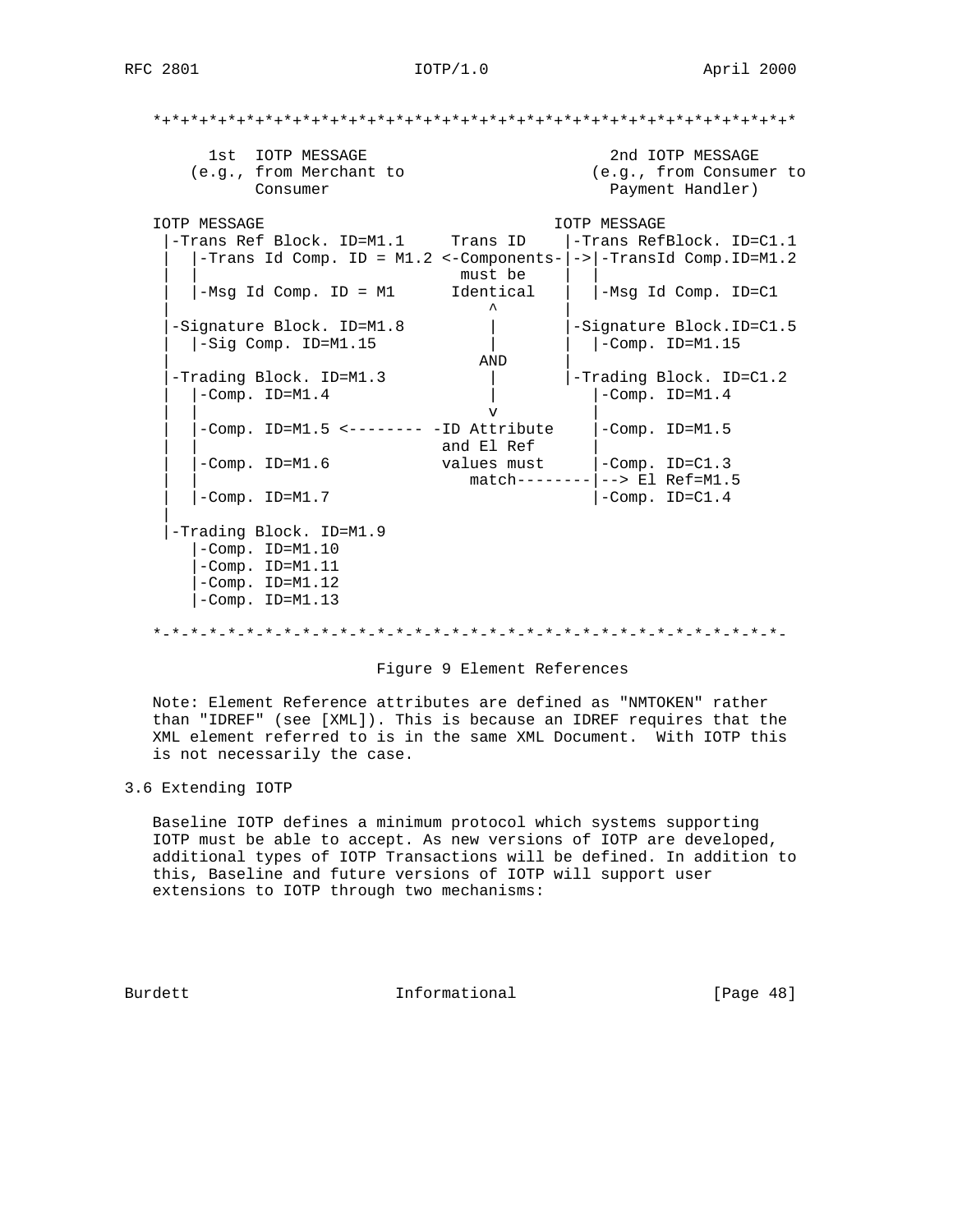- o extra XML elements, and
- o new values for existing IOTP codes.

3.6.1 Extra XML Elements

 The XML element and attribute names used within IOTP constitute an [XML Namespace] as identified by the xmlns attribute on the IotpMessage element. This allows IOTP to support the inclusion of additional XML elements within IOTP messages through the use of [XML Namespaces].

 Using XML Namespaces, extra XML elements may be included at any level within an IOTP message including:

- o new Trading Blocks
- o new Trading Components
- o new XML elements within a Trading Component.

The following rules apply:

- o any new XML element must be declared according to the rules for [XML Namespaces]
- o new XML elements which are either Trading Blocks or Trading Components must contain an ID attributes with an attribute name of ID.

 In order to make sure that extra XML elements can be processed properly, IOTP reserves the use of a special attribute, IOTP:Critical, which takes the values True or False and may appear in extra elements added to an IOTP message.

 The purpose of this attribute is to allow an IOTP aware application to determine if the IOTP transaction can safely continue. Specifically:

- o if an extra XML element has an "IOTP:Critical" attribute with a value of "True" and an IOTP aware application does not know how to process the element and its child elements, then the IOTP transaction has a Technical Error (see section 4.1) and must fail.
- o if an extra XML element has an "IOTP:Critical" attribute with a value of "False" then the IOTP transaction may continue if the IOTP aware application does not know how to process it. In this case:

Burdett **Informational** [Page 49]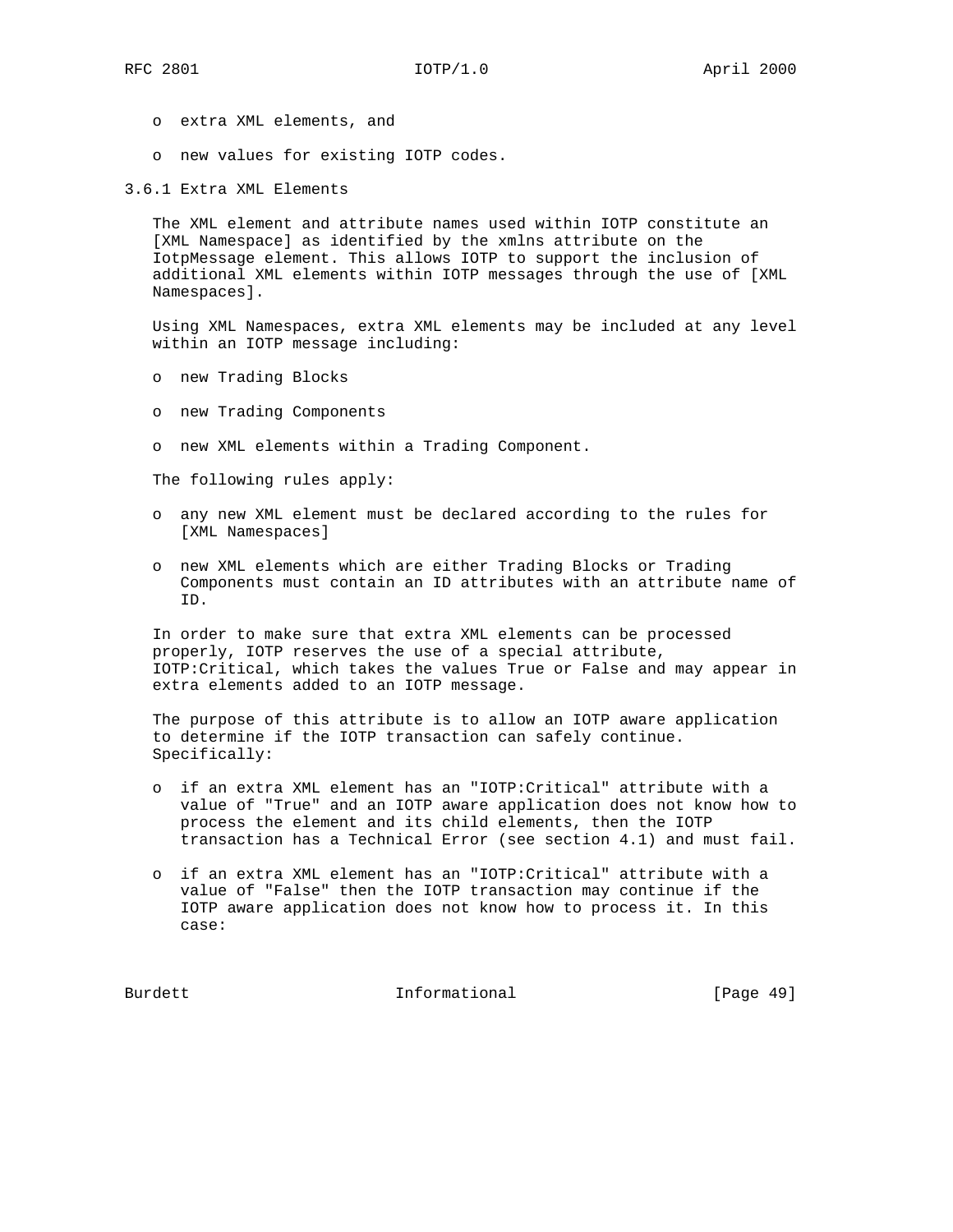- any extra XML elements contained within an XML element defined within the IOTP namespace, must be included with that element whenever the IOTP XML element is used or copied by IOTP
- the content of the extra element must be ignored except that it must be included when it is used in the creation of a digest as part of the generation of a signature
- o if an extra XML element has no "IOTP:Critical" attribute then it must be treated as if it had an "IOTP:Critical" attribute with a value of "True"
- o if an XML element contains an "IOTP:Critical" attribute, then the value of that attribute is assumed to apply to all the child elements within that element

 In order to ensure that documents containing "IOTP:Critical" are valid, it is declared as part of the DTD for the extra element as:

IOTP:Critical (True | False ) 'True'

3.6.2 Opaque Embedded Data

 If IOTP is to be extended using Opaque Embedded Data then a Packaged Content Element (see section 3.7) should be used to encapsulate the data.

3.7 Packaged Content Element

 The Packaged Content element supports the concept of an embedded data stream, transformed to both protect it against misinterpretation by transporting systems and to ensure XML compatibility. Examples of its use in IOTP include:

- o to encapsulate payment scheme messages, such as SET messages,
- o to encapsulate a description of an order, a payment note, or a delivery note.

In general it is used to encapsulate one or more data streams.

 This data stream has three standardised attributes that allow for identification, decoding and interpretation of the contents. Its definition is as follows.

Burdett **Informational** [Page 50]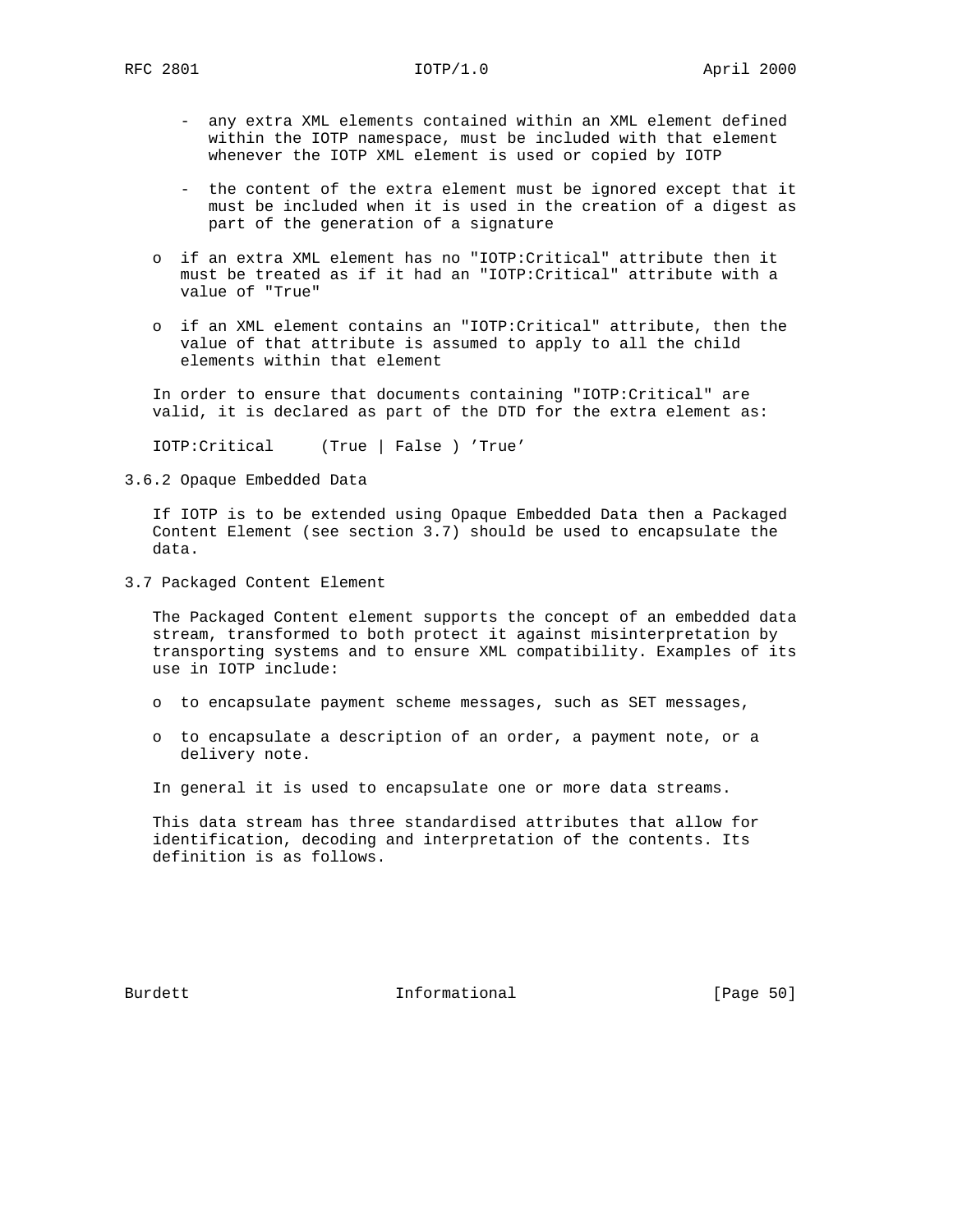<!ELEMENT PackagedContent (#PCDATA) >

| Name<br>Content | ATTLIST PackagedContent<br CDATA<br>NMTOKEN<br>Transform (NONE   BASE64) | #IMPLIED<br>"PCDATA"<br>" $NONE"$ >                                                                                                                                                                                                                                                                                                                                                                                                                                                                                                                                                                                                                                                                                                                                                                                                                                                                                                                                                                                   |
|-----------------|--------------------------------------------------------------------------|-----------------------------------------------------------------------------------------------------------------------------------------------------------------------------------------------------------------------------------------------------------------------------------------------------------------------------------------------------------------------------------------------------------------------------------------------------------------------------------------------------------------------------------------------------------------------------------------------------------------------------------------------------------------------------------------------------------------------------------------------------------------------------------------------------------------------------------------------------------------------------------------------------------------------------------------------------------------------------------------------------------------------|
| Attributes:     |                                                                          |                                                                                                                                                                                                                                                                                                                                                                                                                                                                                                                                                                                                                                                                                                                                                                                                                                                                                                                                                                                                                       |
| Name            | $<$ ABCD $>$<br>$<$ /ABCD>                                               | Optional. Distinguishes between multiple<br>occurrences of Packaged Content Elements at the<br>same point in IOTP. For example:<br><packagedcontent name="FirstPiece"><br/>snroasdfnas934k<br/></packagedcontent><br><packagedcontent name="SecondPiece"><br/>dvdsjnl5poidsdsflkjnw45<br/></packagedcontent>                                                                                                                                                                                                                                                                                                                                                                                                                                                                                                                                                                                                                                                                                                          |
|                 |                                                                          | The name attribute may be omitted, for example if<br>there is only one Packaged Content element.                                                                                                                                                                                                                                                                                                                                                                                                                                                                                                                                                                                                                                                                                                                                                                                                                                                                                                                      |
| Content         |                                                                          | This identifies what type of data is contained<br>within the Content of the Packaged Content<br>Element. The valid values for the Content<br>attribute are as follows:<br>o PCDATA. The content of the Packaged Content<br>Element can be treated as PCDATA with no<br>further processing.<br>o MIME. The content of the Packaged Content<br>Element is a complete MIME item. Processing<br>should include looking for MIME headers inside<br>the Packaged Content Element.<br>o MIME: mimetype. The content of the Packaged<br>Content Element is MIME content, with the<br>following header "Content-Type: mimetype".<br>Although it is possible to have MIME: mimetype<br>with the Transform attribute set to NONE, it is<br>far more likely to have Transform attribute set<br>to BASE64. Note that if Transform is NONE is<br>used, then the entire content must still<br>conform to PCDATA. Some characters will need to<br>be encoded either as the XML default entities,<br>or as numeric character entities. |

Burdett **Informational** [Page 51]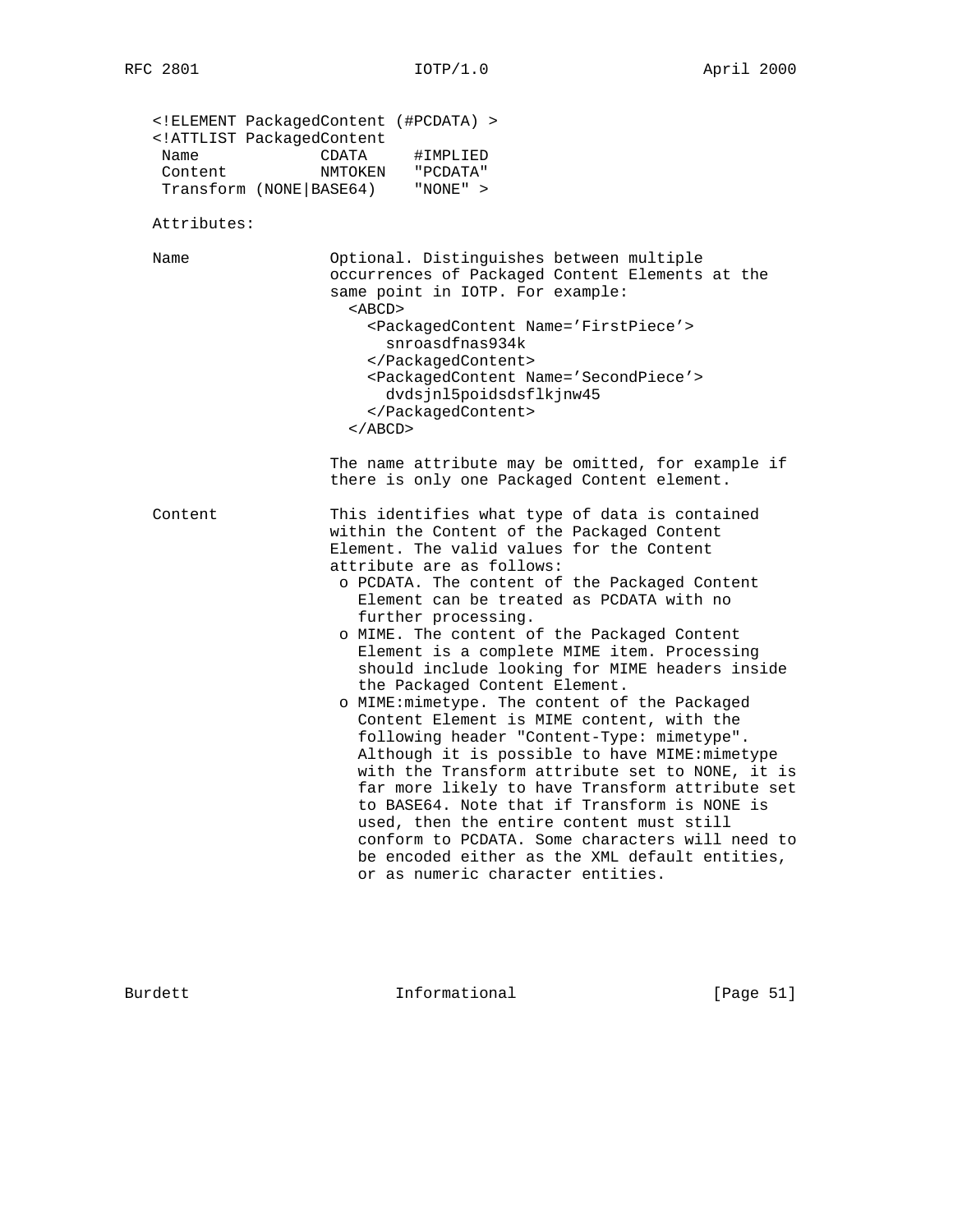o XML. The content of the Packaged Content Element can be treated as an XML document. Entities and CDATA sections, or Transform set to BASE64, must be used to ensure that the Packaged Content Element contents are legitimate PCDATA.

 Values of the Content attribute are controlled under the procedures defined in section 12 IANA Considerations which also allows user defined values to be defined.

- Transform This identifies the transformation that has been done to the data before it was placed in the content. Valid values are:
	- o NONE. The PCDATA content of the Packaged Content Element is the correct representation of the data. Note that entity expansion must occur first (i.e. replacement of & amp; and  $x#9$ ;) before the data is examined. CDATA sections may legitimately occur in a Packaged Content Element where the Transform attribute is set to NONE.
	- o BASE64. The PCDATA content of the Packaged Content Element represents a BASE64 encoding of the actual content.

Content:

 PCDATA This is the actual data which has been embedded. The format of the data and rules on how to decode it are contained in the Content and the Transform attributes

 Note that any special details, especially custom attributes, must be represented at a higher level.

3.7.1 Packaging HTML

 The packaged content may contain HTML. In this case the following conventions are followed:

 o references to any documents, images or other things, such as sounds or web pages, which can affect the recipient's understanding of the data which is being packaged must refer to other Packaged Elements contained within the same parent element, e.g., an Order Description

Burdett **Informational Informational** [Page 52]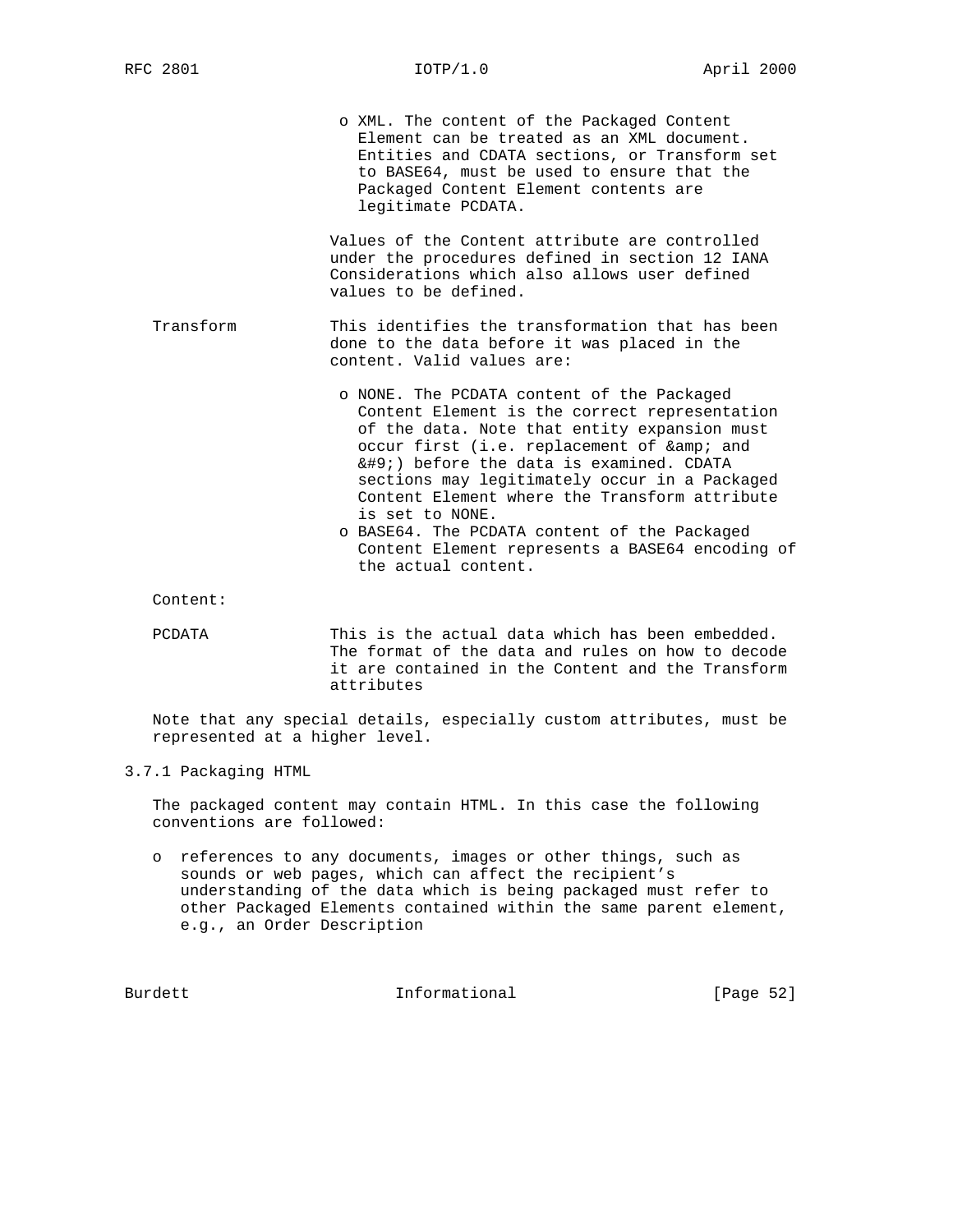- o if more than one Packaged Content element is included within a parent element in order to meet the previous requirement, then the Name attribute of the top level Packaged Content from which references to all other Packaged Elements can be determined, should have a value of Main
- o relative references to other documents, images, etc. from one Packaged Content element to another are realised by setting the value of the relative reference to the Name attribute of another Packaged Content element at the same level and within the same parent element
- o no external references that require the reference to be resolved immediately should be used. As this could make the HTML difficult or impossible to display completely
- o [MIME] is used to encapsulate the data inside each Packaged Element. This means that the information in the MIME header used to identify the type of data which has been encapsulated and therefore how it should be displayed.

 If the above conventions are not followed by, for example, including external references which must be resolved, then the recipient of the HTML should be informed.

 Note: As an implementation guideline the values of the Name Attributes allocated to Packaged Content elements should make it possible to extract each Packaged Content into a directory and then display the HTML directly

3.7.2 Packaging XML

 Support for XML is recommended. When XML needs to be displayed, for example to display the content of an Order Description to a Consumer, then implementers should follow the latest recommendations of the World Wide Web Consortium.

 Note: At the time of writing this specification, standards are under development that specify XML style sheets that show how XML documents should be displayed. See:

- o "Extensible Stylesheet Language (XSL) Specification" at http://www.w3.org/TR/WD-xsl, and
- o "Associating stylesheets with XML documents" at http://www.w3.org/TR/xml-stylesheet.

Burdett **Informational Informational** [Page 53]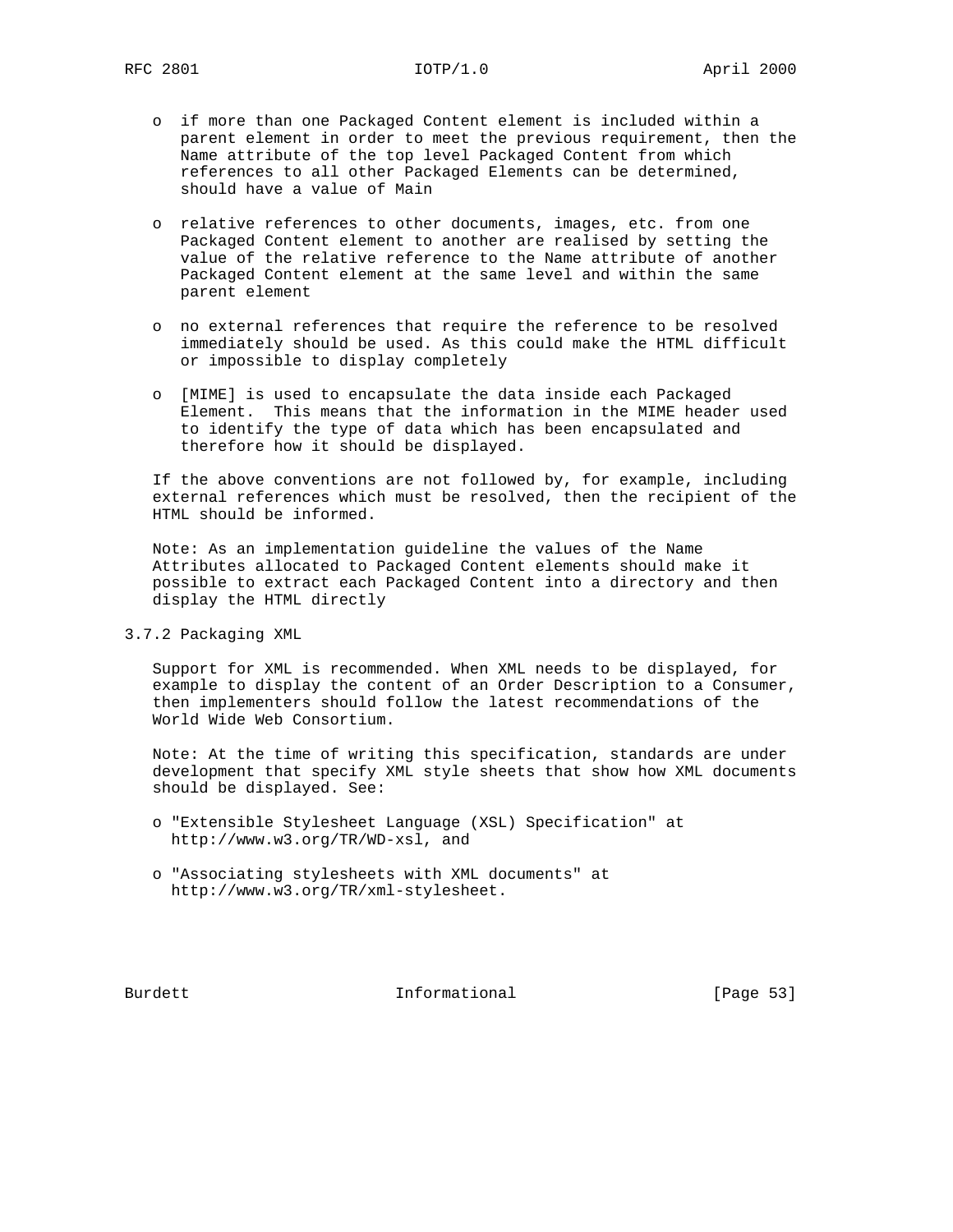Once these standards become W3C "Recommendations", then it is anticipated that this specification will be amended if practical.

3.8 Identifying Languages

 IOTP uses [XML] Language Identification to specify which languages are used within the content and attributes of IOTP Messages.

 The following principles have been used in order to determine which XML elements contain an xml:lang Attributes:

- o a mandatory xml:lang attribute is contained on every Trading Component which contains attributes or content which may need to be displayed or printed in a particular language
- o an optional xml:lang attribute is included on child elements of these Trading Components. In this case the value of xml:lang, if present, overrides the value for the Trading Component.

 xml:lang attributes which follow these principles are included in the Trading Components and their child XML elements defined in section 7.

 A sender of a message, typically a Consumer can indicate a preference for a language, and a character set by specifying a list of preferred languages/character sets in a Message Id Component (see section 3.3.2). Note that there is no obligation on the receiver of such a message to respond using one of the listed languages/character sets as they may not have the technology to be able to do it. It also means that the ability to handle these lists is not a requirement for conformance to this specification. However the ability to respond, for example using one of the stated languages/character sets is likely to provide a better user experience.

3.9 Secure and Insecure Net Locations

 IOTP contains several "Net Locations" which identify places where, typically, IOTP Messages may be sent. Net Locations come in two types:

- o "Secure" Net Locations which are net locations where privacy of data is secured using, for example, encryption methods such as [SSL/TLS], and
- o "Insecure" Net Locations where privacy of data is not assured.

 Note that either a Secure Net Location or an Insecure Net Location or both must be present.

Burdett **Informational** [Page 54]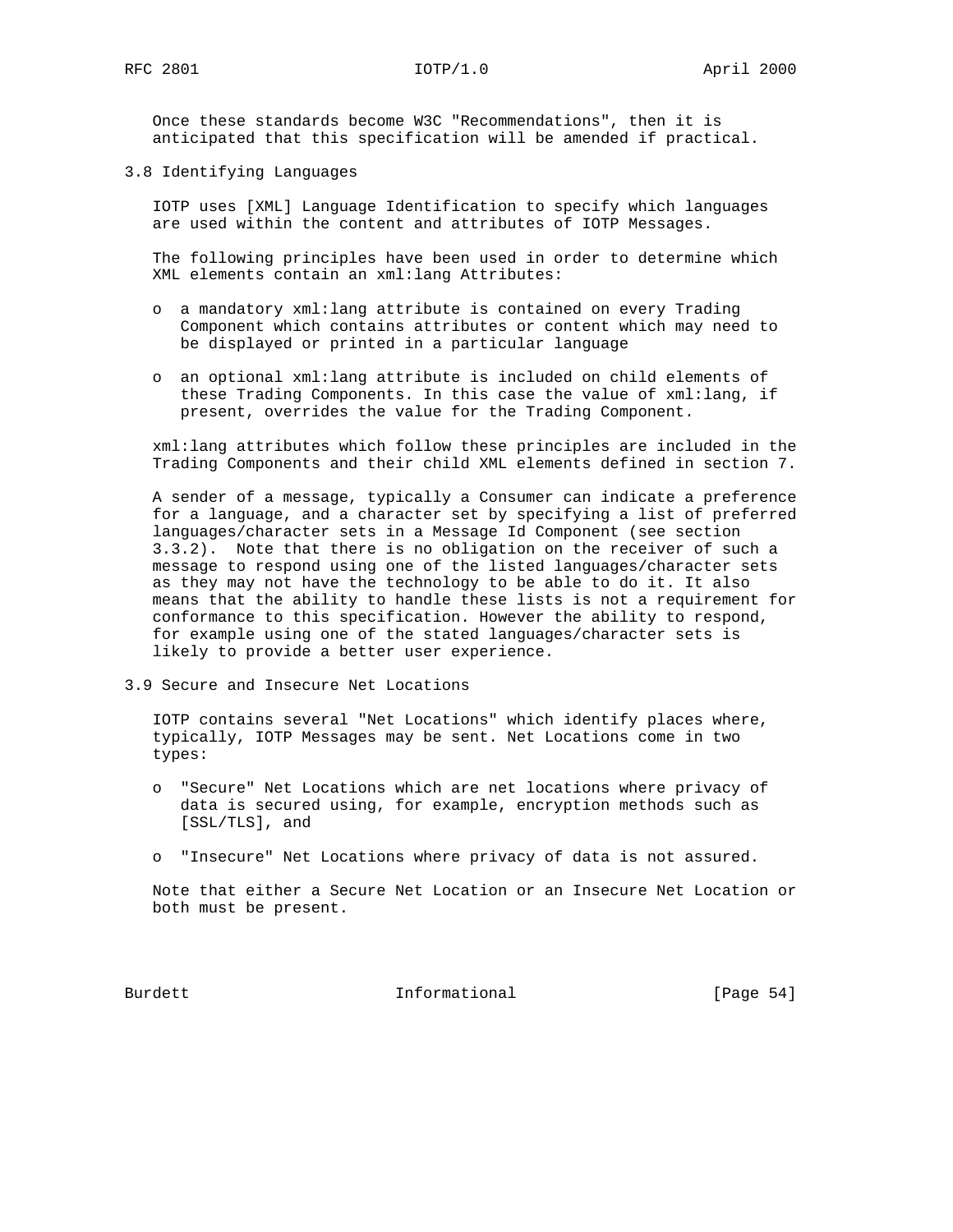If only one of the two Net Locations is present, then the one present must be used.

 Where both types of net location are present then either may be used depending on the preference of the sender of the message.

3.10 Cancelled Transactions

 Any Trading Role involved in an IOTP transaction may cancel that transaction at any time.

3.10.1 Cancelling Transactions

 IOTP Transactions are cancelled by sending an IOTP message containing just a Cancel Block with an appropriate Status Component to the other Trading Role involved in the Trading Exchange.

 Note: The Cancel Block can be sent asynchronously of any other IOTP Message. Specifically it can be sent either before sending or after receiving an IOTP Message from the other Trading Role

 If an IOTP Transaction is cancelled during a Trading Exchange (i.e. the interval between sending a "request" block and receiving the matching "response" block) then the Cancel Block is sent to the same location as the next IOTP Message in the Trading Exchange would have been sent.

 If a Consumer cancels a transaction after a Trading Exchange has completed (i.e. the "response" block for the Trading Exchange has been received), but before the IOTP Transaction has finished then the Consumer sends a Cancel Block with an appropriate Status Component to the net location identified by the SenderNetLocn or SecureSenderNetLocn contained in the Protocol Options Component (see section 7.1) contained in the TPO Block (see section 8.1) for the transaction. This is normally the Merchant Trading Role.

 A Consumer should not send a Cancel Block after the IOTP Transaction has completed. Cancelling a complete transaction should be treated as a technical error.

 After cancelling the IOTP Transaction, the Consumer should go to the net location specified by the CancelNetLocn attribute contained in the Trading Role Element for the Organisation that was sent the Cancel Block.

A non-Consumer Trading Role should only cancel a transaction:

o after a request block has been received and

Burdett **Informational** [Page 55]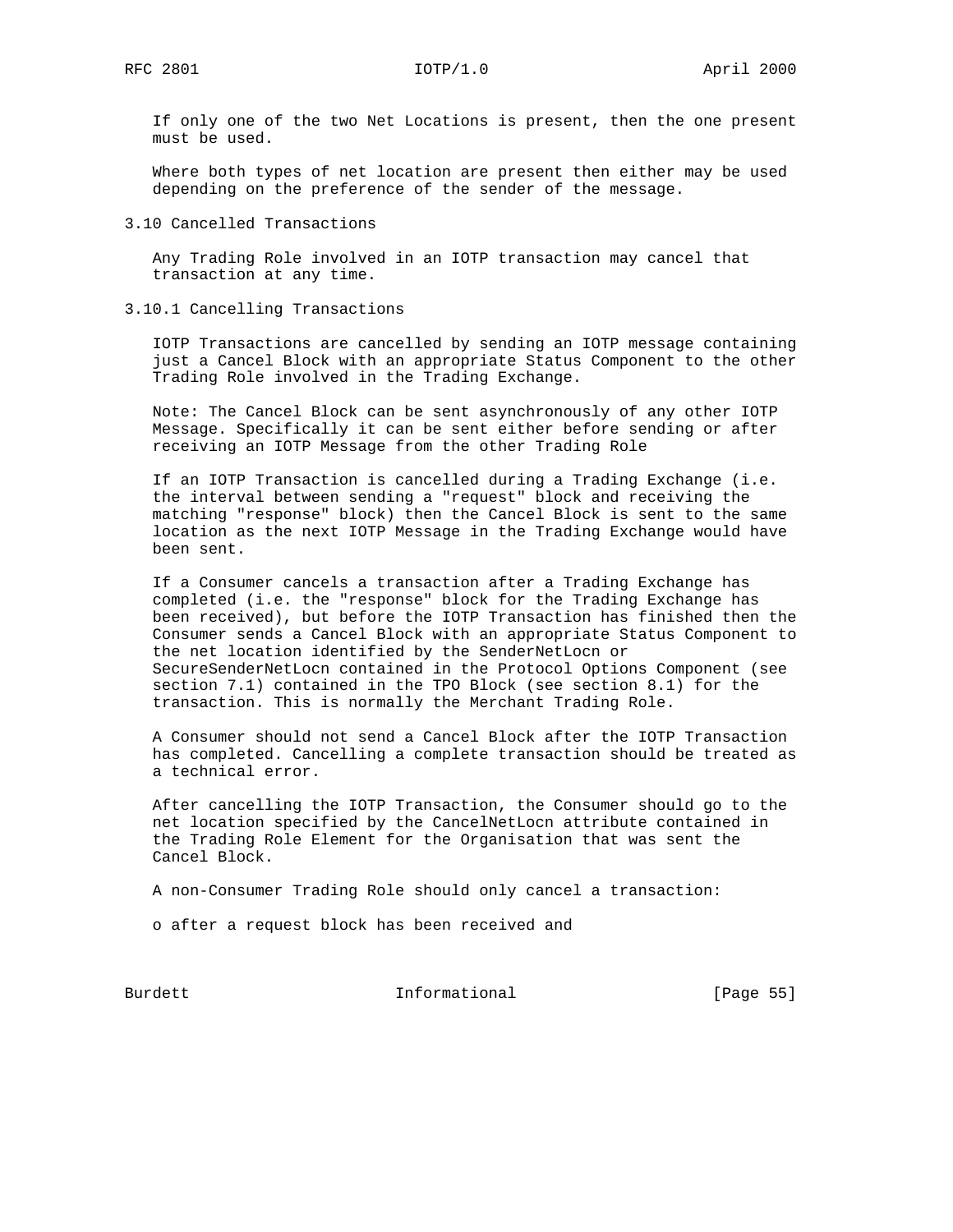o before the response block has been sent

 If a non-Consumer Trading Role cancels a transaction at any other time it should be treated by the recipient as an error.

3.10.2 Handling Cancelled Transactions

 If a Cancel Block is received by a Consumer at a point in the IOTP Transaction when cancellation is allowed, then the Consumer should stop the transaction.

 If a Cancel Block is received by a non-Consumer role, then the Trading Role should anticipate that the Consumer may go to the location specified by the CancelNetLocn attribute contained in the Trading Role Element for the Trading Role.

4. IOTP Error Handling

 IOTP is designed as a request/response protocol where each message is composed of a number of Trading Blocks which contain a number of Trading Components. There are several interrelated considerations in handling errors, re-transmissions, duplicates, and the like. These factors mean IOTP aware applications must manage message flows more complex than the simple request/response model. Also a wide variety of errors can occur in messages as well as at the transport level or in Trading Blocks or Components.

 This section describes at a high level how IOTP handles errors, retries and idempotency. It covers:

- o the different types of errors which can occur. This is divided into:
	- "technical errors" which are independent of the purpose of the IOTP Message,
	- "business errors" which indicate that there is a problem specific to the process (e.g., payment or delivery) which is being carried out, and
- o the depth of the error which indicates whether the error is at the transport, message or block/component level
- o how the different trading roles should handle the different types of messages which they may receive.

Burdett **Informational** [Page 56]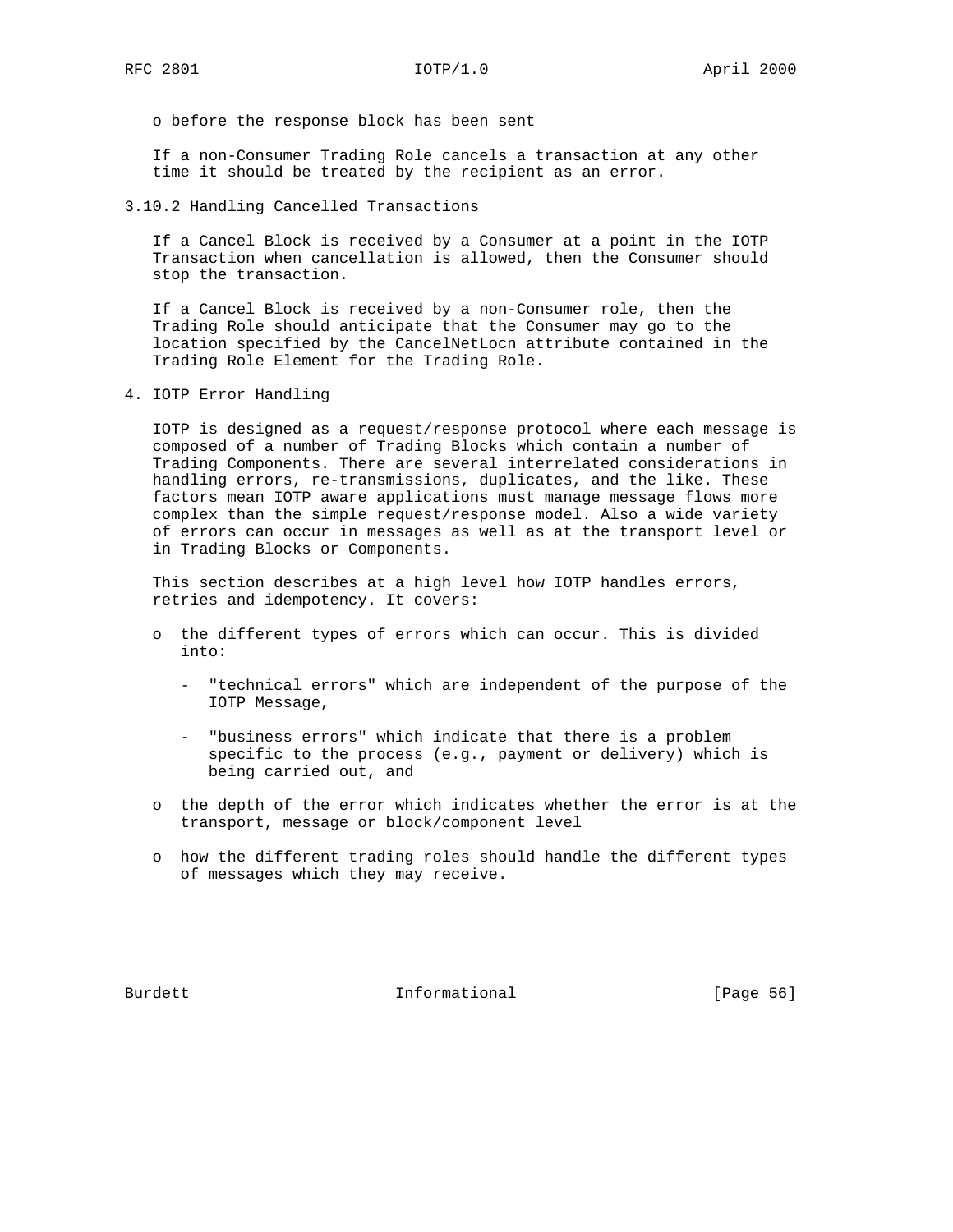# 4.1 Technical Errors

 Technical Errors are those which are independent of the meaning of the message. This means, they can affect any attempt at IOTP communication. Typically they are handled in a standard fashion with a limited number of standard options for the user. Specifically these are:

o retrying the transmission, or

o cancelling the transaction.

 When communications are operating sufficiently well, a technical error is indicated by an Error Component (see section 7.21) in an Error Block (see section 8.17) sent by the party which detected the error in an IOTP message to the party which sent the erroneous message.

 If communications are too poor, a message which was sent may not reach its destination. In this case a time-out might occur.

 The Error Codes associated with Technical Errors are recorded in the Error Component which lists all the different technical errors which can be set.

4.2 Business Errors

 Business Errors may occur when the IOTP messages are "technically" correct. They are connected with a particular process, for example, an offer, payment, delivery or authentication, where each process has a different set of possible business errors.

 For example, "Insufficient funds" is a reasonable payment error but makes no sense for a delivery while "Back ordered" is a reasonable delivery error but not meaningful for a payment. Business errors are indicated in the Status Component (see section 7.16) of a "response block" of the appropriate type, for example a Payment Response Block or a Delivery Response Block. This allows whatever additional response related information is needed to accompany the error indication.

 Business errors must usually be presented to the user so that they can decide what to do next. For example, if the error is insufficient funds in a Brand Independent Offer (see section 9.1.2.2), the user might wish to choose a different payment instrument/account of the same brand or a different brand or payment system. Alternatively, if

Burdett **Informational** [Page 57]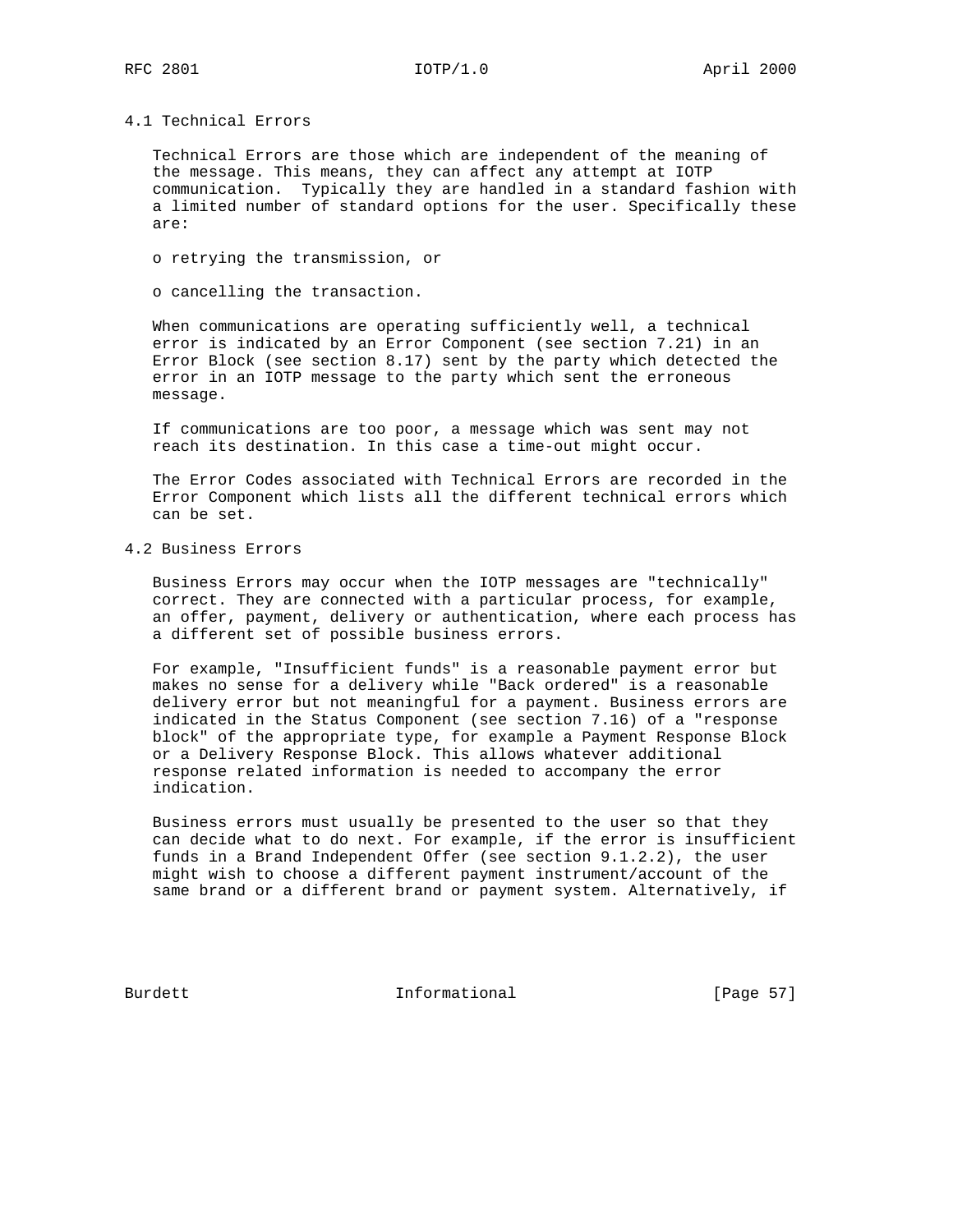the IOTP based implementation allows it and it makes sense for that instrument, the user might want to put more funds into the instrument/account and try again.

4.3 Error Depth

 The three levels at which IOTP errors can occur are the transport level, the message level, and the block level. Each is described below.

4.3.1 Transport Level

 This level of error indicates a fundamental problem in the transport mechanism over which the IOTP communication is taking place.

 All transport level errors are technical errors and are indicated by either an explicit transport level error indication, such as a "No route to destination" error from TCP/IP, or by a time out where no response has been received to a request.

 The only reasonable automatic action when faced with transport level errors is to retry and, after some number of automatic retries, to inform the user.

 The explicit error indications that can be received are transport dependent and the documentation for the appropriate IOTP Transport supplement should be consulted for errors and appropriate actions.

 Appropriate time outs to use are a function of both the transport being used and of the payment system if the request encapsulates payment information. The transport and payment system specific documentation should be consulted for time out and automatic retry parameters. Frequently there is no way to directly inform the other party of transport level errors but they should generally be logged and if automatic recovery is unsuccessful and there is a human user, the user should be informed.

4.3.2 Message Level

 This level of error indicates a fundamental technical problem with an entire IOTP message. For example, the XML is not "Well Formed", or the message is too large for the receiver to handle or there are errors in the Transaction Reference Block (see section 3.3) so it is not possible to figure out what transaction the message relates to.

 All message level errors are technical errors and are indicated by Error Components (see section 7.21) sent to the other party. The Error Component includes a Severity attribute which indicates whether

Burdett **Informational** [Page 58]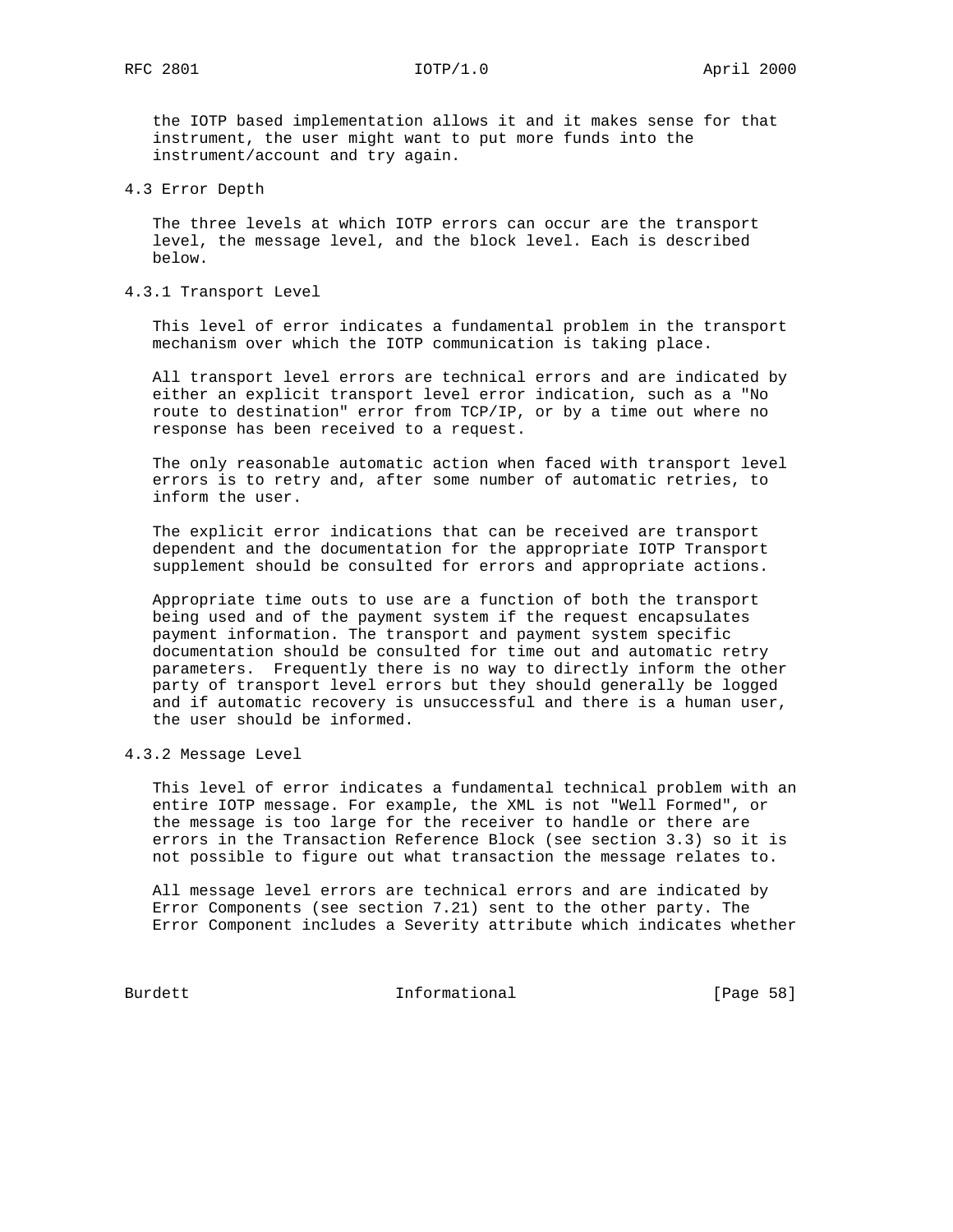the error is a Warning and may be ignored, a TransientError which indicates that a retry may resolve the problem or a HardError in which case the transaction must fail.

 The Technical Errors (see section 7.21.2 Error Codes) that are Message Level errors are:

- o XML not well formed. The document is not well formed XML (see [XML])
- o XML not valid. The document is not valid XML (see [XML])
- o block level technical errors (see section 4.3.3) on the Transaction Reference Block (see section 3.3) and the Signature Block only. Checks on these blocks should only be carried out if the XML is valid

 Note that checks on the Signature Block include checking, where possible, that each Signature Component is correctly calculated. If the Signature is incorrectly calculated then the data that should have been covered by the signature can not be trusted and must be treated as erroneous. A description of how to check a signature is correctly calculated is contained in section 6.2.

4.3.3 Block Level

 A Block level error indicates a problem with a block or one of its components in an IOTP message (apart from Transaction Reference or Signature Blocks). The message has been transported properly, the overall message structure and the block/component(s) including the Transaction Reference and Signature Blocks are meaningful but there is some error related to one of the other blocks.

Block level errors can be either:

- o technical errors, or
- o business errors

Technical Errors are further divided into:

- o Block Level Attribute and Element Checks, and
- o Block and Component Consistency Checks
- o Transient Technical Errors

Burdett **Informational** [Page 59]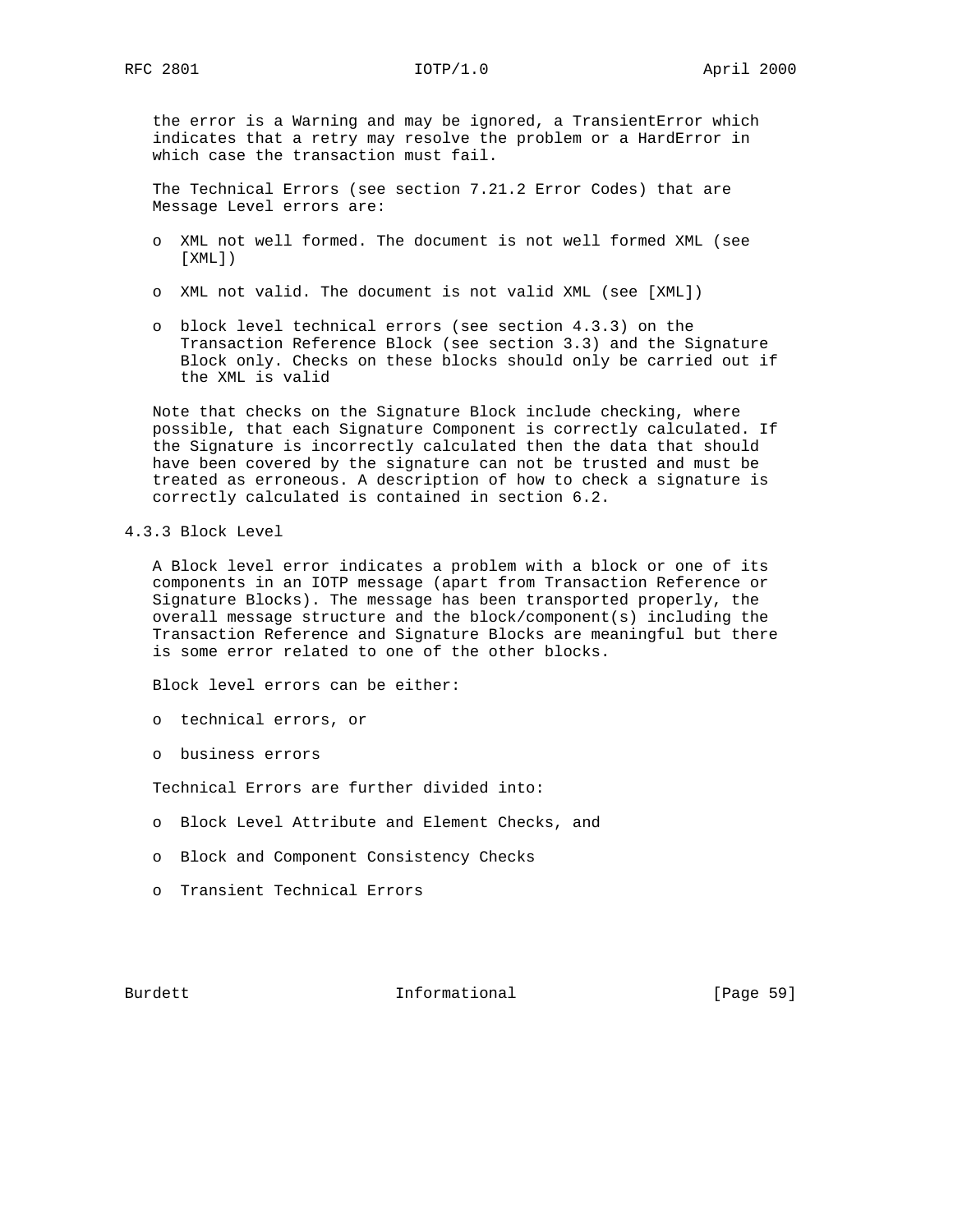If a technical error occurs related to a block or component, then an Error Component is generated for return.

4.3.3.1 Block Level Attribute and Element Checks

 Block Level Attribute and Element Checks occur only within the same block. Checks which involve cross-checking against other blocks are covered by Block and Component Consistency Checks.

The Block Level Attribute & Element checks are:

- o checking that each attribute value within each element in a block conforms to any rules contained within this IOTP specification
- o checking that the content of each element conforms to any rules contained within this IOTP specification
- o if the previous checks are OK, then checking the consistency of attribute values and element content against other attribute values or element content within any other components in the same block.

4.3.3.2 Block and Component Consistency Checks

Block and Component Consistency Checks consist of:

- o checking that the combination of blocks and/or components present in the IOTP Message are consistent with the rules contained within this IOTP specification
- o checking for consistency between attributes and element content within the blocks within the same IOTP message.
- o checking for consistency between attributes and elements in blocks in this IOTP message and blocks received in earlier IOTP messages for the same IOTP transaction

 If the block passes the "Block Level Attribute and Element Checks" and the "Block and Component Consistency Checks" then it is processed either by the IOTP Aware application or perhaps by some "back-end" system such as a payment server.

4.3.3.3 Transient Technical Errors

 During the processing of the Block some temporary failure may occur that can potentially be recovered by the other trading role re transmitting, at some slightly later time, the original message that they sent. In this case the other role is informed of the Transient

Burdett Informational [Page 60]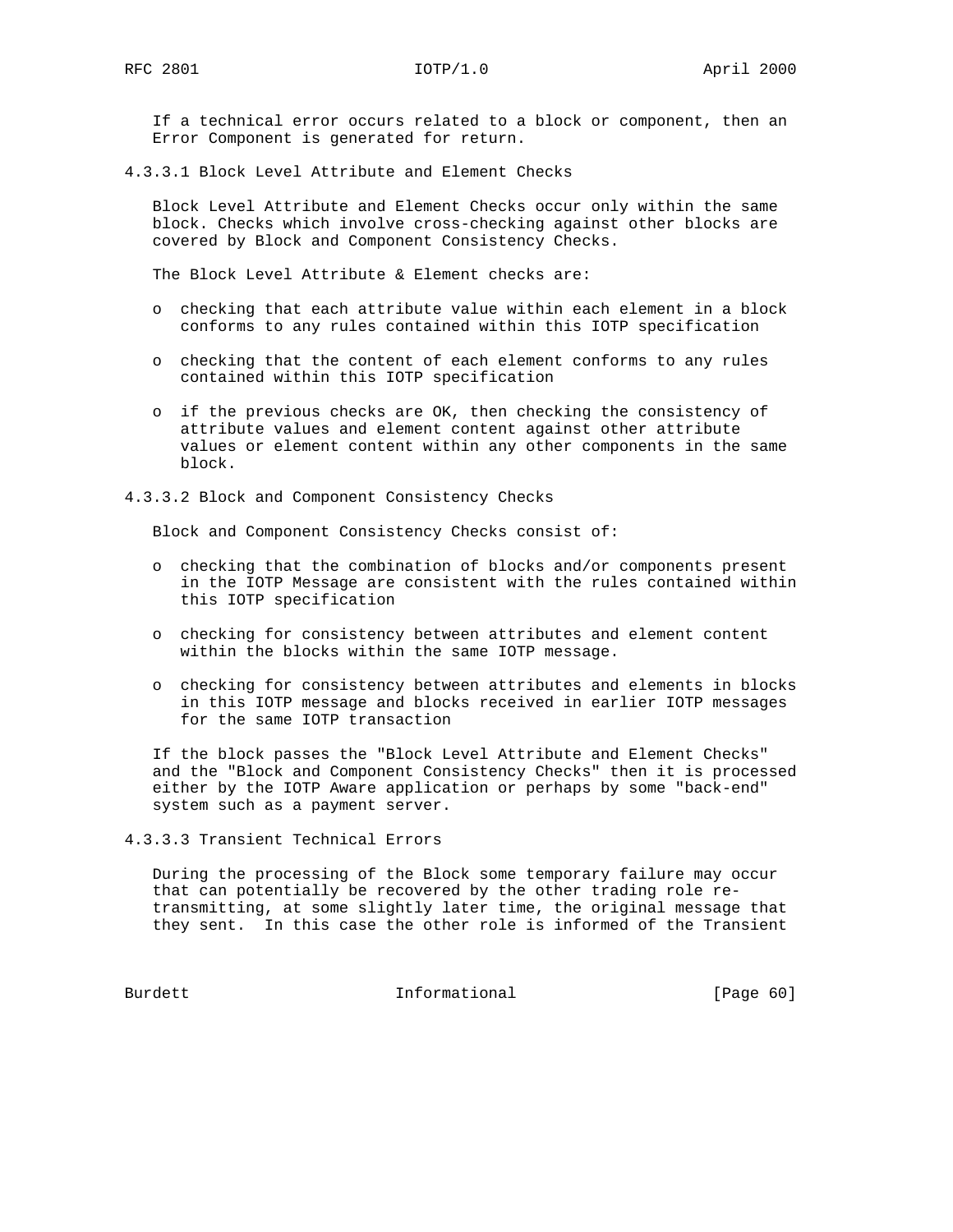Error by sending them an Error Component (see section 7.21) with the Severity Attribute set to TransientError and the MinRetrySecs attribute set to some value suitable for the Transport Mechanism and/or payment protocol being used (see appropriate Transport and payment protocol Supplements).

 Note that transient technical errors can be generated by any of the Trading Roles involved in transaction.

### 4.3.3.4 Block Level Business Errors

 If a business error occurs in a process such as a Payment or a Delivery, then the appropriate type of response block is returned containing a Status Component (see section 7.16) with the ProcessState attribute set to Failed and the CompletionCode indicating the nature of the problem.

 Some business errors may be "transient" in that the Consumer role may be able to recover and complete the transaction in some other way. For example if the Credit Card that a consumer provided had insufficient funds for a purchase, then the Consumer may recover by using a different credit card.

 Recovery from "transient" business errors is dependent on the CompletionCode. See the definition of the Status Component for what is possible.

 Note that no Error Component or Error Block is generated for business errors.

### 4.4 Idempotency, Processing Sequence, and Message Flow

 IOTP messages are actually a combination of blocks and components as described in 3.1.1 IOTP Message Structure. Especially in future extensions of IOTP, a rich variety of combinations of such blocks and components can occur. It is important that the multiple transmission/receipt of the "same" request for an action that will change state does not result in that action occurring more than once. This is called idempotency. For example, a customer paying for an order would want to pay the full amount only once. Most network transport mechanisms have some probability of delivering a message more than once or not at all, perhaps requiring retransmission. On the other hand, a request for status can reasonably be repeated and should be processed fresh each time it is received.

Burdett **Informational** [Page 61]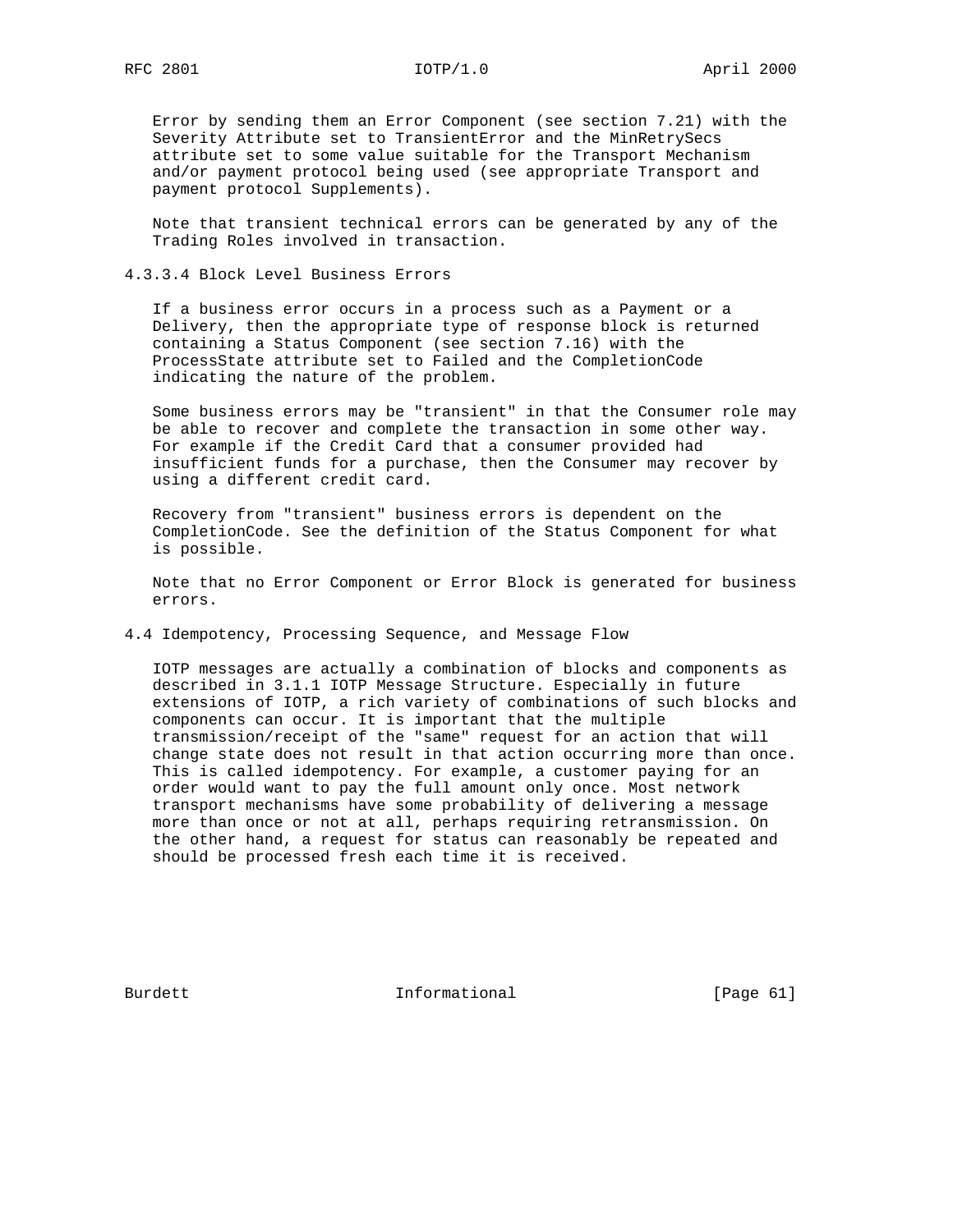Correct implementation of IOTP can be modelled by a particular processing order as detailed below. Any other method that is indistinguishable in the messages sent between the parties is equally acceptable.

4.5 Server Role Processing Sequence

 "Server roles" are any Trading Role which is not the Consumer role. They are "Server roles" since they typically receive a request which they must service and then produce a response. However server roles can also initiate transactions. More specifically Server Roles must be able to:

- o Initiate a transaction (see section 4.5.1). These are divided into:
	- payment related transactions and
	- infrastructure transactions
- o Accept and process a message received from another role (see section 4.5.2). This includes:
	- identifying if the message belongs to a transaction that has been received before
	- handling duplicate messages
	- generating Transient errors if the servers that process the input message are too busy to handle it
	- processing the message if it is error free, authorised and, if appropriate, producing a response to send back to the other role
- o Cancel a current transaction if requested (see section 4.5.3)
- o Re-transmit messages if a response was expected but has not been received in a reasonable time (see section 4.5.4).

4.5.1 Initiating Transactions

 Server Roles may initiate a variety of different types of transaction. Specifically:

- o an Inquiry Transaction (see section 9.2.1)
- o a Ping Transaction (see section 9.2.2)

Burdett **Informational** [Page 62]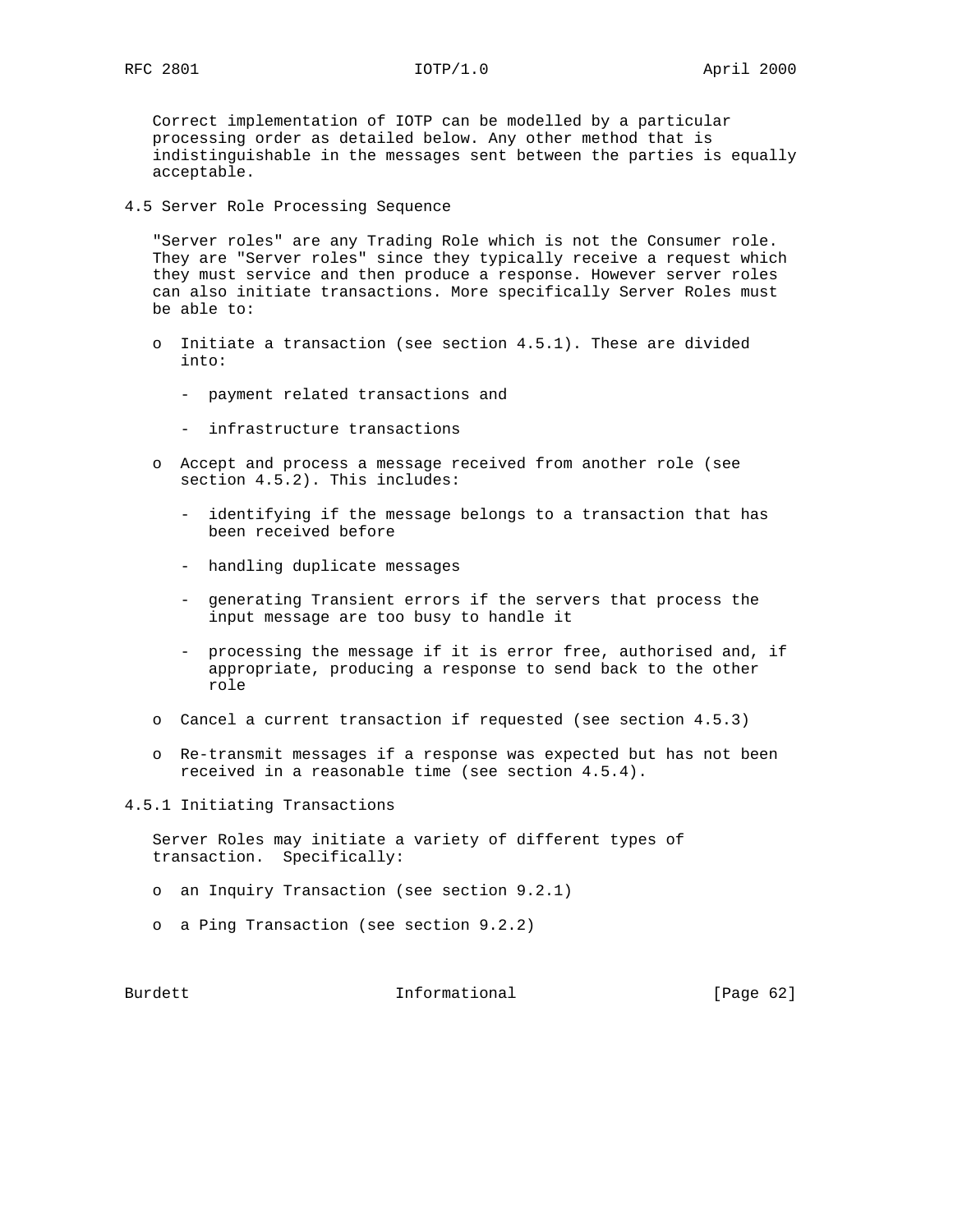- o an Authentication Transaction (see section 9.1.6)
- o a Payment Related Transaction such as:
	- a Deposit (see section 9.1.7)
	- a Purchase (see section 9.1.8)
	- a Refund (see section 9.1.9)
	- a Withdrawal (see section 9.1.10)
	- a Value Exchange (see section 9.1.11)

4.5.2 Processing Input Messages

Processing input messages involves the following:

- o checking the structure and identity of the message
- o checking for and handling duplicate messages
- o processing non-duplicate original messages which includes:
	- checking for errors, then if no errors are found
	- processing the message to produce an output message if appropriate

Each of these is discussed in more detail below.

4.5.2.1 Checking Structure and Message Identity

 It is critical to check that the message is "well formed" XML and that the transaction identifier (IotpTransId attribute on the TransId Component) within the IOTP message can be successfully identified since an IotpTransId will be needed to generate a response.

 If the input message is not well formed then generate an Error Component with a Severity of HardError and ErrorCode of XmlNotWellFrmd.

 If the message is well formed but the IotpTransId cannot be identified then generate an ErrorComponent with:

o a Severity of HardError and an ErrorCode of AttMissing,

Burdett **Informational** [Page 63]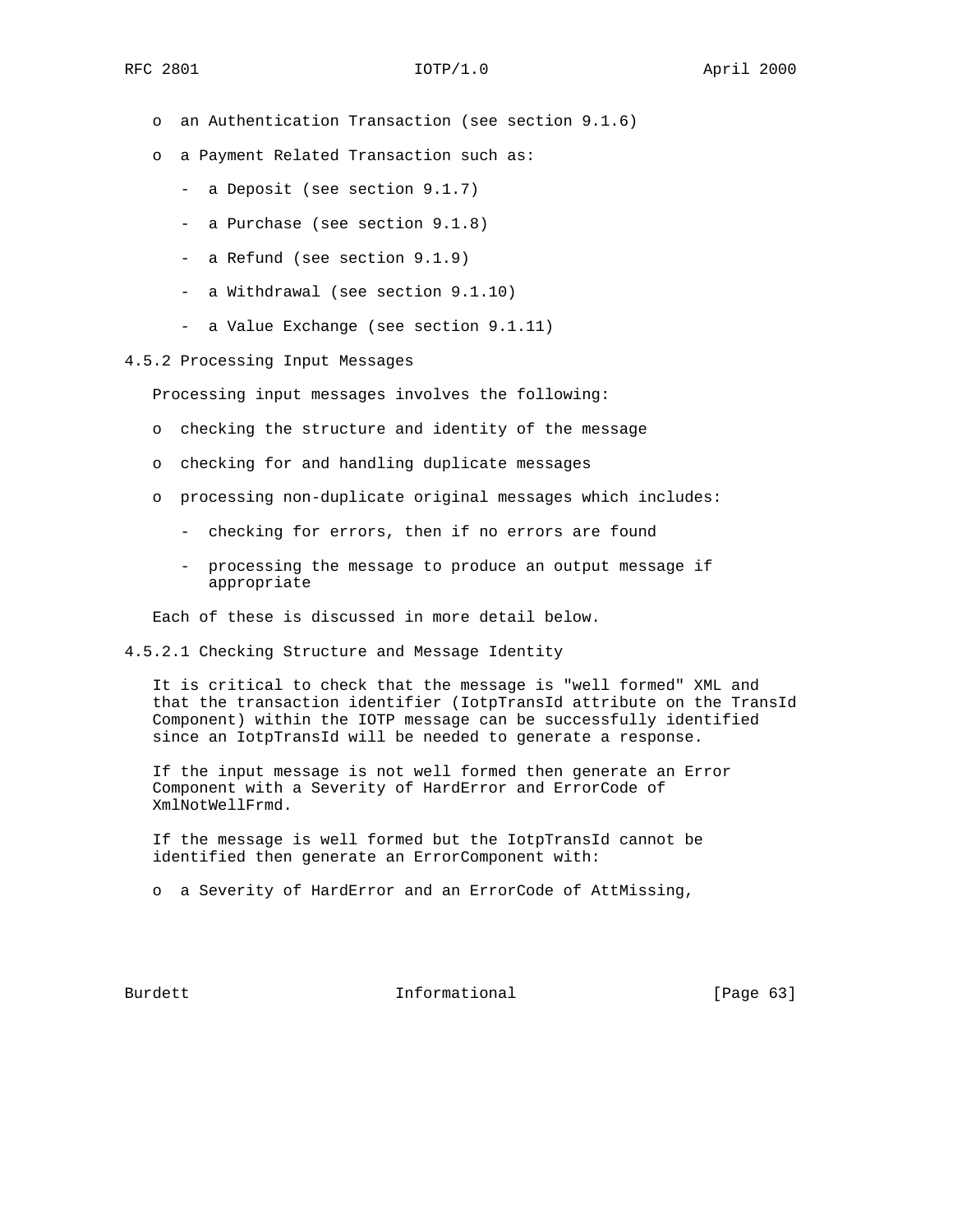o a PackagedContent containing "IotpTransId" - the missing attribute.

 Insert the Error Component inside an Error Block with a new TransactionId component with a new IotpTransId and return it to the sender of the original message.

4.5.2.2 Checking/Handling Duplicate Messages

 If the input message can be identified as potentially a valid input message then check to see if an "identical" input message has been received before. Identical means that all blocks, components, elements, attribute values and element content in the input message are the same.

 Note: The recommended way of checking for identical messages is to check for equal values of their [DOM-HASH]

 If an identical message has been received before then check to see if the processing of the previous message has completed.

 If processing has not completed then generate an Error Component with a Severity of Transient Error and an Error Code of MsgBeingProc to indicate the message is being processed and send it back to the sender of the Input Message requesting that the original message be resent after an appropriate period of time.

 Otherwise, if processing has completed and resulted in an output message then retrieve the last message that was sent and send it again.

If the message is not a duplicate then it should be processed.

4.5.2.3 Processing Non-Duplicate Message

 Once it's been established that the message is not a duplicate, then it can be processed. This involves:

- o checking that a server is available to handle the message, generating a Transient Error if it is not
- o checking the Transaction is Not Already in error or cancelled
- o validating the input message. This includes:
	- checking for message level errors
	- checking for block level errors

Burdett **Informational** [Page 64]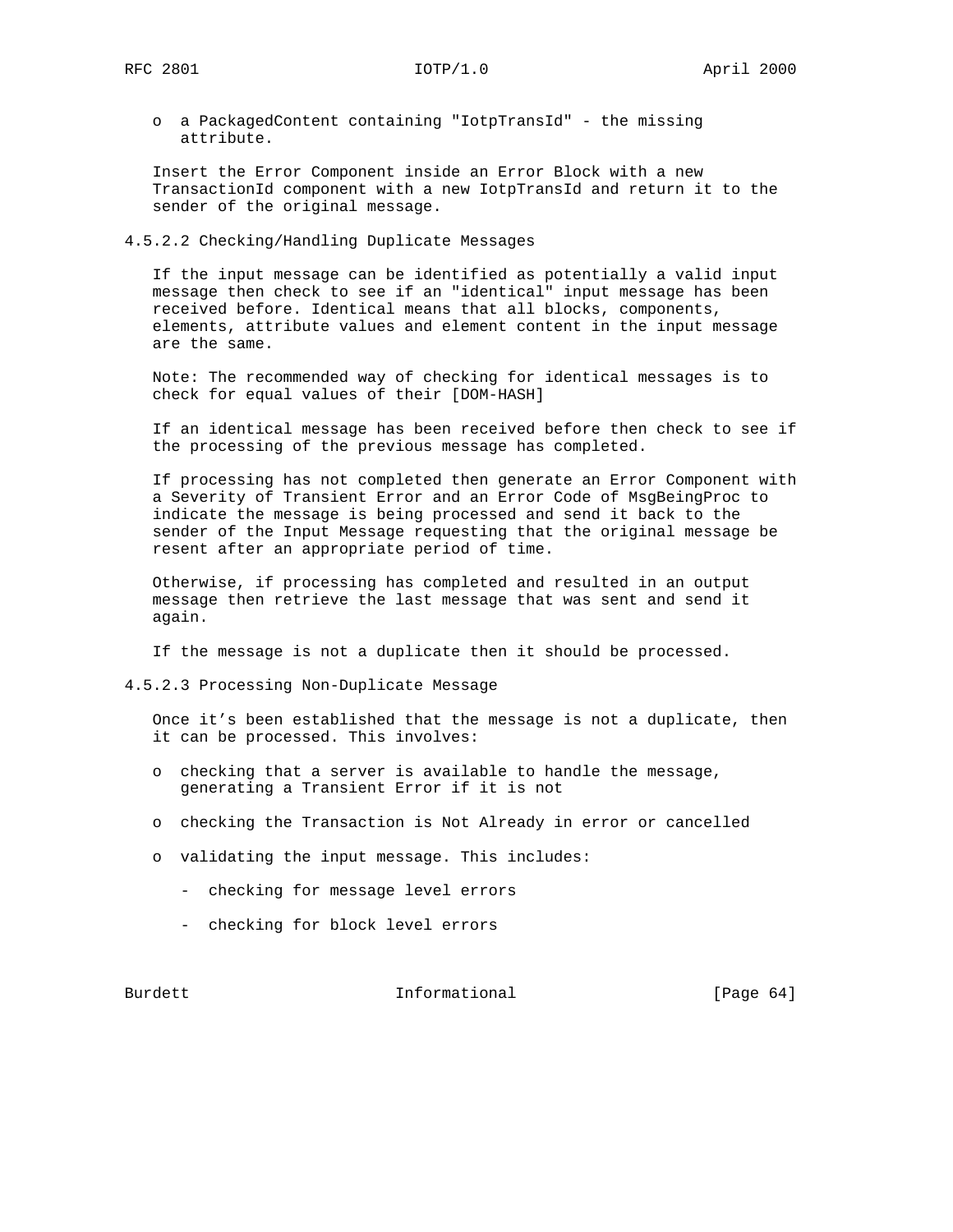- checking any encapsulated data
- o checking for errors in the sequence that blocks have been received
- o generating error components for any errors that result
- o if neither hard errors nor transient errors result, then processing the message and generating an output message, if required, for return to the sender of the Input Message

 Note: This approach to handling of duplicate input messages means, if absolutely "identical" messages are received then absolutely "identical" messages are returned. This also applies to Inquiry and Ping transactions when in reality the state of a transaction or the processing ability of the servers may have changed. If up-to-date status of transactions or servers is required, then an IOTP transaction with a new value for the ID attribute of the MsgId component must be used.

Each of the above steps is discussed below.

CHECKING A SERVER IS AVAILABLE

 The process that is handling the input message should check that the rest of the system is not so busy that a response in a reasonable time cannot be produced.

 If the server is too busy, then it should generate an Error Component with a Severity of Transient Error and an Error Code of SystemBusy and send it back to the sender of the Input Message requesting that the original message be resent after an appropriate period of time.

 Note: Some servers may occasionally become very busy due to unexpected increases in workload. This approach allows short peaks in workloads to be handled by delaying the input of messages by asking the sender of the message to resubmit later.

CHECKING THE TRANSACTION IS NOT ALREADY IN ERROR OR CANCELLED

Check that:

- o previous messages received or sent did not contain or result in Hard Errors, and
- o the Transaction has not been cancelled by either the Consumer or the Server Trading Role

Burdett **Informational Informational** [Page 65]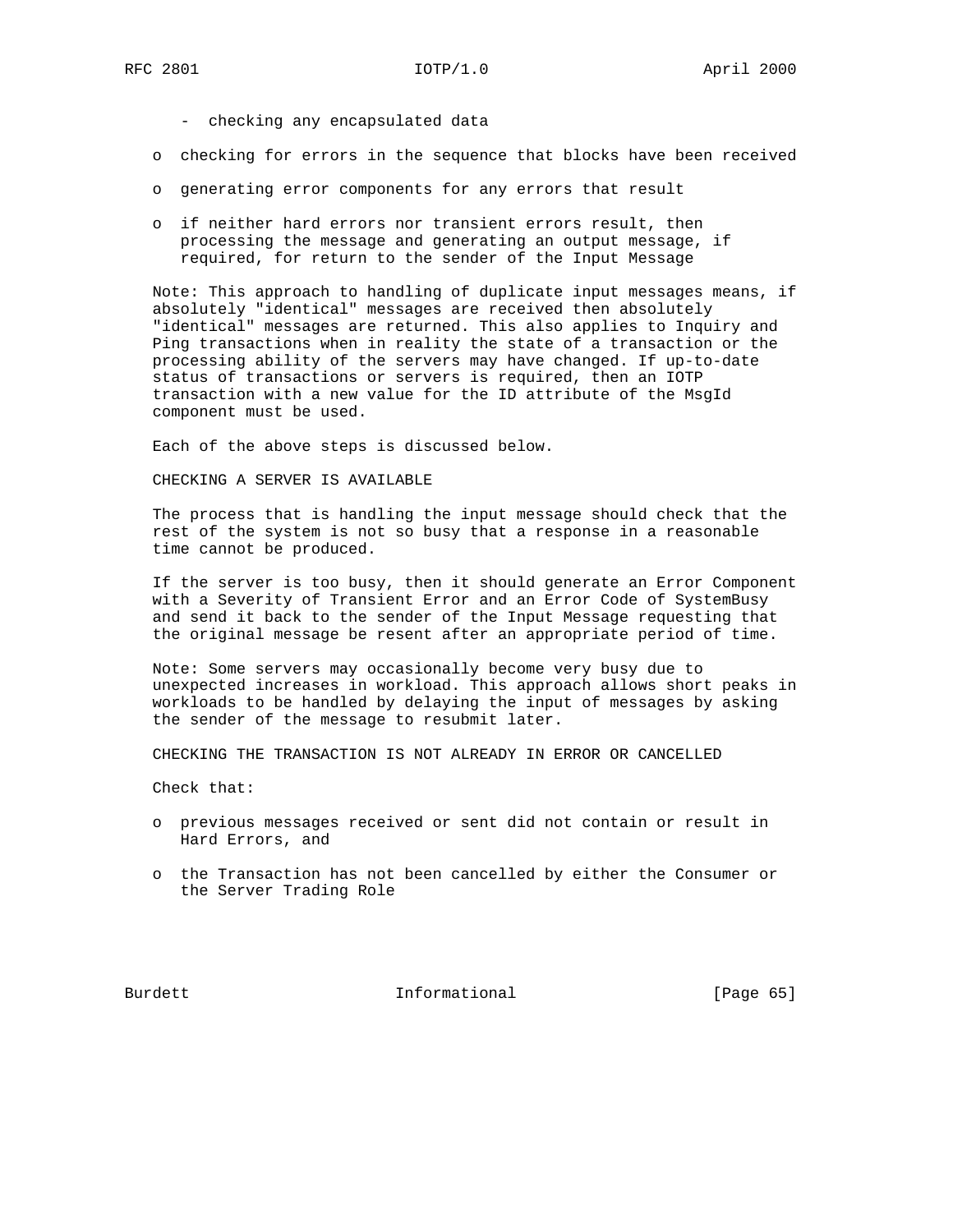If it has then, ignore the message. A transaction with hard errors or that has been cancelled, cannot be restarted.

CHECK FOR MESSAGE AND BLOCK LEVEL ERRORS

 If the transaction is still OK then check for message level errors. This involves:

- o checking the XML is valid
- o checking that the elements, attributes and content of the Transaction Reference Block are without error and conform to this specification
- o checking the digital signature which involves:
	- checking that the Signature value is correctly calculated, and
	- the hash values in the digests are correctly calculated where the source of the hash value is available.

Checking for block level errors involves:

- o checking within each block (apart from the Transaction Reference Block) that:
	- the attributes, elements and element contents are valid
	- the values of the attributes, elements and element contents are consistent within the block
- o checking that the combination of blocks are valid
- o checking that the values of the attribute, elements and element contents are consistent between the blocks in the input message and blocks in earlier messages either sent or received. This includes checking that the presence of a block is valid for a particular transaction type

 If the message contains any encapsulated data, then if possible check the encapsulated data for errors using additional software to check the data where appropriate.

4.5.2.4 Check for Errors in Block Sequence

 Note: For reasons of brevity, the following explanations of how to check for errors in Block sequence, the phrase "refers to an IOTP transaction" is interpreted as "is contained in an IOTP Message where

Burdett **Informational** [Page 66]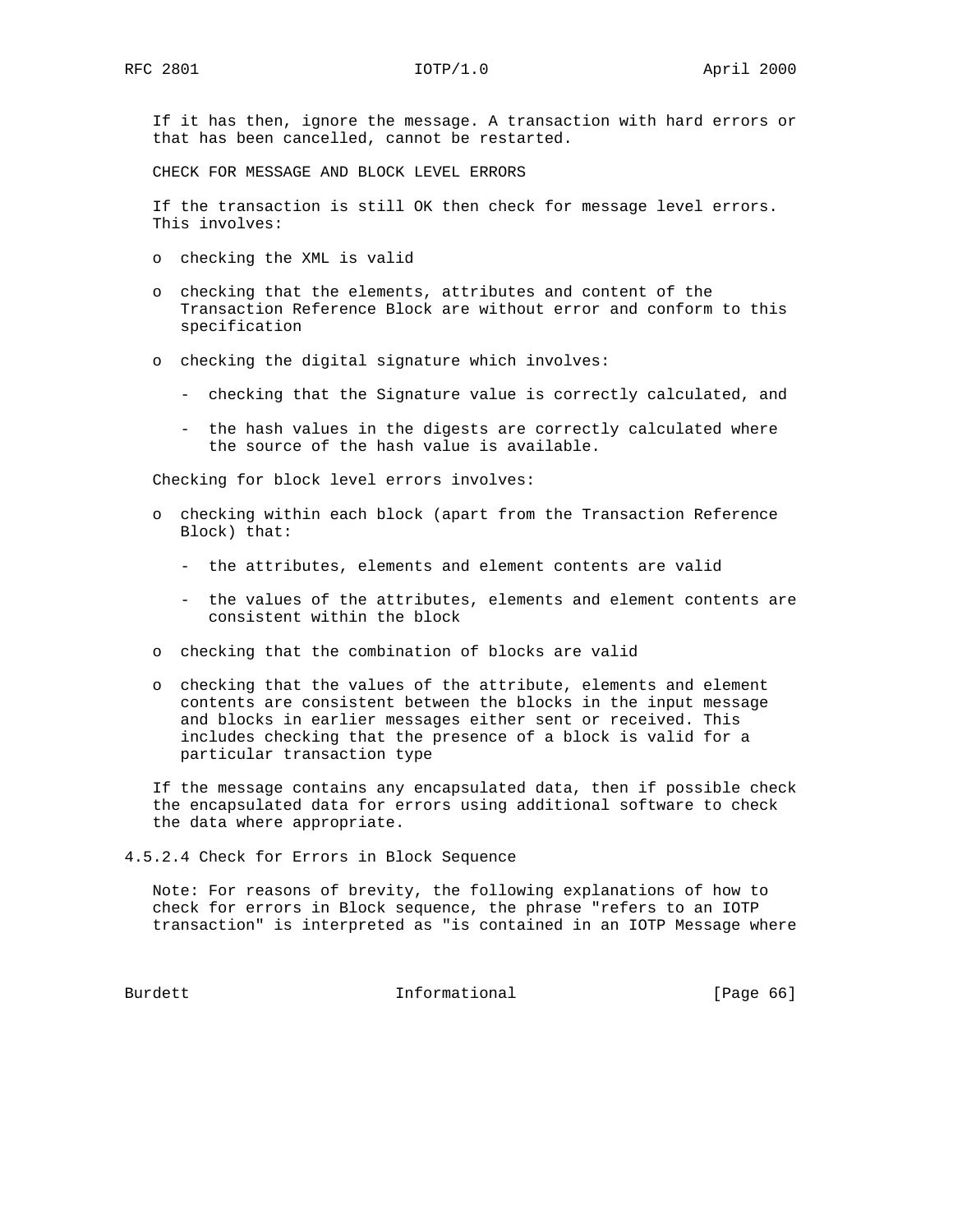the Trans Ref Block contains an IotpTransId that refers to". So, for example, " If an Error or Cancel Block refers to an IOTP transaction that is not recognised then ..." should be interpreted as " If an Error or Cancel Block is contained in an IOTP Message where the Trans Ref Block contains an IotpTransId that refers to an IOTP transaction that is not recognised then ...

 Errors in the sequence that blocks arrive depends on the block. Blocks where checking for sequence is required are:

- o Error and Cancel Blocks. If an Error or Cancel Block refers to an IOTP transaction that is not recognised then it is a Hard Error. Do not return an error if Error or Cancel Blocks have been received for the IOTP Transaction before to avoid looping.
- o Inquiry Request and Response Blocks. If an Inquiry Request or an Inquiry Response Block refers to an IOTP transaction that is not recognised then it is a Hard Error
- o Authentication Request Block. If an Authentication Request Block refers to an IOTP transaction that is recognised it is a Hard Error
- o Authentication Response Block. Check as follows:
	- if an Authentication Response Block does not refer to an IOTP transaction that is recognised it is a Hard Error, otherwise
	- if the Authentication Response Block doesn't refer to an Authentication Request that had been previously sent then it is a Hard Error, otherwise
	- if an Authentication Response for the same IOTP transaction has been received before and the Authentication was successful then it is a Hard Error.
- o Authentication Status Block. Check as follows:
	- if an Authentication Status Block does not refer to an IOTP transaction that is recognised it is a Hard Error, otherwise
	- if the Authentication Status Block doesn't refer to an Authentication Response that had been previously sent then it is a Hard Error, otherwise
	- if an Authentication Status for the same IOTP transaction has been received before then it is a Warning Error

Burdett **Informational** [Page 67]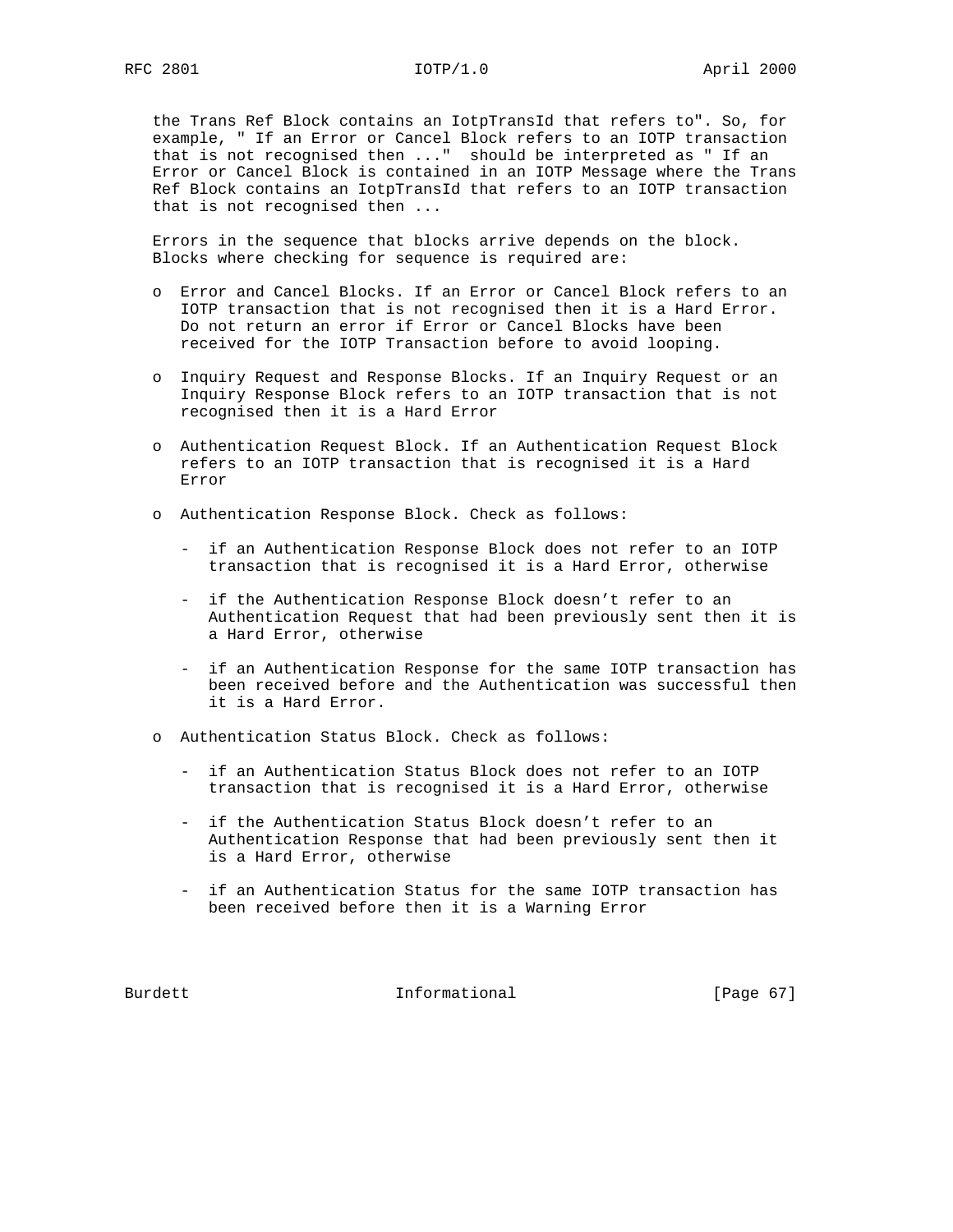- o TPO Selection Block (Merchant only). Check as follows:
	- if the TPO Selection Block doesn't refer to an IOTP Transaction that is recognised then it is a Hard Error, otherwise
	- if the TPO Selection Block refers to an IOTP Transaction where a TPO Block and Offer Response (in one message) had previously been sent then it is a Hard Error, otherwise
	- if the TPO Selection Block does not refer to an IOTP Transaction where a TPO Block only (i.e. without an Offer Response) had previously been sent then it is a Hard Error, otherwise
	- if a TPO Selection Block for the same TPO Block has been received before then it is a Hard Error
- o Payment Request Block (Payment Handler only). Check as follows:
	- if the Payment Request Block refers to an IOTP Transaction that is not recognised then its OK, otherwise
	- if the Payment Request Block refers to IOTP Transaction that was not for a Payment then it is a Hard Error, otherwise
	- if there was a previous payment that failed with a non recoverable Completion Code then it is a Hard Error, otherwise
	- if a previous payment is still in progress then it is a Hard Error
- o Payment Exchange Block (Payment Handler only). Check as follows:
	- if the Payment Exchange Block doesn't refer to an IOTP Transaction that is recognised then it is a Hard Error, otherwise
	- if the Payment Exchange doesn't refer to an IOTP Transaction where a Payment Exchange had previously been sent then it a Hard Error
- o Delivery Request (Delivery Handler Only). If the Delivery Request Block refers to an IOTP Transaction that is recognised by the Server then it is a Hard Error

Burdett **Informational** [Page 68]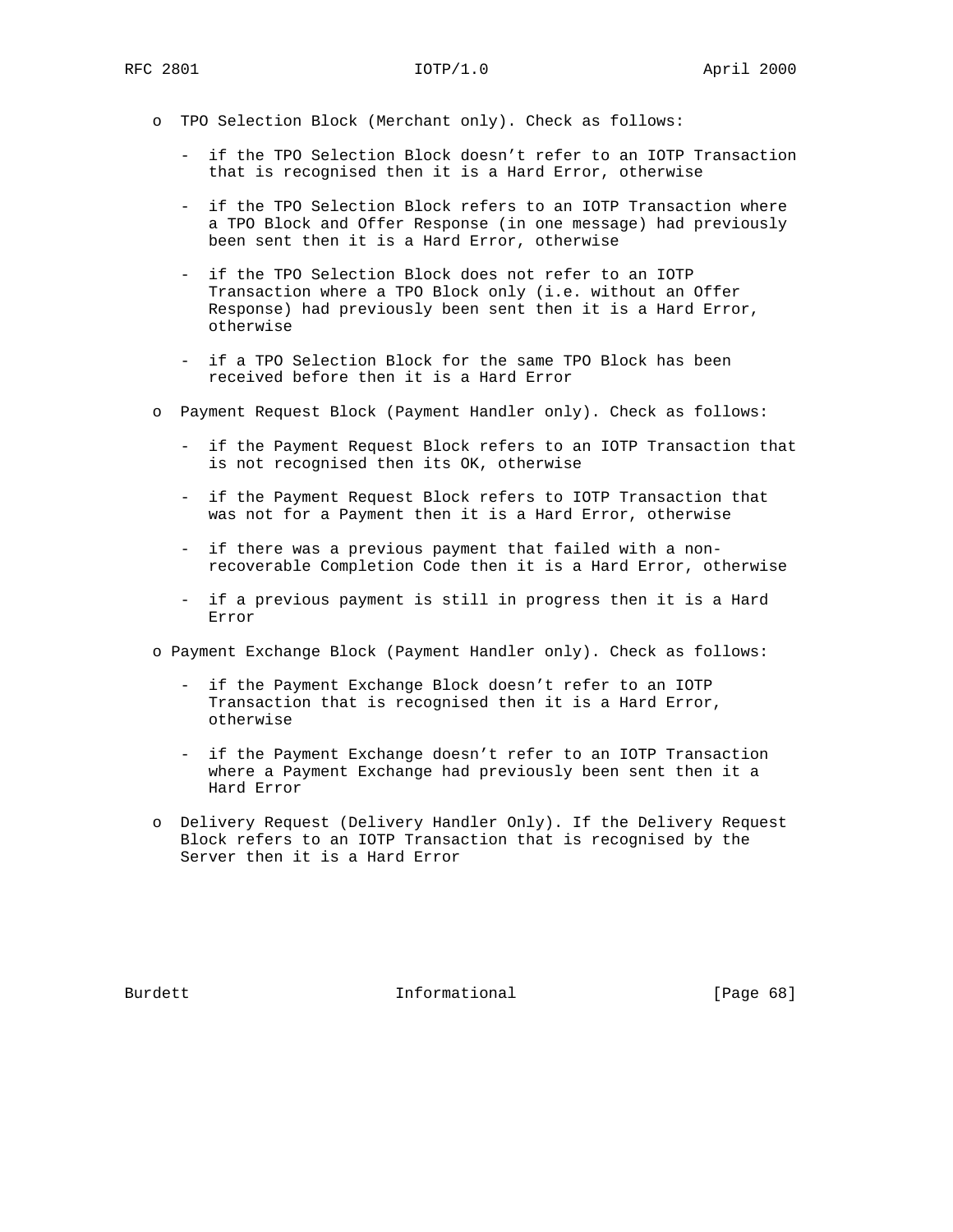If any Error Components have been generated then collect them into an Error Block for sending to the sender of the Input message. Note that Error Blocks should be sent back to the sender of the message and to the ErrorLogNetLocn for the Trading Role of the sender if one is specified.

 Note: The above checking on the sequence of Authentication Responses and Payment Requests supports the Consumer re-submitting a repeat action request since the previous one failed, for example:

- o because they did not know the correct response (e.g., a password) on an authentication or,
- o they were unable to pay as there were insufficient funds on a credit card

PROCESS THE ERROR FREE INPUT MESSAGE

 If the input message passes the previous checks then it can be processed to produce an output message if required. Note that:

- o Inquiry Requests on Ping Transactions should be ignored
- o if the Input message contains an Error Block with a Transient Error then wait for the required time then resend the previous message, if a response to the earlier message has not been received
- o if the input message contains a Error Component with a HardError or a Cancel Block then stop all further processing of the transaction. This includes suppressing the sending of any messages currently being generated or responding to any new non-duplicate messages that are received
- o processing of encapsulated messages (e.g., Payment Protocol Messages) may result in additional transient errors
- o a digital signature can only safely be generated once all the blocks and components have been generated and it is known which elements in the message need to be signed.

 If an output message is generated then it should be saved so that it can be resent as required if an identical input message is received again. Note that output messages that contain transient errors are not saved so that they can be processed afresh when the input message is received again.

Burdett **Informational** [Page 69]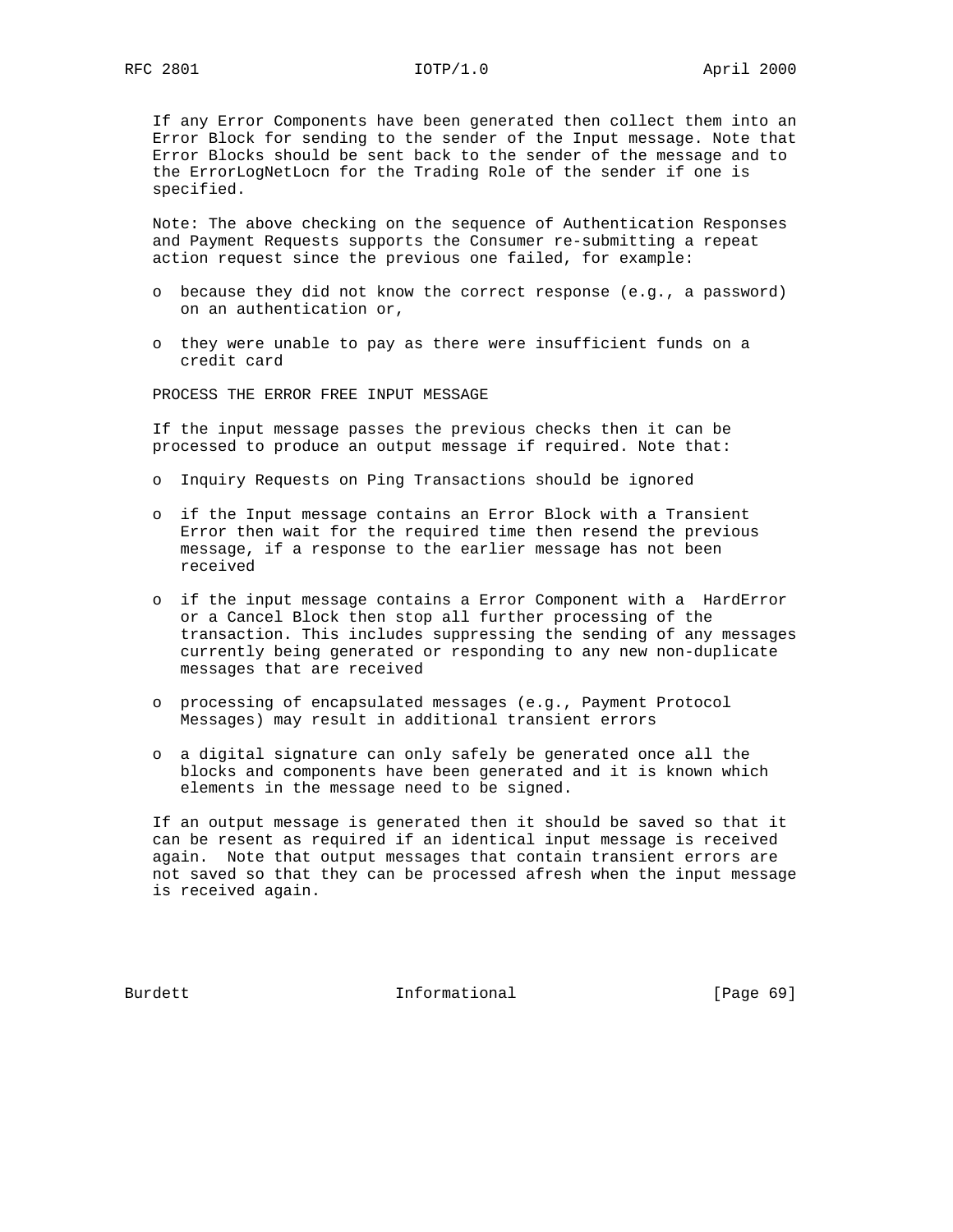### 4.5.3 Cancelling a Transaction

 This process is used to cancel a transaction running on an IOTP server. It is initiated by some other process as a result of an external request from another system or server that is being run by the same Trading Role. The processing required is as follows:

- o if the IotpTransId of the transaction to be cancelled is not recognised, or complete then fail the request, otherwise
- o if the IotpTransId refers to a Ping Transaction then fail the request, otherwise
- o determine which Document Exchange to cancel and generate a Cancel Block and send it to the other party

 Note: Cancelling a transaction on an IOTP server typically arises for a business reason. For example a merchant may have attempted authentication several times without success and as a result decides to cancel the transaction. Therefore the process that decides to take this action needs to send a message from the process/server that made the business decision to the IOTP server with the instruction that the IOTP transaction should be cancelled.

4.5.4 Retransmitting Messages

 The server should periodically check for transactions where a message is expected in return but none has been received after a time that is dependent on factors such as:

- o the Transport Mechanism being used;
- o the time required to process encapsulated messages (e.g., Payment messages) and
- o whether or not human input is required.

 If no message has been received the original message should be resent. This should occur up to a maximum number of times dependent on the reliability of the Transport Mechanism being used.

 If no response is received after the required time then the Transaction should be "timed out". In this case, set the process state of the transaction to Failed, and a completion code of either:

 o TimedOutRcvr if the transaction can potentially recovered later, or

Burdett **Informational** [Page 70]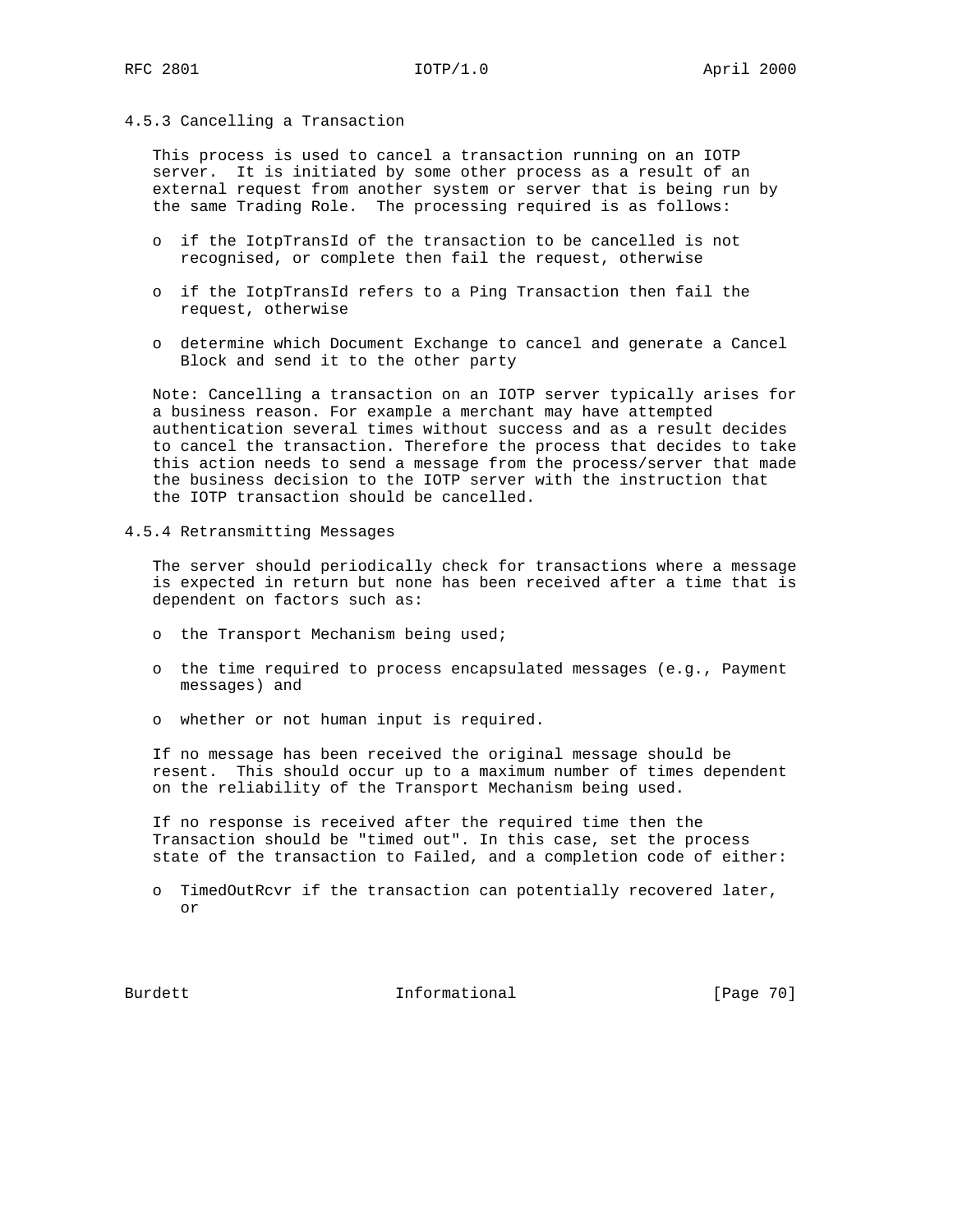- o TimedOutNoRcvr if the transaction is non-recoverable
- 4.6 Client Role Processing Sequence

The "Client role" in IOTP is the Consumer Trading Role.

 Note: A company or Organisation that is a Merchant, for example, may take on the Trading Role of a Consumer when making purchases or downloading or withdrawing electronic cash.

More specifically the Consumer Role must be able to:

- o Initiate a transaction (see section 4.6.1). These are divided into:
	- payment related transactions and
	- infrastructure transactions
- o Accept and process a message received from another role (see section 4.6.2). This includes:
	- identifying if the message belongs to a transaction that has been received before
	- handling duplicate messages
	- generating Transient errors if the servers that process the input message are too busy to handle it
	- processing the message if it is error free and, if appropriate, producing a response to send back to the other role
- o Cancel a current transaction if requested, for example by the User (see section 4.6.3)
- o Re-transmit messages if a response was expected but has not been received in a reasonable time (see section 4.6.4).

4.6.1 Initiating Transactions

 The Consumer Role may initiate a number of different types of transaction. Specifically:

- o an Inquiry Transaction (see section 9.2.1)
- o a Ping Transaction (see section 9.2.2)

Burdett 1nformational [Page 71]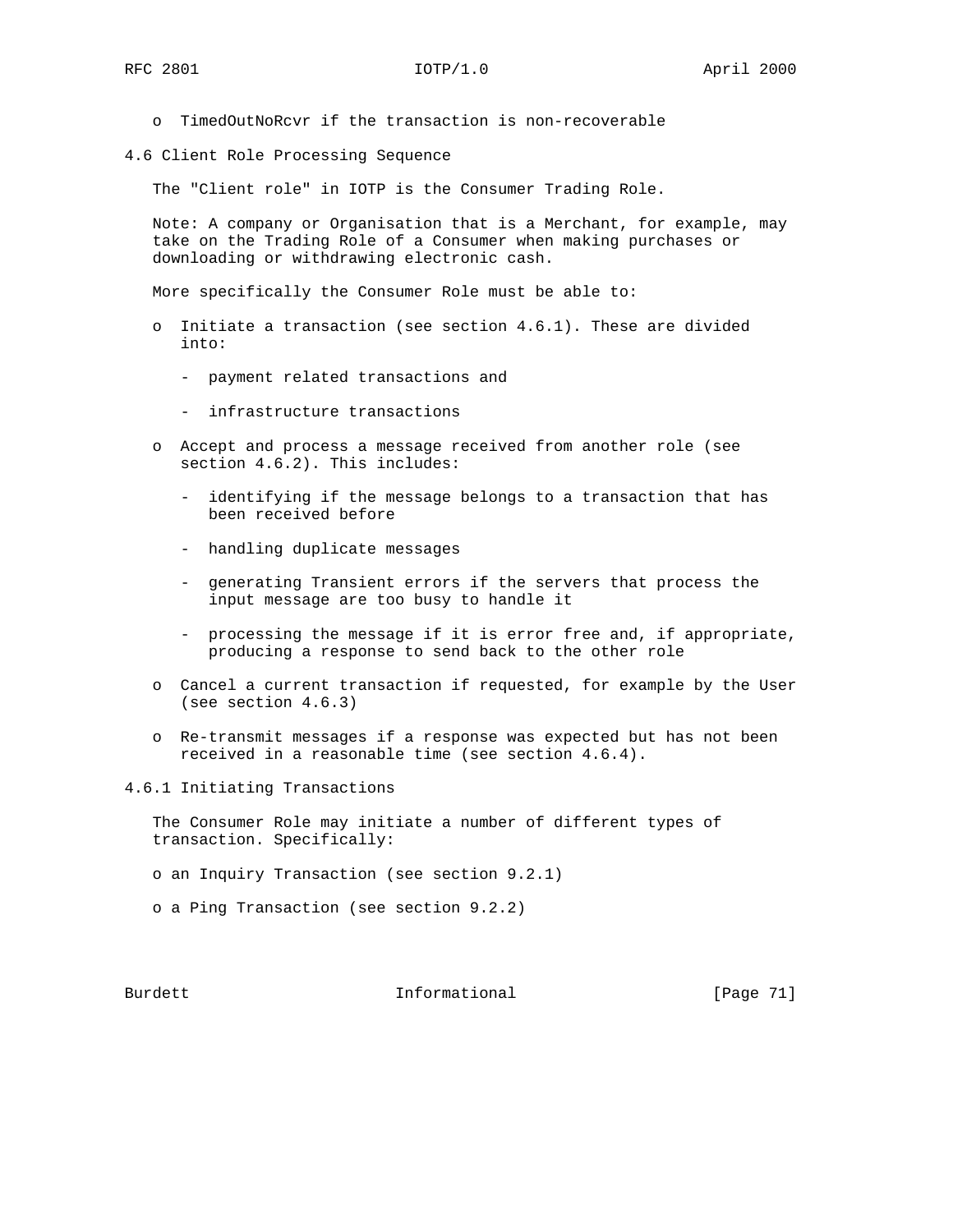o an Authentication Transaction (see section 9.1.6)

4.6.2 Processing Input Messages

 Processing of Input Messages for a Consumer Role is the same as for an IOTP Server (see section 4.5.2) except in the area of checking for Errors in Block Sequence (for an IOTP Server see section 4.5.2.4). This is described below

 Note: The description of the processing for an IOTP Server includes consideration of multi-threading of input messages and multi-tasking of requests. For the Consumer Role - particularly if running on a stand-alone system such as a PC - use of multi-threading is a decision of the implementer of the consumer role IOTP solution.

4.6.2.1 Check for Errors in Block Sequence

 The handling of the following blocks is the same as for an IOTP Server (see section 4.5.2.4) except that the Consumer Role is substituted for IOTP Server Role:

- o Error and Cancel Blocks,
- o Inquiry Request and Response Blocks,
- o Authentication Request, Response and Status Blocks.

 For the other blocks a Consumer role might receive, the potential errors in the sequence that blocks arrive depends on the block. Blocks where checking for sequence is required are:

- o TPO Block. Check as follows:
	- if the input message also contains an Authentication Request block and an Offer Response Block then there is a Hard Error, otherwise
	- if the input message also contains an Authentication Request block and Authentication Status block then there is Hard Error otherwise,
	- if the input message also contains an Authentication Request block and the IOTP Transaction is recognised by the Consumer role's system, then there is a Hard Error, otherwise

Burdett **Informational** [Page 72]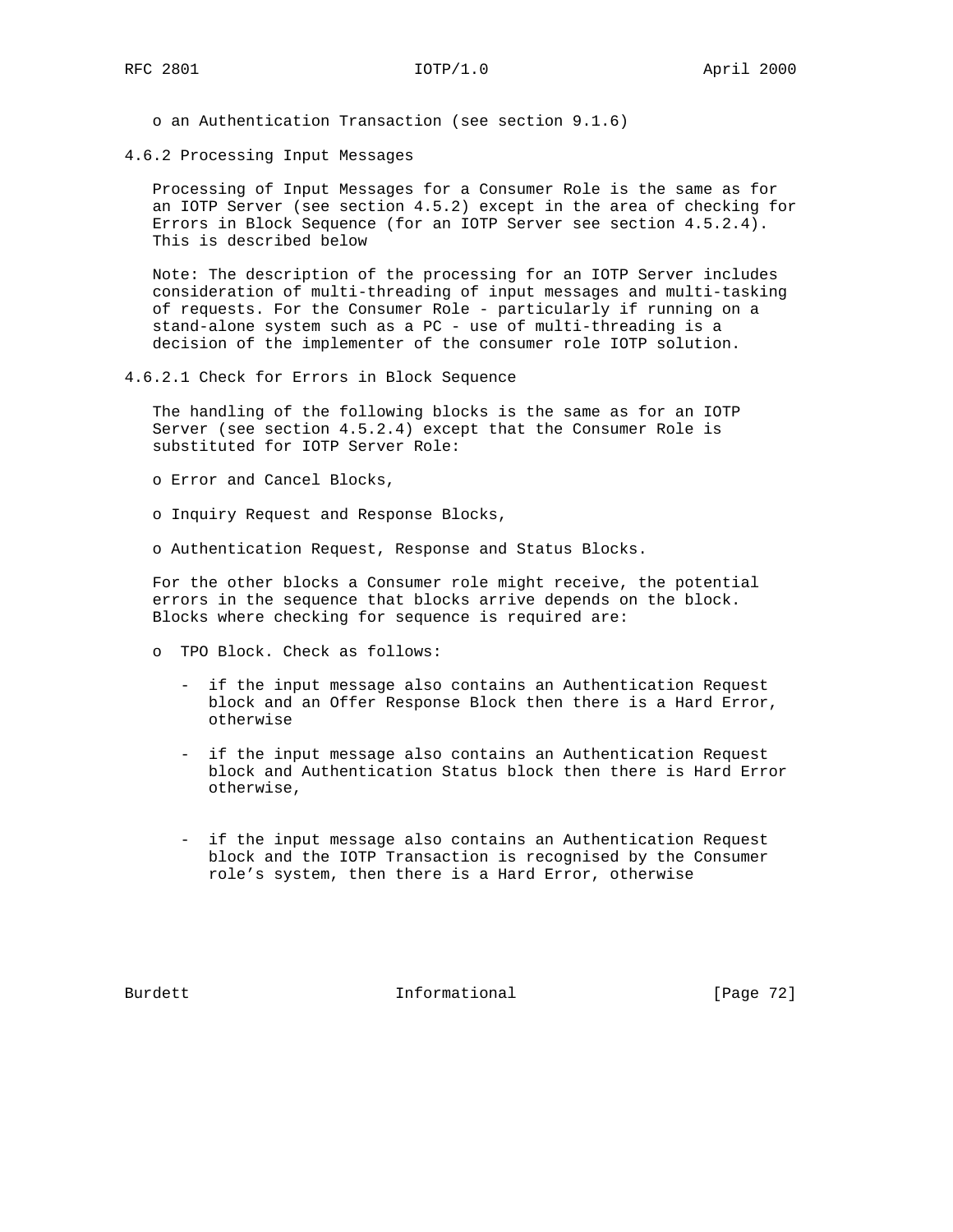- if the input message also contains an Authentication Status block and the IOTP Transaction is not recognised by the Consumer role's system then there is a Hard Error, otherwise
- if input message also contains an Authentication Status Block and the Authentication Status Block has not been sent after an earlier Authentication Response message then there is a hard error
- if input message also contains an Offer Response Block and the IOTP Transaction is recognised by the Consumer role's system then there is a Hard Error, otherwise
- if the TPO Block occurs on its own and the IOTP Transaction is recognised by the Consumer role's system then there is a Hard Error
- o Offer Response Block. Check as follows:
	- if the Offer Response Block is part of a Brand Independent Offer Exchange (see section 9.1.2.2) then there is no sequence checking as it is part of the first message received, otherwise
	- if the Offer Response Block is not part of an IOTP Transaction that is recognised by the Consumer role then there is a Hard Error, otherwise
	- if the Offer Response Block does not refer to an IOTP transaction where a TPO Selection Block was the last message sent then there is a Hard Error
- o Payment Exchange Block. Check as follows:
	- if the Payment Exchange Block doesn't refer to an IOTP Transaction that is recognised by the Consumer role's system then there is a Hard Error, otherwise
	- if the Payment Exchange doesn't refer to an IOTP Transaction where either a Payment Request or a Payment Exchange block was most recently sent then there is a Hard Error
- o Payment Response Block. Check as follows:
	- if the Payment Response Block doesn't refer to an IOTP Transaction that is recognised by the Consumer role's system then there is a Hard Error, otherwise

Burdett **Informational Informational** [Page 73]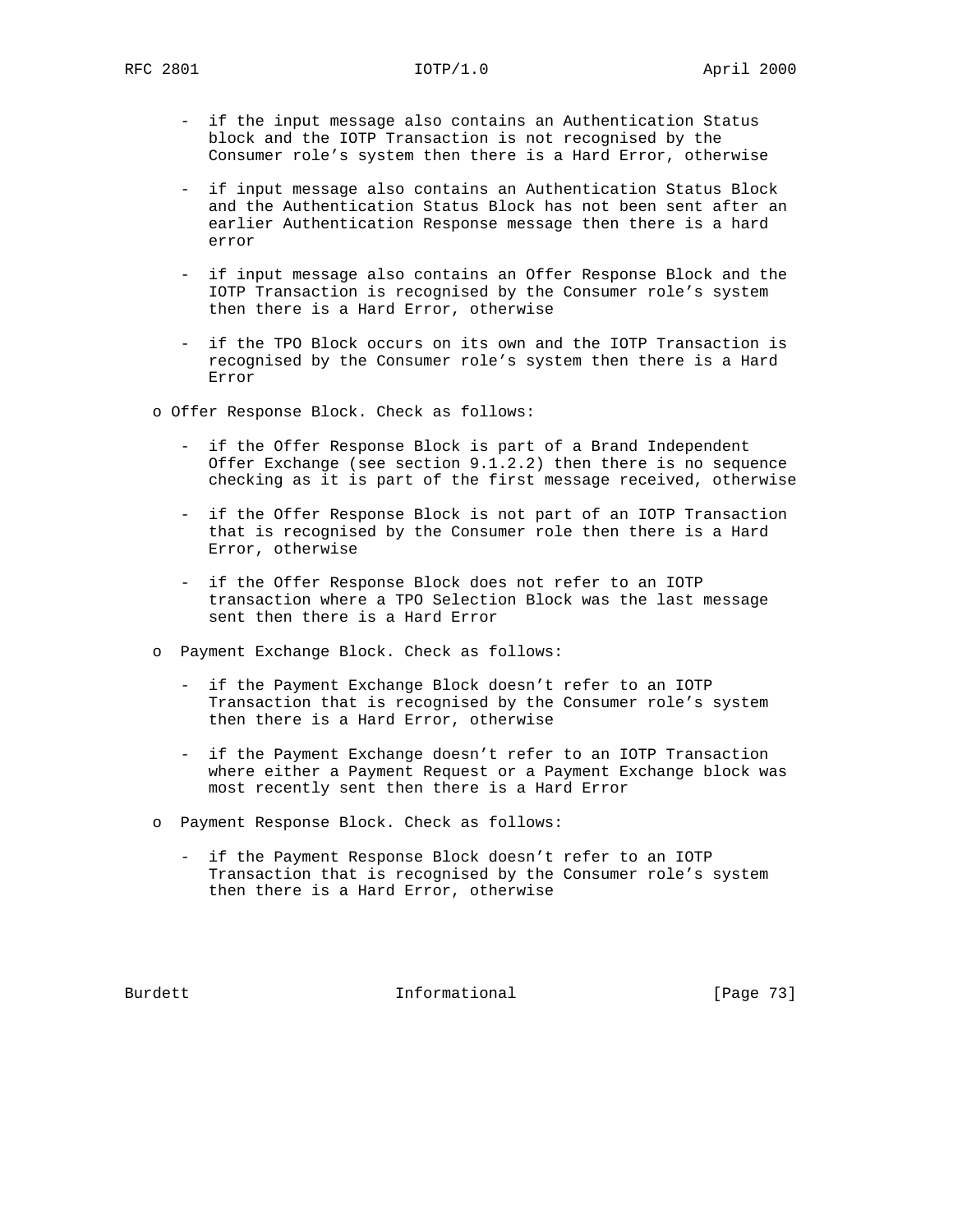- if the Payment Response doesn't refer to an IOTOP Transaction where either a Payment Request or a Payment Exchange block was most recently sent then there is a Hard Error
- o Delivery Response Block. Check as follows:
	- if the Delivery Response Block doesn't refer to an IOTP Transaction that is recognised by the Consumer role's system then there is a Hard Error, otherwise
	- If the Delivery Response doesn't refer to an IOTP Transaction where either a Payment Request or a Payment Exchange block was most recently sent then there is a Hard Error
- 4.6.3 Cancelling a Transaction

 This process cancels a current transaction on an Consumer role's system as a result of an external request from the user, or another system or server in the Consumer's role. The processing is the same as for an IOTP Server (see section 4.5.3).

4.6.4 Retransmitting Messages

 The process of retransmitting messages is the same as for an IOTP Server (see section 4.5.4).

5. Security Considerations

 This section considers, from an IETF perspective how IOTP addresses security. The next section (see section 6. Digital Signatures and IOTP) describes how IOTP uses Digital Signatures when these are needed.

This section covers:

- o determining whether to use digital signatures
- o data privacy, and
- o payment protocol security.
- 5.1 Determining whether to use digital signatures

 The use of digital signatures within IOTP are entirely optional. IOTP can work successfully entirely without the use of digital signatures.

 Ultimately it is up to the Merchant, or other trading role, to decide whether IOTP Messages will include signatures, and for the Consumer

Burdett **Informational** [Page 74]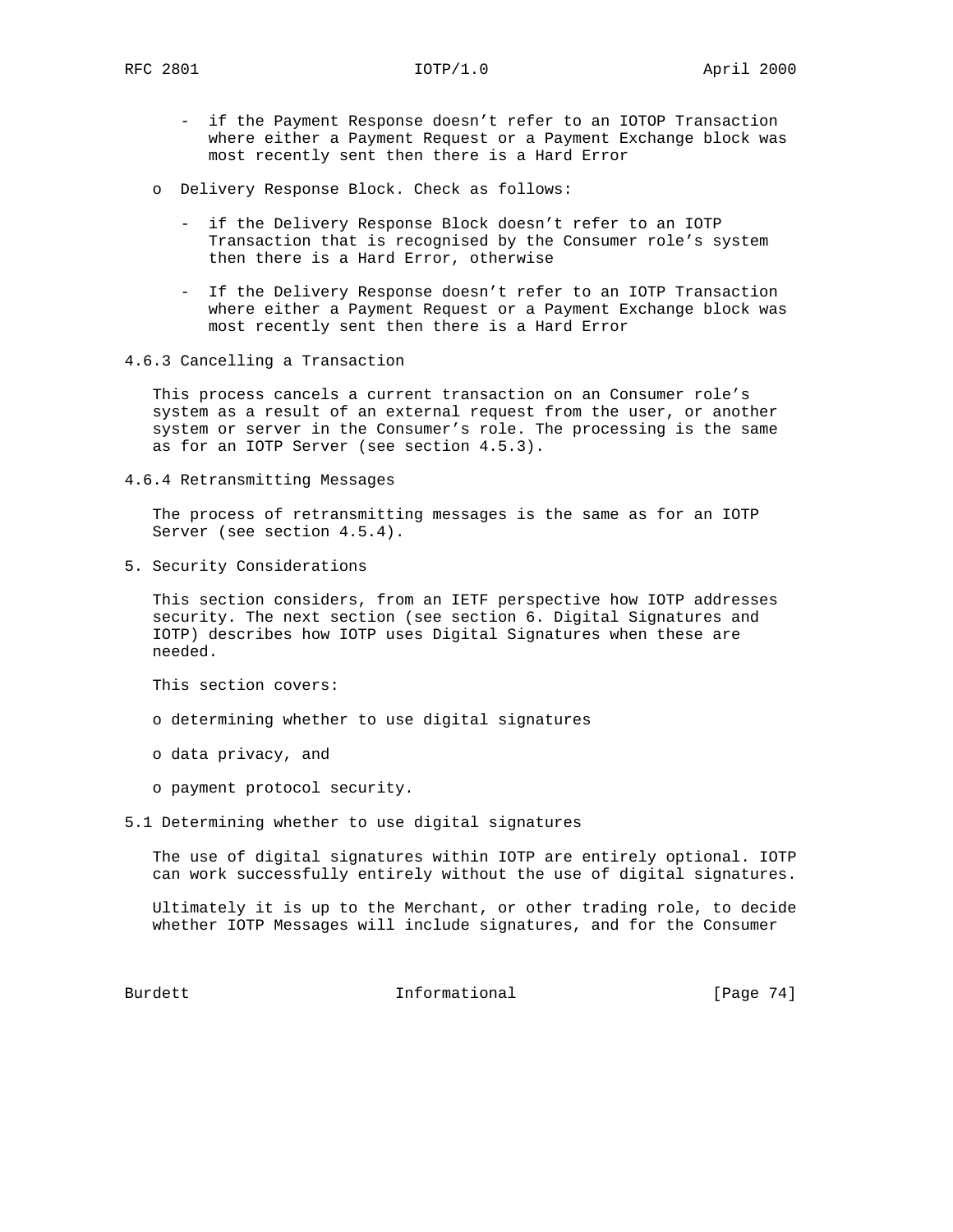to decide whether carrying out a transaction without signatures is an acceptable risk. If Merchants discover that transactions without signatures are not being accepted, then they will either:

- o start using signatures,
- o find a method of working which does not need signatures, or
- o accept a lower volume and value of business.

 A non-exhaustive list of the reasons why digital signatures might be used follows:

- o the Merchant (or other trading role) wants to demonstrate that they can be trusted. If, for example, a merchant generates an Offer Response Signature (see section 7.19.2) using a certificate from a trusted third party, known to the Consumer, then the Consumer can check the signature and certificate and so more reasonably rely on the offer being from the actual Organisation the Merchant claims to be. In this case signatures using asymmetric cryptography are likely to be required
- o the Merchant, or other Trading Role, want to generate a record of the transaction that is fit for a particular purpose. For example, with appropriate trust hierarchies, digital signatures could be checked by the Consumer to determine:
	- if it would be accepted by tax authorities as a valid record of a transaction, or
	- if some warranty, for example from a "Better Business Bureau" orsimilar was being provided
- o the Payment Handler, or Delivery Handler, needs to know that the request is unaltered and authorised. For example, in IOTP, details of how much to pay is sent to the Consumer in the Offer Response and then forwarded to the Payment Handler in a Payment Request. If the request is not signed, the Consumer could change the amount due by, for example, removing a digit. If the Payment Handler has no access to the original payment information in the Offer Response, then, without signatures, the Payment Handler cannot be sure that the data has not been altered. Similarly, if the payment information is not digitally signed, the Payment Handler cannot be sure who is the Merchant that is requesting the payment
- o a Payment Handler or Delivery Handler wants to provide a non refutable record of the completion status of a Payment or Delivery. If a Payment Response or Delivery Response is signed,

Burdett **Informational** [Page 75]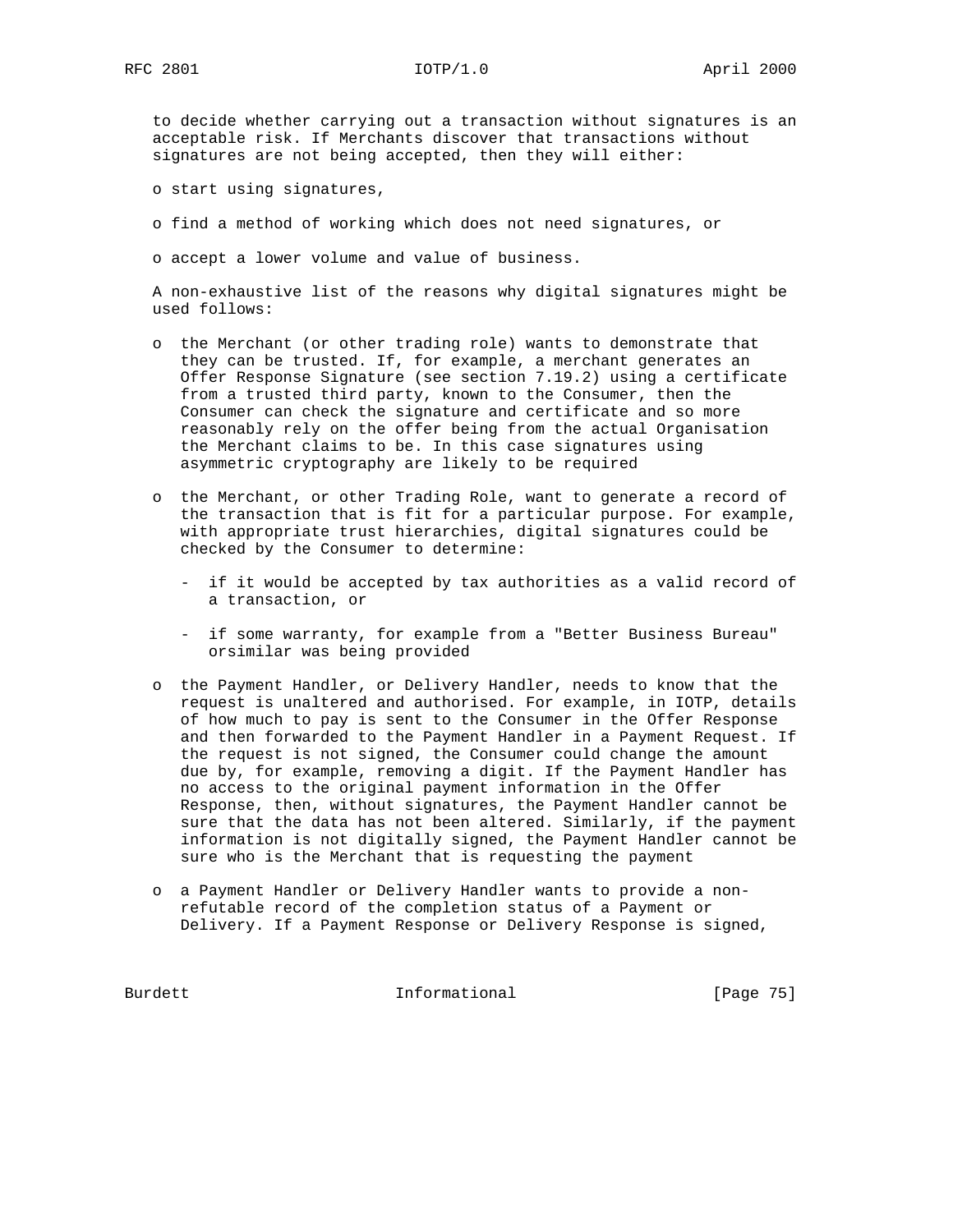then the Consumer can later use the record of the Payment or Delivery to prove that it occurred. This could be used, for example, for customer care purposes.

 A non-exhaustive list of the reasons why digital signatures might not be used follows:

- o trading roles are combined therefore changes to data made by the consumer can be detected. One of the reasons for using signatures is so that one trading role can determine if data has been changed by the Consumer or some other party. However if the trading roles have access to the necessary data, then it might be possible to compare, for example, the payment information in the Payment Request with the payment information in the Offer Response. Access to the data necessary could be realised by, for example, the Merchant and Payment Handler roles being carried out by the same Organisation on the same system, or the Merchant and Payment Handler roles being carried out on different systems but the systems can communicate in some way. (Note this type of communication is outside the current scope of IOTP)
- o the processing cost of the cryptography is too high. For example, if a payment is being made of only a few cents, the cost of carrying out all the cryptography associated with generating and checking digital signatures might make the whole transaction uneconomic. Co-locating trading roles, could help avoid this problem.
- 5.2 Symmetric and Asymmetric Cryptography

 The advantage of using symmetric keys with IOTP is that no Public Key Infrastructure need be set up and just the Merchant, Payment Handler and Delivery Handler need to agree on the shared secrets to use.

 However the disadvantage of symmetric cryptography is that the Consumer cannot easily check the credentials of the Merchant, Payment Handler, etc. that they are dealing with. This is likely to reduce, somewhat, the trust that the Consumer will have carrying out the transaction.

 However it should be noted that even if asymmetric cryptography is being used, the Consumer does not NEED to be provided with any digital certificates as the integrity of the transaction is determined by, for example, the Payment Handler checking the Offer Response Signature copied to the Payment Request.

 Note that symmetric, asymmetric or both types of cryptography may be used in a single transaction.

Burdett Informational [Page 76]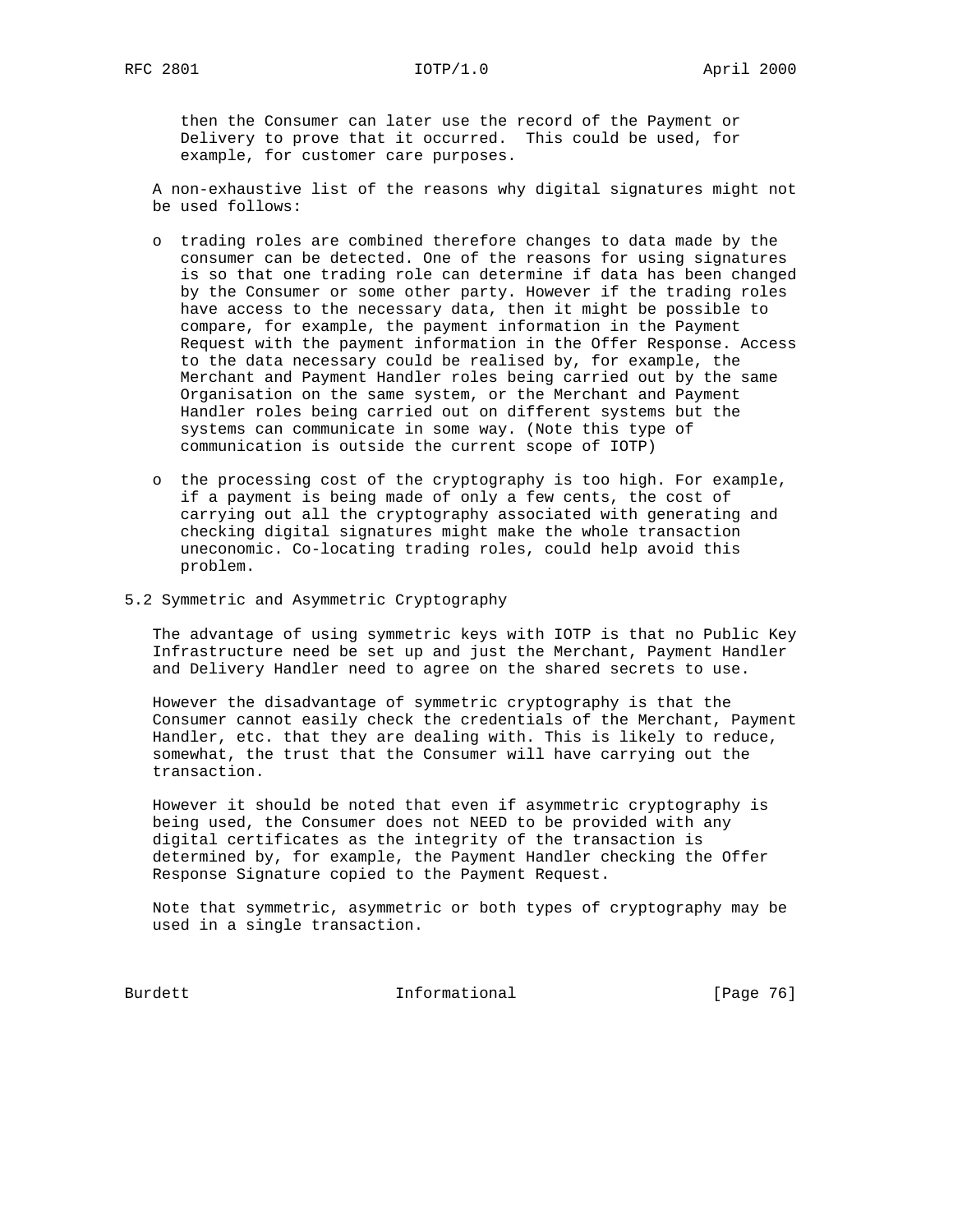## 5.3 Data Privacy

 Privacy of information is provided by sending IOTP Messages between the various Trading Roles using a secure channel such as [SSL/TLS]. Use of a secure channel within IOTP is optional.

5.4 Payment Protocol Security

 IOTP is designed to be completely blind to the payment protocol being used to effect a payment. From the security perspective, this means that IOTP neither helps, nor hinders, the achievement of payment security.

 If it is necessary to consider payment security from an IOTP perspective, then this should be included in the payment protocol supplement which describes how IOTP supports that payment protocol.

 However what IOTP is designed to do is to use digital signatures to bind together the record, contained in a "response" message, of each trading exchange in a transaction. For example IOTP can bind together: an Offer, a Payment and a Delivery.

6. Digital Signatures and IOTP

 IOTP can work successfully without using any digital signatures although in an open networking environment it will be less secure see 5. Security Considerations for a description of the factors that need to be considered.

 However, this section describes how to use digital signatures in the many situations when they will be needed. Topics covered are:

- o an overview of how IOTP uses digital signatures
- o how to check a signature is correctly calculated
- o how Payment Handlers and Delivery Handlers check they can carry out payments or deliveries on behalf of a Merchant.

6.1 How IOTP uses Digital Signatures

In general, signatures when used with IOTP:

- o are always treated as IOTP Components (see section 7)
- o contain digests of one or more IOTP Components or Trading Blocks, possibly including other Signature Components, in any IOTP message within the same IOTP Transaction

Burdett Informational [Page 77]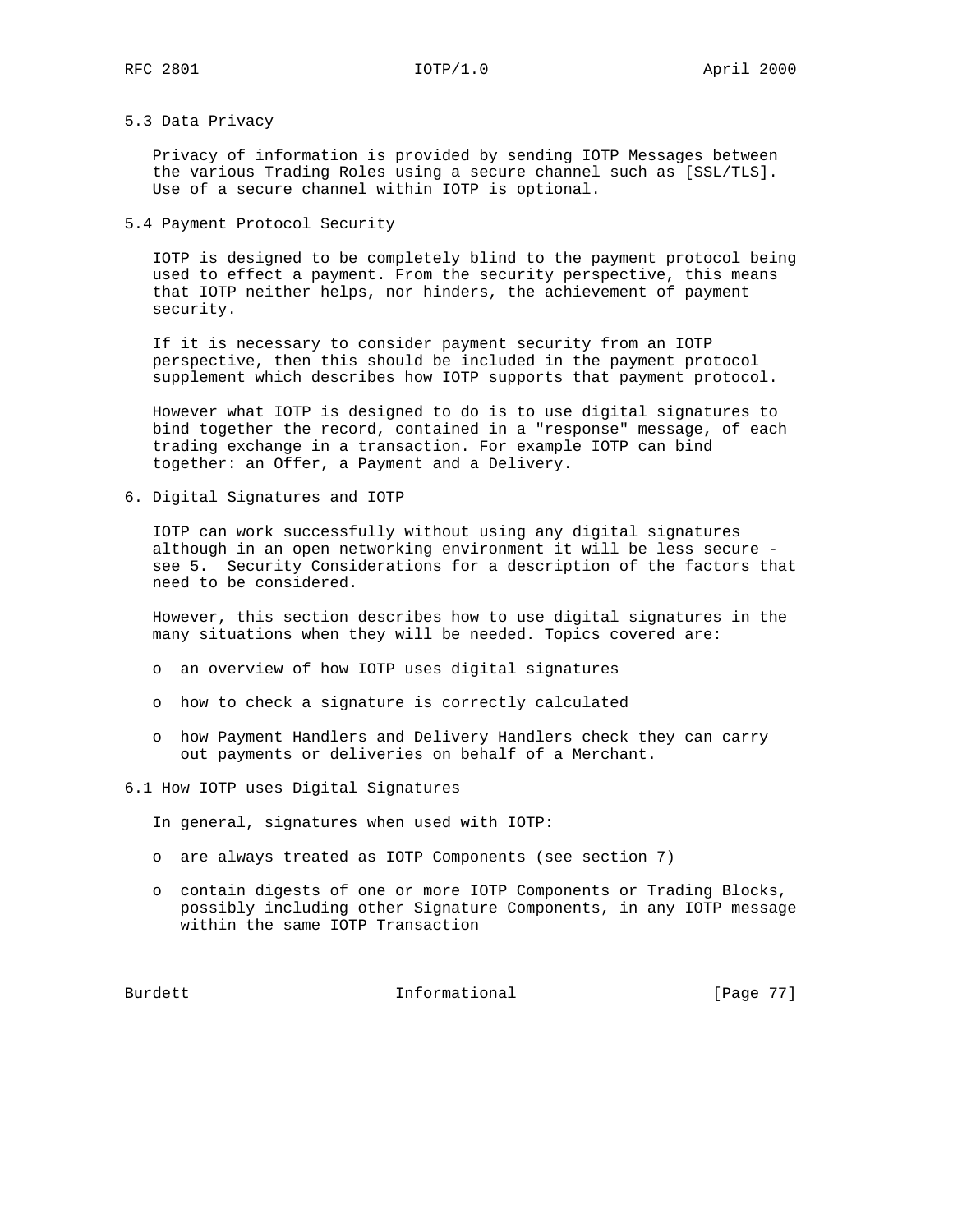- o identify:
	- which Organisation signed (originated) the signature, and
	- which Organisation(s) should process the signature in order to check that the Action the Organisation should take can occur.

 Digital certificates may be associated with digital signatures if asymmetric cryptography is being used. However if symmetric cryptography is being used, then the digital certificate will be replaced by some identifier of the secret key to use.

Burdett Informational [Page 78]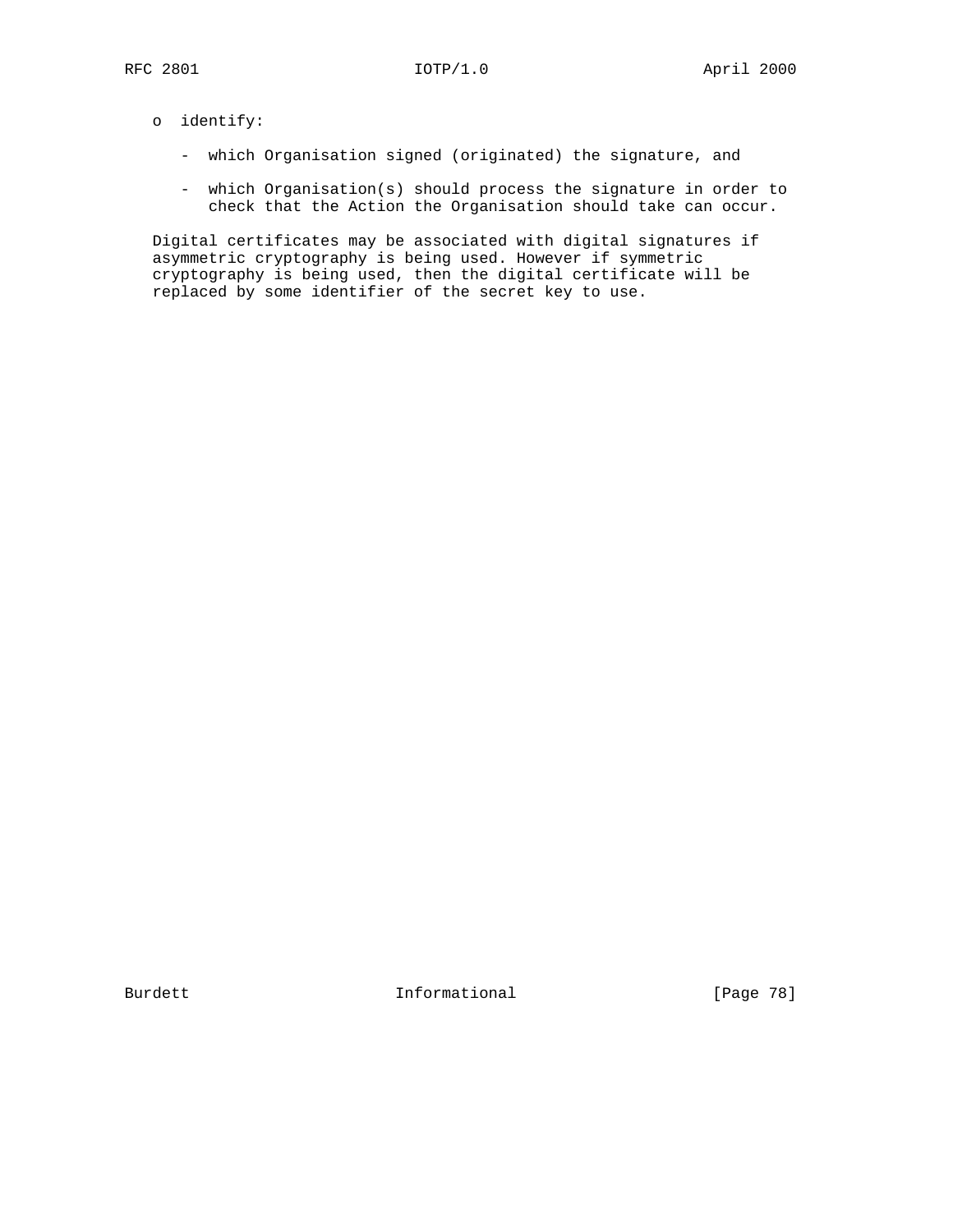The way in which Signatures Components digest one or more elements is illustrated in the figure below.

 \*+\*+\*+\*+\*+\*+\*+\*+\*+\*+\*+\*+\*+\*+\*+\*+\*+\*+\*+\*+\*+\*+\*+\*+\*+\*+\*+\*+\*+\*+\*+\*+\*+\*+\* IOTP MESSAGE SIGNATURE COMPONENT IOTP Message Signature Id = P1.3 |-Trans Ref Block digest TransRefBlk |-Manifest | | ID=P1.1-----------------------------|->|-Digest of P1.1-- -Trans Id Comp digest TransIdComp | | ID = M1.2----------------------------|->|-Digest of M1.2--| | |-Msg Id Comp. digest Signature | | | | | ID = P1 -------------------|->|-Digest of M1.5--| | | digest element | | | |-Signatures Block | -----------------|->|-Digest of M1.7--| | | ID=P1.2 | | digest element | | | | |-Signature ID=P1.3 | | ---------------|->|-Digest of C1.4--| | |-Signature ID=M1.5---- | | | | | | |-Signature ID=P1.4 | | Points to | -RecipientInfo\* | -Certificate ID=M1.6<---|-|--------------|-----CertRef=M1.6 | | Certs to use | Sig.ValueRef=P1.4 | | | | | | | | | | | | | | |-Trading Block. ID=P1.5 | | | v | |-Comp. ID=M1.7----------| | -Value\* ID=P1.4: | | | JtvwpMdmSfMbhK<-- -Comp. ID=P1.6 | r1Ln3vovbMQttbBI | | | J8pxLjoSRfe1o6k | |-Comp. ID=C1.4------------ OGG7nTFzTi+/0<-  $|$ -Comp. ID=C $1.5$  Digital signature of Manifest element using certificate identified by CertRef

 Elements that are digested can be in any IOTP Message within the same IOTP Transaction \*-\*-\*-\*-\*-\*-\*-\*-\*-\*-\*-\*-\*-\*-\*-\*-\*-\*-\*-\*-\*-\*-\*-\*-\*-\*-\*-\*-\*-\*-\*-\*-\*-\*-\*

Figure 10 Signature Digests

Burdett **Informational** [Page 79]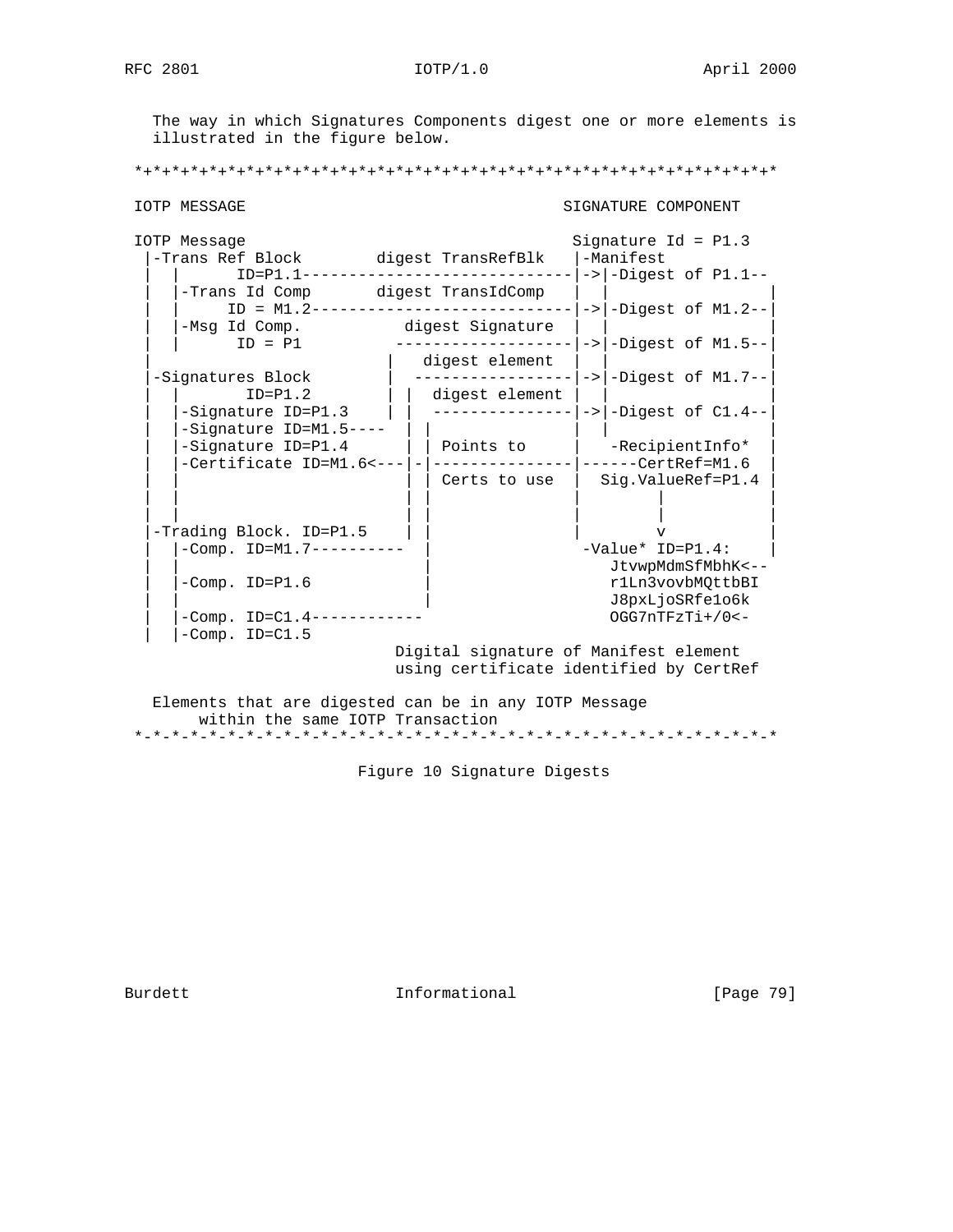Note: The classic example of one signature signing another in IOTP, is when an Offer is first signed by a Merchant creating an "Offer Response" signature, which is then later signed by a Payment Handler together with a record of the payment creating a "Payment Receipt" signature. In this way, the payment in an IOTP Transaction is bound to the Merchant's offer.

 Note that one Manifest may be associated with multiple signature "Value" elements where each Value element contains a digital signature over the same Manifest, perhaps using the same (or different) signature algorithm but using a different certificate or shared secret key. Specifically it will allow the Merchant to agree on different shared secrets keys with their Payment Handler and Delivery Handler.

 The detailed definitions of a Signature component are contained in section 7.19.

The remainder of this section contains:

- o an example of how IOTP uses signatures
- o how the OriginatorInfo and RecipientInfo elements within a Signature Component are used to identify the Organisations associated with the signature
- o how IOTP uses signatures to prove actions complete successfully

6.1.1 IOTP Signature Example

 An example of how signatures are used is illustrated in the figure below which shows how the various components and elements in a Baseline Purchase relate to one another. Refer to this example in the later description of how signatures are used to check a payment or delivery can occur (see section 6.3).

 Note: A Baseline Purchase transaction has been used for illustration purposes. The usage of the elements and attributes is the same for all types of IOTP Transactions.

Burdett **Informational** [Page 80]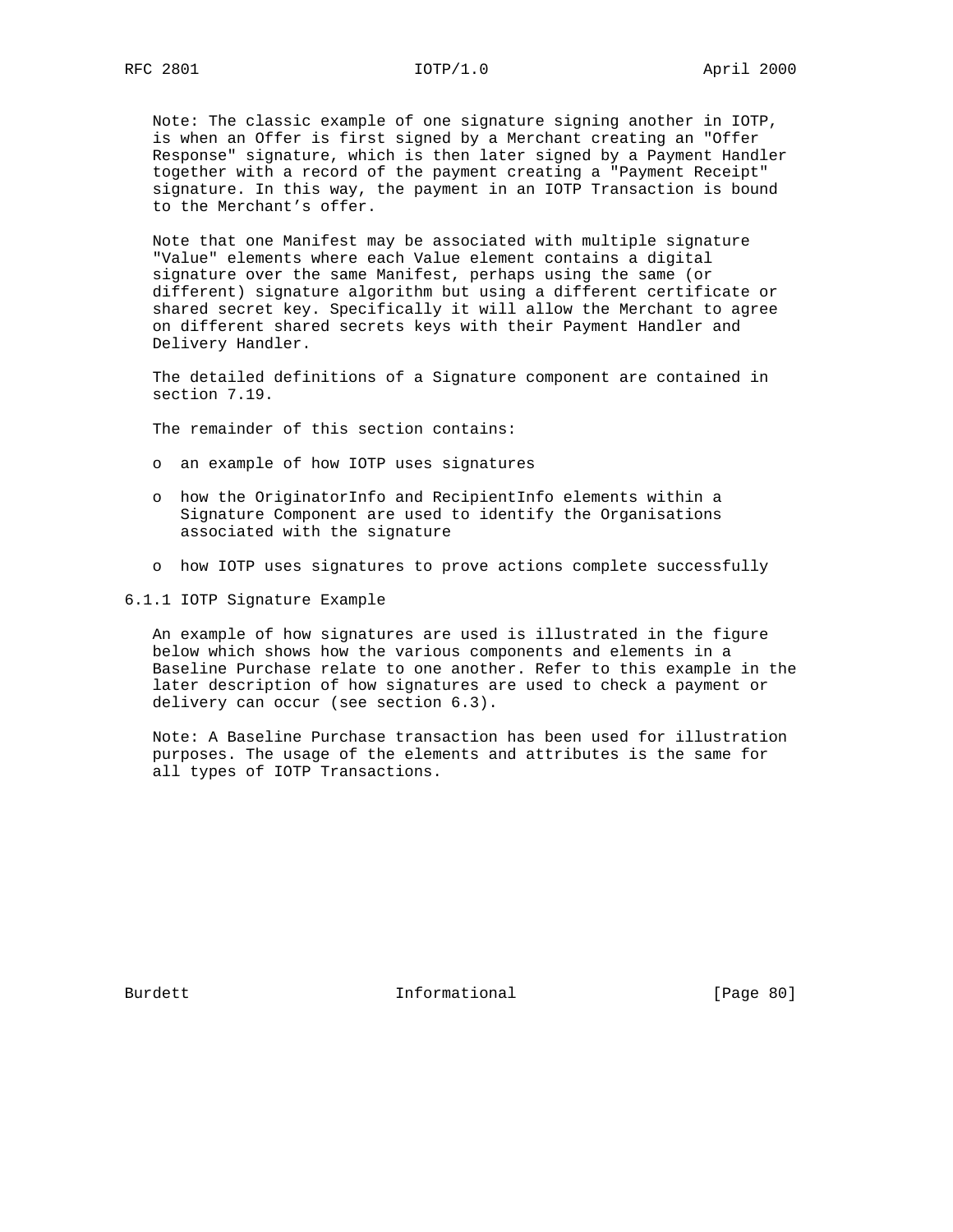\*+\*+\*+\*+\*+\*+\*+\*+\*+\*+\*+\*+\*+\*+\*+\*+\*+\*+\*+\*+\*+\*+\*+\*+\*+\*+\*+\*+\*+\*+\*+\*+\*+\*+\*

| TPO SELECTION BLOCK                                                             |                             | TPO BLOCK                                                                                                                      |                   | <b>IOTPSIGNATURE BLOCK</b><br>(Offer Response) |
|---------------------------------------------------------------------------------|-----------------------------|--------------------------------------------------------------------------------------------------------------------------------|-------------------|------------------------------------------------|
| Brand Selection<br>Component                                                    |                             | Organisation <---<br>Component                                                                                                 | ------Signature   | Component<br>-Manifest                         |
| BrandList<br>Ref<br>$\overline{V}$<br>Brand List                                |                             | -Trading Role<br>Element<br>(Merchant)                                                                                         | Originator<br>Ref | $-Orig.$<br>$--Info$                           |
| >Component<br>-Protocol<br>Amount Elem<br>Pay Protocol<br>Ref<br>$\overline{V}$ | ------><br>Action<br>OrgRef | Organisation Recipient<br>Component <------------------<br>-Trading Role<br>Element<br>(Payment Handler)                       | Refs              | -Recipient<br>$--Info$                         |
| -PayProtocol--<br>Elem                                                          |                             | ->Organisation Recipient  -Recipient<br>Component <----------------------Tnfo<br>-Trading Role<br>Element<br>(Delivery Handler | Refs              |                                                |
| OFFER RESPONSE BLOCK                                                            |                             |                                                                                                                                |                   |                                                |
| BrandListRef                                                                    |                             | ActionOrgRef                                                                                                                   |                   |                                                |
| --Payment<br>Component                                                          |                             | ---Delivery<br>Component                                                                                                       |                   |                                                |

The Manifest element in the Signature Component contains digests of: the Trans Ref Block (not shown); the Transaction ID Component (not shown); Organisation Components (Merchant, Payment Handler, Delivery Handler); the Brand List Component; the Order Component, the Payment Component the Delivery Component and the Brand Selection Component (if a Brand Dependent Purchase).

\*-\*-\*-\*-\*-\*-\*-\*-\*-\*-\*-\*-\*-\*-\*-\*-\*-\*-\*-\*-\*-\*-\*-\*-\*-\*-\*-\*-\*-\*-\*-\*-\*-\*-\*

Figure 11 Example use of Signatures for Baseline Purchase

Burdett Informational [Page 81]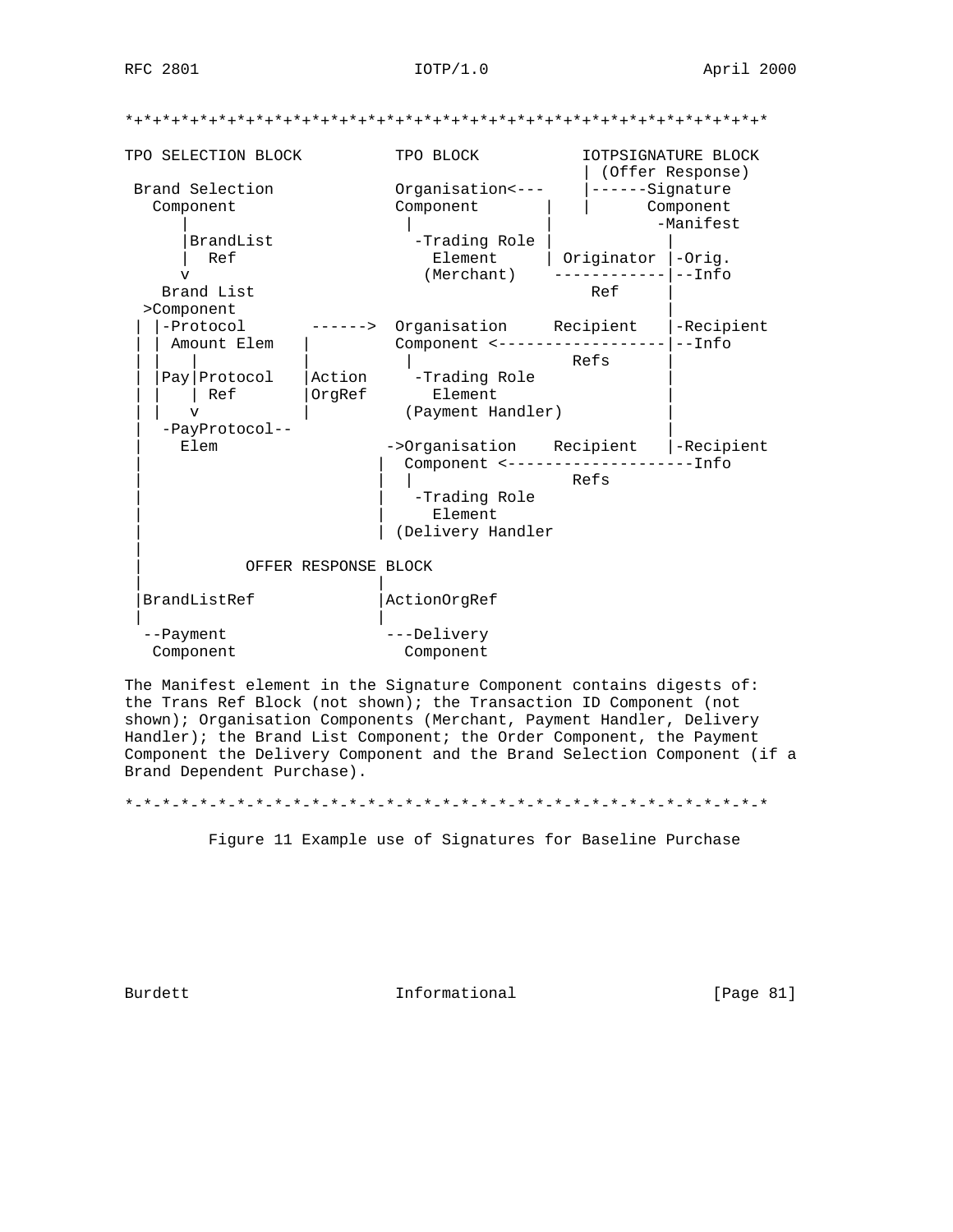### 6.1.2 OriginatorInfo and RecipientInfo Elements

 The OriginatorRef attribute of the OriginatorInfo element in the Signature Component contains an Element Reference (see section 3.5) that points to the Organisation Component of the Organisation which generated the Signature. In this example its the Merchant.

 Note that the value of the content of the Attribute element with a Type attribute set to IOTP Signature Type must match the Trading Role of the Organisation which signed it. If it does not, then it is an error. Valid combinations are given in the table below.

 IOTP Signature Type Valid Trading Role OfferResponse Merchant PaymentResponse PaymentHandler DeliveryResponse DeliveryHandler AuthenticationRequest any role AuthenticationResponse any role PingRequest any role PingResponse any role

 The RecipientRefs attribute of the RecipientInfo element in the Signature Component contains Element References to the Organisation Components of the Organisations that should use the signature to verify that:

- o they have a pre-existing relationship with the Organisation that generated the signature,
- o the data which is secured by the signature has not been changed,
- o the data has been signed correctly, and
- o the action they are required to undertake on behalf of the Merchant is therefore authorised.

 Note that if symmetric cryptography is being used then a separate RecipientInfo and Value elements for each different set of shared secret keys are likely within the Signature Component.

Burdett **Informational** [Page 82]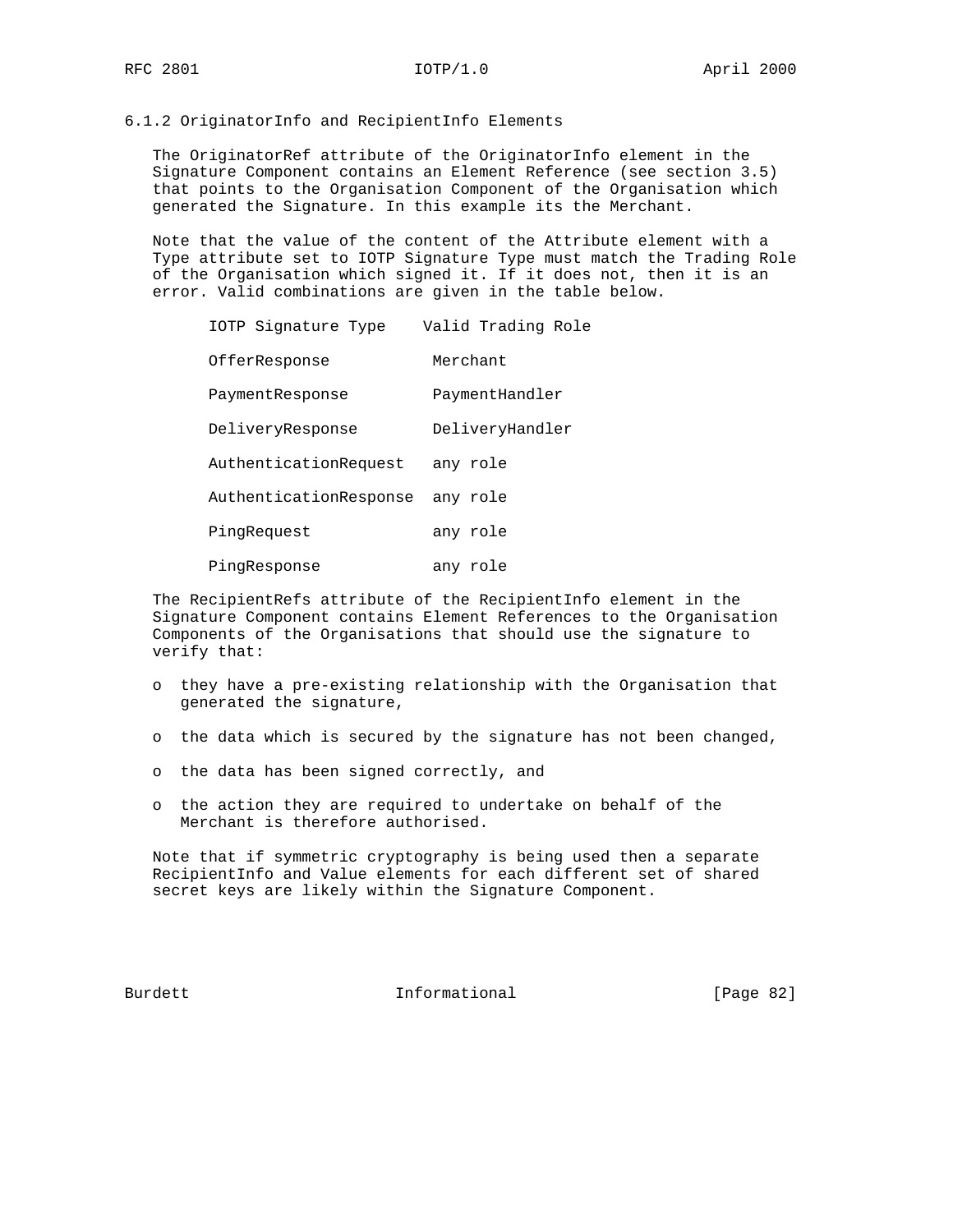Alternatively if asymmetric cryptography is being used then the RecpientRefs attribute of one RecipientInfo element may refer to multiple Organisation Components if they are all using the same certificates.

6.1.3 Using signatures to Prove Actions Complete Successfully

 Proving an action completed successfully, is achieved by signing data on Response messages. Specifically:

- o on the Offer Response, when a Merchant is making an Offer to the Consumer which can then be sent to either:
	- a Payment Handler to prove that the Merchant authorises Payment, or
	- a Delivery Handler to prove that Merchant authorises Delivery, provided other necessary authorisations are complete (see below)
- o on the Payment Response, when a Payment Handler is generating a Payment Receipt which can be sent to either:
	- a Delivery Handler, in a Delivery Request Block to authorise Delivery together with the Offer Response signature, or
	- another Payment Handler, in a second Payment Request, to authorise the second payment in a Value Exchange IOTP Transaction
- o Delivery Response, when a Delivery Handler is generating a Delivery Note. This can be used to prove after the event what the Delivery Handler said they would do
- o Authentication Response. One method of authenticating another party to a trade is to send an Authentication Request specifying that a Digital Signature should be used for authentication
- o Transaction Status Inquiry. The Inquiry Response Block may be digitally signed to attest to the authenticity of the response
- o Ping. The Ping Response may be digitally signed so that checks can be made that the signature can be understood.

 This proof of an action may, in future versions of IOTP, also be used to prove after the event that the IOTP transaction occurred. For example to a Customer Care Provider.

Burdett **Informational** [Page 83]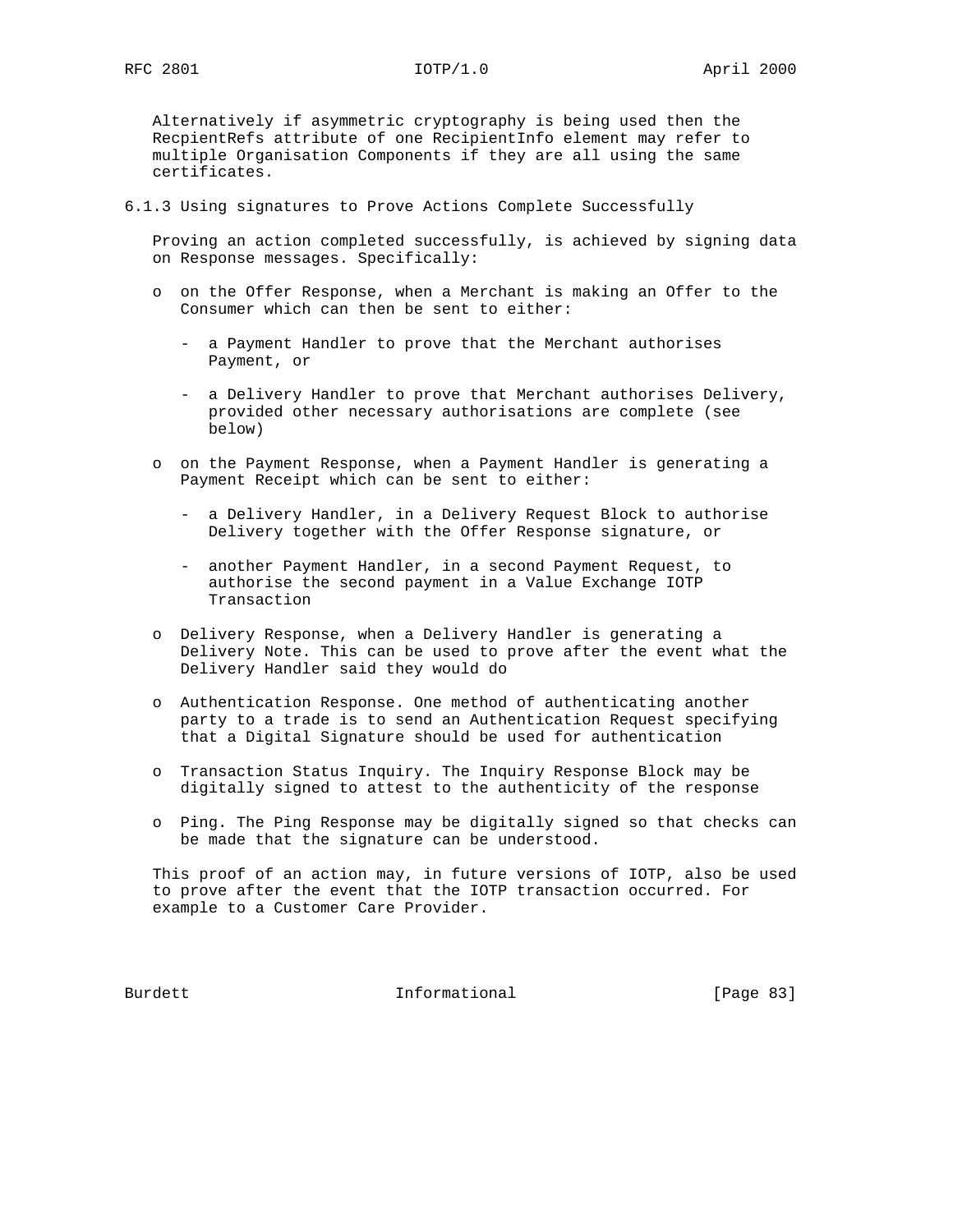6.2 Checking a Signature is Correctly Calculated

 Checking a signature is correctly calculated is part of checking for Message Level Errors (see section 4.3.2). It is included here so that all signature and security related considerations are kept together.

 Before a Trading Role can check a signature it must identify which of the potentially multiple Signature elements should be checked. The steps involved are as follows:

- o check that a Signature Block is present and it contains one or more Signature Components
- o identify the Organisation Component which contains an OrgId attribute for the Organisation which is carrying out the signature check. If no or more than one Organisation Component is found then it is an error
- o use the ID attribute of the Organisation Component to find the RecipientInfo element that contains a RecipientRefs attribute that refers to that Organisation Component. Note there may be no signatures to verify
- o check the Signature Component that contains the identified RecipientInfo element as follows:
	- use the SignatureValueRef and the SignatureAlgorithmRef attributes to identify, respectively: the Value element that contains the signature to be checked and the Signature Algorithm element that describes the signature algorithm to be used to verify the Signature, then
	- if the Signature Algorithm element indicates that asymmetric cryptography is being used then use the SignatureCertRef to identify the Certificate to be used by the signature algorithm
	- if Signature Algorithm element indicates that symmetric cryptography is being used then the content of the RecipientInfo element is used to identify the correct shared secret key to use
	- use the specified signature algorithm to check that the Value Element correctly signs the Manifest Element
	- check that the Digest Elements in the Manifest Element are correctly calculated where Components or Blocks referenced by the Digest have been received by the Organisation checking the signature.

Burdett Informational [Page 84]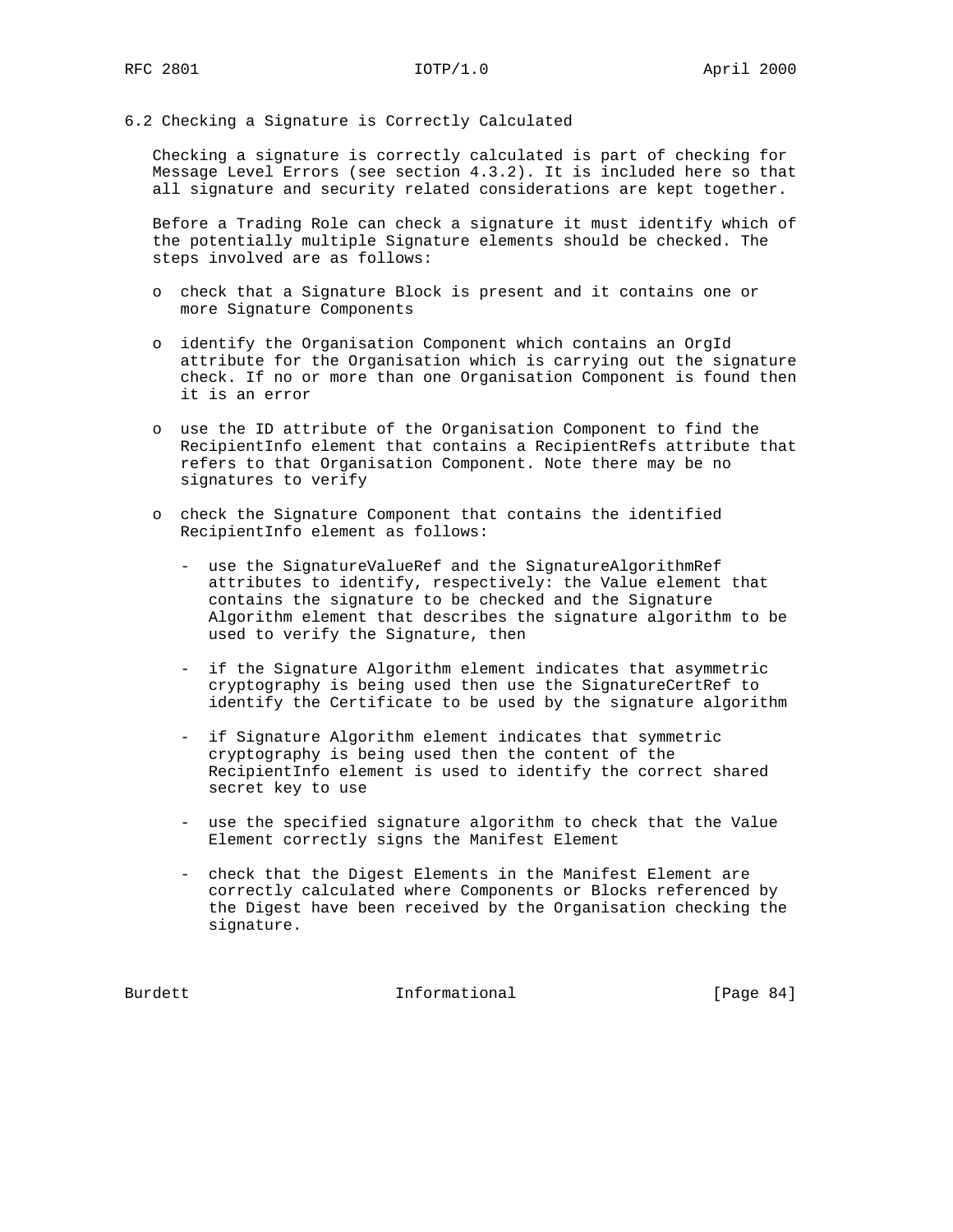6.3 Checking a Payment or Delivery can occur

 This section describes the processes required for a Payment Handler or Delivery Handler to check that a payment or delivery can occur. This may include checking signatures if this is specified by the Merchant.

In outline the steps are:

- o check that the Payment Request or Delivery Request has been sent to the correct Organisation
- o check that correct IOTP components are present in the request, and
- o check that the payment or delivery is authorised

 For clarity and brevity the following terms or phrases are used in this section:

- o a "Request Block" is used to refer to either a Payment Request Block (see section 8.7) or a Delivery Request Block (see section 8.10) unless specified to the contrary
- o a "Response Block" is used to refer to either a Payment Response Block (see section 8.9) or a Delivery Response Block (see section 8.11)
- o an "Action" is used to refer to an action which occurs on receipt of a Request Block. Actions can be either a Payment or a Delivery
- o an "Action Organisation", is used to refer to the Payment Handler or Delivery Handler that carries out an Action
- o a "Signer of an Action", is used to refer to the Organisations that sign data about an Action to authorise the Action, either in whole or in part
- o a "Verifier of an Action", is used to refer to the Organisations that verify data to determine if they are authorised to carry out the Action
- o an ActionOrgRef attribute contains Element References which can be used to identify the "Action Organisation" that should carry out an Action

Burdett **Informational** [Page 85]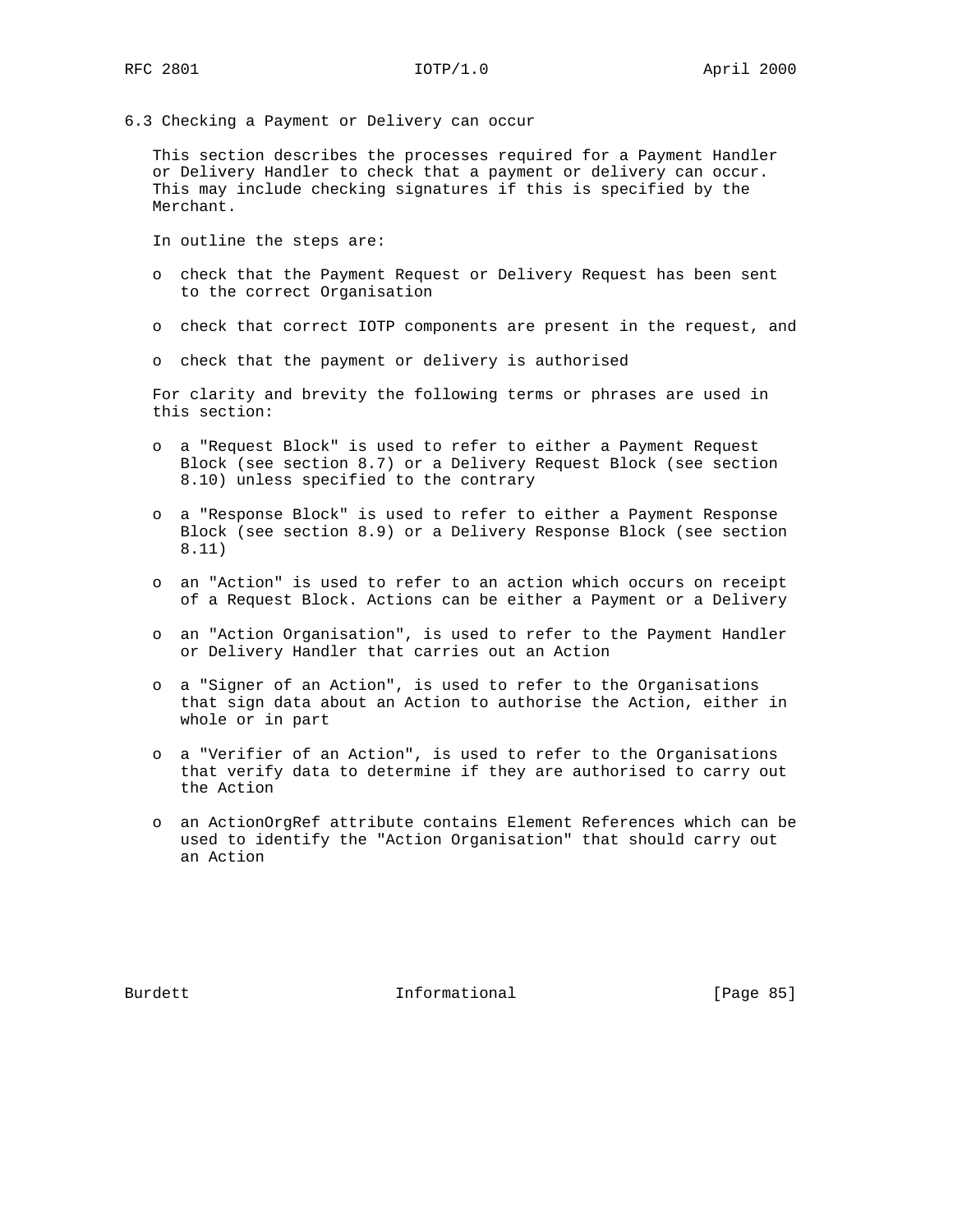## 6.3.1 Check Request Block sent Correct Organisation

 Checking the Request Block was sent to the correct Organisation varies depending on whether the request refers to a Payment or a Delivery.

6.3.1.1 Payment

 In outline a Payment Handler checks if it can accept or make a payment by identifying the Payment Component in the Payment Request Block it has received, then using the ID of the Payment Component to track through the Brand List and Brand Selection Components to identify the Organisation selected by the Consumer and then checking that this Organisation is itself.

Burdett **Informational** [Page 86]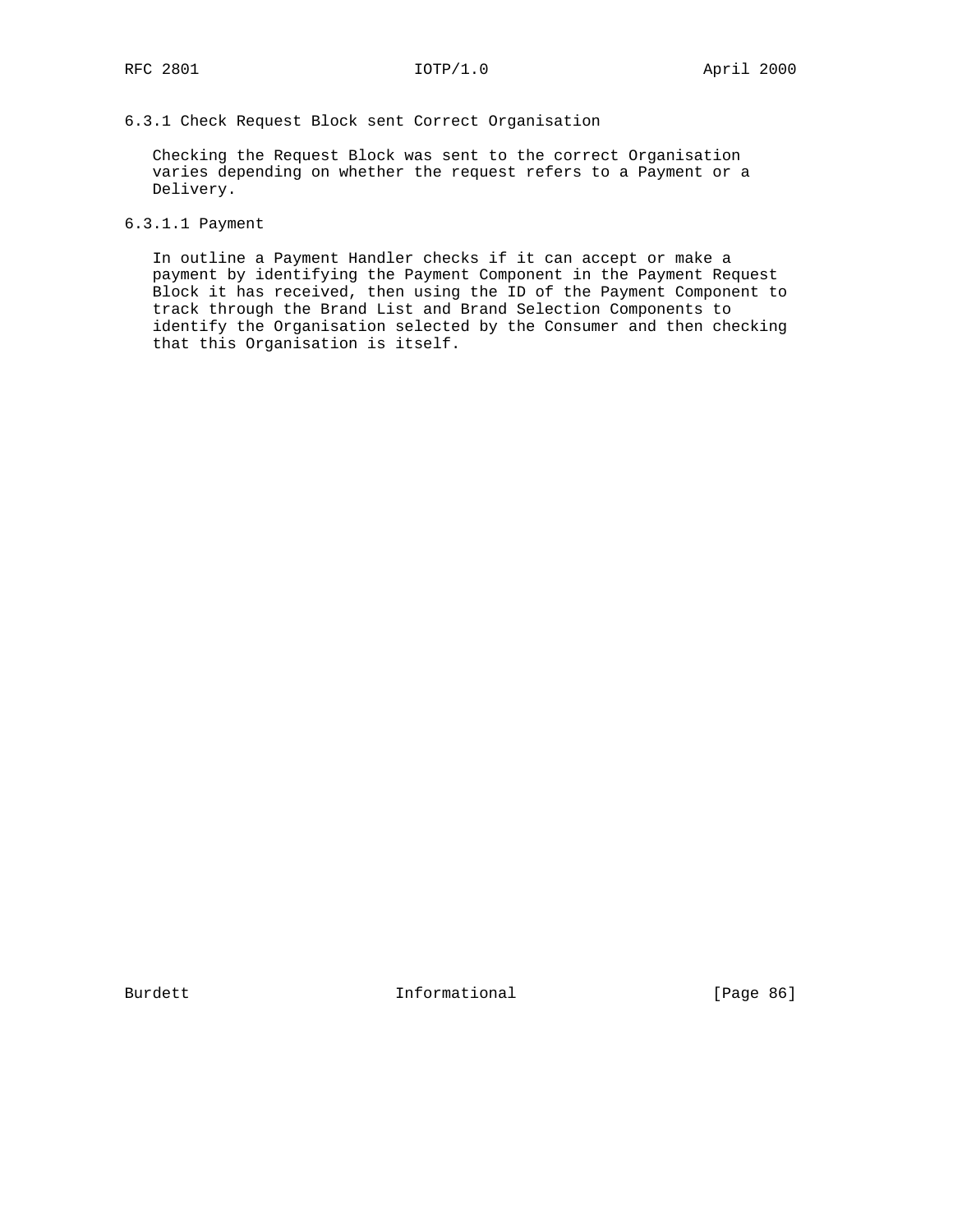below.

The way data is accessed to do this is illustrated in the figure

 \*+\*+\*+\*+\*+\*+\*+\*+\*+\*+\*+\*+\*+\*+\*+\*+\*+\*+\*+\*+\*+\*+\*+\*+\*+\*+\*+\*+\*+\*+\*+\*+\*+\* **Start** Start Start Start Start Start Start Start Start Start Start Start Start Start Start Start Start Start Start Start Start Start Start Start Start Start Start Start Start Start Start Start Start Start Start Start Star | v Brand List<--------------------------+-----------Payment Component BrandListRef | Component | | |-Brand<-------------------------- | | Element BrandRef | | | | Brand Selection | |Protocol Component | | AmountRefs | | | v Protocol | | |-Protocol Amount<---------------- | Element---------- AmountRef | | | | | |Currency | Pay | | | AmountRefs |Protocol | | v |Ref | |-Currency Amount | | | Element<---------|---------------- | | -PayProtocol<----- Element---------------------->Organisation Action Component OrgRef | .<br>-Trading Role Element (Payment Handler) \*-\*-\*-\*-\*-\*-\*-\*-\*-\*-\*-\*-\*-\*-\*-\*-\*-\*-\*-\*-\*-\*-\*-\*-\*-\*-\*-\*-\*-\*-\*-\*-\*-\* Figure 12 Checking a Payment Handler can carry out a Payment The following describes the steps involved and the checks which need to be made: o Identify the Payment Component (see section 7.9) in the Payment Request Block that was received. o Identify the Brand List and Brand Selection Components for the Payment Component. This involves:

Burdett **Informational** [Page 87]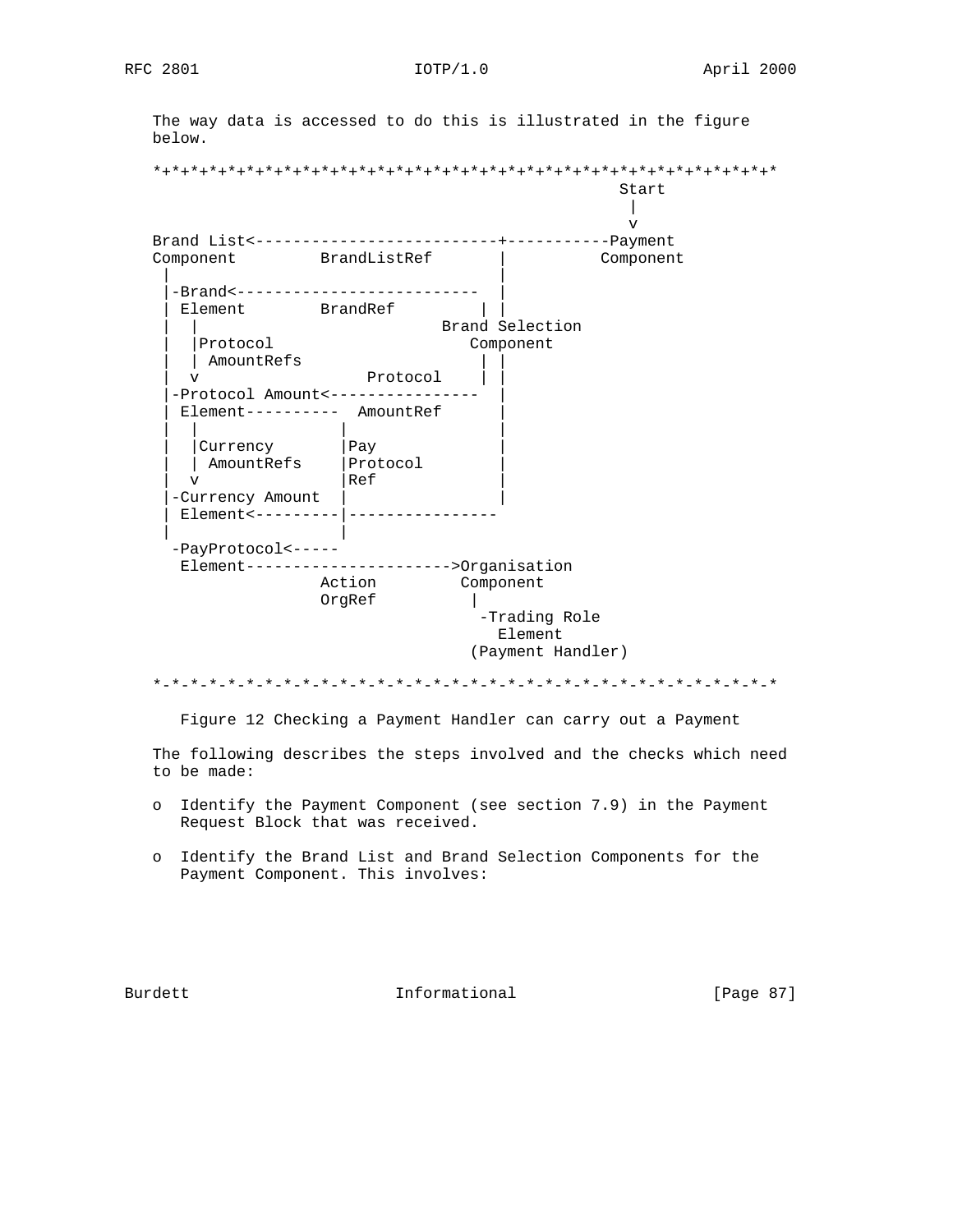- identifying the Brand List Component (see section 7.7) where the value of its ID attribute matches the BrandListRef attribute of the Payment Component. If no or more than one Brand List Component is found there is an error.
- identifying the Brand Selection Component (see section 7.8) where the value of its BrandListRef attribute matches the BrandListRef of the Payment Component. If no or more than one matching Brand Selection Component is found there is an error.
- o Identify the Brand, Protocol Amount, Pay Protocol and Currency Amount elements within the Brand List that have been selected by the Consumer as follows:
	- the Brand Element (see section 7.7.1) selected is the element where the value of its Id attribute matches the value of the BrandRef attribute in the Brand Selection. If no or more than one matching Brand Element is found then there is an error.
	- the Protocol Amount Element (see section 7.7.3) selected is the element where the value of its Id attribute matches the value of the ProtocolAmountRef attribute in the Brand Selection Component. If no or more than one matching Protocol Amount Element is found there is an error
	- the Pay Protocol Element (see section 7.7.5) selected is the element where the value of its Id attribute matches the value of the PayProtocolRef attribute in the identified Protocol Amount Element. If no or more than one matching Pay Protocol Element is found there is an error
	- the Currency Amount Element (see section 7.7.4) selected is the element where the value of its Id attribute matches the value of the CurrencyAmountRef attribute in the Brand Selection Component. If no or more than one matching Currency Amount element is found there is an error
- o Check the consistency of the references in the Brand List and Brand Selection Components:
	- check that an Element Reference exists in the ProtocolAmountRefs attribute of the identified Brand Element that matches the Id attribute of the identified Protocol Amount Element. If no or more than one matching Element Reference can be found there is an error

Burdett **Informational** [Page 88]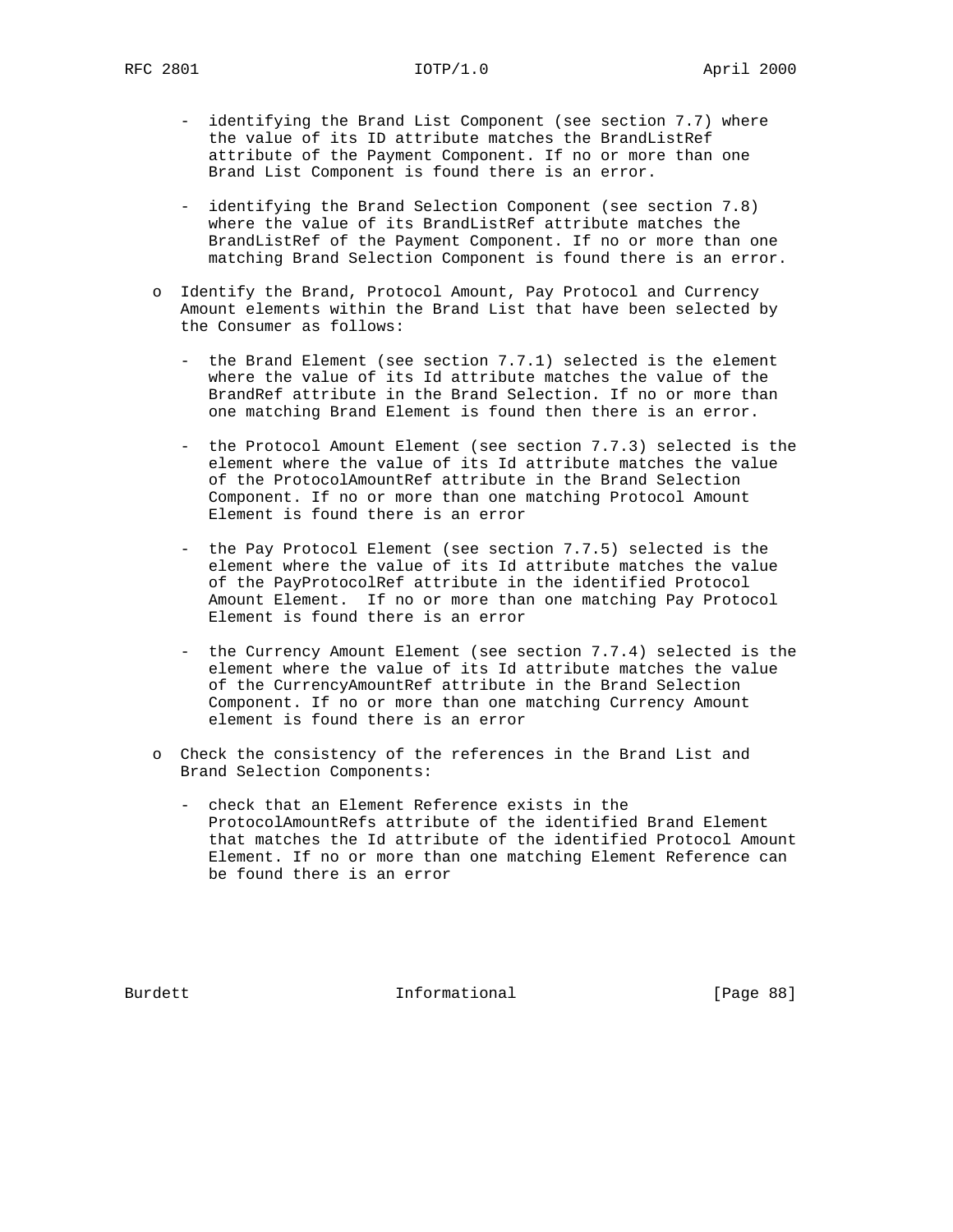- check that the CurrencyAmountRefs attribute of the identified Protocol Amount element contains an element reference that matches the Id attribute of the identified Currency Amount element. If no or more than one matching Element Reference is found there is an error.
- check the consistency of the elements in the Brand List. Specifically, the selected Brand, Protocol Amount, Pay Protocol and Currency Amount Elements are all child elements of the identified Brand List Component. If they are not there is an error.
- o Check that the Payment Handler that received the Payment Request Block is the Payment Handler selected by the Consumer. This involves:
	- identifying the Organisation Component for the Payment Handler. This is the Organisation Component where its ID attribute matches the ActionOrgRef attribute in the identified Pay Protocol Element. If no or more than one matching Organisation Component is found there is an error
	- checking the Organisation Component has a Trading Role Element with a Role attribute of PaymentHandler. If not there is an error
	- finally, if the identified Organisation Component is not the same as the Organisation that received the Payment Request Block, then there is an error.

Burdett **Informational** [Page 89]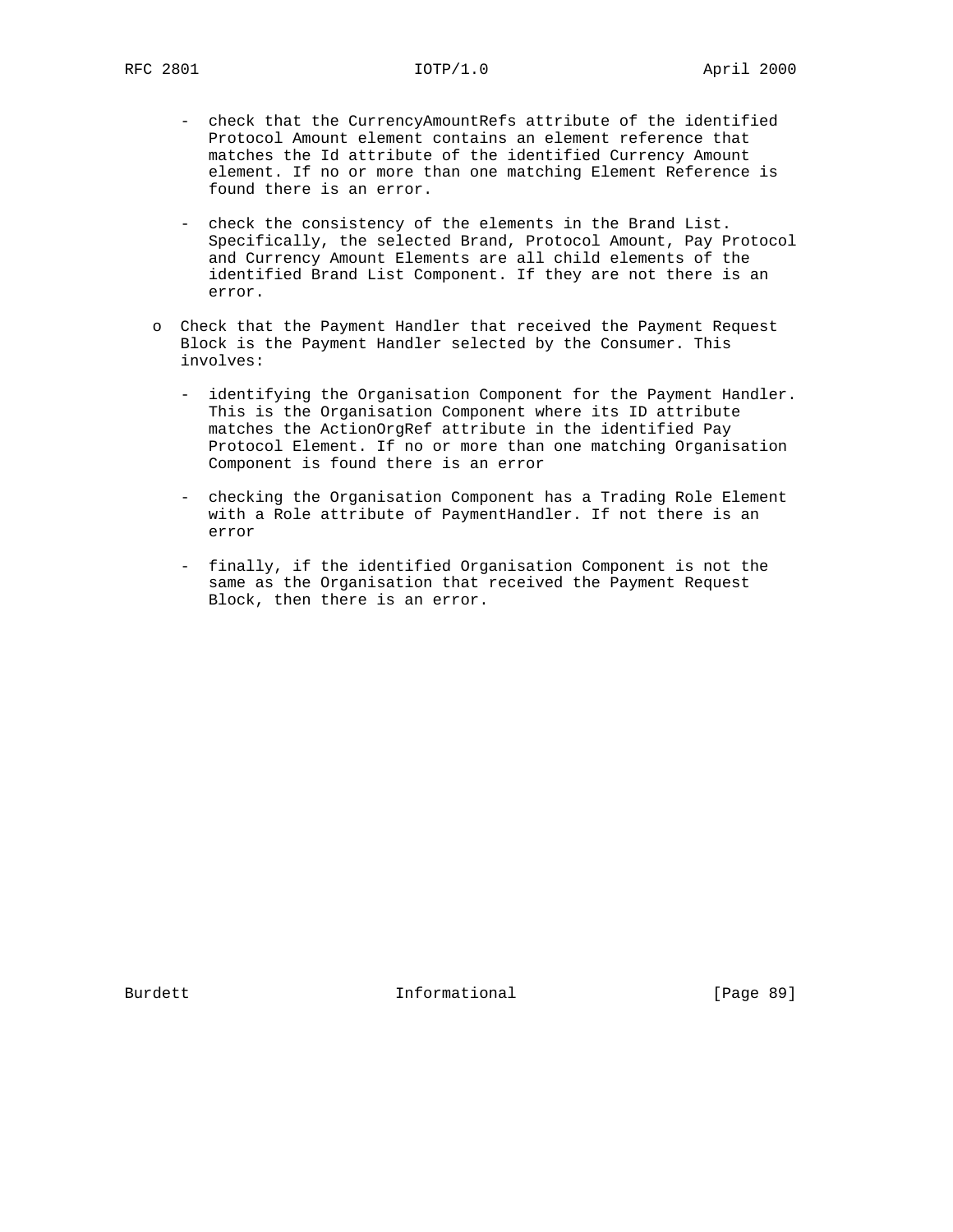```
6.3.1.2 Delivery
```
 The way data is accessed by a Delivery Handler in order to check that it may carry out a delivery is illustrated in the figure below.

 \*+\*+\*+\*+\*+\*+\*+\*+\*+\*+\*+\*+\*+\*+\*+\*+\*+\*+\*+\*+\*+\*+\*+\*+\*+\*+\*+\*+\*+\*+\*+\*+\*+\* Start | v Delivery Component | |ActionOrgRef | v Organisation Component | -Trading Role Element (Delivery Handler) \*-\*-\*-\*-\*-\*-\*-\*-\*-\*-\*-\*-\*-\*-\*-\*-\*-\*-\*-\*-\*-\*-\*-\*-\*-\*-\*-\*-\*-\*-\*-\*-\*-\*

Figure 13 Checking a Delivery Handler can carry out a Delivery

The steps involved are as follows:

- o Identify the Delivery Component in the Delivery Request Block. If there is no or more than one matching Delivery Component there is an error
- o Use the ActionOrgRef attribute of the Delivery Component to identify the Organisation Component of the Delivery Handler. If there is no or more than one matching Organisation Component there is an error
- o If the Organisation Component for the Delivery Handler does not have a Trading Role Element with a Role attribute of DeliveryHandler there is an error
- o Finally, if the Organisation that received the Delivery Request Block does not identify the Organisation Component for the Delivery Handler as itself, then there is an error.

Burdett **Informational** [Page 90]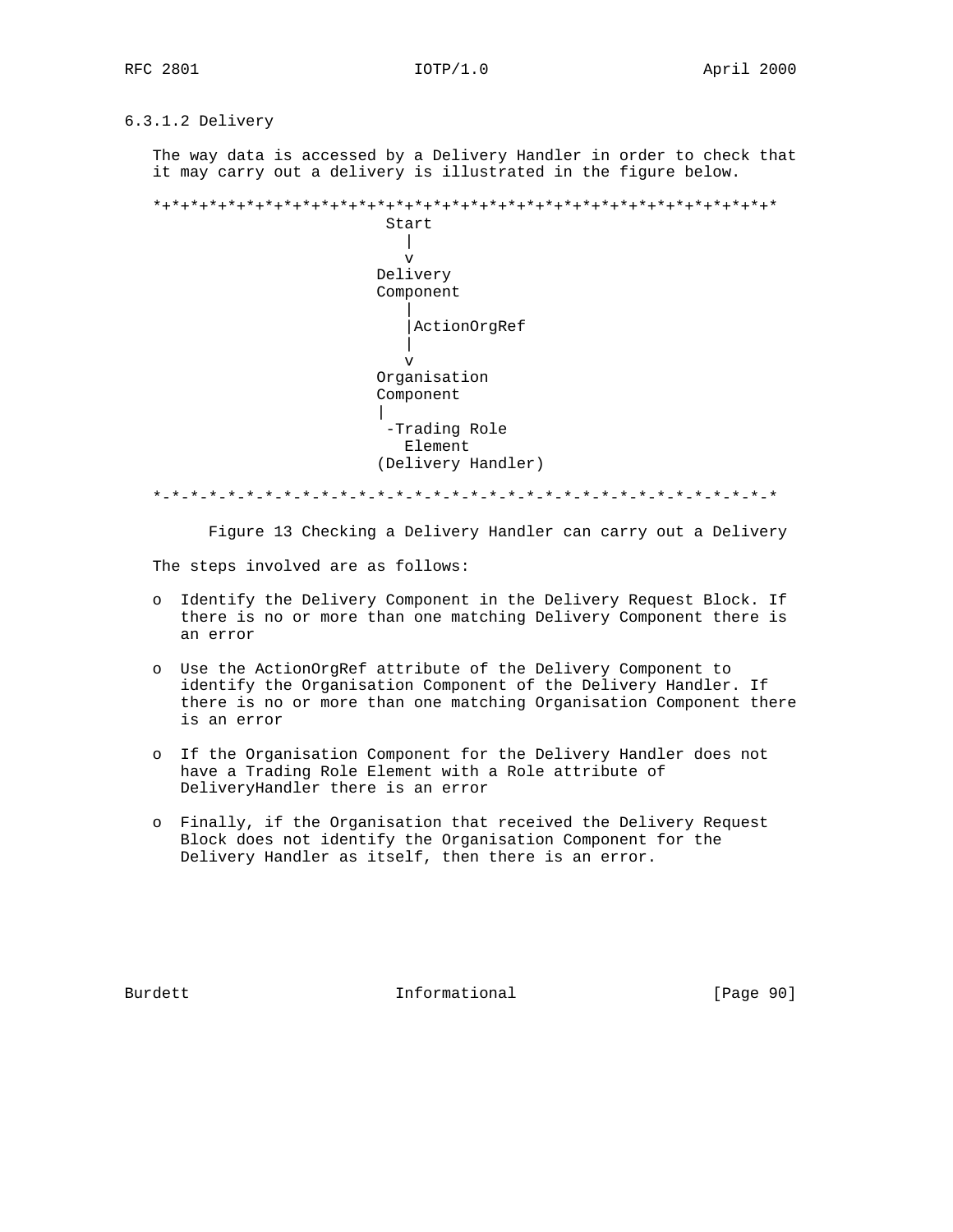6.3.2 Check Correct Components present in Request Block

 Check that the correct components are present in the Payment Request Block (see section 8.7) or in the Delivery Request Block (see section 8.10).

If components are missing, there is an error.

6.3.3 Check an Action is Authorised

 The previous steps identified the Action Organisation and that all the necessary components are present. This step checks that the Action Organisation is authorised to carry out the Action.

 In outline the Action Organisation will identifies the Merchant, checks that it has a pre-existing agreement with the Merchant that allows it carry out the Action and that any constraints implied by that agreement are being followed, then, if signatures are required, it checks that they sign the correct data.

The steps involved are as follows:

- o Identify the Merchant. This is the Organisation Component with a Trading Role Element which has a Role attribute with a value of Merchant. If no or more than one Trading Role Element is found, there is an error
- o Check the Action Organisation's agreements with the Merchant allows the Action to be carried out. To do this the Action Organisation must check that:
	- the Merchant is known and a pre-existing agreement exists for the Action Organisation to be their agent for the payment or delivery
	- they are allowed to take part in the type of IOTP transaction that is occurring. For example a Payment Handler may have agreed to accept payments as part of a Baseline Purchase, but not make payments as part of a Baseline Refund
	- any constraints in their agreement with the Merchant are being followed, for example, whether or not an Offer Response signature is required
- o Check the signatures are correct. If signatures are required then they need to be checked. This involves:

Burdett **Informational** [Page 91]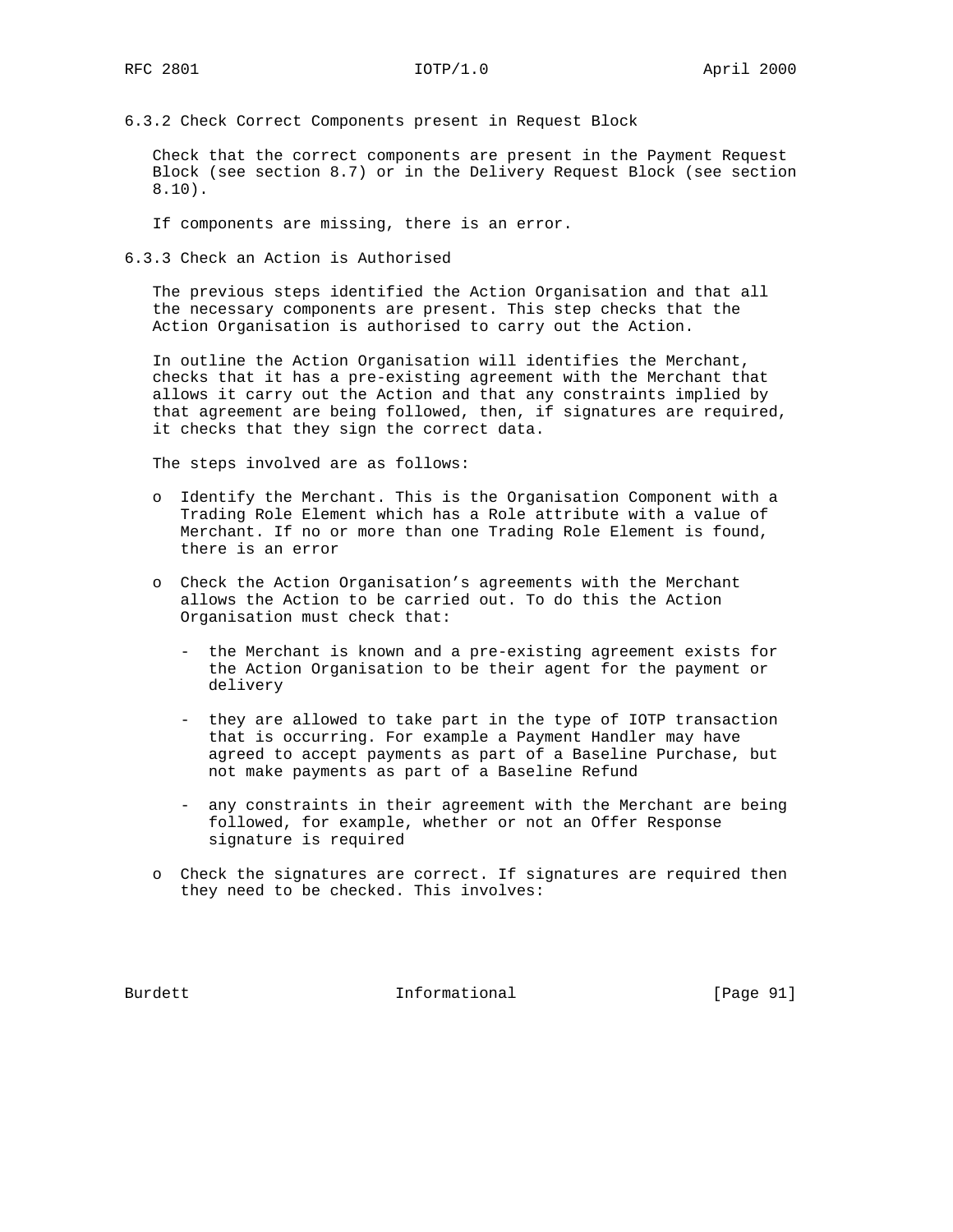- Identifying the correct signatures to check. This involves the Action Organisation identifying the Signature Components that contain references to the Action Organisation (see 6.3.1). Depending on the IOTP Transaction being carried out (see section 9) either one or two signatures may be identified
- checking that the Signature Components are correct. This involves checking that Digest elements exist within the Manifest Element that refer to the necessary Trading Components (see section 6.3.3.1).
- 6.3.3.1 Check the Signatures Digests are correct

 All Signature Components contained within IOTP Messages must include Digest elements that refer to:

- o the Transaction Id Component (see section 3.3.1) of the IOTP message that contains the Signature Component. This binds the globally unique IotpTransId to other components which make up the IOTP Transaction
- o the Transaction Reference Block (see section 3.3) of the first IOTP Message that contained the signature. This binds the IotpTransId with information about the IOTP Message contained inside the Message Id Component (see section 3.3.2).

 Check that each Signature Component contains Digest elements that refer to the correct data required.

 The Digest elements that need to be present depend on the Trading Role of the Organisation which generated (signed) the signature:

- o if the signer of the signature is a Merchant then:
	- Digest elements must be present for all the components in the Request Block apart from the Brand Selection Component which is optional
- o if the signer of the signature is a Payment Handler then Digest elements must be present for:
	- the Signature Component signed by the Merchant, and optionally
	- one or more Signature Components signed by the previous Payment Handler(s) in the Transaction.

Burdett **Informational Informational** [Page 92]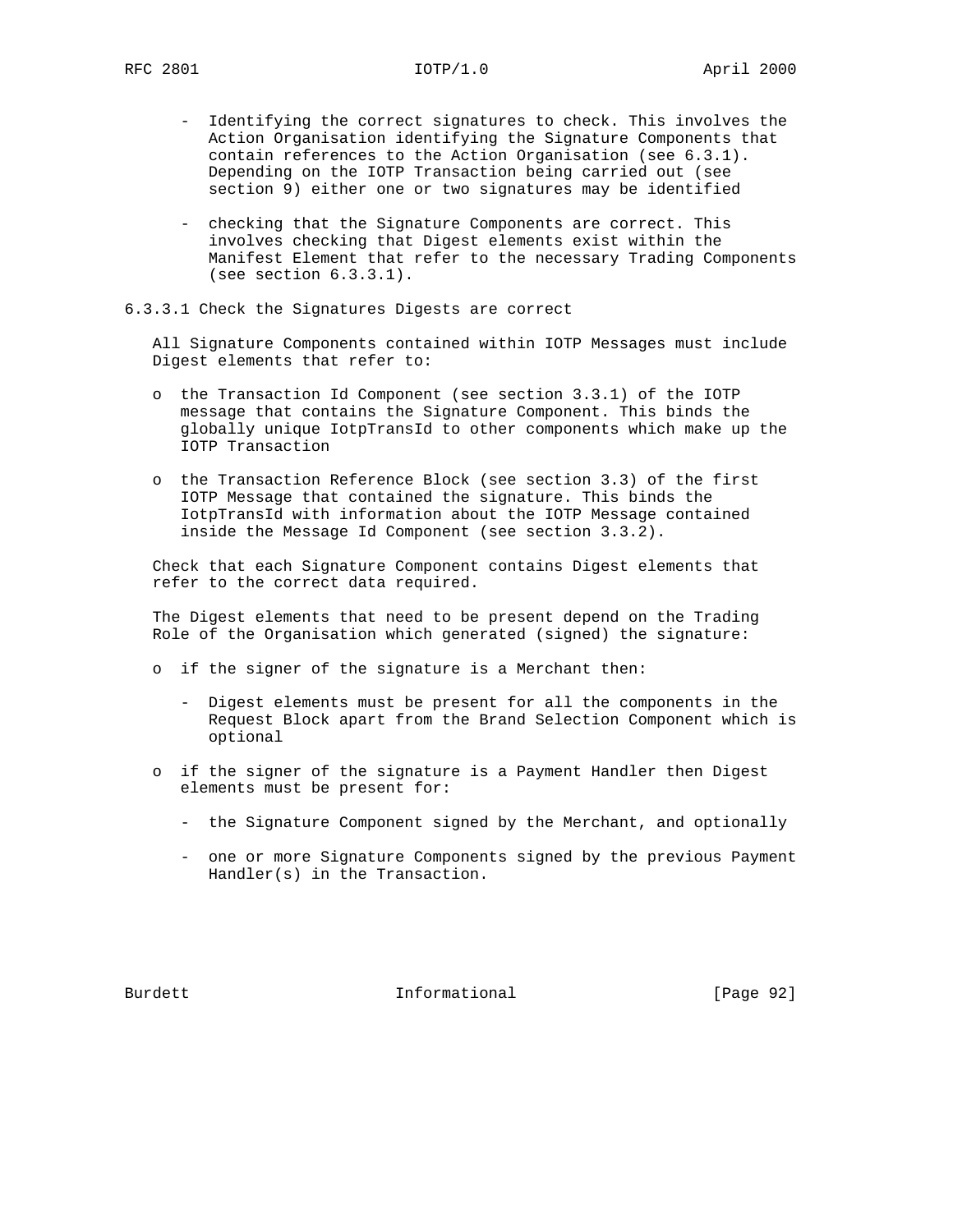# 7. Trading Components

 This section describes the Trading Components used within IOTP. Trading Components are the child XML elements which occur immediately below a Trading Block as illustrated in the diagram below.

Burdett Informational [Page 93]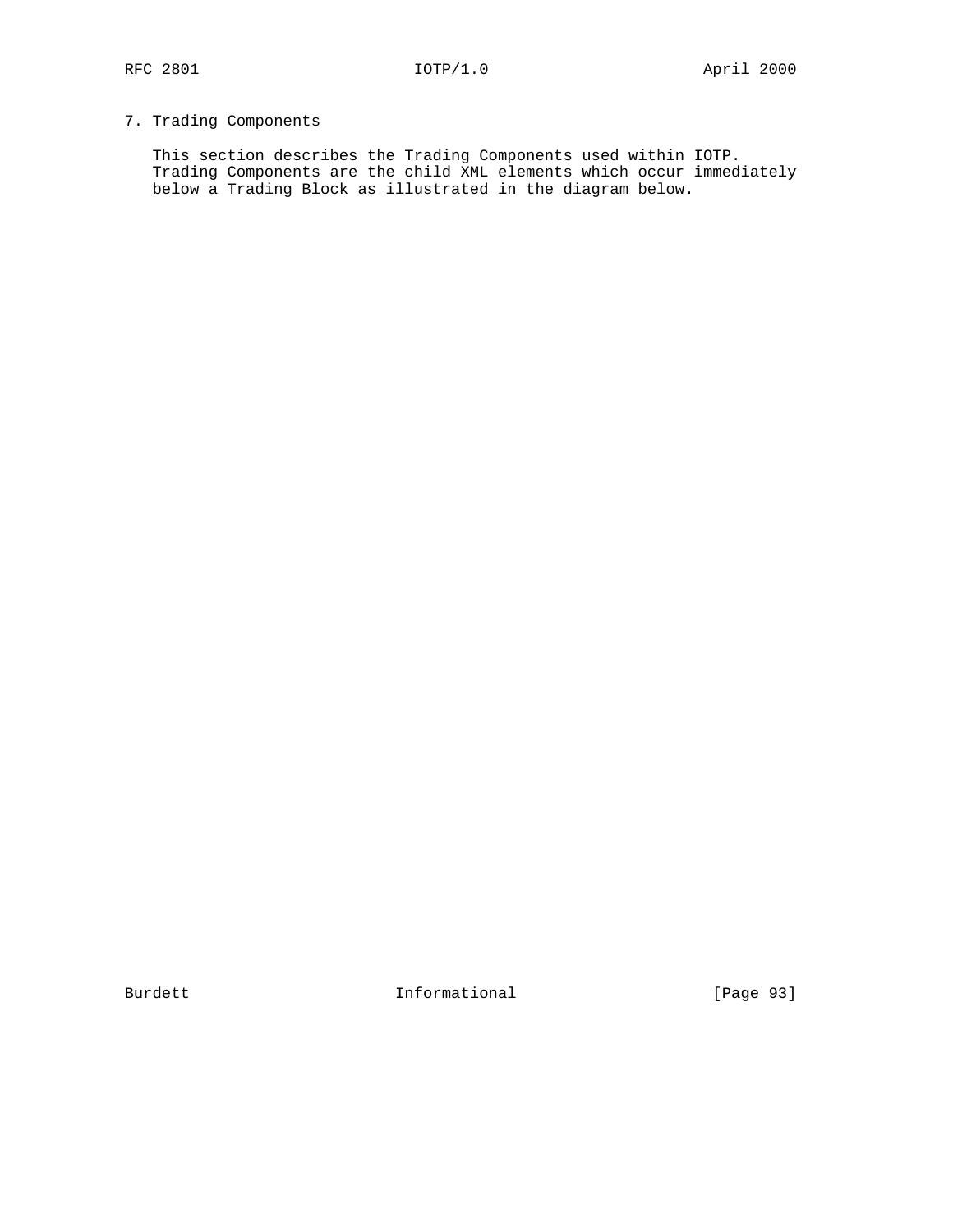\*+\*+\*+\*+\*+\*+\*+\*+\*+\*+\*+\*+\*+\*+\*+\*+\*+\*+\*+\*+\*+\*+\*+\*+\*+\*+\*+\*+\*+\*+\*+\*+\*+\*+\*

|            |                                    | IOTP MESSAGE <---------- IOTP Message - an XML Document<br>which is transported between the<br>Trading Roles                                                                                     |
|------------|------------------------------------|--------------------------------------------------------------------------------------------------------------------------------------------------------------------------------------------------|
|            |                                    | -Trans Ref Block <----- Trans Ref Block - contains<br>information which describes the<br>IOTP Transaction and the IOTP<br>Message.                                                               |
|            | $\vert$ -Trans Id Comp. <---       | Transaction Id Component -<br>uniquely identifies the IOTP<br>Transaction. The Trans Id<br>Components are the same across<br>all IOTP messages that comprise<br>a single IOTP transaction.       |
|            | $-Msg$ Id Comp. $\leftarrow$ ----- | Message Id Component -<br>identifies and describes an IOTP<br>Message within an IOTP<br>Transaction                                                                                              |
|            | -Signature Block <-----            | Signature Block (optional) -<br>contains one or more Signature<br>Components and their associated<br>Certificates                                                                                |
| $--->$     | -Signature Comp. <--               | Signature Component - contains<br>digital signatures. Signatures<br>may sign digests of the Trans Ref<br>Block and any Trading Component<br>in any IOTP Message in the same<br>IOTP Transaction. |
|            |                                    | -Certificate Comp. <- Certificate Component. Used to<br>check the signature.                                                                                                                     |
| Trading    |                                    | -Trading Block <------- Trading Block - an XML Element                                                                                                                                           |
| Components | -Trading Comp.                     | within an IOTP Message that                                                                                                                                                                      |
|            |                                    | -Trading Comp. contains a predefined set of                                                                                                                                                      |
| --->       | -Trading Comp.                     | Trading Components                                                                                                                                                                               |
|            | -Trading Comp.                     |                                                                                                                                                                                                  |
|            |                                    | -Trading Comp. <----- Trading Components - XML<br>Elements within a Trading Block                                                                                                                |
|            | -Trading Block                     | that contain a predefined set of                                                                                                                                                                 |
|            | -Trading Comp.                     | XML elements and attributes                                                                                                                                                                      |
|            |                                    | -Trading Comp. containing information required                                                                                                                                                   |
|            | -Trading Comp.                     | to support a Trading Exchange                                                                                                                                                                    |
|            | -Trading Comp.                     |                                                                                                                                                                                                  |
|            | -Trading Comp.                     |                                                                                                                                                                                                  |
|            |                                    |                                                                                                                                                                                                  |

Figure 14 Trading Components

Burdett **Informational** [Page 94]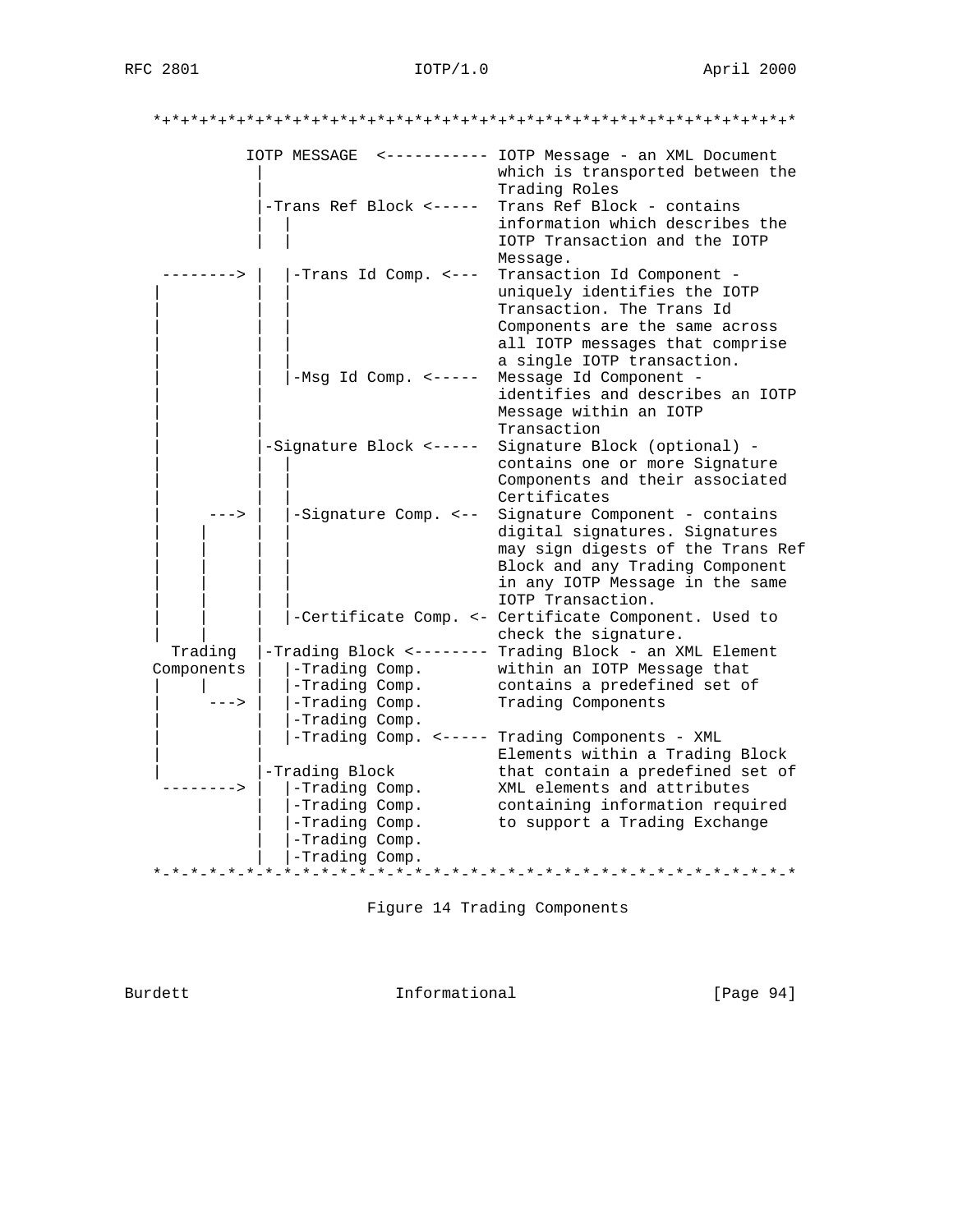The Trading Components described in this section are listed below in approximately the sequence they are likely to be used:

- o Protocol Options Component
- o Authentication Request Component
- o Authentication Response Component
- o Trading Role Information Request Component
- o Order Component
- o Organisation Component
- o Brand List Component
- o Brand Selection Component
- o Payment Component
- o Payment Scheme Component
- o Payment Receipt Component
- o Delivery Component
- o Delivery Data Component
- o Delivery Note Component
- o Signature Component
- o Certificate Component
- o Error Component

 Note that the following components are listed in other sections of this specification:

- o Transaction Id Component (see section 3.3.1)
- o Message Id Component (see section 3.3.2)

Burdett **Informational** [Page 95]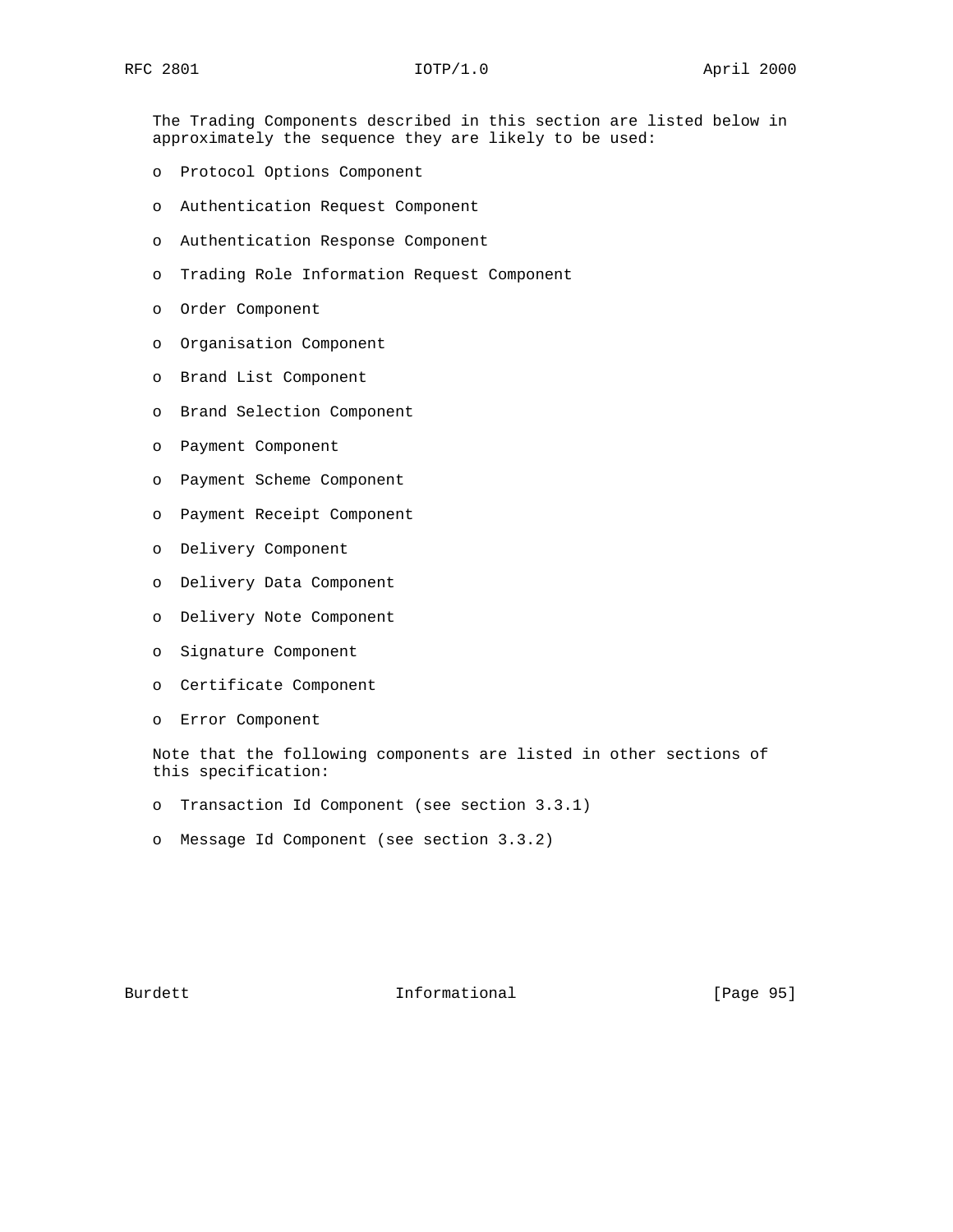7.1 Protocol Options Component

 Protocol options are options which apply to the IOTP Transaction as a whole. Essentially it provides a short description of the entire transaction and the net location which the Consumer role should branch to if the IOTP Transaction is successful.

The definition of a Protocol Options Component is as follows.

| ELEMENT ProtocolOptions EMPTY                             |         |           |  |
|-----------------------------------------------------------|---------|-----------|--|
| ATTLIST ProtocolOptions</td <td></td> <td></td> <td></td> |         |           |  |
| TD                                                        | ΤD      | #REOUIRED |  |
| xml:lang                                                  | NMTOKEN | #REOUIRED |  |
| ShortDesc                                                 | CDATA   | #REOUIRED |  |
| SenderNetLocn                                             | CDATA   | #IMPLIED  |  |
| SecureSenderNetLocn CDATA                                 |         | #IMPLIED  |  |
| SuccessNetLocn                                            | CDATA   | #REOUIRED |  |
|                                                           |         |           |  |

Attributes:

 ID An identifier which uniquely identifies the Protocol Options Component within the IOTP Transaction.

- Xml:lang Defines the language used by attributes or child elements within this component, unless overridden by an xml:lang attribute on a child element. See section 3.8 Identifying Languages.
- ShortDesc This contains a short description of the IOTP Transaction in the language defined by xml:lang. Its purpose is to provide an explanation of what type of IOTP Transaction is being conducted by the parties involved.

 It is used to facilitate selecting an individual transaction from a list of similar transactions, for example from a database of IOTP transactions which has been stored by a Consumer, Merchant, etc.

 SenderNetLocn This contains the non secured net location of the sender of the TPO Block in which the Protocol Options Component is contained.

> It is the net location to which the recipient of the TPO block should send a TPO Selection Block if required.

| Burdett | Informational | [Page 96] |  |
|---------|---------------|-----------|--|
|         |               |           |  |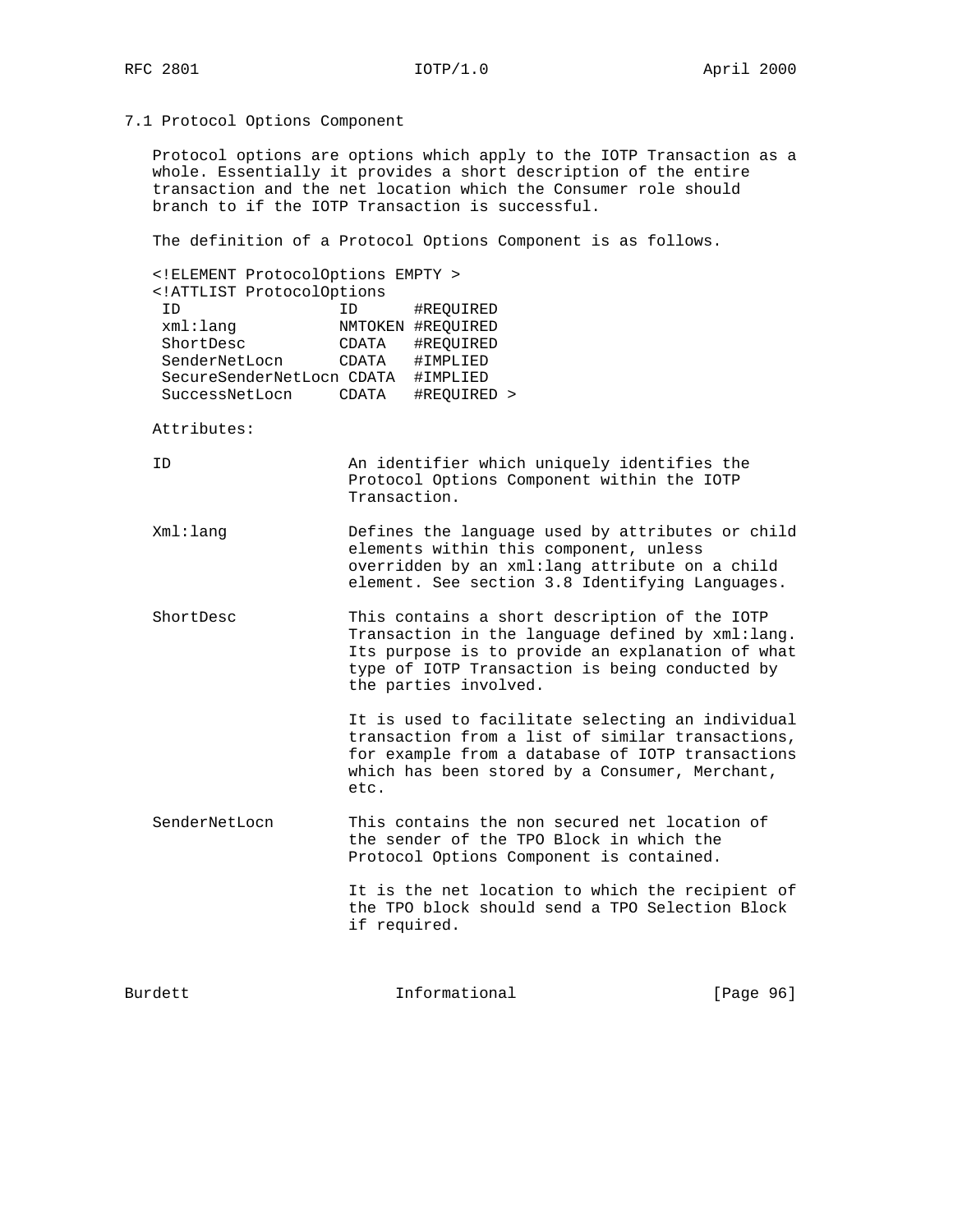The content of this attribute is dependent on the Transport Mechanism see the Transport Mechanism Supplement.

 SecureSenderNetLocn This contains the secured net location of the sender of the TPO Block in which the Protocol Options Component is contained.

> The content of this attribute is dependent on the Transport Mechanism see the Transport Mechanism Supplement.

 SuccessNetLocn This contains the net location that should be displayed after the IOTP Transaction has successfully completed.

> The content of this attribute is dependent on the Transport Mechanism see the Transport Mechanism Supplement.

Either SenderNetLocn, SecureSenderNetLocn or both must be present.

7.2 Authentication Request Component

 This Trading Component contains parameter data that is used in an Authentication of one Trading Role by another. Its definition is as follows.

|                                         |       | ELEMENT AuthReq (Algorithm, PackagedContent*) |
|-----------------------------------------|-------|-----------------------------------------------|
| ATTLIST AuthReq</td <td></td> <td></td> |       |                                               |
| ΤD                                      | TD.   | #REOUIRED                                     |
| AuthenticationId                        | CDATA | #REOUIRED                                     |
| ContentSoftwareId CDATA                 |       | #IMPLIED >                                    |

 If required the Algorithm may use the challenge data, contained in the Packaged Content elements within the Authentication Request Component in its calculation. The format of the Packaged Contents are Algorithm dependent.

Attributes:

 ID An identifier which uniquely identifies the Authentication Request Component within the IOTP Transaction.

 AuthenticationId An identifier specified by the Authenticator which, if returned by the Organisation that receives the Authentication Request, will enable

Burdett **Informational Informational** [Page 97]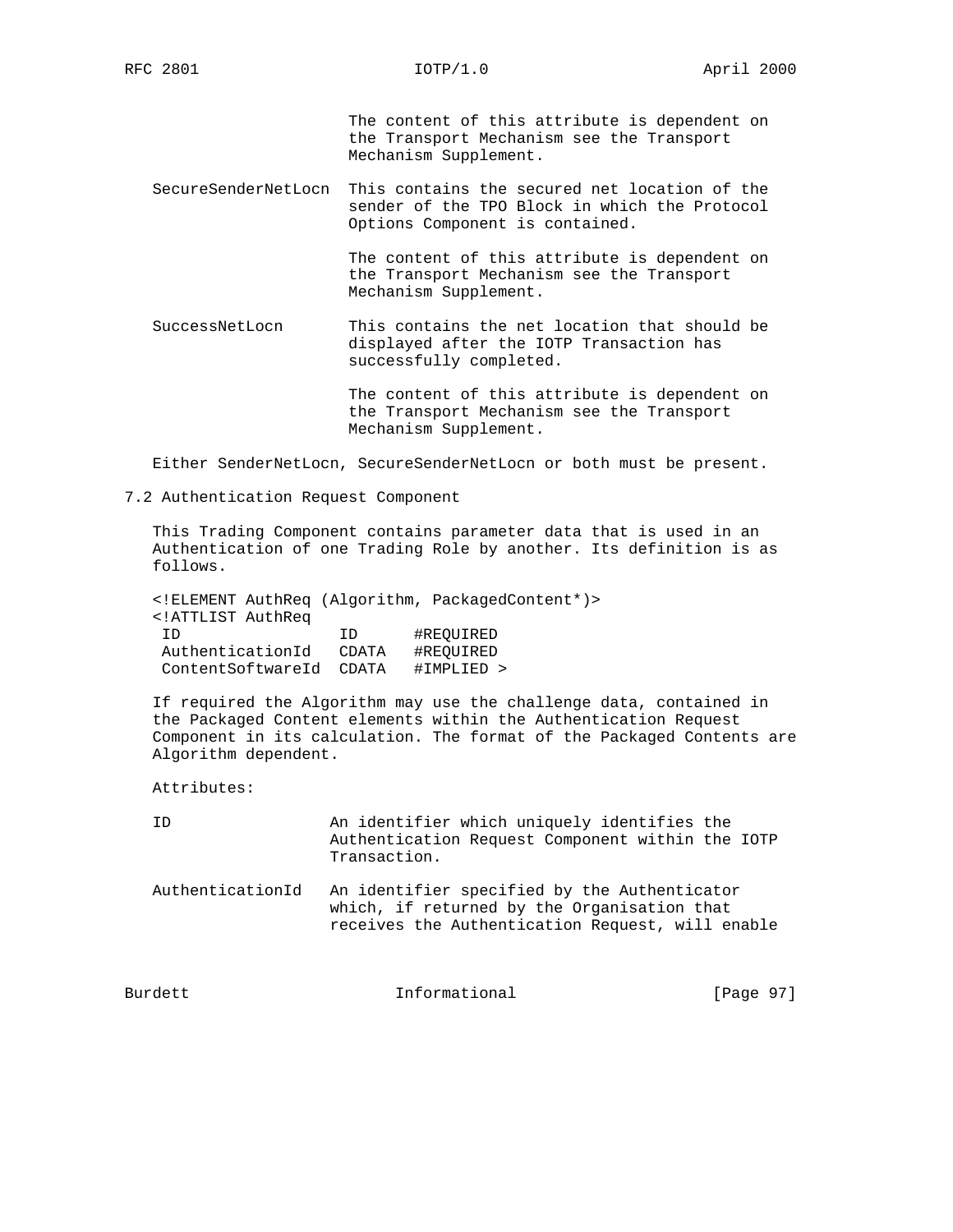the Authenticator to identify which Authentication is being referred to.

ContentSoftwareId See section 14.Glossary

Content:

- PackagedContent This contains the challenge data as one or more Packaged Content (see section 3.7) that is to be responded to using the Algorithm defined by the Algorithm element.
- Algorithm This contains information which describes the Algorithm (see 7.19 Signature Components) that must be used to generate the Authentication Response.

 The Algorithms that may be used are identified by the Name attribute of the Algorithm element. For valid values see section 12. IANA Considerations.

7.3 Authentication Response Component

 The Authentication Response Component contains the results of an authentication request. It uses the Algorithm contained in the Authentication Request Component (see section 7.2) selected from the Authentication Request Block (see section 8.4).

 Depending on the Algorithm selected, the results of applying the algorithm will either be contained in a Signature Component that signs both the Authentication Response and potentially other data, or in the Packaged Content elements within the Authentication Response Component. Its definition is as follows.

 <!ELEMENT AuthResp (PackagedContent\*) > <!ATTLIST AuthResp ID ID #REQUIRED AuthenticationId CDATA #REQUIRED SelectedAlgorithmRef NMTOKEN #REQUIRED ContentSoftwareId CDATA #IMPLIED >

Attributes:

 ID An identifier which uniquely identifies the Authentication Response Component within the IOTP Transaction.

Burdett **Informational** [Page 98]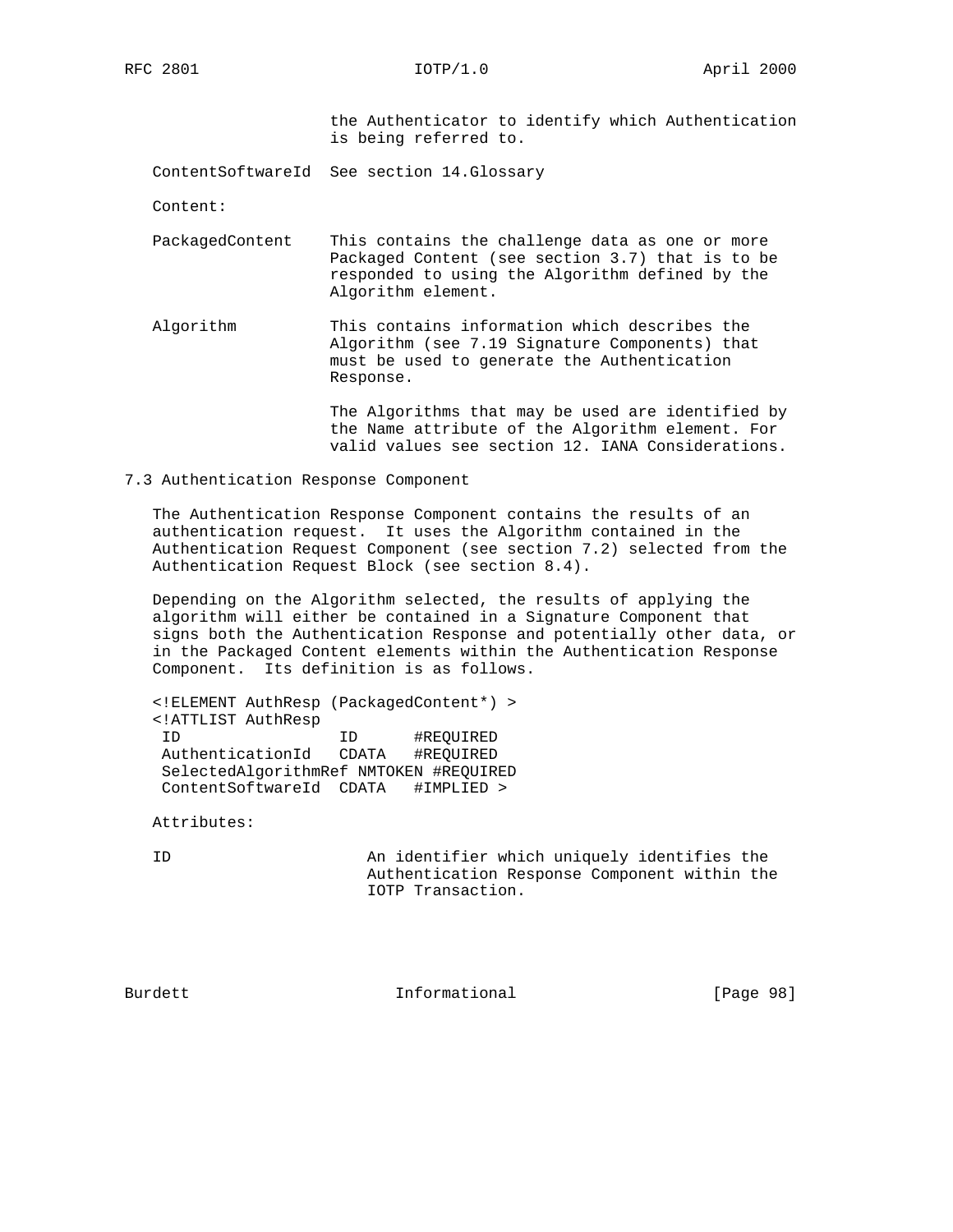AuthenticationId The Authentication identifier specified by the Authenticator that was included in the Authentication Request Component(see section 7.2). This will enable the Authenticator to identify the Authentication that is being referred to.

 SelectedAlgorithmRef An Element Reference that identifies the Algorithm element used to generate the Authentication Response.

ContentSoftwareId See section 14.Glossary.

Content:

 PackagedContent This may contain the response generated as a result of applying the Algorithm selected from the Authentication Request Component see section 7.2.

> For example, for a payment specific scheme, it may contain scheme-specific data. Refer to the scheme specific supplemental documentation for definitions of its content.

7.4 Trading Role Information Request Component

 This Trading Component contains a list of Trading Roles (see section 2.1) about which information is being requested. The result of a Trading Role Request is a set of Organisation Components (see section 7.6) that describe each of the Trading Roles requested.

Example usage includes:

- o a Merchant requesting that a Consumer provides Organisation Components for the Consumer and DelivTo Trading Roles
- o a Consumer requesting from a Merchant, information about the Payment Handlers and Delivery Handlers that the Merchant uses.

Its definition is as follows.

 <!ELEMENT TradingRoleInfoReq EMPTY> <!ATTLIST TradingRoleInfoReq ID ID #REQUIRED TradingRoleList NMTOKENS #REQUIRED >

Burdett **Informational** [Page 99]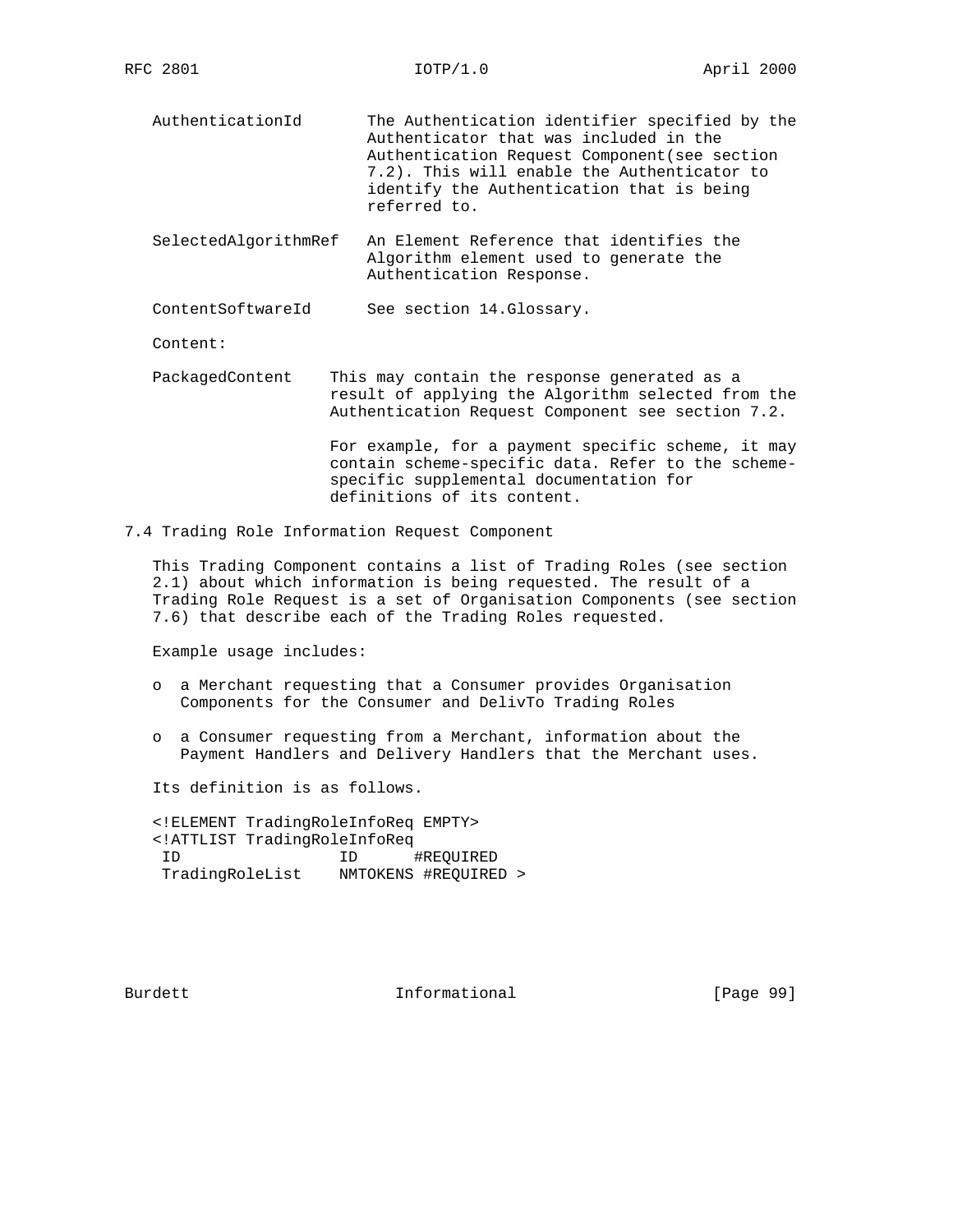Attributes: ID An identifier which uniquely identifies the Trading Role Information Request Component within the IOTP Transaction. TradingRoleList Contains a list of one or more Trading Roles (see the TradingRole attribute of the Trading Role Element - section 7.6.2) for which information is being requested. 7.5 Order Component An Order Component contains information about an order. Its definition is as follows. <!ELEMENT Order (PackagedContent\*) > <!ATTLIST Order ID ID #REQUIRED xml:lang NMTOKEN #REQUIRED OrderIdentifier CDATA #REQUIRED ShortDesc CDATA #REQUIRED OkFrom CDATA #REQUIRED OkTo CDATA #REQUIRED ApplicableLaw CDATA #REQUIRED ContentSoftwareId CDATA #IMPLIED > Attributes: ID An identifier which uniquely identifies the Order Component within the IOTP Transaction. xml:lang Defines the language used by attributes or child elements within this component, unless overridden by an xml:lang attribute on a child element. See section 3.8 Identifying Languages. OrderIdentifier This is a code, reference number or other identifier which the creator of the Order may use to identify the order. It must be unique within an IOTP Transaction. If it is used in this way, then it may remove the need to specify any content for the Order element as the reference can be used to look up the necessary information in a database. ShortDesc **A** short description of the order in the language defined by xml:lang. It is used to facilitate selecting an individual order from a list of Burdett **Informational** [Page 100]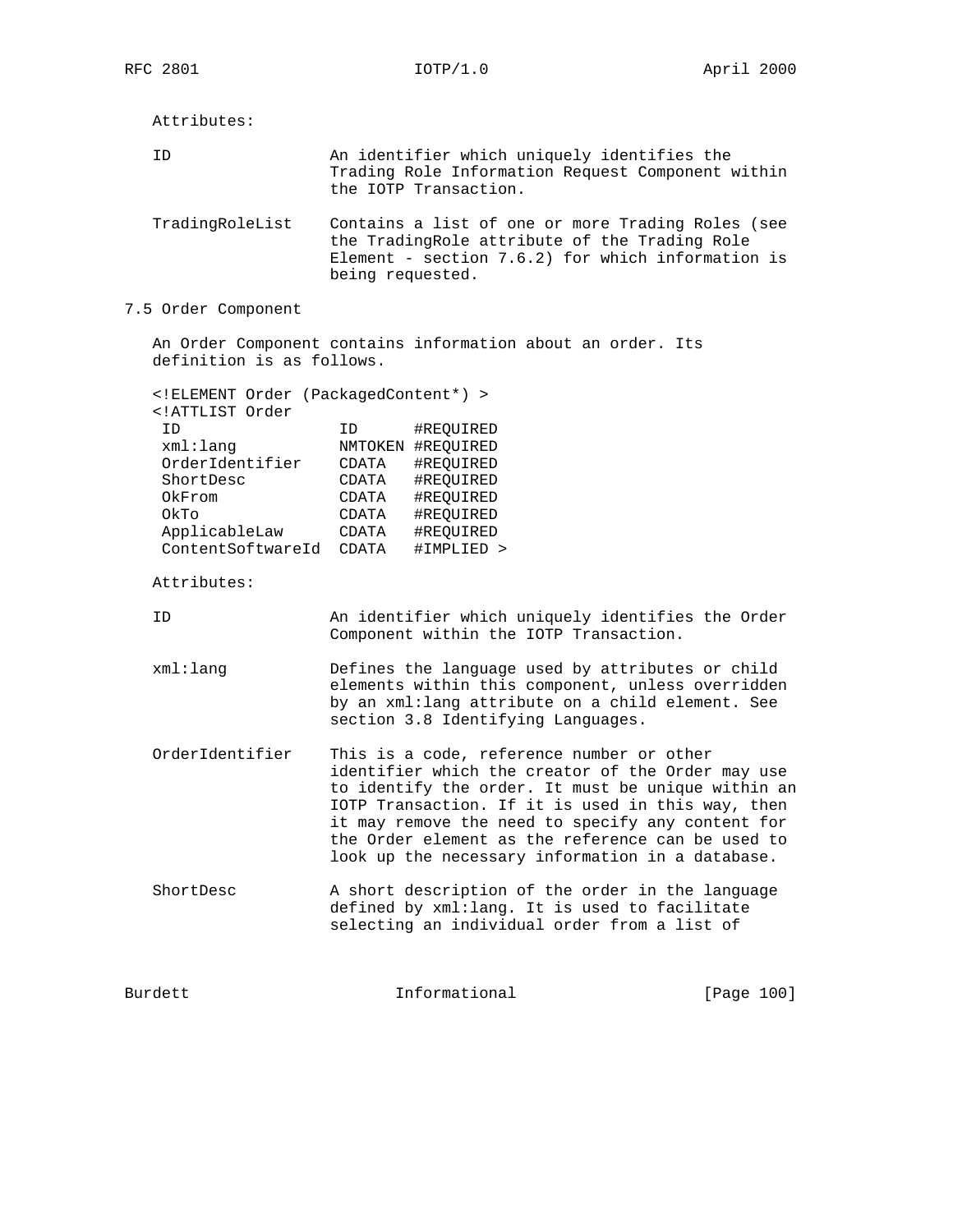orders, for example from a database of orders which has been stored by a Consumer, Merchant, etc.

 OkFrom The date and time in [UTC] format after which the offer made by the Merchant lapses.

OkTo The date and time in [UTC] format before which a Value Acquirer may accept the offer made by the Merchant is not valid.

 ApplicableLaw A phrase in the language defined by xml:lang which describes the state or country of jurisdiction which will apply in resolving problems or disputes.

ContentSoftwareId See section 14.Glossary.

Content:

- PackagedContent An optional description of the order information as one or more Packaged Contents (see section 3.7).
- 7.5.1 Order Description Content

 The Packaged Content element will normally be required, however it may be omitted where sufficient information about the purchase can be provided in the ShortDesc attribute. If the full Order Description requires it several Packaged Content elements may be used.

 Although the amount and currency are likely to appear in the Packaged Content of the Order Description it is the amount and currency contained in the payment related trading components (Brand List, Brand Selection and Payment) that is authoritative. This means it is important that the amount actually being paid (as contained in the payment related trading components) is prominently displayed to the Consumer.

 For interoperability, implementations must support Plain Text, HTML and XML as a minimum so that it can be easily displayed.

7.5.2 OkFrom and OkTo Timestamps

Note that:

 o the OkFrom date may be later than the OkFrom date on the Payment Component (see section 7.9) associated with this order, and

Burdett **Informational** [Page 101]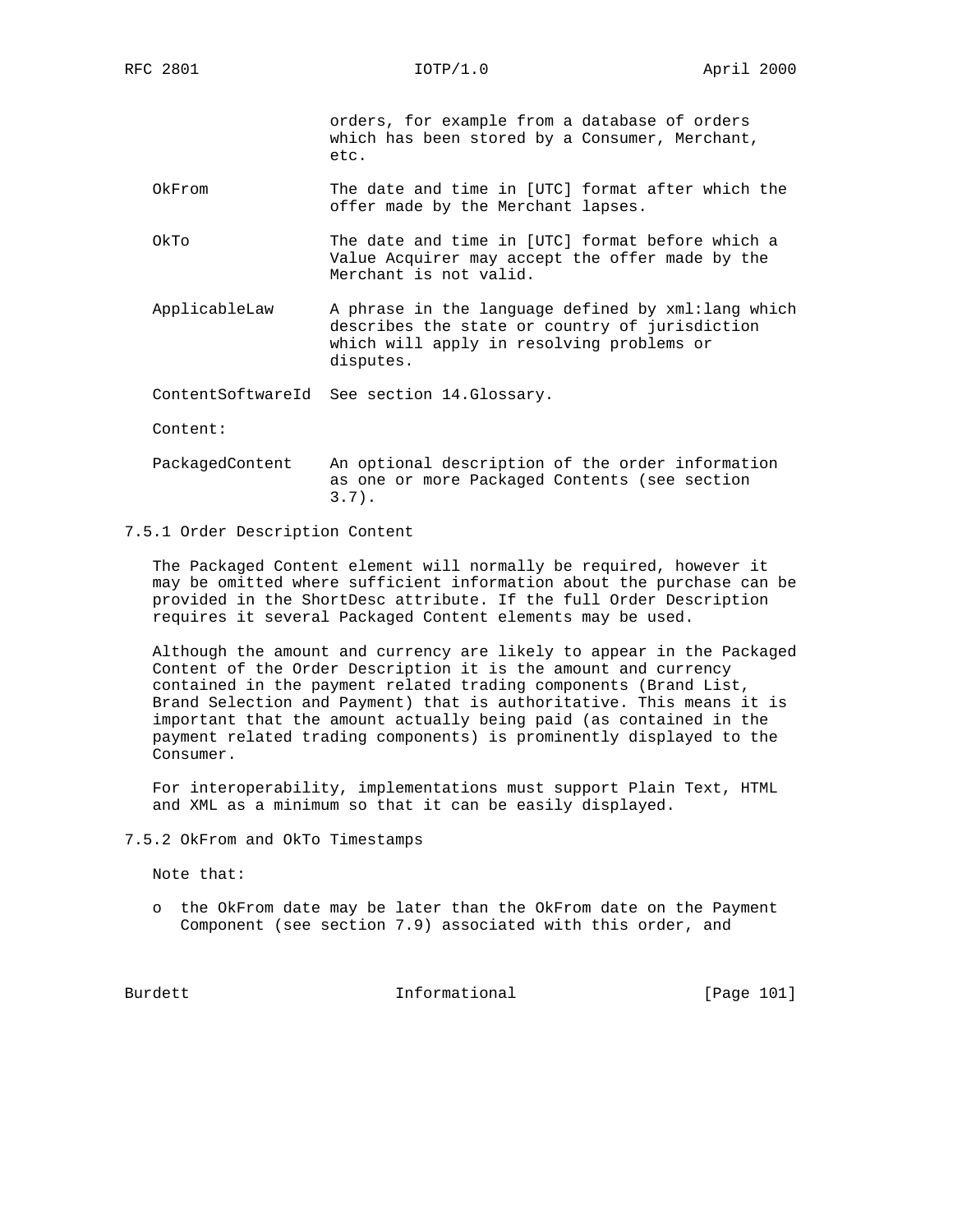o similarly, the OkTo date may be earlier that the OkTo date on the Payment Component (see section 7.9).

 Note: Disclaimer. The following information provided in this note does not represent formal advice of any of the authors of this specification. Readers of this specification must form their own views and seek their own legal counsel on the usefulness and applicability of this information.

 The merchant in the context of Internet commerce with anonymous consumers initially frames the terms of the offer on the web page, and in order to obtain the goods or services, the consumer must accept them.

 If there is to be a time-limited offer, it is recommended that merchants communicate this to the consumer and state in the order description in a manner which is clear to the consumer that:

- o the offer is time limited
- o the OkFrom and OkTo timestamps specify the validity of the offer
- o the clock, e.g., the merchant's clock, that will be used to determine the validity of the offer

 Also note that although the OkFrom and OkTo dates are likely to appear in the Packaged Content of the Order Description it is the dates contained in the Order Component that is authoritative. This means it is important that the OkFrom and OkTo dates actually being used is prominently displayed to the Consumer.

7.6 Organisation Component

 The Organisation Component provides information about an individual or an Organisation. This can be used for a variety of purposes. For example:

- o to describe the merchant who is selling the goods,
- o to identify who made a purchase,
- o to identify who will take delivery of goods,
- o to provide a customer care contact,
- o to describe who will be the Payment Handler.

Burdett **Informational** [Page 102]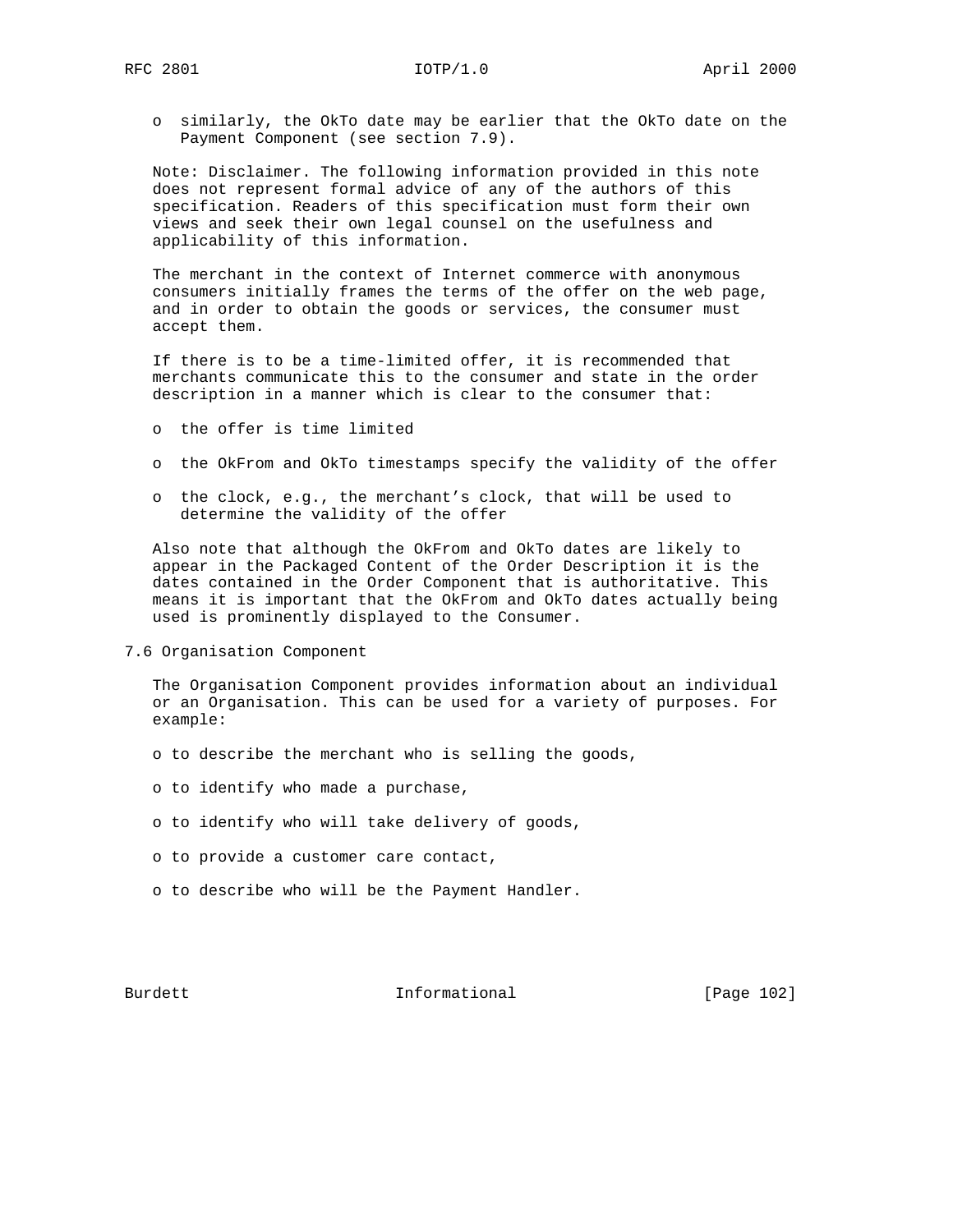Note that the Organisation Components which must be present in an IOTP Message are dependent on the particular transaction being carried out. Refer to section 9. Internet Open Trading Protocol Transactions, for more details. Its definition is as follows. <!ELEMENT Org (TradingRole+, ContactInfo?, PersonName?, PostalAddress?)> <!ATTLIST Org ID #REQUIRED<br>
xml:lang MMTOKEN #REQUIRED<br>
OrgId CDATA #REQUIRED xml:lang NMTOKEN #REQUIRED OrgId CDATA #REQUIRED<br>
LegalName CDATA #IMPLIED<br>
COATA #IMPLIED LegalName CDATA #IMPLIED ShortDesc CDATA #IMPLIED LogoNetLocn CDATA #IMPLIED > Attributes: ID An identifier which uniquely identifies the Organisation Component within the IOTP Transaction. xml:lang Defines the language used by attributes or child elements within this component, unless overridden by an xml:lang attribute on a child element. See section 3.8 Identifying Languages. OrgId A code which identifies the Organisation described by the Organisation Component. See 7.6.1 Organisation IDs, below. LegalName For Organisations which are companies this is their legal name in the language defined by xml:lang. It is required for Organisations who have a Trading Role other than Consumer or DelivTo. ShortDesc **A** short description of the Organisation in the language defined by xml:lang. It is typically the name by which the Organisation is commonly known. For example, if the legal name was "Blue Meadows Financial Services Inc.". Then its short name would likely be "Blue Meadows". It is used to facilitate selecting an individual Organisation from a list of Organisations, for example from a database of Organisations involved Burdett **Informational** [Page 103]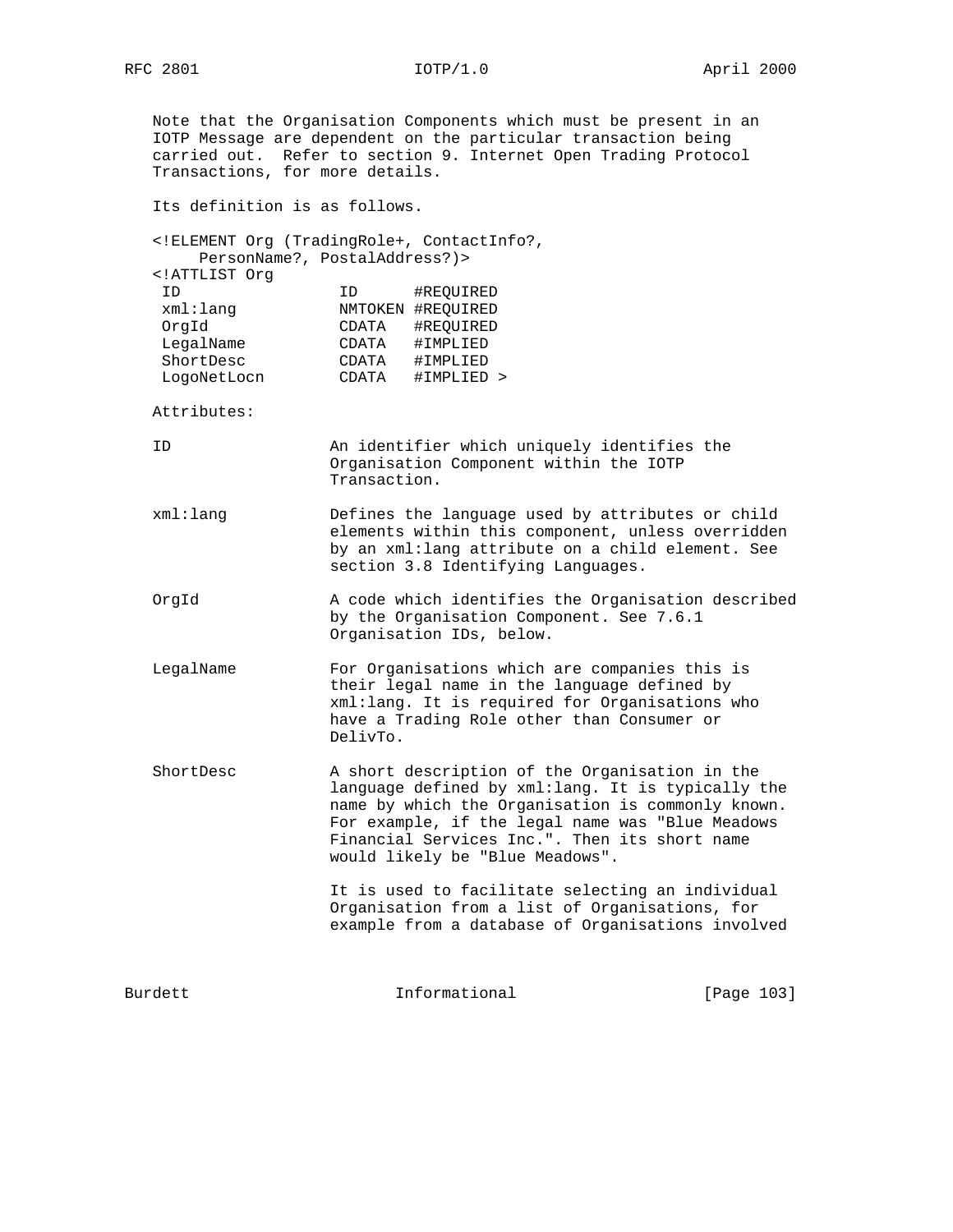in IOTP Transactions which has been stored by a consumer.

 LogoNetLocn The net location which can be used to download the logo for the Organisation.

See section 10 Retrieving Logos.

 The content of this attribute must conform to [RFC1738].

Content:

| TradingRole   | See 7.6.2 Trading Role Element below.        |
|---------------|----------------------------------------------|
| ContactInfo   | See 7.6.3 Contact Information Element below. |
| PersonName    | See 7.6.4 Person Name below.                 |
| PostalAddress | See 7.6.5 Postal Address below.              |

7.6.1 Organisation IDs

 Organisation IDs are used by one IOTP Trading Role to identify another. In order to avoid confusion, this means that these IDs must be globally unique.

In principle this is achieved in the following way:

- o the Organisation Id for all trading roles, apart from the Consumer Trading Role, uses a domain name as their globally unique identifier,
- o the Organisation Id for a Consumer Trading Role is allocated by one of the other Trading Roles in an IOTP Transaction and is made unique by concatenating it with that other roles' Organisation Id,
- o once a Consumer is allocated an Organisation Id within an IOTP Transaction the same Organisation Id is used by all the other trading roles in that IOTP transaction to identify that Consumer.

 Specifically, the content of the Organisation ID is defined as follows:

 OrgId ::= NonConsumerOrgId | ConsumerOrgId NonConsumerOrgId ::= DomainName ConsumerOrgId ::= ConsumerOrgIdPrefix (namechar)+ "/" NonConsumerOrgId ConsumerOrgIdPrefix ::= "Consumer:"

Burdett Informational [Page 104]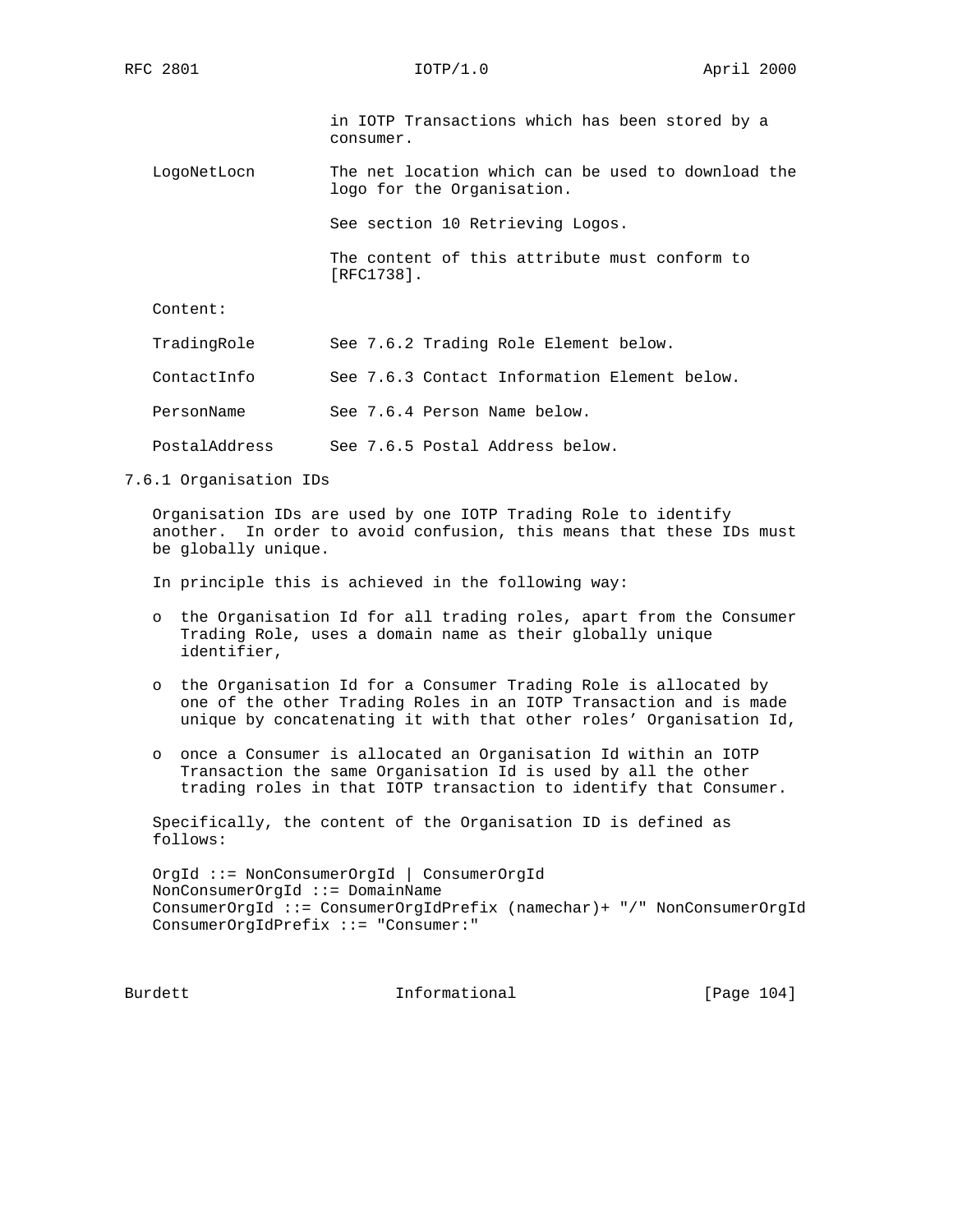- ConsumerOrgId The Organisation ID for a Consumer consists of: o a standard prefix to identify that the Organisation Id is for a consumer, followed by
	- o one or more characters which conform to the definition of an XML "namechar". See [XML] specifications, followed by
	- o the NonConsumerOrgId for the Organisation which allocated the ConsumerOrgId. It is normally the Merchant role.

Use of upper and lower case is not significant.

 NonConsumerOrgId If the Role is not Consumer then this contains the Canonical Name for the non-consumer Organisation being described by the Organisation Component. See [DNS] optionally followed by additional characters, if required, to make the NonConsumerOrgId unique.

> Note that a NonConsumerOrgId may not start with the ConsumerOrgIdPrefix.

> Use of upper and lower case is not significant.

Examples of Organisation Ids follow:

- o newjerseybooks.com a merchant Organisation id
- o westernbank.co.uk a Payment Handler Organisation id
- o consumer:1000247ABH/newjerseybooks.com a consumer Organisation id allocated by a merchant

7.6.2 Trading Role Element

 This identifies the Trading Role of an individual or Organisation in the IOTP Transaction. Note, an Organisation may have more than one Trading Role and several roles may be present in one Organisation element. Its definition is as follows:

| ELEMENT TradingRole EMPTY                   |         |                   |
|---------------------------------------------|---------|-------------------|
| ATTLIST TradingRole</td <td></td> <td></td> |         |                   |
| TD                                          | TD      | #REOUIRED         |
| TradingRole                                 |         | NMTOKEN #REOUIRED |
| IotpMsgIdPrefix                             | NMTOKEN | #REQUIRED         |
| CancelNetLocn                               | CDATA   | #IMPLIED          |
| ErrorNetLocn                                | CDATA   | #IMPLIED          |

Burdett **Informational** [Page 105]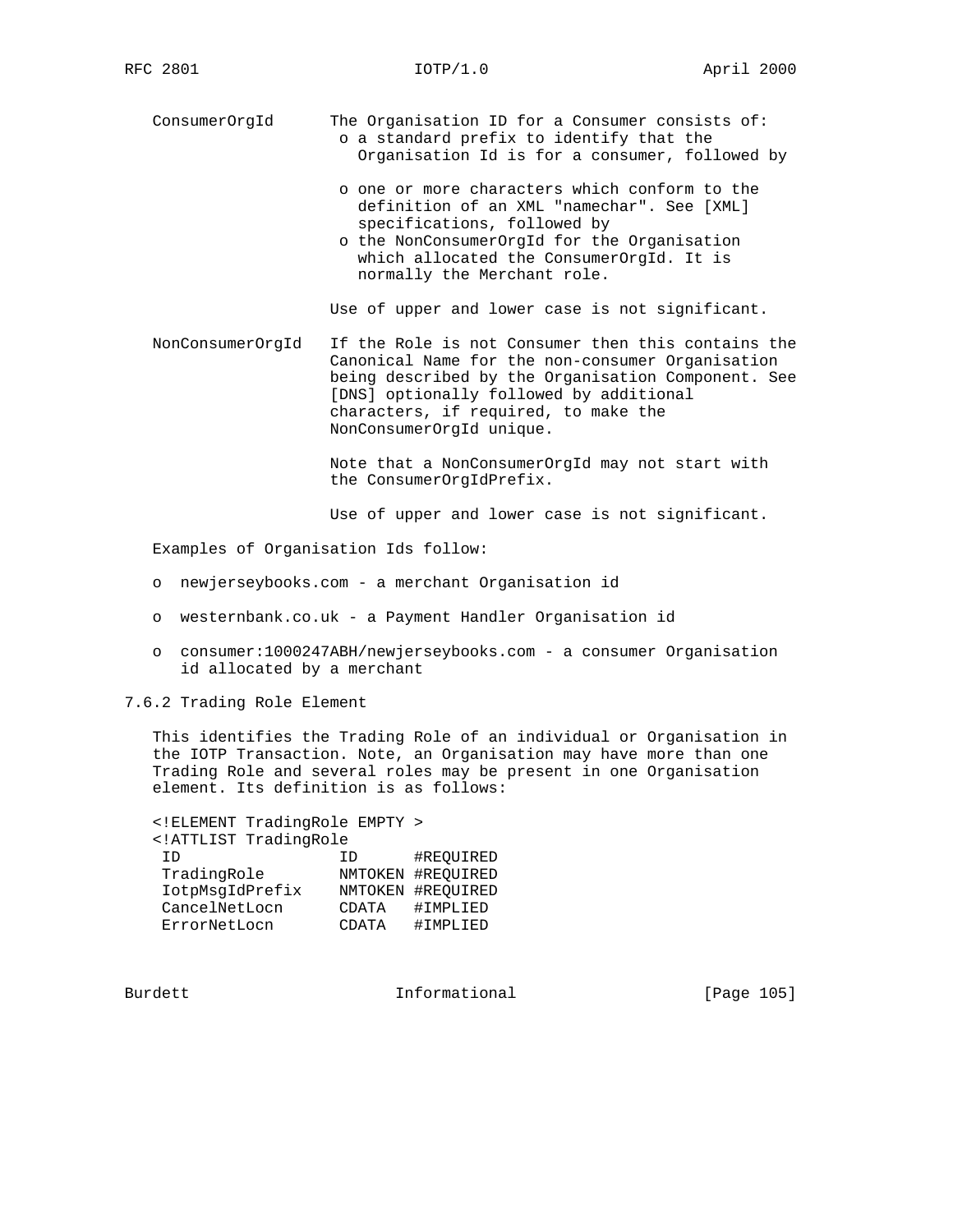| ErrorLogNetLocn | CDATA<br>#IMPLIED >                                                                                                                                                                                                                                                                                                                                                                                                                                                                                                                                                                                                                                                                                                                                                                                                                                                                                                                                                      |
|-----------------|--------------------------------------------------------------------------------------------------------------------------------------------------------------------------------------------------------------------------------------------------------------------------------------------------------------------------------------------------------------------------------------------------------------------------------------------------------------------------------------------------------------------------------------------------------------------------------------------------------------------------------------------------------------------------------------------------------------------------------------------------------------------------------------------------------------------------------------------------------------------------------------------------------------------------------------------------------------------------|
| Attributes:     |                                                                                                                                                                                                                                                                                                                                                                                                                                                                                                                                                                                                                                                                                                                                                                                                                                                                                                                                                                          |
| ΙD              | An identifier which uniquely identifies the<br>Trading Role Element within the IOTP Transaction.                                                                                                                                                                                                                                                                                                                                                                                                                                                                                                                                                                                                                                                                                                                                                                                                                                                                         |
| TradingRole     | The trading role of the Organisation. Valid values<br>are:<br>o Consumer. The person or Organisation that is<br>acting in the role of a consumer in the IOTP<br>Transaction.<br>o Merchant. The person or Organisation that is<br>acting in the role of merchant in the IOTP<br>Transaction.<br>o PaymentHandler. The financial institution or<br>other Organisation which is a Payment Handler<br>for the IOTP Transaction<br>o DeliveryHandler. The person or Organisation<br>that is the delivering the goods or services<br>for the IOTP Transaction<br>o DelivTo. The person or Organisation that is<br>receiving the delivery of goods or services in<br>the IOTP Transaction<br>o CustCare. The Organisation and/or individual<br>who will provide customer care for an IOTP<br>Transaction.<br>Values of TradingRole are controlled under the<br>procedures defined in section 12 IANA<br>Considerations which also allows user defined<br>values to be defined. |
| IotpMsqIdPrefix | Contains the prefix which must be used for all<br>IOTP Messages sent by the Trading Role in this<br>IOTP Transaction. The values to be used are<br>defined in 3.4.1 IOTP Message ID Attribute<br>Definition.                                                                                                                                                                                                                                                                                                                                                                                                                                                                                                                                                                                                                                                                                                                                                             |
| CancelNetLocn   | This contains the net location of where the<br>Consumer should go to if the Consumer cancels the<br>transaction for some reason. It can be used by the<br>Trading Role to provide a response which is more<br>tailored to the circumstances of a particular<br>transaction.                                                                                                                                                                                                                                                                                                                                                                                                                                                                                                                                                                                                                                                                                              |

Burdett **Informational** [Page 106]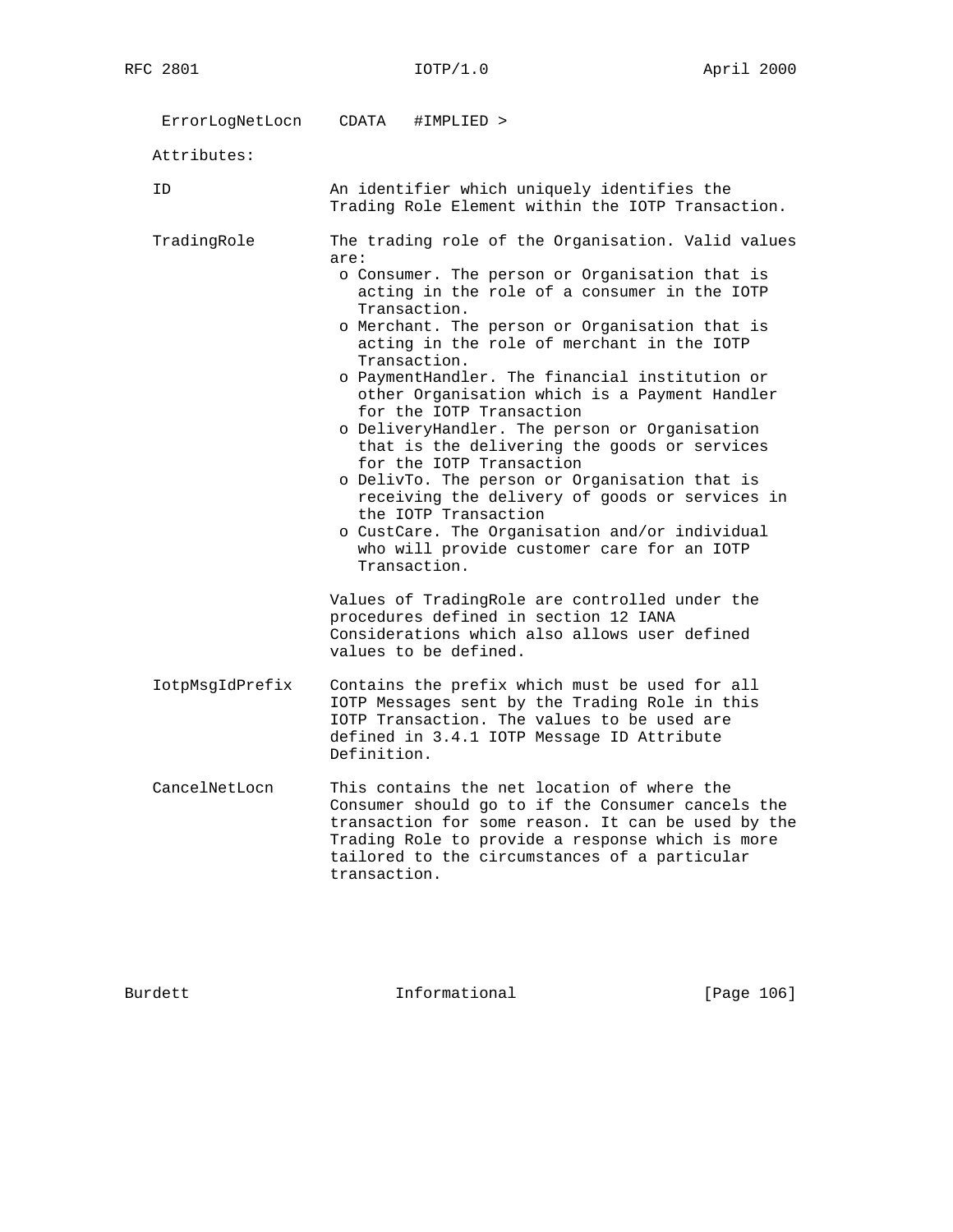This attribute: o must not be present when TradingRole is set to Consumer role or DelivTo, o must be present when TradingRole is set to Merchant, PaymentHandler or DeliveryHandler. The content of this attribute is dependent on the Transport Mechanism see the Transport Mechanism Supplement. ErrorNetLocn This contains the net location that should be displayed by the Consumer after the Consumer has either received or generated an Error Block containing an Error Component with the Severity attribute set to either: o HardError, o Warning but the Consumer decides to not continue with the transaction o TransientError and the transaction has subsequently timed out. See section 7.21.1 Error Processing Guidelines for more details. This attribute: o must not be present when TradingRole is set to Consumer or DelivTo, o must be present when TradingRole is set to Merchant, PaymentHandler or DeliveryHandler. The content of this attribute is dependent on the Transport Mechanism see the Transport Mechanism Supplement. ErrorLogNetLocn Optional. This contains the net location that Consumers should send IOTP Messages that contain Error Blocks with an Error Component with the Severity attribute set to either: o HardError, o Warning but the Consumer decides to not continue with the transaction o TransientError and the transaction has subsequently timed out. This attribute: o must not be present when TradingRole is set to Consumer role,

Burdett **Informational** [Page 107]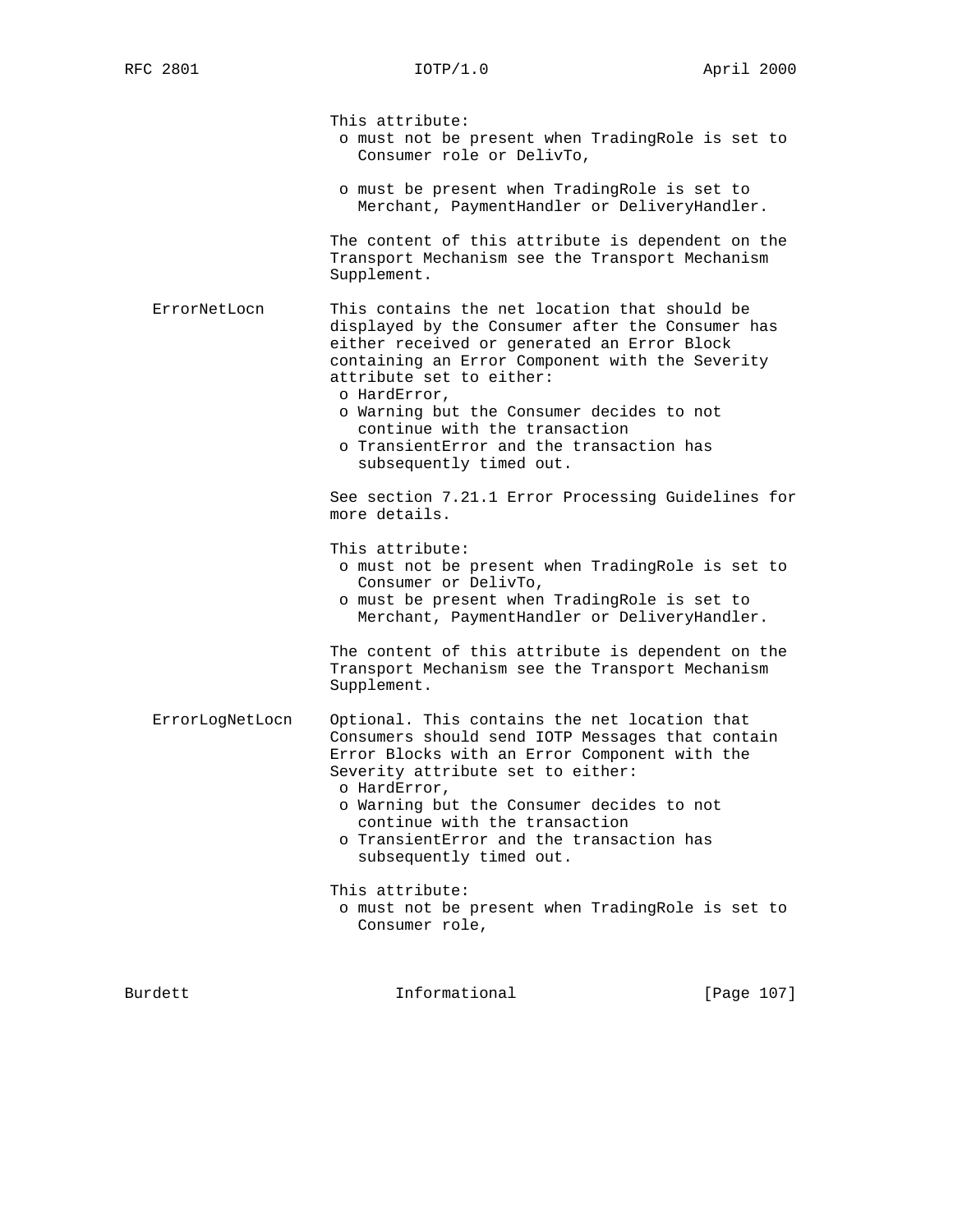o must be present when TradingRole is set to Merchant, PaymentHandler or DeliveryHandler.

 The content of this attribute is dependent on the Transport Mechanism see the Transport Mechanism Supplement.

 The ErrorLogNetLocn can be used to send error messages to the software company or some other Organisation responsible for fixing problems in the software which sent the incoming message. See section 7.21.1 Error Processing Guidelines for more details.

7.6.3 Contact Information Element

 This contains information which can be used to contact an Organisation or an individual. All attributes are optional however at least one item of contact information should be present. Its definition is as follows.

| ATTLIST ContactInfo<br xml:lanq<br>Tel<br>Fax<br>Email<br>NetLocn | ELEMENT ContactInfo EMPTY<br>NMTOKEN #IMPLIED<br>CDATA #IMPLIED<br>#IMPLIED<br>CDATA<br>CDATA<br>#IMPLIED<br>CDATA<br>#IMPLIED >                                               |
|-------------------------------------------------------------------|--------------------------------------------------------------------------------------------------------------------------------------------------------------------------------|
| Attributes:                                                       |                                                                                                                                                                                |
| xml:lang                                                          | Defines the language used by attributes within<br>this element. See section 3.8 Identifying<br>Languages.                                                                      |
| Tel                                                               | A telephone number by which the Organisation may<br>be contacted. Note that this is a text field and<br>no validation is carried out on it.                                    |
| Fax                                                               | A fax number by which the Organisation may be<br>contacted. Note that this is a text field and no<br>validation is carried out on it.                                          |
| Email                                                             | An email address by which the Organisation may be<br>contacted. Note that this field should conform to<br>the conventions for address specifications<br>contained in [RFC822]. |

| Burdett | Informational | [Page 108] |
|---------|---------------|------------|
|         |               |            |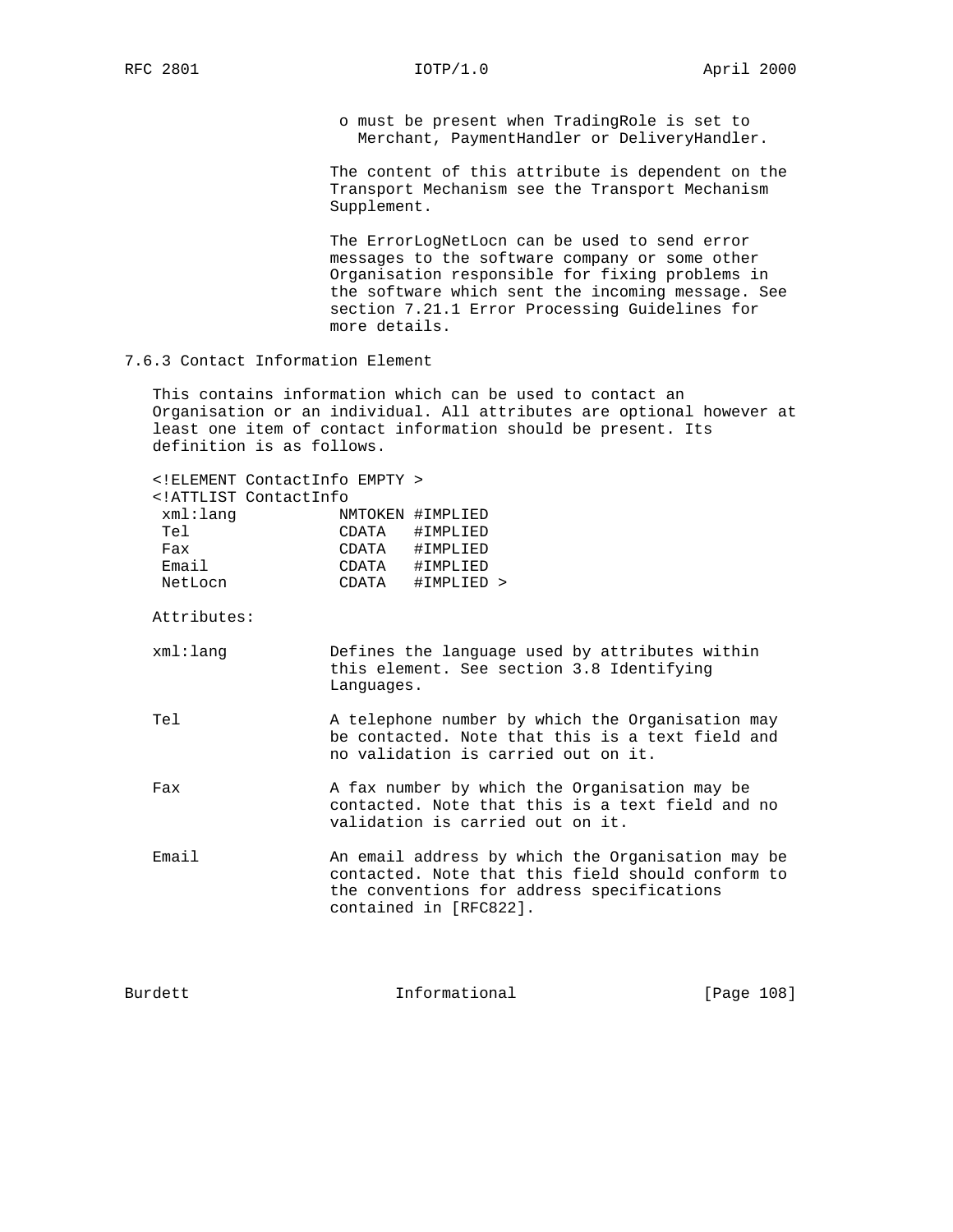NetLocn A location on the Internet by which information about the Organisation may be obtained that can be displayed using a web browser.

> The content of this attribute must conform to [RFC1738].

7.6.4 Person Name Element

 This contains the name of an individual person. All fields are optional however as a minimum either the GivenName or the FamilyName should be present. Its definition is as follows.

|            | ELEMENT PersonName EMPTY                             |       |                  |  |
|------------|------------------------------------------------------|-------|------------------|--|
|            | ATTLIST PersonName</td <td></td> <td></td> <td></td> |       |                  |  |
| xml:lang   |                                                      |       | NMTOKEN #IMPLIED |  |
| Title      |                                                      | CDATA | #IMPLIED         |  |
| GivenName  |                                                      | CDATA | #IMPLIED         |  |
| Initials   |                                                      | CDATA | #IMPLIED         |  |
| FamilyName |                                                      | CDATA | #IMPLIED >       |  |
|            |                                                      |       |                  |  |

Attributes:

- xml:lang Defines the language used by attributes within this element. See section 3.8 Identifying Languages.
- Title  $A$  distinctive name; personal appellation, hereditary or not, denoting or implying office (e.g., judge, mayor) or nobility (e.g., duke, duchess, earl), or used in addressing or referring to a person (e.g., Mr, Mrs, Miss)
- GivenName The primary or main name by which a person is known amongst and identified by their family, friends and acquaintances. Otherwise known as first name or Christian Name.
- Initials The first letter of the secondary names (other than the Given Name) by which a person is known amongst or identified by their family, friends and acquaintances.
- FamilyName The name by which family of related individuals are known. It is typically the part of an individual's name which is passed on by parents to their children.

| Burdett | Informational | [Page 109] |
|---------|---------------|------------|
|         |               |            |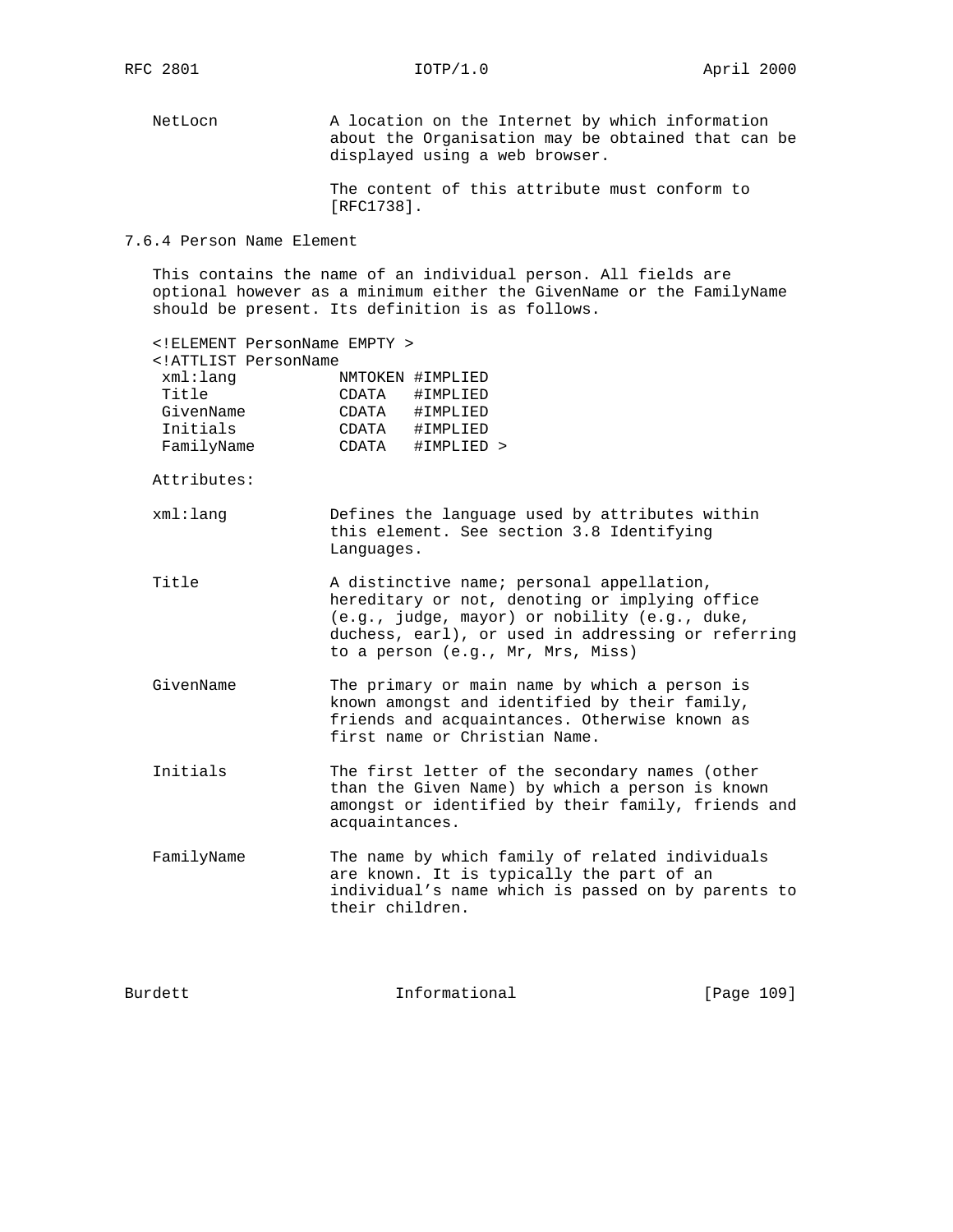7.6.5 Postal Address Element

 This contains an address which can be used, for example, for the physical delivery of goods, services or letters. Its definition is as follows.

 <!ELEMENT PostalAddress EMPTY > <!ATTLIST PostalAddress xml:lang NMTOKEN #IMPLIED AddressLine1 CDATA #IMPLIED AddressLine2 CDATA #IMPLIED CityOrTown CDATA #IMPLIED StateOrRegion CDATA #IMPLIED PostalCode CDATA #IMPLIED Country CDATA #IMPLIED LegalLocation (True | False) 'False' >

Attributes:

 xml:lang Defines the language used by attributes within this element. See section 3.8 Identifying Languages.

 AddressLine1 The first line of a postal address. e.g., "The Meadows"

- AddressLine2 The second line of a postal address. e.g., "Sandy Lane"
- CityOrTown The city of town of the address. e.g., "Carpham"
- StateOrRegion The state or region within a country where the city or town is placed. e.g., "Surrey"
- PostalCode The code known as, for example a post code or zip code, that is typically used by Postal Organisations to organise postal deliveries into efficient sequences. e.g., "KT22 1AA"

Country The country for the address. e.g., "UK"

 LegalLocation This identifies whether the address is the Registered Address for the Organisation. At least one address for the Organisation must have a value set to True unless the Trading Role is either Consumer or DeliverTo.

Burdett 10 Informational [Page 110]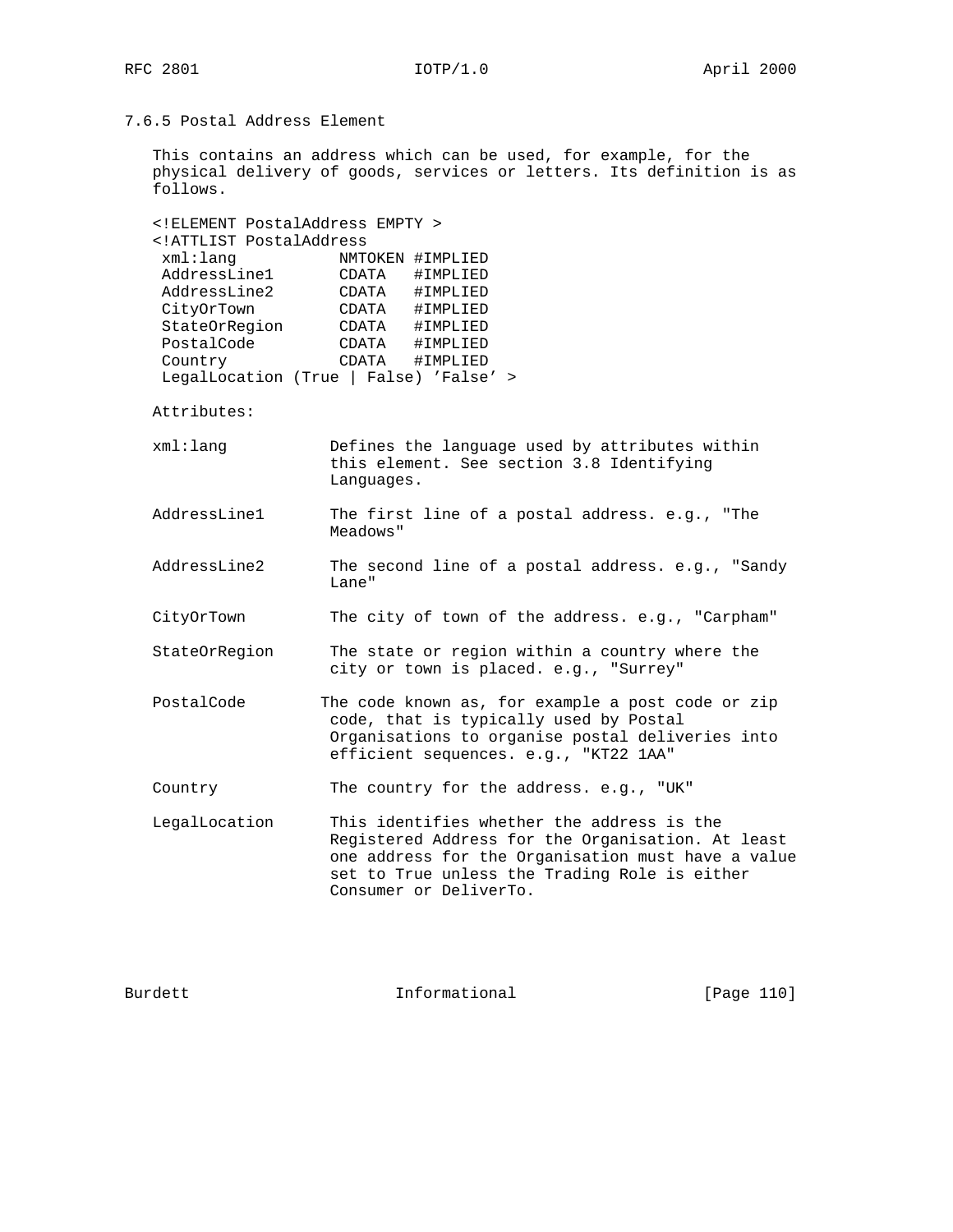7.7 Brand List Component

 Brand List Components are contained within the Trading Protocol Options Block (see section 8.1) of the IOTP Transaction. They contains lists of:

- o payment Brands (see also section 11.1 Brand Definitions and Brand Selection),
- o amounts to be paid in the currencies that are accepted or offered by the Merchant,
- o the payment protocols which can be used to make payments with a Brand, and
- o the net locations of the Payment Handlers which accept payment for a payment protocol

The definition of a Brand List Component is as follows.

 <!ELEMENT BrandList (Brand+, ProtocolAmount+, CurrencyAmount+, PayProtocol+) > <!ATTLIST BrandList ID ID #REQUIRED xml:lang NMTOKEN #REQUIRED ShortDesc CDATA #REQUIRED PayDirection (Debit | Credit) #REQUIRED >

Attributes:

 ID An identifier which uniquely identifies the Brand List Component within the IOTP Transaction.

- xml:lang Defines the language used by attributes or child elements within this component, unless overridden by an xml:lang attribute on a child element. See section 3.8 Identifying Languages.
- ShortDesc **A** text description in the language defined by xml:Lang giving details of the purpose of the Brand List. This information must be displayed to the receiver of the Brand List in order to assist with making the selection. It is of particular benefit in allowing a Consumer to distinguish the purpose of a Brand List when an IOTP Transaction involves more than one payment.

| Burdett | Informational | [Page 111] |  |
|---------|---------------|------------|--|
|         |               |            |  |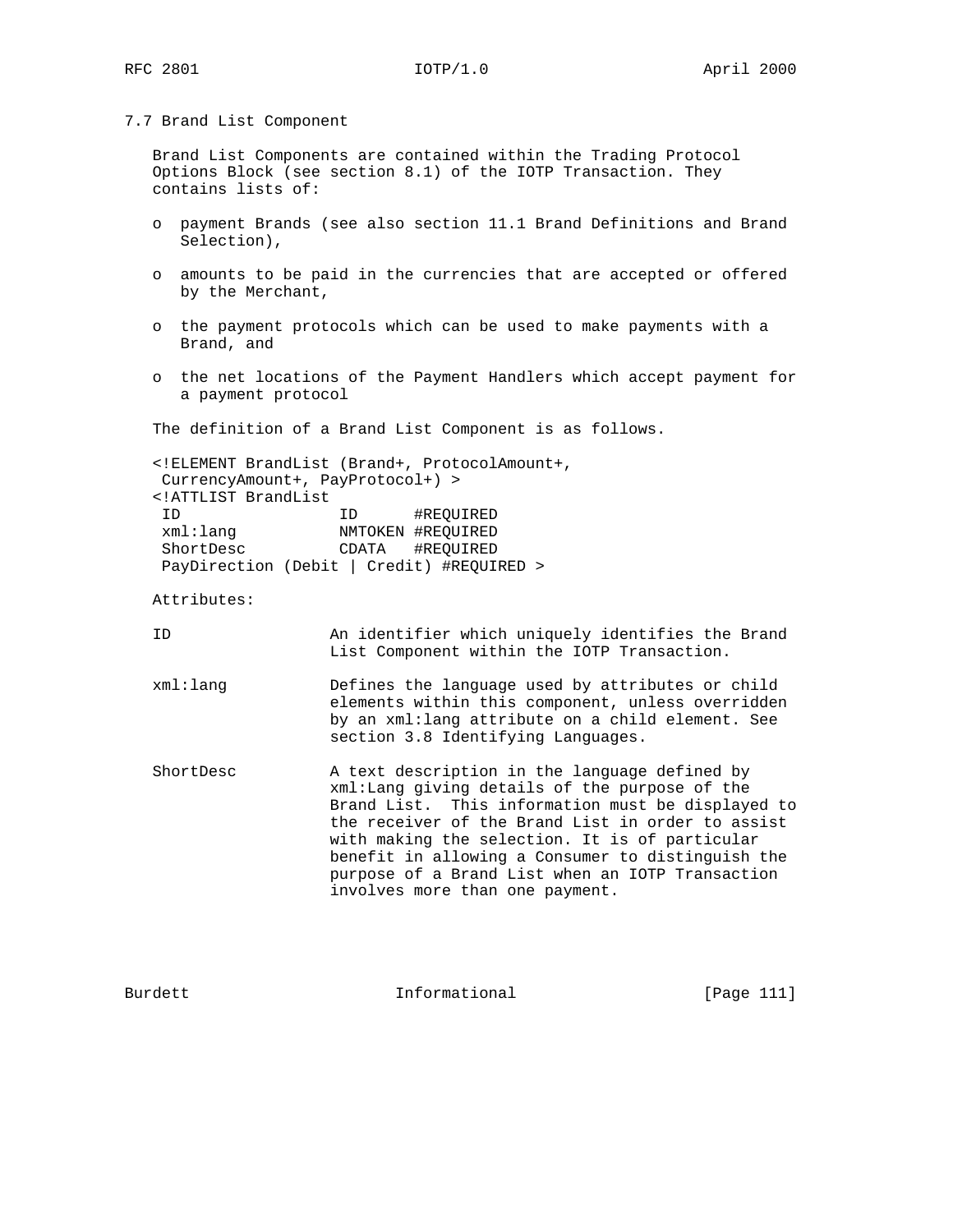| PayDirection   | Indicates the direction in which the payment for<br>which a Brand is being selected is to be made. Its<br>values may be:<br>o Debit The sender of the Payment Request Block<br>(e.g., the Consumer) to which this Brand List<br>relates will make the payment to the Payment<br>Handler, or<br>o Credit The sender of the Payment Request Block<br>to which this Brand List relates will receive a<br>payment from the Payment Handler. |
|----------------|-----------------------------------------------------------------------------------------------------------------------------------------------------------------------------------------------------------------------------------------------------------------------------------------------------------------------------------------------------------------------------------------------------------------------------------------|
| Content:       |                                                                                                                                                                                                                                                                                                                                                                                                                                         |
| Brand          | This describes a Brand. The sequence of the Brand<br>elements (see section 7.7.1) within the Brand List<br>does not indicate any preference. It is<br>recommended that software which processes this<br>Brand List presents Brands in a sequence which the<br>receiver of the Brand List prefers.                                                                                                                                       |
| ProtocolAmount | This links a particular Brand to:<br>o the currencies and amounts in CurrencyAmount<br>elements that can be used with the Brand, and<br>o the Payment Protocols and Payment Handlers,<br>which can be used with those currencies and<br>amounts, and a particular Brand                                                                                                                                                                 |
| CurrencyAmount | This contains a currency code and an amount.                                                                                                                                                                                                                                                                                                                                                                                            |
| PayProtocol    | This contains information about a Payment Protocol<br>and the Payment Handler which may be used with a<br>particular Brand.                                                                                                                                                                                                                                                                                                             |
|                |                                                                                                                                                                                                                                                                                                                                                                                                                                         |

 The relationships between the elements which make up the content of the Brand List is illustrated in the diagram below.

Burdett **Informational** [Page 112]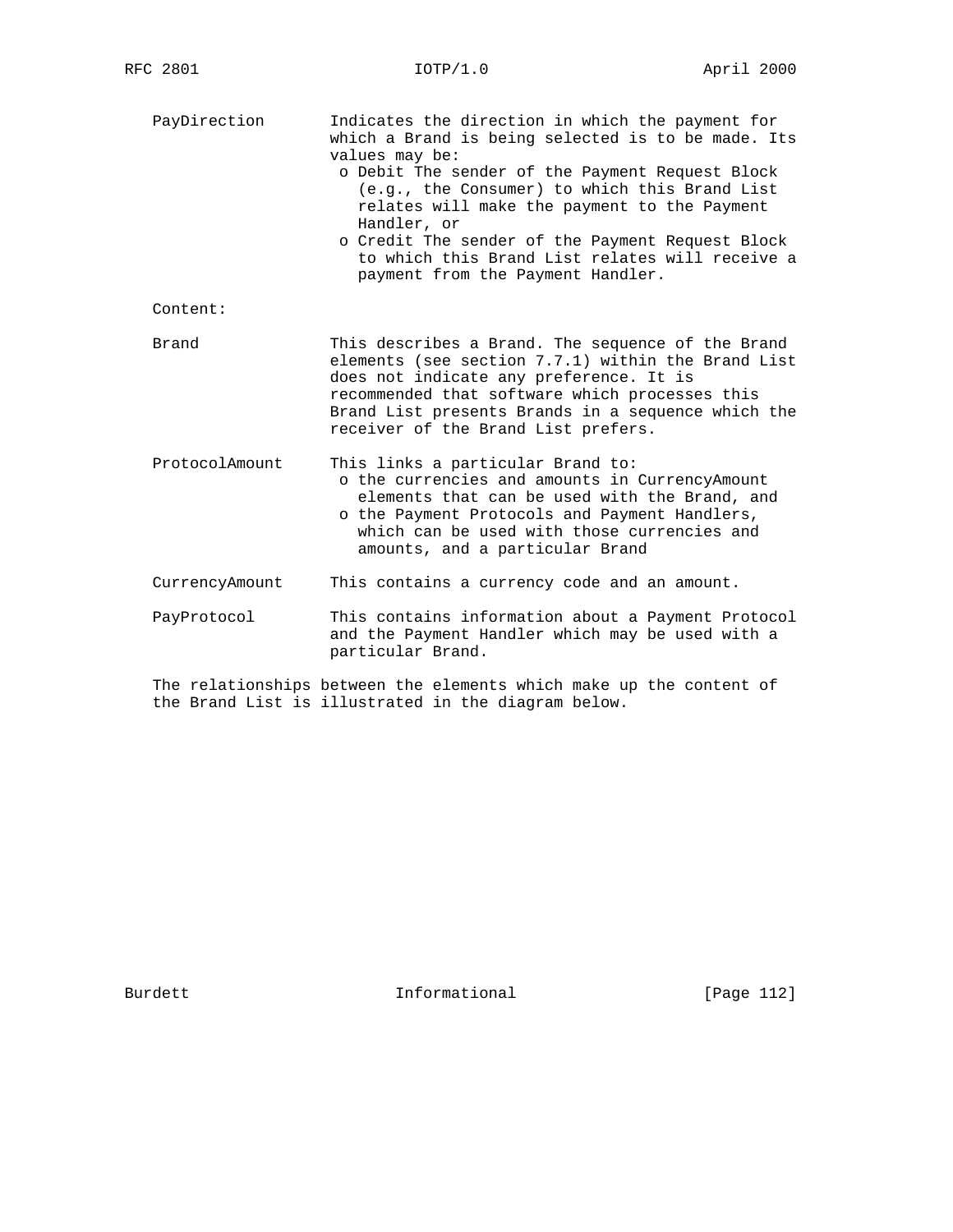\*+\*+\*+\*+\*+\*+\*+\*+\*+\*+\*+\*+\*+\*+\*+\*+\*+\*+\*+\*+\*+\*+\*+\*+\*+\*+\*+\*+\*+\*+\*+\*+\*+\*+\*

Brand List Component



\*-\*-\*-\*-\*-\*-\*-\*-\*-\*-\*-\*-\*-\*-\*-\*-\*-\*-\*-\*-\*-\*-\*-\*-\*-\*-\*-\*-\*-\*-\*-\*-\*-\*-\*

Figure 15 Brand List Element Relationships

 Examples of complete Brand Lists are contained in section 11.2 Brand List Examples.

# 7.7.1 Brand Element

 A Brand Element describes a brand that can be used for making a payment. One or more of these elements is carried in each Brand List Component that has the PayDirection attribute set to Debit. Exactly one Brand Element may be carried in a Brand List Component that has the PayDirection attribute set to Credit.

 <!ELEMENT Brand (ProtocolBrand\*, PackagedContent\*) > <!ATTLIST Brand ID ID #REQUIRED xml:lang NMTOKEN #IMPLIED BrandId CDATA #REQUIRED BrandName CDATA #REQUIRED BrandLogoNetLocn CDATA #REQUIRED BrandNarrative CDATA #IMPLIED ProtocolAmountRefs IDREFS #REQUIRED ContentSoftwareId CDATA #IMPLIED >

Burdett **Informational** [Page 113]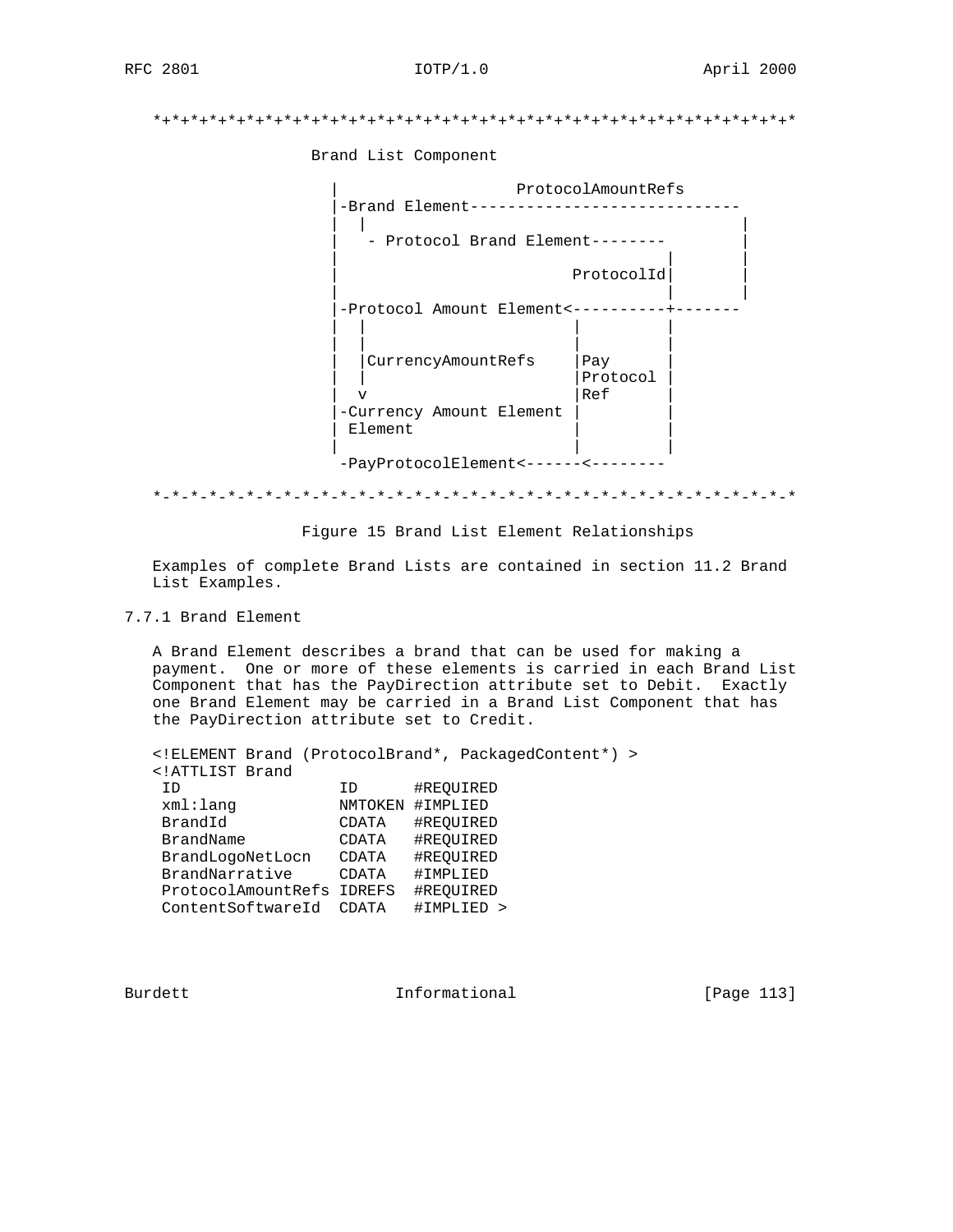| Attributes:      |                                                                                                                                                                                                                                                                                                                                                                                      |
|------------------|--------------------------------------------------------------------------------------------------------------------------------------------------------------------------------------------------------------------------------------------------------------------------------------------------------------------------------------------------------------------------------------|
| ID               | Element identifier, potentially referenced in a<br>Brand Selection Component contained in a later<br>Payment Request message and uniquely identifies<br>the Brand element within the IOTP Transaction.                                                                                                                                                                               |
| xml:lang         | Defines the language used by attributes and<br>content of this element. See section 3.8<br>Identifying Languages.                                                                                                                                                                                                                                                                    |
| BrandId          | This contains a unique identifier for the brand<br>(or promotional brand). It is used to match<br>against a list of Payment Instruments which the<br>Consumer holds to determine whether or not the<br>Consumer can pay using the Brand.                                                                                                                                             |
|                  | Values of BrandId are managed under the procedure<br>described in section 12 IANA Considerations.                                                                                                                                                                                                                                                                                    |
|                  | As values of BrandId are controlled under the<br>procedures defined in section 12 IANA<br>Considerations user defined values may be<br>defined.                                                                                                                                                                                                                                      |
| BrandName        | This contains the name of the brand, for example<br>MasterCard Credit. This is the description of the<br>Brand which is displayed to the consumer in the<br>Consumers language defined by xml: lang. For<br>example it might be "American Airlines Advantage<br>Visa". Note that this attribute is not used for<br>matching against the payment instruments held by<br>the Consumer. |
| BrandLogoNetLocn | The net location which can be used to download<br>the logo for the Organisation. See section<br>Retrieving Logos (see section 10).                                                                                                                                                                                                                                                   |
|                  | The content of this attribute must conform to<br>[RFC1738].                                                                                                                                                                                                                                                                                                                          |
| BrandNarrative   | This optional attribute is designed to be used by<br>the Merchant to indicate some special conditions<br>or benefit which would apply if the Consumer<br>selected that brand. For example "5% discount",<br>"free shipping and handling", "free breakage<br>insurance for 1 year", "double air miles apply",<br>etc.                                                                 |
|                  |                                                                                                                                                                                                                                                                                                                                                                                      |

Burdett **Informational** [Page 114]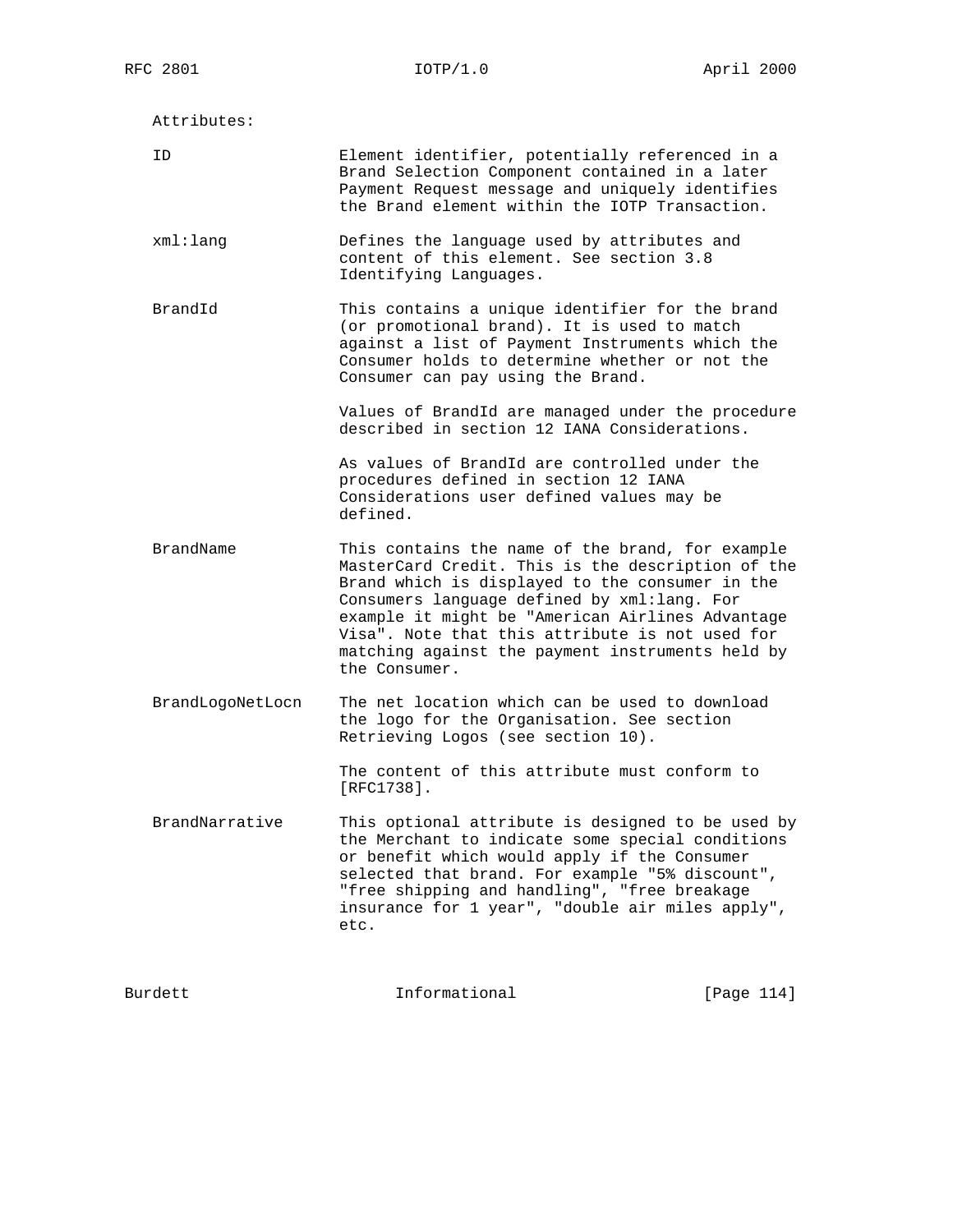ProtocolAmountRefs Identifies the protocols and related currencies and amounts which can be used with this Brand. Specified as a list of ID's of Protocol Amount Elements (see section 7.7.3) contained within the Brand List.

ContentSoftwareId See section 14.Glossary.

Content:

- ProtocolBrand Protocol Brand elements contain brand information to be used with a specific payment protocol (see section 7.7.2)
- PackagedContent Optional Packaged Content (see section 3.7) elements containing information about the brand which may be used by the payment protocol. The content of this information is defined in the supplement for a payment protocol which describes how the payment protocol works with IOTP.

 Example Brand Elements are contained in section 11.2 Brand List Examples.

7.7.2 Protocol Brand Element

 The Protocol Brand Element contains information that is specific to the use of a particular Protocol with a Brand. Its definition is as follows.

 <!ELEMENT ProtocolBrand (PackagedContent\*) > <!ATTLIST ProtocolBrand ProtocolId CDATA #REQUIRED ProtocolBrandId CDATA #REQUIRED >

Attributes:

 ProtocolId This must match the value of a ProtocolId attribute in a Pay Protocol Element (see section 7.7.5).

> The values of ProtocolId should be unique within a Brand Element otherwise there is an error.

Burdett **Informational** [Page 115]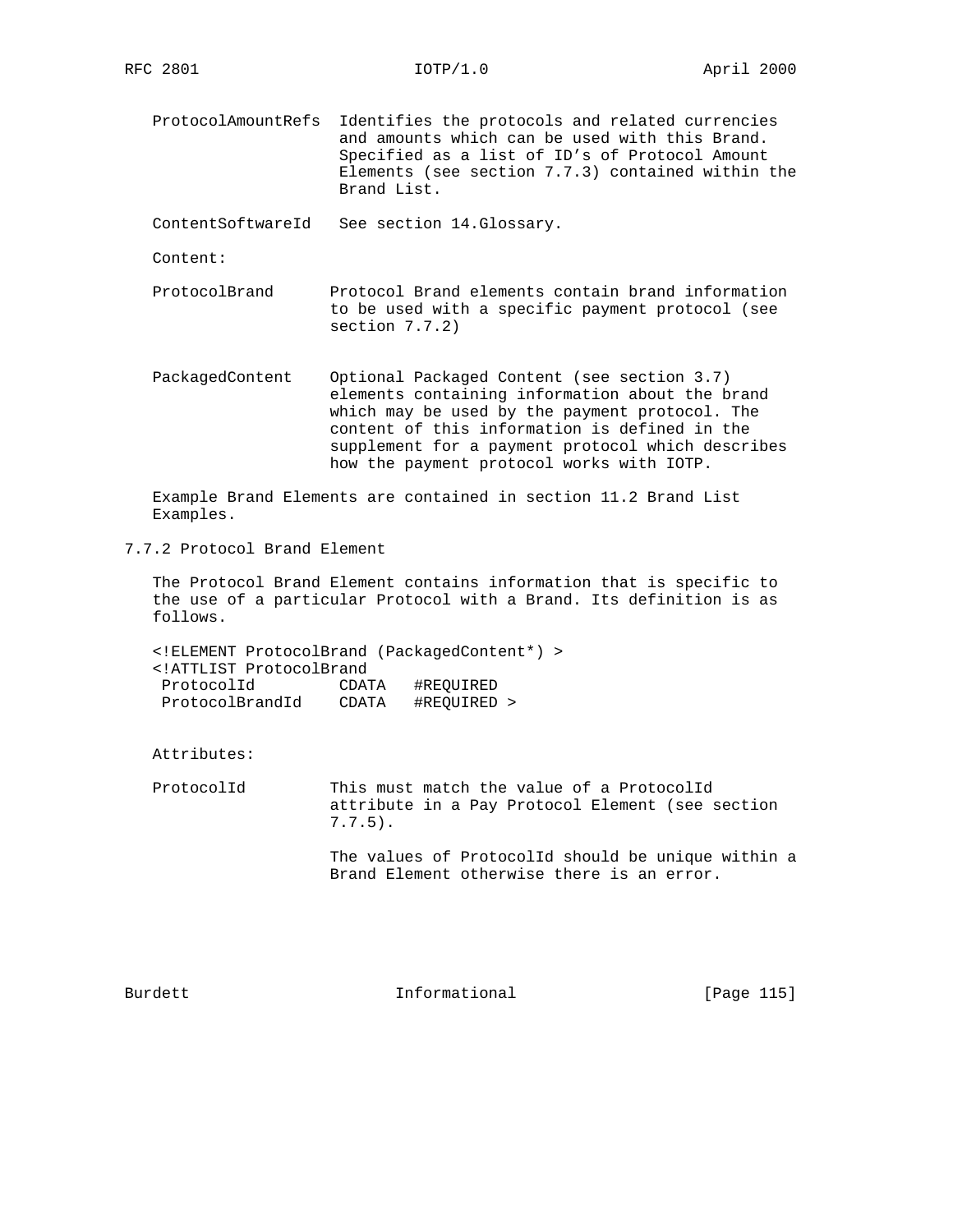ProtocolBrandId This is the Payment Brand Id to be used with a particular payment protocol. For example, SET and EMV have their own well defined, yet different, values for the Brand Id to be used with each protocol.

> The valid values of this attribute are defined in the supplement for the payment protocol identified by ProtocolId that describes how the payment protocol works with IOTP.

Content:

 PackagedContent Optional Packaged Content (see section 3.7) elements containing information about the protocol/brand which may be used by the payment protocol. The content of this information is defined in the supplement for a payment protocol which describes how the payment protocol works with IOTP.

### 7.7.3 Protocol Amount Element

The Protocol Amount element links a Brand to:

- o the currencies and amounts in Currency Amount Elements (see section 7.7.4) that can be used with the Brand, and
- o the Payment Protocols and Payment Handlers defined in a Pay Protocol Element (see section 7.7.5), which can be used with those currencies and amounts.

Its definition is as follows:

 <!ELEMENT ProtocolAmount (PackagedContent\*) > <!ATTLIST ProtocolAmount ID ID #REQUIRED PayProtocolRef IDREF #REQUIRED CurrencyAmountRefs IDREFS #REQUIRED ContentSoftwareId CDATA #IMPLIED >

Attributes:

 ID Element identifier, potentially referenced in a Brand element; or in a Brand Selection Component contained in a later Payment Request message which uniquely identifies the Protocol Amount element within the IOTP Transaction.

Burdett **Informational** [Page 116]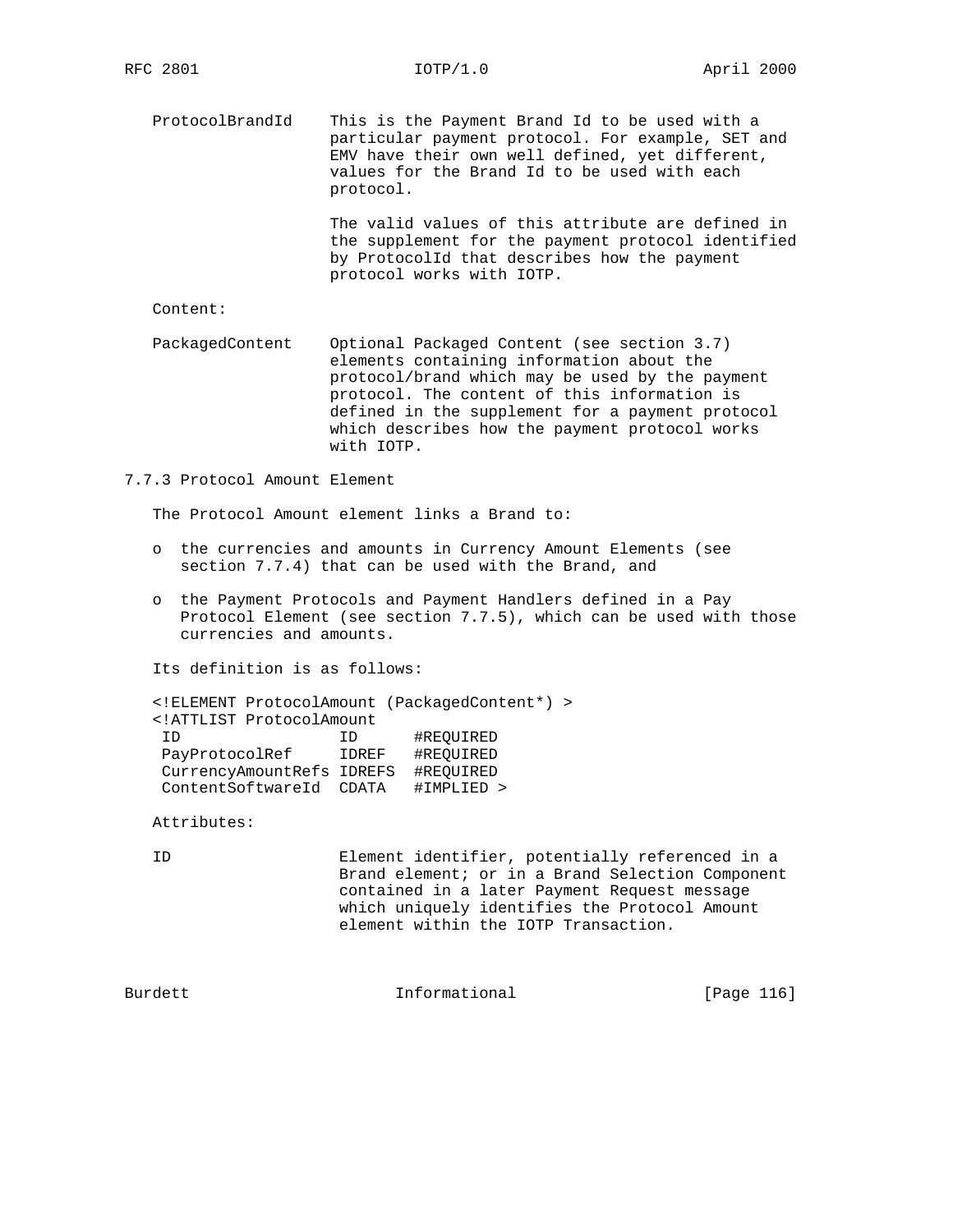PayProtocolRef Contains an Element Reference (see section 3.5) that refers to the Pay Protocol Element (see section 7.7.5) that contains the Payment Protocol and Payment Handlers that can be used with the Brand.

 CurrencyAmountRefs Contains a list of Element References (see section 3.5) that refer to the Currency Amount Element (see section 7.7.4) that describes the currencies and amounts that can be used with the Brand.

ContentSoftwareId See section 14. Glossary.

Content:

 PackagedContent Optional Packaged Content (see section 3.7) elements containing information about the protocol amount which may be used by the payment protocol. The content of this information is defined in the supplement for a payment protocol which describes how the payment protocol works with IOTP.

 Examples of Protocol Amount Elements are contained in section 11.2 Brand List Examples.

- 7.7.4 Currency Amount Element
	- A Currency Amount element contains:
	- o a currency code (and its type), and
	- o an amount.

 One or more of these elements is carried in each Brand List Component. Its definition is as follows:

 <!ELEMENT CurrencyAmount EMPTY > <!ATTLIST CurrencyAmount ID ID #REQUIRED Amount CDATA #REQUIRED

 CurrCodeType NMTOKEN 'ISO4217-A' CurrCode CDATA #REQUIRED >

Attributes:

 ID Element identifier, potentially referenced in a Brand element; or in a Brand Selection Component

Burdett **Informational** [Page 117]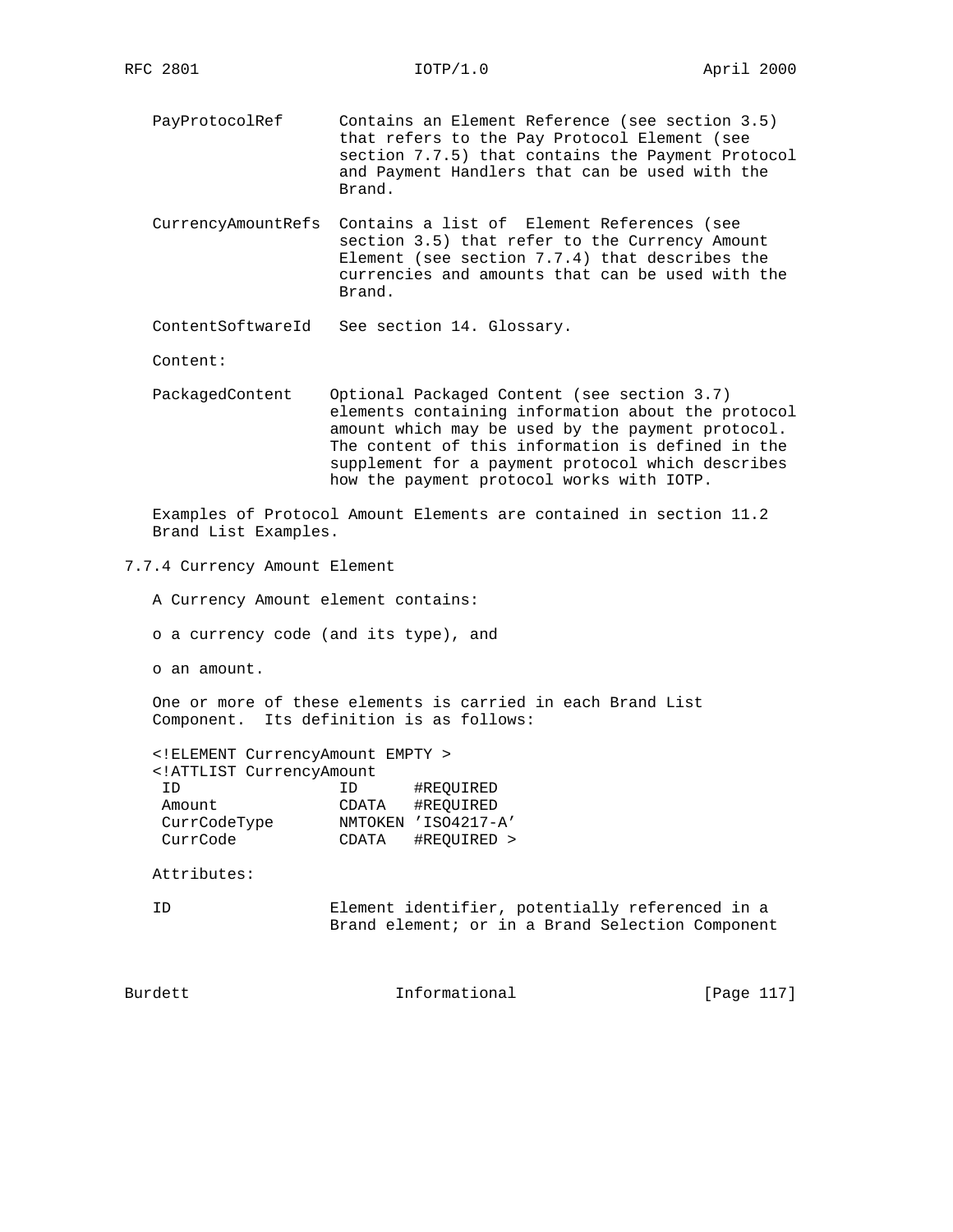contained in a later Payment Request message which uniquely identifies the Currency Amount Element within the IOTP Transaction.

 Amount Indicates the amount to be paid in whole and fractional units of the currency. For example \$245.35 would be expressed "245.35". Note that values smaller than the smallest denomination are allowed. For example one tenth of a cent would be "0.001".

 CurrCodeType Indicates the domain of the CurrCode. This attribute is included so that the currency code may support non-standard "currencies" such as frequent flyer points, trading stamps, etc. Its values may be:

- o ISO4217-A (the default) indicates the currency code is a three character alphabetic currency code that conforms to [ISO 4217]
- o IOTP indicates that values of CurrCode are managed under the procedure described in section 12 IANA Considerations
- CurrCode **A** code which identifies the currency to be used in the payment. The domain of valid currency codes is defined by CurrCodeType

 As values of CurrCodeType are managed under the procedure described in section 12 IANA Considerations user defined values of CurrCodeType may be defined.

 Examples of Currency Amount Elements are contained in section 11.2 Brand List Examples.

7.7.5 Pay Protocol Element

 A Pay Protocol element specifies details of a Payment Protocol and the Payment Handler that can be used with a Brand. One or more of these elements is carried in each Brand List.

 <!ELEMENT PayProtocol (PackagedContent\*) > <!ATTLIST PayProtocol ID ID #REQUIRED xml:lang NMTOKEN #IMPLIED ProtocolId NMTOKEN #REQUIRED ProtocolName CDATA #REQUIRED ActionOrgRef NMTOKEN #REQUIRED

Burdett **Informational Informational** [Page 118]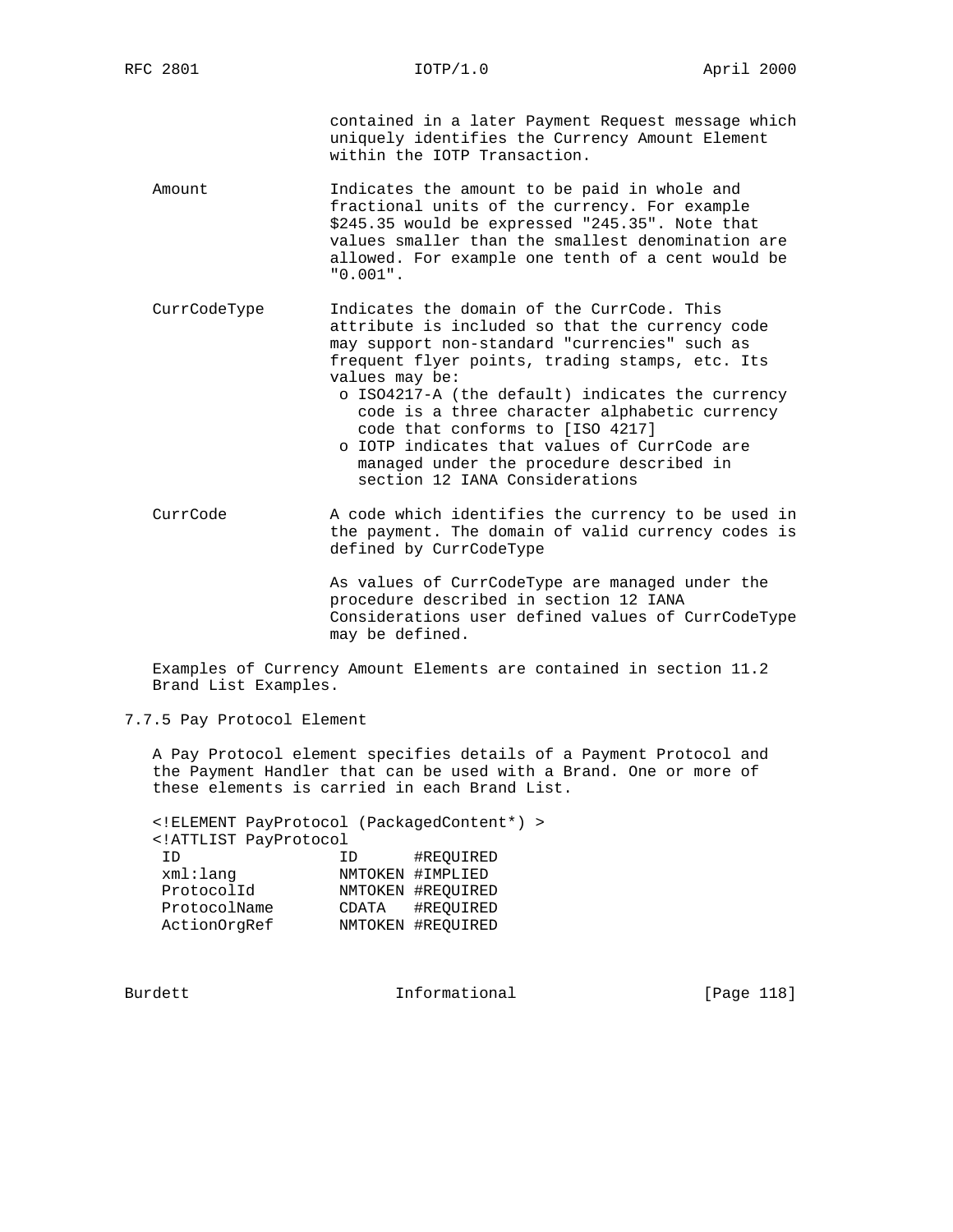| PayRegNetLocn     | CDATA | #IMPLIED   |
|-------------------|-------|------------|
| SecPayReqNetLocn  | CDATA | #IMPLIED   |
| ContentSoftwareId | CDATA | #IMPLIED > |

Attributes:

- ID Element identifier, potentially referenced in a Brand element; or in a Brand Selection Component contained in a later Payment Request message which uniquely identifies the Pay Protocol element within the IOTP Transaction.
- xml:lang Defines the language used by attributes and content of this element. See section 3.8 Identifying Languages.
- ProtocolId Consists of a protocol name and version. For example "SETv1.0".

 The values of ProtocolId are defined by the payment scheme/method owners in the document that describes how to encapsulate a payment protocol within IOTP.

- ProtocolName A narrative description of the payment protocol and its version in the language identified by xml:lang. For example "Secure Electronic Transaction Version 1.0". Its purpose is to help provide information on the payment protocol being used if problems arise.
- ActionOrgRef An Element Reference (see section 3.5) to the Organisation Component for the Payment Handler for the Payment Protocol.
- PayReqNetLocn The Net Location indicating where an unsecured Payment Request message should be sent if this protocol choice is used.

 The content of this attribute is dependent on the Transport Mechanism (such must conform to [RFC1738].

 SecPayReqNetLocn The Net Location indicating where a secured Payment Request message should be sent if this protocol choice is used.

Burdett **Informational** [Page 119]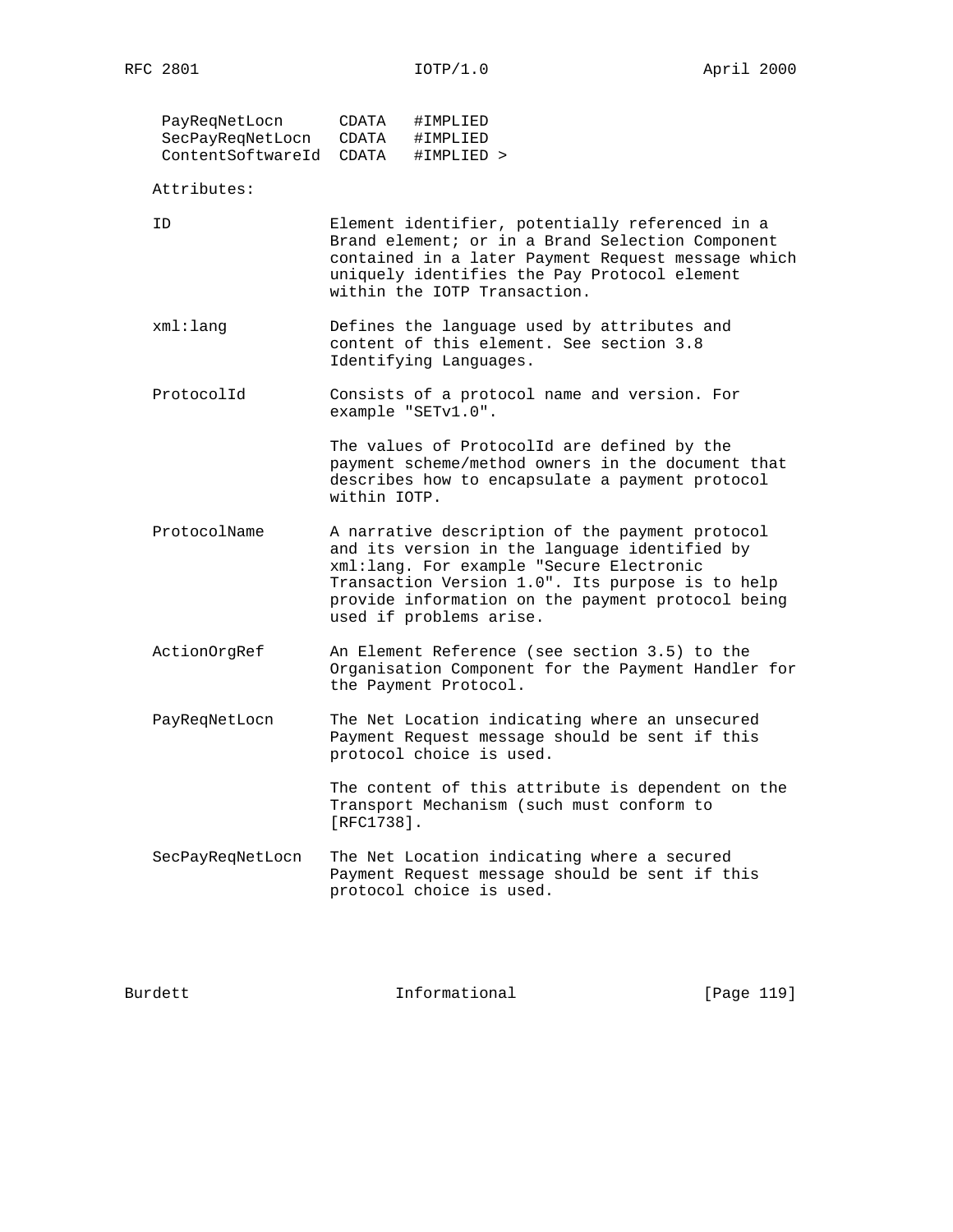A secured payment involves the use of a secure channel such as [SSL/TLS] in order to communicate with the Payment Handler.

 The content of this attribute must conform to [RFC1738]. See also See section 3.9 Secure and Insecure Net Locations.

ContentSoftwareId See section 14. Glossary.

Content:

 PackagedContent Optional Packaged Content elements (see section 3.7) containing information about the protocol which is used by the payment protocol. The content of this information is defined in the supplement for a payment protocol which describes how the payment protocol works with IOTP. An example of its use could be to include a payment protocol message.

 Examples of Pay Protocol Elements are contained in section 11.2 Brand List Examples.

7.8 Brand Selection Component

 A Brand Selection Component identifies the choice of payment brand, payment protocol and the Payment Handler. This element is used:

- o in Payment Request messages within Baseline Purchase and Baseline Value Exchange IOTP Transactions to identify the brand, protocol and payment handler for a payment, or
- o to, optionally, inform a merchant in a purchase of the payment brand being used so that the offer and order details can be amended accordingly.

 In Baseline IOTP, the integrity of Brand Selection Components is not guaranteed. However, modification of Brand Selection Components can only cause denial of service if the payment protocol itself is secure against message modification, duplication, and swapping attacks.

The definition of a Brand Selection Component is as follows.

 <!ELEMENT BrandSelection (BrandSelBrandInfo?, BrandSelProtocolAmountInfo?, BrandSelCurrencyAmountInfo?) > <!ATTLIST BrandSelection

Burdett **Informational** [Page 120]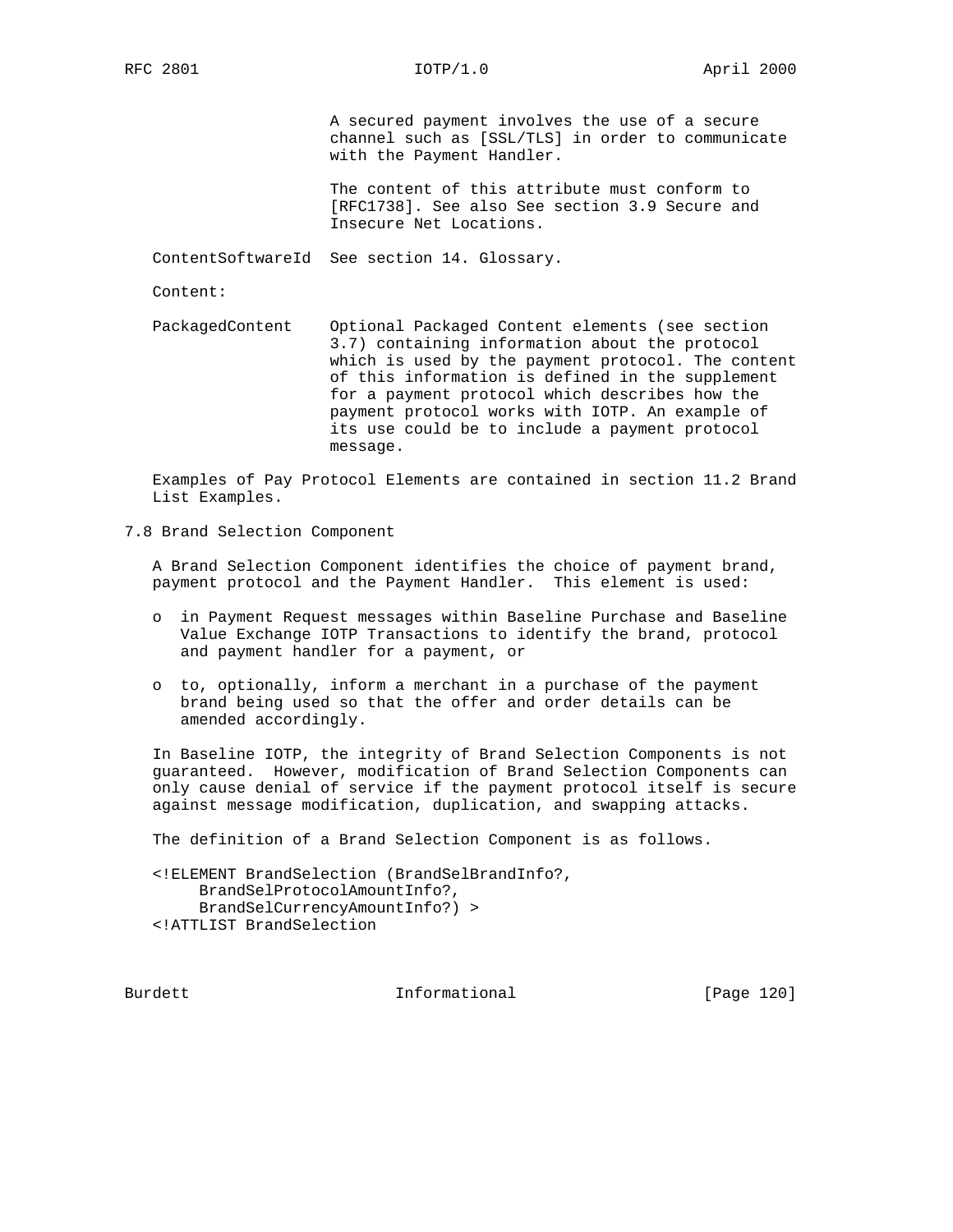| TD                | TD | #REOUIRED           |  |
|-------------------|----|---------------------|--|
| BrandListRef      |    | NMTOKEN #REOUIRED   |  |
| BrandRef          |    | NMTOKEN #REOUIRED   |  |
| ProtocolAmountRef |    | NMTOKEN #REOUIRED   |  |
| CurrencyAmountRef |    | NMTOKEN #REOUIRED > |  |
|                   |    |                     |  |

Attributes:

| ID |  |  | An identifier which uniquely identifies the Brand |  |  |  |
|----|--|--|---------------------------------------------------|--|--|--|
|    |  |  | Selection Component within the IOTP Transaction.  |  |  |  |

- BrandListRef The Element Reference (see section 3.5) of the Brand List Component from which a Brand is being selected
- BrandRef The Element Reference of a Brand element within the Brand List Component that is being selected that is to be used in the payment.
- ProtocolAmountRef The Element Reference of a Protocol Amount element within the Brand List Component which is to be used when making the payment.
- CurrencyAmountRef The Element Reference of a Currency Amount element within the Brand List Component which is to be used when making the payment.

Content:

```
 BrandSelBrandInfo, This contains any additional data that
BrandSelProtocolAmountInfo, may be required by a particular payment
BrandSelCurrencyAmountInfo brand or protocol. See sections 7.8.1,
                           7.8.2, and 7.8.3.
```
The following rules apply:

- o the BrandListRef must contain the ID of a Brand List Component in the same IOTP Transaction
- o every Brand List Component in the Trading Protocol Options Block (see section 8.1) must be referenced by one and only one Brand Selection Component
- o the BrandRef must refer to the ID of a Brand contained within the Brand List Component referred to by BrandListRef

Burdett 10 Informational [Page 121]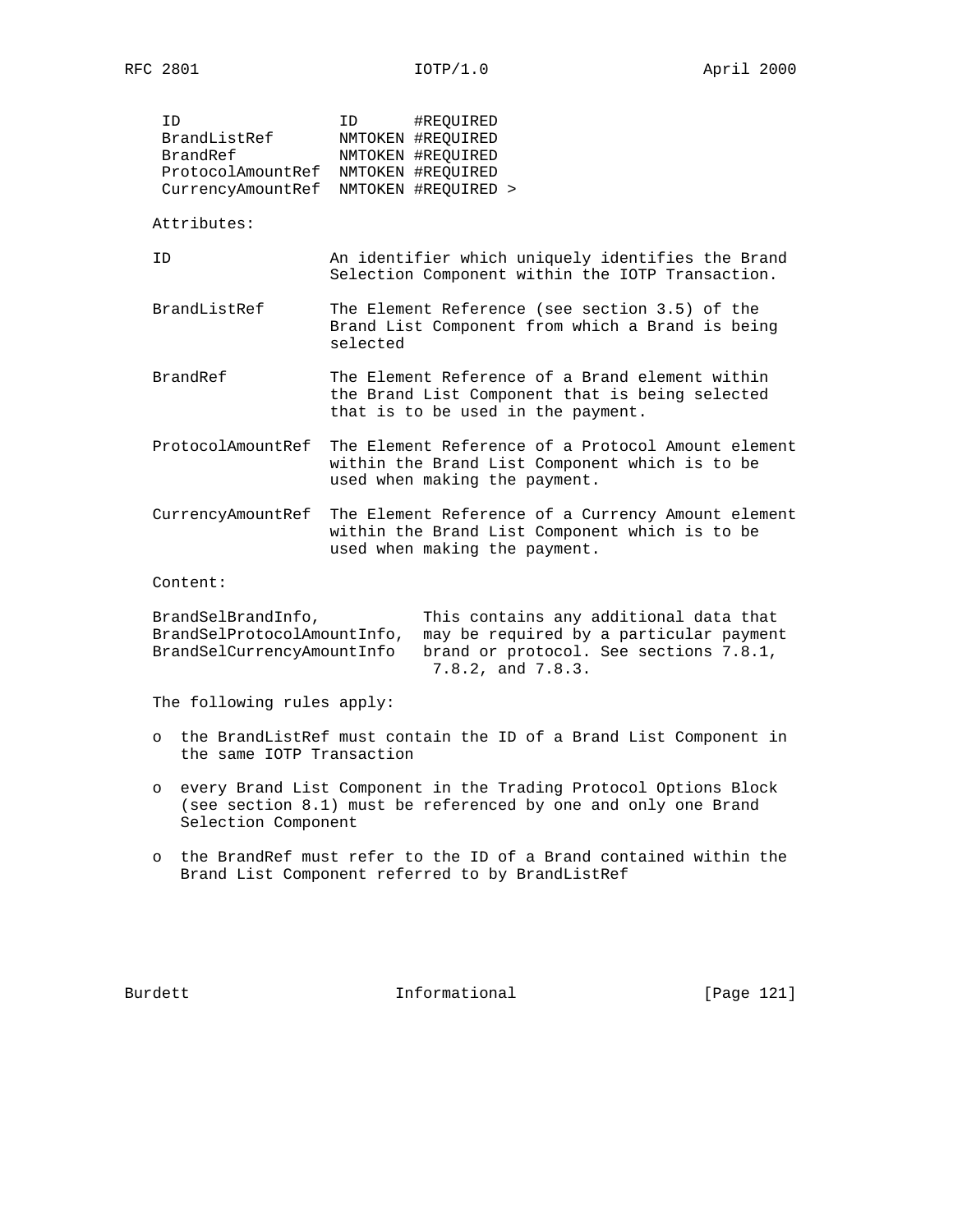- o the ProtocolAmountRef must refer to one of the Element IDs listed in the ProtocolAmountRefs attribute of the Brand element identified by BrandRef
- o the CurrencyAmountRef must refer to one of the Element IDs listed in the CurrencyAmountRefs attribute of the Protocol Amount Element identified by ProtocolAmountRef.

 An example of a Brand Selection Component is included in 11.2 Brand List Examples.

7.8.1 Brand Selection Brand Info Element

 The Brand Selection Brand Info Element contains any additional data that may be required by a particular payment brand. See the IOTP payment method supplement for a description of how and when it used.

 <!ELEMENT BrandSelBrandInfo (PackagedContent+) > <!ATTLIST BrandSelBrandInfo ID ID #REQUIRED ContentSoftwareId CDATA #IMPLIED >

Attributes:

ContentSoftwareId See section 14. Glossary.

Content:

- PackagedContent Packaged Content elements (see section 3.7) that contain additional data that may be required by a particular payment brand. See the payment method supplement for IOTP for rules on how this is used.
- 7.8.2 Brand Selection Protocol Amount Info Element

 The Brand Selection Protocol Amount Info Element contains any additional data that is payment protocol specific that may be required by a particular payment brand or payment protocol. See the IOTP payment method supplement for a description of how and when it used.

 <!ELEMENT BrandSelProtocolAmountInfo (PackagedContent+) > <!ATTLIST BrandSelProtocolAmountInfo ID ID #REQUIRED ContentSoftwareId CDATA #IMPLIED >

Burdett **Informational** [Page 122]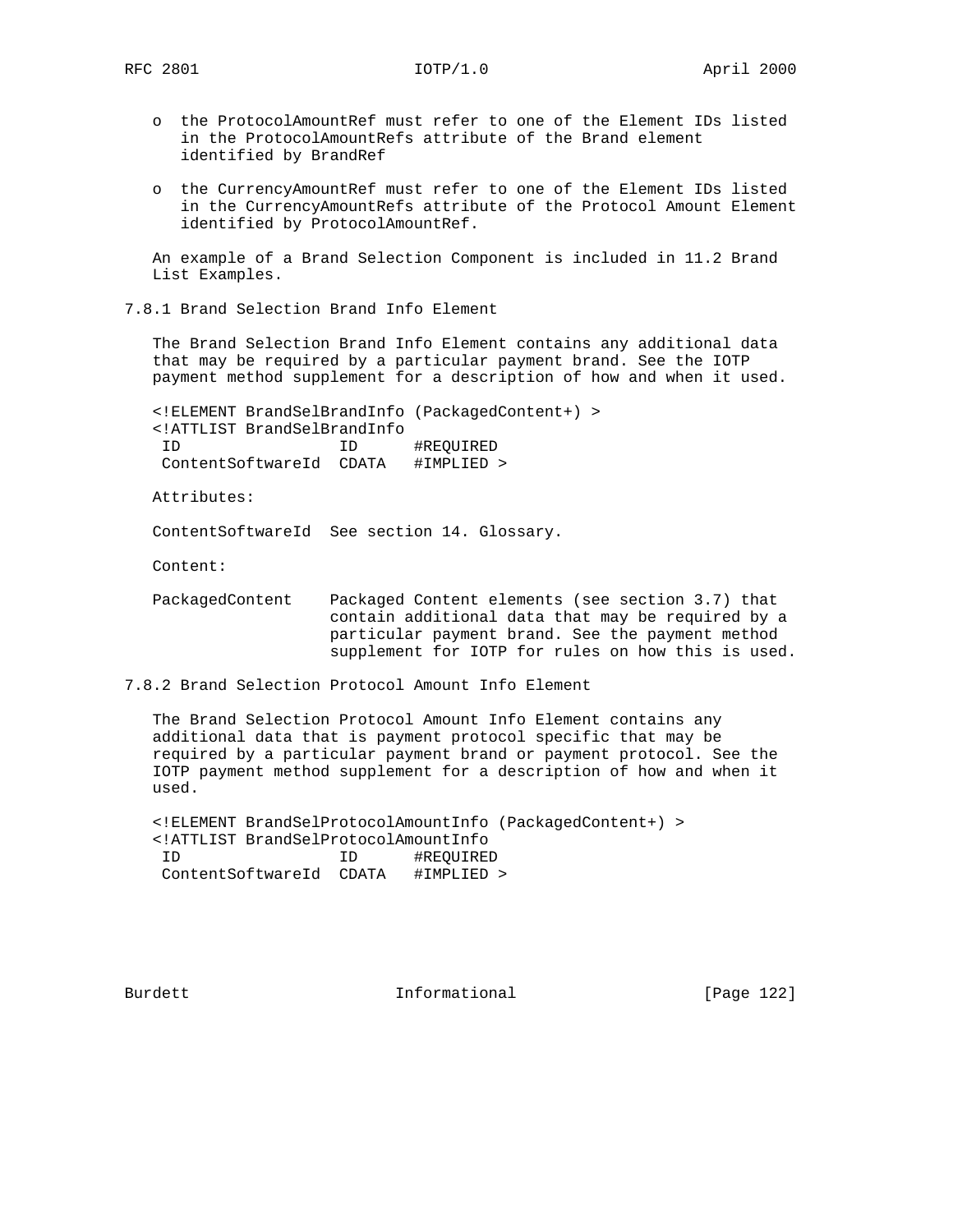Attributes:

ContentSoftwareId See section 14. Glossary.

Content:

 PackagedContent Packaged Content elements (see section 3.7) that may contain additional data that may be required by a particular payment brand. See the payment method supplement for IOTP for rules on how this is used.

7.8.3 Brand Selection Currency Amount Info Element

 The Brand Selection Currency Amount Info Element contains any additional data that is payment brand and currency specific that may be required by a particular payment brand. See the IOTP payment method supplement for a description of how and when it used.

 <!ELEMENT BrandSelCurrencyAmountInfo (PackagedContent+) > <!ATTLIST BrandSelCurrencyAmountInfo ID ID #REQUIRED ContentSoftwareId CDATA #IMPLIED >

Attributes:

ContentSoftwareId See section 14. Glossary.

Content:

 PackagedContent Packaged Content elements (see section 3.7) that contain additional data relating to the payment brand and currency. See the payment method supplement for IOTP for rules on how this is used.

7.9 Payment Component

 A Payment Component contains information used to control how a payment is carried out. Its provides information on:

- o the times within which a Payment with a Payment Handler may be started
- o a reference to the Brand List (see section 7.7) which identifies the Brands, protocols, currencies and amounts which can be used to make a payment
- o whether or not a payment receipt will be provided

Burdett **Informational** [Page 123]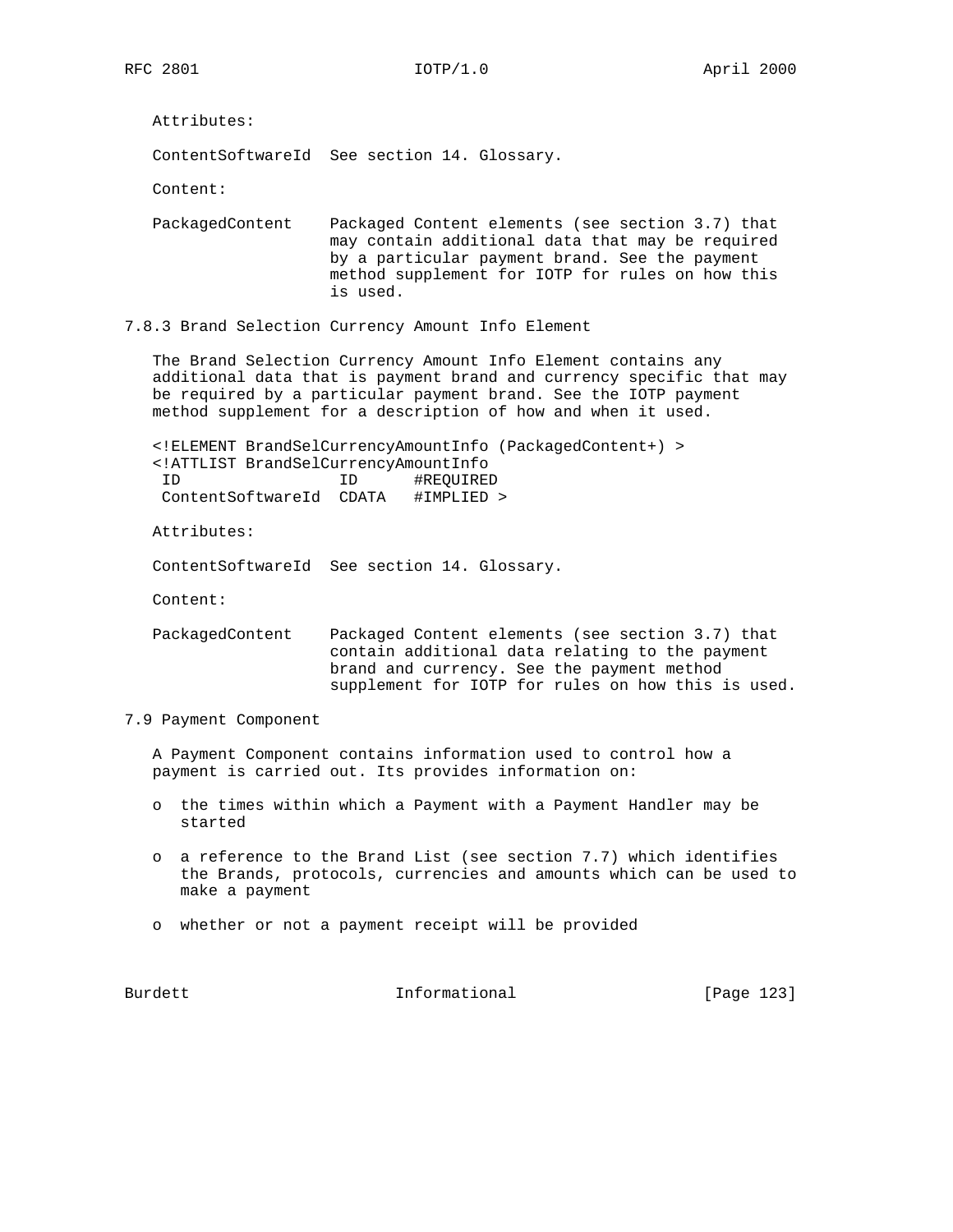o whether another payment precedes this payment.

Its definition is as follows.

| ELEMENT Payment EMPTY                     |  |
|-------------------------------------------|--|
| ATTLIST Payment</td <td></td>             |  |
| #REOUIRED<br>TD<br>TD                     |  |
| #REOUIRED<br>OkFrom<br>CDATA              |  |
| #REOUIRED<br>CDATA<br>OkTo                |  |
| NMTOKEN #REOUIRED<br>BrandListRef         |  |
| SignedPayReceipt (True   False) #REQUIRED |  |
| NMTOKENS #IMPLIED ><br>StartAfterRefs     |  |

Attributes:

- ID An identifier which uniquely identifies the Payment Component within the IOTP Transaction.
- OkFrom The date and time in [UTC] format after which a Payment Handler may accept for processing a Payment Request Block (see section 8.7) containing the Payment Component.
- OkTo The date and time in [UTC] format before which a Payment Handler may accept for processing a Payment Request Block containing the Payment Component.
- BrandListRef An Element Reference (see section 3.5) of a Brand List Component (see section 7.7) within the TPO Trading Block for the IOTP Transaction. The Brand List identifies the alternative ways in which the payment can be made.
- SignedPayReceipt Indicates whether or not the Payment Response Block (see section 8.9) generated by the Payment Handler for the payment must be digitally signed.
- StartAfter Contains Element References (see section 3.5) of other Payment Components which describe payments which must be complete before this payment can start. If no StartAfter attribute is present then there are no dependencies and the payment can start immediately

Burdett **Informational** [Page 124]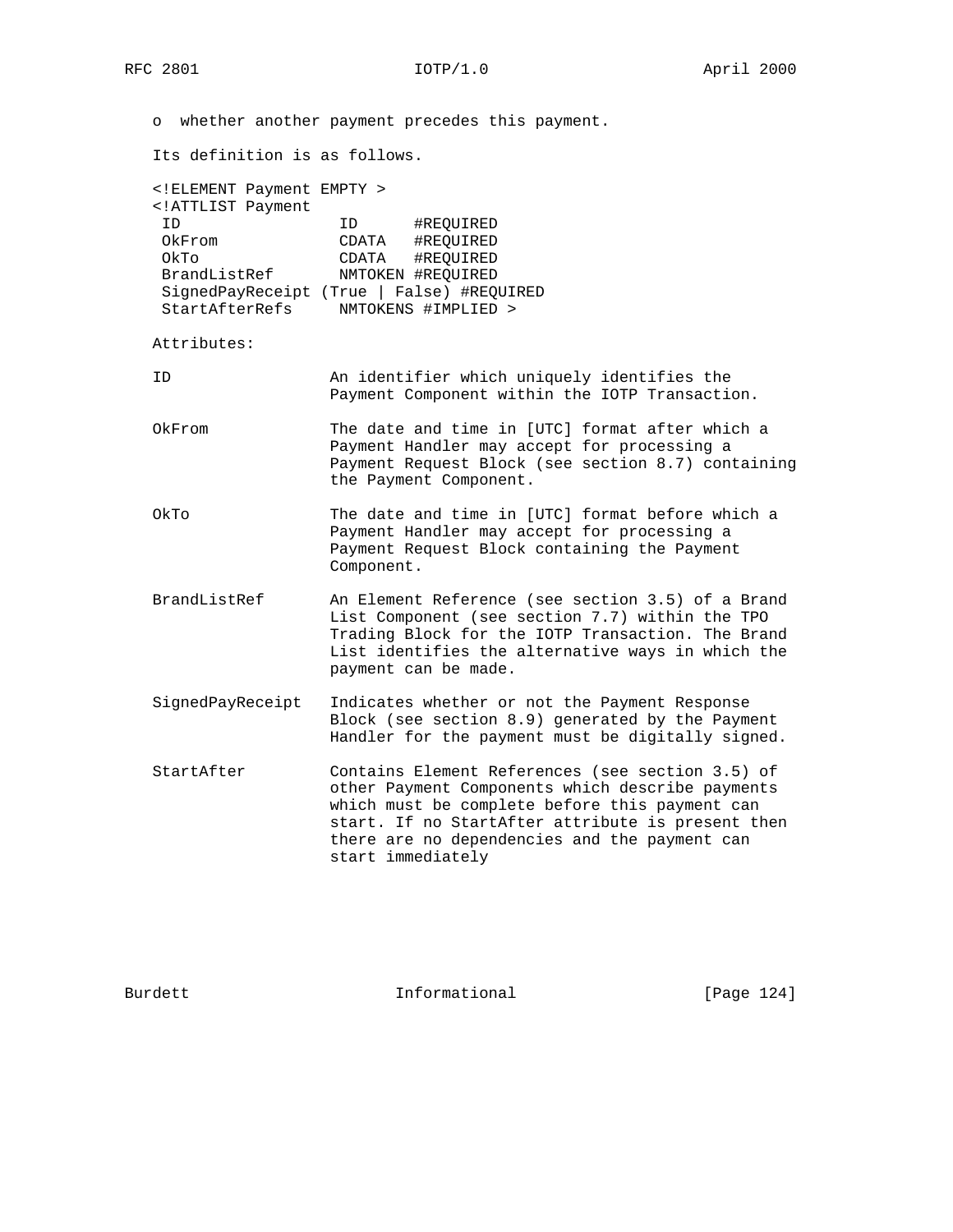7.10 Payment Scheme Component

 A Payment Scheme Component contains payment protocol information for a specific payment scheme which is transferred between the parties involved in a payment for example a [SET] message. Its definition is as follows.

 <!ELEMENT PaySchemeData (PackagedContent+) > <!ATTLIST PaySchemeData ID ID #REQUIRED NMTOKEN #IMPLIED ConsumerPaymentId CDATA #IMPLIED PaymentHandlerPayId CDATA #IMPLIED ContentSoftwareId CDATA #IMPLIED >

Attributes:

 ID An identifier which uniquely identifies the Payment Scheme Component within the IOTP Transaction.

- PaymentRef An Element Reference (see section 3.5) to the Payment Component (see section 7.9) to which this Payment Scheme Component relates. It is required unless the Payment Scheme Component is part of an Transaction Inquiry Status Transaction (see section 9.2.1).
- ConsumerPaymentId An identifier specified by the Consumer which, if returned by the Payment Handler in another Payment Scheme Component or by other means, will enable the Consumer to identify which payment is being referred to.
- PaymentHandlerPayId An identifier specified by the Payment Handler which, if returned by the Consumer in another Payment Scheme Component, or by other means, will enable the Payment Handler to identify which payment is being referred to. It is required on every Payment Scheme Component apart from the one contained in a Payment Request Block.

ContentSoftwareId See section 14. Glossary.

Burdett **Informational** [Page 125]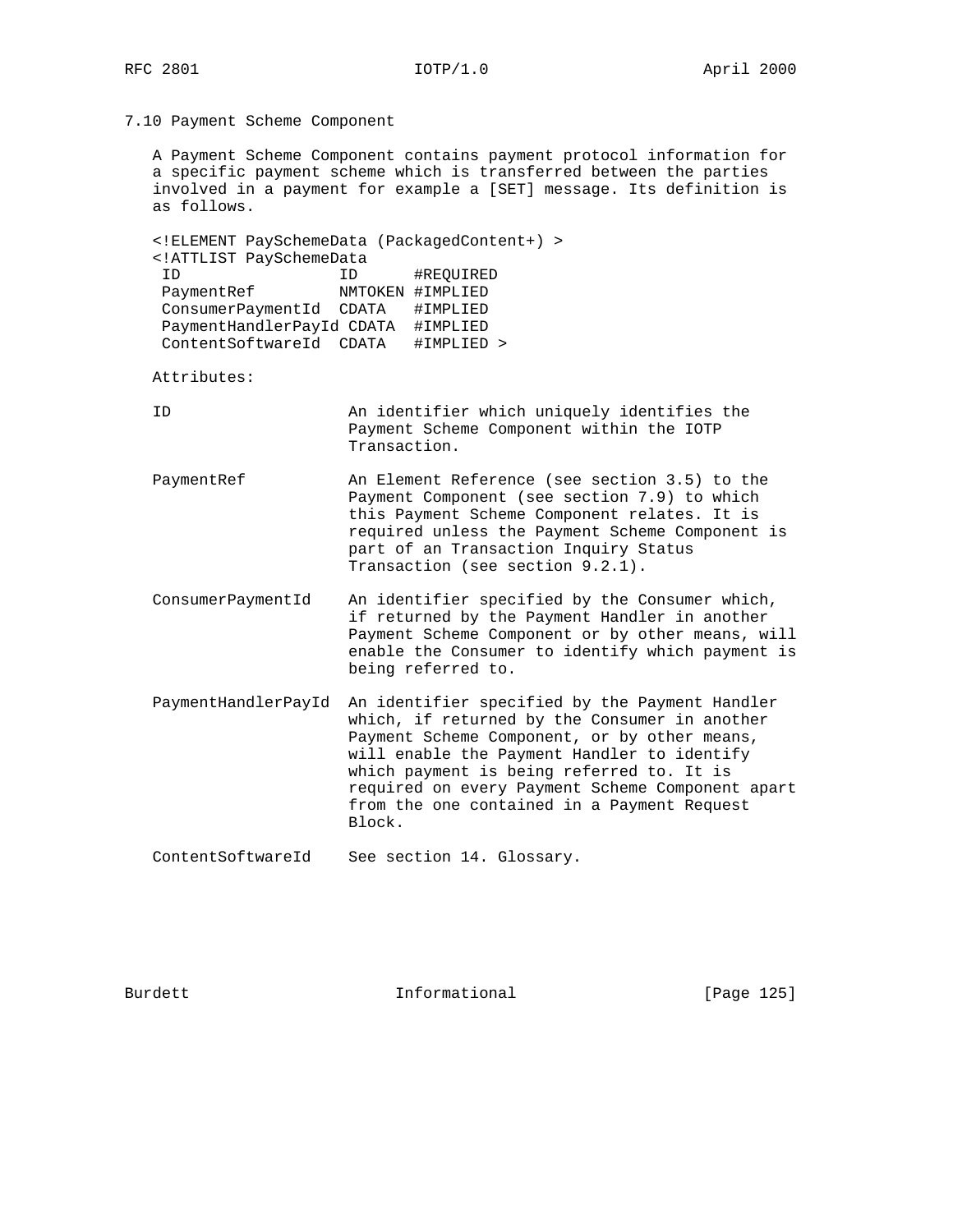Content:

 PackagedContent Contains payment scheme protocol information as Packaged Content elements (see section 3.7). See the payment scheme supplement for the definition of its content.

Note that:

- o the values of the Name attribute of each packaged content element are defined by the Payment Protocol Supplement
- o the value of each Name must be unique within a Payment where a Payment is defined as all Payment Scheme or Payment Receipt Components with the same value of the PaymentRef attribute
- 7.11 Payment Receipt Component

 A Payment Receipt is a record of a payment which demonstrates how much money has been paid or received. It is distinct from a purchase receipt in that it contains no record of what was being purchased.

 Typically the content of a Payment Receipt Component will contain data which describes:

- o the amount paid and its currency
- o the date and time of the payment
- o internal reference numbers which identify the payment to the payment system
- o potentially digital signatures generated by the payment method which can be used to prove after the event that the payment occurred.

 If the Payment Method being used provides the facility then the Payment Receipt Component should contain payment protocol messages, or references to messages, which prove the payment occurred.

 The precise definition of the content is Payment Method dependent. Refer to the supplement for the payment method being used to determine the rules that apply.

 Information contained in the Payment Receipt Component should be displayed or otherwise made available to the Consumer.

Burdett **Informational** [Page 126]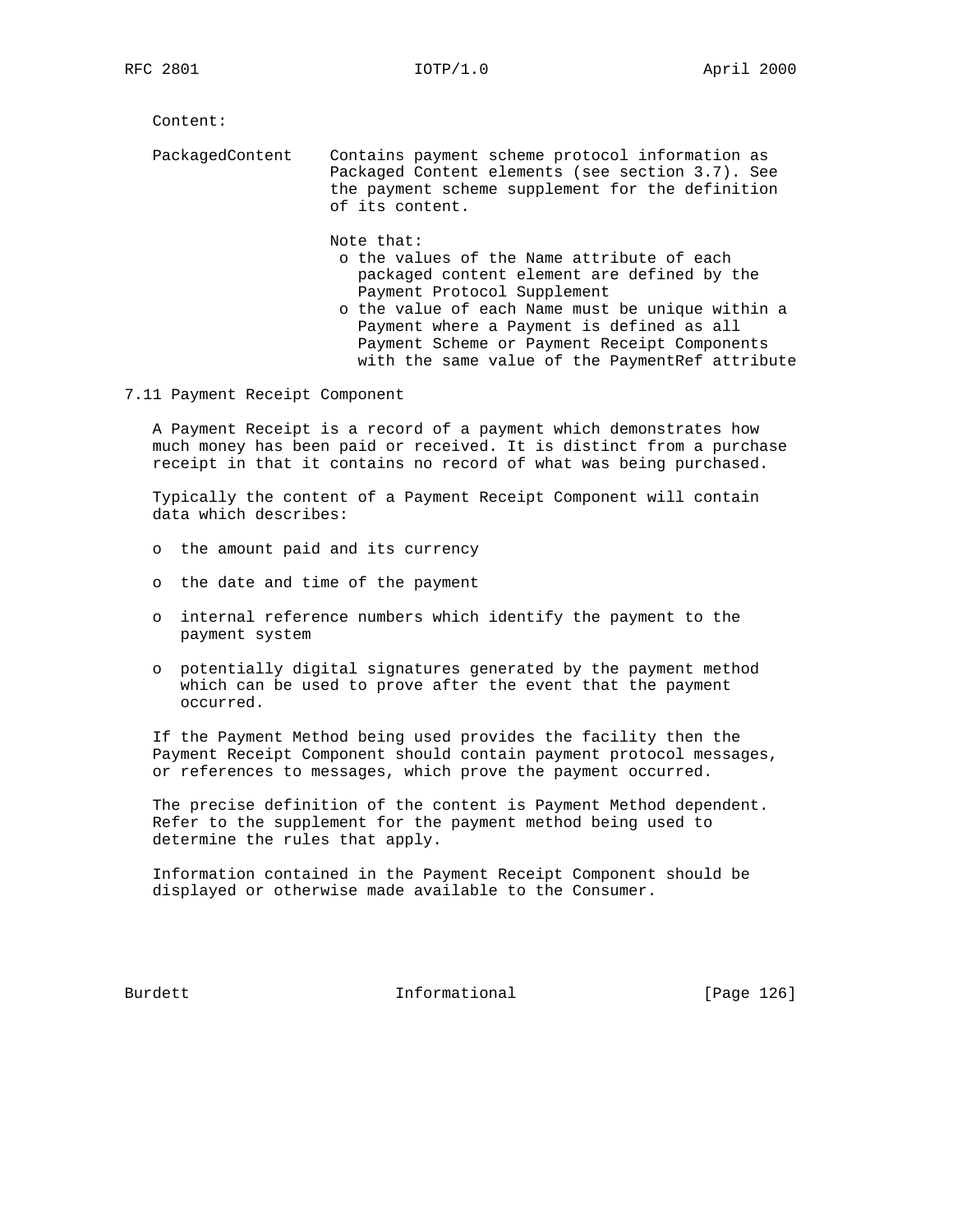Note: If the Payment Receipt Component contains Payment Protocol Messages, then the Messages will need to be processed by Payment Method software to convert it into a format which can be understood by the Consumer The definition of a Payment Receipt Component is as follows. <!ELEMENT PayReceipt (PackagedContent\*) > <!ATTLIST PayReceipt ID ID #REQUIRED PaymentRef NMTOKEN #REQUIRED PayReceiptNameRefs NMTOKENS #IMPLIED ContentSoftwareId CDATA #IMPLIED > Attributes: ID An identifier which uniquely identifies the Payment Receipt Component within the IOTP Transaction. PaymentRef Contains an Element Reference (see section 3.5) to the Payment Component (see section 7.9) to which this payment receipt applies PayReceiptNameRefs Optionally contains a list of the values of the Name attributes of Packaged Content elements that together make up the receipt. The Packaged Content elements are contained either within: o Payment Scheme Data components exchanged between the Payment Handler and the Consumer roles during the Payment, and/or o the Payment Receipt component itself. Note that: o each payment scheme defines in its supplement the Names of the Packaged Content elements that must be listed in this attribute (if any). o if a Payment Scheme Component contains Packaged Content elements with a name that matches a name within PayReceiptNameRefs, then those Payment Scheme Components must be referenced by Digests in the Payment Response signature component (if such a signature is being used) The client software should save all the components referenced so that the payment receipt can be reconstructed when required.

Burdett 10 Informational [Page 127]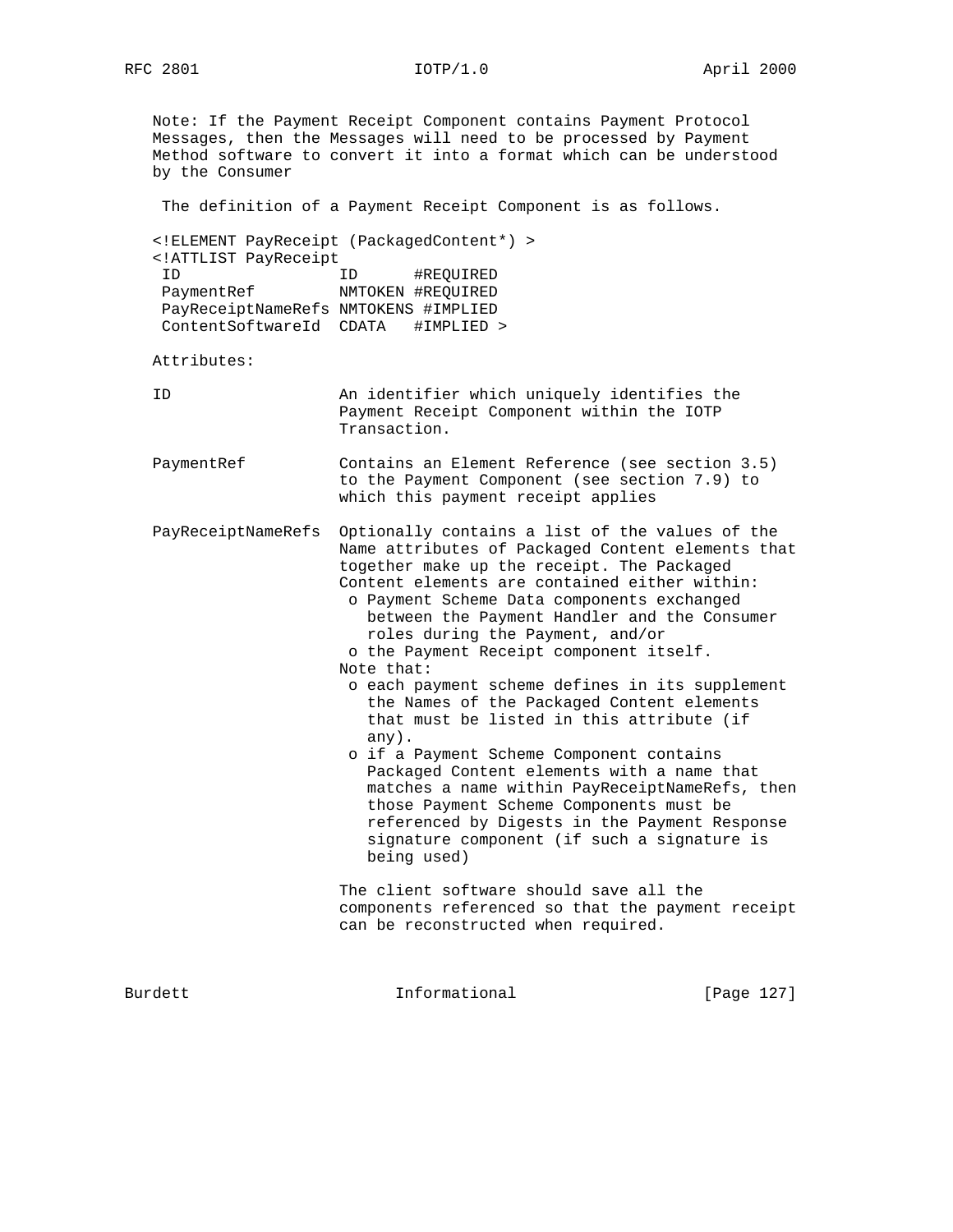ContentSoftwareId See section 14. Glossary.

Content:

 PackagedContent Optionally contains payment scheme payment receipt information as Packaged Content elements (see section 3.7). See the payment scheme supplement for the definition of its content.

Note that:

- o the values of the Name attribute of each packaged content element are defined by the Payment Protocol Supplement
- o the value of each Name must be unique within a Payment where a Payment is defined as all Payment Scheme or Payment Receipt Components, with the same value of the PaymentRef attribute

 Note that either the PayReceiptNameRefs attribute, the PackagedContent element, or both must be present.

## 7.12 Payment Note Component

 The Payment Note Component contains additional, non payment related, information which the Payment Handler wants to provide to the Consumer. For example, if a withdrawal or deposit were being made then it could contain information on the remaining balance on the account after the transfer was complete. The information should duplicate information contained within the Payment Receipt Component.

 Information contained in the Payment Note Component should be displayed or otherwise made available to the Consumer. For interoperability, the Payment Note Component should support, as a minimum, the content types of "Plain Text", HTML and XML. Its definition is as follows.

 <!ELEMENT PaymentNote (PackagedContent+) > <!ATTLIST PaymentNote ID ID #REQUIRED ContentSoftwareId CDATA #IMPLIED >

Attributes:

 ID An identifier which uniquely identifies the Payment Receipt Component within the IOTP Transaction.

ContentSoftwareId See section 14. Glossary.

Burdett **Informational** [Page 128]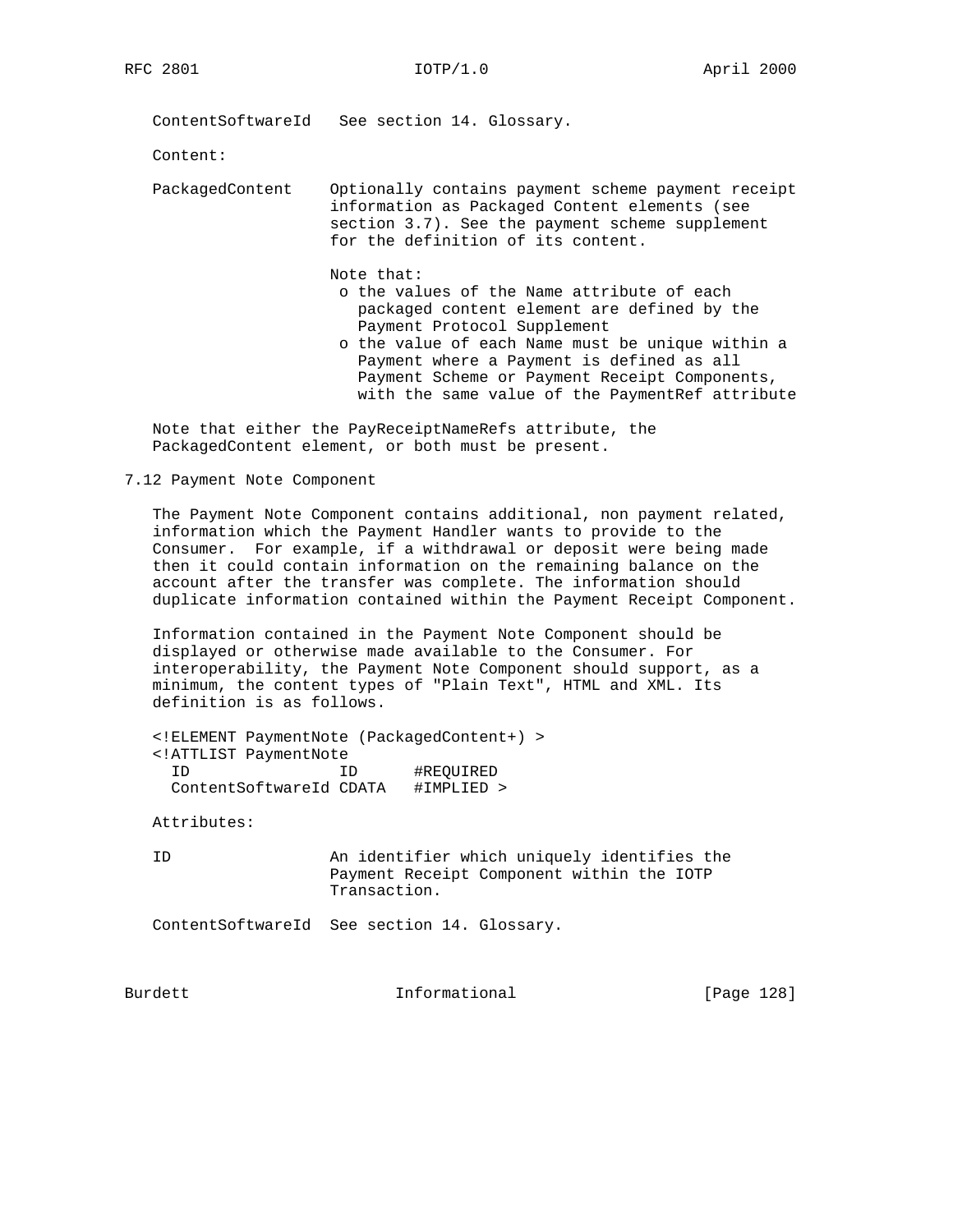Content: PackagedContent Contains additional, non payment related, information which the Payment Handler wants to provide to the Consumer as one or more Packaged Content elements (see section 3.7). 7.13 Delivery Component The Delivery Element contains information required to deliver goods or services. Its definition is as follows. <!ELEMENT Delivery (DeliveryData?, PackagedContent\*) > <!ATTLIST Delivery ID ID #REQUIRED xml:lang NMTOKEN #REQUIRED DelivExch (True | False) #REQUIRED DelivAndPayResp (True | False) #REQUIRED ActionOrgRef NMTOKEN #IMPLIED > Attributes: ID An identifier which uniquely identifies the Delivery Component within the IOTP Transaction. xml:lang Defines the language used by attributes or child elements within this component, unless overridden by an xml:lang attribute on a child element. See section 3.8 Identifying Languages. DelivExch Indicates if this IOTP Transaction includes the messages associated with a Delivery Exchange. Valid values are: o True indicates it does include a Delivery Exchange o False indicates it does not include a Delivery Exchange If set to true then a DeliveryData element must be present. If set to false it may be absent. DelivAndPayResp Indicates if the Delivery Response Block (see section 8.11) and the Payment Response Block (see section 8.9 ) are combined into one IOTP Message. Valid values are: o True indicates both blocks will be in the same IOTP Message, and

Burdett **Informational** [Page 129]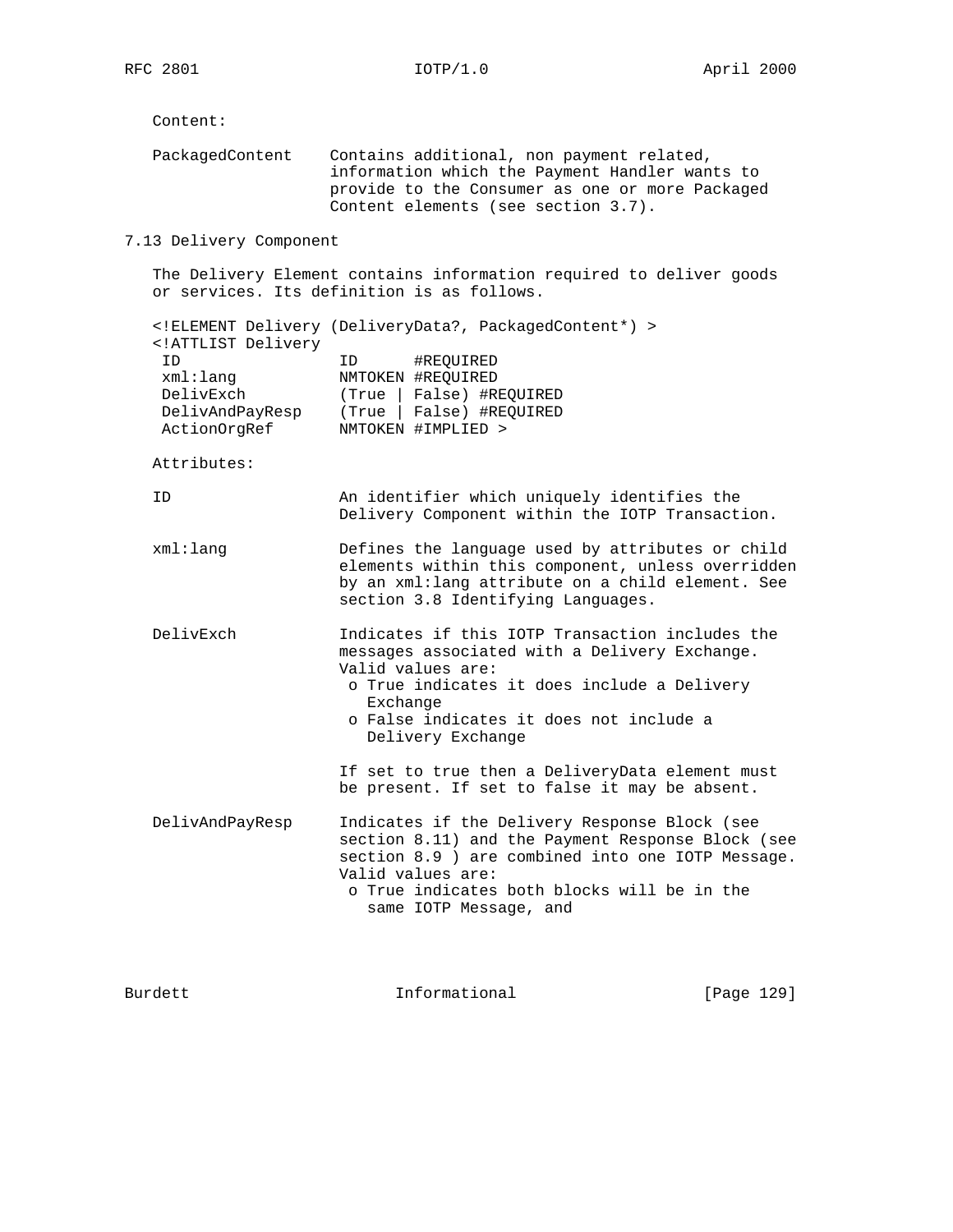o False indicates each block will be in a different IOTP Message

 DelivAndPayResp should not be true if DelivExch is False.

 In practice combining the Delivery Response Block and Payment Response Block is only likely to be practical if the Merchant, the Payment Handler and the Delivery Handler are the same Organisation since:

- o the Payment Handler must have access to Order Component information so that they know what to deliver, and
- o the Payment Handler must be able to carry out the delivery
- ActionOrgRef An Element Reference to the Organisation Component of the Delivery Handler for this delivery.

Content:

 DeliveryData Contains details about how the delivery will be carried out. See 7.13.1 Delivery Data Element below.

 PackagedContent Contains "user" data defined for the Merchant which is required by the Delivery Handler as one or more Packaged Content Elements see section 3.7.

7.13.1 Delivery Data Element

 The DeliveryData element contains information about where and how goods are to be delivered. Its definition is as follows.

 <!ELEMENT DeliveryData (PackagedContent\*) > <!ATTLIST DeliveryData xml:lang MMTOKEN #IMPLIED<br>OkFrom CDATA #REQUIREI<br>Anama #PEOUIREI CDATA #REQUIRED OkTo CDATA #REQUIRED DelivMethod NMTOKEN #REQUIRED DelivToRef NMTOKEN #REQUIRED DelivReqNetLocn CDATA #REQUIRED SecDelivReqNetLocn CDATA #REQUIRED ContentSoftwareId CDATA #IMPLIED >

Burdett **Informational** [Page 130]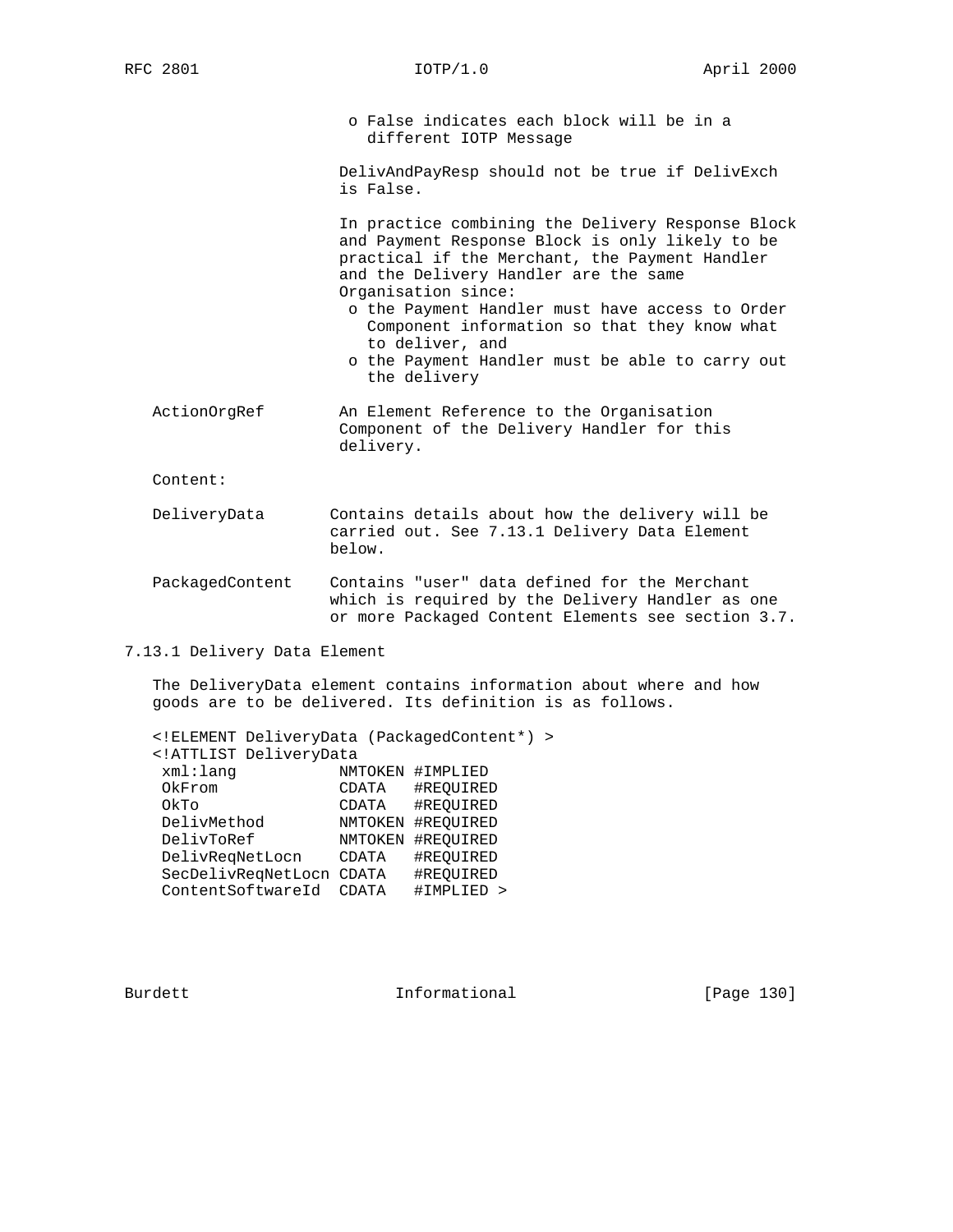| Attributes:     |                                                                                                                                                                                                                                                                                                                                                                                                                                                                                                                                                                                                                                                           |
|-----------------|-----------------------------------------------------------------------------------------------------------------------------------------------------------------------------------------------------------------------------------------------------------------------------------------------------------------------------------------------------------------------------------------------------------------------------------------------------------------------------------------------------------------------------------------------------------------------------------------------------------------------------------------------------------|
| xml:lang        | Defines the language used by attributes within<br>this component. See section 3.8 Identifying<br>Languages.                                                                                                                                                                                                                                                                                                                                                                                                                                                                                                                                               |
| OkFrom          | The date and time in [UTC] format after which the<br>Delivery Handler may accept for processing a<br>Delivery Request Block (see section 8.10).                                                                                                                                                                                                                                                                                                                                                                                                                                                                                                           |
| OkTo            | The date and time in [UTC] format before which<br>the Delivery Handler may accept for processing a<br>Delivery Request Block.                                                                                                                                                                                                                                                                                                                                                                                                                                                                                                                             |
| DelivMethod     | Indicates the method by which goods or services<br>may be delivered. Valid values are:<br>o Post the goods will be delivered by post or<br>courier<br>o Web the goods will be delivered<br>electronically in the Delivery Note Component<br>o Email the goods will be delivered<br>electronically by e-mail                                                                                                                                                                                                                                                                                                                                               |
|                 | Values of DelivMethod are managed under the<br>procedure described in section 12 IANA<br>Considerations which allows user defined codes to<br>be defined.                                                                                                                                                                                                                                                                                                                                                                                                                                                                                                 |
| DelivToRef      | The Element Reference (see section 3.4) of an<br>Organisation Component within the IOTP<br>Transaction which has a role of DelivTo. The<br>information in this block is used to determine<br>where delivery is to be made. It must be<br>compatible with DelivMethod. Specifically if the<br>DelivMethod is:<br>o Post, then the there must be a Postal Address<br>Element containing sufficient information for<br>a postal delivery,<br>o Web, then there are no specific requirements.<br>The information will be sent in a web page<br>back to the Consumer<br>o Email, then there must be Contact Information<br>Element with a valid e-mail address |
| DelivReqNetLocn | This contains the Net Location to which an<br>unsecured Delivery Request Block (see section<br>8.10) which contains the Delivery Component<br>should be sent.                                                                                                                                                                                                                                                                                                                                                                                                                                                                                             |

Burdett **Informational** [Page 131]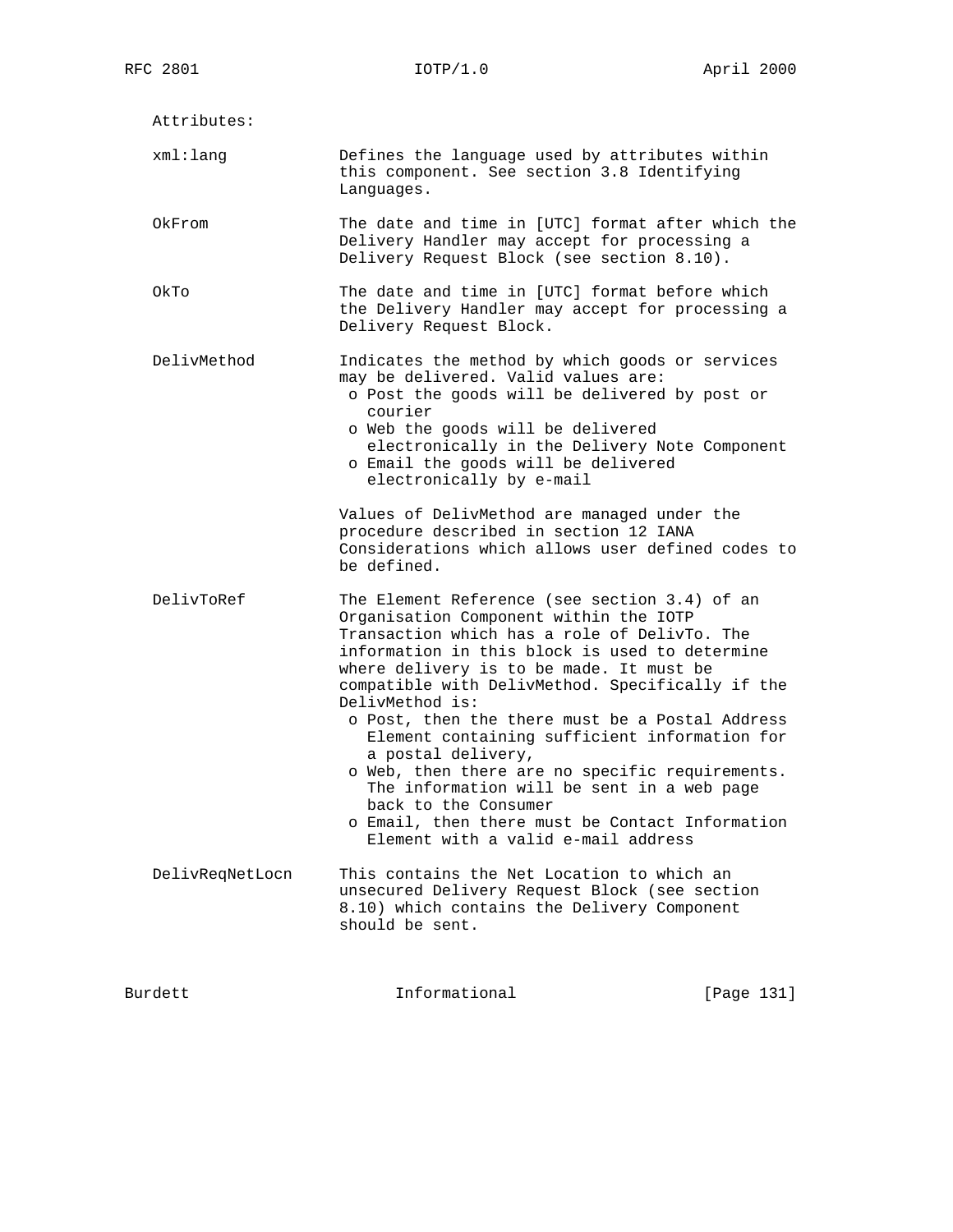The content of this attribute is dependent on the Transport Mechanism and must conform to [RFC1738].

 SecDelivReqNetLocn This contains the Net Location to which a secured Delivery Request Block (see section 8.10) which contains the Delivery Component should be sent.

> A secured delivery request involves the use of a secure channel such as [SSL/TLS] in order to communicate with the Payment Handler.

 The content of this attribute is dependent on the Transport Mechanism must conform to [RFC1738].

 See also Section 3.9 Secure and Insecure Net Locations.

ContentSoftwareId See section 14. Glossary.

Content:

 PackagedContent Additional information about the delivery as one or more Packaged Content elements (see section 3.7) provided to the Delivery Handler by the merchant.

7.14 Consumer Delivery Data Component

 A Consumer Delivery Data Component is used by a Consumer to specify an identifier that can be used by the Consumer to identify the Delivery.

Its definition is as follows:

 <!ELEMENT ConsumerDeliveryData EMPTY > <!ATTLIST ConsumerDeliveryData ID ID #REQUIRED ConsumerDeliveryId CDATA #REQUIRED>

Attributes:

 ID An identifier which uniquely identifies the Consumer Delivery Data Component within the IOTP Transaction.

Burdett **Informational** [Page 132]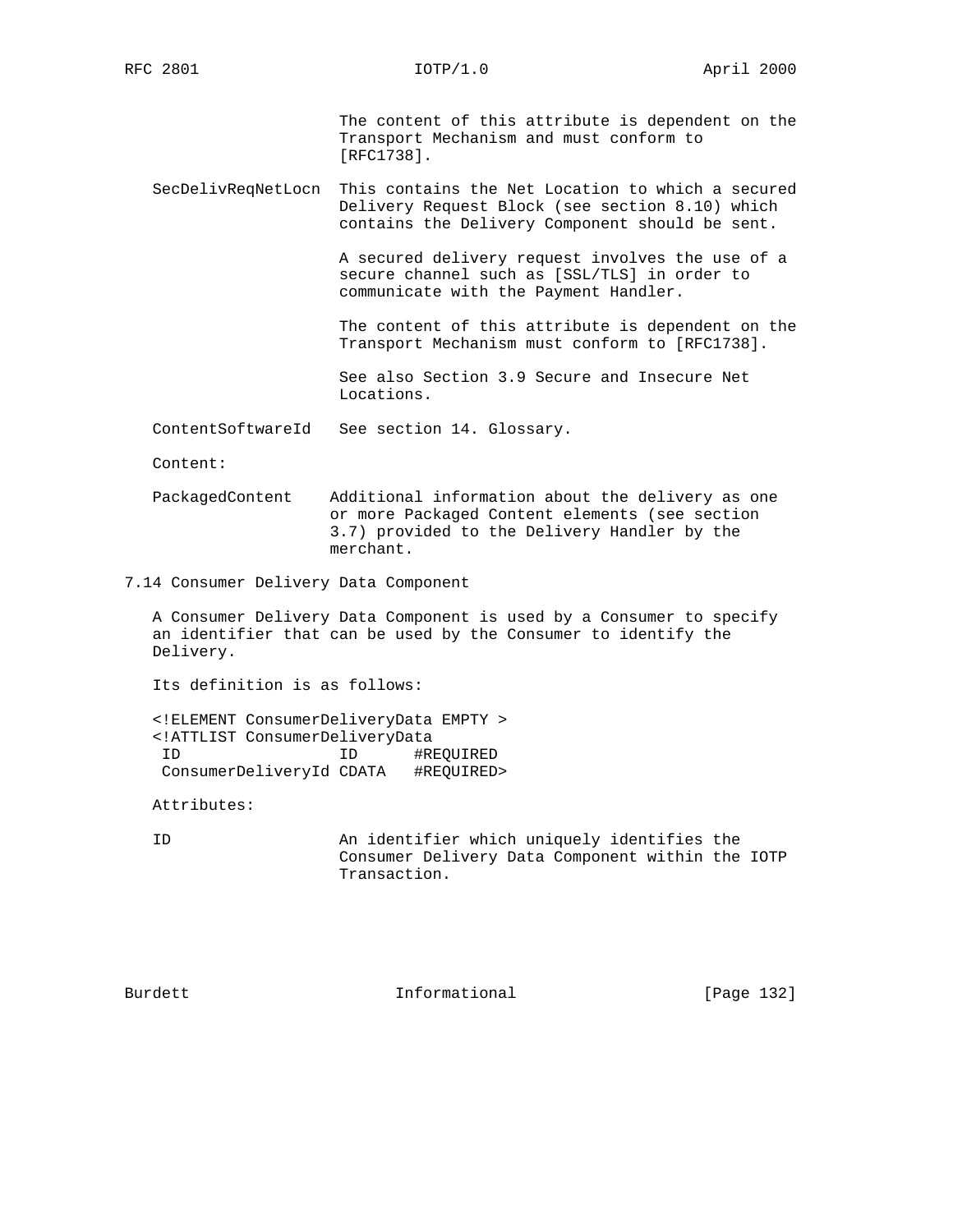ConsumerDeliveryId An identifier specified by the Consumer which, if returned by the Delivery Handler will enable the Consumer to identify which Delivery is being referred to.

7.15 Delivery Note Component

 A Delivery Note contains delivery instructions about the delivery of goods or services or potentially the actual Delivery Information itself. It is information which the person or Organisation receiving the Delivery Note can use when delivery occurs.

 For interoperability, the Delivery Note Component Packaged Content should support both Plain Text, HTML and XML.

It's definition is as follows.

 <!ELEMENT DeliveryNote (PackagedContent+) > <!ATTLIST DeliveryNote ID ID #REQUIRED xml:lang NMTOKEN #REQUIRED DelivHandlerDelivId CDATA #IMPLIED ContentSoftwareId CDATA #IMPLIED >

Attributes:

 ID An identifier which uniquely identifies the Delivery Note Component within the IOTP Transaction.

- xml:lang Defines the language used by attributes or child elements within this component, unless overridden by an xml:lang attribute on a child element. See section 3.8 Identifying Languages.
- DelivHandlerDelivId An optional identifier specified by the Delivery Handler which, if returned by the Consumer in another Delivery Component, or by other means, will enable the Delivery Handler to identify which Delivery is being referred to. It is required on every Delivery Component apart from the one contained in a Delivery Request Block.

 An example use of this attribute is to contain a delivery tracking number.

ContentSoftwareId See section 14. Glossary.

Burdett **Informational** [Page 133]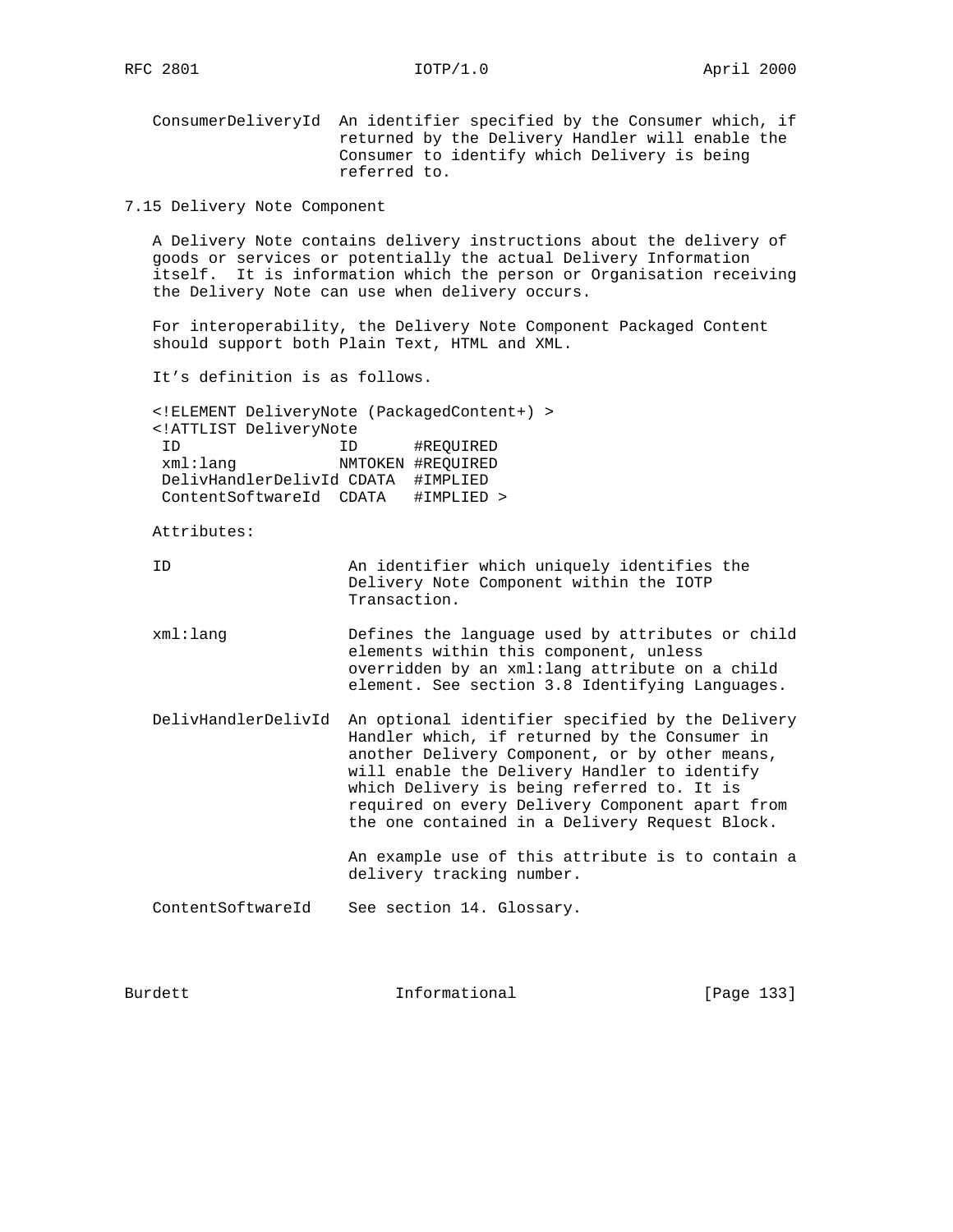Content:

 PackagedContent Contains actual delivery note information as one or more Packaged Content elements (see section 3.7).

 Note: If the content of the Delivery Message is a Mime message then the Delivery Note may trigger an application which causes the actual delivery to occur.

7.16 Status Component

 A Status Component contains status information about the business success or failure (see section 4.2) of a process.

Its definition is as follows.

| ELEMENT Status EMPTY                             |        |                         |  |
|--------------------------------------------------|--------|-------------------------|--|
| ATTLIST Status</td <td></td> <td></td> <td></td> |        |                         |  |
| TD                                               | TD     | #REOUIRED               |  |
| xml:lang                                         |        | NMTOKEN #REOUIRED       |  |
| StatusType                                       |        | NMTOKEN #REOUIRED       |  |
| ElRef                                            |        | NMTOKEN #IMPLIED        |  |
| ProcessState (NotYetStarted                      |        | InProgress              |  |
| CompletedOk                                      | Failed | ProcessError) #REOUIRED |  |
| CompletionCode                                   |        | NMTOKEN #IMPLIED        |  |
| ProcessReference                                 | CDATA  | #IMPLIED                |  |
| StatusDesc                                       | CDATA  | #IMPLIED                |  |

Attributes:

 ID An identifier which uniquely identifies the Status Component within the IOTP Transaction.

- xml:lang Defines the language used by attributes within this component. See section 3.8 Identifying Languages.
- StatusType Indicates the type of Document Exchange which the Status is reporting on. It may be set to either Offer, Payment, Delivery, Authentication or Undefined.

 Undefined means that the type of document exchange could not be identified. This is caused by an error in the initial input message of the exchange.

| Burdett | Informational | [Page 134] |
|---------|---------------|------------|
|         |               |            |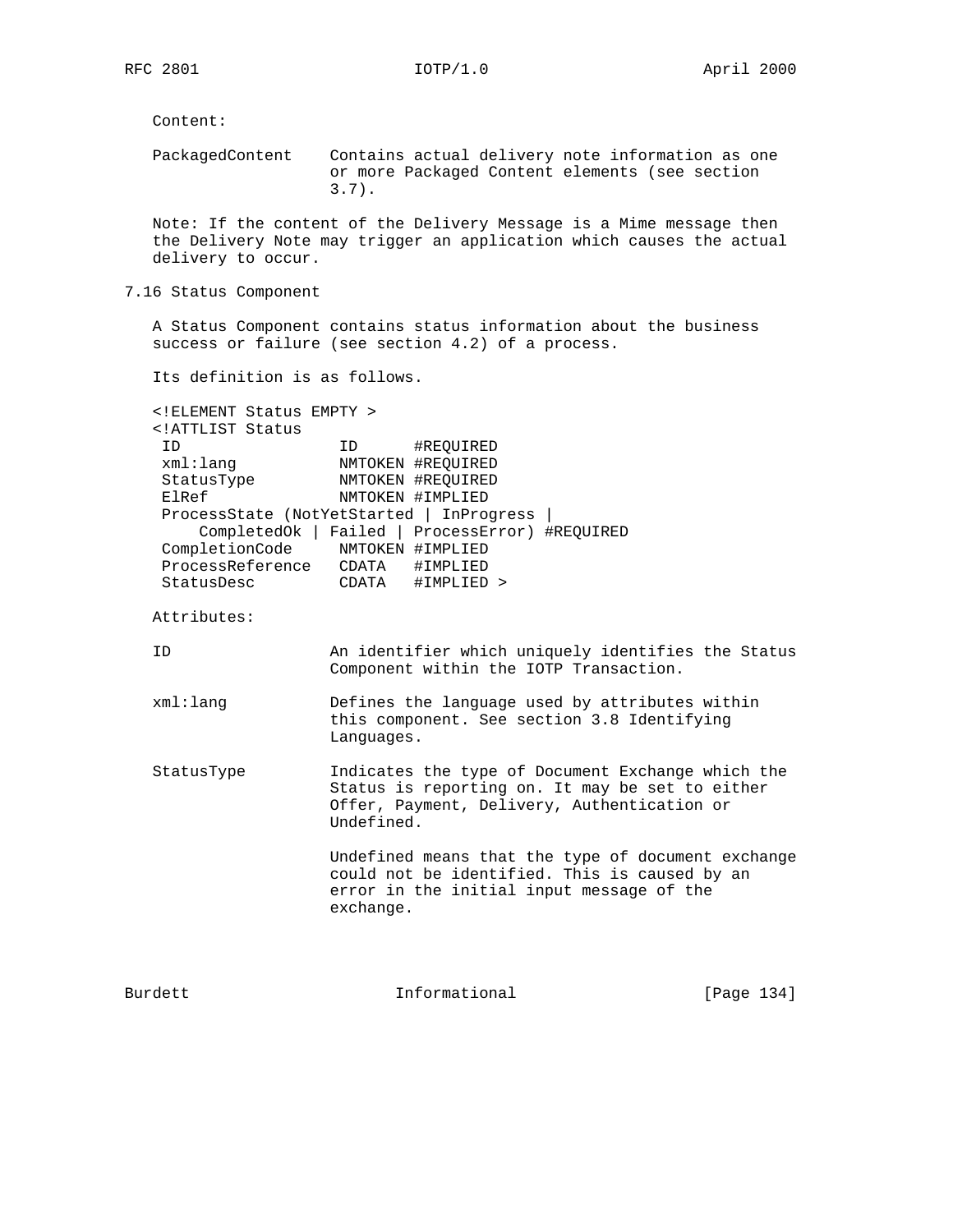|              | Values of StatusType are managed under the<br>procedure described in section 12 IANA<br>Considerations which also allows user defined<br>values of StatusType to be defined.                                                                                                                                                                                                                                                                                                                                                                                                                                                                                                                                                                                                                                                                                                     |
|--------------|----------------------------------------------------------------------------------------------------------------------------------------------------------------------------------------------------------------------------------------------------------------------------------------------------------------------------------------------------------------------------------------------------------------------------------------------------------------------------------------------------------------------------------------------------------------------------------------------------------------------------------------------------------------------------------------------------------------------------------------------------------------------------------------------------------------------------------------------------------------------------------|
| ElRef        | If the StatusType is not set to Undefined then<br>ElRef contains an Element Reference (see section<br>3.5) to the Component for which the Status is<br>being described. It must refer to either:<br>o an Order Component (see section 7.5), if the<br>StatusType is Offer,<br>o a Payment Component (see section 7.9), if the<br>StatusType is Payment, or<br>o a Delivery Component (see section 7.13), if<br>the StatusType is Delivery<br>o an Authentication Request Component (see<br>section 7.2) if the StatusType is<br>Authentication.                                                                                                                                                                                                                                                                                                                                  |
| ProcessState | Contains a State Code which indicates the current<br>state of the process being carried out. Valid<br>values for ProcessState are:<br>o NotYetStarted. A Request Block has been<br>received but the process has not yet started<br>o InProgress. Processing of the Request Block<br>has started but it is not yet complete<br>o CompletedOk. The processing of the Request<br>Block has completed successfully without any<br>errors<br>o Failed. The processing of the Request Block<br>has failed because of a Business Error (see<br>section $4.2$ )<br>o ProcessError. This value is only used when the<br>Status Component is being used in connection<br>with an Inquiry Request Trading Block (see<br>section 8.12). It indicates there was a<br>Technical Error (see section 4.1) in the<br>Request Block which is being processed or some<br>internal processing error. |
|              | Note that this code reports on the processing of a<br>Request Block. Further, asynchronous processing<br>may occur after the Response Block associated with<br>the Process has been sent.                                                                                                                                                                                                                                                                                                                                                                                                                                                                                                                                                                                                                                                                                        |

Burdett **Informational** [Page 135]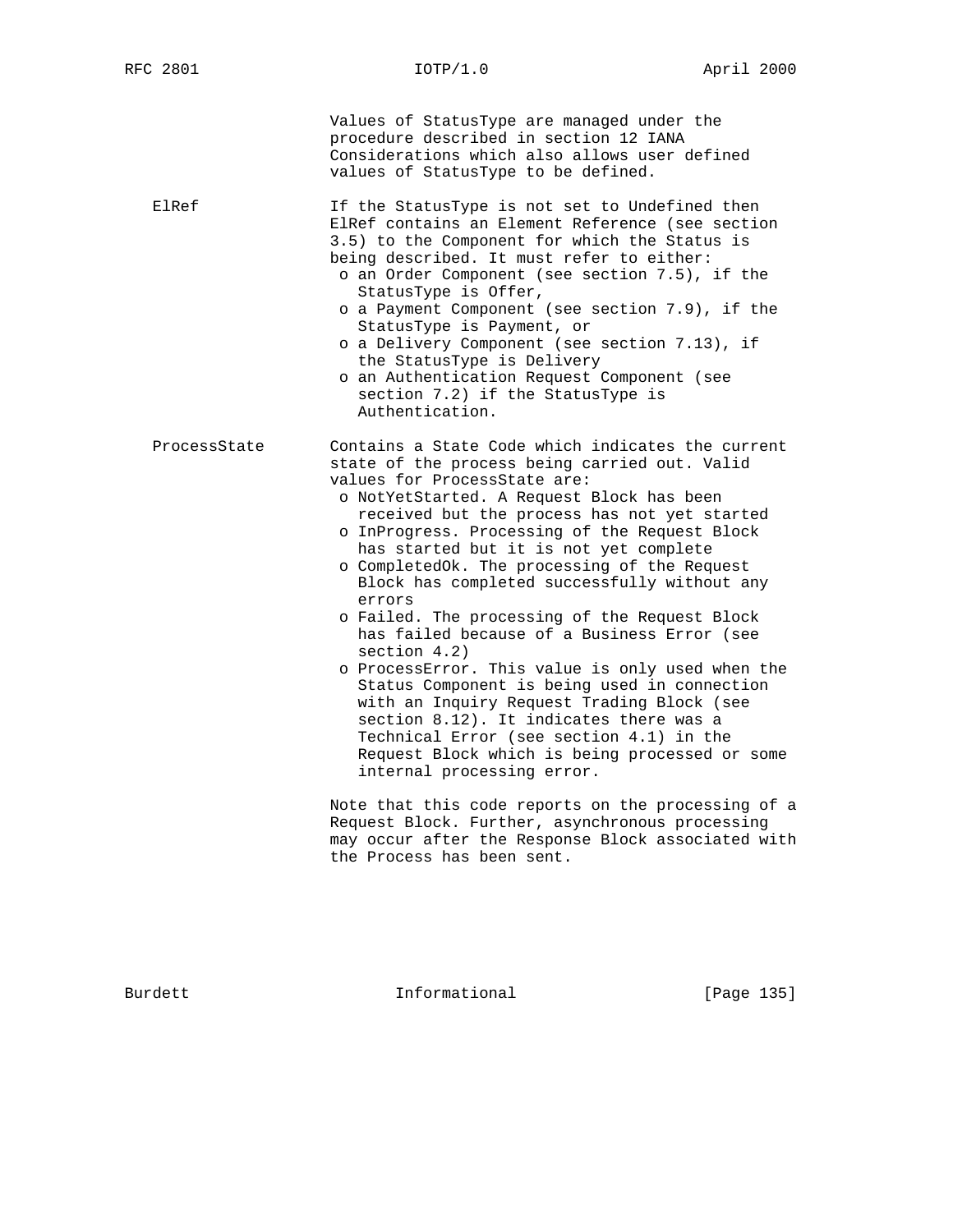| CompletionCode   | Indicates how the process completed. Valid values<br>for the CompletionCode are given below together<br>with the conditions when it must be present and<br>indications on when recovery from failures are<br>possible.                                                                                                                                                                                                                                                                                                                                                                                                                                                                                                                                                                                                                                                                                                                                                                                                                                                                                                                                                                                                                                                                                                                                           |
|------------------|------------------------------------------------------------------------------------------------------------------------------------------------------------------------------------------------------------------------------------------------------------------------------------------------------------------------------------------------------------------------------------------------------------------------------------------------------------------------------------------------------------------------------------------------------------------------------------------------------------------------------------------------------------------------------------------------------------------------------------------------------------------------------------------------------------------------------------------------------------------------------------------------------------------------------------------------------------------------------------------------------------------------------------------------------------------------------------------------------------------------------------------------------------------------------------------------------------------------------------------------------------------------------------------------------------------------------------------------------------------|
|                  | A CompletionCode is a maximum of 14 characters<br>long.                                                                                                                                                                                                                                                                                                                                                                                                                                                                                                                                                                                                                                                                                                                                                                                                                                                                                                                                                                                                                                                                                                                                                                                                                                                                                                          |
| ProcessReference | This optional attribute holds a reference for the<br>process whose status is being reported. It may<br>hold the following values:<br>o when StatusType is set to Offer, it should<br>contain the OrderIdentifier from the Order<br>Component<br>o when StatusType is set to Payment, it should<br>contain the PaymentHandlerPayId from the<br>Payment Scheme Data Component<br>o when StatusType is set to Delivery, it should<br>contain the DelivHandlerDelivId from the<br>Delivery Note Component<br>o when StatusType is set to Authentication, it<br>should contain the AuthenticationId from the<br>Authentication Request Component<br>This attribute should be absent in the Inquiry<br>Request message when the Consumer has not been<br>given such a reference number by the IOTP Service<br>Provider.<br>This attribute can be used inside an Inquiry<br>Response Block (see section 8.13) to give the<br>reference number for a transaction which has<br>previously been unavailable.<br>For example, the package tracking number might not<br>be assigned at the time a delivery response was<br>received. However, if the Consumer issues a<br>Baseline Transaction Status Inquiry later, the<br>Delivery Handler can put the package tracking<br>number into this attribute in the Inquiry Response<br>message and send it back to the Consumer. |
| StatusDesc       | An optional textual description of the current<br>status of the process in the language identified<br>by xml:lang.                                                                                                                                                                                                                                                                                                                                                                                                                                                                                                                                                                                                                                                                                                                                                                                                                                                                                                                                                                                                                                                                                                                                                                                                                                               |

Burdett **Informational Informational** [Page 136]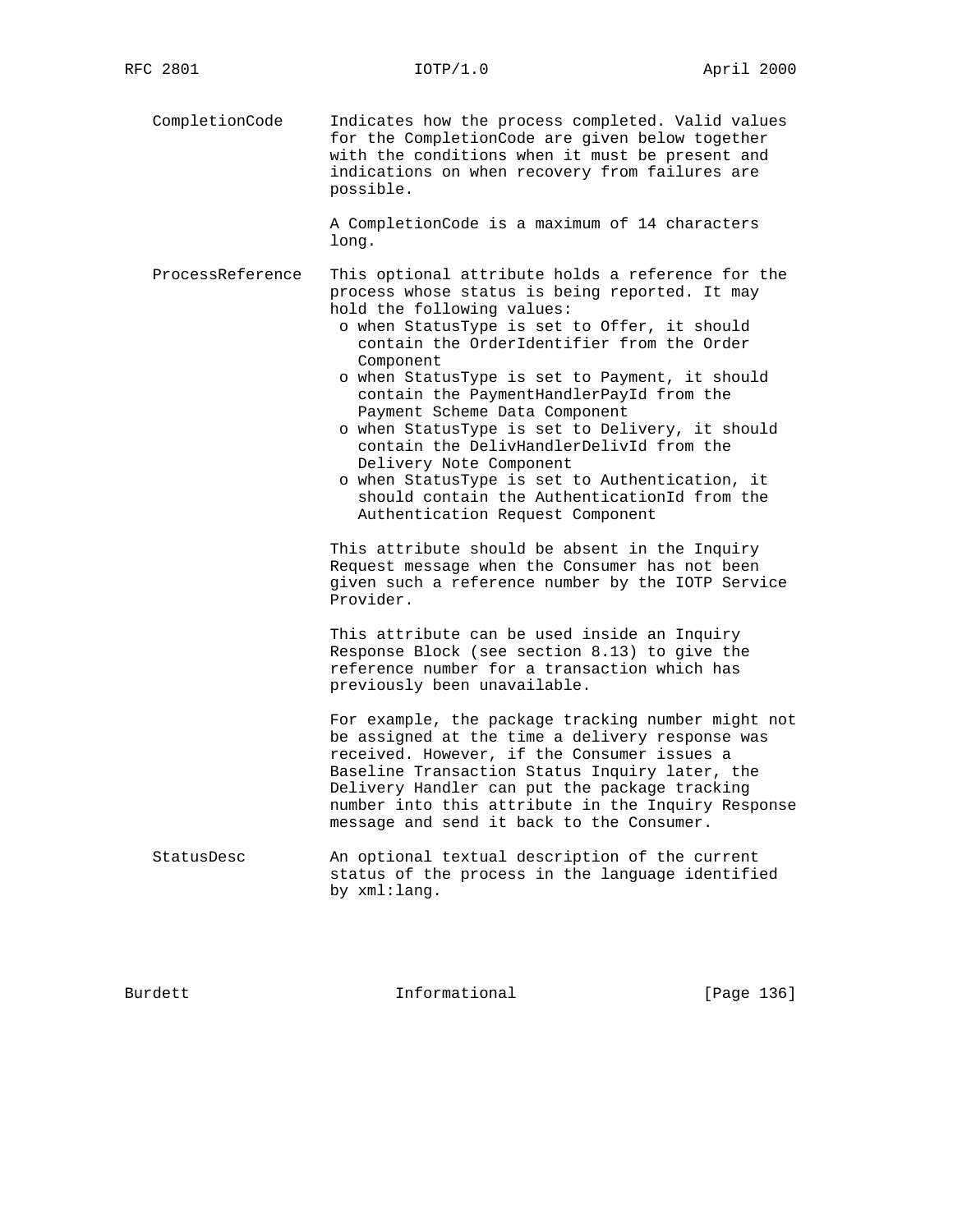7.16.1 Offer Completion Codes

 The Completion Code is only required if the ProcessState attribute is set to Failed. The following table contains the valid values for the CompletionCode that may be used and indicates whether or not recovery might be possible. It is recommended that the StatusDesc attribute is used to provide further explanation where appropriate.

| Value | Description |
|-------|-------------|
|       |             |

 AuthError Authentication Error. The check of the Authentication Response which was carried out has failed.

> Recovery may be possible by the Consumer re submitting a new Authentication Response Block with corrected information.

 ConsCancelled Consumer Cancelled. The Consumer decides to cancel the transaction for some reason. This code is only valid in a Status Component contained in a Cancel Block or an Inquiry Response Block.

No recovery possible.

 MerchCancelled Offer Cancelled. The Merchant declines to generate an offer for some reason and cancels the transaction. This code is only valid in a Status Component contained in a Cancel Block or an Inquiry Response Block.

No recovery possible.

 Unspecified Unspecified error. There is some unknown problem or error which does not fall into one of the other CompletionCodes.

No recovery possible.

 TimedOutRcvr Recoverable Time Out. Messages were resent but no response received. The document exchange has therefore "Timed Out". This code is only valid on a Transaction Inquiry.

> Recovery is possible if the last message from the other Trading Role is received again.

Burdett **Informational** [Page 137]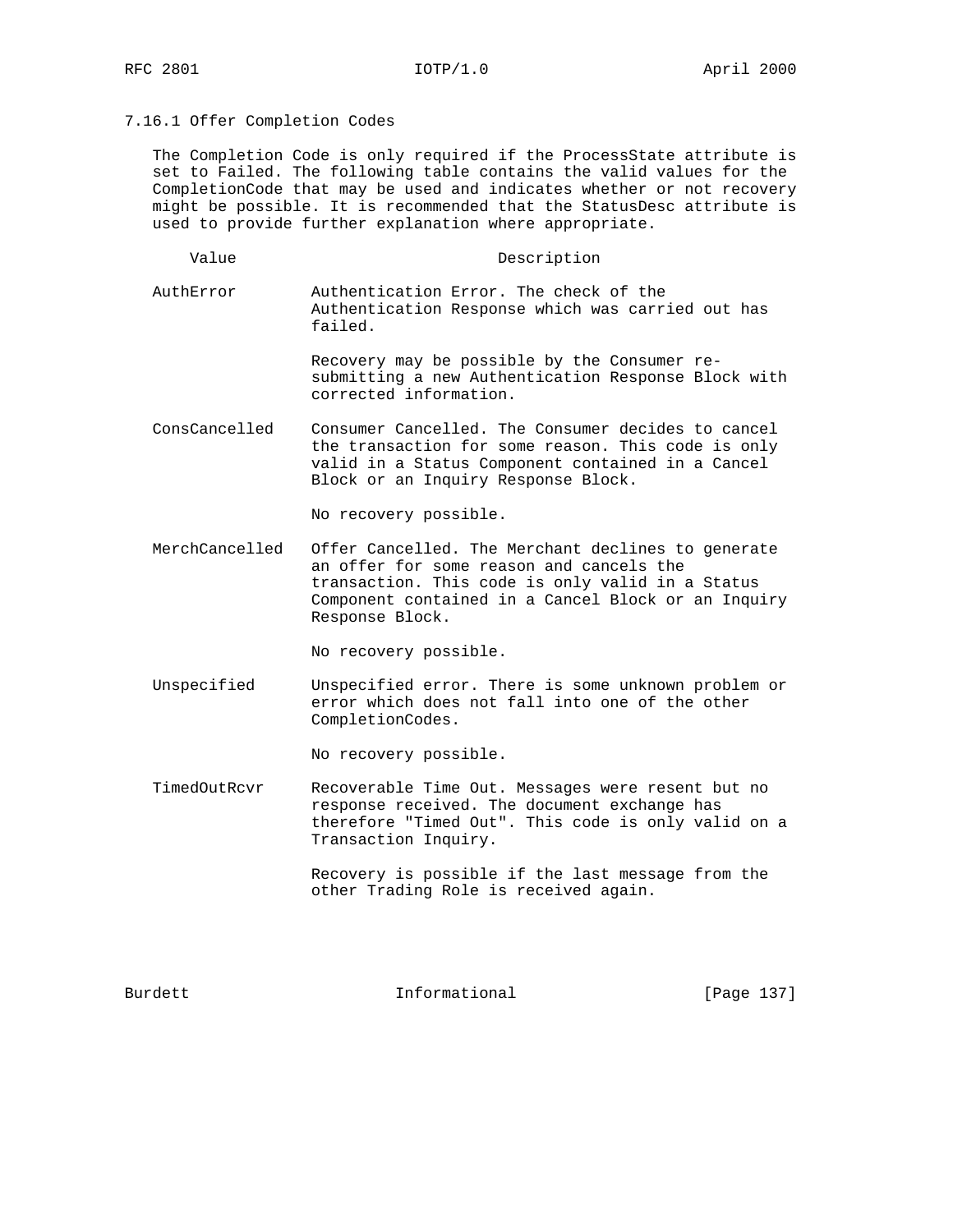TimedOutNoRcvr Non Recoverable Time Out. Messages were resent but no response received. The document exchange has therefore "Timed Out". This code is only valid on a Transaction Inquiry.

No recovery possible.

7.16.2 Payment Completion Codes

 The CompletionCode is only required if the ProcessState attribute is set to Failed. The following table contains the valid values for the CompletionCode that may be used and indicates where recovery may be possible. It is recommended that the StatusDesc attribute is used by individual payment schemes to provide further explanation where appropriate.

| Value          | Description                                                                                                                                                                                                   |
|----------------|---------------------------------------------------------------------------------------------------------------------------------------------------------------------------------------------------------------|
| BrandNotSupp   | Brand not supported. The payment brand is not<br>supported by the Payment Handler.                                                                                                                            |
|                | See below for recovery options.                                                                                                                                                                               |
| CurrNotSupp    | Currency not supported. The currency in which the<br>payment is to be made is not supported by either<br>the Payment Instrument or the Payment Handler.                                                       |
|                | If the payment is Brand Independent, then the<br>Consumer may recover by selecting a different<br>currency, if available, or a different brand. Note<br>that this may involve a different Payment Handler.    |
| ConsCancelled  | Consumer Cancelled. The Consumer decides to cancel<br>the payment for some reason. This code is only<br>valid in a Status Component contained in a Cancel<br>Block or an Inquiry Response Block.              |
|                | Recovery is not possible.                                                                                                                                                                                     |
| PaymtCancelled | Payment Cancelled. The Payment Handler declines to<br>complete the payment for some reason and cancels<br>the transaction. This code is only valid in a<br>Status Component contained in a Cancel Block or an |

See below for recovery options.

Burdett Informational [Page 138]

Inquiry Response Block.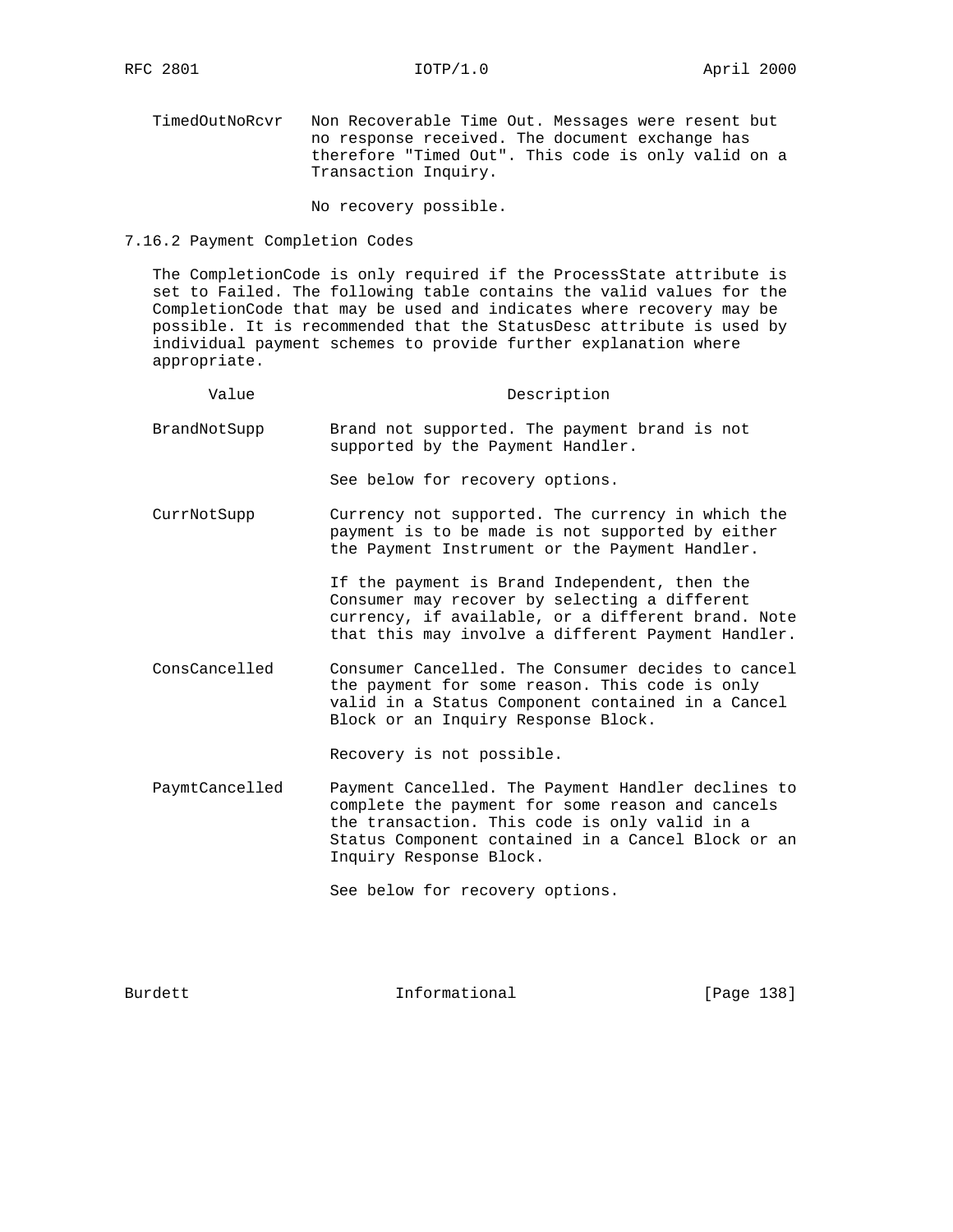AuthError Authentication Error. The Payment Scheme specific authentication check which was carried out has failed.

> Recovery may be possible. See the payment scheme supplement to determine what is allowed.

 InsuffFunds Insufficient funds. There are insufficient funds available for the payment to be made.

See below for recovery options.

 InstBrandInvalid Payment Instrument not valid for Brand. A Payment Instrument is being used which does not correspond with the Brand selected. For example a Visa credit card is being used when MasterCard was selected as the Brand.

See below for recovery options.

 InstNotValid Payment instrument not valid for trade. The Payment Instrument cannot be used for the proposed type of trade, for some reason.

See below for recovery options.

 BadInstrument Bad instrument. There is a problem with the Payment Instrument being used which means that it is unable to be used for the payment.

See below for recovery options.

 Unspecified Unspecified error. There is some unknown problem or error which does not fall into one of the other CompletionCodes. The StatusDesc attribute should provide the explanation of the cause.

See below for recovery options.

 TimedOutRcvr Recoverable Time Out. Messages were resent but no response received. The document exchange has therefore "Timed Out". This code is only valid on a Transaction Inquiry.

> Recovery is possible if the last message from the other Trading Role is received again.

Burdett **Informational** [Page 139]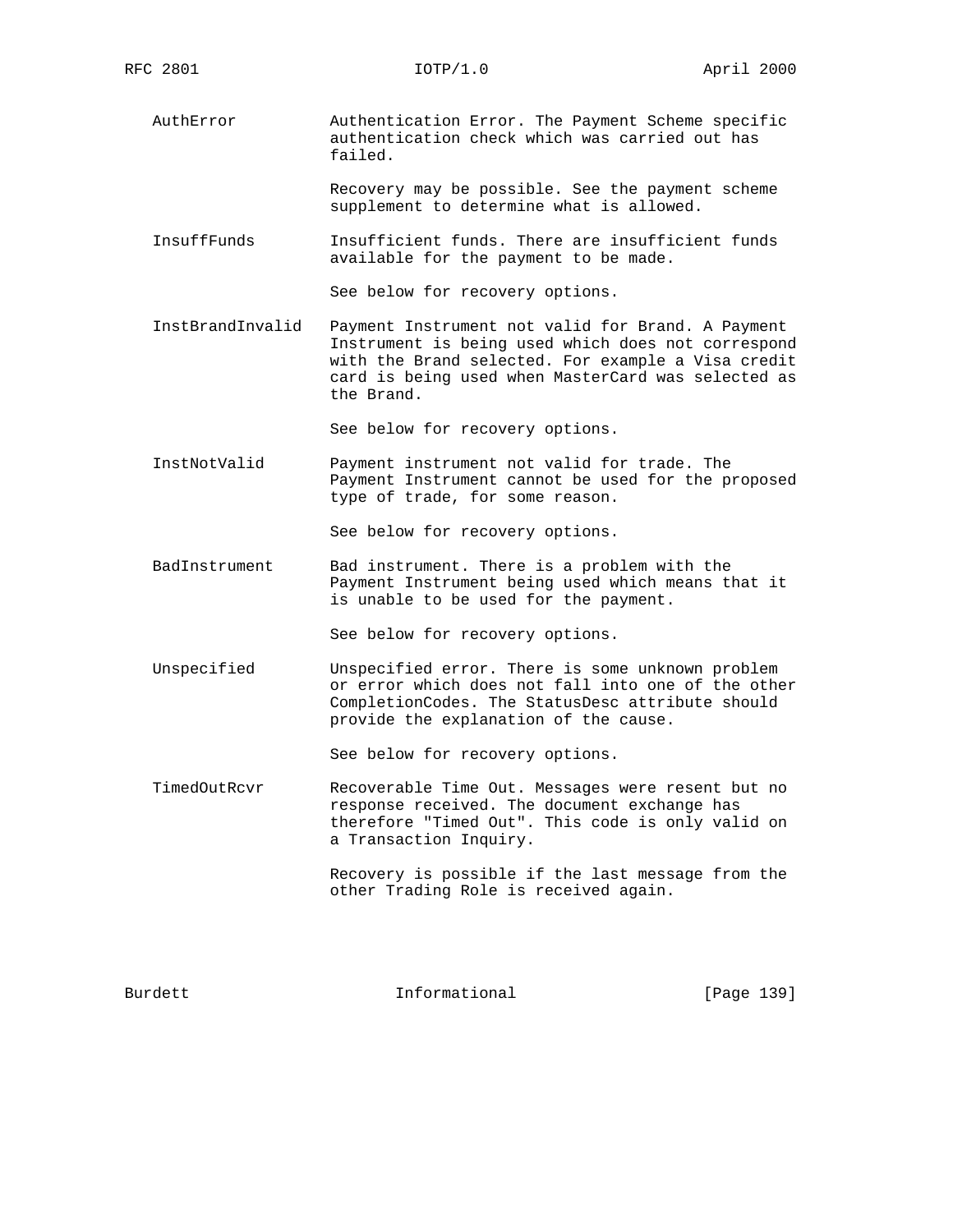TimedOutNoRcvr Non Recoverable Time Out. Messages were resent but no response received. The document exchange has therefore "Timed Out". This code is only valid on a Transaction Inquiry.

No recovery possible.

 If the Payment is Brand Independent, then recovery may be possible for some values of the Completion Code, by the Consumer selecting either a different payment brand or a different payment instrument for the same brand. Note that this might involve a different Payment Handler. The codes to which this applies are: BrandNotSupp, PaymtCancelled, InsuffFunds, InstBrandInvalid, InstNotValid, BadInstrument and Unspecified.

 Recovery from Payments associated with Brand Dependent purchases is only possible, if the Brand Selection component sent by the Merchant to the Consumer does not change. In practice this means that the same Brand, Protocol Amount and PayProtocol elements must be used. All that can change is the Payment Instrument. Any other change will invalidate the Merchant's Offer as a changed selection will invalidate the Offer Response.

7.16.3 Delivery Completion Codes

 The following table contains the valid values for the CompletionCode attribute for a Delivery. It is recommended that the StatusDesc attribute is used to provide further explanation where appropriate.

Value Description

 BackOrdered Back Ordered. The goods to be delivered are on order but they have not yet been received. Shipping will be arranged when they are received. This is only valid if ProcessState is CompletedOk.

Recovery is not possible.

 PermNotAvail Permanently Not Available. The goods are permanently unavailable and cannot be re-ordered. This is only valid if ProcessState is Failed.

Recovery is not possible.

 TempNotAvail Temporarily Not Available. The goods are temporarily unavailable and may become available if they can be ordered. This is only valid if ProcessState is CompletedOk.

Burdett **Informational** [Page 140]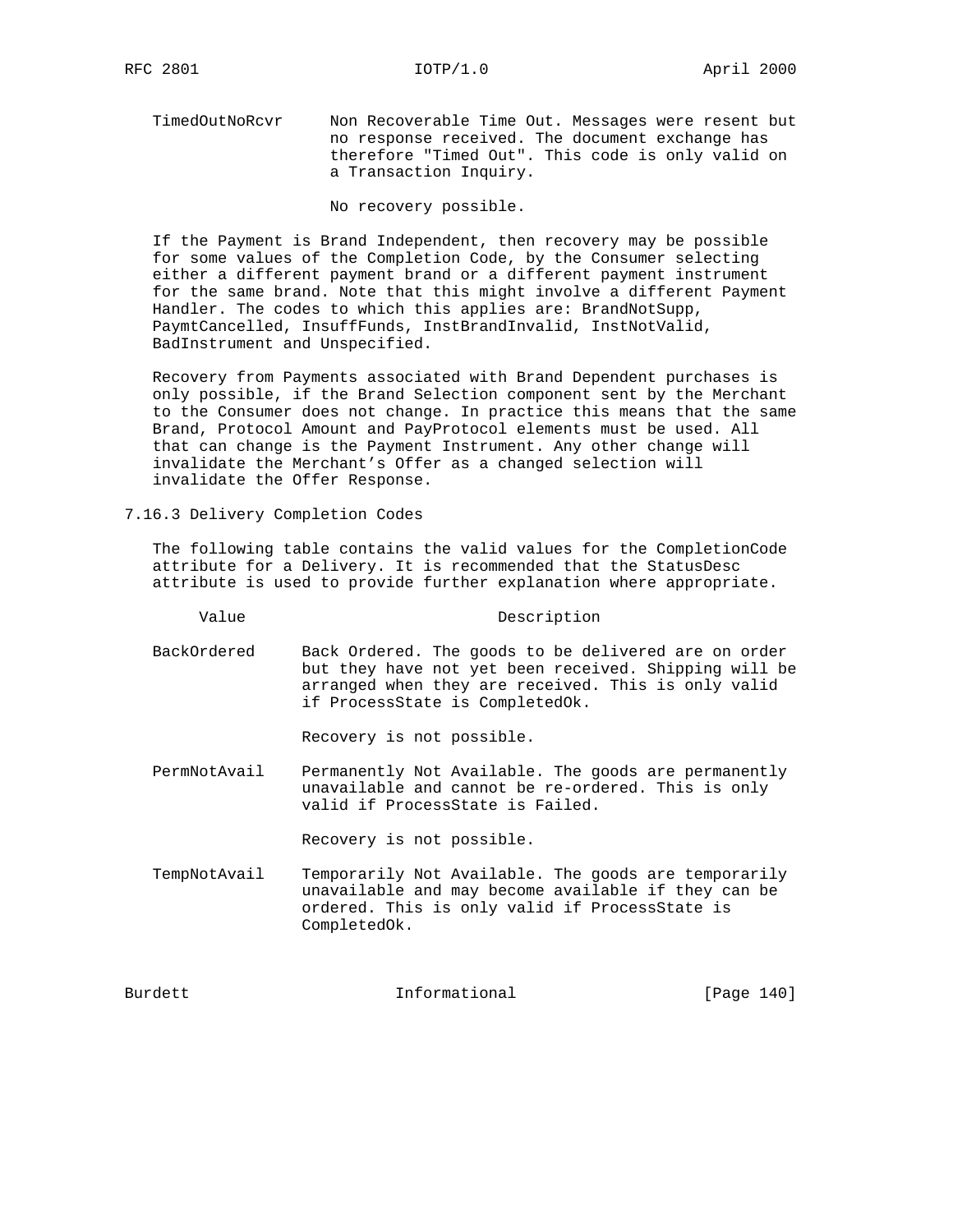Recovery is not possible.

 ShipPending Shipping Pending. The goods are available and are scheduled for shipping but they have not yet been shipped. This is only valid if ProcessState is CompletedOk.

Recovery is not possible.

 Shipped Goods Shipped. The goods have been shipped. Confirmation of delivery is awaited. This is only valid if ProcessState is CompletedOk.

Recovery is not possible.

 ShippedNoConf Shipped - No Delivery Confirmation. The goods have been shipped but it is not possible to confirm delivery of the goods. This is only valid if ProcessState is CompletedOk.

Recovery is not possible.

 ConsCancelled Consumer Cancelled. The Consumer decides to cancel the delivery for some reason. This code is only valid in a Status Component contained in a Cancel Block or an Inquiry Response Block.

Recovery is not possible.

 DelivCancelled Delivery Cancelled. The Delivery Handler declines to complete the Delivery for some reason and cancels the transaction. This code is only valid in a Status Component contained in a Cancel Block or an Inquiry Response Block.

Recovery is not possible.

 Confirmed Confirmed. All goods have been delivered and confirmation of their delivery has been received. This is only valid if ProcessState is CompletedOk.

Recovery is not possible.

 Unspecified Unspecified error. There is some unknown problem or error which does not fall into one of the other CompletionCodes. The StatusDesc attribute should provide the explanation of the cause.

Burdett **Informational** [Page 141]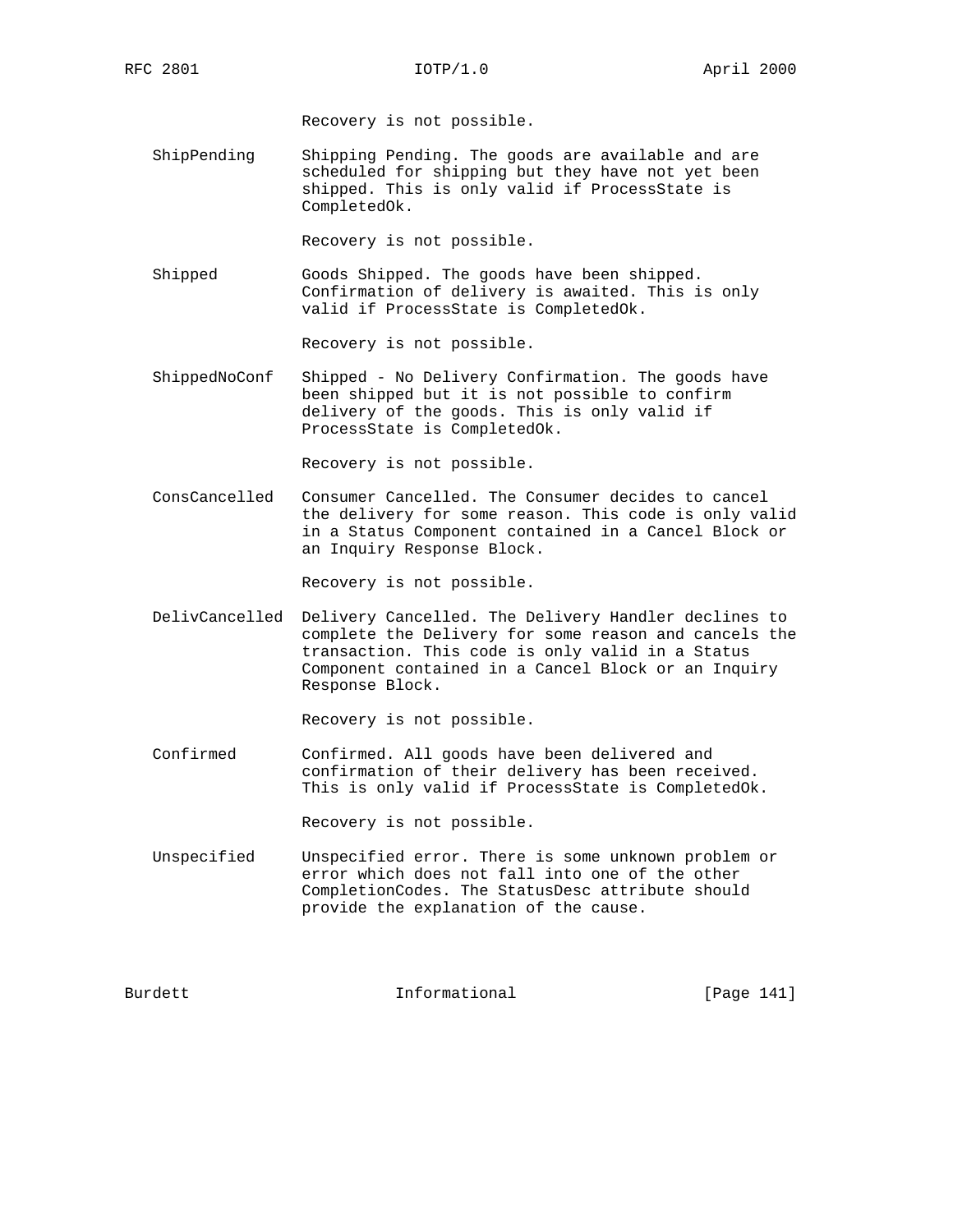Recovery is not possible.

 TimedOutRcvr Recoverable Time Out. Messages were resent but no response received. The document exchange has therefore "Timed Out". This code is only valid on a Transaction Inquiry.

> Recovery is possible if the last message from the other Trading Role is received again.

 TimedOutNoRcvr Non Recoverable Time Out. Messages were resent but no response received. The document exchange has therefore "Timed Out". This code is only valid on a Transaction Inquiry.

No recovery possible.

 Note: Recovery from failed, or partially completed deliveries is not possible. The Consumer should use the Transaction Status Inquiry Transaction (see section 9.2.1) to determine up-to- date information on the current state.

7.16.4 Authentication Completion Codes

 The Completion Code is only required if the ProcessState attribute is set to Failed. The following table contains the valid values for the CompletionCode that may be used. It is recommended that the StatusDesc attribute is used to provide further explanation where appropriate.

Value Description

 AutEeCancel Authenticatee Cancel. The Organisation being authenticated declines to be authenticated for some reason. This could be, for example because the signature on an Authentication Request was invalid or the Authenticator was not known or acceptable to the Authenticatee.

Recovery is not possible.

 AutOrCancel Authenticator Cancel. The Organisation requesting authentication declines to validate the Authentication Response received for some reason and cancels the transaction.

Recovery is not possible.

Burdett **Informational** [Page 142]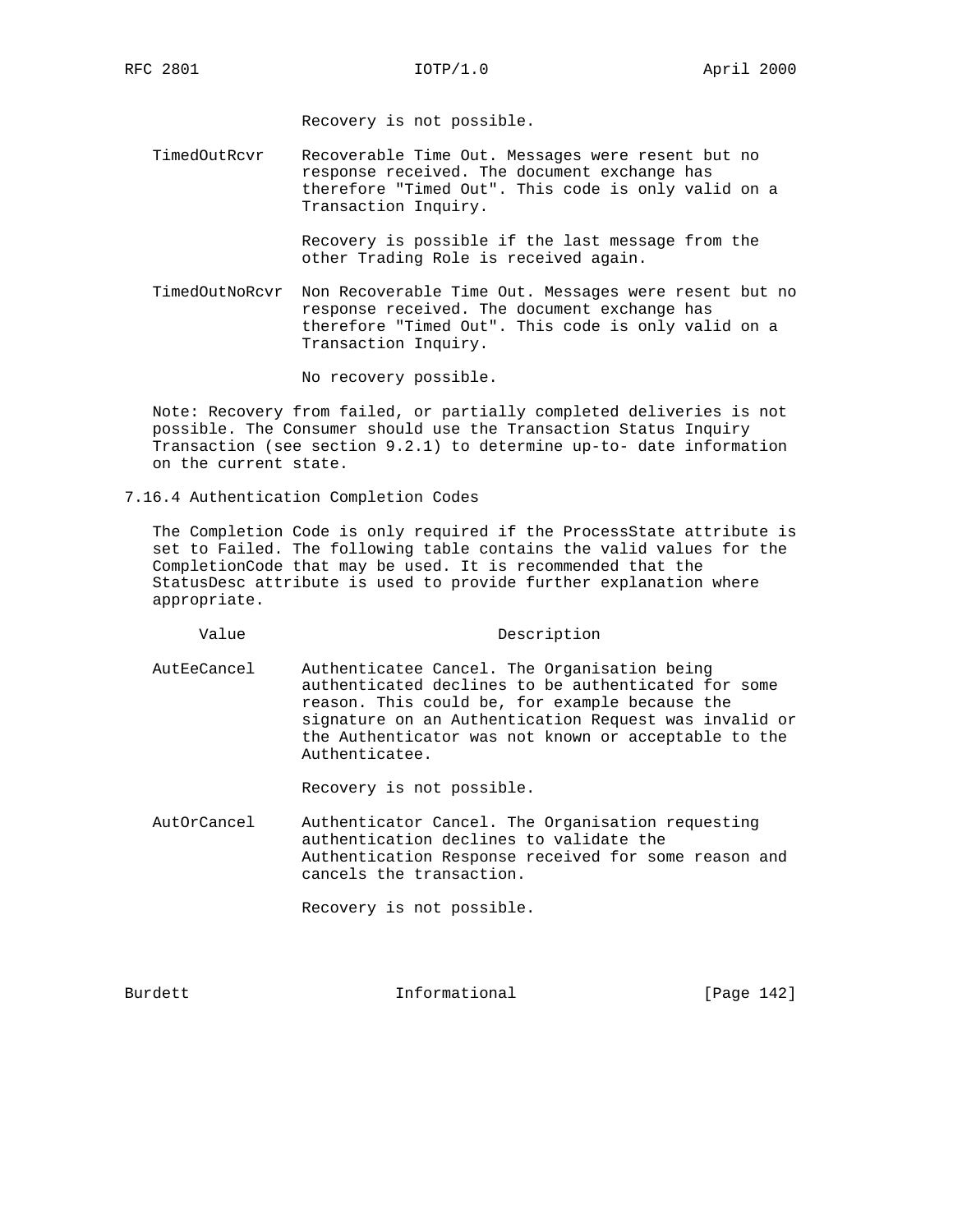NoAuthReq Authentication Request Not Available. The Authenticatee does not have the data that must be provided so that they may be successfully authenticated. For example a password may have been forgotten, the Authenticatee has not yet become a member, or a smart card token is not present.

Recovery is not possible

 AuthFailed Authentication Failed. The Authenticator checked the Authentication Response but the authentication failed for some reason. For example a password may have been incorrect.

> Recovery may be possible by the Authenticatee re sending a revised Authentication Response with corrected data.

- TradRolesIncon Trading Roles Inconsistent. The Trading Roles contained within the TradingRoleList attribute of the Trading Role Information Request Component (see section 7.4) are inconsistent with the Trading Role which the Authenticatee is taking in the IOTP Transaction or is able to take. Examples of inconsistencies include: o asking a PaymentHandler for DeliveryHandler information
	- o asking a Consumer for Merchant information

 Recovery may be possible by the Authenticator re sending a revised Authentication Request Block with corrected information.

 Unspecified Unspecified error. There is some unknown problem or error which does not fall into one of the other CompletionCodes.

Recovery is not possible.

 TimedOutRcvr Recoverable Time Out. Messages were resent but no response received. The document exchange has therefore "Timed Out". This code is only valid on a Transaction Inquiry.

> Recovery is possible if the last message from the other Trading Role is received again.

Burdett **Informational** [Page 143]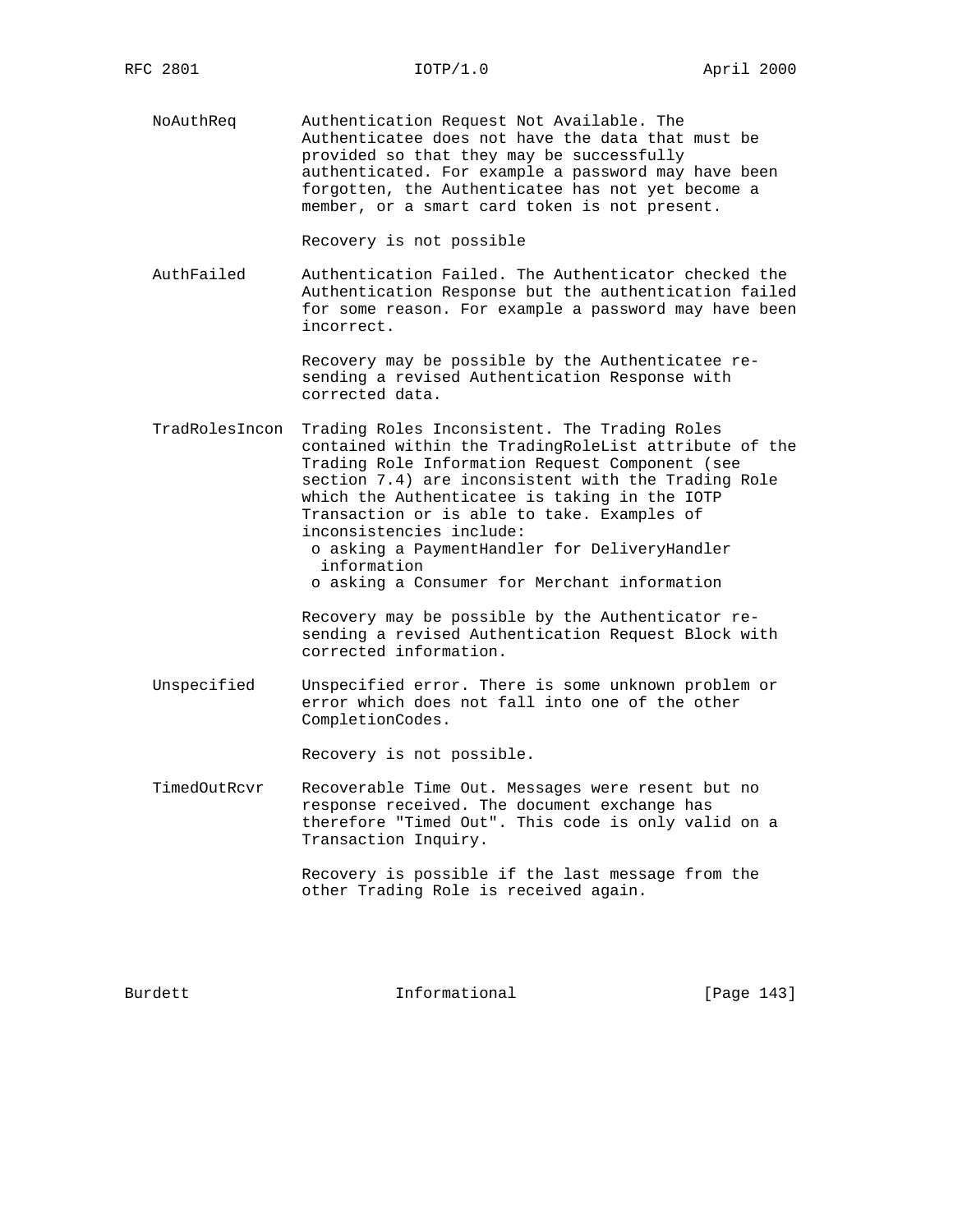TimedOutNoRcvr Non Recoverable Time Out. Messages were resent but no response received. The document exchange has therefore "Timed Out". This code is only valid on a Transaction Inquiry.

No recovery possible.

7.16.5 Undefined Completion Codes

 The Completion Code is only required if the ProcessState attribute is set to Failed. The following table contains the valid values for the CompletionCode that may be used. It is recommended that the StatusDesc attribute is used to provide further explanation where appropriate.

Value Description

 InMsgHardError Input Message Hard Error. The type of Request Block could not be identified or was inconsistent. Therefore no single Document Exchange could be identified. This will cause a Hard Error in the transaction

7.16.6 Transaction Inquiry Completion Codes

 The Completion Code is only required if the ProcessState attribute is set to Failed. The following table contains the valid values for the CompletionCode that may be used. It is recommended that the StatusDesc attribute is used to provide further explanation where appropriate.

Value Description

 UnAuthReq Unauthorised Request. The recipient of the Transaction Status Request declines to respond to the request.

7.17 Trading Role Data Component

 The Trading Role Data Component contains opaque data which needs to be communicated between the Trading Roles involved in an IOTP Transaction.

Trading Role Components identify:

- o the Organisation that generated the component, and
- o the Organisation that is to receive it.

Burdett **Informational** [Page 144]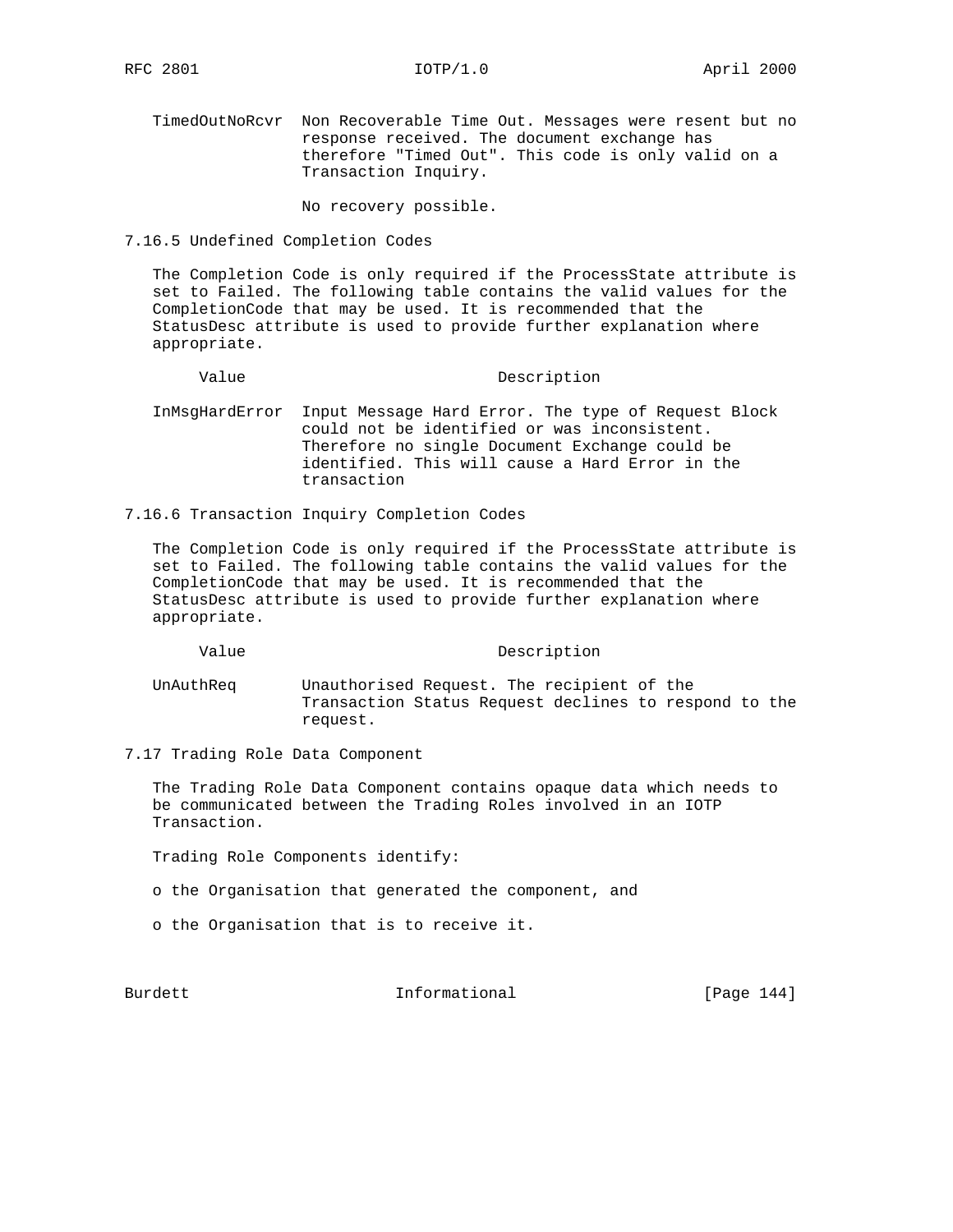They are first generated and included in a "Response" Block, and then copied to the appropriate "Request" Block. For example a Payment Handler might need to inform a Delivery Handler that a credit card payment had been authorised but not captured. There may also be other information that the Payment Handler has generated where the format is privately agreed with the Delivery Handler which needs to be communicated. In another example a Merchant might need to provide a Payment Handler with some specific information about a Consumer so that consumer can acquire double loyalty points with the payment.

Its definition is as follows.

 <!ELEMENT TradingRoleData (PackagedContent+) > <!ATTLIST TradingRoleData ID ID #REQUIRED OriginatorElRef NMTOKEN #REQUIRED DestinationElRefs NMTOKENS #REQUIRED >

Attributes:

- ID An identifier which uniquely identifies the Trading Role Data Component within the IOTP Transaction.
- OrginatorElRef Contains an element reference to the Organisation Component of the Organisation that created the Trading Role Data Component and included it in a "Response" Block (e.g., an Offer Response or a Payment Response Block).
- DestinationElRefs Contains element references to the Organisation Components of the Organisations that are to receive the Trading Role Data Component in a "Request" Block (e.g., either a Payment Request or a Delivery Request Block).

Content:

- PackagedContent This contains the data which is to be sent between the various Trading Roles as one or more PackagedContent elements see section 3.7.
- 7.17.1 Who Receives a Trading Role Data Component

 The rules for deciding what to do with Trading Role Data Components are described below.

Burdett **Informational** [Page 145]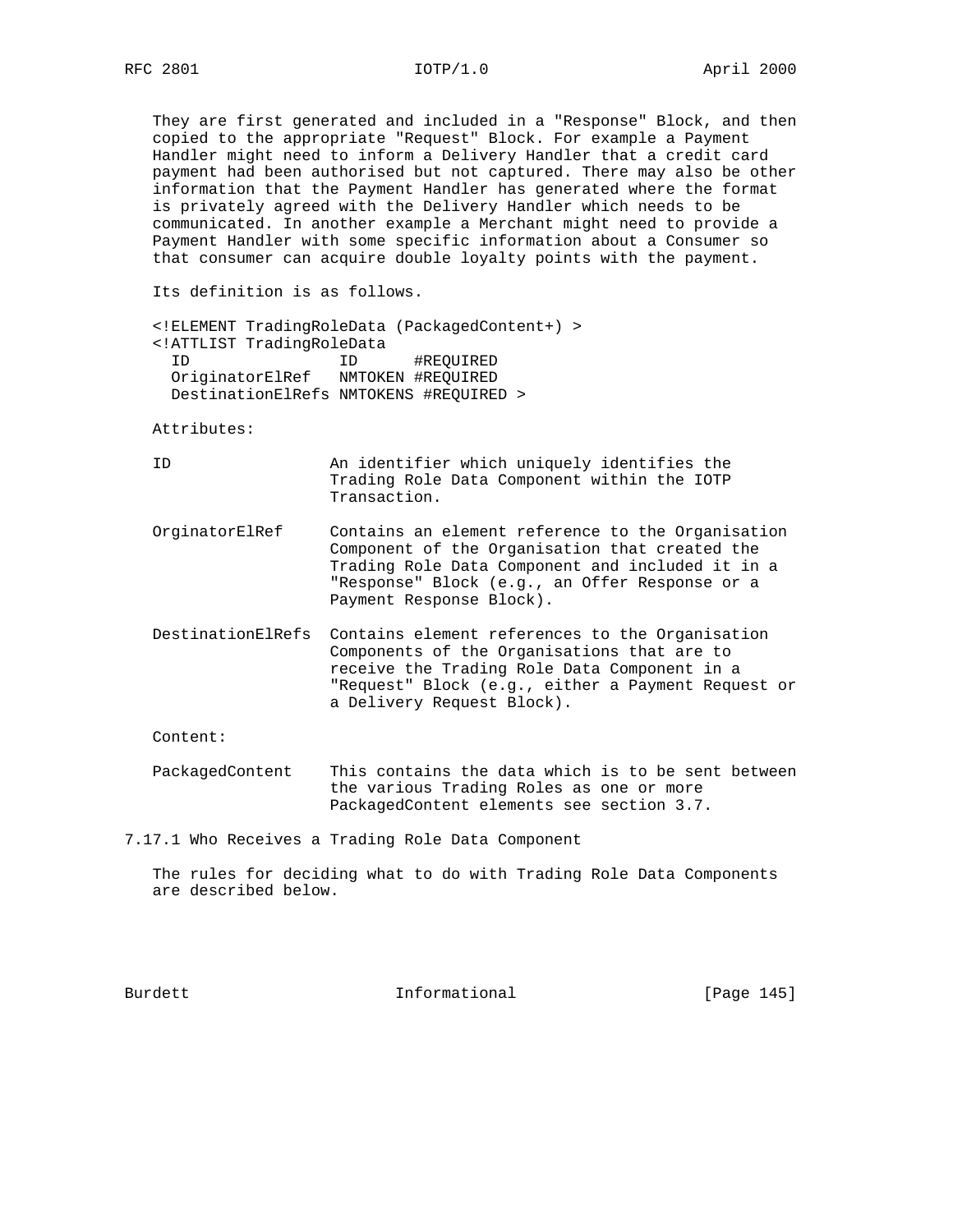- o whenever a Trading Role Data Component is received in a "Response" block identify the Organisation Components of the Organisations that are to receive it as identified by the DestinationElRefs attribute.
- o whenever a "Request" Block is being sent, check to see if it is being sent to one of the Organisations identified by the DestinationElRefs attribute. If it is then include in the "Request" block:
	- the Trading Role Data Component as well as,
	- the Organisation Component of the Organisation identified by the OriginatorElRef attribute (if not already present)
- 7.18 Inquiry Type Component

 The Inquiry Type Component contains the information which indicates the type of process that is being inquired upon. Its definition is as follows.

|                  | ELEMENT InquiryType EMPTY                   |       |                   |
|------------------|---------------------------------------------|-------|-------------------|
|                  | ATTLIST InquiryType</td <td></td> <td></td> |       |                   |
| TD               |                                             | TD    | #REOUIRED         |
| Type             |                                             |       | NMTOKEN #REOUIRED |
| ElRef            |                                             |       | NMTOKEN #IMPLIED  |
| ProcessReference |                                             | CDATA | #IMPLIED >        |
|                  |                                             |       |                   |

Attributes:

| ID    | An identifier which uniquely identifies the<br>Inquiry Type Component within the IOTP<br>Transaction.                                                                                                                                                                                                                                                                     |
|-------|---------------------------------------------------------------------------------------------------------------------------------------------------------------------------------------------------------------------------------------------------------------------------------------------------------------------------------------------------------------------------|
| Type  | Contains the type of inquiry. Valid values for<br>Type are:<br>o Offer. The inquiry is about the status of an<br>offer and is addressed to the Merchant.<br>o Payment. The inquiry is about the status of a<br>payment and is addressed to the Payment<br>Handler.<br>o Delivery. The inquiry is about the status of a<br>delivery and addressed to the Delivery Handler. |
| ElRef | Contains an Element Reference (see section 3.5) to<br>the component to which this Inquiry Type Component<br>applies. That is,<br>o TPO Block when Type is Offer                                                                                                                                                                                                           |

Burdett Informational [Page 146]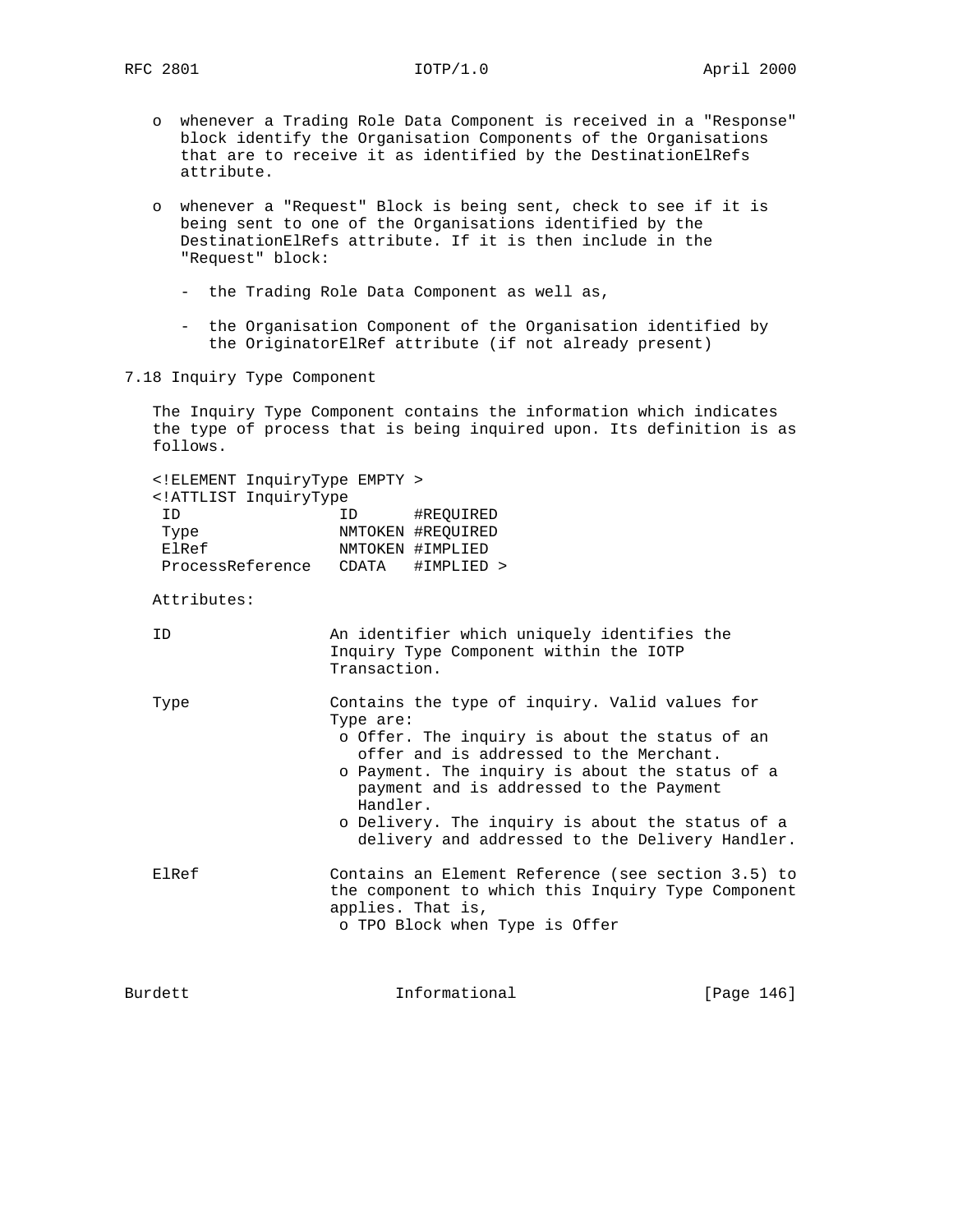- o Payment Component when Type is Payment o Delivery Component when Type is Delivery
- ProcessReference Optionally contains a reference to the process being inquired upon. It should be set if the information is available. For the definition of the values it may contain, see the ProcessReference attribute of the Status Component (see section 7.16).

## 7.19 Signature Component

 Note: Definitions of the XML structures for signatures and certificates are described in the document titled "Digital Signatures for the Internet Open Trading Protocol" by Kent Davidson and Yoshiaki Kawatsura published at the same time as this document - see [IOTPDSIG].

 In the future it is anticipated that future versions of IOTP will adopt a whatever method for digitally signing XML becomes the standard.

 Each Signature Component digitally signs one or more Blocks or Components including other Signature Components.

The Signature Component:

- o contains digests of one or more Blocks or Components in one or more IOTP Messages within the same IOTP Transaction and places the result in a Digest Element
- o concatenates these Digest elements with other information on the type of signature, the originator and potential recipients of the signature and details of the signature algorithms being used and places them in a Manifest element, and
- o signs the Manifest element using the optional certificate identified in the Certificate element within the Signature Block placing the result in a Value element within a Signature Component

 Note that there may be multiple Value elements that contain signatures of a Manifest Element.

- A Signature Component can be one of four types either:
- o an Offer Response Signature,
- o a Payment Response Signature,

Burdett **Informational** [Page 147]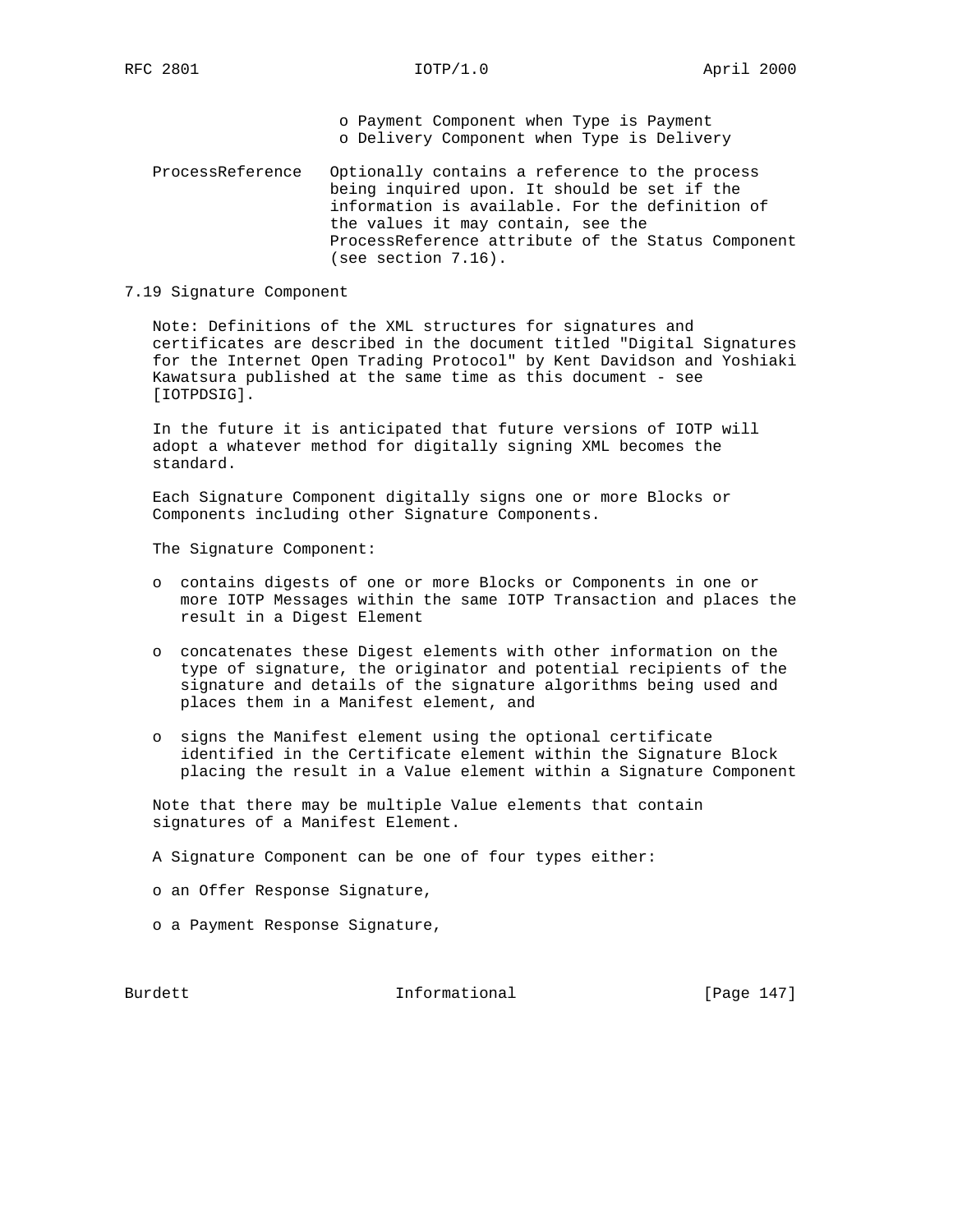- o a Delivery Response Signature, or
- o an Authentication Response Signature.

 For a general explanation of signatures see section 6 Digital Signatures.

7.19.1 IOTP usage of signature elements and attributes

 Definitions of the elements and attributes are contained in [IOTPDSIG]. The following contains additional information that describes how these elements and attributes are used by IOTP.

SIGNATURE ELEMENT

The ID attribute is mandatory.

MANIFEST ELEMENT

 The optional LocatorHrefBase attribute contains text which should be concatenated before the text contained in the LocatorHREF attribute of all Digest elements within the Manifest.

 Its purpose is to reduce the size of LocatorHREF attribute values since the first part of the LocatorHREF attributes in the same signature are likely to be the same.

 Typically, within IOTP, it will contain all the characters in a LocatorHref attribute up to the sharp ("#") character (see immediately below).

ALGORITHM AND PARAMETER ELEMENTS

 The algorithm element identifies the algorithms used in generating the signature. The type of the algorithm is defined by the value of the Type attribute which indicates if it is to be used as a Digest algorithm, a Signature algorithm or a Key Agreement algorithm.

The following Digest algorithms must be implemented:

- o a [DOM-HASH] algorithm. This is identified by setting the Name attribute of the Algorithm element to "urn:ibm:dom-hash"
- o a [SHA1] algorithm. This is identified by setting the Name attribute of the Algorithm element to "urn:fips:sha1", and
- o a [MD5] algorithm. This is identified by setting the Name attribute of the Algorithm element to "urn:rsa:md5"

Burdett **Informational Informational** [Page 148]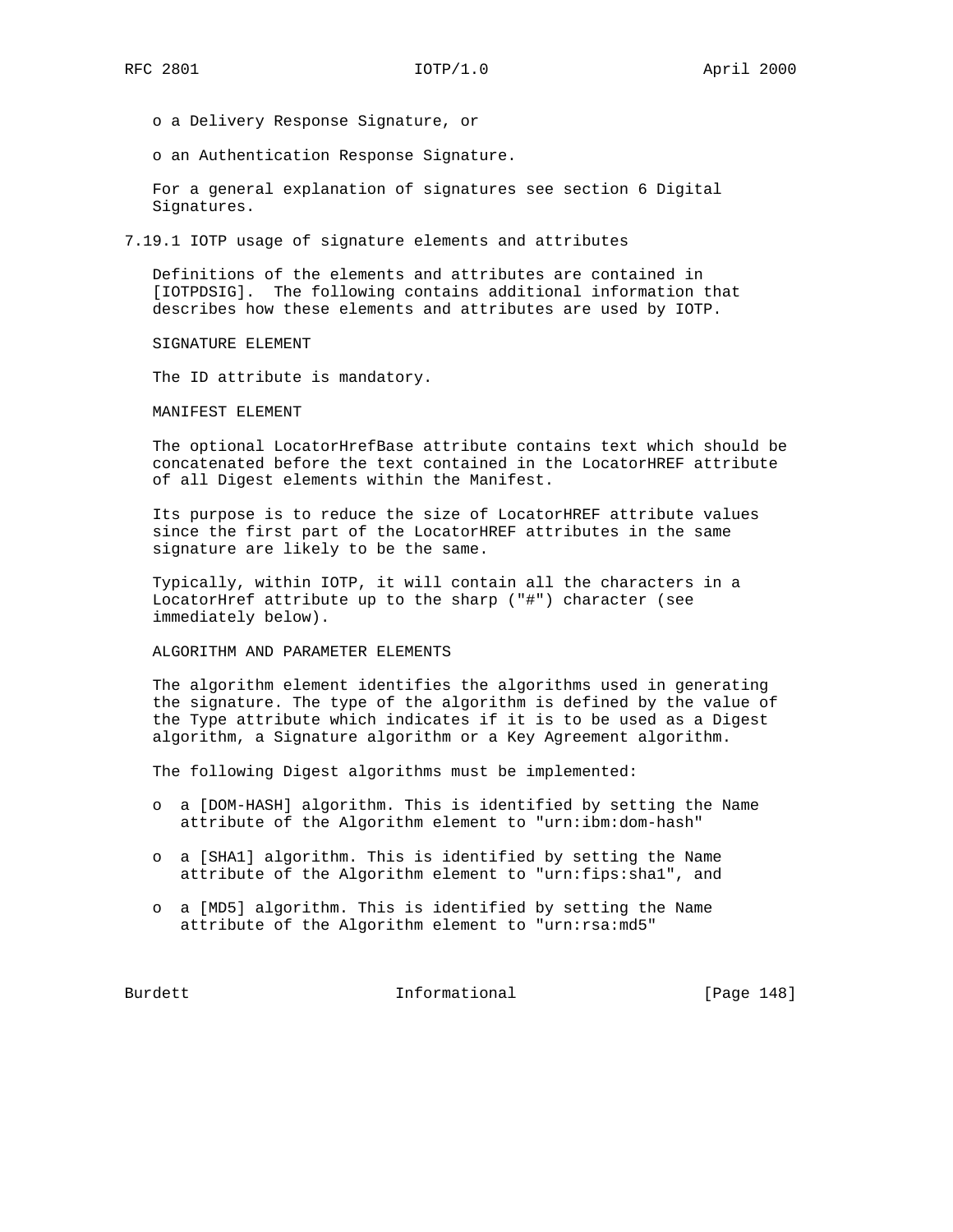- o The following Signature algorithms must be implemented:
- o a [DSA] algorithm. This is identified by setting the Name attribute of the Algorithm element to "urn:us.gov:dsa"
- o a [HMAC] algorithm. This is identified by setting the Name attribute of the Algorithm element to "urn:ibm:hmac"

 It is recommended that the following Signature algorithm is also implemented:

 o a [RSA] algorithm. This is identified by setting the Name attribute of the Algorithm element to "urn:rsa:rsa"

 In addition other payment scheme specific algorithms may be used. In this case the value of the name attribute to use is specified in the payment scheme supplement for that algorithm.

 One algorithm may make use of other algorithms by use of the Parameter element, for example:

 <Algorithm ID=A1 type="digest" name="urn:ibm:dom-hash"> <Parameter type='AlgorithmRef'>A2</Parameter> </Algorithm> <Algorithm ID=A2 type="digest" name="urn:fips:sha1"> </Algorithm> <Algorithm ID=A3 type="signature" name="urn:ibm:hmac"> <Parameter type='AlgorithmRef'>A1</Parameter> </Algorithm>

DIGEST ELEMENT

 The LocatorHREF attribute identifies the IOTP element which is being digitally signed. Specifically it consists of:

- o the value of the IotpTransId attribute of the Transaction ID Component, followed by:
- o a sharp character, i.e. "#", followed by
- o an Element Reference (see section 3.5) to the element within the IOTP Transaction which is the subject of the digest.

 Before analysing the structure of the LocatorHREF attribute, it must be concatenated with the value of the LocatorHrefBase attribute of the Manifest element (see immediately above).

Burdett **Informational** [Page 149]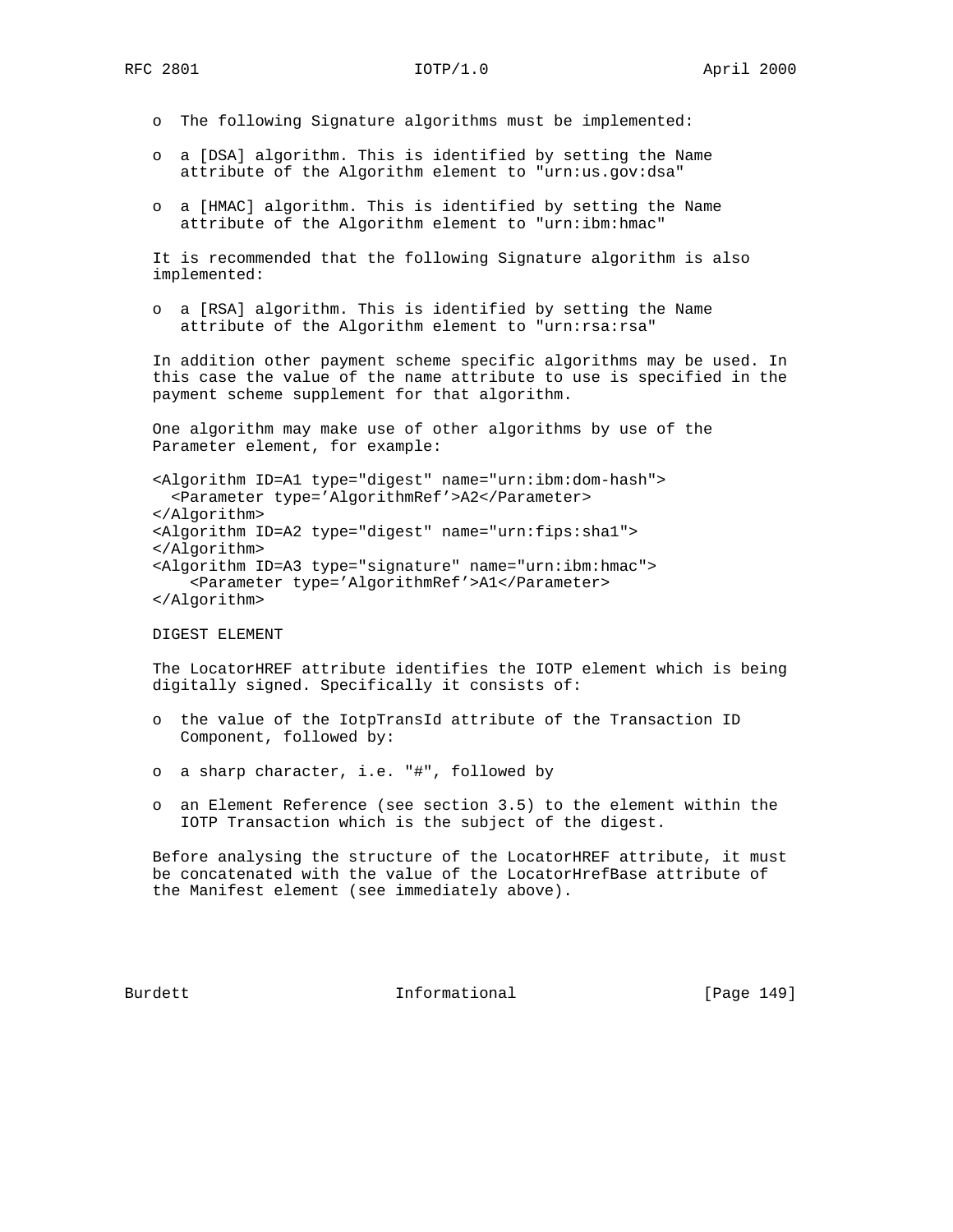ATTRIBUTE ELEMENT

 There must be one and only one Attribute Element that contains a Type attribute with a value of IOTP Signature Type and with content set to either: OfferResponse, PaymentResponse, DeliveryResponse,

 AuthenticationRequest, AuthenticationResponse, PingRequest or PingResponse; depending on the type of the signature.

 Values of the content of the Attribute element are controlled under the procedures defined in section 12 IANA Considerations which also allows user defined values to be defined.

The Critical attribute must be set to true.

ORIGINATORINFO ELEMENT

 The OriginatorRef attribute of the OriginatorInfo element must always be present and contain an Element Reference (see section 3.5) to the Organisation Component of the Organisation that generated the Signature Component.

RECIPIENTINFO ELEMENT

 The RecipientRefs attribute contains a list of Element References (see section 3.5), that point to the Organisations that might need to validate the signature. For details see below.

7.19.2 Offer Response Signature Component

 The Manifest Element of a signature which has a type of OfferResponse should contain Digest elements for the following Components:

- o the Transaction Id Component (see section 3.3.1) of the IOTP message that contains the Offer Response Signature
- o the Transaction Reference Block (see section 3.3) of the IOTP Message that contains the Offer Response Signature
- o from the TPO Block:
	- the Protocol Options Component
	- each of the Organisation Components
	- each of the Brand List Components

Burdett **Informational** [Page 150]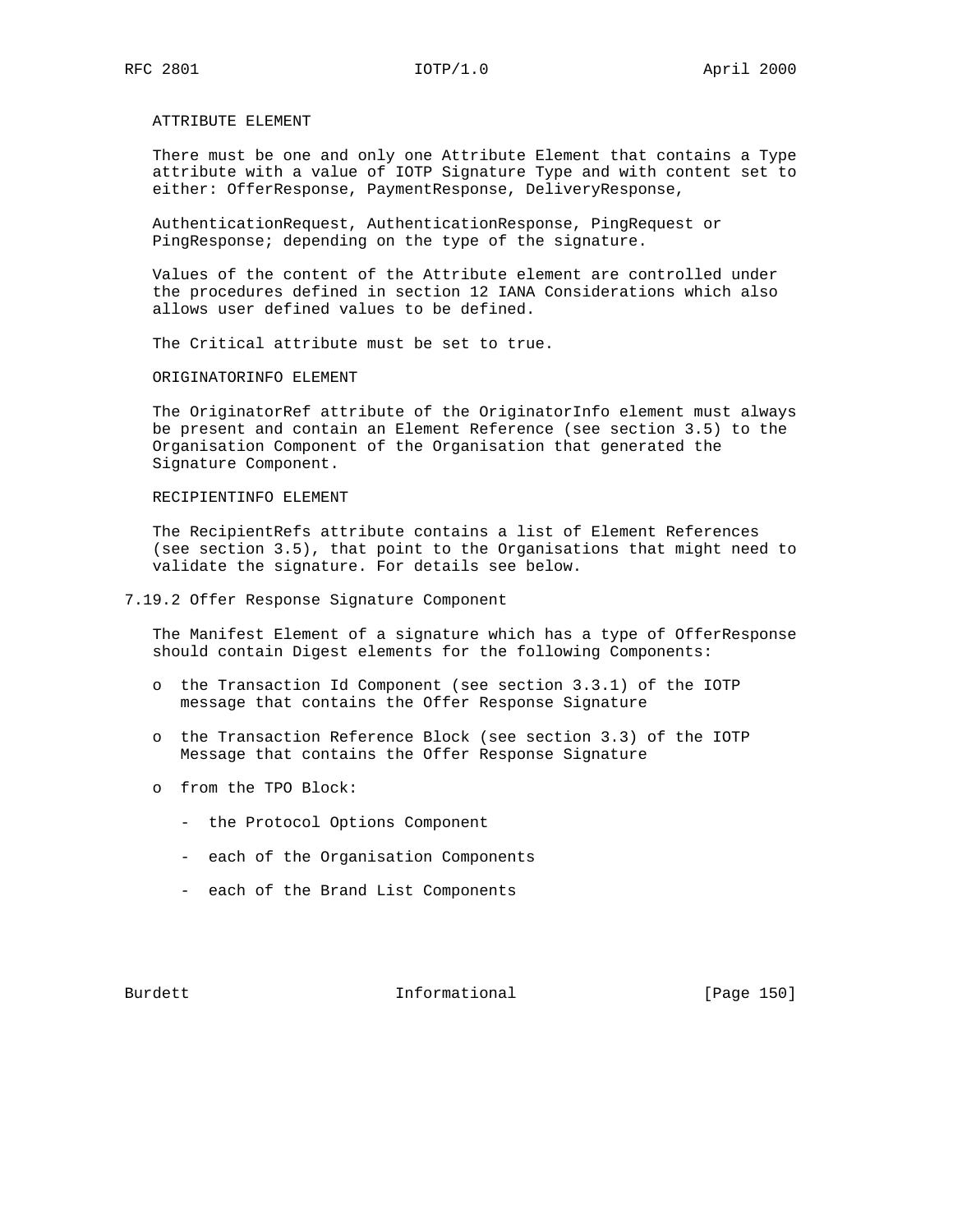- o optionally, all the Brand Selection Components if they were sent to the Merchant in a TPO Selection Block
- o from the Offer Response Block:
	- the Order Component
	- each of the Payment Components
	- the Delivery Component
	- each of the Authentication Request Components
	- any Trading Role Data Components

 The Offer Response Signature should also contain Digest elements for the components that describe each of the Organisations that may or will need to verify the signature. This involves:

- o if the Merchant has received a TPO Selection Block containing Brand Selection Components, then generate a Digest element for the Payment Handler identified by the Brand Selection Component and the Delivery Handler identified by the Delivery Component. See section 6.3.1 Check Request Block sent Correct Organisation for a description of how this can be done.
- o if the Merchant is not expecting to receive a TPO Selection Block then generate a Digest element for the Delivery Handler and all the Payment Handlers that are involved.
- 7.19.3 Payment Receipt Signature Component

 The Manifest Element of the Payment Receipt Signature Component should contain Digest Elements for the following Components:

- o the Transaction Id Component (see section 3.3.1) of the IOTP message that contains the Payment Receipt Signature
- o the Transaction Reference Block (see section 3.3) of the IOTP Message that contains the Payment Receipt Signature
- o the Offer Response Signature Component
- o the Payment Receipt Component
- o the Payment Note Component
- o the Status Component

Burdett **Informational** [Page 151]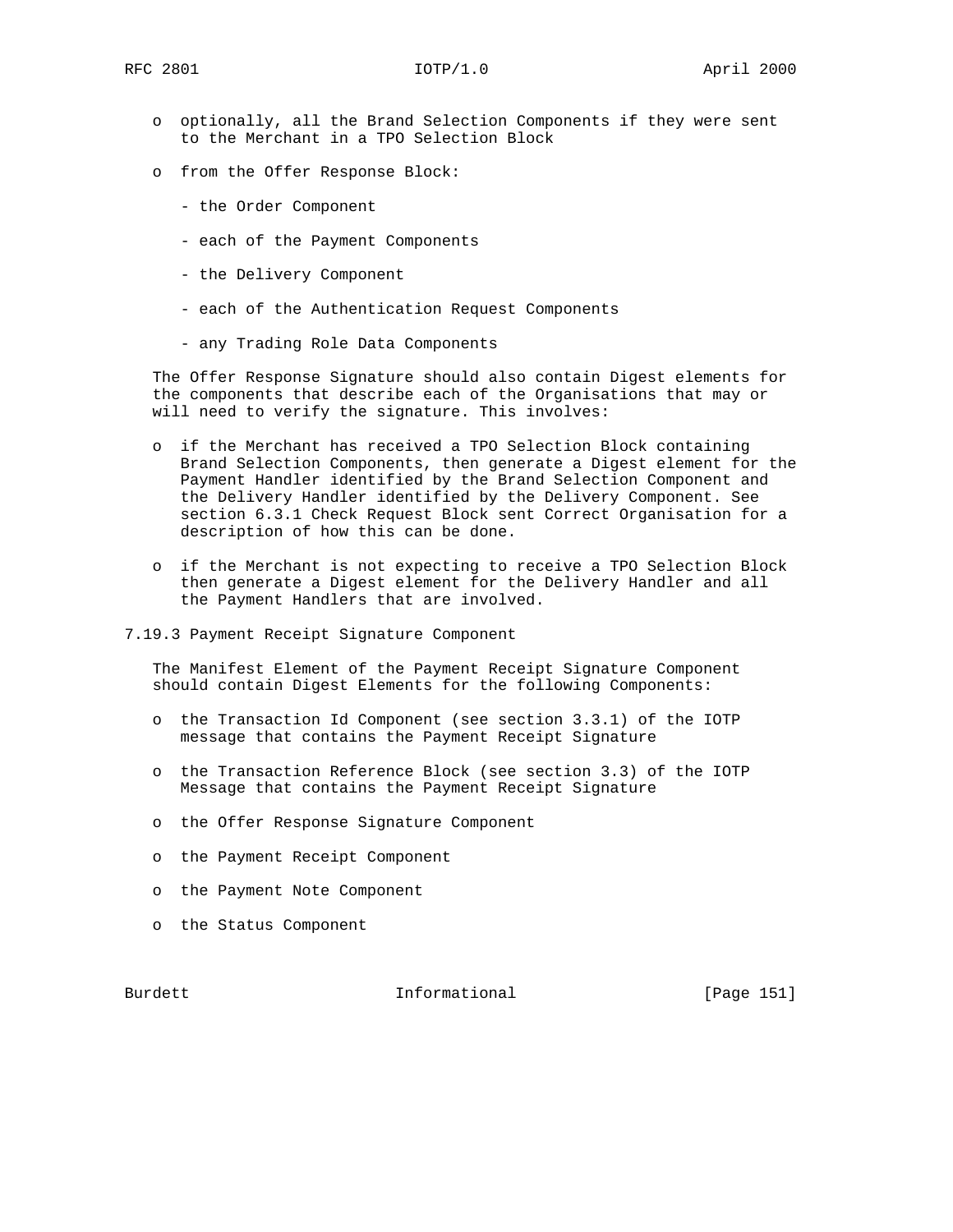- o the Brand Selection Component.
- o any Trading Role Data Components
- 7.19.4 Delivery Response Signature Component

 The Manifest Element of the Delivery Response Signature Component should contain Digest Elements for the following Components:

- o the Transaction Id Component (see section 3.3.1) of the IOTP message that contains the Delivery Response Signature
- o the Transaction Reference Block (see section 3.3) of the IOTP Message that contains the Delivery Response Signature
- o the Consumer Delivery Data component contained in the preceding Delivery Request (if any)
- o the Signature Components contained in the preceding Delivery Request (if any)
- o the Status Component
- o the Delivery Note Component
- 7.19.5 Authentication Request Signature Component

 The Manifest Element of the Authentication Request Signature Component should contain Digest Elements for the following Components:

- o the Transaction Reference Block (see section 3.3) for the IOTP Message that contains information that describes the IOTP Message and IOTP Transaction
- o the Transaction Id Component (see section 3.3.1) which globally uniquely identifies the IOTP Transaction
- o the following components of the TPO Block :
	- the Protocol Options Component
	- the Organisation Component
- o the following components of the Authentication Request Block:
	- the Authentication Request Component(s) (if present)

Burdett **Informational Informational** [Page 152]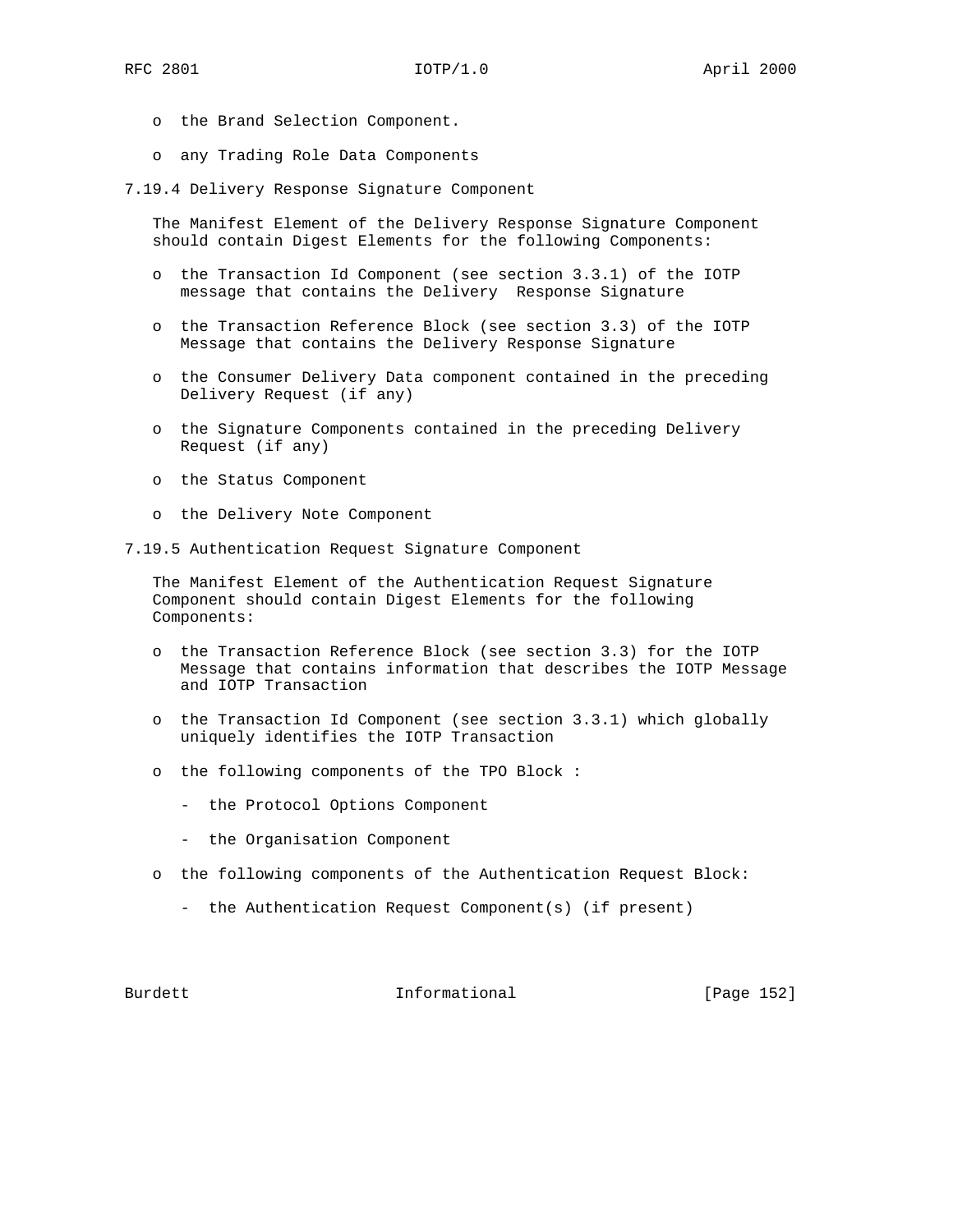- the Trading Role Information Request Component (if present)
- 7.19.6 Authentication Response Signature Component

 The Manifest Element of the Authentication Response Signature Component should contain Digest Elements for the following Components:

- o the Transaction Reference Block (see section 3.3) for the IOTP Message that contains information that describes the IOTP Message and IOTP Transaction
- o the Transaction Id Component (see section 3.3.1) which globally uniquely identifies the IOTP Transaction
- o the following components of the Authentication Request Block:
	- the Authentication Request Component that was used in the Authentication (if present)
	- the Trading Role Information Request Component (if present)
- o the Organisation Components contained in the Authentication Response Block
- 7.19.7 Inquiry Request Signature Component

 If the Inquiry Request is being signed (see section 9.2.1) the Manifest Element of the Inquiry Request Signature Component should contain Digest elements of the Inquiry Type Component, and if present, the Payment Scheme Component.

7.19.8 Inquiry Response Signature Component

 If the Inquiry Response is being signed (see section 9.2.1) the Manifest Element of the Inquiry Response Signature Component should contain Digest elements of the Trading Response Block and the Status Component.

7.19.9 Ping Request Signature Component

 If the Ping Request is being singed (see section 9.2.2), the Manifest Element of the Ping Request Signature Component should contain Digest elements for all the Organisation Components.

Burdett **Informational** [Page 153]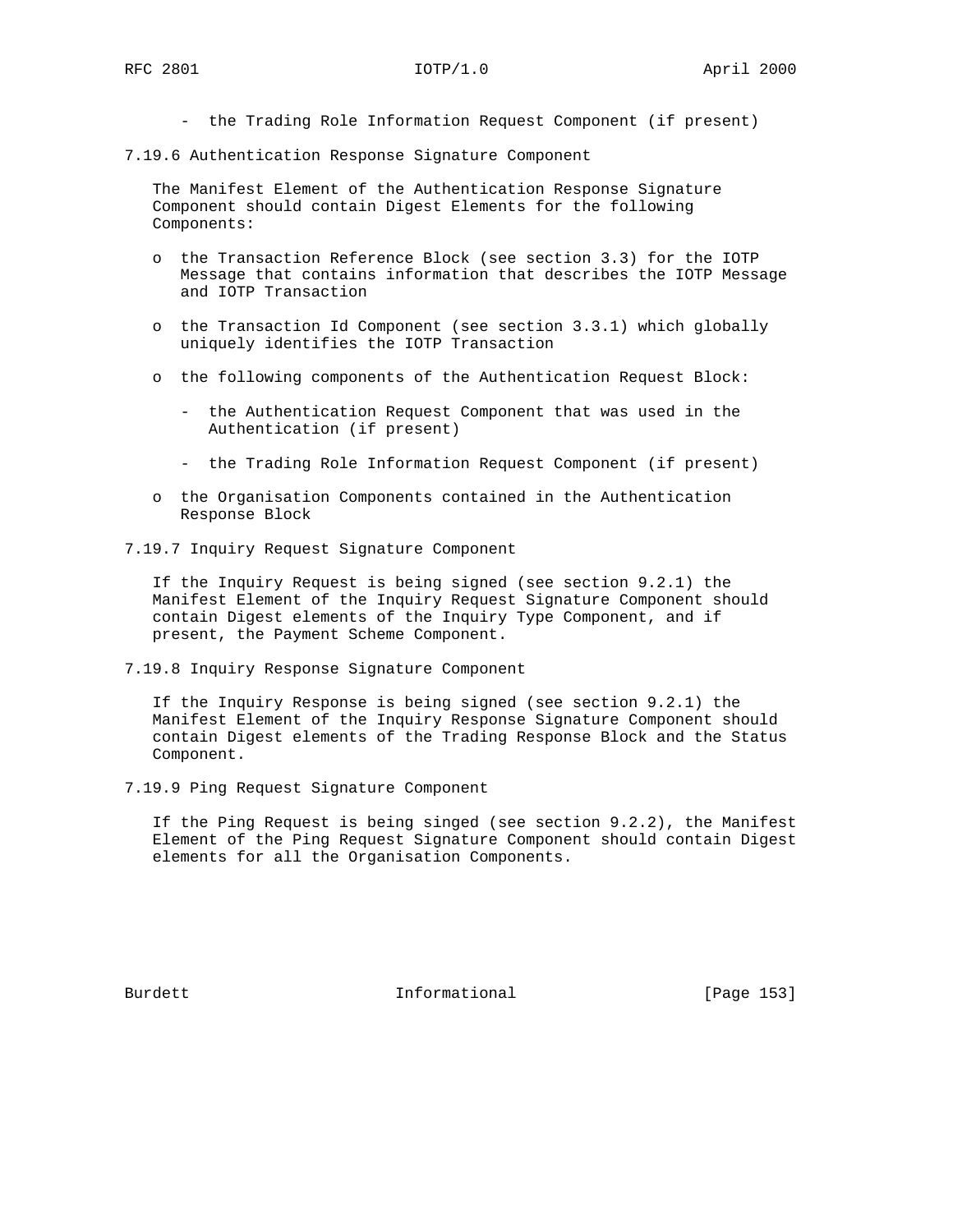7.19.10 Ping Response Signature Component

 If the Ping Response is being singed (see section 9.2.2), the Manifest Element of the Ping Response Signature Component should contain Digest elements fir all the Organisation Components.

7.20 Certificate Component

 Note: Definitions of the XML structures for signatures and certificates are described in the paper "Digital Signatures for the Internet Open Trading Protocol", see [IOTPDSIG].

 See note at the start of section 7.19 Signature Component for more details.

 A Certificate Component contains a Digital Certificate. They are used only when required, for example, when asymmetric cryptography is being used and the recipient of the signature that needs to check has not already received the Public Key.

The structure of a Certificate Component is defined in [IOTPDSIG].

7.20.1 IOTP usage of signature elements and attributes

 Detailed definitions of the above elements and attributes are contained in [IOTPDSIG]. The following contains additional information that describes how these elements and attributes are used by IOTP.

CERTIFICATE COMPONENT

The ID attribute is mandatory.

VALUE ELEMENT

The ID attribute is mandatory.

7.21 Error Component

 The Error Component contains information about Technical Errors (see section 4.1) in an IOTP Message which has been received by one of the Trading Roles involved in the trade.

 For clarity two phrases are defined which are used in the description of an Error Component:

 o message in error. An IOTP message which contains or causes an error of some kind

Burdett **Informational Informational** [Page 154]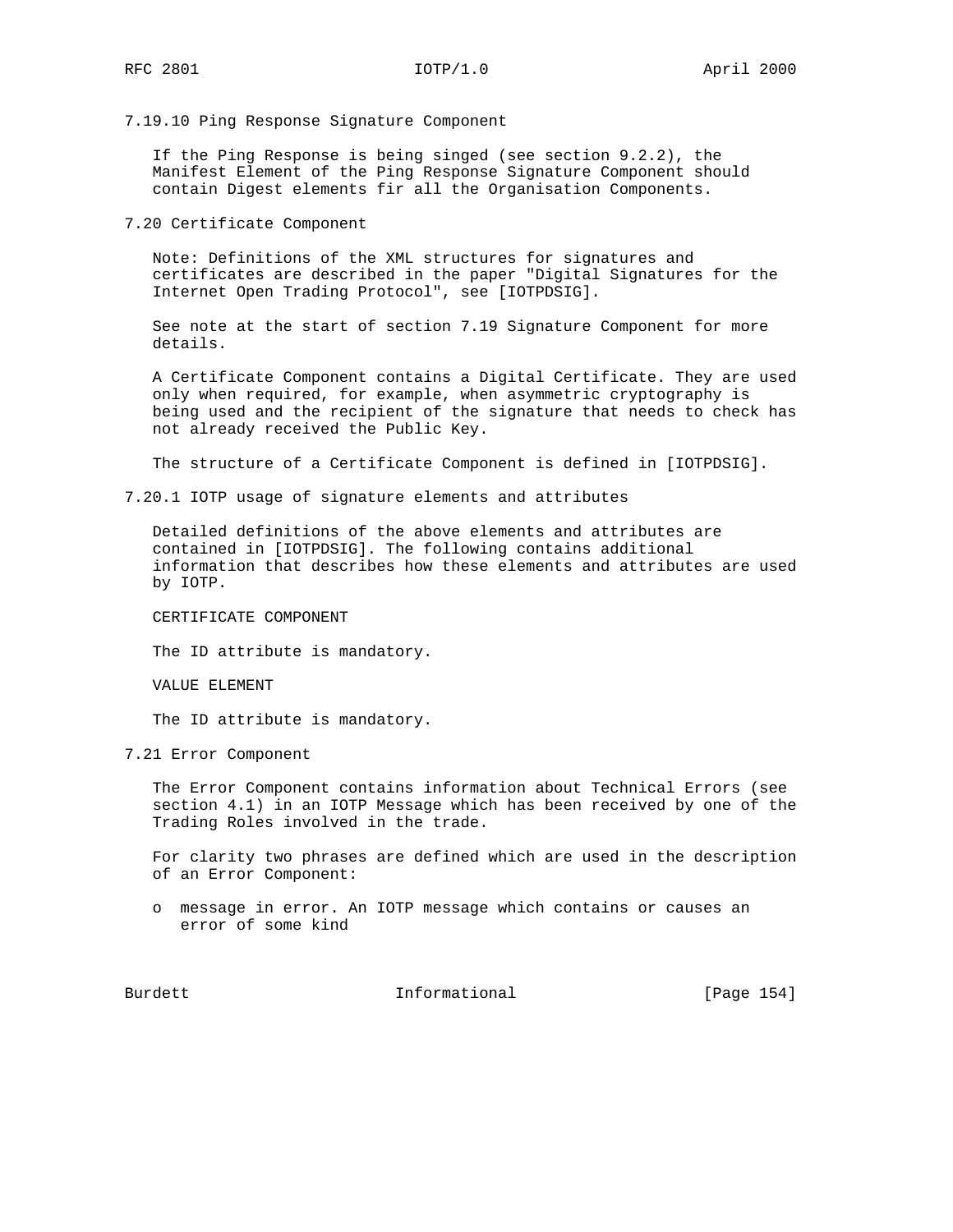o message reporting the error. An IOTP message that contains an Error Component that describes the error found in a message in error.

The definition of the Error Component is as follows.

 <!ELEMENT ErrorComp (ErrorLocation+, PackagedContent\*) > <!ATTLIST ErrorComp ID NMTOKEN #REQUIRED xml:lang NMTOKEN #REQUIRED ErrorCode NMTOKEN #REQUIRED ErrorDesc CDATA #REQUIRED Severity (Warning|TransientError|HardError) #REQUIRED MinRetrySecs CDATA #IMPLIED SwVendorErrorRef CDATA #IMPLIED >

Attributes:

- ID An identifier which uniquely identifies the Error Component within the IOTP Transaction.
- xml:lang Defines the language used by attributes or child elements within this component, unless overridden by an xml:lang attribute on a child element. See section 3.8 Identifying Languages.
- ErrorCode Contains an error code which indicates the nature of the error in the message in error. Valid values for the ErrorCode are given in section 7.21.2 Error Codes.
- ErrorDesc Contains a narrative description of the error in the language defined by xml:lang. The content of this attribute is defined by the vendor/developer of the software which generated the Error Component

Severity **Indicates the severity of the error.** Valid values are:

- o Warning. This indicates that although there is a message in error the IOTP Transaction can still continue.
- o TransientError. This indicates that the error in the message in error may be recovered if the message in error that is referred to by the ErrorLocation element is resent

Burdett **Informational** [Page 155]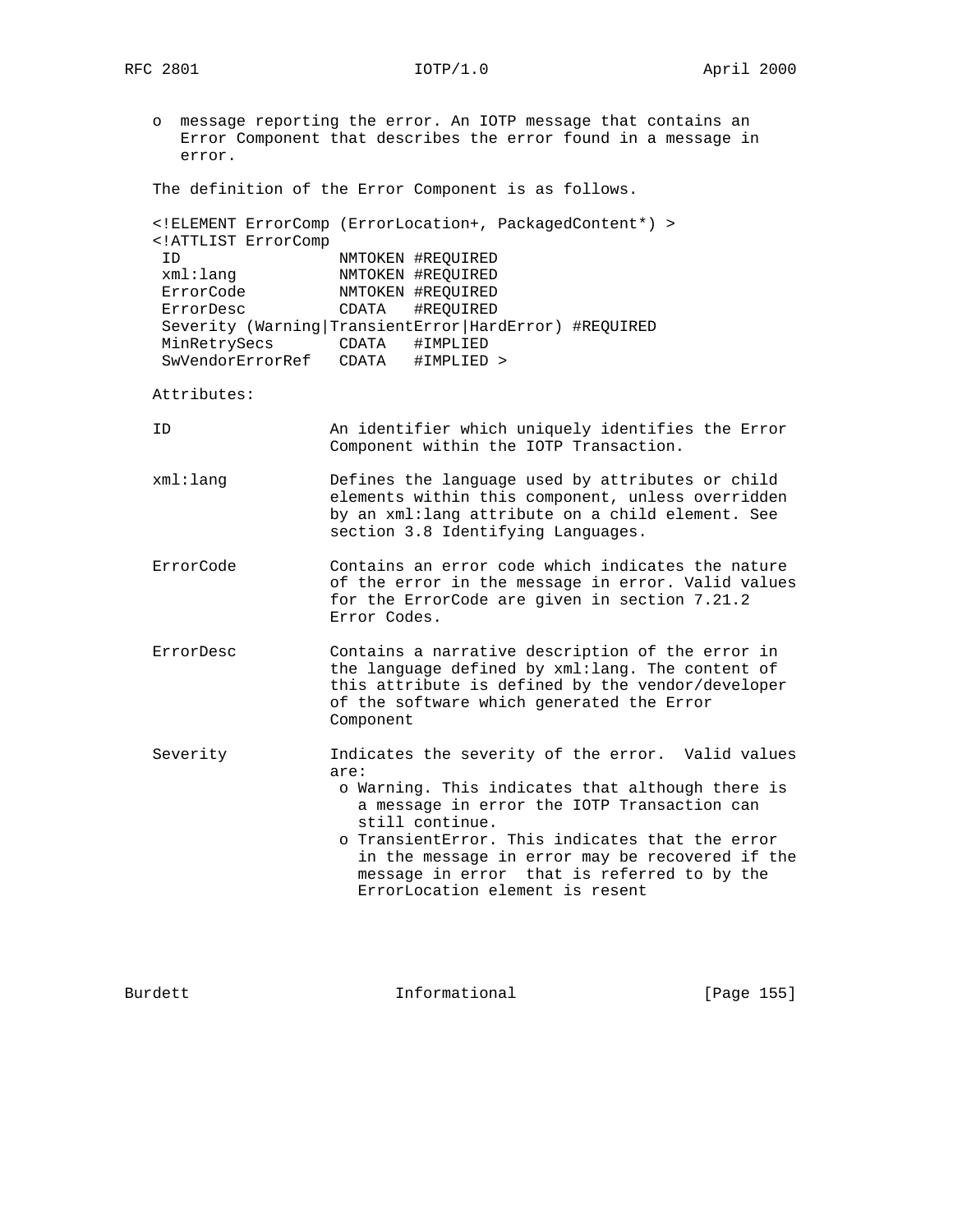- o HardError. This indicates that there is an unrecoverable error in the message in error and the IOTP Transaction must stop.
- MinRetrySecs This attribute should be present if Severity is set to TransientError. It is the minimum number of whole seconds which the IOTP aware application which received the message reporting the error should wait before re-sending the message in error identified by the ErrorLocation element.

 If Severity is not set to TransientError then the value of this attribute is ignored.

 SwVendorErrorRef This attribute is a reference whose value is set by the vendor/developer of the software which generated the Error Component. It should contain data which enables the vendor to identify the precise location in their software and the set of circumstances which caused the software to generate a message reporting the error. See also the SoftwareId attribute of the Message Id element in the Transaction Reference Block (section 3.3).

### Content:

 ErrorLocation This identifies the IOTP Transaction Id of the message in error and, where possible, the element and attribute in the message in error that caused the Error Component to be generated.

> If the Severity of the error is not TransientError, more than one ErrorLocation may be specified as appropriate depending on the nature of the error (see section 7.21.2 Error Codes) and at the discretion of the vendor/developer of the IOTP Aware Application.

 PackagedContent This contains additional data which can be used to understand the error. Its content may vary as appropriate depending on the nature of the error (see section 7.21.2 Error Codes) and at the discretion of the vendor/developer of the IOTP Aware Application. For a definition of PackagedContent see section 3.7.

Burdett 1561 Informational [Page 156]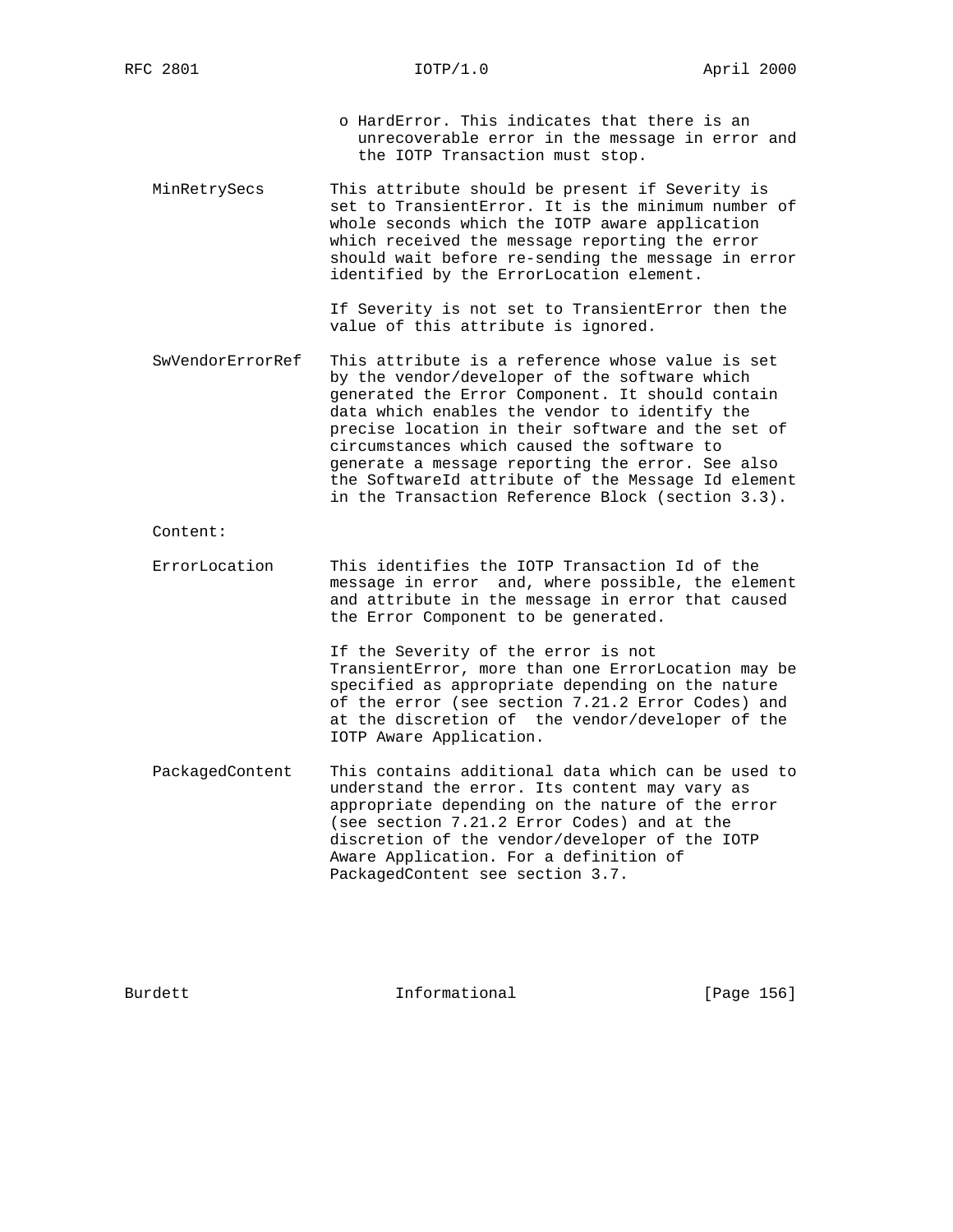7.21.1 Error Processing Guidelines

 If there is more than one Error Component in a message reporting the error, carry out the actions appropriate for the Error Component with the highest severity. In this context, HardError has a higher severity than TransientError, which has a higher severity than Warning.

7.21.1.1 Severity - Warning

 If an IOTP aware application is generating a message reporting the error with an Error Component where the Severity attribute is set to Warning, then if the message reporting the error does not contain another Error Component with a severity higher than Warning, the IOTP Message must also include the Trading Blocks and Trading Components that would have been included if no error was being reported.

 If a message reporting the error is received with an Error Component where Severity is set to Warning, then:

- o it is recommended that information about the error is either logged, or otherwise reported to the user,
- o the implementer of the IOTP aware application must either, at their or the user's discretion:
	- continue the IOTP transaction as normal, or
	- fail the IOTP transaction by generating a message reporting the error with an Error Component with Severity set to HardError (see section 7.21.1.3).

 If the intention is to continue the IOTP transaction then, if there are no other Error Components with a higher severity, check that the necessary Trading Blocks and Trading Components for normal processing of the transaction to continue are present. If they are not then generate a message reporting the error with an Error Component with Severity set to HardError.

7.21.1.2 Severity - Transient Error

 If an IOTP Aware Application is generating a message reporting the error with an Error Component where the Severity attribute is set to TransientError, then there should be only one Error Component in the message reporting the error. In addition, the MinRetrySecs attribute should be present.

Burdett **Informational Informational** [Page 157]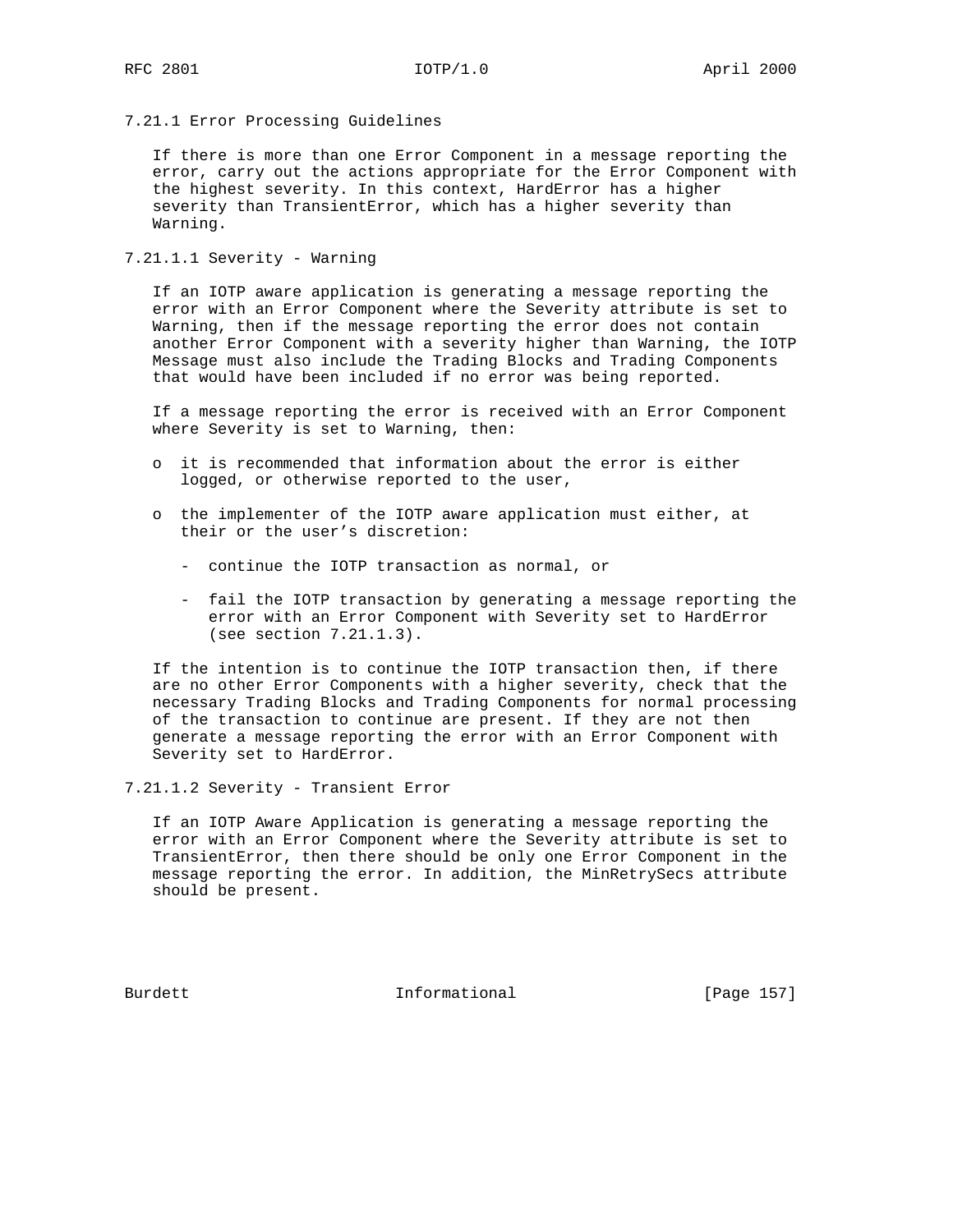If a message reporting the error is received with an Error Component where Severity is set to TransientError then:

- o if the MinRetrySecs attribute is present and a valid number, then use the MinRetrySecs value given. Otherwise if MinRetrySecs is missing or is invalid, then:
	- generate a message reporting the error containing an Error Component with a Severity of Warning and send it on the next IOTP message (if any) to be sent to the Trading Role which sent the message reporting the error with the invalid MinRetrySecs, and
	- use a value for MinRetrySecs which is set by the vendor/developer of the IOTP Aware Application.
- o check that only one ErrorLocation element is contained within the Error Component and that it refers to an IOTP Message which was sent by the recipient of the Error Component with a Severity of TransientError. If more than one ErrorLocation is present then generate a message reporting the error with a Severity of HardError.

7.21.1.3 Severity - Hard Error

 If an IOTP Aware Application is generating a message reporting the error with an Error Component where the Severity attribute set to HardError, then there should be only one Error Component in the message reporting the error.

 If a message reporting the error is received with an Error Component where Severity is set to HardError then terminate the IOTP Transaction.

7.21.2 Error Codes

 The following table contains the valid values for the ErrorCode attribute of the Error Component. The first sentence of the description contains the text that should be used to describe the error when displayed or otherwise reported. Individual implementations may translate this into alternative languages at their discretion.

An Error Code must not be more that 14 characters long.

Burdett **Informational** [Page 158]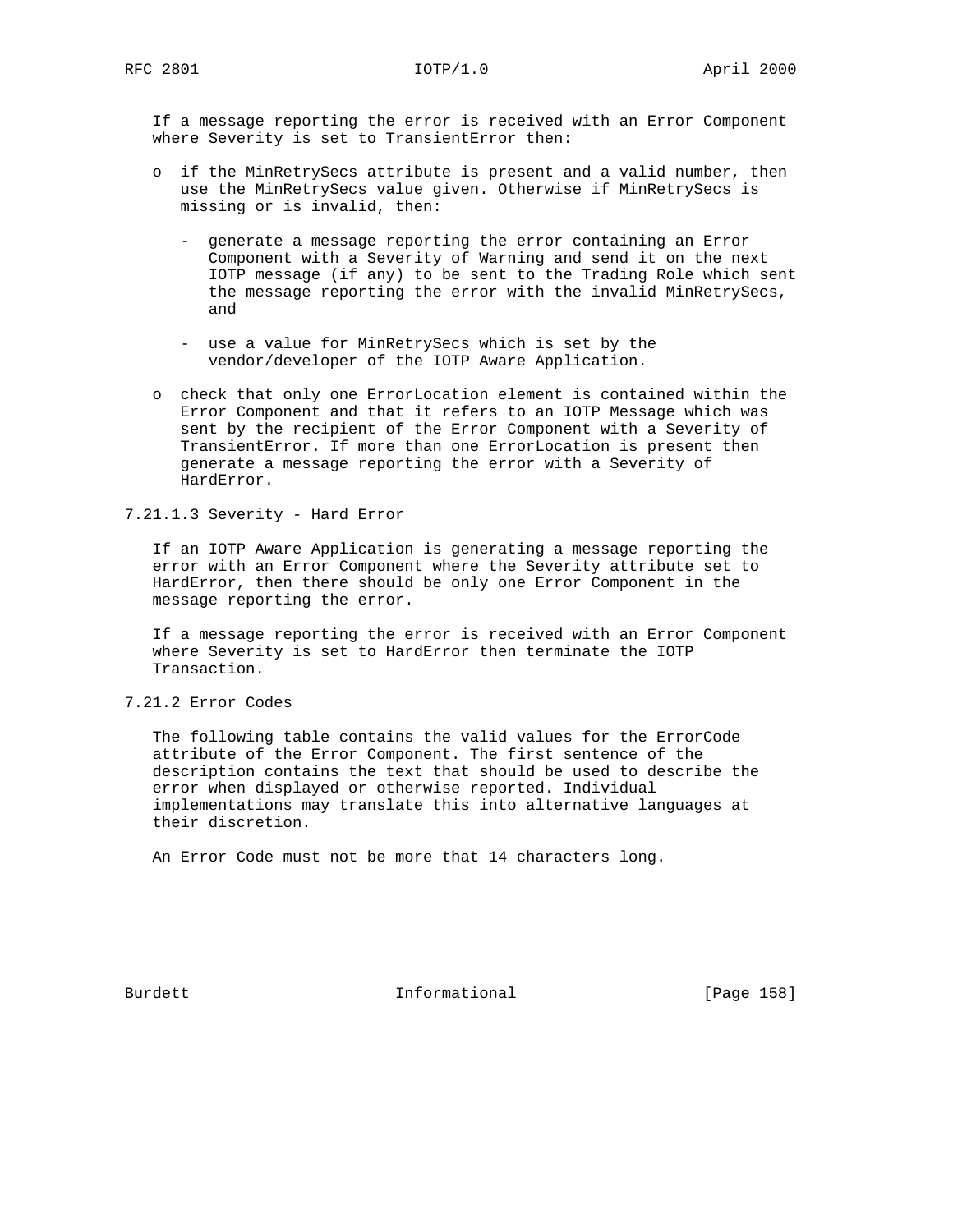| Value          | Description                                                                                                                                                                                                                                                                                                                                                                                                                                                                                                 |
|----------------|-------------------------------------------------------------------------------------------------------------------------------------------------------------------------------------------------------------------------------------------------------------------------------------------------------------------------------------------------------------------------------------------------------------------------------------------------------------------------------------------------------------|
| Reserved       | Reserved. This error is reserved by the<br>vendor/developer of the software. Contact the<br>vendor/developer of the software for more information<br>See the SoftwareId attribute of the Message Id<br>element in the Transaction Reference Block(section<br>$3.3$ .                                                                                                                                                                                                                                        |
| XmlNotWellFrmd | XML not well formed. The XML document is not well<br>formed. See [XML] for the meaning of "well formed".<br>Even if the XML is not well formed, it should still<br>be scanned to find the Transaction Reference Block so<br>that a properly formed Error Response may be<br>qenerated.                                                                                                                                                                                                                      |
| XmlNotValid    | XML not valid. The XML document is well formed but<br>the document is not valid. See [XML] for the meaning<br>of "valid". Specifically:<br>o the XML document does not comply with the<br>constraints defined in the IOTP document type<br>declaration (DTD) (see section 13 Internet Open<br>Trading Protocol Data Type Definition), and<br>o the XML document does not comply with the<br>constraints defined in the document type<br>declaration of any additional [XML Namespace] that<br>are declared. |
|                | As for XML not well formed, attempts should still be<br>made to extract the Transaction Reference Block so<br>that a properly formed Error Response may be<br>generated.                                                                                                                                                                                                                                                                                                                                    |
| ElUnexpected   | Unexpected element. Although the XML document is well<br>formed and valid, an element is present that is not<br>expected in the particular context according to the<br>rules and constraints contained in this<br>specification.                                                                                                                                                                                                                                                                            |

 ElNotSupp Element not supported. Although the document is well formed and valid, an element is present that: o is consistent with the rules and constraints contained in this specification, but o is not supported by the IOTP Aware Application which is processing the IOTP Message.

Burdett **Informational** [Page 159]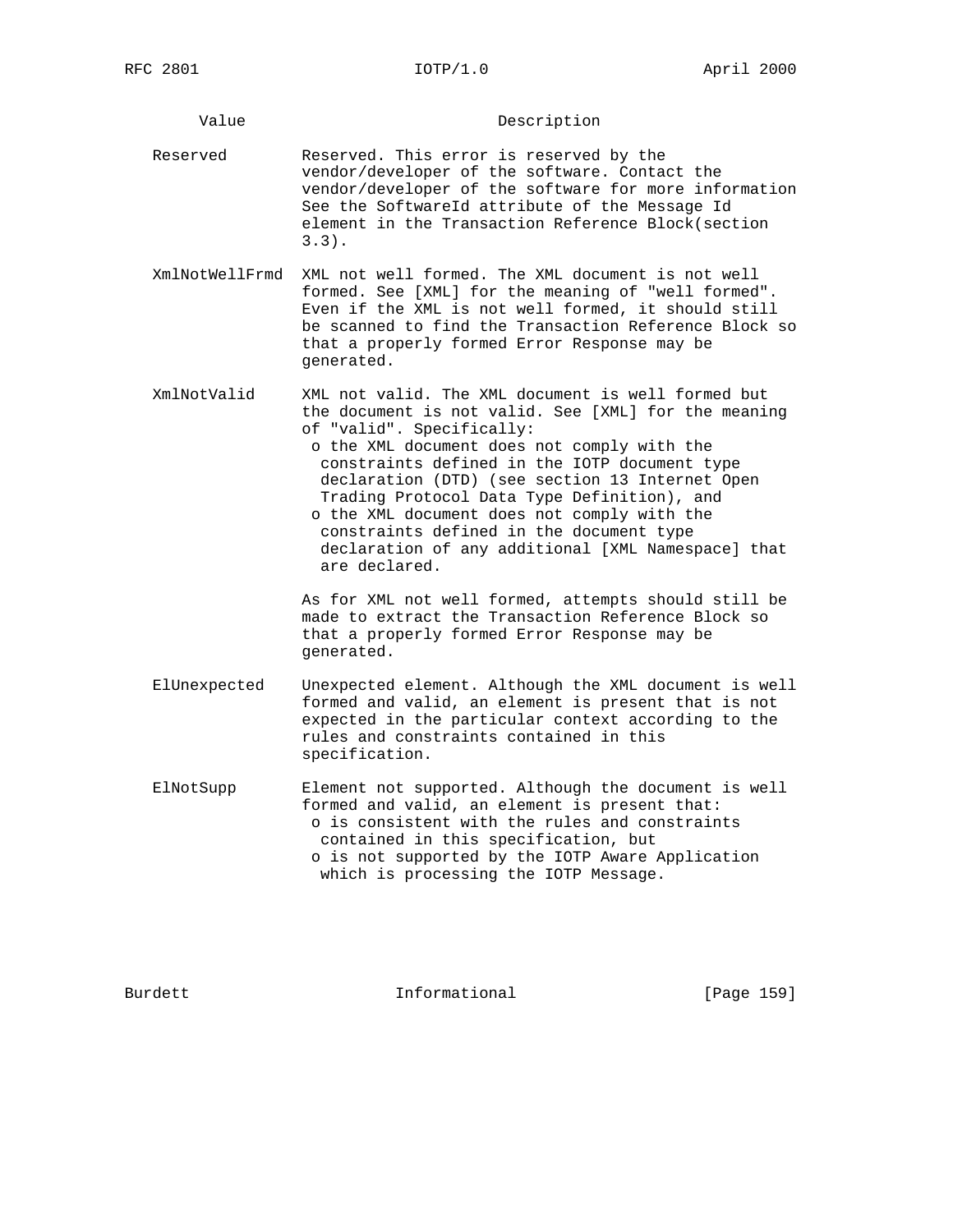ElMissing Element missing. Although the document is well formed and valid, an element is missing that should have been present if the rules and constraints contained in this specification are followed.

> In this case set the PackagedContent of the Error Component to the type of the missing element.

- ElContIllegal Element content illegal. Although the document is well formed and valid, the element Content contains values which do not conform to the rules and constraints contained in this specification.
- EncapProtErr Encapsulated protocol error. Although the document is well formed and valid, the PackagedContent of an element contains data from an encapsulated protocol which contains errors.
- AttUnexpected Unexpected attribute. Although the XML document is well formed and valid, the presence of the attribute is not expected in the particular context according to the rules and constraints contained in this specification.
- AttNotSupp Attribute not supported. Although the XML document is well formed and valid, and the presence of the attribute in an element is consistent with the rules and constraints contained in this specification, it is not supported by the IOTP Aware Application which is processing the IOTP Message.
- AttMissing Attribute missing. Although the document is well formed and valid, an attribute is missing that should have been present if the rules and constraints contained in this specification are followed.

 In this case set the PackagedContent of the Error Component to the type of the missing attribute.

- AttValIllegal Attribute value illegal. The attribute contains a value which does not conform to the rules and constraints contained in this specification.
- AttValNotRecog Attribute Value Not Recognised. The attribute contains a value which the IOTP Aware Application generating the message reporting the error could not recognise.

Burdett **Informational** [Page 160]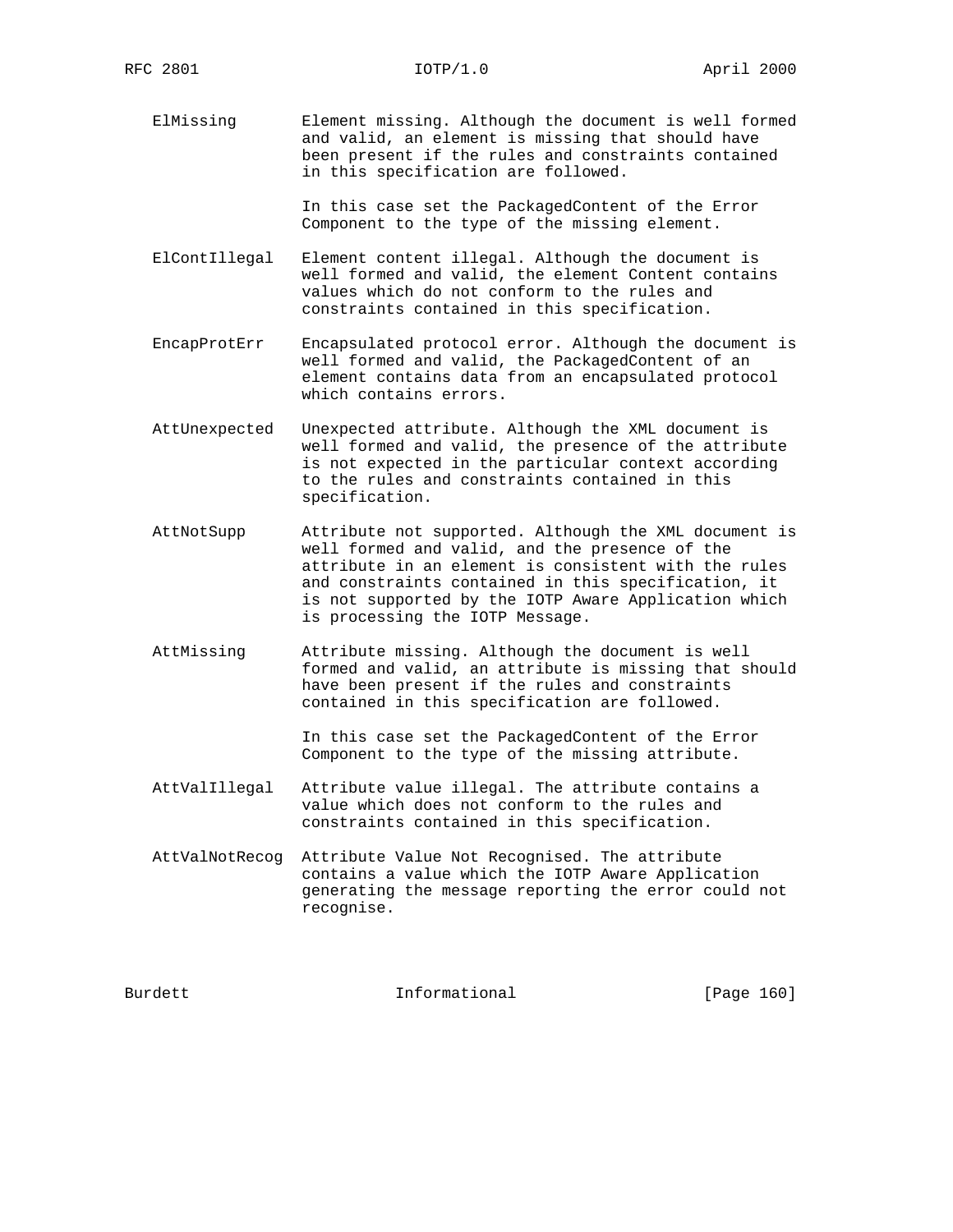- MsgTooLarge Message too large. The message is too large to be processed by the IOTP Aware Application.
- ElTooLarge Element too large. The element is too large to be processed by the IOTP Aware Application
- ValueTooSmall Value too small or early. The value of all or part of the Content of an element or an attribute, although valid, is too small.
- ValueTooLarge Value too large or in the future. The value of all or part of the Content of an element or an attribute, although valid, is too large.
- ElInconsistent Element Inconsistent. Although the document is well formed and valid, according to the rules and constraints contained in this specification: o the content of an element is inconsistent with the content of other elements or their attributes, or o the value of an attribute is inconsistent with the value of one or more other attributes.

 In this case create ErrorLocation elements which identify all the attributes or elements which are inconsistent.

- TransportError Transport Error. This error code is used to indicate that there is a problem with the Transport Mechanism which is preventing the message from being received. It is typically associated with a Transient Error. Explanation of the Transport Error is contained within the ErrorDesc attribute. The values which can be used inside ErrorDesc with a TransportError is specified in the IOTP supplement for the Transport mechanism.
- MsgBeingProc Message Being Processed. This error code is only used with a Severity of Transient Error. It indicates that the previous message, which may be an exchange message or a request message, is being processed and, if no response is received by the time indicated by the MinRetrySecs attribute, then the original message should be resent.
- SystemBusy System Busy. This error code is only used with a Severity of Transient Error. It indicates that the server that received a message is currently too busy to handle the message. If no response is received by

| Burdett | Informational | [Page 161] |  |
|---------|---------------|------------|--|
|         |               |            |  |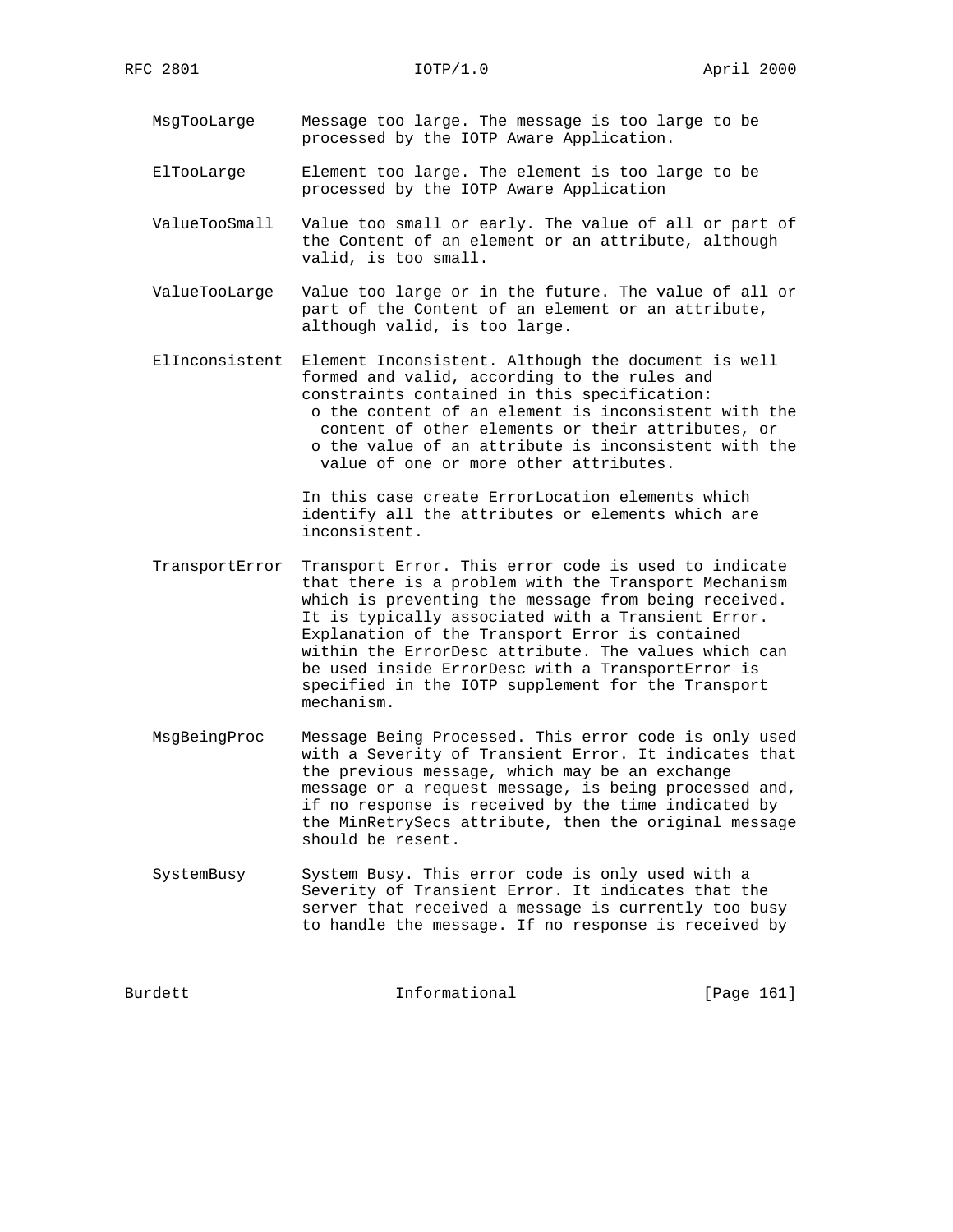the time indicated by the MinRetrySecs attribute, then the original message should be resent.

 Note: If the server/system handling the Transport Mechanism (e.g., HTTP) is busy then a Transport Specific error message should be used instead of an IOTP Error message. This code should be used in association with IOTP servers/systems or other servers/systems to which the IOTP server is connected.

 UnknownError Unknown Error. Indicates that the transaction cannot complete for some reason that is not covered explicitly by any of the other errors. The ErrorDesc attribute should be used to indicate the nature of the problem.

> This could be used to indicate, for example, an internal error in a backend server or client process of some kind.

7.21.3 Error Location Element

 An Error Location Element identifies an element and optionally an attribute in the message in error which is associated with the error. It contains a reference to the IOTP Message, Trading Block, Trading Component, element and attribute, which is in error.

 <!ELEMENT ErrorLocation EMPTY > <!ATTLIST ErrorLocation ElementType NMTOKEN #REQUIRED IotpMsgRef NMTOKEN #IMPLIED BlkRef NMTOKEN #IMPLIED CompRef NMTOKEN #IMPLIED ElementRef NMTOKEN #IMPLIED AttName NMTOKEN #IMPLIED >

Attributes:

- ElementType This is the name of the type of the element where the error is located. For example if the element was declared as <! ELEMENT Org ... then its name is "Org".
- IotpMsgRef This is the value of the ID attribute of the of the Message Id Component (see section 3.3.2) of the message in error to which this Error Component applies.

Burdett **Informational** [Page 162]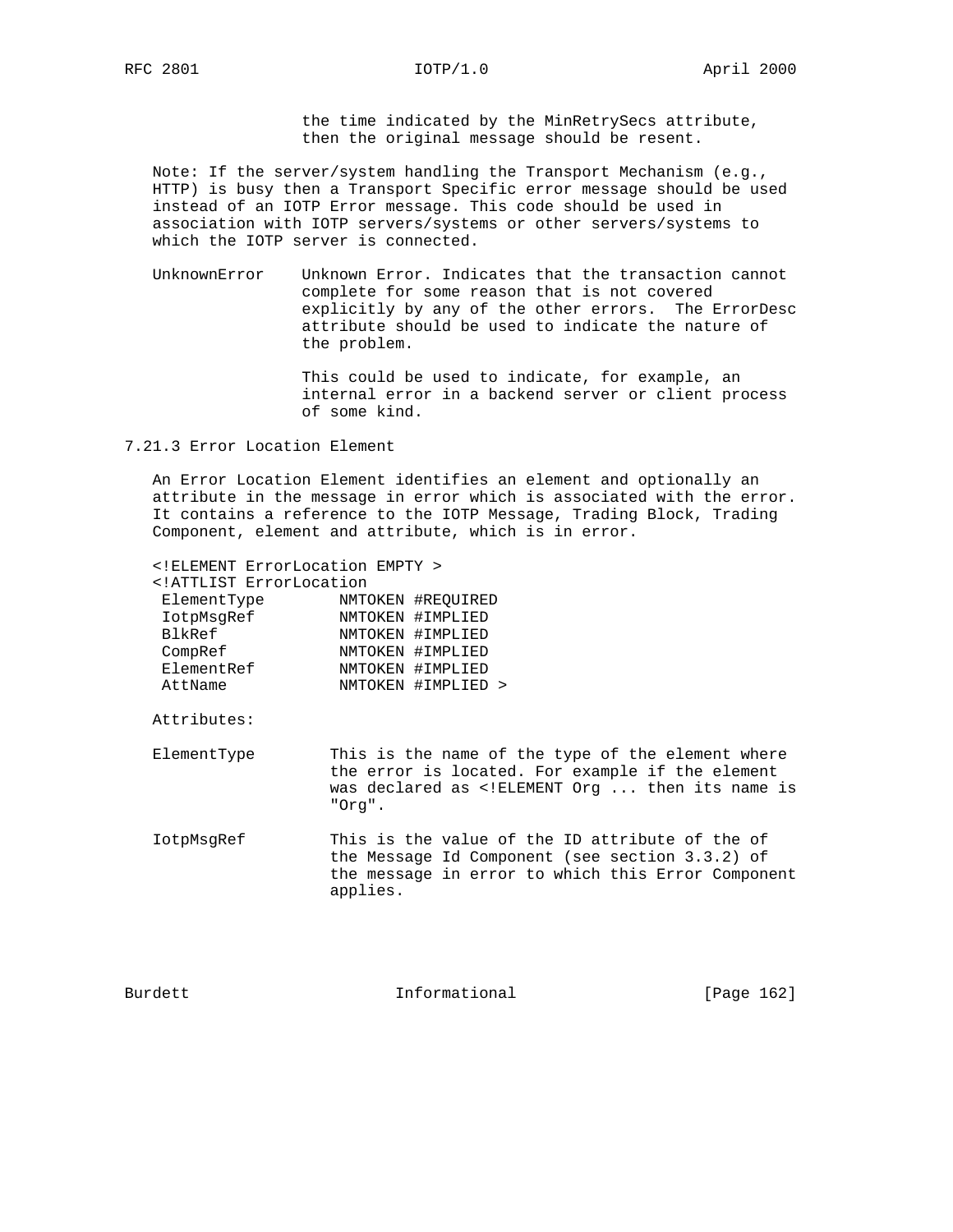- BlkRef **If the error is associated with a specific Trading**  Block, then this is the value of the ID attribute of the Trading Block where the error is located.
- CompRef The error is associated with a specific Trading Component, then this is the value of the ID attribute of the Trading Component where the error is located.
- ElementRef The error is associated with a specific element within a Trading Component then, if the element has an attribute with an "attribute type" (see [XML]) of "ID", then this is the value of that attribute.
- AttName If the error is associated with the value of an attribute, then this is the name of that attribute. In this case the PackagedContent of the Error Component should contain the value of the attribute.

 Note that as many as the attributes as possible should be included. For example if an attribute in a child element of a Trading Component contains an incorrect value, then all the attributes of ErrorLocation should be present.

## 8. Trading Blocks

 Trading Blocks are child elements of the top level IOTP Messages that are sent in the form of [XML] documents directly between the different Trading Roles that are taking part in a trade.

 Each Trading Blocks consist of one or more Trading Components (see section 7). This is illustrated in the diagram below.

Burdett **Informational** [Page 163]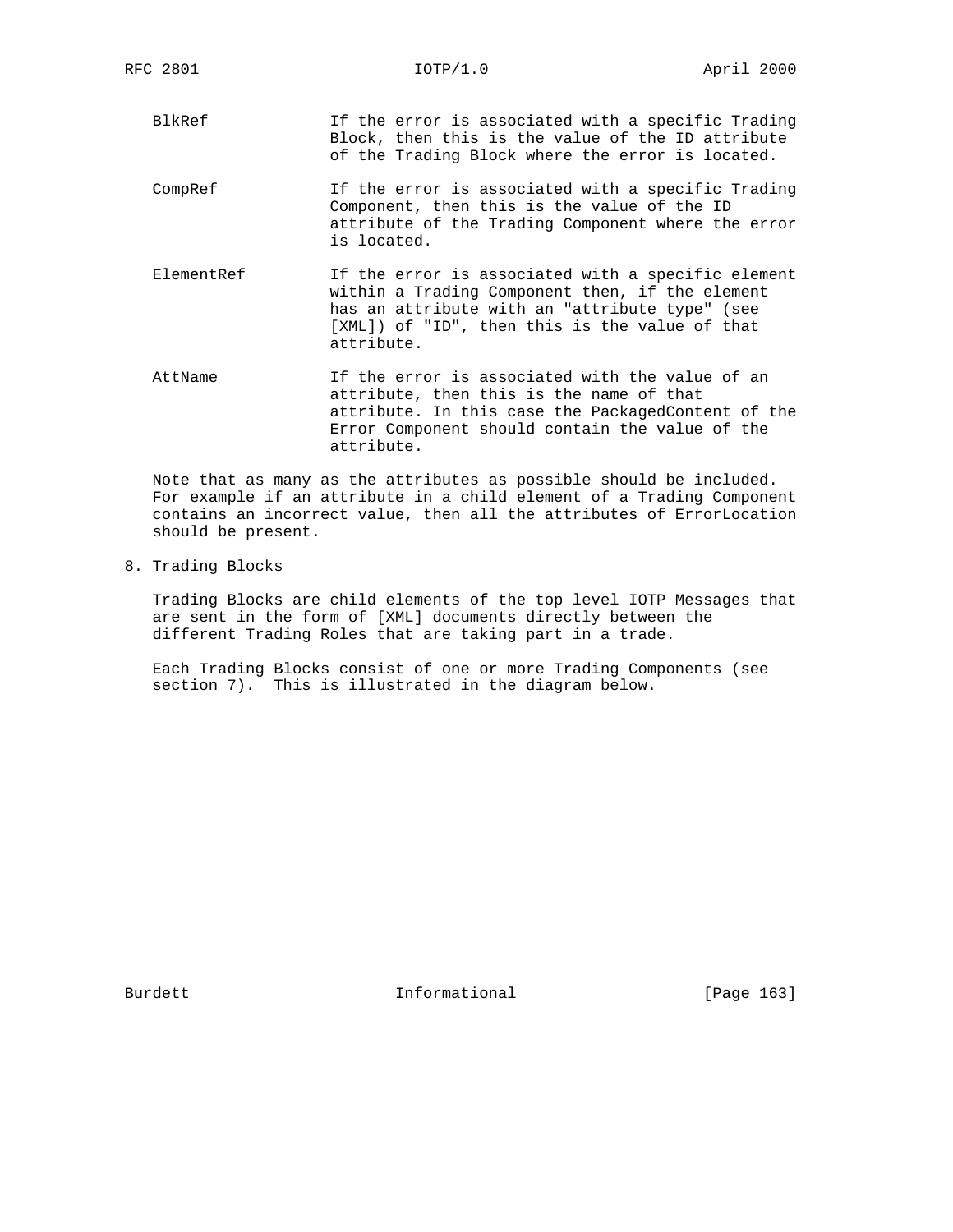# \*+\*+\*+\*+\*+\*+\*+\*+\*+\*+\*+\*+\*+\*+\*+\*+\*+\*+\*+\*+\*+\*+\*+\*+\*+\*+\*+\*+\*+\*+\*+\*+\*+\*+\*

|          |                | IOTP MESSAGE <----------IOTP Message - an XML Document<br>which is transported between the<br>Trading Roles                                                                                                           |
|----------|----------------|-----------------------------------------------------------------------------------------------------------------------------------------------------------------------------------------------------------------------|
|          |                | -Trans Ref Block <----- Trans Ref Block - contains<br>information which describes the<br>IOTP Transaction and the IOTP<br>Message.                                                                                    |
|          |                | -Trans Id Comp. <--- Transaction Id Component -<br>uniquely identifies the IOTP<br>Transaction. The Trans Id<br>Components are the same across<br>all IOTP messages that comprise a<br>single IOTP transaction.       |
|          |                | -Msg Id Comp. <----- Message Id Component - identifies<br>and describes an IOTP Message<br>within an IOTP Transaction                                                                                                 |
|          |                | -Signature Block <----- Signature Block (optional) -<br>contains one or more Signature<br>Components and their associated<br>Certificates                                                                             |
|          |                | -Signature Comp. <-- Signature Component - contains<br>digital signatures. Signatures<br>may sign digests of the Trans Ref<br>Block and any Trading Component<br>in any IOTP Message in the same<br>IOTP Transaction. |
|          |                | -Certificate Comp. <-Certificate Component. Used to<br>check the signature. (Optional)                                                                                                                                |
|          |                | ------>  -Trading Block <--------Trading Block - an XML Element                                                                                                                                                       |
|          | -Trading Comp. | within an IOTP Message that                                                                                                                                                                                           |
| Trading  | -Trading Comp. | contains a predefined set of                                                                                                                                                                                          |
| Blocks   | -Trading Comp. | Trading Components                                                                                                                                                                                                    |
|          | -Trading Comp. |                                                                                                                                                                                                                       |
|          |                | -Trading Comp. <-----Trading Components - XML Elements                                                                                                                                                                |
|          |                | within a Trading Block that                                                                                                                                                                                           |
| $----->$ | -Trading Block | contain a predefined set of XML                                                                                                                                                                                       |
|          | -Trading Comp. | elements and attributes                                                                                                                                                                                               |
|          | -Trading Comp. | containing information required                                                                                                                                                                                       |
|          | -Trading Comp. | to support a Trading Exchange                                                                                                                                                                                         |
|          | -Trading Comp. |                                                                                                                                                                                                                       |
|          | -Trading Comp. |                                                                                                                                                                                                                       |
|          |                |                                                                                                                                                                                                                       |

Figure 16 Trading Blocks

Burdett **Informational** [Page 164]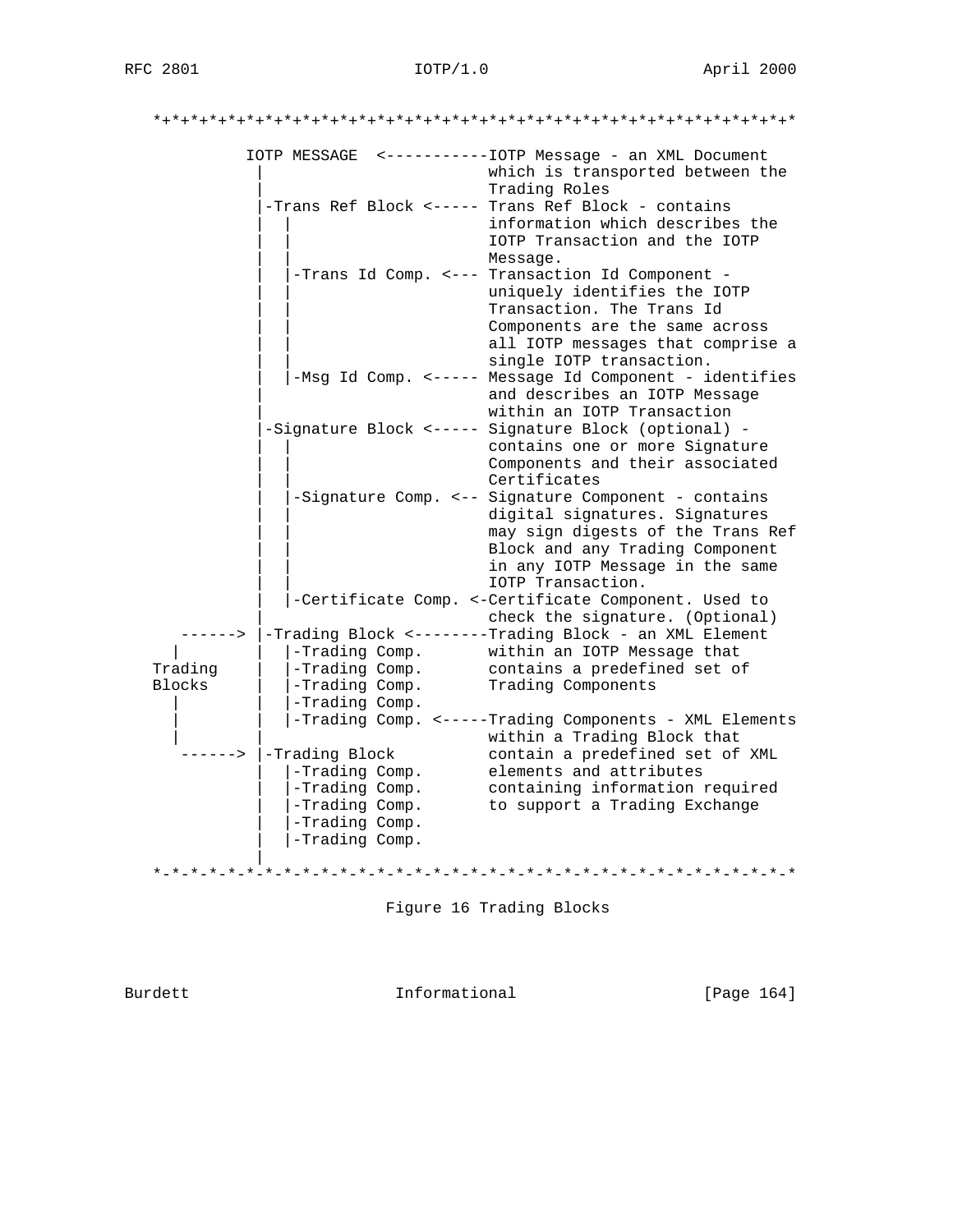Trading Blocks are defined as part of the definition of an IOTP Message (see section 3.1.1). The definition of an IOTP Message element is repeated here: <!ELEMENT IotpMessage

```
 ( TransRefBlk,
 SigBlk?,
 ErrorBlk?,
 ( AuthReqBlk |
   AuthRespBlk |
   AuthStatusBlk |
   CancelBlk |
   DeliveryReqBlk |
   DeliveryRespBlk |
   InquiryReqBlk |
   InquiryRespBlk |
   OfferRespBlk |
   PayExchBlk |
   PayReqBlk |
   PayRespBlk |
   PingReqBlk |
   PingRespBlk |
   TpoBlk |
   TpoSelectionBlk
 )*
```

```
 ) >
```
 The remainder of this section defines the Trading Blocks in this version of IOTP. They are:

- o Authentication Request Block
- o Authentication Response Block
- o Authentication Status Block
- o Cancel Block
- o Delivery Request Block
- o Delivery Response Block
- o Error Block
- o Inquiry Request Block
- o Inquiry Response Block

Burdett 10 Informational [Page 165]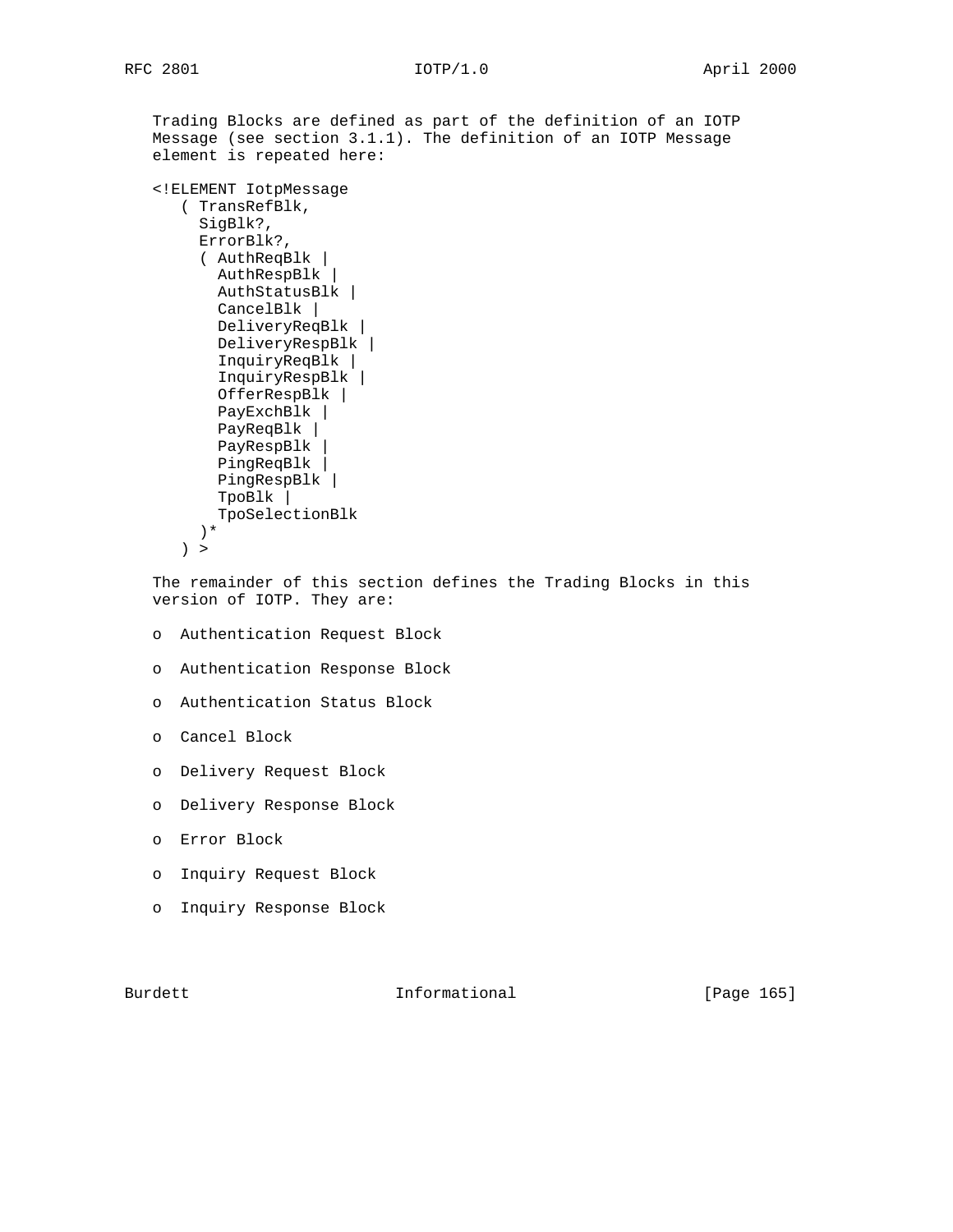- o Offer Response Block
- o Payment Exchange Block
- o Payment Request Block
- o Payment Response Block
- o Signature Block
- o Trading Protocol Options Block
- o TPO Selection Block

The Transaction Reference Block is described in section 3.3.

8.1 Trading Protocol Options Block

 The TPO Trading Block contains options which apply to the IOTP Transaction. The definition of a TPO Trading Block is as follows.

```
 <!ELEMENT TpoBlk ( ProtocolOptions, BrandList*, Org* ) >
<!ATTLIST TpoBlk
ID ID #REQUIRED >
```
Attributes:

 ID An identifier which uniquely identifies the Trading Protocol Options Block within the IOTP Transaction (see section 3.4 ID Attributes).

Content:

- ProtocolOptions The Protocol Options Component (see section 7.1)defines the options which apply to the whole IOTP Transaction (see section 9).
- BrandList This Brand List Component contains one or more payment brands and protocols which may be selected (see section 7.7).
- Org The Organisation Components (see section 7.6) identify the Organisations and their roles in the IOTP Transaction. The roles and Organisations which must be present will depend on the particular type of IOTP Transaction. See the definition of each transaction in section 9. Internet Open Trading Protocol Transactions.

| Burdett | Informational | [Page 166] |
|---------|---------------|------------|
|         |               |            |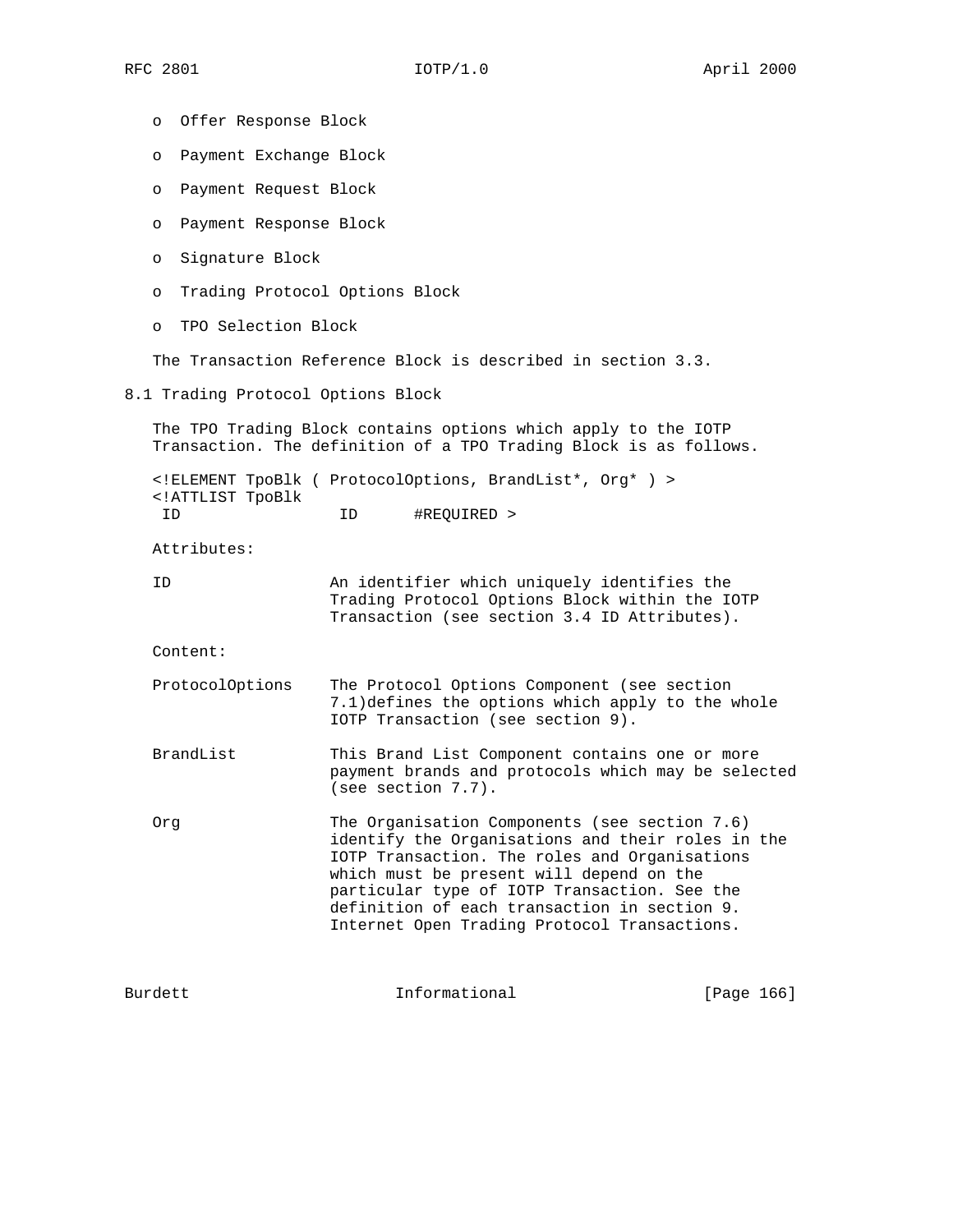The TPO Block should contain:

- o the Protocol Options Component
- o the Organisation Component with the Trading Role of Merchant
- o the Organisation Component with the Trading Role of Consumer
- o optionally, the Organisation Component with the Trading Role of DeliverTo, if there is a Delivery included in the IOTP Transaction
- o Brand List Components for each payment in the IOTP Transaction
- o Organisation Components for all the Payment Handlers involved
- o optionally, Organisation Components for the Delivery Handler (if any) for the transaction
- o additional Organisation Components that the Merchant may want to include. For example
	- a Customer Care Provider
	- an Certificate Authority that offers Merchant "Credentials" or some other warranty on the goods or services being offered.

8.2 TPO Selection Block

 The TPO Selection Block contains the results of selections made from the options contained in the Trading Protocol Options Block (see section 8.1).The definition of a TPO Selection Block is as follows.

 <!ELEMENT TpoSelectionBlk (BrandSelection+) > <!ATTLIST TpoSelectionBlk ID ID #REQUIRED >

Attributes:

 ID An identifier which uniquely identifies the TPO Selection Block within the IOTP Transaction.

Content:

 BrandSelection This identifies the choice of payment brand and payment protocol to be used in a payment within the IOTP Transaction. There is one Brand Selection Component (see section 7.8) for each payment to be made in the IOTP Transaction.

Burdett **Informational** [Page 167]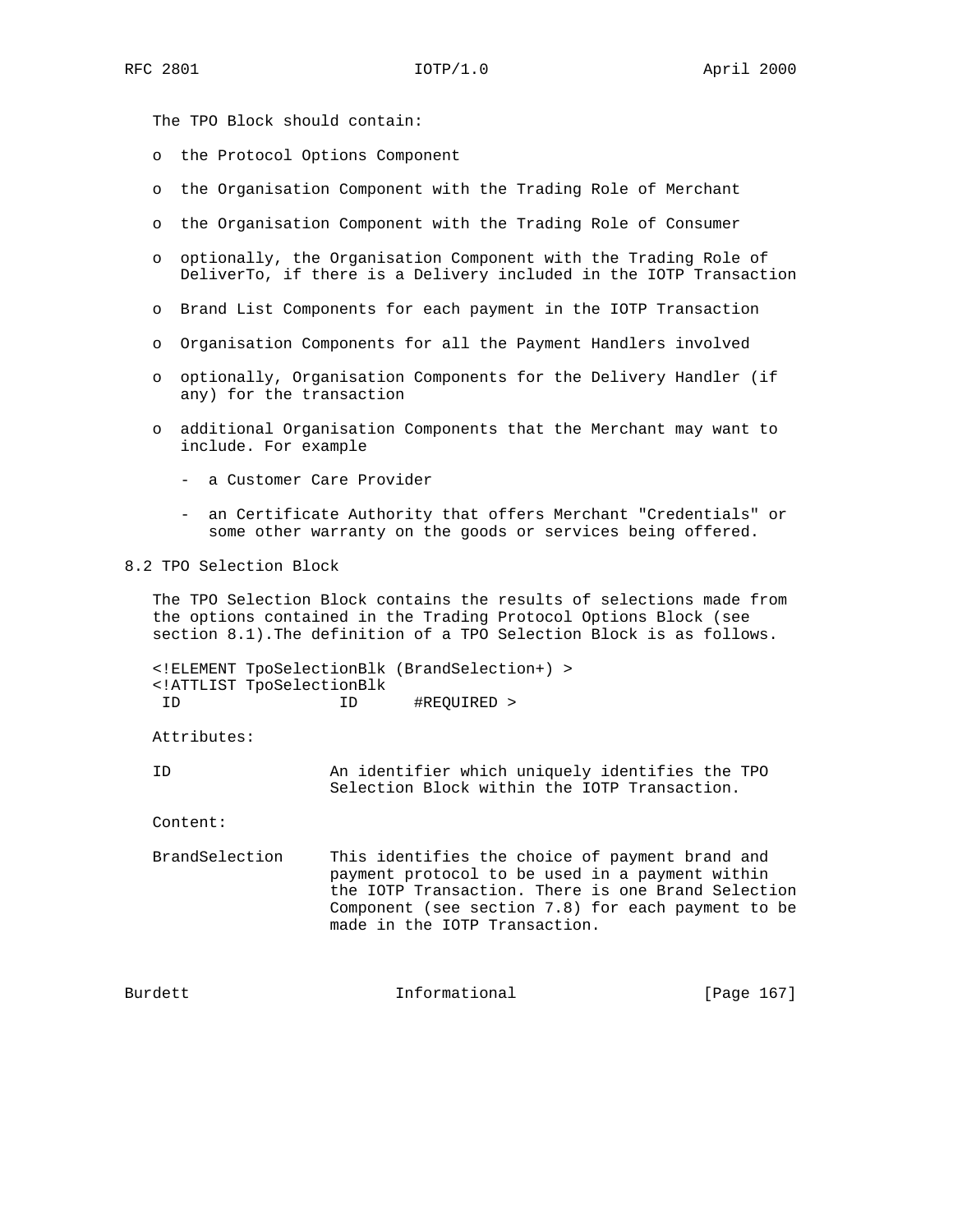The TPO Selection Block should contain one Brand Selection Component for each Brand List in the TPO Block.

8.3 Offer Response Block

 The Offer Response Block contains details of the goods, services, amount, delivery instructions or financial transaction which is to take place. Its definition is as follows.

```
 <!ELEMENT OfferRespBlk (Status, Order?, Payment*,
           Delivery?, TradingRoleData*) >
<!ATTLIST OfferRespBlk
ID ID #REQUIRED >
```
Attributes:

 ID An identifier which uniquely identifies the Offer Response Block within the IOTP Transaction.

Content:

- Status Contains status information about the business success (see section 4.2) or failure of the generation of the Offer. Note that in an Offer Response Block, a ProcessState of NotYetStarted or InProgress are illegal values.
- Order The Order Component contains details about the goods, services or financial transaction which is taking place see section 7.5.

 The Order Component must be present unless the ProcessState attribute of the Status Component is set to Failed.

- Payment The Payment Components contain information about the payments which are to be made see section 7.9.
- Delivery The Delivery Component contains details of the delivery to be made (see section 7.13).
- TradingRoleData The Trading Role Data Component contains opaque data which is needs to be communicated between the Trading Roles involved in an IOTP Transaction (see section 7.17).

The Offer Response Block should contain:

Burdett **Informational** [Page 168]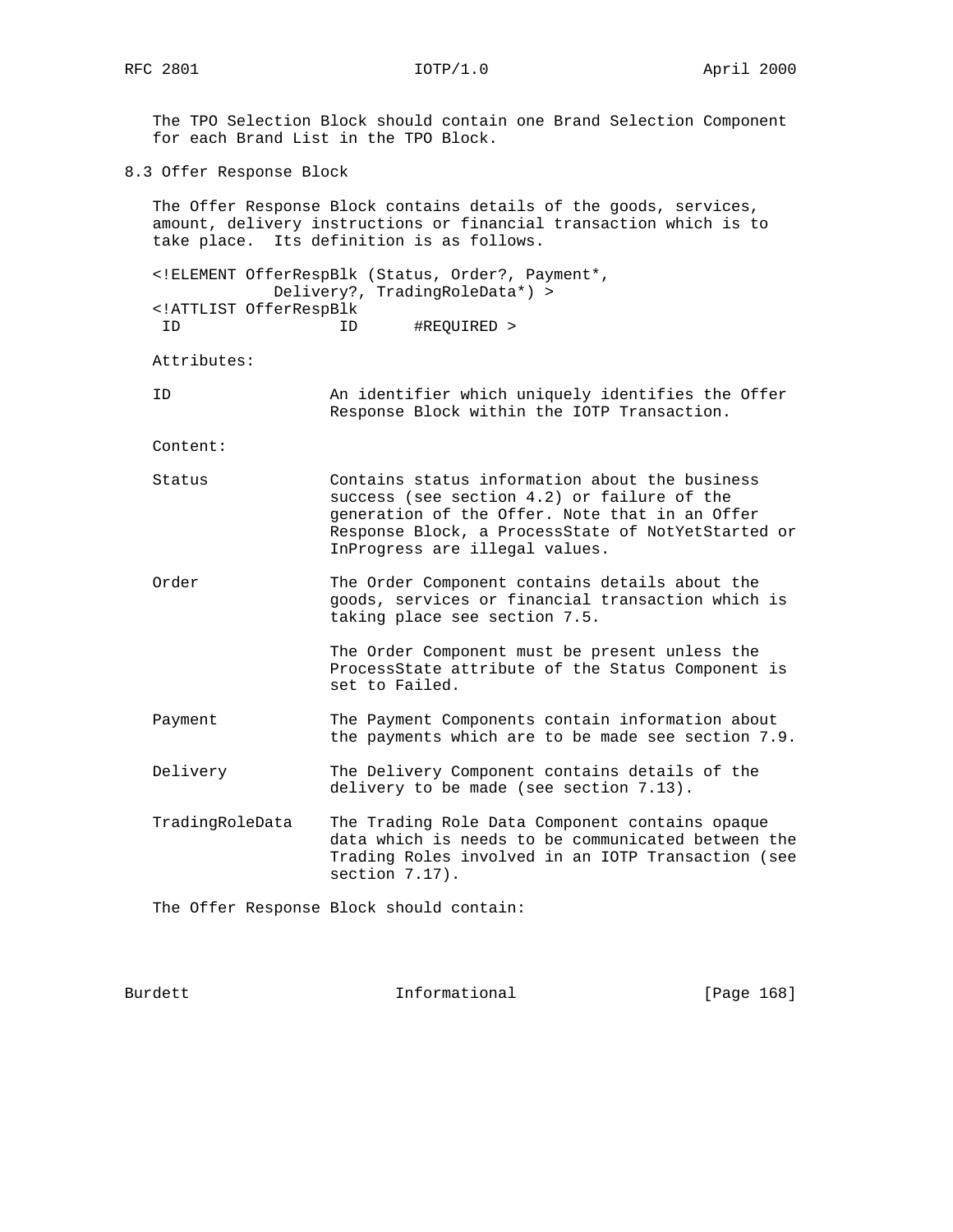- o the Order Component for the IOTP Transaction
- o Payment Components for each Payment in the IOTP Transaction
- o the Delivery Component the IOTP Transaction requires (if any).

8.4 Authentication Request Block

 The Authentication Request Block contains the data which is used by one Trading Role to obtain information about and optionally authenticate another Trading Role.

In outline it contains:

- o information about how the authentication itself will be carried out, and/or
- o a request for additional information about the Organisation being authenticated.

Its definition is as follows.

|     | ELEMENT AuthReqBlk (AuthReq*, TradingRoleInfoReq?)             |     |             |  |  |
|-----|----------------------------------------------------------------|-----|-------------|--|--|
|     | ATTLIST AuthRegBlk</td <td></td> <td></td> <td></td> <td></td> |     |             |  |  |
| TD. |                                                                | -TD | #REOUIRED > |  |  |

Attributes:

 ID An identifier which uniquely identifies the Authentication Request Block within the IOTP Transaction.

Content:

 AuthReq Each Authentication Request (see section 7.2) component describes an alternative way in which the recipient of the Authentication Request may authenticate themselves by generating an Authentication Response Component (see section 7.3).

> If one Authentication Request Component is present then that Authentication Request Component should be used.

Burdett 10 Informational [Page 169]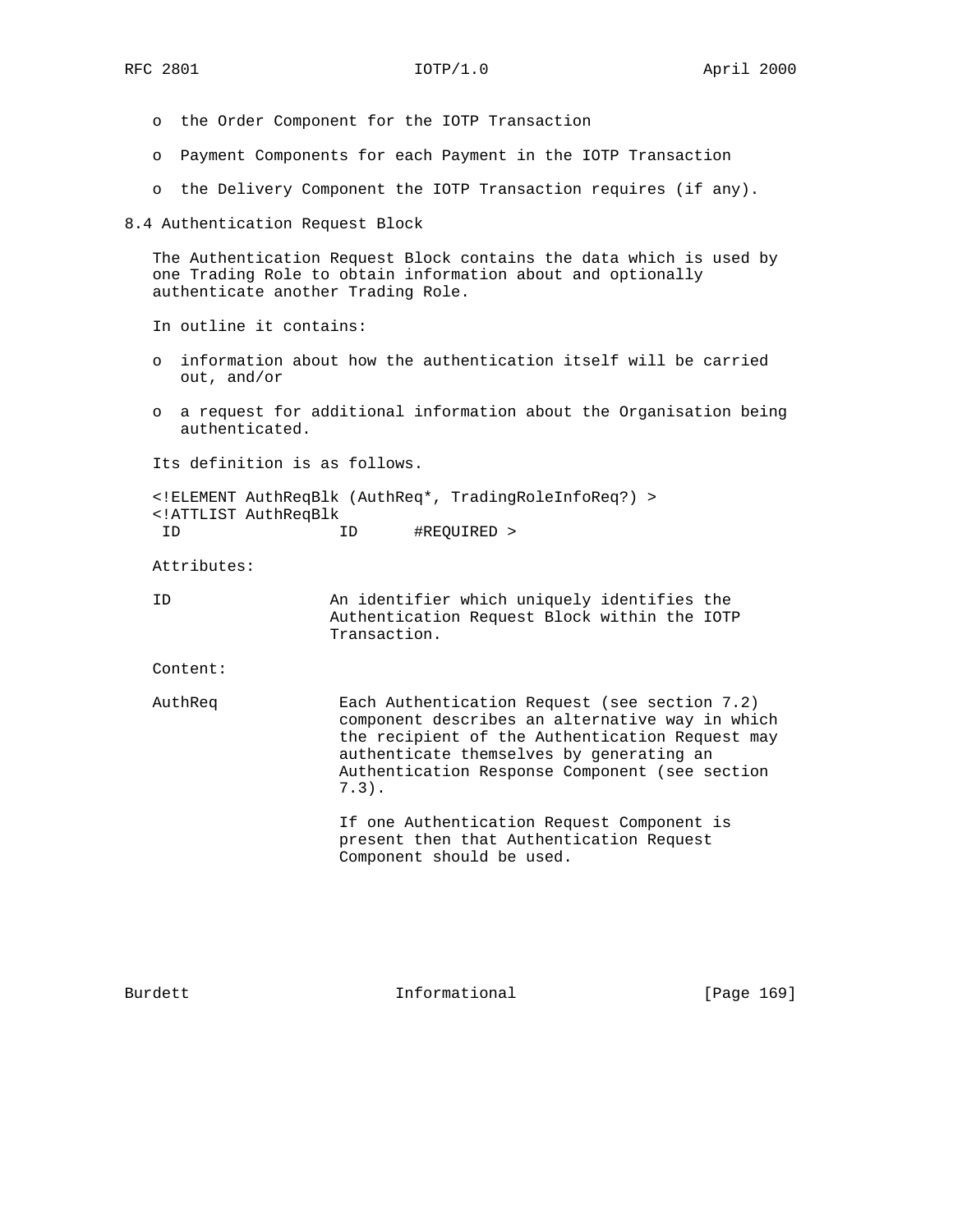If more than one Authentication Request Component is present then the recipient should choose one of the components based on personal preference of the recipient or their software.

 If no Authentication Request Component is present it means that the Authentication Request Block is requesting the return of Organisation Components as specified in the Trading Role Information Request Component.

 TradingRoleInfoReq The Trading Role Information Request Component (see section 7.4) contains a list of Trading Roles about which information is being requested

 There must be at least one Component (either an Authentication Request or a Trading Role Information Request) within the Authentication Block otherwise it is an error.

8.5 Authentication Response Block

 The Authentication Response Block contains the response which results from processing the Authentication Request Block. Its definition is as follows.

|     | ELEMENT AuthRespBlk (AuthResp?, Org*)       |             |  |
|-----|---------------------------------------------|-------------|--|
|     | ATTLIST AuthRespBlk</td <td></td> <td></td> |             |  |
| TD. | TD                                          | #REOUIRED > |  |

Attributes:

 ID An identifier which uniquely identifies the Authentication Response Block within the IOTP Transaction.

Content:

- AuthResp The optional Authentication Response Component which contains the results of processing the Authentication Request Component - see section 7.3.
- Org Optional Organisation Components that contain information corresponding to the Trading Roles as requested by the TradingRoleList attribute of the Trading Role Information Request component.

Burdett **Informational** [Page 170]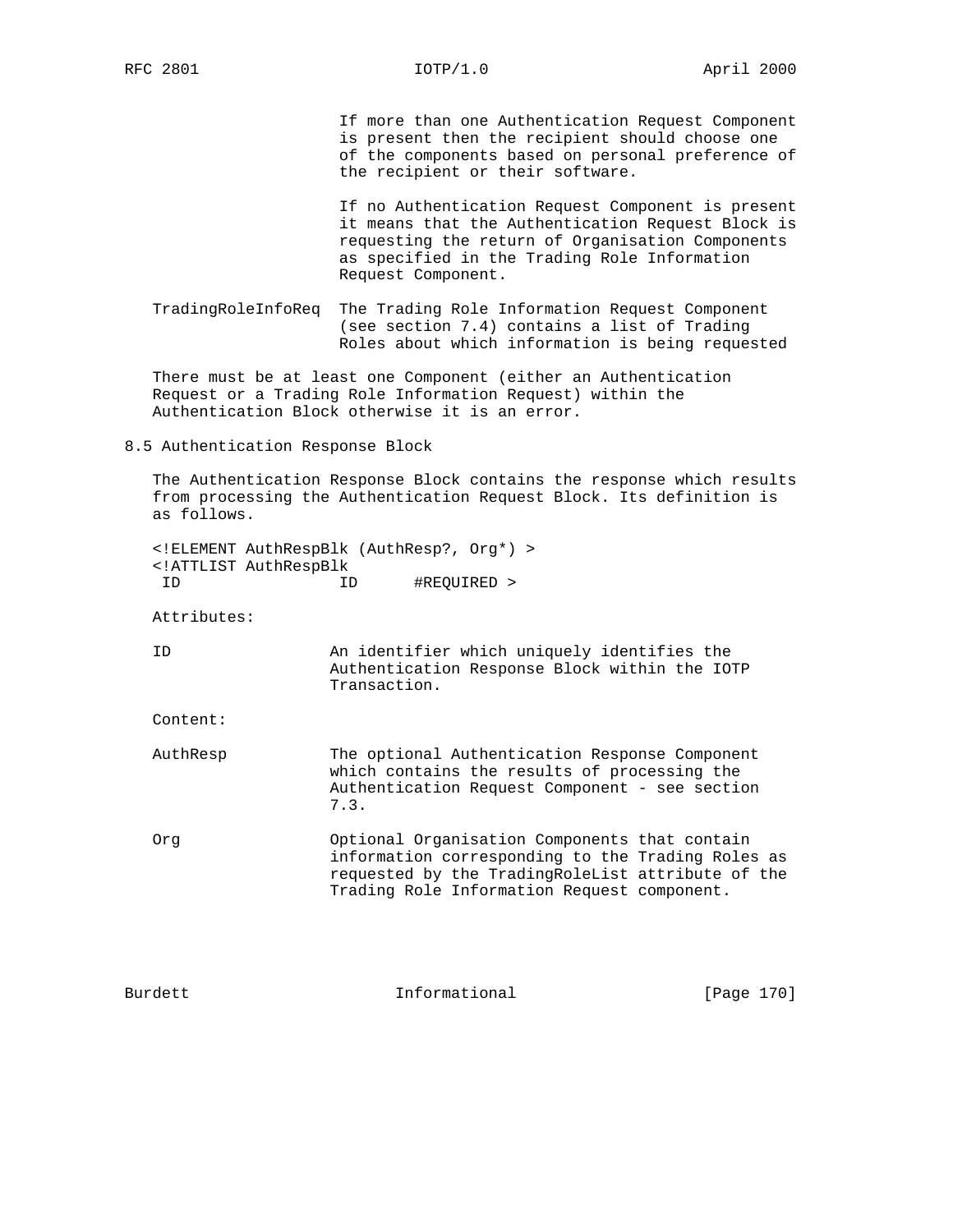The components present in the Authentication Response Block must match the requirement of the corresponding Authentication Request Block otherwise it is an error.

8.6 Authentication Status Block

 The Authentication Status Block indicates the success or failure of the validation of an Authentication Response Block by an Authenticator. Its definition is as follows.

```
 <!ELEMENT AuthStatusBlk (Status) >
<!ATTLIST AuthStatusBlk
ID ID #REQUIRED >
```
Attributes:

 ID An identifier which uniquely identifies the Authentication Status Block within the IOTP Transaction.

Content:

 Status Contains status information about the business success (see section 4.2) or failure of the authentication

8.7 Payment Request Block

 The Payment Request Block contains information which requests that a payment is started. Its definition is as follows.

|     |                                                     |     | ELEMENT PayReqBlk (Status+, BrandList, BrandSelection,</th <th></th> |  |
|-----|-----------------------------------------------------|-----|----------------------------------------------------------------------|--|
|     |                                                     |     | Payment, PaySchemeData?, Org*, TradingRoleData*) >                   |  |
|     | ATTLIST PayRegBlk</td <td></td> <td></td> <td></td> |     |                                                                      |  |
| TD. |                                                     | TD. | #REOUIRED >                                                          |  |

Attributes:

|  | An identifier which uniquely identifies the |  |  |                                                    |
|--|---------------------------------------------|--|--|----------------------------------------------------|
|  |                                             |  |  | Payment Request Block within the IOTP Transaction. |

Content:

 Status Contains the Status Components (see section 7.13) of the responses of the steps (e.g., an Offer Response and/or a Payment Response) on which this

Burdett **Informational** [Page 171]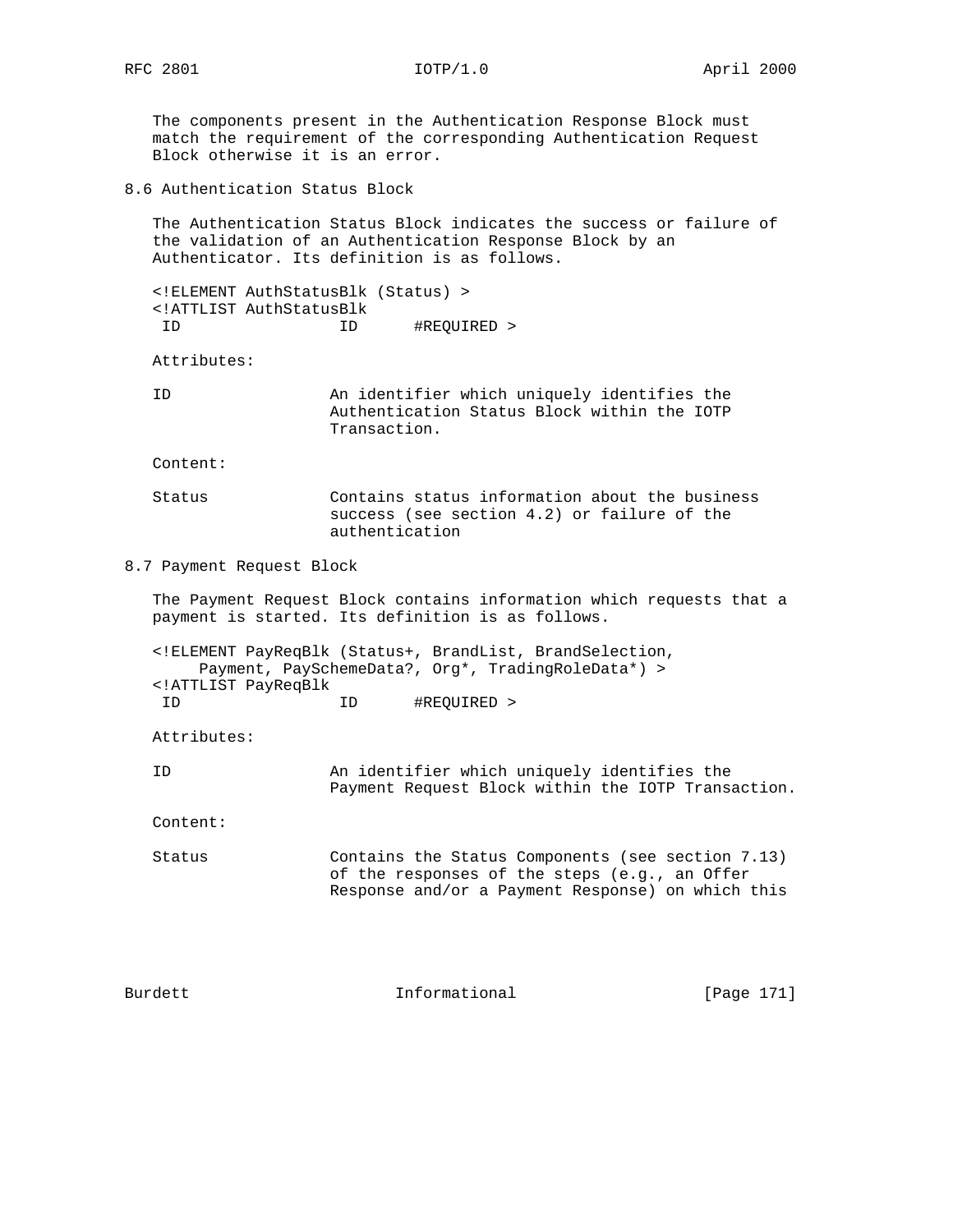step depends. It is used to indicate the success or failure of those steps. Payment should only occur if the previous steps were successful.

- BrandList The Brand List Component contains a list of one or more payment brands and protocols which may be selected (see section 7.7).
- BrandSelection This identifies the choice of payment brand, the payment protocol and the Payment Handler to be used in a payment within the IOTP Transaction. There is one Brand Selection Component (see section 7.8) for each payment to be made in the IOTP Transaction.
- Payment The Payment Components contain information about the payment which is being made see section 7.9.
- PaySchemeData The Payment Scheme Component contains payment scheme specific data see section 7.10.
- Org The Organisation Component contains details of Organisations involved in the payment (see section 7.6). The Organisations present are dependent on the IOTP Transaction and the data which is to be signed. See section 6 Digital Signatures for more details.
- TradingRoleData The Trading Role Data Component contains opaque data which is needs to be communicated between the Trading Roles involved in an IOTP Transaction (see section 7.17).

The Payment Request Block should contain:

- o the Organisation Component with a Trading Role of Merchant
- o the Organisation Component with the Trading Role of Consumer
- o the Payment Component for the Payment
- o the Brand List Component for the Payment
- o the Brand Selection Component for the Brand List
- o the Organisation Component for the Payment Handler of the Payment

Burdett **Informational** [Page 172]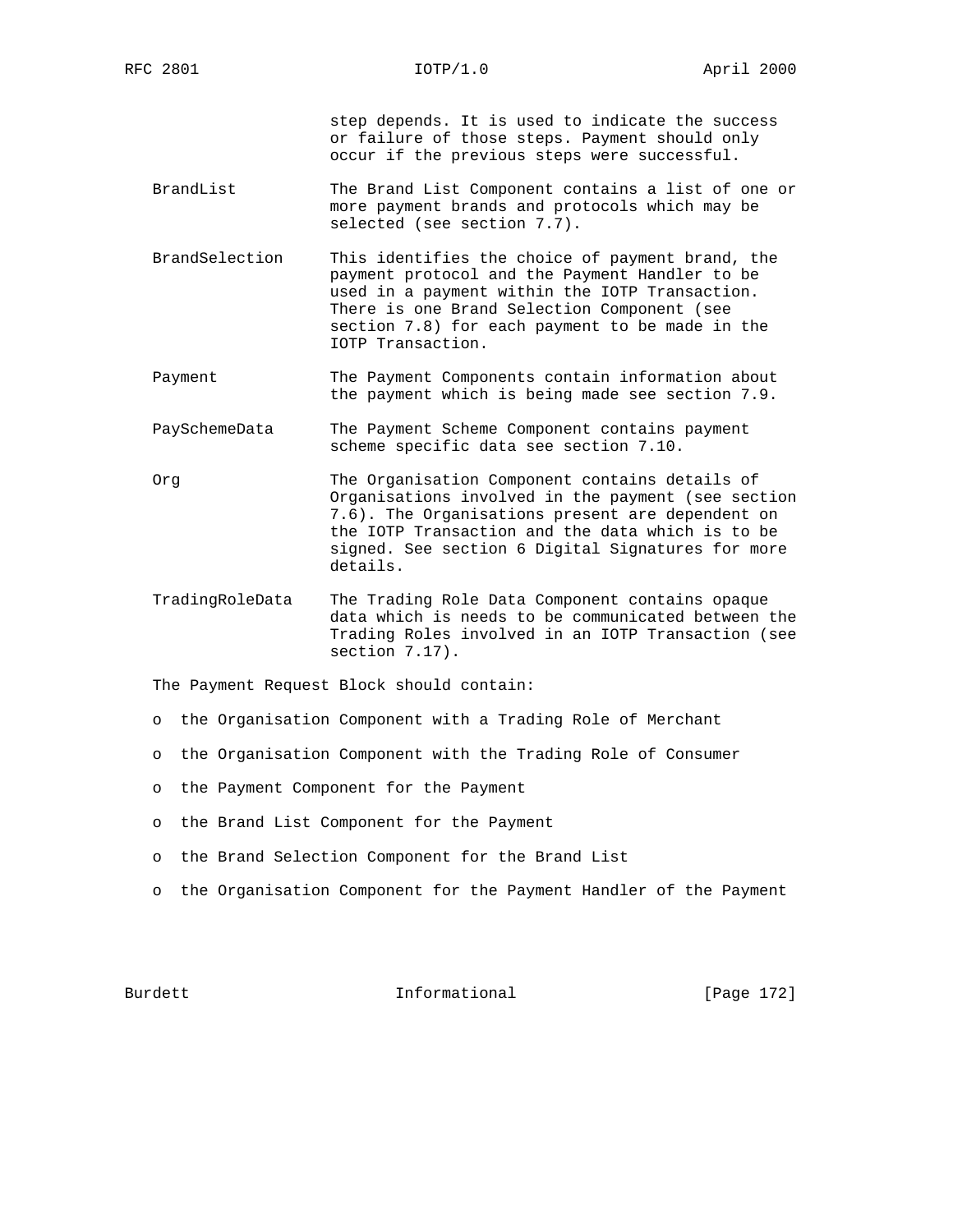- o the Organisation Component (if any) for the Organisation which carried out the previous step, for example another Payment Handler
- o the Organisation Component for the Organisation which is to carry out the next step, if any. This may be, for example, either a Delivery Handler or a Payment Handler.
- o the Organisation Components for any additional Organisations that the Merchant has included in the Offer Response Block
- o an Optional Payment Scheme Data Component, if required by the Payment Method as defined in the IOTP supplement for the payment method
- o any Trading Role Data Components that may be required (see section 7.17.1).
- 8.8 Payment Exchange Block

 The Payment Exchange Block contains payment scheme specific data which is exchanged between two of the roles in a trade. Its definition is as follows.

 <!ELEMENT PayExchBlk (PaySchemeData+) > <!ATTLIST PayExchBlk ID ID #REQUIRED >

Attributes:

 ID An identifier which uniquely identifies the Payment Exchange Block within the IOTP Transaction.

Content:

 PaySchemeData This Trading Component contains payment scheme specific data see section 7.10 Payment Scheme Component.

8.9 Payment Response Block

 This Payment Response Block contains a information about the Payment Status, an optional Payment Receipt, and an optional payment protocol message. Its definition is as follows.

Burdett **Informational** [Page 173]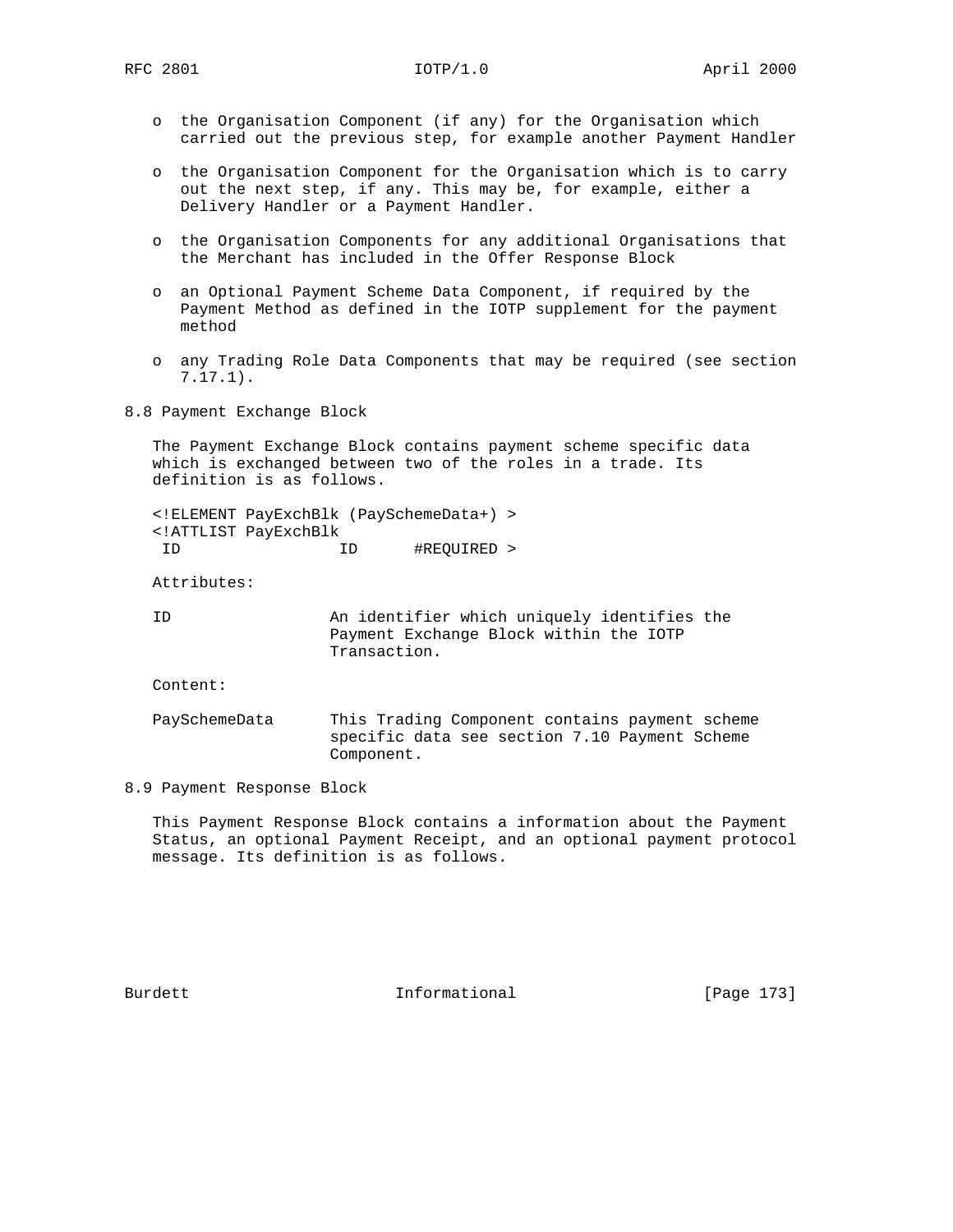<!ELEMENT PayRespBlk (Status, PayReceipt?, PaySchemeData?, PaymentNote?, TradingRoleData\*) > <!ATTLIST PayRespBlk ID ID #REQUIRED > Attributes: ID An identifier which uniquely identifies the Payment Response Block within the IOTP Transaction. Content: Status Contains status information about the business success (see section 4.2) or failure of the payment. Note that in a Pay Response Block, a ProcessState of NotYetStarted or InProgress are illegal values. PayReceipt Contains payment scheme specific data which can be used to verify the payment occurred. See section 7.11 Payment Receipt Component. It must be present if the ProcessState attribute of the Status Component is set to CompletedOk. PayReceipt is optional for other values as specified by the appropriate Payment Scheme supplement. PaySchemeData Contains payment scheme specific data see section, for example a payment protocol message. See 7.10 Payment Scheme Component. PaymentNote Contains additional, non payment related, information which the Payment Handler wants to provide to the Consumer. For example, if a withdrawal or deposit were being made then it could contain information on the remaining balance on the account after the transfer was complete. See section 7.12 Payment Note Component. TradingRoleData The Trading Role Data Component contains opaque data which is needs to be communicated between the Trading Roles involved in an IOTP Transaction (see section 7.17).

Burdett **Informational** [Page 174]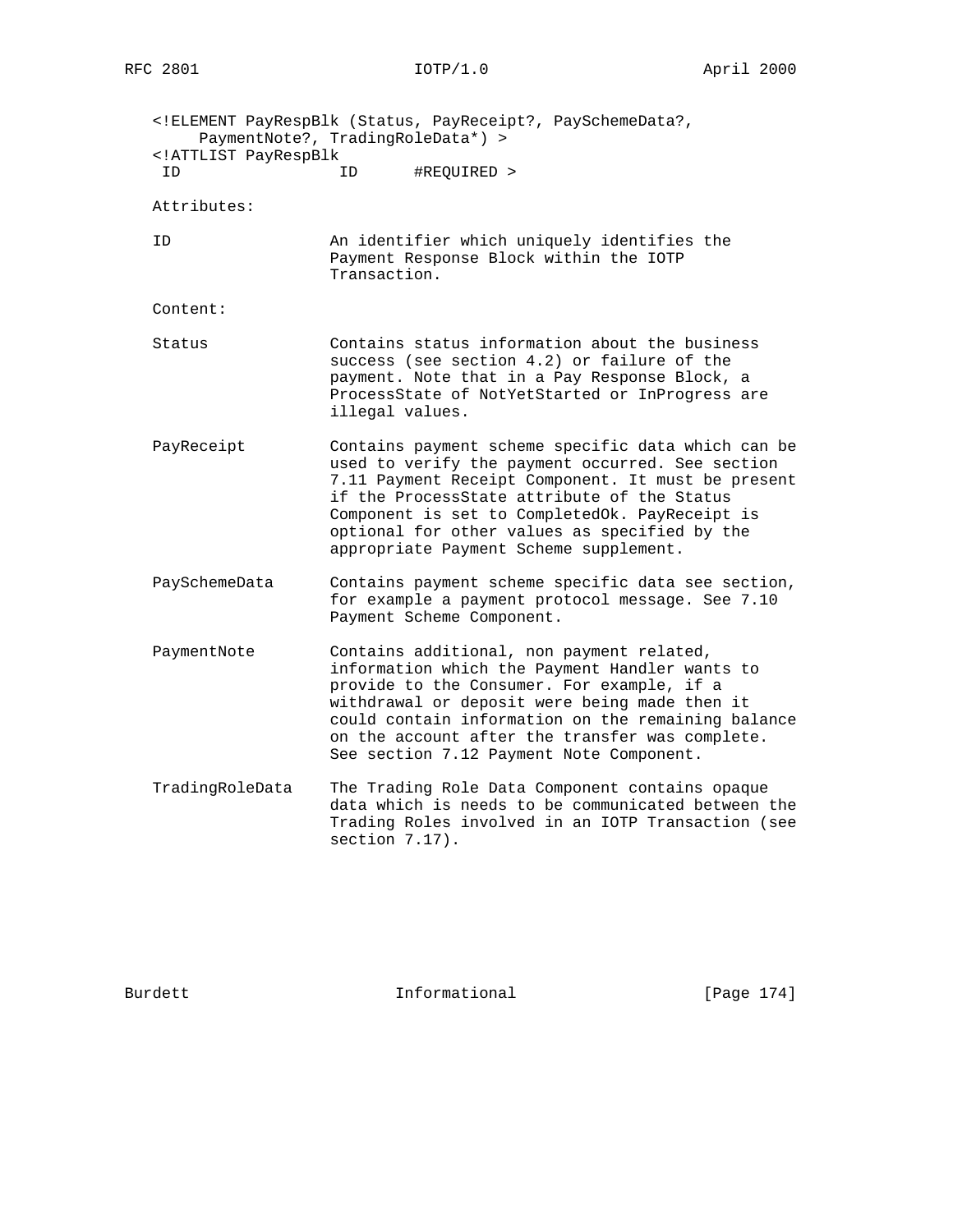## 8.10 Delivery Request Block

 The Delivery Request Block contains details of the goods or services which are to be delivered together with a signature which can be used to check that delivery is authorised. Its definition is as follows.

```
 <!ELEMENT DeliveryReqBlk (Status+, Order, Org*, Delivery,
    ConsumerDeliveryData?, TradingRoleData*) >
<!ATTLIST DeliveryReqBlk
ID ID #REQUIRED >
```
Attributes:

 ID An identifier which uniquely identifies the Delivery Request Block within the IOTP Transaction.

Content:

- Status Contains the Status Components (see section 7.13) of the responses of the steps (e.g., a Payment Response) on which this step is dependent. It is used to indicate the success or failure of those steps. Delivery should only occur if the previous steps were successful.
- Order The Order Component contains details about the goods, services or financial transaction which is taking place see section 7.5.
- The Organisation Components (see section 7.6) identify the Organisations and their roles in Org the IOTP Transaction. The roles and Organisations which must be present will depend on the particular type of IOTP Transaction. See the definition of each transaction in section 9. Internet Open Trading Protocol Transactions.
- Delivery The Delivery Component contains details of the delivery to be made (see section 7.13).
- ConsumerDeliveryData Optional. Contains an identifier specified by the Consumer which, if returned by the Delivery Handler will enable the Consumer to identify which Delivery is being referred to.

Burdett **Informational** [Page 175]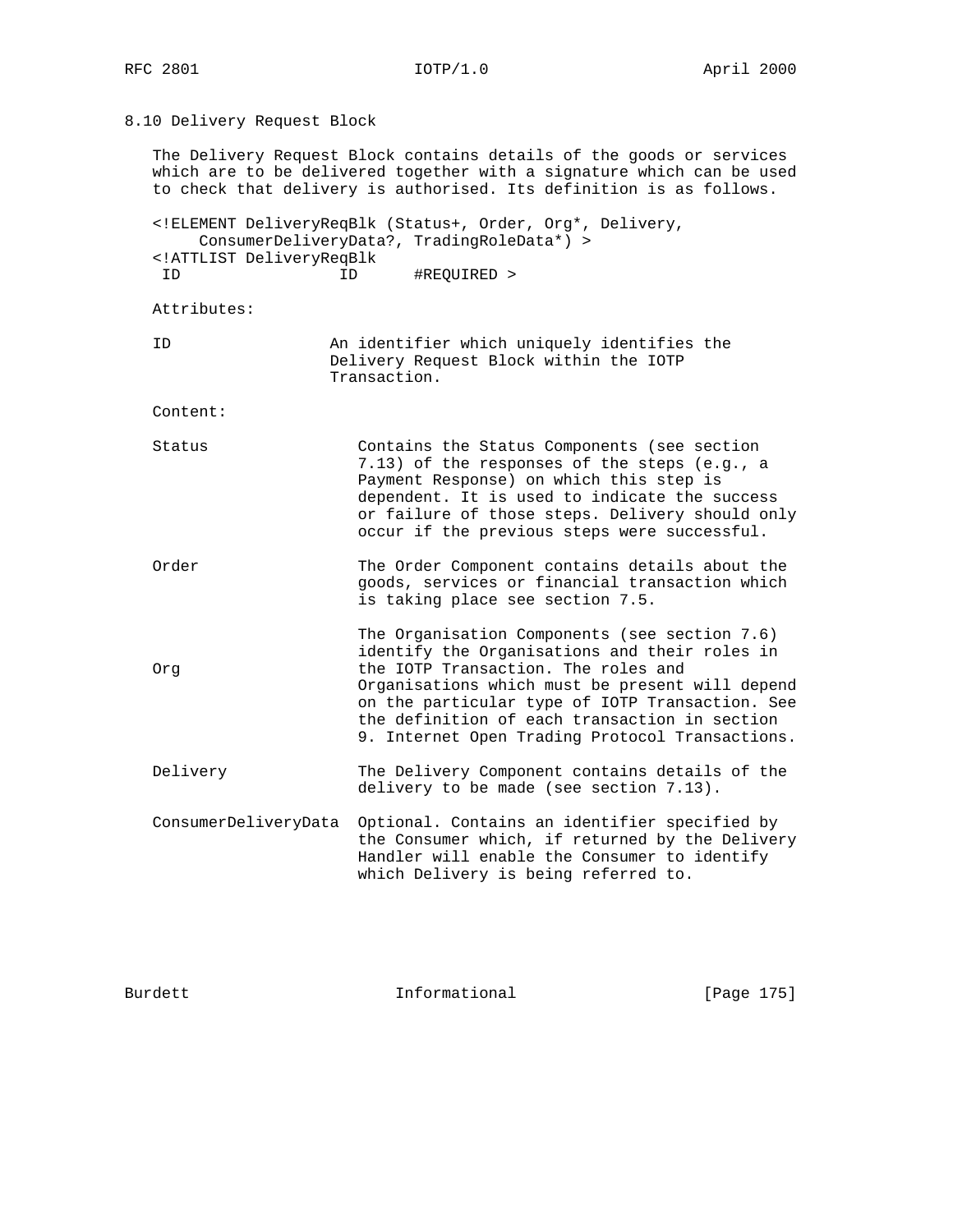TradingRoleData The Trading Role Data Component contains opaque data which is needs to be communicated between the Trading Roles involved in an IOTP Transaction (see section 7.17).

The Delivery Request Block contains:

- o the Organisation Component with a Trading Role of Merchant
- o the Organisation Component for the Consumer and DeliverTo Trading Roles
- o the Delivery Component for the Delivery
- o the Organisation Component for the Delivery Handler. Specifically the Organisation Component identified by the ActionOrgRef attribute on the Delivery Component
- o the Organisation Component (if any) for the Organisation which carried out the previous step, for example a Payment Handler
- o the Organisation Components for any additional Organisations that the Merchant has included in the Offer Response Block
- o any Trading Role Data Components that may be required (see section 7.17.1).
- 8.11 Delivery Response Block

 The Delivery Response Block contains a Delivery Note containing details on how the goods will be delivered. Its definition is as follows. Note that in a Delivery Response Block a Delivery Status Element with a DeliveryStatusCode of NotYetStarted or InProgress is invalid.

```
 <!ELEMENT DeliveryRespBlk (Status, DeliveryNote) >
<!ATTLIST DeliveryRespBlk
ID ID #REQUIRED >
```
Attributes:

 ID An identifier which uniquely identifies the Delivery Response Block within the IOTP Transaction.

Content:

Burdett **Informational** [Page 176]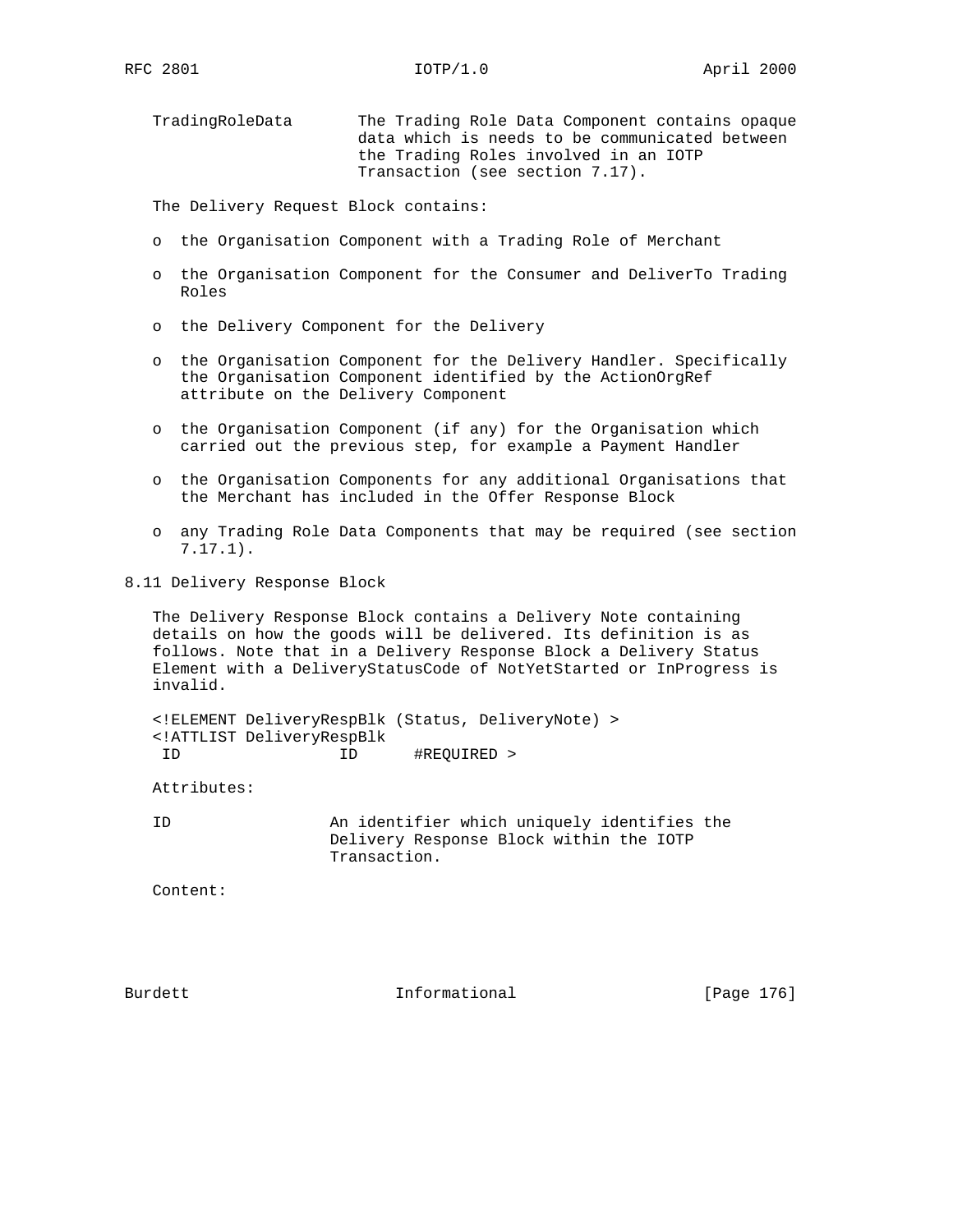- Status Contains status information about the business success (see section 4.2) or failure of the delivery. Note that in a Delivery Response Block, a ProcessState of NotYetStarted or InProgress are illegal values.
- DeliveryNote The Delivery Note Component contains details about how the goods or services will be delivered (see section 7.15).
- 8.12 Inquiry Request Trading Block

 The Inquiry Request Trading Block contains an Inquiry Type Component and an optional Payment Scheme Component to contain payment scheme specific inquiry messages.

|     |                                                         |             | ELEMENT InquiryReqBlk ( InquiryType, PaySchemeData? ) |  |
|-----|---------------------------------------------------------|-------------|-------------------------------------------------------|--|
|     | ATTLIST InquiryReqBlk</td <td></td> <td></td> <td></td> |             |                                                       |  |
| TD. | TD.                                                     | #REOUIRED > |                                                       |  |

Attributes:

 ID An identifier which uniquely identifies the Inquiry Request Trading Block within the IOTP Transaction.

Content:

- InquiryType Inquiry Type Component (see section 7.18) that contains the type of inquiry.
- PaySchemeData Payment Scheme Component (see section 7.10) that contains payment scheme specific inquiry messages for inquiries on payments. This is present when the Type attribute of Inquiry Type Component is Payment.
- 8.13 Inquiry Response Trading Block

 The Inquiry Response Trading Block contains a Status Component and an optional Payment Scheme Component to contain payment scheme specific inquiry messages. Its purpose is to enquire on the current status of an IOTP transaction at a server.

Burdett **Informational** [Page 177]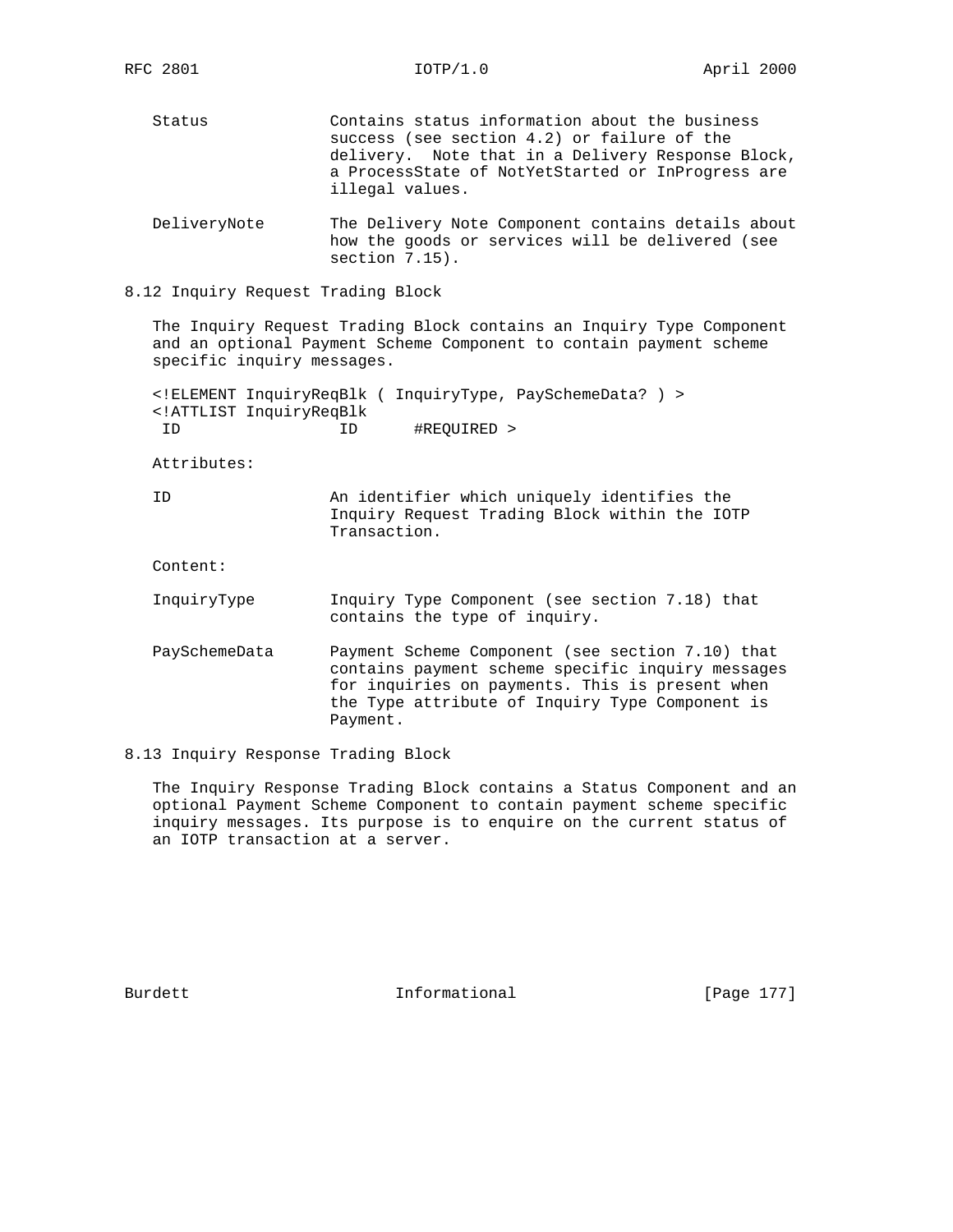<!ELEMENT InquiryRespBlk (Status, PaySchemeData?) > <!ATTLIST InquiryRespBlk ID ID #REQUIRED LastReceivedIotpMsgRef NMTOKEN #IMPLIED LastSentIotpMsgRef NMTOKEN #IMPLIED > Attributes: ID An identifier which uniquely identifies the Inquiry Response Trading Block within the IOTP Transaction. LastReceivedIotpMsgRef Contains an Element Reference (see section 3.5) to the Message Id Component (see section 3.3.2) of the last message this server has received from the Consumer. If there is no previously received message from the Consumer in the pertinent transaction, this attribute should be contain the value Null. This attribute exists for debugging purposes. LastSentIotpMsgRef Contains an Element Reference (see section 3.5) to the Message Id Component (see section 3.3.2) of the last message this server has sent to the Consumer. If there is no previously sent message to the Consumer in the pertinent transaction, this attribute should contain the value Null. This attribute exists for debugging purposes. Content: Status Contains status information about the business success (see section 4.2) or failure of a certain trading exchange (i.e., Offer, Payment, or Delivery). PaySchemeData Payment Scheme Component (see section 7.10) that contains payment scheme specific inquiry messages for inquiries on payments. This is present when

Burdett **Informational** [Page 178]

the Type attribute of StatusType attribute of the

Status Component is set to Payment.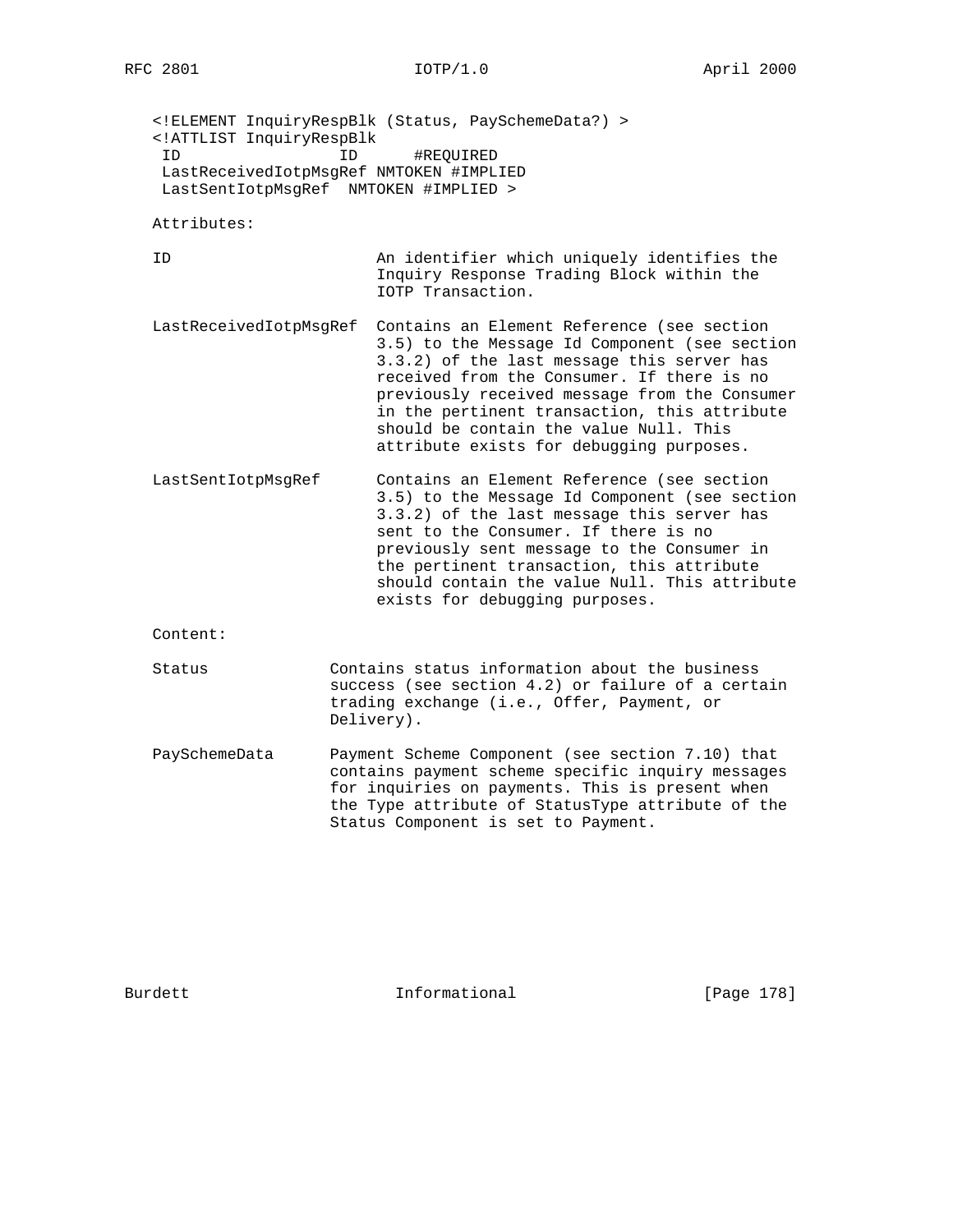8.14 Ping Request Block The Ping Request Block is used to determine if a Server is operating and whether or not cryptography is compatible. The definition of a Ping Request Block is as follows. <!ELEMENT PingReqBlk (Org\*)> <!ATTLIST PingReqBlk ID ID #REQUIRED> Attributes: ID An identifier which uniquely identifies the Ping Request Trading Block within the IOTP Transaction. Content: Org Optional Organisation Components (see section 7.6). If no Organisation Component is present then the Ping Request is anonymous and simply determines if the server is operating. However if Organisation Components are present, then it indicates that the sender of the Ping Request wants to verify that digital signatures can be handled. In this case the sender includes: o an Organisation Component that identifies itself specifying the Trading Role(s) it is taking in IOTP transactions (Merchant, Payment Handler, etc.) o an Organisation Component that identifies the intended recipient of the message. These are then used to generate a signature over the Ping Response Block. 8.15 Ping Response Block The Ping Response Trading Block provides the result of a Ping Request.

 It contains an Organisation Component that identifies the sender of the Ping Response.

Burdett **Informational Informational** [Page 179]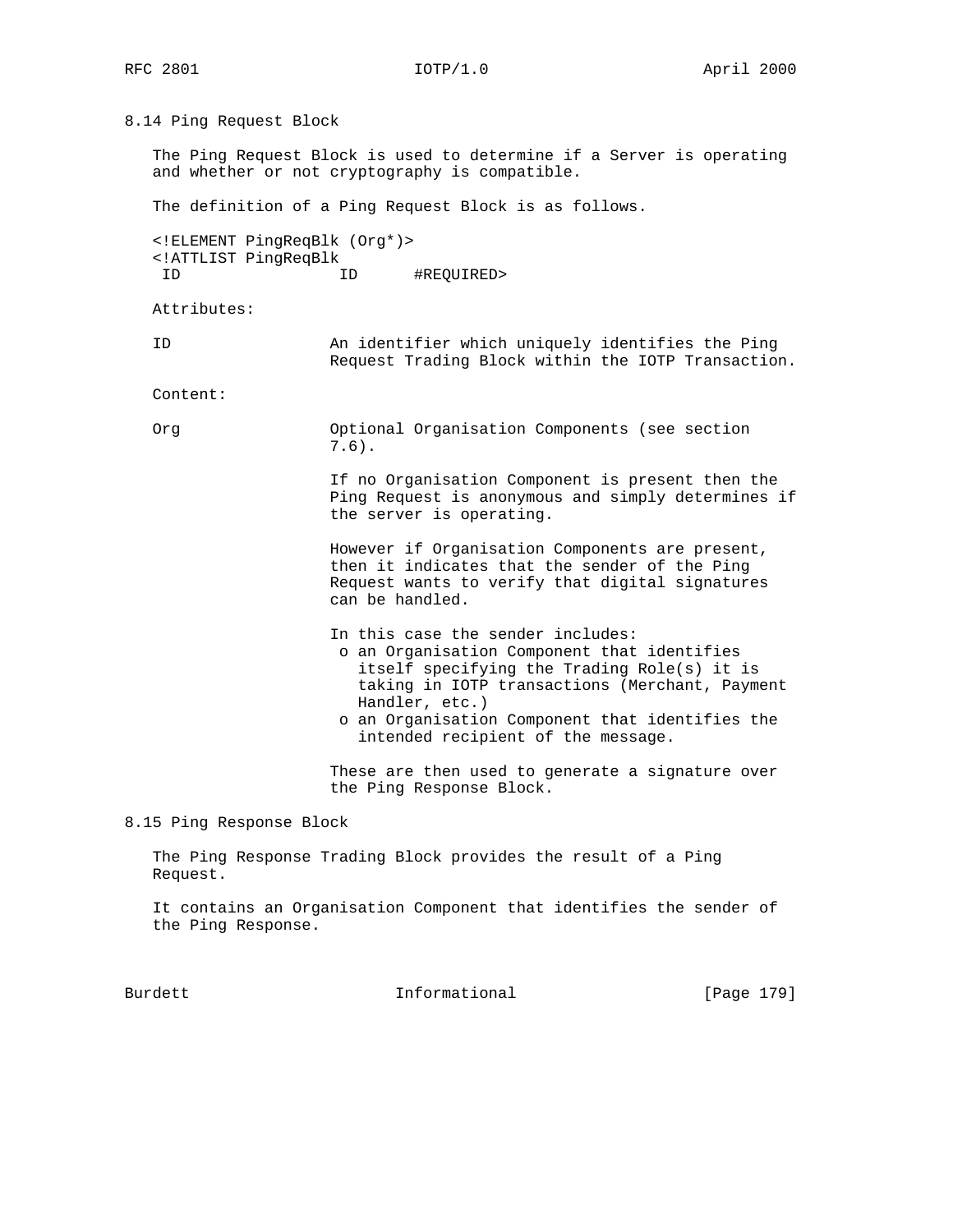If the Ping Request to which this block is a response contained Organisation Components, then it also contains those Organisation Components. <!ELEMENT PingRespBlk (Org+)> <!ATTLIST PingRespBlk ID ID #REQUIRED PingStatusCode (Ok | Busy | Down) #REQUIRED SigVerifyStatusCode (Ok | NotSupported | Fail) #IMPLIED xml:lang NMTOKEN #IMPLIED PingStatusDesc CDATA #IMPLIED> Attributes: ID An identifier which uniquely identifies the Ping Request Trading Block within the IOTP Transaction. PingStatusCode Contains a code which shows the status of the sender software which processes IOTP messages. Valid values are: o Ok. Everything with the service is working normally, including the signature verification. o Busy. Things are working normally but there may be some delays. o Down. The server is not functioning fully but can still provide a Ping response. SigVerifyStatusCode Contains a code which shows the status of signature verification. This is present only when the message containing the Ping Request Block also contains a Signature Block. Valid values are: o Ok. The signature has successfully been verified and proved compatible. o NotSupported The receiver of this Ping Request Block does not support validation of signatures. o Fail. Signature verification failed. Xml:lang Defines the language used in PingStatusDesc. This is present when PingStatusDesc is present. PingStatusDesc Contains a short description of the status of the server which sends this Ping Response Block. Servers, if their designers want, can use this

Burdett **Informational** [Page 180]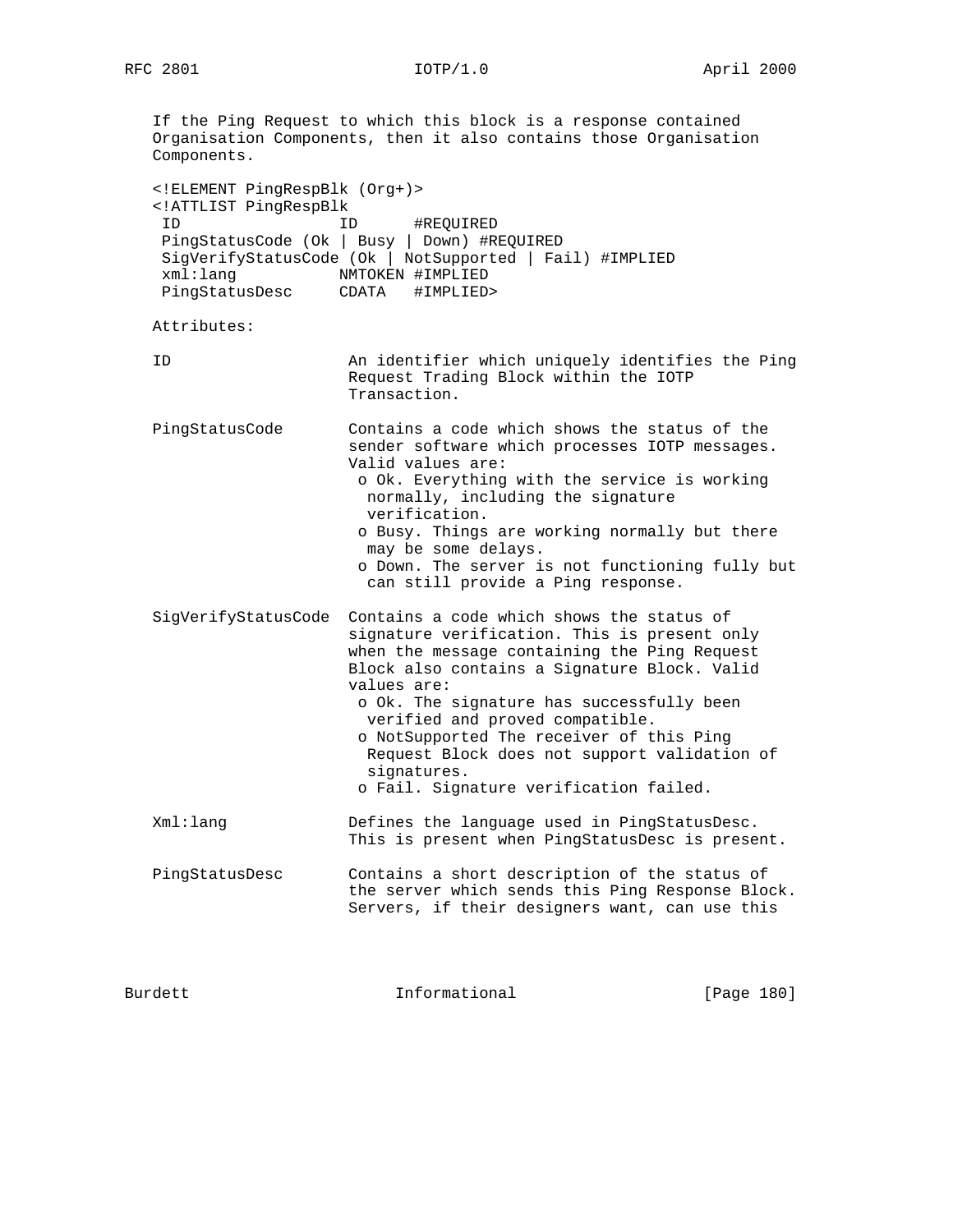attribute to send more refined status information than PingStatusCode which can be used for debugging purposes, for example.

Content:

 Org These are Organisation Components (see section 7.6).

> The Organisation Components of the sender of the Ping Response is always included in addition to the Organisation Components sent in the Ping Request.

 Note: Ping Status Code values do not include a value such as Fail, since, when the software receiving the Ping Request message is not working at all, no Ping Response message will be sent back.

8.16 Signature Block

 The Signature Block contains one or more Signature Components and associated Certificates (if required) which sign data associated with the IOTP Transaction. For a general discussion and introduction to how IOTP uses signatures, see section 6 Digital Signatures. The definition of the Signature Component and certificates is contained in the paper "Digital Signatures for the Internet Open Trading Protocol", see [IOTPDSIG]. Descriptions of how these are used by IOTP is contained in sections 7.19 and 7.20.

The definition of a Signature Block is as follows:

|     | ELEMENT IotpSignatures (Signature+, Certificate*) |            |  |
|-----|---------------------------------------------------|------------|--|
|     | ATTLIST IotpSignatures</td <td></td> <td></td>    |            |  |
| TD. | TD.                                               | #IMPLIED > |  |

Attributes:

|  |  | An identifier which uniquely identifies the  |  |
|--|--|----------------------------------------------|--|
|  |  | Signature Block within the IOTP Transaction. |  |

Content:

| Signature |  | A Signature Component. See section 7.19. |  |  |
|-----------|--|------------------------------------------|--|--|
|           |  |                                          |  |  |

Certificate A Certificate Component. See section 7.20.

Informational [Page 181]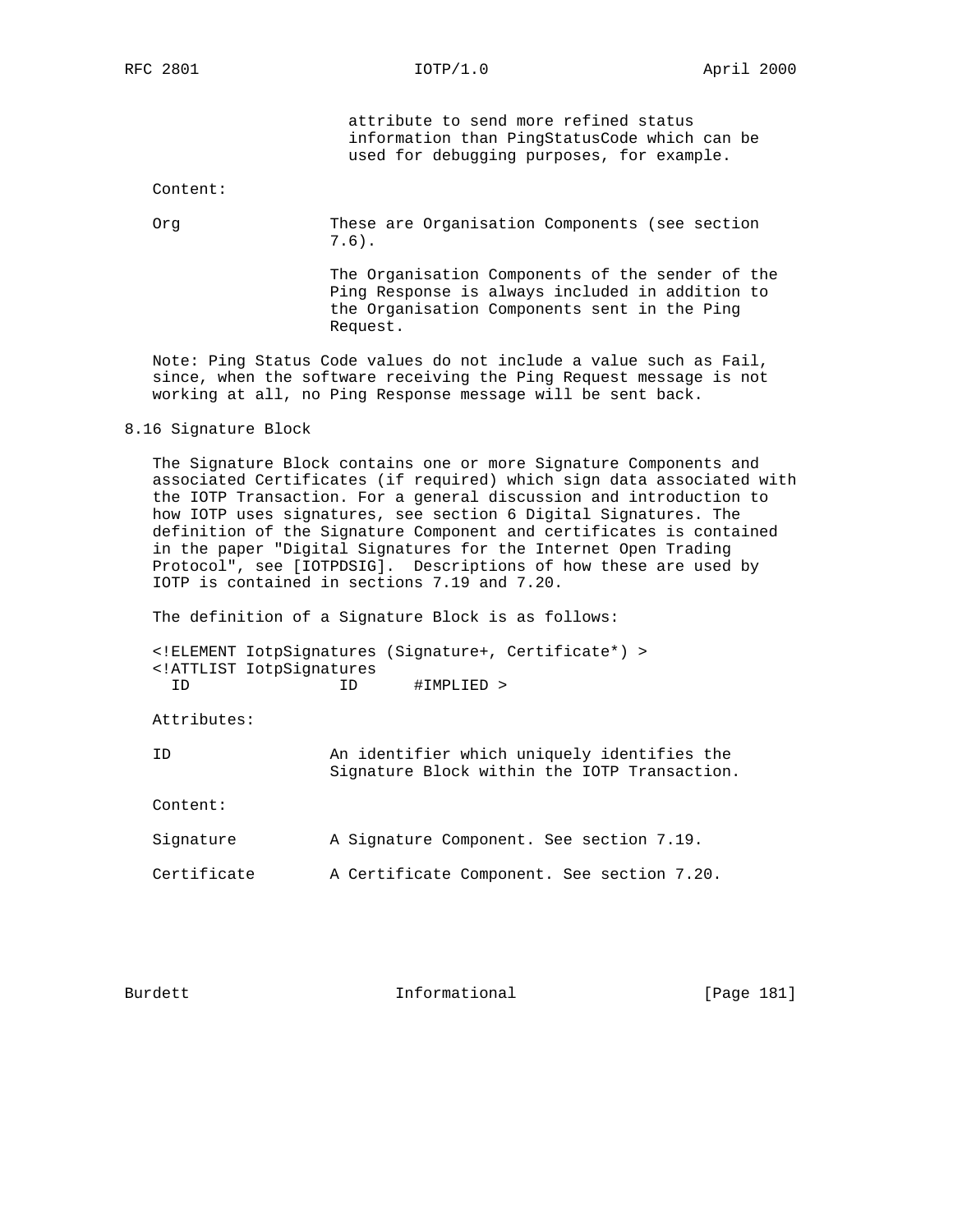The contents of a Signature Block depends on the Trading Block that is contained in the same IOTP Message as the Signature Block.

8.16.1 Signature Block with Offer Response

 A Signature Block which is in the same message as an Offer Response Block contains just an Offer Response Signature Component (see section 7.19.2).

8.16.2 Signature Block with Payment Request

 A Signature Block which is in the same message as a Payment Request Block contains:

- o an Offer Response Signature Component (see section 7.19.2), and
- o if the Payment is dependent on an earlier step (as indicated by the StartAfter attribute on the Payment Component), then the Payment Receipt Signature Component (see section 7.19.3) generated by the previous step
- 8.16.3 Signature Block with Payment Response

 A Signature Block which is in the same message as a Payment Response Block contains just a Payment Receipt Signature Component (see section 7.19.3) generated by the step.

8.16.4 Signature Block with Delivery Request

 A Signature Block which is in the same message as a Delivery Request Block contains:

- o an Offer Response Signature Component (see section 7.19.2), and
- o the Payment Receipt Signature Component (see section 7.19.3) generated by the previous step.
- 8.16.5 Signature Block with Delivery Response

 A Signature Block which is in the same message as a Delivery Response Block contains just a Delivery Response Signature component (see section 7.19.4) generated by the step.

Burdett **Informational** [Page 182]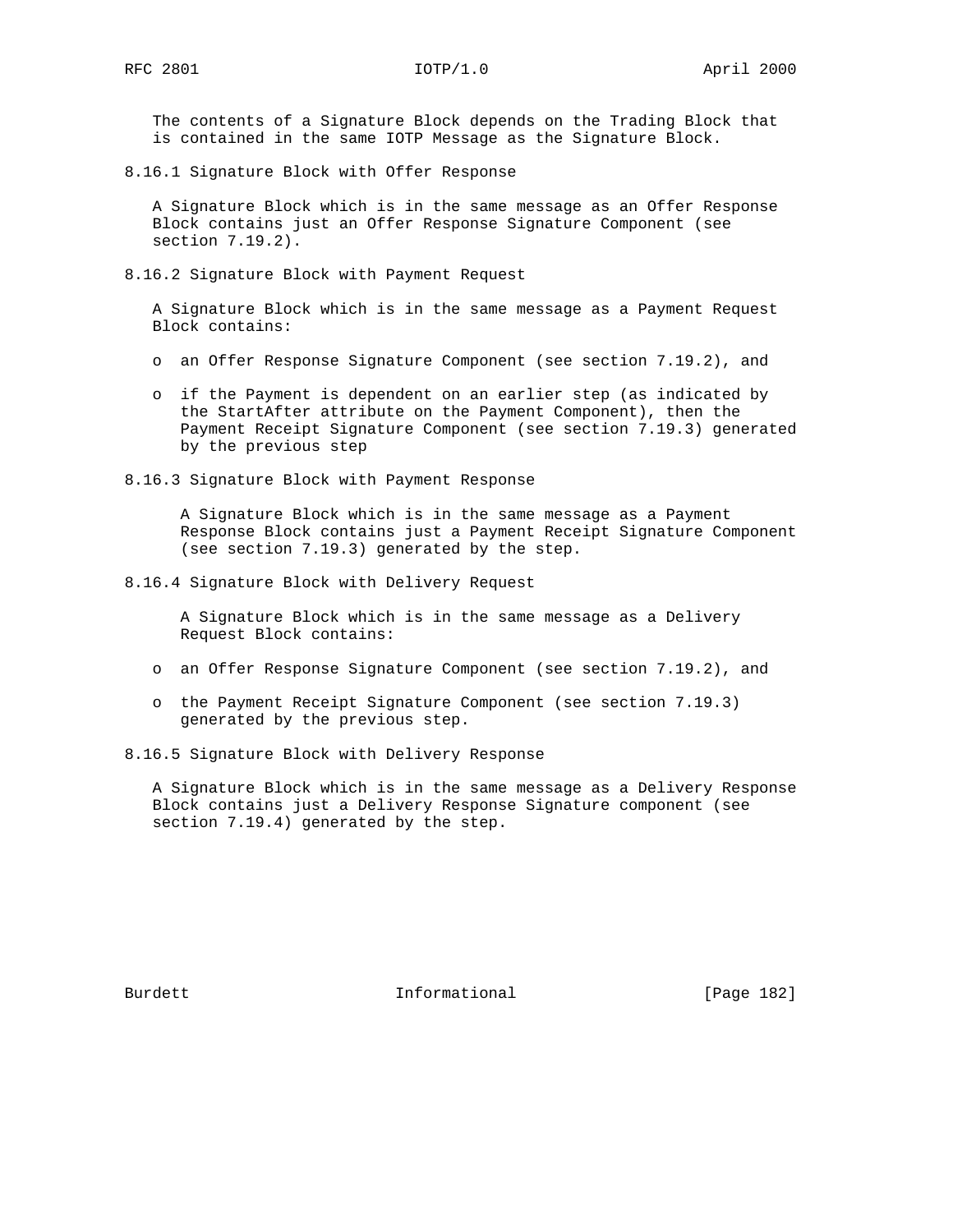8.17 Error Block

 The Error Trading Block contains one or more Error Components (see section 7.21) which contain information about Technical Errors (see section 4.1) in an IOTP Message which has been received by one of the Trading Roles involved in the trade.

 For clarity two phrases are defined which are used in the description of an Error Trading Block:

- o message in error. An IOTP message which contains or causes an error of some kind
- o message reporting the error. An IOTP message that contains an Error Trading Block that describes the error found in a message in error.

 An Error Trading Block may be contained in any message reporting the error. The action which then follows depends on the severity of the error. See the definition of an Error Component, for an explanation of the different types of severity and the actions which can then occur.

 in3 Note: Although, an Error Trading Block can report multiple different errors using multiple Error Components, there is no obligation on a developer of an IOTP Aware Application to do so.

The structure of an Error Trading Block is as follows.

 <!ELEMENT ErrorBlk (ErrorComp+, PaySchemeData\*) > <!ATTLIST ErrorBlk ID ID #REQUIRED >

Attributes:

 ID An identifier which uniquely identifies the Error Trading Block within the IOTP Transaction.

Content:

 ErrorComp An Error Components (see section 7.21) that contains information about an individual Technical Error.

 PaySchemeData An optional Payment Scheme Component (see section 7.10) which contains a Payment Scheme Message. See the appropriate payment scheme supplement to

Burdett **Informational** [Page 183]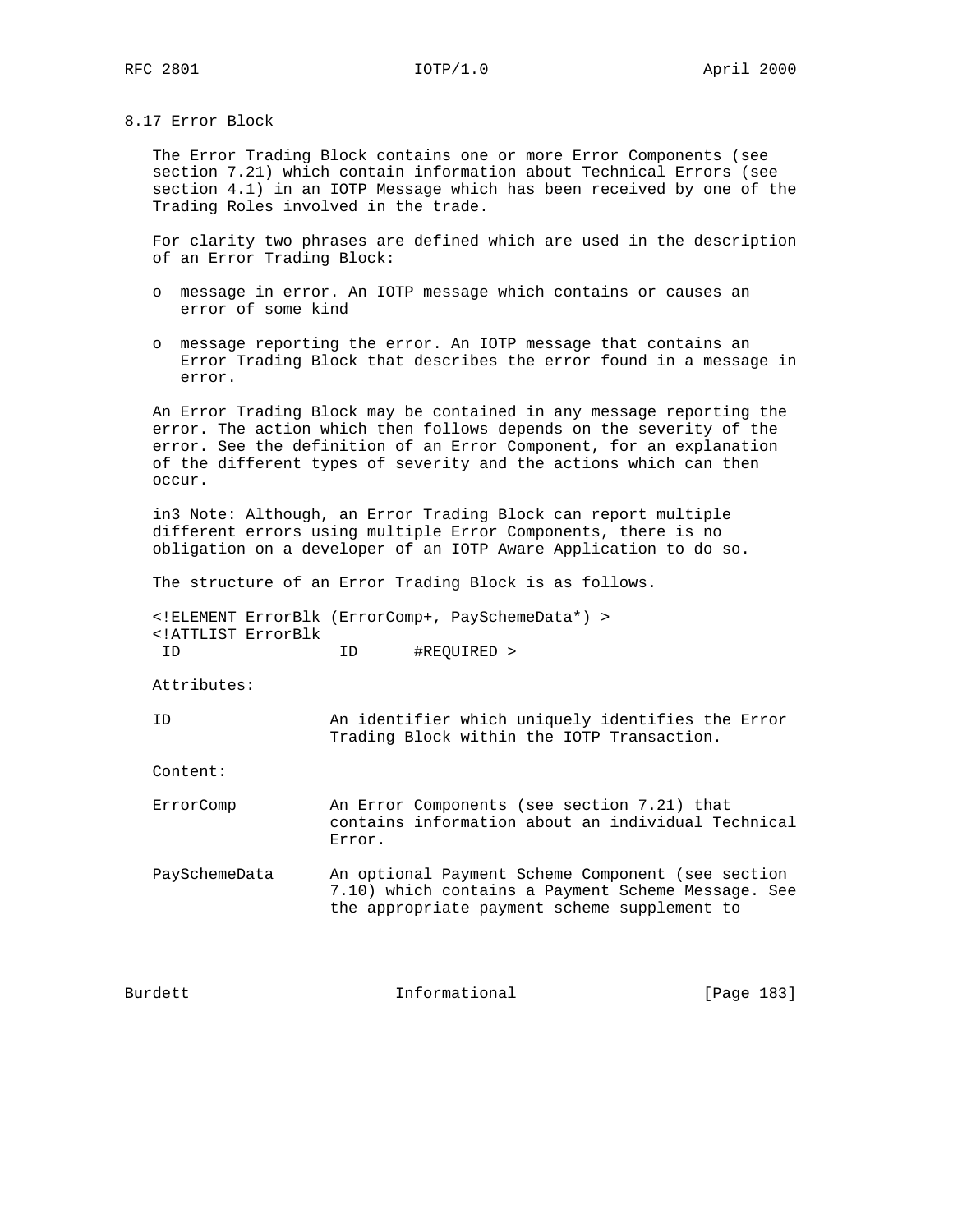determine whether or not this component needs to be present and for the definition of what it must contain.

8.18 Cancel Block

 The Cancel Block is used by one Trading Role to inform any other that a transaction has been cancelled. Example usage includes:

- o a Consumer Role informing a non-Consumer role that it no longer plans to continue with the transaction. This will allow the server to close down the transaction tidily without a waiting for a time-out to occur
- o a non-Consumer Role to inform a Consumer role that the Transaction is being stopped. In this case, the Consumer is then unlikely to re-send the previous message that was sent in the mistaken understanding that the original was not received.

Its definition is as follows.

 <!ELEMENT CancelBlk (Status) > <!ATTLIST CancelBlk ID ID #REQUIRED >

Attributes:

 ID An identifier which uniquely identifies the Cancel Block within the IOTP Transaction.

Content:

- Status Contains status information indicating that the IOTP transaction has been cancelled.
- 9. Internet Open Trading Protocol Transactions

 The Baseline Internet Open Trading Protocol supports three types of transactions for different purposes. These are

 o an Authentication IOTP transaction which supports authentication of one party in a trade by another and/or requests information about another Trading Role

Burdett **Informational** [Page 184]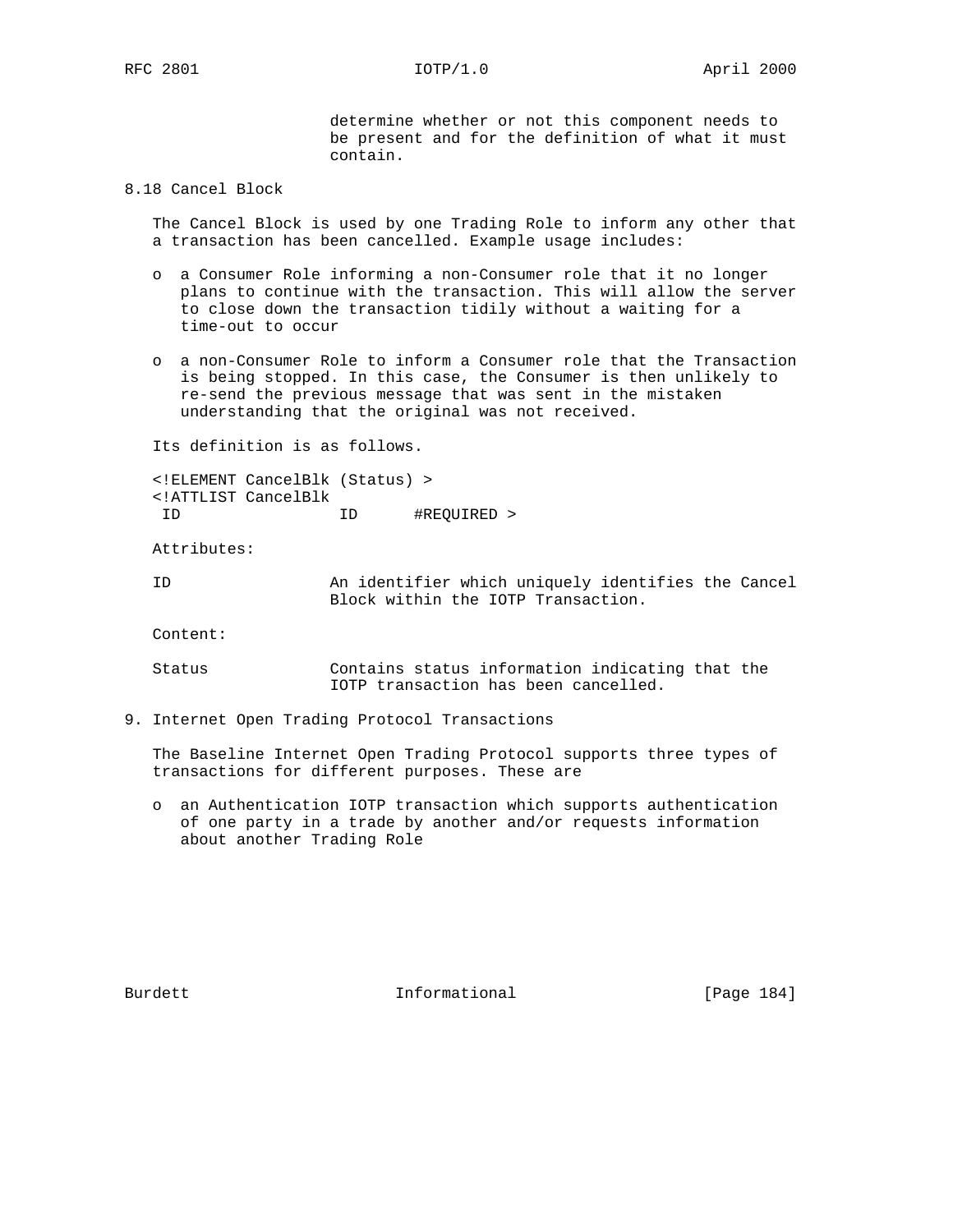- o IOTP Transactions that involve one or more payments. Specifically:
	- Deposit
	- Purchase
	- Refund
	- Withdrawal, and
	- Value Exchange
- o IOTP Transactions designed to check the correct function of the IOTP infrastructure. Specifically:
	- Transaction Status Inquiry, and
	- Ping

 Although the Authentication IOTP Transaction can operate on its own, authentication can optionally precede any of the "payment" transactions. Therefore, the rest of this section is divided into two parts covering:

- o Authentication and Payment transactions (Authentication, Deposit, Purchase, Refund, Withdrawal and Value Exchange)
- o Infrastructure Transactions (Transaction Status Inquiry and Ping) that are designed to support inquiries on whether or not a transaction has succeeded or a Trading Role's servers are operating correctly, and
- 9.1 Authentication and Payment Related IOTP Transactions

 The Authentication and Payment related IOTP Transactions consist of six Document Exchanges which are then combined in sequence to implement a specific transaction.

 Generally, there is a close, but not exact, correspondence between a Document Exchange and a Trading Exchange. The main difference is that some Document Exchanges implement part or all of two Trading Exchanges simultaneously in order to minimise the number of actual IOTP Messages which must be sent over the Internet.

The six Document Exchanges are:

 o Authentication. This is a direct implementation of the Authentication Trading Exchange

Burdett **Informational** [Page 185]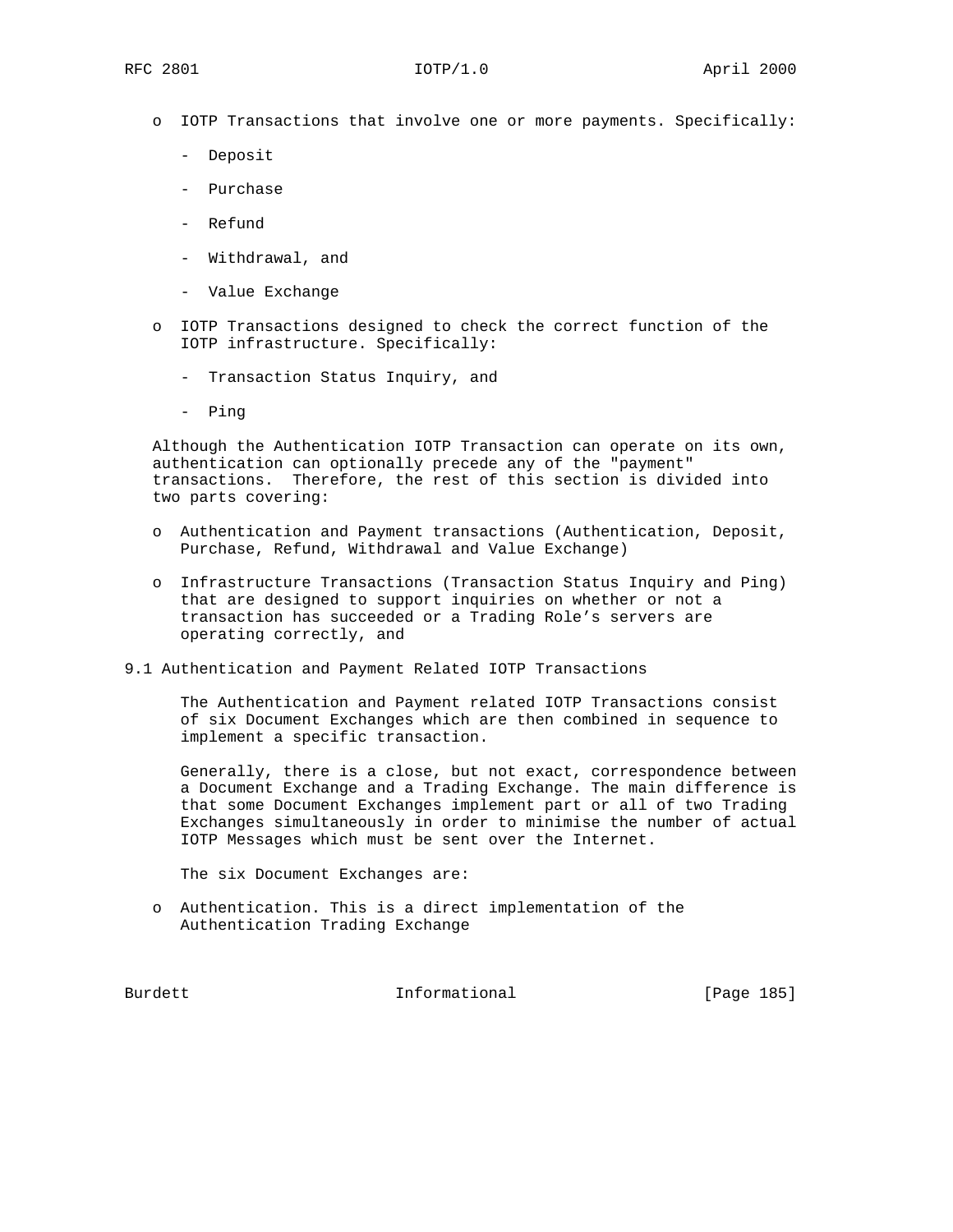- o Brand Dependent Offer. This is the Offer Trading Exchange combined with the Brand Selection part of the Payment Trading Exchange. Its purpose is to provide the Merchant with information on the Brand selected so that the content of the Offer Response may be adapted accordingly
- o Brand Independent Offer. This is also an Offer Trading Exchange. However, in this instance, the content of the Offer Response does not depend on the Brand selected.
- o Payment. This is a direct implementation of the Payment part of a Payment Trading Exchange
- o Delivery. This is a direct implementation of the Delivery Exchange
- o Delivery with Payment. This is an implementation of combined Payment and Delivery Trading Exchanges

 These Document Exchanges are combined together in different sequences to implement each IOTP Transaction. The way in which they may be combined is illustrated by the diagram below.

Burdett 10 Informational [Page 186]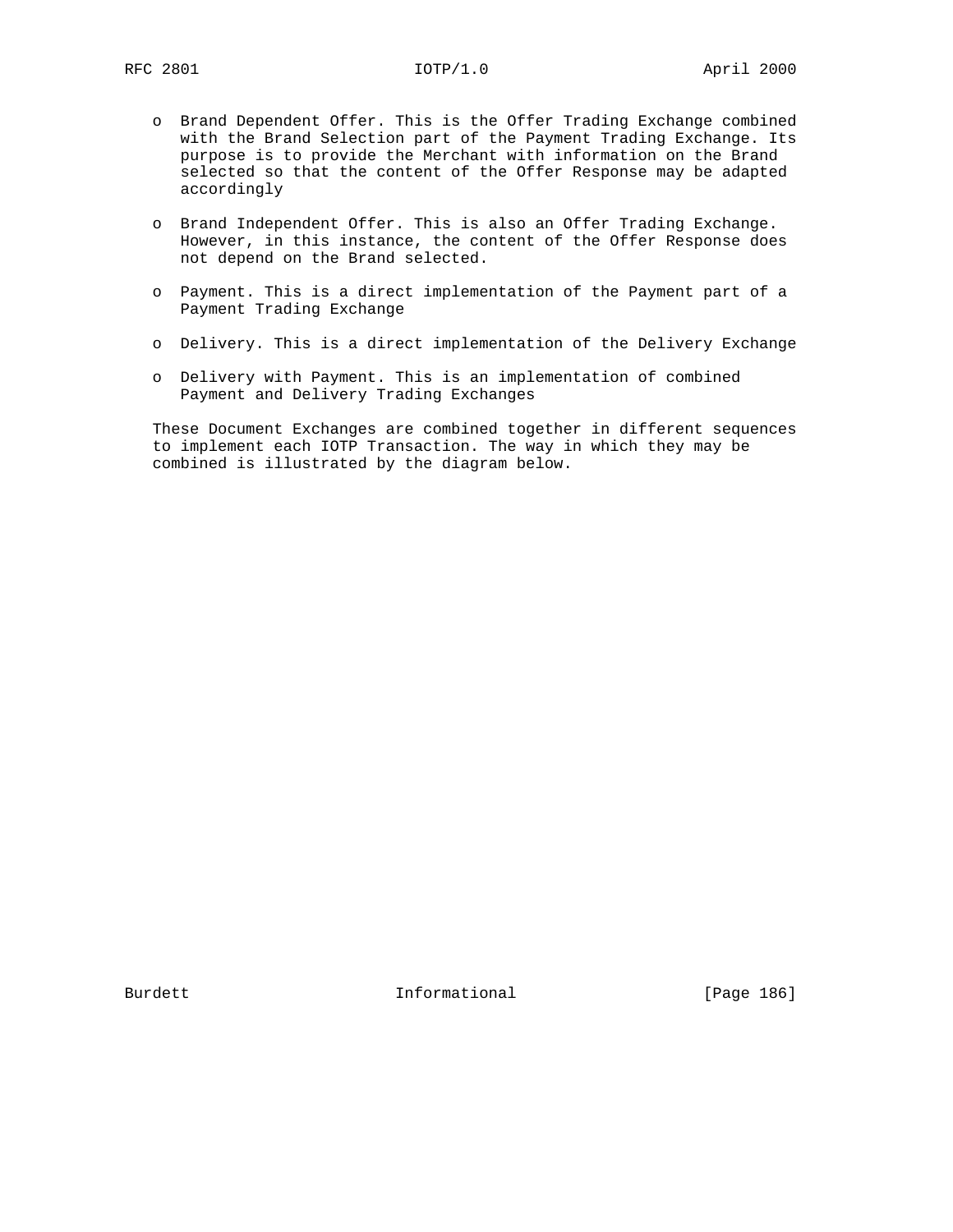





```
 *-*-*-*-*-*-*-*-*-*-*-*-*-*-*-*-*-*-*-*-*-*-*-*-*-*-*-*-*-*-*-*-*-*-*
```
Figure 17 Payment and Authentication Message Flow Combinations

 The combinations of Document Exchanges that are valid depend on the particular IOTP transaction.

The remainder of this sub-section describes:

- o each Document Exchange in more detail including descriptions of the content of each Trading Block in the Document Exchanges, and
- o descriptions of how each IOTP Transaction uses the Document Exchanges to effect the desired result.

Burdett **Informational** [Page 187]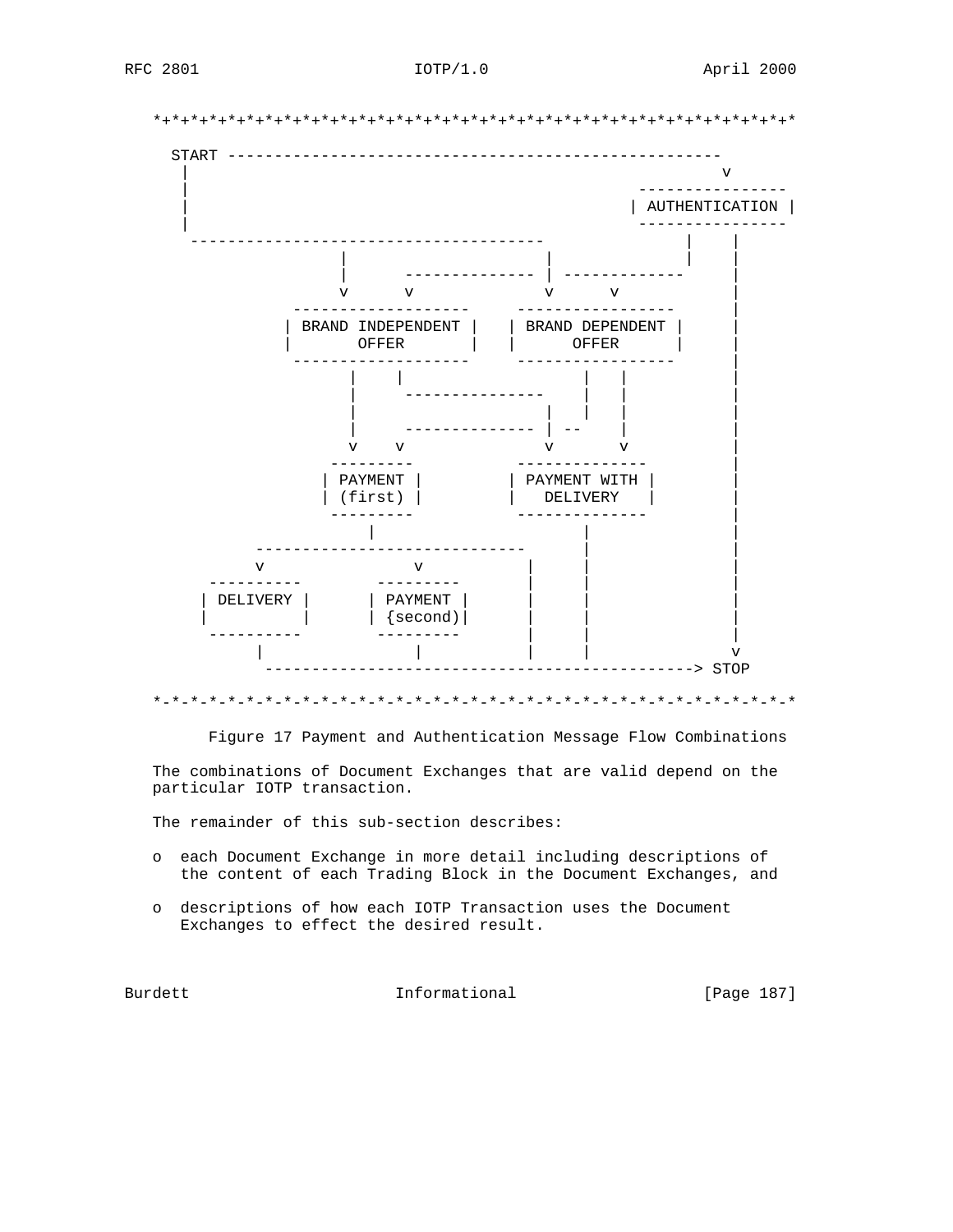Note: The descriptions of the Document Exchanges which follow describe the ways in which various Business Errors (see section 4.2) are handled. No reference is made however to the handling of Technical Errors (see section 4.1) in any of the messages since these are handled the same way irrespective of the context in which the message is being sent. See section 4 for more details.

9.1.1 Authentication Document Exchange

 The Authentication Document Exchange is a direct implementation of the Authentication Trading Exchange (see section 2.2.4). It involves:

- o an Authenticator the Organisation which is requesting the authentication, and
- o an Authenticatee the Organisation being authenticated.

The authentication consists of:

- o an Authentication Request being sent by the Authenticator to the Authenticatee,
- o an Authentication Response being sent in return by the Authenticatee to the Authenticator which is then checked, and
- o an Authentication Status being sent by the Authenticator to the Authenticatee to provide an indication of the success or failure of the authentication.

An Authentication Document Exchange also:

- o provides an Authenticatee with an Organisation Component which describes the Authenticator, and
- o optionally provides the Authenticator with Organisation Components which describe the Authenticatee.

 The Authentication Request may also be digitally signed which allows the Authenticatee to verify the credentials of the Authenticator.

 The IOTP Messages which are involved are illustrated by the diagram below.

Burdett **Informational** [Page 188]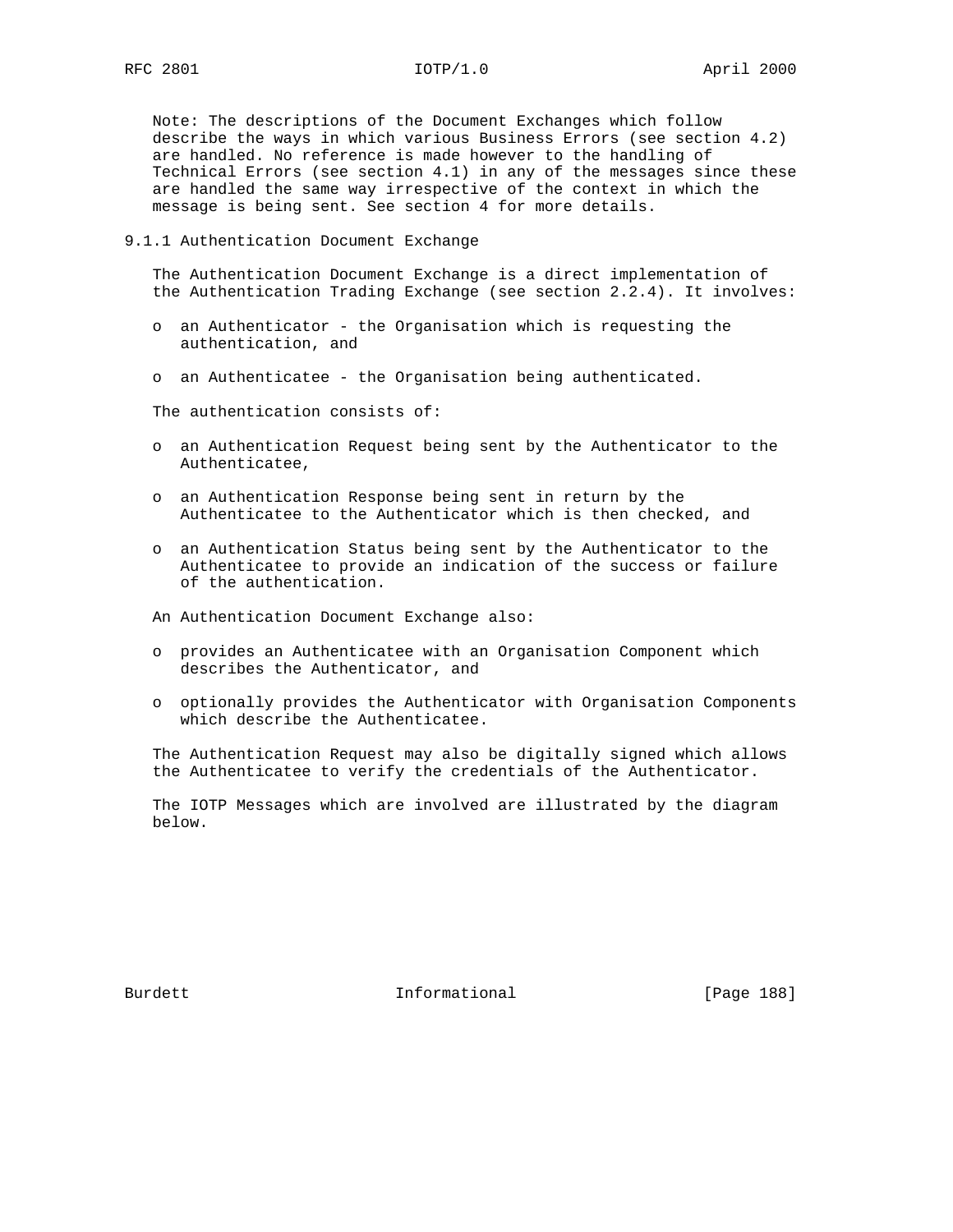\*+\*+\*+\*+\*+\*+\*+\*+\*+\*+\*+\*+\*+\*+\*+\*+\*+\*+\*+\*+\*+\*+\*+\*+\*+\*+\*+\*+\*+\*+\*+\*+\*+\*+\* Organisation 1 (Authenticatee) Organisation 2 | (Authenticator)  $STEP$  | | 1. First Organisation takes an action (for example by pressing a button on an HTML page) which requires that the Organisation is authenticated 1 --> 2 Authentication Need (outside scope of IOTP) 2. The second Organisation generates: an Authentication Request Block containing one or more Authentication Request Components and/or a Trading Role Information Request Component, then sends it to the first Organisation 1 <-- 2 TPO & AUTHENTICATION REQUEST. IotpMsg: Trans Ref Block; 3. IOTP aware application started. If a Signature Block is

- Signature Block (optional); TPO Block; Auth Request Block
- present, the first Organisation may use this to check the credentials of the second Organisation. If credentials are OK, the first Organisation selects an Authentication Request to use (if present and more than one), then uses the authentication algorithm selected to generate an Authentication Response Block. If present, the Trading Role Information Request Component is used to generate Organisation Components. Finally a Signature Component is created if required and all components are then sent back to the second Organisation for validation.
	- 1 --> 2 AUTHENTICATION RESPONSE. IotpMsg; Trans Ref Block; Signature Block (optional) ; Auth Response Block
- 4. The second Organisation checks the Authentication Response against the data in the Authentication Request Block to check that the first Organisation is who they appear to be, and sends an Authentication Status Block to the first Organisation to indicate the result then stops.
	- 1 <-- 2 AUTHENTICATION STATUS. IotpMsg: Trans Ref Block; Signature Block (optional); Auth Response Block

Burdett **Informational** [Page 189]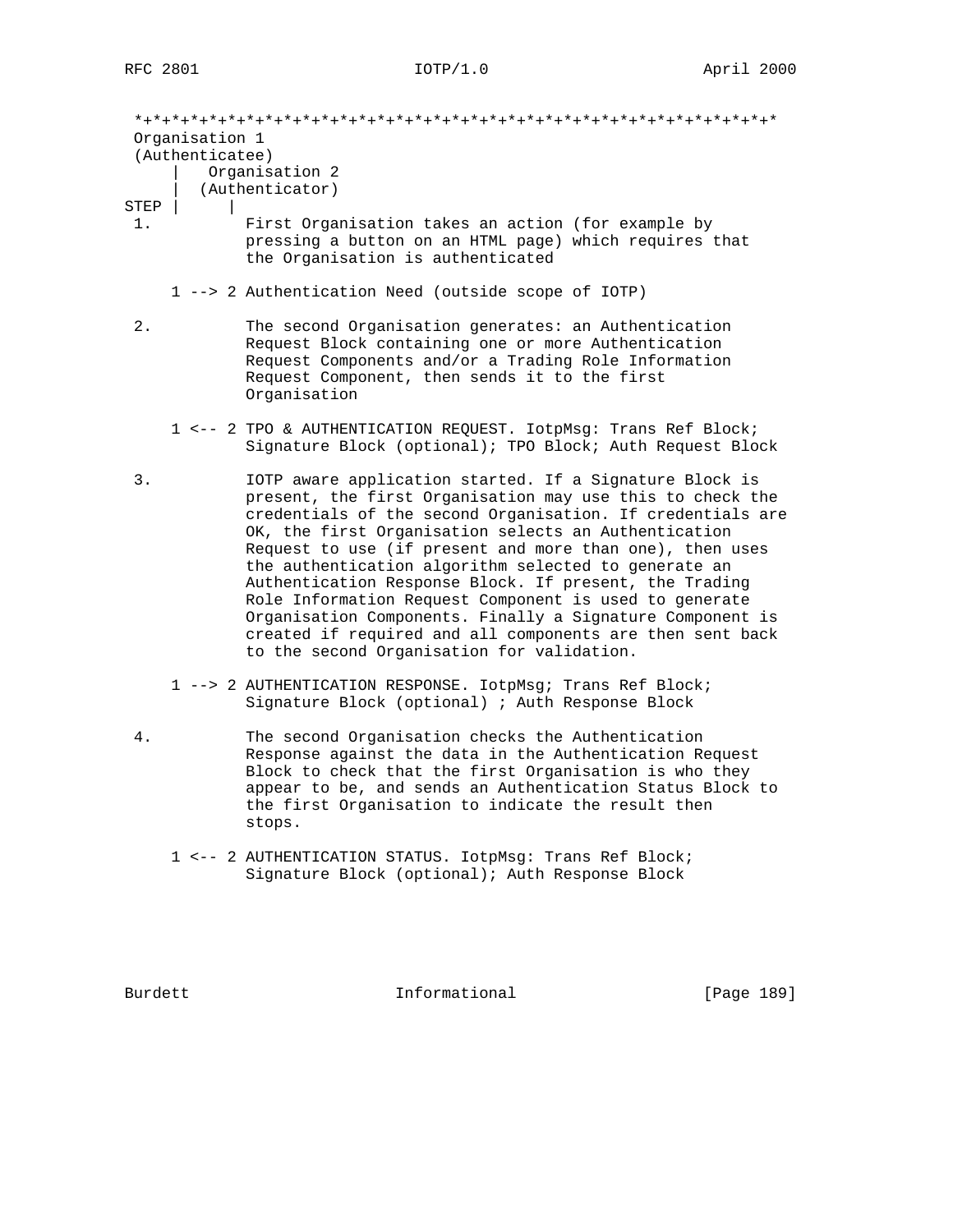5. The first Organisation checks the authentication Status Block and optionally keeps information on the IOTP transaction for record keeping purposes and stops.

\*-\*-\*-\*-\*-\*-\*-\*-\*-\*-\*-\*-\*-\*-\*-\*-\*-\*-\*-\*-\*-\*-\*-\*-\*-\*-\*-\*-\*-\*-\*-\*-\*-\*-\*

Figure 18 Authentication Document Exchange

9.1.1.1 Message Processing Guidelines

 On receiving a TPO & Authentication Request IOTP Message (see below), an Authenticatee may either:

- o generate and send an Authentication Response IOTP Message back to the Authenticator, or
- o indicate failure to comply with the Authentication Request by sending a Cancel Block back to the Authenticator containing a Status Component with a StatusType of Authentication a ProcessState of Failed and the CompletionCode (see section 7.16.4) set to either: AutEeCancel, NoAuthReq, TradRolesIncon or Unspecified.

 On receiving an Authentication Response IOTP Message (see below), an Authenticator should send in return, an Authentication Status IOTP Message (see below) containing a Status Block with a Status Component where the StatusType is set to Authentication, and:

- o the ProcessState attribute of the Status Component is set to CompletedOk which indicates a successful completion, or
- o the ProcessState attribute is set to Failed and the CompletionCode attribute is set to either: AutOrCancel, AuthFailed or Unspecified which indicates a failed authentication,

 On receiving an Authentication Status IOTP Message (see below), the Authenticatee should check the Status Component in the Status Block. If this indicates:

- o a successful authentication, then the Authenticatee should either:
	- continue with the next step in the IOTP Transaction of which the Authentication Document Exchange is part (if any), or

Burdett **Informational** [Page 190]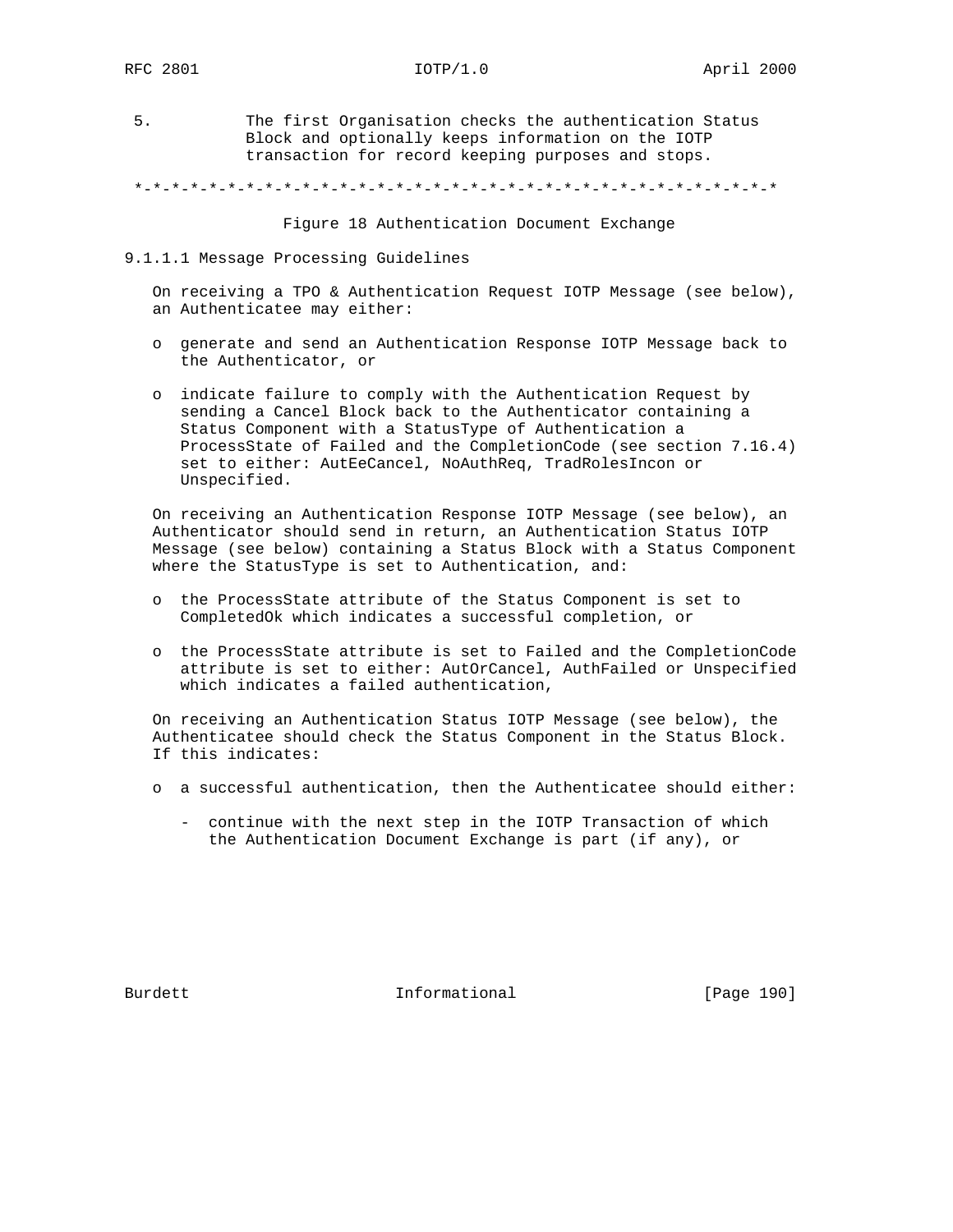- indicate a failure to continue with the rest of the IOTP Transaction, by sending back to the Authenticator a Cancel Block containing a Status Component with a StatusType of Authentication, a ProcessState of Failed and the CompletionCode (see section 7.16.4) set to AutEeCancel.
- o a failed authentication, then the failure should be reported to the Authenticatee and any further processing stopped.

 If the Authenticator receives an IOTP Message containing a Cancel block from a Consumer, then the Authenticatee may go to the CancelNetLocn specified on the Trading Role Element in the Organisation Component for the Authenticator contained in the Trading Protocol Options Block.

9.1.1.2 TPO & Authentication Request IOTP Message

 Apart from a Transaction Reference Block (see section 3.3), this message consists of:

- o a Trading Protocol Options Block (see section 8.1)
- o an Authentication Request Block (see section 8.4), and
- o an optional Signature Block (see section 8.16).

Each of these are described below.

TRADING PROTOCOL OPTIONS BLOCK

 The Trading Protocol Options Block (see section 8.1) must contain the following Trading Components:

- o one Protocol Options Component (see Section 7.1) which defines the options which apply to the whole Authentication Document Exchange.
- o one Organisation Component (see section 7.6) which describes the Authenticator. The Trading Role on the Organisation Component should indicate the role which the Authenticator is taking in the Trade, for example a Merchant or a Consumer.

AUTHENTICATION REQUEST BLOCK

 The Authentication Request Block (see section 8.4) must contain the following Trading Components:

o one Authentication Request Component (see section 7.2), and

Burdett **Informational** [Page 191]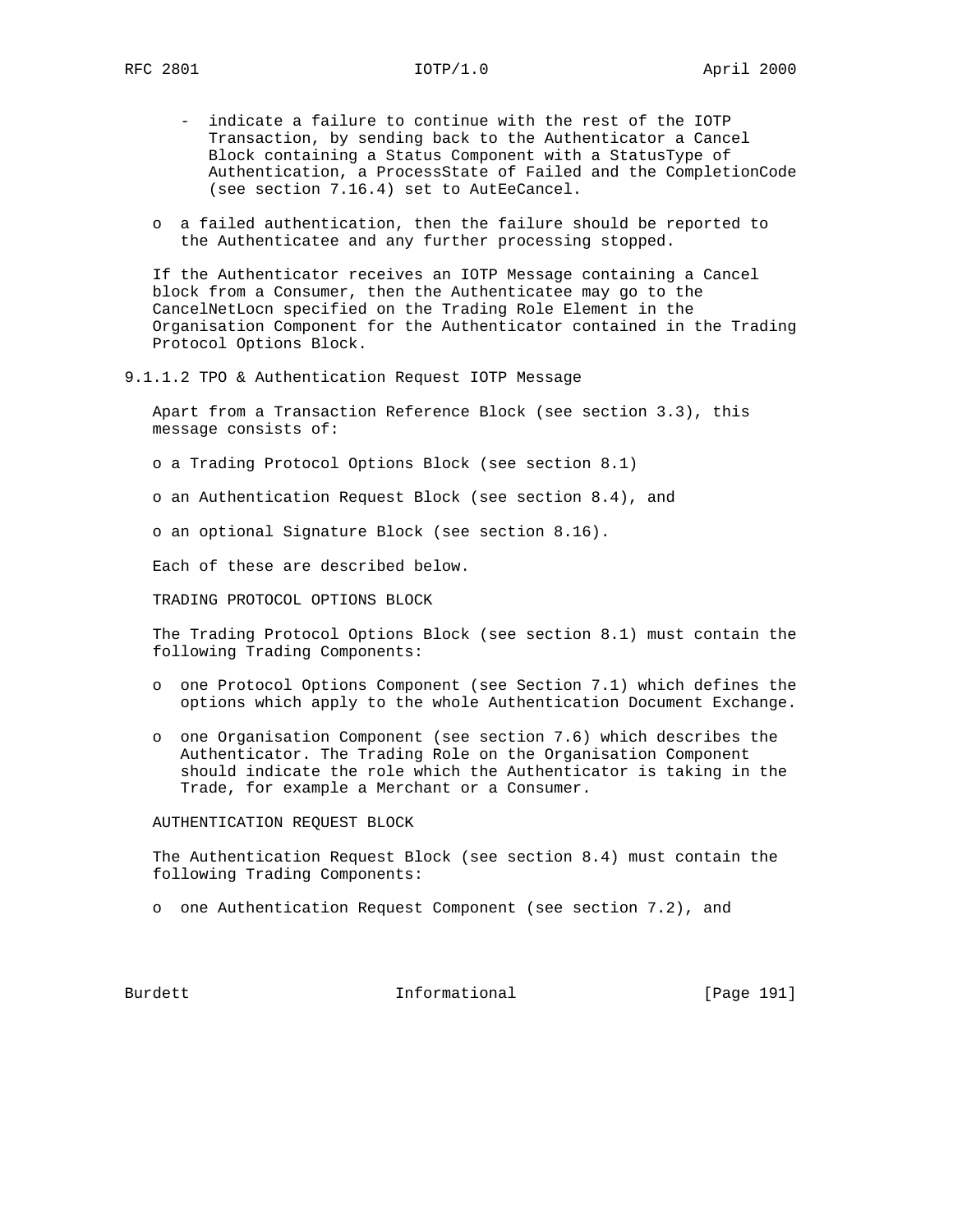SIGNATURE BLOCK (AUTHENTICATION REQUEST)

 If the Authentication Request is being digitally signed then a Signature Block must be included. It contains Digests of the following XML elements:

- o the Transaction Reference Block (see section 3.3) for the IOTP Message that contains information that describes the IOTP Message and IOTP Transaction
- o the Transaction Id Component (see section 3.3.1) which globally uniquely identifies the IOTP Transaction
- o the following components of the TPO Block :
	- the Protocol Options Component
	- the Organisation Component
- o the following components of the Authentication Request Block:
	- the Authentication Request Component
	- the Trading Role Information Request Component

9.1.1.3 Authentication Response IOTP Message

 Apart from a Transaction Reference Block (see section 3.3), this message consists of:

- o an Authentication Response Block (see section 8.5), and
- o an optional Signature Block (see section 8.16).

Each of these are described below.

AUTHENTICATION RESPONSE BLOCK

 The Authentication Response Block must contain the following Trading Component:

- o one Authentication Response Component (see section 7.3)
- o one Organisation Component for every Trading Role identified in the TradingRoleList attribute of the Trading Role Information Request Component contained in the Authentication Request Block.

Burdett **Informational** [Page 192]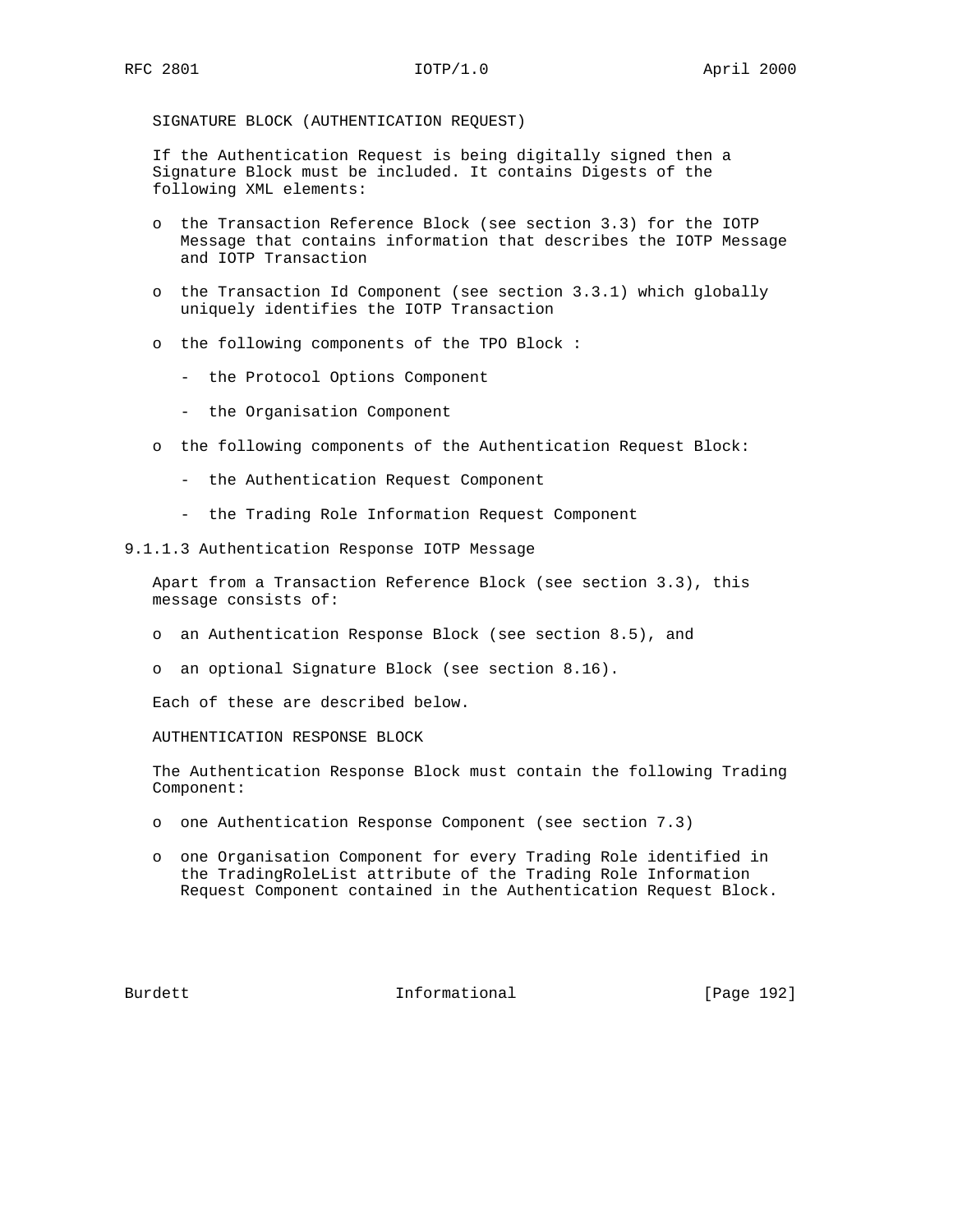SIGNATURE BLOCK (AUTHENTICATION RESPONSE)

 If the Algorithm element (see section 12. IANA Considerations) within the Authentication Request Component contained in the Authentication Request Block indicates that the Authentication Response should consist of a digital signature then a Signature Block must be included in the same IOTP message that contains an Authentication Response Block. The Signature Component contains Digest Elements for the following XML elements:

- o the Transaction Reference Block (see section 3.3) for the IOTP Message that contains information that describes the IOTP Message and IOTP Transaction
- o the Transaction Id Component (see section 3.3.1) which globally uniquely identifies the IOTP Transaction
- o the following components of the Authentication Request Block:
	- the Authentication Request Component
	- the Trading Role Information Request Component
- o the Organisation Components contained in the Authentication Response Block

 Note: It should not be assumed that all trading roles can support the signing of data. Particularly it should not be assumed that Consumers support the signing of data.

9.1.1.4 Authentication Status IOTP Message

 Apart from a Transaction Reference Block (see section 3.3), this message consists of:

- o an Authentication Status Block (see section 8.5), and
- o an optional Signature Block (see section 8.16).

Each of these are described below.

AUTHENTICATION STATUS BLOCK

 The Authentication Status Block (see section 8.6) must contain the following Trading Components:

 o one Status Component (see section 7.16) with a ProcessState attribute set to CompletedOk.

Burdett **Informational** [Page 193]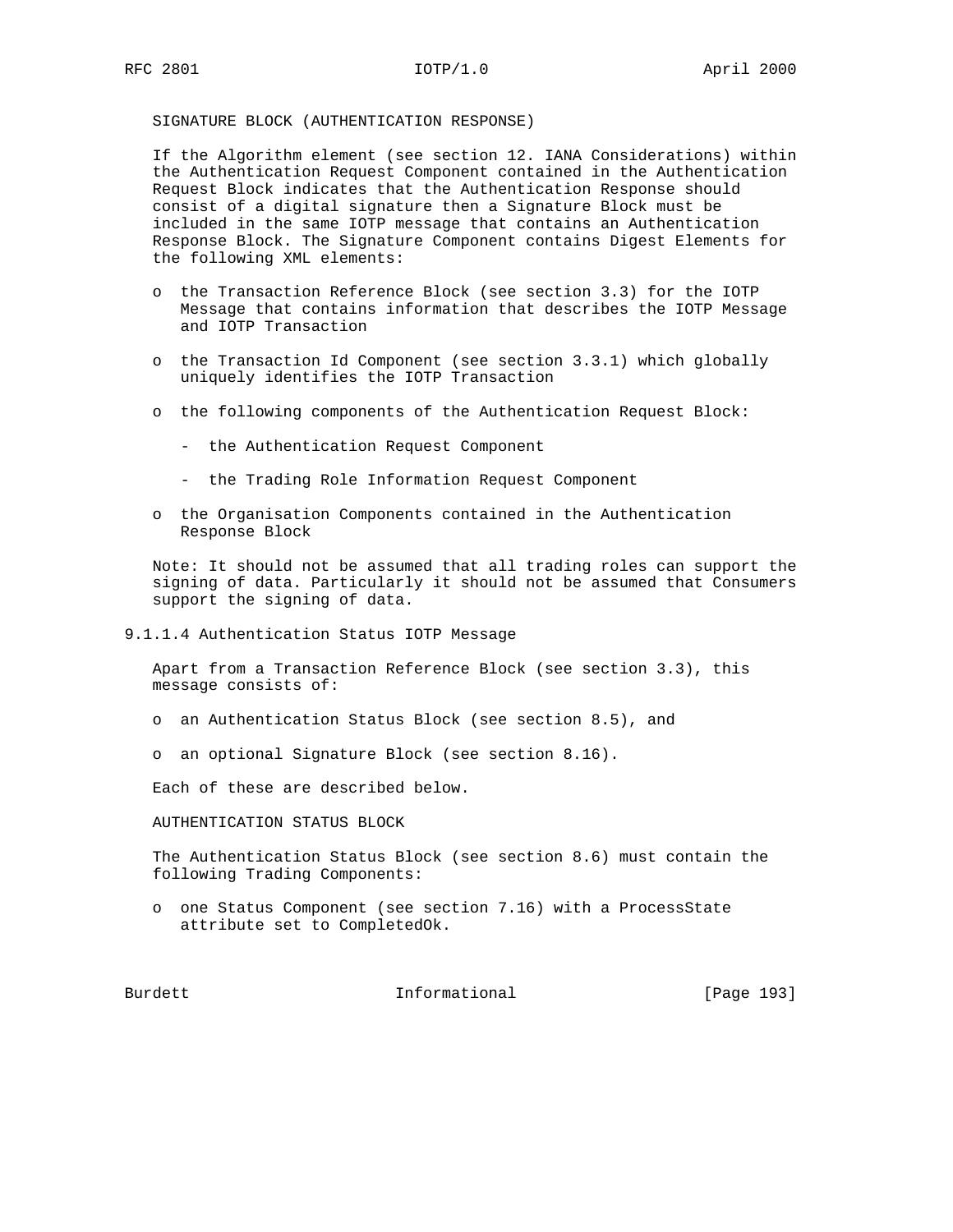SIGNATURE BLOCK (AUTHENTICATION STATUS)

 If the Authentication Status Block is being digitally signed then a Signature Block must be included that contains a Signature Component with Digest elements for the following XML elements:

- o the Transaction Reference Block (see section 3.3) for the IOTP Message that contains information that describes the IOTP Message and IOTP Transaction
- o the Transaction Id Component (see section 3.3.1) which globally uniquely identifies the IOTP Transaction
- o the following components of the Authentication Status Block:
	- the Status Component (see section 7.16).

 Note: If the Authentication Document Exchange is followed by an Offer Document Exchange (see section 9.1.2) then the Authentication Status Block and the Signature Block (Authentication Status) may be combined with either:

o a TPO IOTP Message (see section 9.1.2.3), or

o a TPO and Offer Response IOTP Message (see section 9.1.2.6)

9.1.2 Offer Document Exchange

The Offer Document Exchange occurs in two basic forms:

- o Brand Dependent Offer Exchange. Where the content of the offer, e.g., the order details, amount, delivery details, etc., are dependent on the payment brand and protocol selected by the consumer, and
- o Brand Independent Offer Exchange. Where the content of the offer is not dependent on the payment brand and protocol selected.

 Each of these types of Offer Document Exchange may be preceded by an Authentication Document Exchange (see section 9.1.1).

9.1.2.1 Brand Dependent Offer Document Exchange

 In a Brand Dependent Offer Document Exchange the TPO Block and the Offer Response Block are sent separately by the Merchant to the Consumer, i.e.:

Burdett **Informational** [Page 194]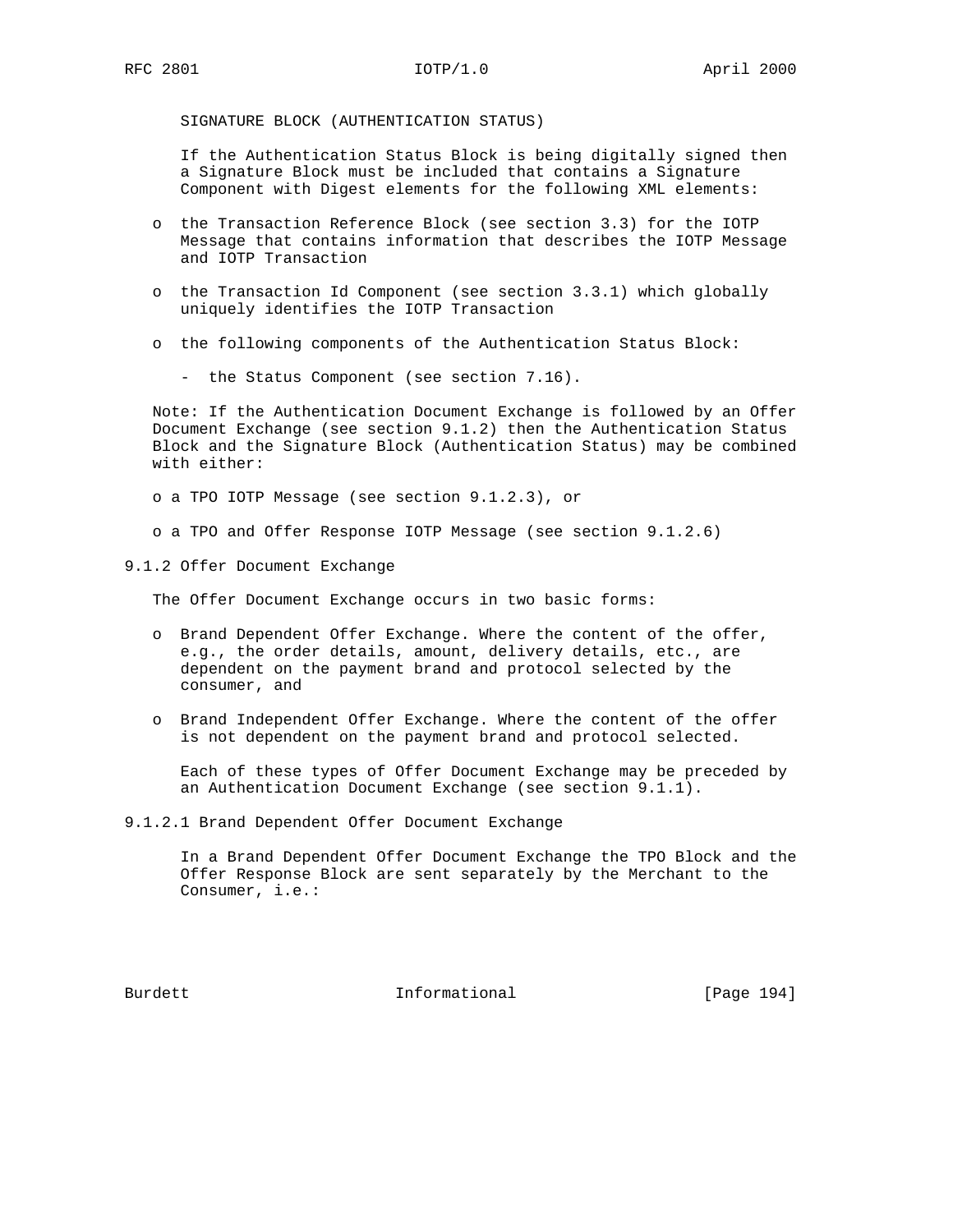- o the Brand List Component is sent to the Consumer in a TPO Block,
- o the Consumer selects a Payment Brand, Payment Protocol and optionally a Currency and amount from the Brand List Component
- o the Consumer sends the selected brand, protocol and currency/amount back to the Merchant in a TPO Selection Block, and
- o the Merchant uses the information received to define the content of and then send the Offer Response Block to the Consumer.

Burdett Informational [Page 195]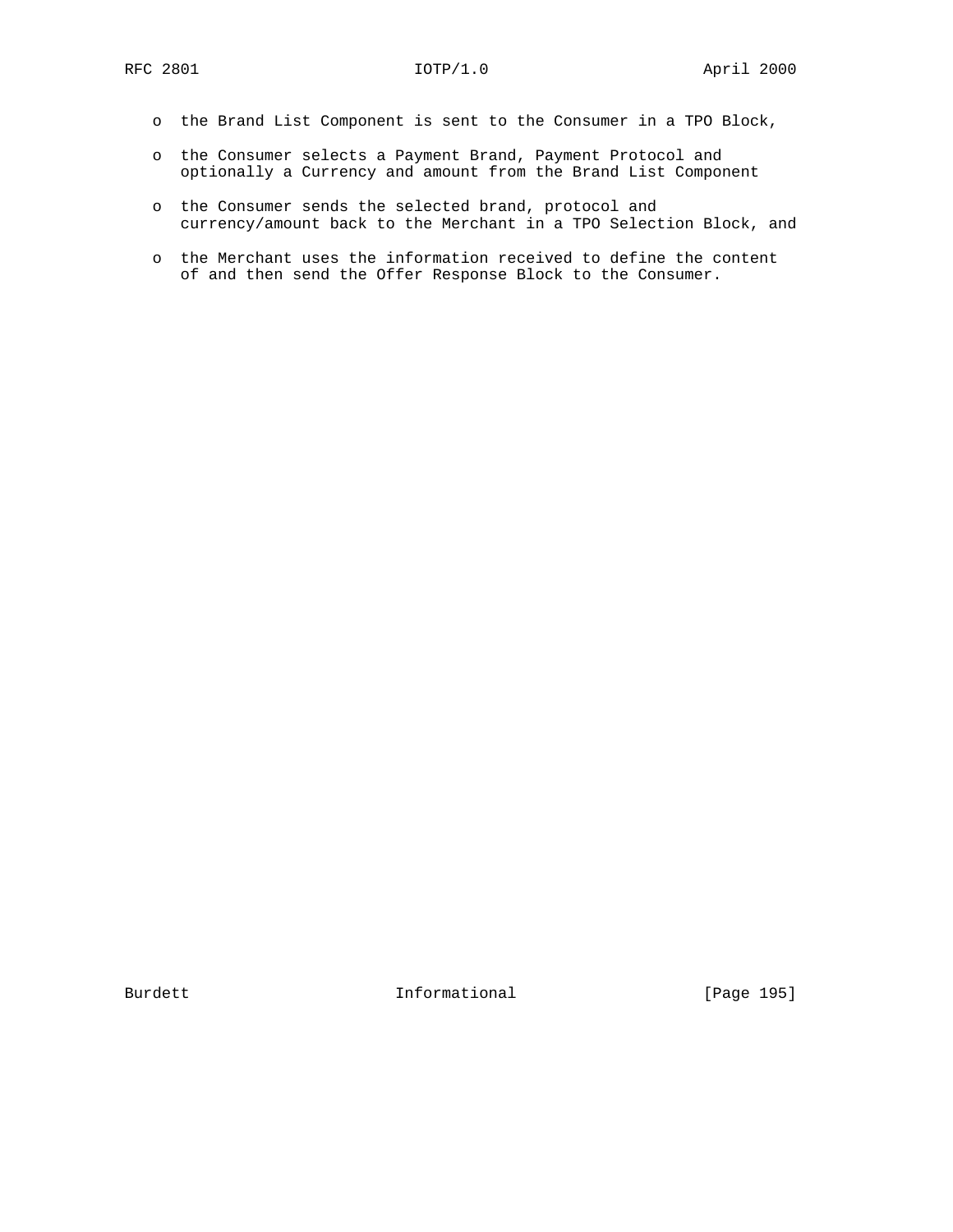This is illustrated by the diagram below.

|       | Consumer |                                                                                                                                        |
|-------|----------|----------------------------------------------------------------------------------------------------------------------------------------|
|       |          | Merchant                                                                                                                               |
| STEP  |          |                                                                                                                                        |
| $1$ . |          | Consumer decides to trade and sends to the Merchant<br>information (e.g., using HTML) that enables the Merchant<br>to create an offer, |
|       |          | C --> M Offer information - outside scope of IOTP                                                                                      |

- 2. Merchant decides which payment brand protocols, currencies and amounts apply, places then in a Brand List Component inside a TPO Block and sends to Consumer
	- C <-- M TPO. IotpMsg: Trans Ref Block; TPO Block
- 3. IOTP aware application started. Consumer selects the payment brand, payment protocol and currency/amount to use. Records selection in a Brand Selection Component and sends back to Merchant.
	- C --> M TPO SELECTION. IotpMsg: Trans Ref Block; TPO Selection Block
- 4. Merchant uses selected payment brand, payment protocol, currency/amount and the offer information to create an Offer Response Block containing details about the IOTP Transaction including price, etc. Optionally signs it and sends to the Consumer
	- C <-- M OFFER RESPONSE. IotpMsg: Trans Ref Block; Signature Block (optional); Offer Response Block
- 5. Consumer checks the Offer is OK, then combines components from the TPO Block, the TPO Selection Block and the Offer Response Block to create the next IOTP Message for the Transaction and sends it together with the Signature block if present to the required Trading Role

# CONTINUED ...

\*-\*-\*-\*-\*-\*-\*-\*-\*-\*-\*-\*-\*-\*-\*-\*-\*-\*-\*-\*-\*-\*-\*-\*-\*-\*-\*-\*-\*-\*-\*-\*-\*-\*-\*

Figure 19 Brand Dependent Offer Document Exchange

Burdett 10 Informational [Page 196]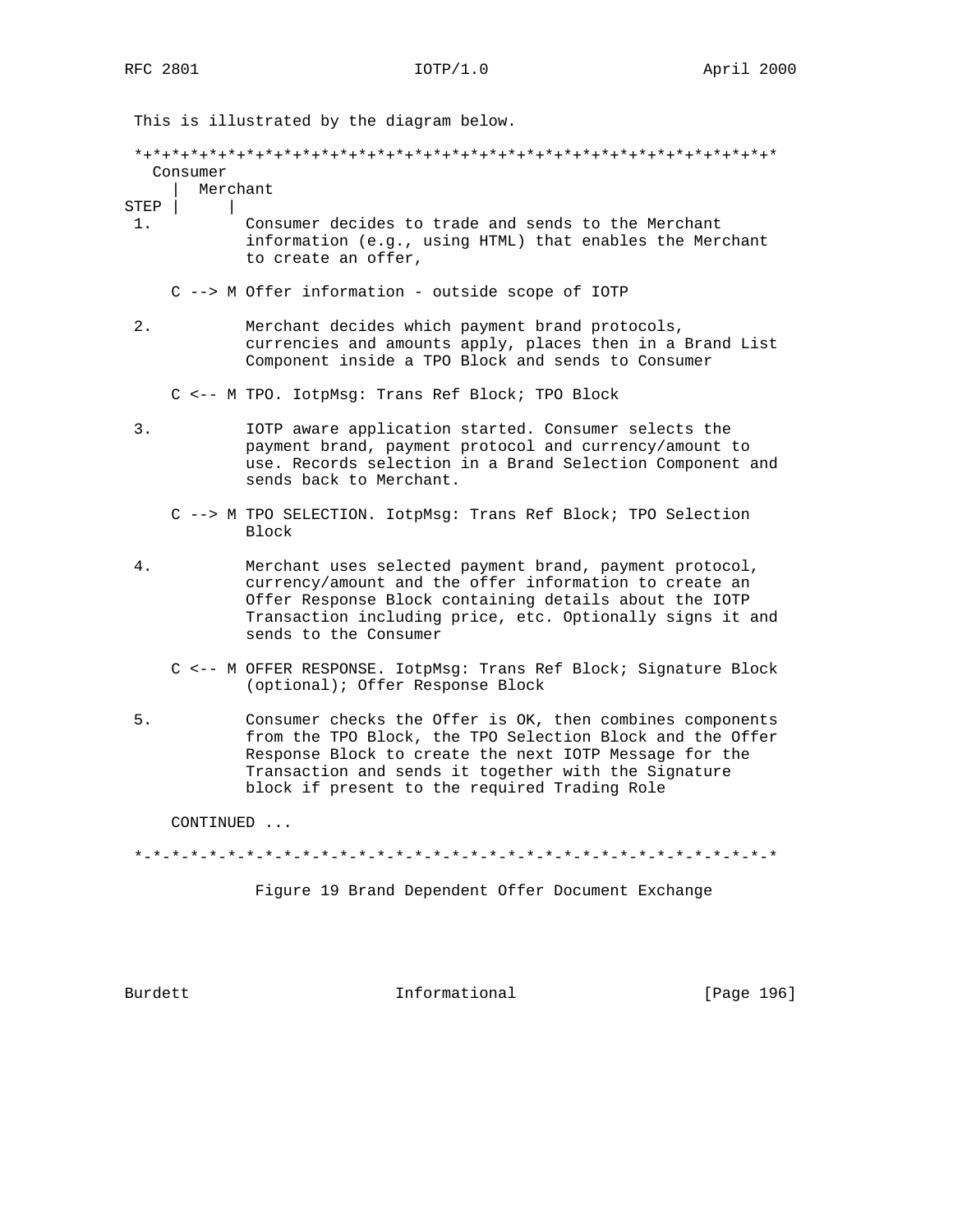Note, a Consumer identifies a Brand Dependent Offer Document Exchange, by the absence of an Offer Response Block in the first IOTP Message.

MESSAGE PROCESSING GUIDELINES

On receiving a TPO IOTP Message (see below), the Consumer may either:

- o generate and send a TPO Selection IOTP Message back to the Merchant, or
- o indicate failure to continue with the IOTP Transaction by sending a Cancel Block back to the Merchant containing a Status Component with a StatusType of Offer, a ProcessState of Failed and the CompletionCode (see section 7.16.4) set to either: ConsCancelled or Unspecified.

 On receiving a TPO Selection IOTP Message (see below) the Merchant may either:

- o generate and send an Offer Response IOTP Message back to the Consumer, or
- o indicate failure to continue with the IOTP Transaction by sending a Cancel Block back to the Consumer containing a Status Component with a StatusType of Offer, a ProcessState of Failed and the CompletionCode (see section 7.16.4) set to either: MerchCancelled or Unspecified.

 On receiving an Offer Response IOTP Message (see below) the Consumer may either:

- o generate and send the next IOTP Message in the IOTP transaction and send it to the required Trading Role. This is dependent on the IOTP Transaction, or
- o indicate failure to continue with the IOTP Transaction by sending a Cancel Block back to the Merchant containing a Status Component with a StatusType of Offer, a ProcessState of Failed and the CompletionCode (see section 7.16.4) set to either: ConsCancelled or Unspecified.

 If the Merchant receives an IOTP Message containing a Cancel block, then the Consumer is likely to go to the CancelNetLocn specified on the Trading Role Element in the Organisation Component for the Merchant.

Burdett **Informational** [Page 197]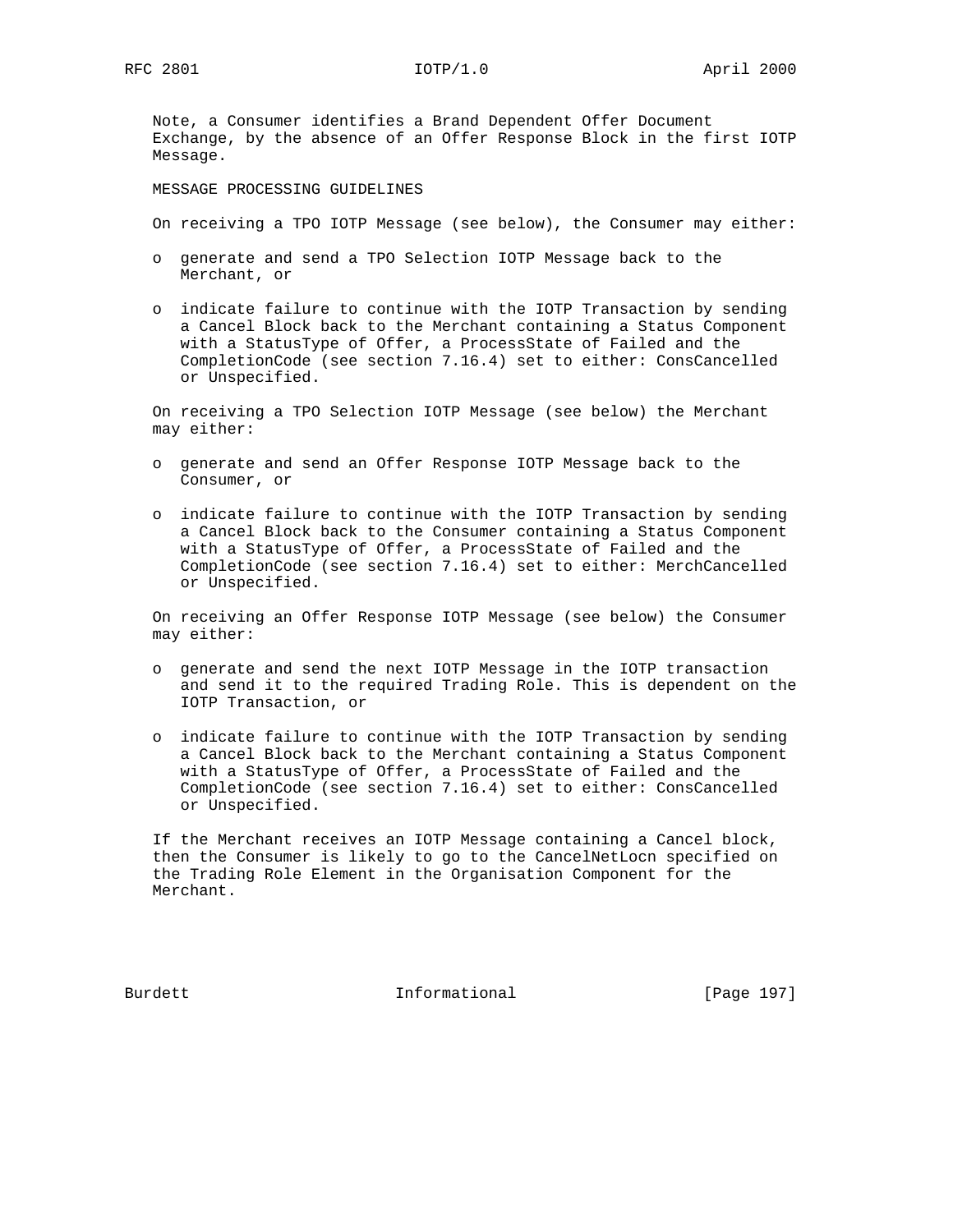If the Consumer receives an IOTP Message containing a Cancel block, then the information contained in the IOTP Message should be reported to the Consumer but no further action taken.

9.1.2.2 Brand Independent Offer Document Exchange

 In a Brand Independent Offer Document Exchange the TPO Block and the Offer Response Block are sent together by the Merchant to the Consumer, i.e. there is one IOTP Message that contains both a TPO Block, and an Offer Response Block.

The message flow is illustrated by the diagram below:

 \*+\*+\*+\*+\*+\*+\*+\*+\*+\*+\*+\*+\*+\*+\*+\*+\*+\*+\*+\*+\*+\*+\*+\*+\*+\*+\*+\*+\*+\*+\*+\*+\*+\*+\* Consumer | Merchant STEP | | 1. Consumer decides to trade and sends to the Merchant information (e.g., using HTML) that enables the Merchant to create an offer,

- C --> M Offer information outside scope of IOTP
- 2. Merchant decides which payment brand protocols,
- currencies and amounts apply, places then in a Brand List Component inside a TPO Block, creates an Offer Response containing details about the IOTP Transaction including price, etc., optionally signs it and sends to Consumer
	- C <-- M TPO & OFFER RESPONSE. IotpMsg: Trans Ref Block; Signature Block; TPO Block; Offer Response Block
- 3. IOTP aware application started. Consumer selects the payment brand, payment protocol and currency/amount to use. Records selection in a Brand Selection Component, checks offer is OK, combines the Brand Selection Component with information from the TPO Block and Offer Response Block to create the next IOTP Message for the Transaction and sends it together with the Signature Block if present to the required Trading Role.

CONTINUED ...

\*-\*-\*-\*-\*-\*-\*-\*-\*-\*-\*-\*-\*-\*-\*-\*-\*-\*-\*-\*-\*-\*-\*-\*-\*-\*-\*-\*-\*-\*-\*-\*-\*-\*-\*

Figure 20 Brand Independent Offer Exchange

Burdett **Informational** [Page 198]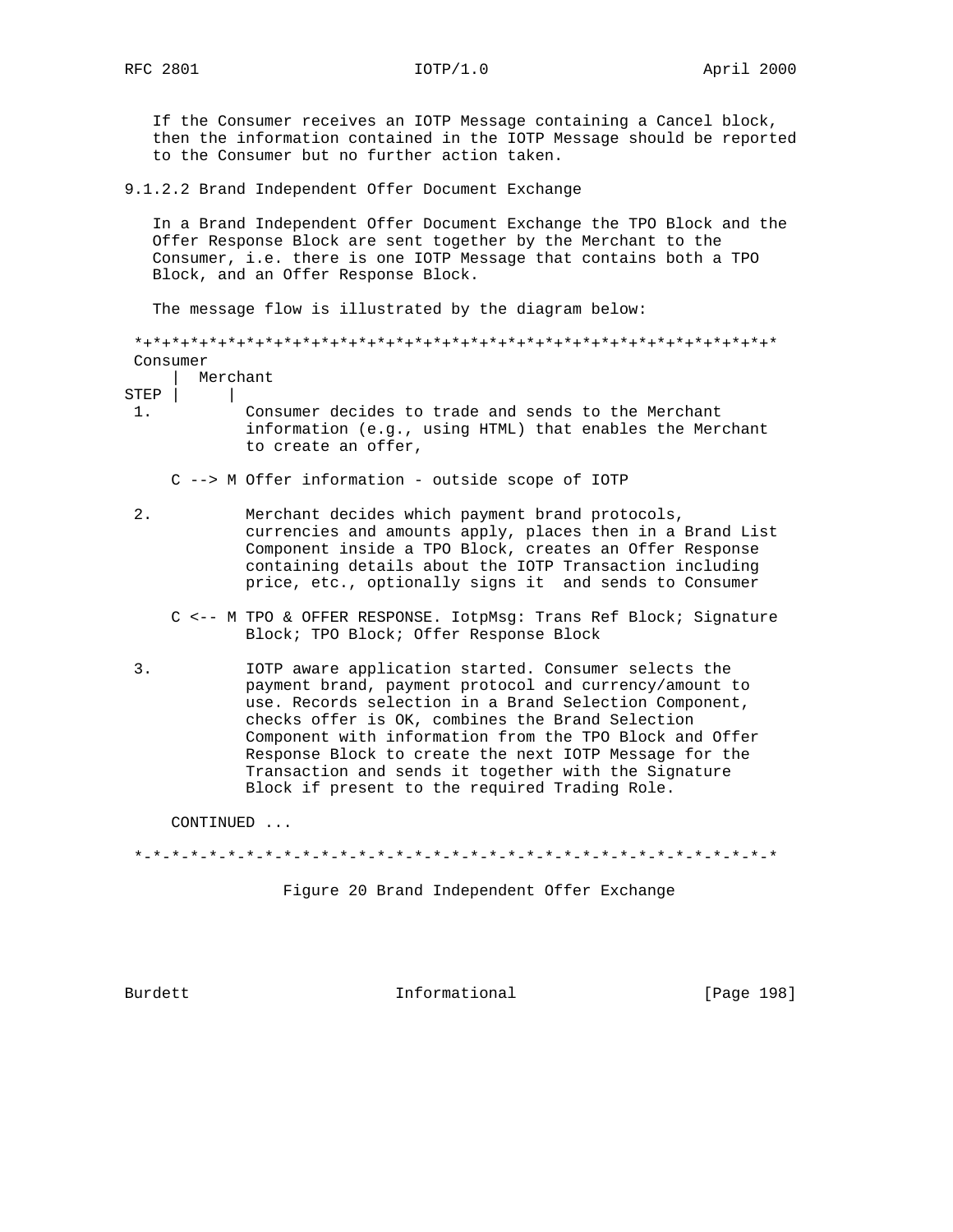Note that a Brand Independent Offer Document Exchange always occurs when only one payment brand, protocol and currency/amount is being offered to the Consumer by the Merchant. It is also likely to, but will not necessarily, occur when multiple brands are being offered, the Payment Handler is the same, and all brands use the same set of protocols.

 Note that the TPO Block and the Offer Response Block can be sent in separate IOTP messages (see Brand Dependent Offer Document Exchange) even if the Offer Response Block does not change. However this increases the number of messages in the transaction and is therefore likely to increase transaction response times.

 IOTP aware applications supporting the Consumer Trading Role must check for the existence of an Offer Response Block in the first IOTP Message to determine whether the Offer Document Exchange is brand dependent or not.

## MESSAGE PROCESSING GUIDELINES

 On receiving a TPO and Offer Response IOTP Message (see below), the Consumer may either:

- o generate and send the next IOTP Message in the IOTP transaction and send it to the required Trading Role. This is dependent on the IOTP Transaction, or
- o indicate failure to continue with the IOTP Transaction by sending a Cancel Block back to the Merchant containing a Status Component with a StatusType of Offer, a ProcessState of Failed and the CompletionCode (see section 7.16.1) set to either: ConsCancelled or Unspecified.

 If the Merchant receives an IOTP Message containing a Cancel block, then the Consumer is likely to go to the CancelNetLocn specified on the Trading Role Element in the Organisation Component for the Merchant.

9.1.2.3 TPO IOTP Message

 The TPO IOTP Message is only used with a Brand Dependent Offer Document Exchange. Apart from a Transaction Reference Block (see section 3.3), this message consists of just a Trading Protocol Options Block (see section 8.1) which is described below.

Burdett **Informational** [Page 199]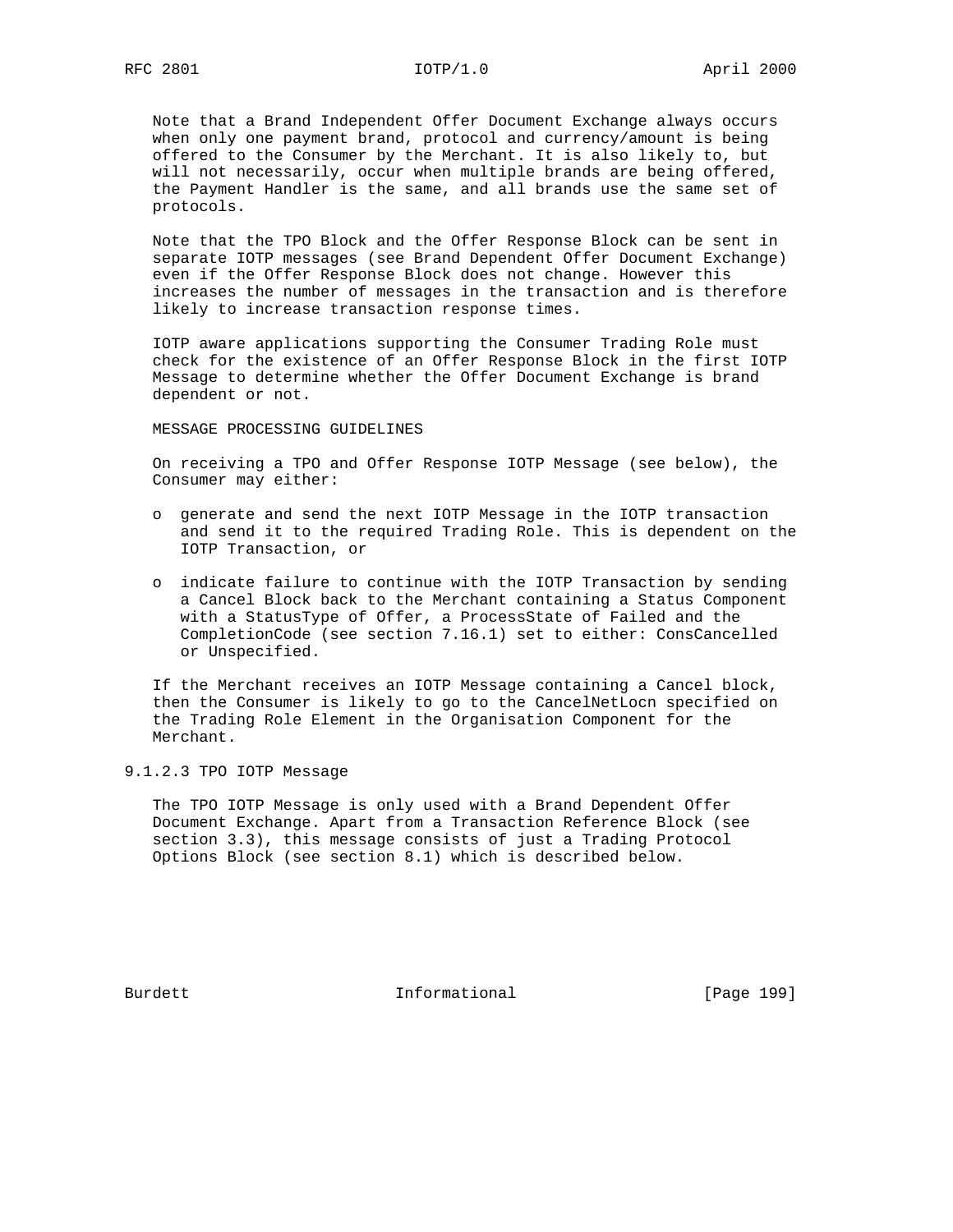TPO (TRADING PROTOCOL OPTIONS) BLOCK

 The Trading Protocol Options Block (see section 8.1) must contain the following Trading Components:

- o one Protocol Options Component which defines the options which apply to the whole IOTP Transaction. See Section 7.1.
- o one Brand List Component (see section 7.7) for each Payment in the IOTP Transaction that contain one or more payment brands and protocols which may be selected for use in each payment
- o Organisation Components (see section 7.6) with the following roles:
	- Merchant who is making the offer
	- Consumer who is carrying out the transaction
	- the PaymentHandler(s) for the payment. The "ID" of the Payment Handler Organisation Component is contained within the PhOrgRef attribute of the Payment Component

 If the IOTP Transaction includes a Delivery then the TPO Block must also contain:

- o Organisation Components with the following roles:
	- DeliveryHandler who will be delivering the goods or services
	- DelivTo i.e. the person or Organisation which is to take delivery

AUTHENTICATION STATUS AND SIGNATURE BLOCKS

 If the Offer Document Exchange was preceded by an Authentication Document Exchange, then the TPO IOTP Message may also contain:

- o an Authentication Status Block (see section 8.6), and
- o an optional Signature Block (Authentication Status) Signature Block

 See section 9.1.1.4 Authentication Status IOTP Message for more details.

Burdett **Informational** [Page 200]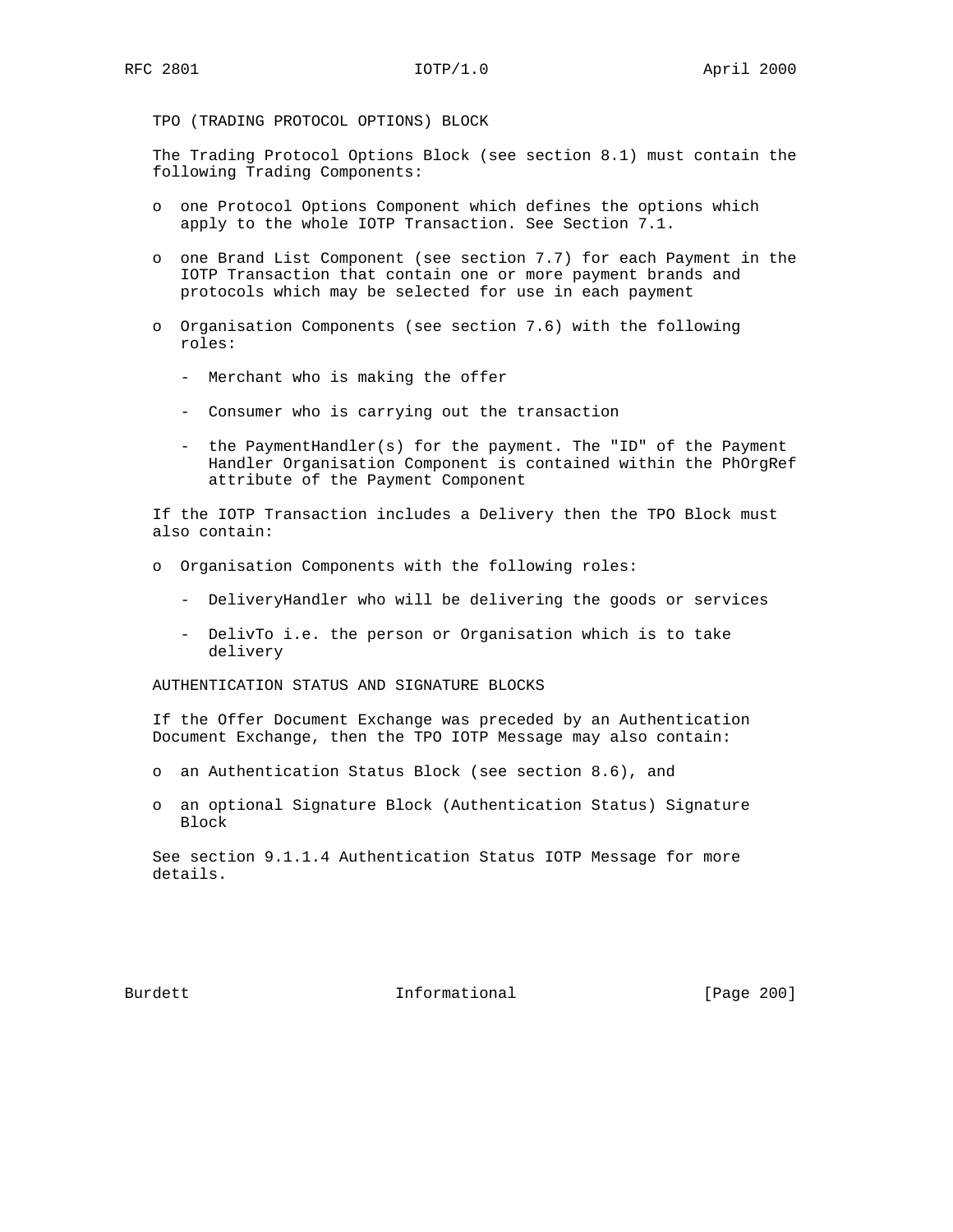9.1.2.4 TPO Selection IOTP Message

 The TPO Selection IOTP Message is only used with a Brand Dependent Offer Document Exchange. Apart from a Transaction Reference Block (see section 3.3), this message consists of just a TPO Selection Block (see section 8.1) which is described below.

TPO SELECTION BLOCK

The TPO Selection Block (see section 8.2) contains:

- o one Brand Selection Component (see section 7.8) for use in a later Payment Exchange. It contains the results of the consumer selecting a Payment Brand, Payment Protocol and currency/amount from the list provided in the Brand List Component.
- 9.1.2.5 Offer Response IOTP Message

 The Offer Response IOTP Message is only used with a Brand Dependent Offer Document Exchange. Apart from a Transaction Reference Block (see section 3.3), this message consists of:

- o an Offer Response Block (see section 8.1) and
- o an optional Signature Block (see section 8.16).

OFFER RESPONSE BLOCK

 The Offer Response Block (see section 8.3) contains the following components:

- o one Status Component (see section 7.16) which indicates the status of the Offer Response. The ProcessState attribute should be set to CompletedOk
- o one Order Component (see section 7.5) which contains details about the goods and services which are being purchased or the financial transaction which is taking place
- o one or more Payment Component(s) (see section 7.9) for each payment which is to be made
- o zero or one Delivery Components (see section 7.13) containing details of the delivery to be made if the IOTP Transaction includes a delivery
- o zero or more Trading Role Data Components (see section 7.17) if required by the Merchant.

Burdett **Informational Informational** [Page 201]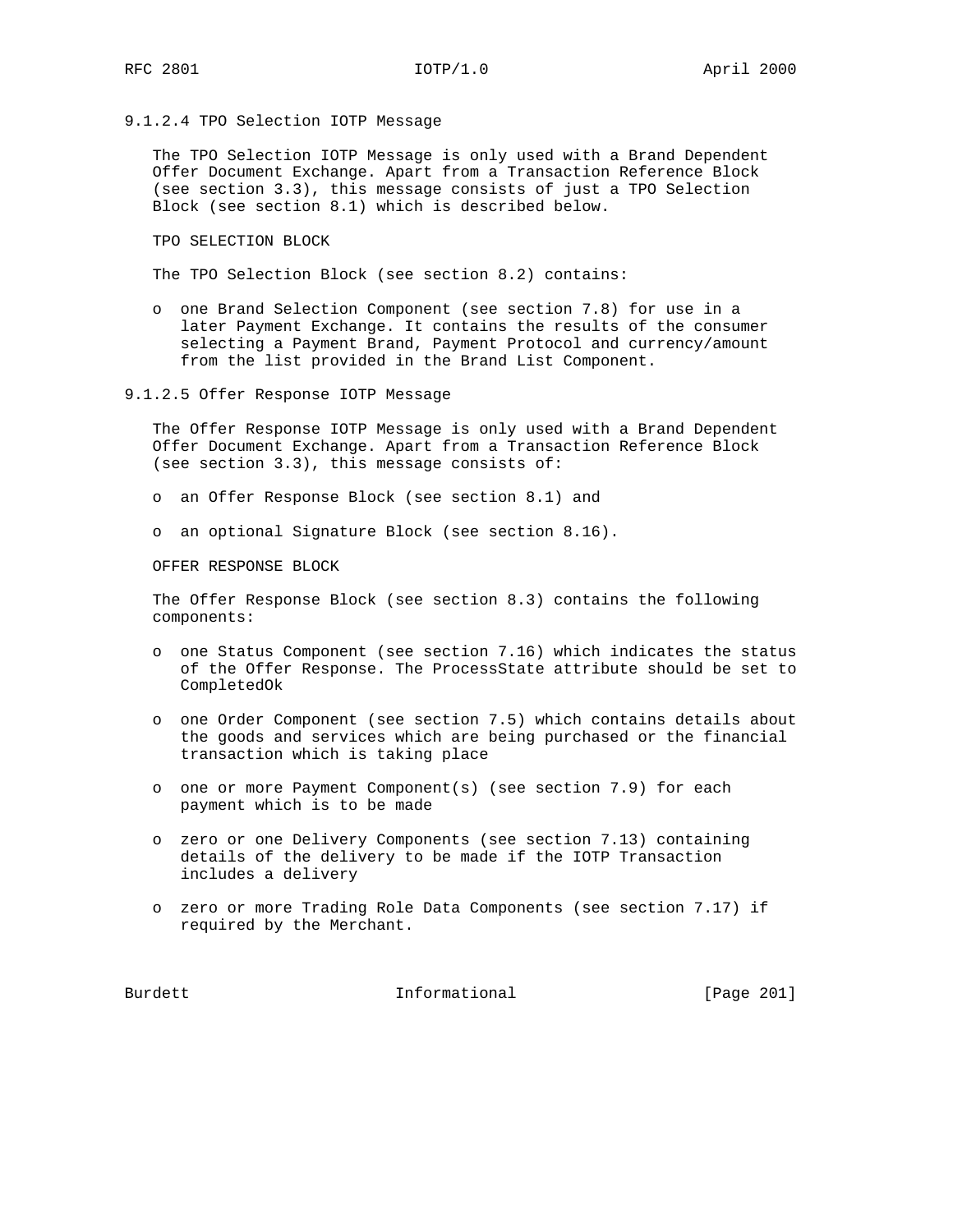SIGNATURE BLOCK (OFFER RESPONSE)

 If the Authentication Status Block is being digitally signed then a Signature Block must be included that contains a Signature Component (see section 7.19) with Digest Elements for the following XML elements:

 If the Offer Response is being digitally signed then a Signature Block must be included that contains a Signature Component (see section 7.19) with Digest Elements for the following XML elements:

- o the Transaction Reference Block (see section 3.3) for the IOTP Message that contains information that describes the IOTP Message and IOTP Transaction
- o the Transaction Id Component (see section 3.3.1) which globally uniquely identifies the IOTP Transaction
- o the following components of the TPO Block :
	- the Protocol Options Component, and
	- the Brand List Component
	- all the Organisation Components present
- o the following components of the Offer Response Block:
	- the Order Component
	- all the Payment Components present
	- the Delivery Component if present
	- any Trading Role Data Components present

9.1.2.6 TPO and Offer Response IOTP Message

 The TPO and Offer Response IOTP Message is only used with a Brand Independent Offer Document Exchange. Apart from a Transaction Reference Block (see section 3.3), this message consists of:

- o a Trading Protocol Options Block (see section 8.1)
- o an Offer Response Block (see section 8.1) and
- o an optional Signature Block (see section 8.16).

Burdett **Informational Informational** [Page 202]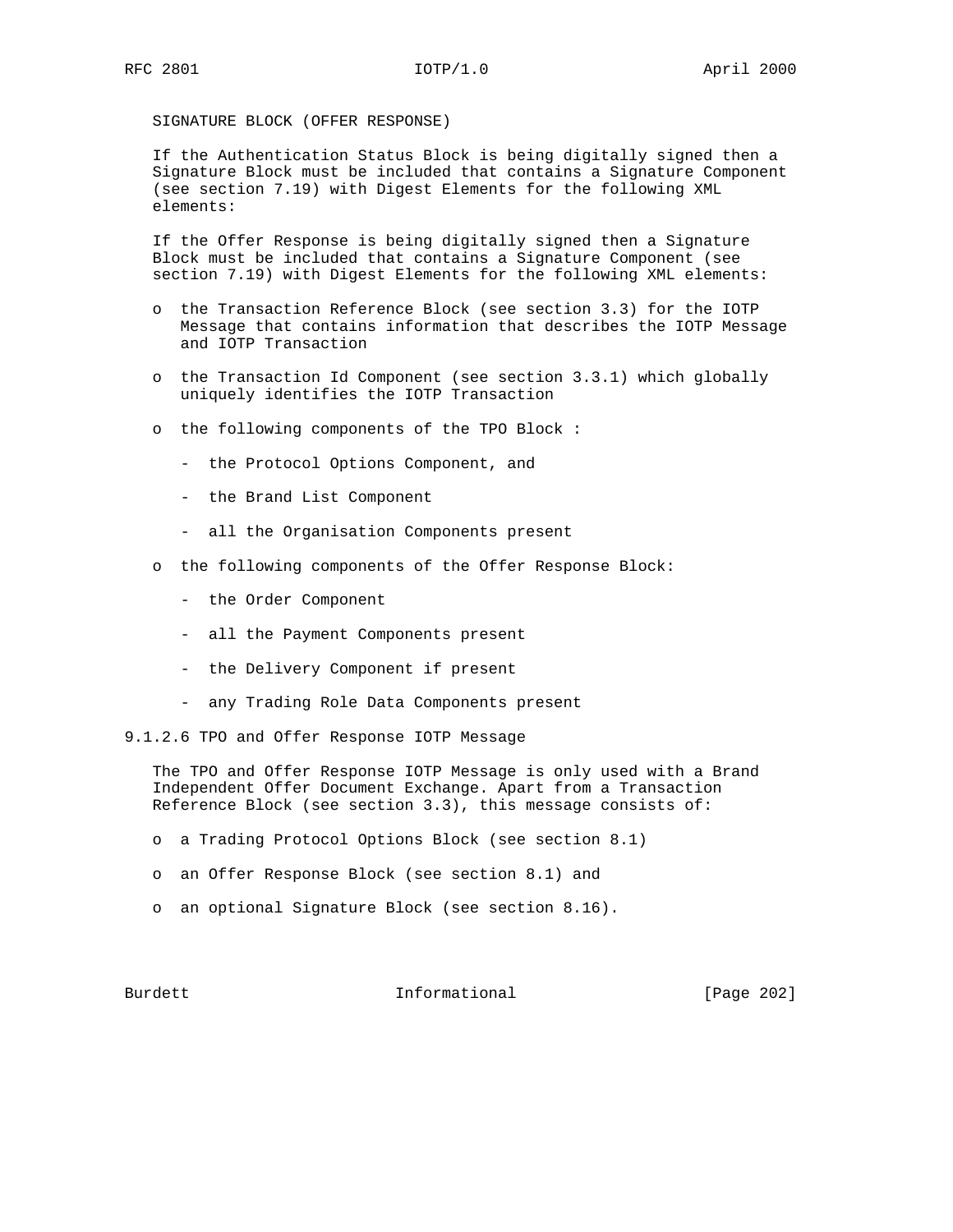TPO (TRADING PROTOCOL OPTIONS) BLOCK

 This is the same as the Trading Protocol Options Block described in TPO IOTP Message (see section 9.1.2.3).

OFFER RESPONSE BLOCK

 This the same as the Offer Response Block in the Offer Response IOTP Message (see section 9.1.2.5).

### AUTHENTICATION STATUS

 If the Offer Document Exchange was preceded by an Authentication Document Exchange, then the TPO and Offer Response IOTP Message may also contain an Authentication Status Block (see section 8.6).

### SIGNATURE BLOCK

 This is the same as the Signature Block in the Offer Response IOTP Message (see section 9.1.2.5) with the addition that:

- o if the Offer Document Exchange is Brand Dependent then the Signature Component in the Signature Block additionally contains a Digest Element for the Brand Selection Component contained in the TPO Selection Block
- o if the Offer Document Exchange was preceded by an Authentication Document Exchange then the Signature Component in the Signature Block additionally contains a Digest Element for the Authentication Status Block.
- 9.1.3 Payment Document Exchange

 The Payment Document Exchange is a direct implementation of the last part of a Payment Trading Exchange (see section 2.2.2) after the Brand has been selected by the Consumer. A Payment Exchange consists of:

- o the Consumer requesting that a payment starts by generating Payment Request IOTP Message using information from previous IOTP Messages in the Transaction and then sending it to the Payment Handler
- o the Payment Handler and the Consumer then swapping Payment Exchange IOTP Messages encapsulating payment protocol messages until the payment is complete, and finally

Burdett **Informational** [Page 203]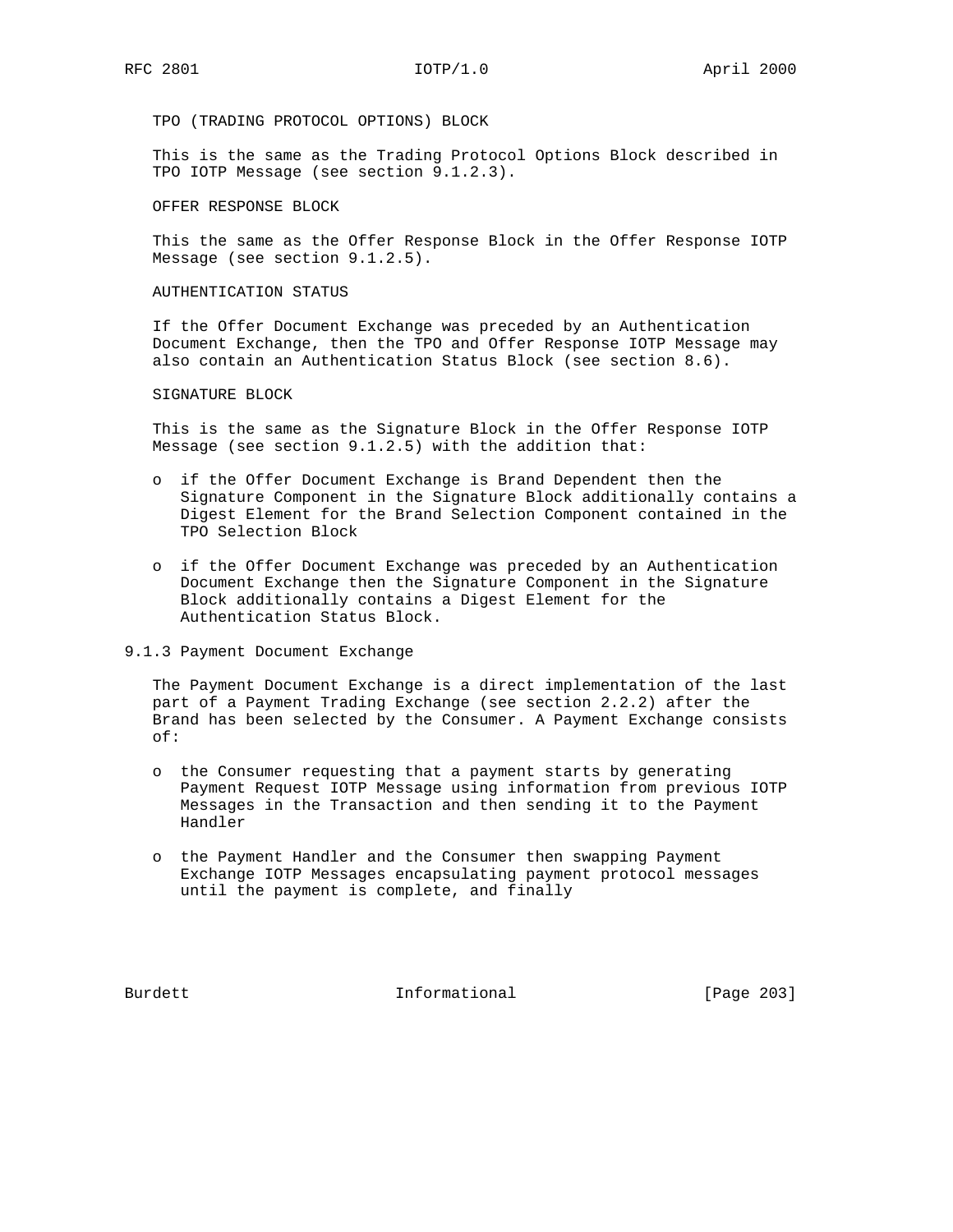o the Payment Handler sending a Payment Response IOTP Message to the Consumer containing a receipt for the payment.

 The IOTP Messages which are involved are illustrated by the diagram below.

 \*+\*+\*+\*+\*+\*+\*+\*+\*+\*+\*+\*+\*+\*+\*+\*+\*+\*+\*+\*+\*+\*+\*+\*+\*+\*+\*+\*+\*+\*+\*+\*+\*+\*+\* Consumer

|      | Payment |
|------|---------|
|      | Handler |
| STEP |         |

- - 1. Consumer generates Pay Request Block encapsulating a payment protocol message if required and sends to Payment Handler with the Signature Block if present
		- C --> P PAYMENT REQUEST. IotpMsg: Trans Ref Block; Signature Block (optional); Pay Request Block
	- 2. Payment Handler processes Pay Request Block, checks optional signature and starts exchanging payment protocol messages encapsulated in a Pay Exchange Block, with the Consumer
		- C <-> P PAYMENT EXCHANGE. IotpMsg: Trans Ref Block; Pay Exchange Block
	- 3. Consumer and Payment Handler keep on exchanging Payment Exchange blocks until eventually payment protocol messages finish so Payment Handler creates a Pay Receipt Component inside a Pay Response Block, and an optional Signature Component inside a Signature Block, sends them to the Consumer and stops.
		- C <-- P PAYMENT RESPONSE. IotpMsg: Trans Ref Block; Signature Block (optional); Pay Response Block
	- 4. Consumer checks Payment Response is OK. Optionally keeps information on IOTP Transaction for record keeping purposes and either stops or creates the next IOTP message for the Transaction and sends it together with the Signature Block, if present, to the required Trading Role

\*-\*-\*-\*-\*-\*-\*-\*-\*-\*-\*-\*-\*-\*-\*-\*-\*-\*-\*-\*-\*-\*-\*-\*-\*-\*-\*-\*-\*-\*-\*-\*-\*-\*-\*

Figure 21 Payment Document Exchange

Burdett **Informational** [Page 204]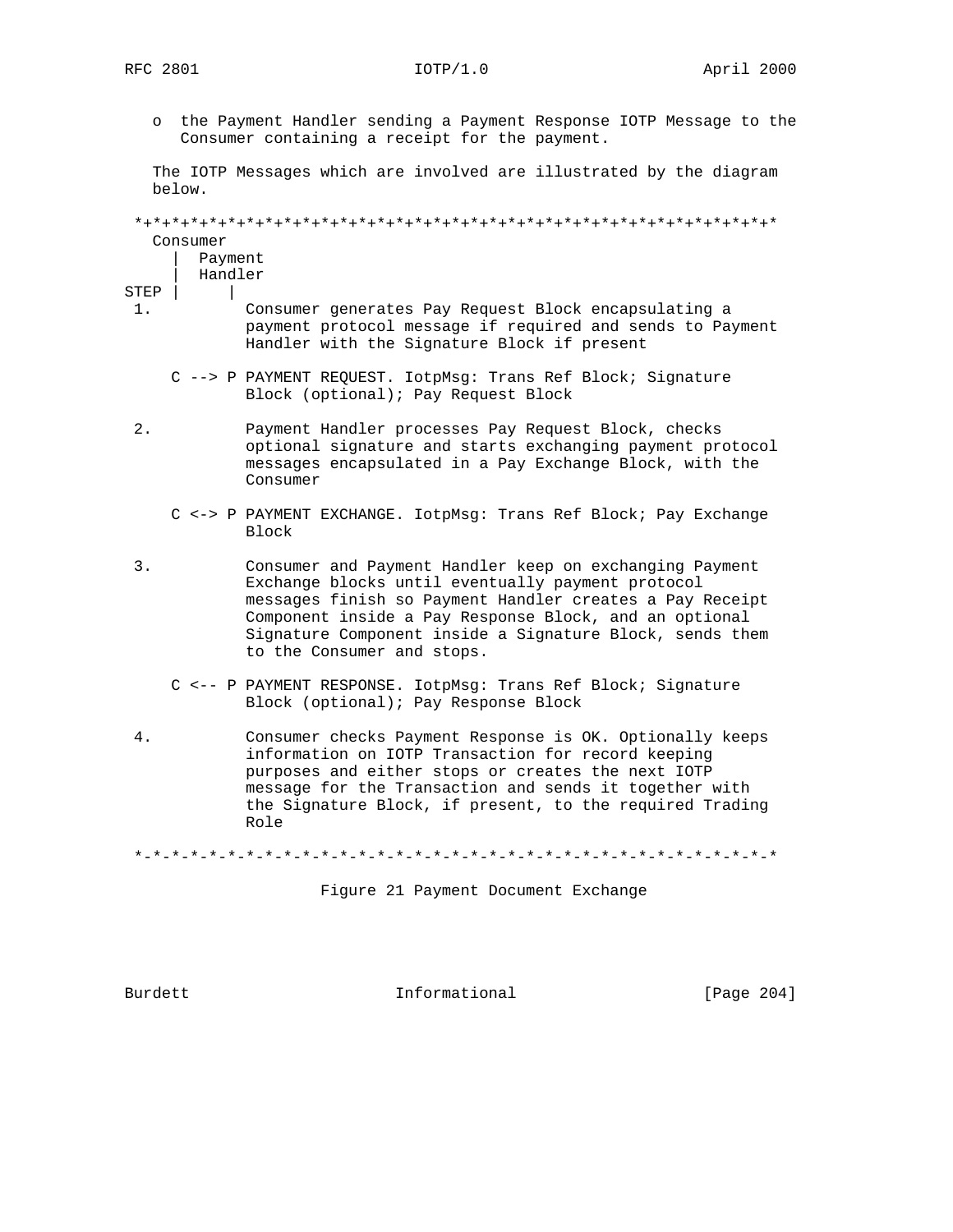## 9.1.3.1 Message Processing Guidelines

 On receiving a Payment Request IOTP Message, the Payment Handler should check that they are authorised to carry out the Payment (see section 6 Digital Signatures). They may then either:

- o generate and send a Payment Exchange IOTP Message back to the Consumer, if more payment protocol messages need to be exchanged, or
- o generate and send a Payment Response IOTP Message if the exchange of payment protocol messages is complete, or
- o indicate failure to continue with the Payment by sending a Cancel Block back to the Consumer containing a Status Component with a StatusType of Payment, a ProcessState of Failed and the CompletionCode (see section 7.16.4) set to either: BrandNotSupp, CurrNotSupp, PaymtCancelled, AuthError, InsuffFunds, InstBrandInvalid, InstNotValid, BadInstrument or Unspecified.

 On receiving a Payment Exchange IOTP Message, the Consumer may either:

- o generate and send a Payment Exchange Message back to the Payment Handler or
- o indicate failure to continue with the Payment by sending a Cancel Block back to the Payment Handler containing a Status Component with a StatusType of Payment, a ProcessState of Failed and the CompletionCode (see section 7.16.2) set to either: ConsCancelled or Unspecified.

 On receiving a Payment Exchange IOTP Message, the Payment Handler may either:

- o generate and send a Payment Exchange IOTP Message back to the Consumer, if more payment protocol messages need to be exchanged, or
- o generate and send a Payment Response IOTP Message if the exchange of payment protocol messages is complete, or
- o indicate failure to continue with the Payment by sending a Cancel Block back to the Consumer containing a Status Component with a StatusType of Payment, a ProcessState of Failed and the CompletionCode (see section 7.16.2) set to either: PaymtCancelled or Unspecified.

Burdett **Informational Informational** [Page 205]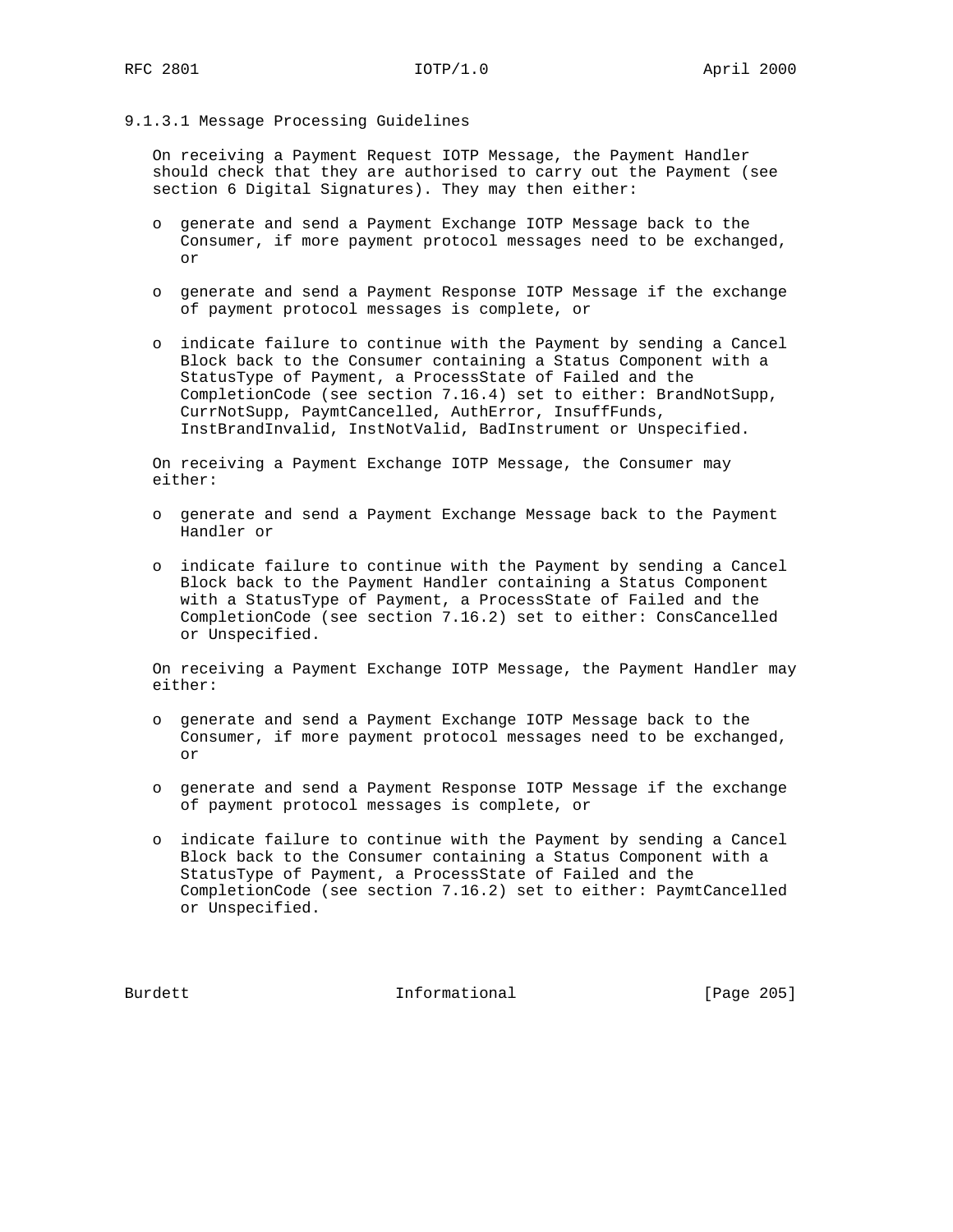- On receiving a Payment Response IOTP Message, the Consumer may either:
- o generate and send the next IOTP Message in the IOTP transaction and send it to the required Trading Role. This is dependent on the IOTP Transaction,
- o stop, since the IOTP Transaction has ended, or
- o indicate failure to continue with the IOTP Transaction by sending a Cancel Block back to the Merchant containing a Status Component with a StatusType of Payment, a ProcessState of Failed and the CompletionCode (see section 7.16.1) set to either: ConsCancelled or Unspecified.

 If the Consumer receives an IOTP Message containing a Cancel block, then the information contained in the IOTP Message should be reported to the Consumer but no further action taken.

 If the Payment Handler receives an IOTP Message containing a Cancel block, then the Consumer is likely to go to the CancelNetLocn specified on the Trading Role Element in the Organisation Component for the Payment Handler from which any further action may take place.

 If the Merchant receives an IOTP Message containing a Cancel block, then the Consumer should have completed the payment but not continuing with the transaction for some reason. In this case the Consumer is likely to go to the CancelNetLocn specified on the Trading Role Element in the Organisation Component for the Merchant from which any further action may take place.

9.1.3.2 Payment Request IOTP Message

 Apart from a Transaction Reference Block (see section 3.3), this message consists of:

- o a Payment Request Block, and
- o an optional Signature Block

PAYMENT REQUEST BLOCK

The Payment Request Block (see section 8.7) contains:

- o the following components copied from the Offer Response Block from the preceding Offer Document Exchange:
	- the Status Component

Burdett 10 Informational [Page 206]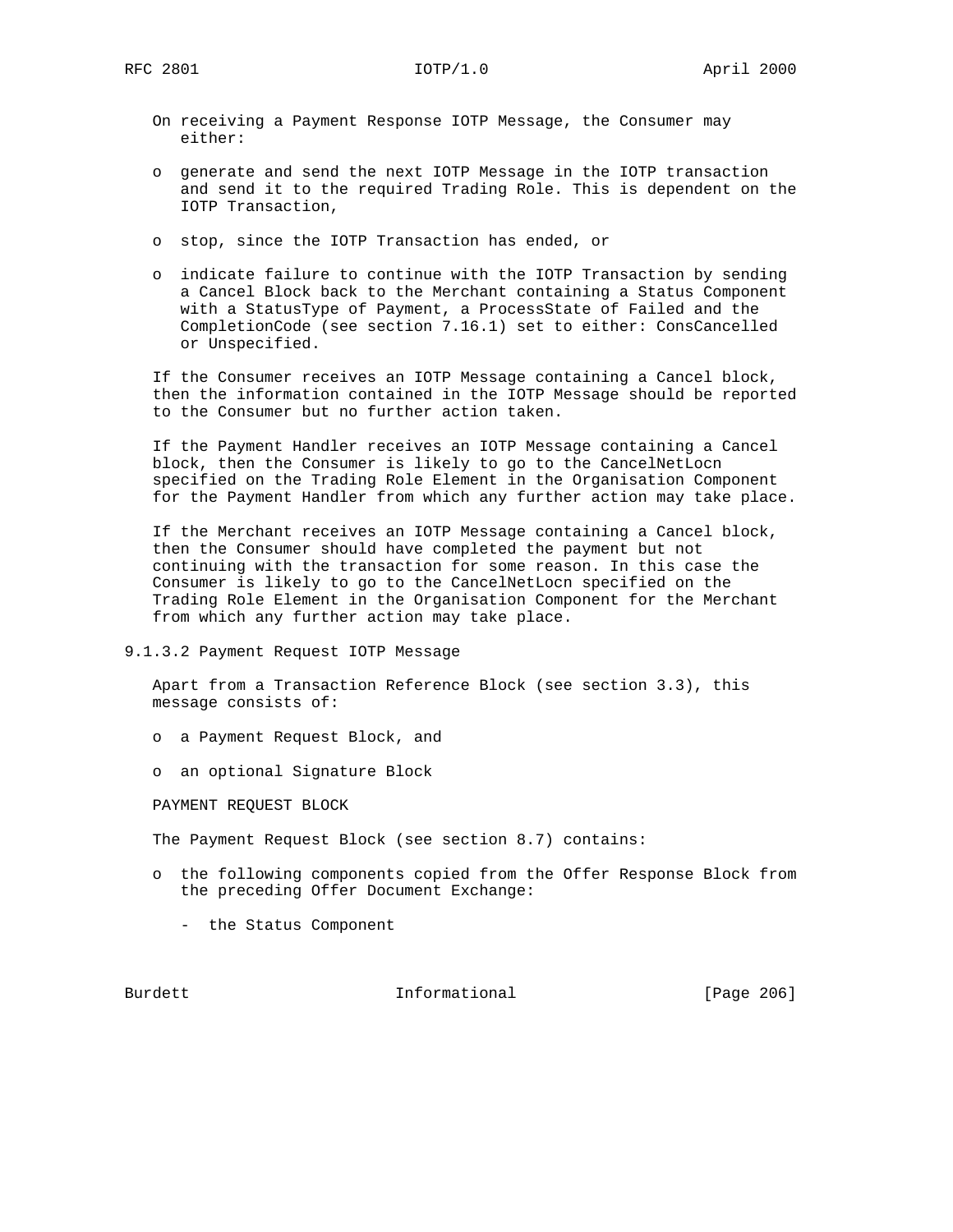- the Payment Component for the payment which is being carried out
- o the following components from the TPO Block:
	- the Organisation Components with the roles of Merchant and for the PaymentHandler that is being sent the Payment Request Block
	- the Brand List Component for the payment, i.e. the Brand List referred to by the BrandListRef attribute on the Payment Component
- o one Brand Selection Component for the Brand List, i.e. the Brand Selection Component where BrandListRef attribute points to the Brand List. This component can be either:
	- copied from the TPO Selection Block if the payment was preceded by a Brand Dependent Offer Document Exchange (see section 9.1.2.1), or
	- created by the Consumer, containing the payment brand, payment protocol and currency/amount selected from the Brand List, if the payment was preceded by a Brand Independent Offer Document Exchange (see section 9.1.2.2)
- o an optional Payment Scheme Component (see section 7.10) if required by the payment method used (see the Payment Method supplement to determine if this is needed).
- o zero or more Trading Role Data Components (see section 7.17).

Note that:

- o if there is more than one Payment Components in an Offer Response Block, then the second payment is the one within the Offer Response Block that contains a StartAfter attribute (see section 7.9) that identifies the Payment Component for the first payment
- o the Payment Handler to include is identified by the Brand Selection Component (see section 7.8) for the payment. Also see section 6.3.1 Check Request Block sent Correct Organisation for an explanation on how Payment Handlers are identified
- o the Brand List Component to include is the one identified by the BrandListRef attribute of the Payment Component for the identified payment

Burdett **Informational** [Page 207]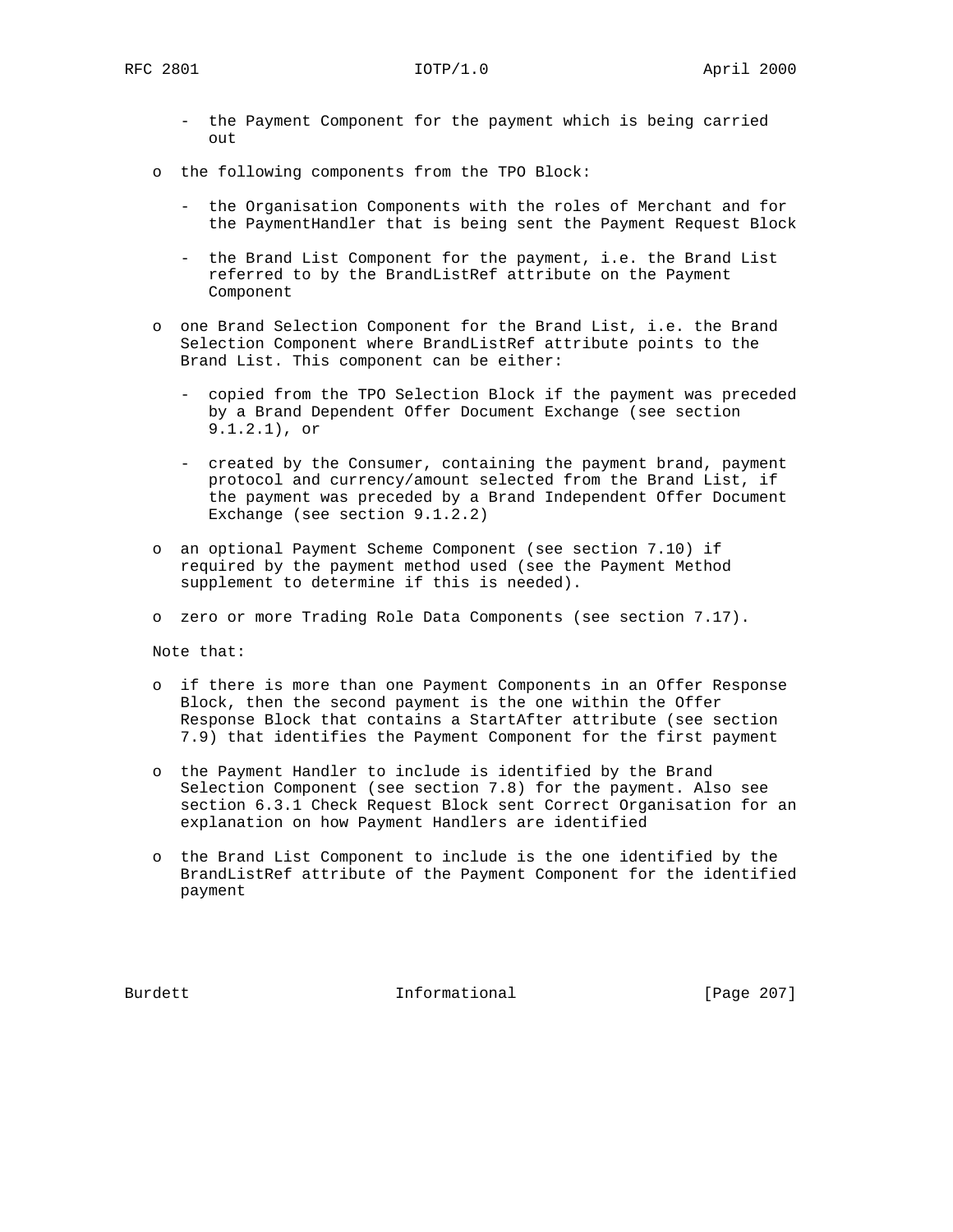o the Brand Selection Component to include from the Offer Response Block is the one that contains an BrandListRef attribute (see section 3.5) which identifies the Brand List Component for the second payment.

SIGNATURE BLOCK (PAYMENT REQUEST)

 If the either the preceding Offer Document Exchange included an Offer Response Signature (see section 9.1.2.5 Offer Response IOTP Message), or a preceding Payment Exchange included a Payment Response Signature

 (see section 9.1.3.4 Payment Response IOTP Message) then they should both be copied to the Signature Block in the Payment Request IOTP Message.

9.1.3.3 Payment Exchange IOTP Message

 Apart from a Transaction Reference Block (see section 3.3), this message consists of just a Payment Exchange Block.

PAYMENT EXCHANGE BLOCK

The Payment Exchange Block (see section 8.8) contains:

- o one Payment Scheme Component (see section 7.10) which contains payment method specific data. See the Payment Method supplement for the payment method being used to determine what this should contain.
- 9.1.3.4 Payment Response IOTP Message

 Apart from a Transaction Reference Block (see section 3.3), this message consists of:

- o a Payment Response Block, and
- o an optional Signature Block

PAYMENT RESPONSE BLOCK

The Payment Response Block (see section 8.9) contains:

 o one Payment Receipt Component (see section 7.11) which contains scheme specific data which can be used to verify the payment occurred

Burdett **Informational** [Page 208]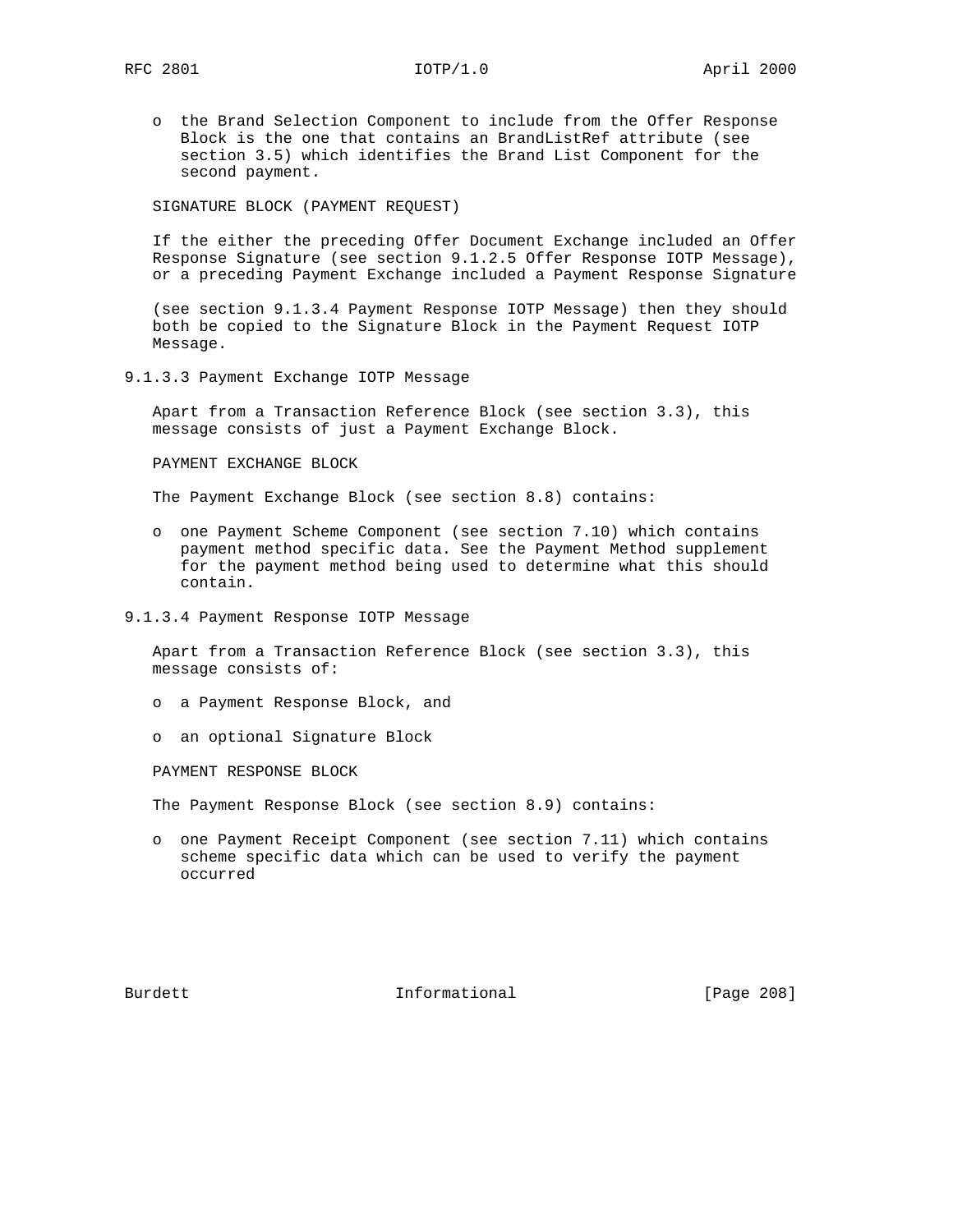- o one Payment Scheme Component (see section 7.10) if required which contains payment method specific data. See the Payment Method supplement for the payment method being used to determine what this should contain
- o an optional Payment Note Component (see section 7.12)
- o zero or more Trading Role Data Components (see section 7.17).

SIGNATURE BLOCK (PAYMENT RESPONSE)

 If a signed Payment Receipt is being provided, indicated by the SignedPayReceipt attribute of the Payment Component being set to True, then the Signature Block should contain a Signature Component which contains Digest Elements for the following:

- o the Transaction Reference Block (see section 3.3) for the IOTP Message which contains the first usage of the Payment Response Block,
- o the Transaction Id Component (see section 3.3.1) within the Transaction Reference Block that globally uniquely identifies the IOTP Transaction,
- o the Payment Receipt Component from the Payment Response Block,
- o the Payment Note Component from the Payment Response Block,
- o the other Components referenced by the PayReceiptNameRefs attribute (if present) of the Payment Receipt Component,
- o the Status Component from the Payment Response Block,
- o any Trading Role Data Components in the Payment Response Block, and
- o all the Signature Components contained in the Payment Request Block if present.

9.1.4 Delivery Document Exchange

 The Delivery Document Exchange is a direct implementation of a Delivery Trading Exchange (see section 2.2.3). It consists of:

 o the Consumer requesting a Delivery by generating Delivery Request IOTP Message using information from previous IOTP Messages in the Transaction and then sending it to the Delivery Handler

Burdett **Informational Informational** [Page 209]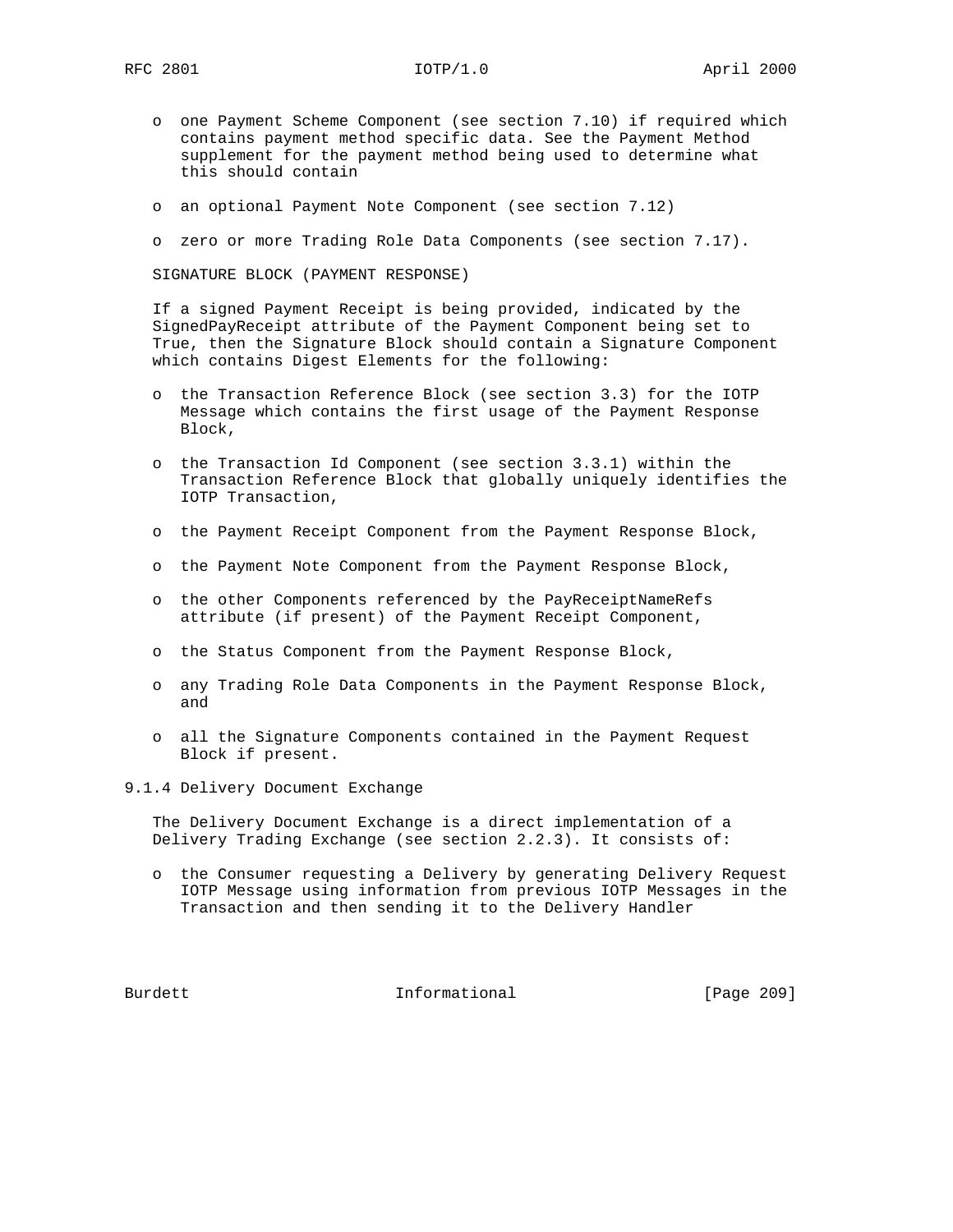o the Delivery Handler sending a Delivery Response IOTP Message to the Consumer containing details about the Handler's response to the request together with an optional signature.

The message flow is illustrated by the diagram below.

 \*+\*+\*+\*+\*+\*+\*+\*+\*+\*+\*+\*+\*+\*+\*+\*+\*+\*+\*+\*+\*+\*+\*+\*+\*+\*+\*+\*+\*+\*+\*+\*+\*+\*+\* Consumer Delivery | Handler STEP | | 1. Consumer generates Delivery Request Block and sends it to the Delivery Handler with the Signature Block if present

- C --> D DELIVERY REQUEST. IotpMsg: Trans Ref Block; Signature Block; Delivery Request Block
- 2. Delivery Handler checks the Status and Order Components in the Delivery Request and the optional Signatures, creates a Delivery Response Block, sends to the Consumer and stops.
	- C <-- D DELIVERY RESPONSE. IotpMsg: Trans Ref Block; Signature Block; Delivery Response Block
- 3. Consumer checks Delivery Response Block and optional Signature Block are OK. Optionally keeps information on IOTP Transaction for record keeping purposes and stops.

\*-\*-\*-\*-\*-\*-\*-\*-\*-\*-\*-\*-\*-\*-\*-\*-\*-\*-\*-\*-\*-\*-\*-\*-\*-\*-\*-\*-\*-\*-\*-\*-\*-\*-\*

Figure 22 Delivery Document Exchange

9.1.4.1 Message Processing Guidelines

 On receiving a Delivery Request IOTP Message, the Delivery Handler should check that they are authorised to carry out the Delivery (see section 6 Digital Signatures). They may then either:

- o generate and send a Delivery Response IOTP Message to the Consumer, or
- o indicate failure to continue with the Delivery by sending a Cancel Block back to the Consumer containing a Status Component with a StatusType of Delivery, a ProcessState of Failed and the CompletionCode (see section 7.16.4) set to either: DelivCanceled, or Unspecified.

Burdett 10 Informational [Page 210]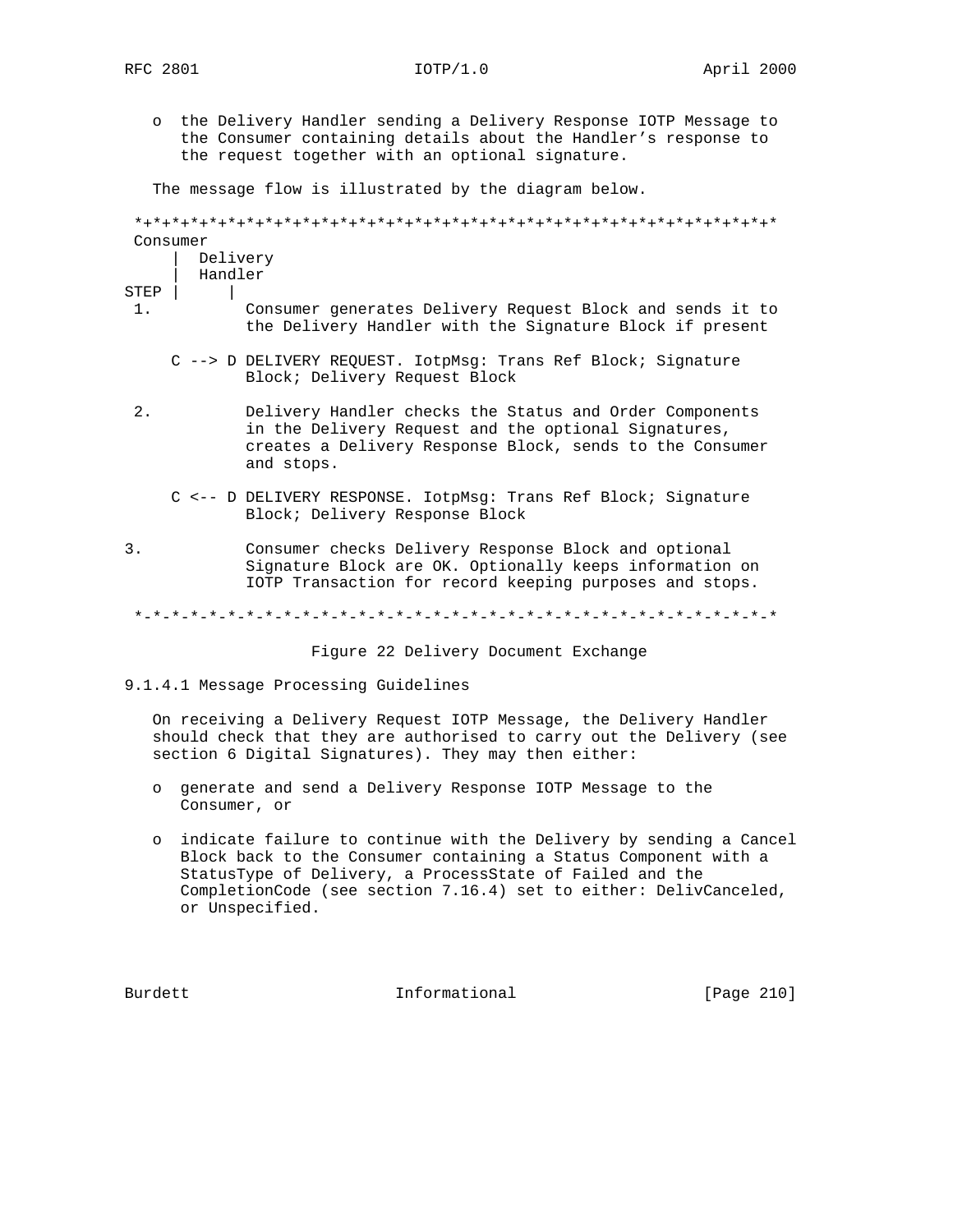On receiving a Delivery Response IOTP Message, the Consumer should just stop since the IOTP Transaction is complete.

 If the Consumer receives an IOTP Message containing a Cancel block, then the information contained in the IOTP Message should be reported to the Consumer but no further action taken.

9.1.4.2 Delivery Request IOTP Message

The Delivery Request IOTP Message consists of:

- o a Delivery Request Block, and
- o an optional Signature Block

DELIVERY REQUEST BLOCK

The Delivery Request Block (see section 8.10) contains:

- o the following components copied from the Offer Response Block:
	- the Status Component (see section 7.16)
	- the Order Component (see section 7.5)
	- the Organisation Component (see section 7.6) with the roles of: Merchant, DeliveryHandler and DeliverTo
	- the Delivery Component (see section 7.13)
- o the following Component from the Payment Response Block:
	- the Status Component (see section 7.16).
- o zero or more Trading Role Data Components (see section 7.17).

SIGNATURE BLOCK (DELIVERY REQUEST)

 If the preceding Offer Document Exchange included an Offer Response Signature or the Payment Document Exchange included a Payment Response Signature, then they should both be copied to the Signature Block.

9.1.4.3 Delivery Response IOTP Message

 The Delivery Response IOTP Message contains a Delivery Response Block and an optional Signature Block.

Burdett **Informational Informational** [Page 211]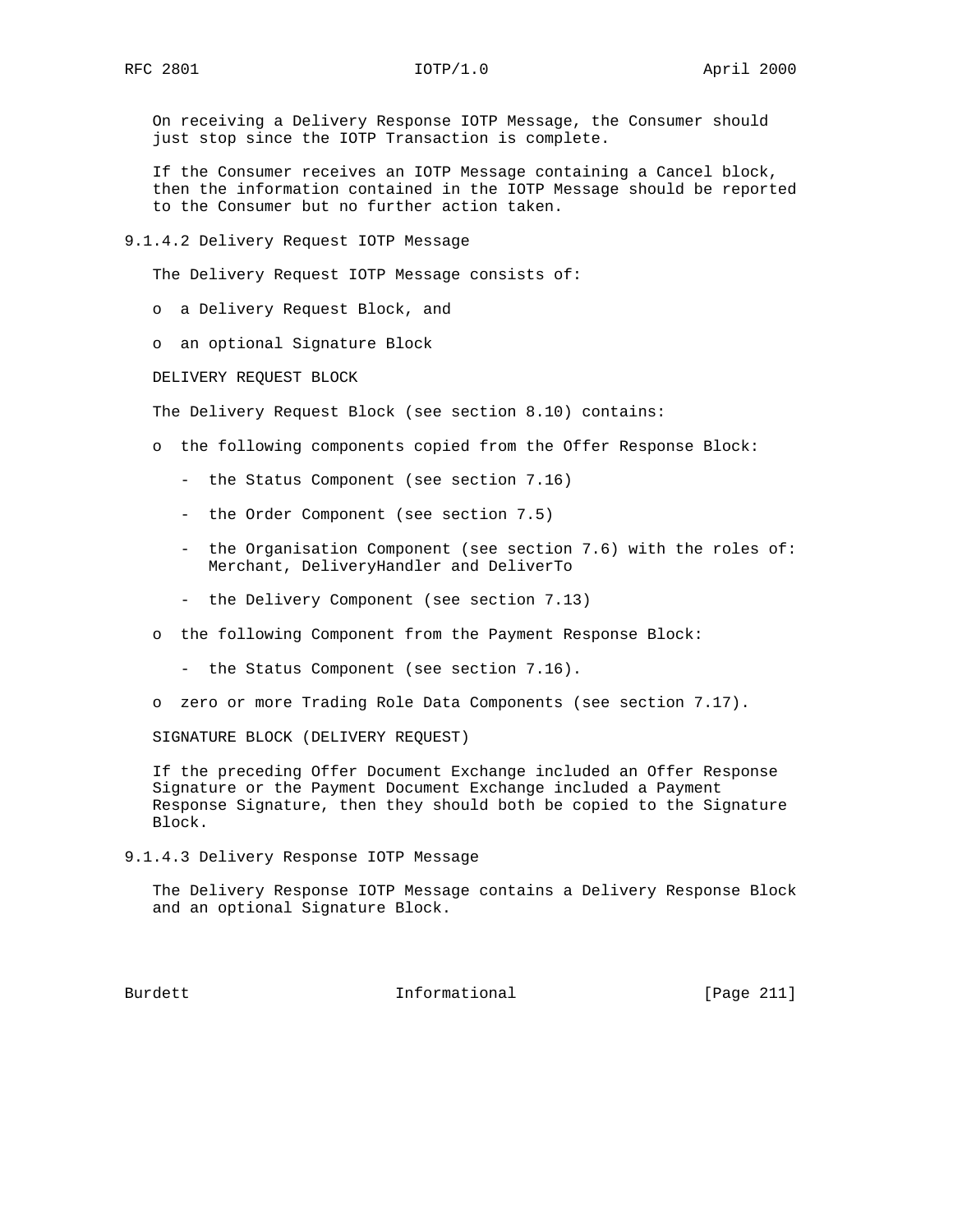DELIVERY RESPONSE BLOCK

The Delivery Response Block contains:

 o one Delivery Note Component (see section 7.15) which contains delivery instructions about the delivery of goods or services

in3 SIGNATURE BLOCK (DELIVERY RESPONSE)

 The Signature Block should contain one Signature Component that contains Digest elements that refer to

- o the Transaction Id Component (see section 3.3.1) of the IOTP message that contains the Delivery Response Signature
- o the Transaction Reference Block (see section 3.3) of the IOTP Message that contains the Delivery Response Signature
- o the Consumer Delivery Data component contained in the Delivery Request Block (if any)
- o the Signature Components contained in the Delivery Request Block (if any)
- o the Status Component
- o the Delivery Note Component
- 9.1.5 Payment and Delivery Document Exchange

 The Payment and Delivery Document Exchange is a combination of the last part of the Payment Trading Exchange (see section 2.2.2) and a Delivery Trading Exchange (see section 2.2.3). It consists of:

- o the Consumer requesting that a payment starts by generating Payment Request IOTP Message using information from previous IOTP Messages in the Transaction and then sending it to the Payment Handler
- o the Payment Handler and the Consumer then swapping Payment Exchange IOTP Messages encapsulating payment protocol messages until the payment is complete, and finally
- o the Payment Handler sending to the Consumer in one IOTP Message:
	- a Payment Response Block containing a receipt for the payment, and

Burdett **Informational Informational** [Page 212]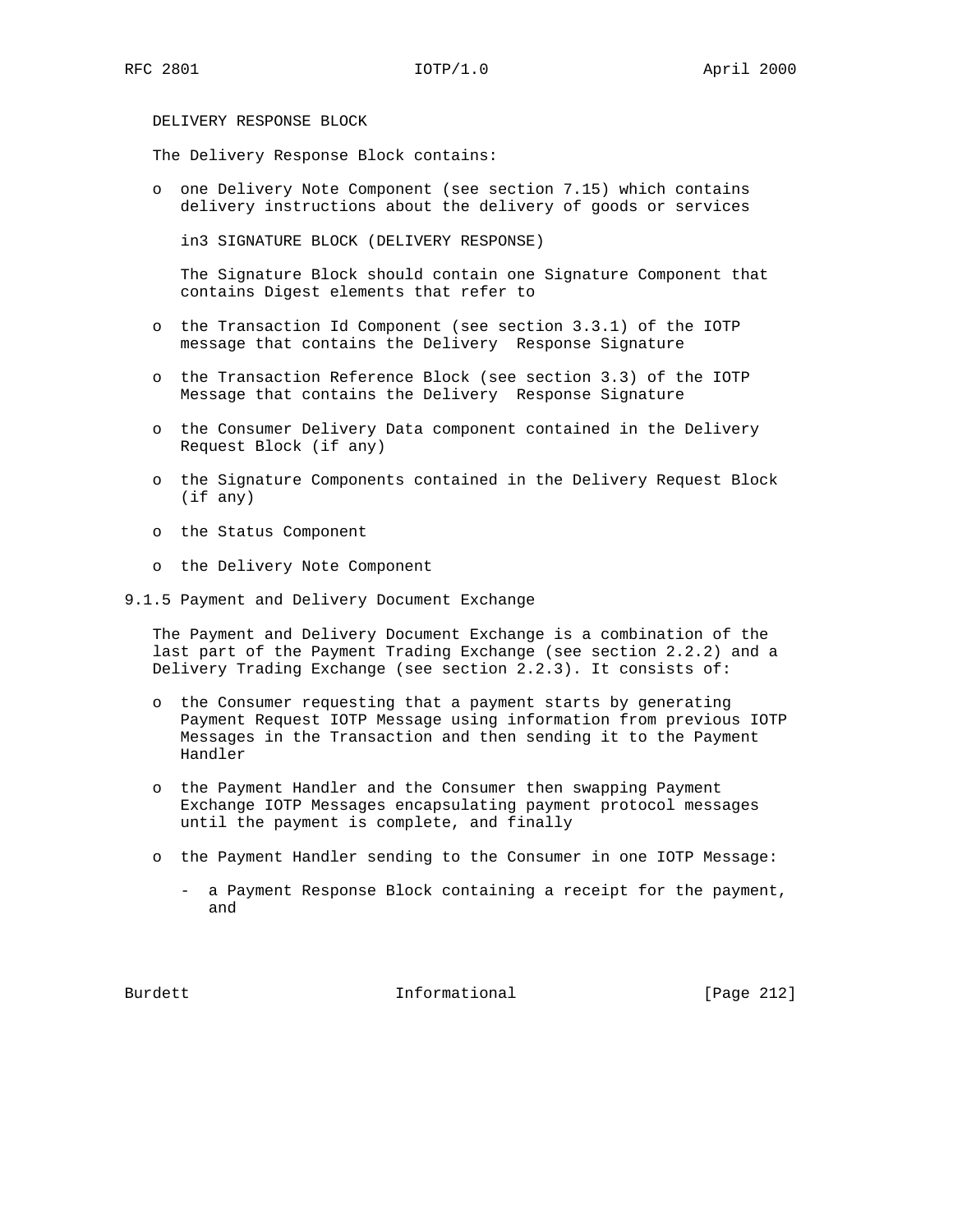- a Delivery Response Block containing details of the goods or services to be delivered

 The IOTP Messages which are involved are illustrated by the diagram below.

Burdett **Informational** [Page 213]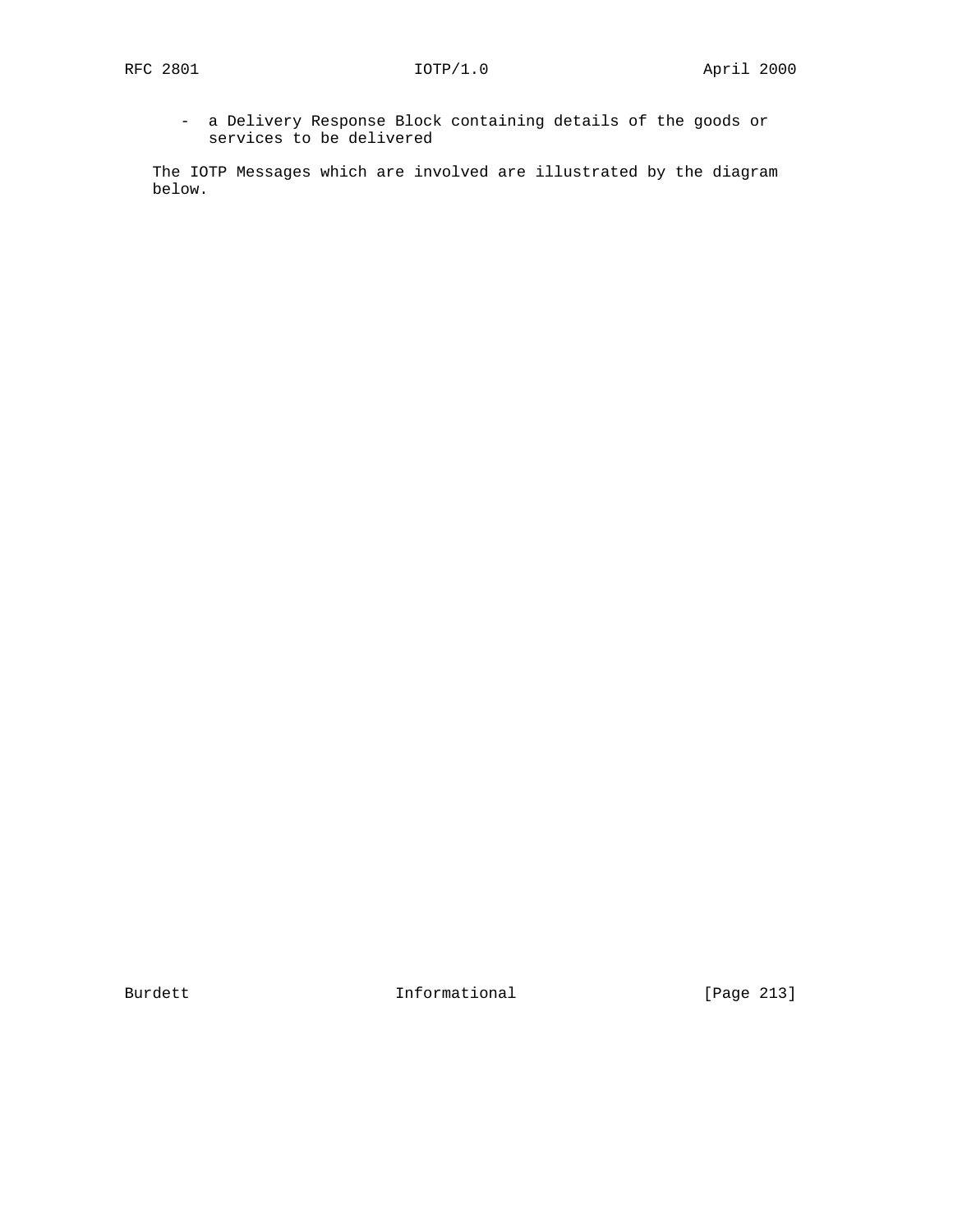\*+\*+\*+\*+\*+\*+\*+\*+\*+\*+\*+\*+\*+\*+\*+\*+\*+\*+\*+\*+\*+\*+\*+\*+\*+\*+\*+\*+\*+\*+\*+\*+\*+\*+\*

| Consumer |         |  |  |  |
|----------|---------|--|--|--|
|          | Payment |  |  |  |
|          | Handler |  |  |  |

- STEP | | 1. Consumer generates Pay Request Block encapsulating a payment protocol message if required and sends to Payment Handler with the Signature Block if present
	- C --> P PAYMENT REQUEST. IotpMsg: Trans Ref Block; Signature Block; Pay Request Block
- 2. Payment Handler processes Pay Request Block, checks optional signature and starts exchanging payment protocol messages encapsulated in a Pay Exchange Block, with the Consumer
	- C <-> P PAYMENT EXCHANGE. IotpMsg: Trans Ref Block; Pay Exchange Block
- 3. Consumer and Payment Handler keep on exchanging Payment Exchange blocks until eventually payment protocol messages finish so Payment Handler creates a Pay Receipt Component inside a Pay Response Block, and an optional Signature Component inside a Signature Block, then uses information from the Offer Response Bock to create a Delivery Response Block and sends both to the Consumer and stops.
	- C <-- P PAYMENT RESPONSE & DELIVERY RESPONSE. IotpMsg: Trans Ref Block; Signature Block; Pay Response Block; Delivery Response Block
- 4. Consumer checks Payment Response and Delivery Response Blocks are OK. Optionally keeps information on IOTP Transaction for record keeping purposes and either stops or creates the next IOTP message for the Transaction and sends it together with the Signature Block, if present, to the required Trading Role

\*-\*-\*-\*-\*-\*-\*-\*-\*-\*-\*-\*-\*-\*-\*-\*-\*-\*-\*-\*-\*-\*-\*-\*-\*-\*-\*-\*-\*-\*-\*-\*-\*-\*-\*

Figure 23 Payment and Delivery Document Exchange

Burdett **Informational** [Page 214]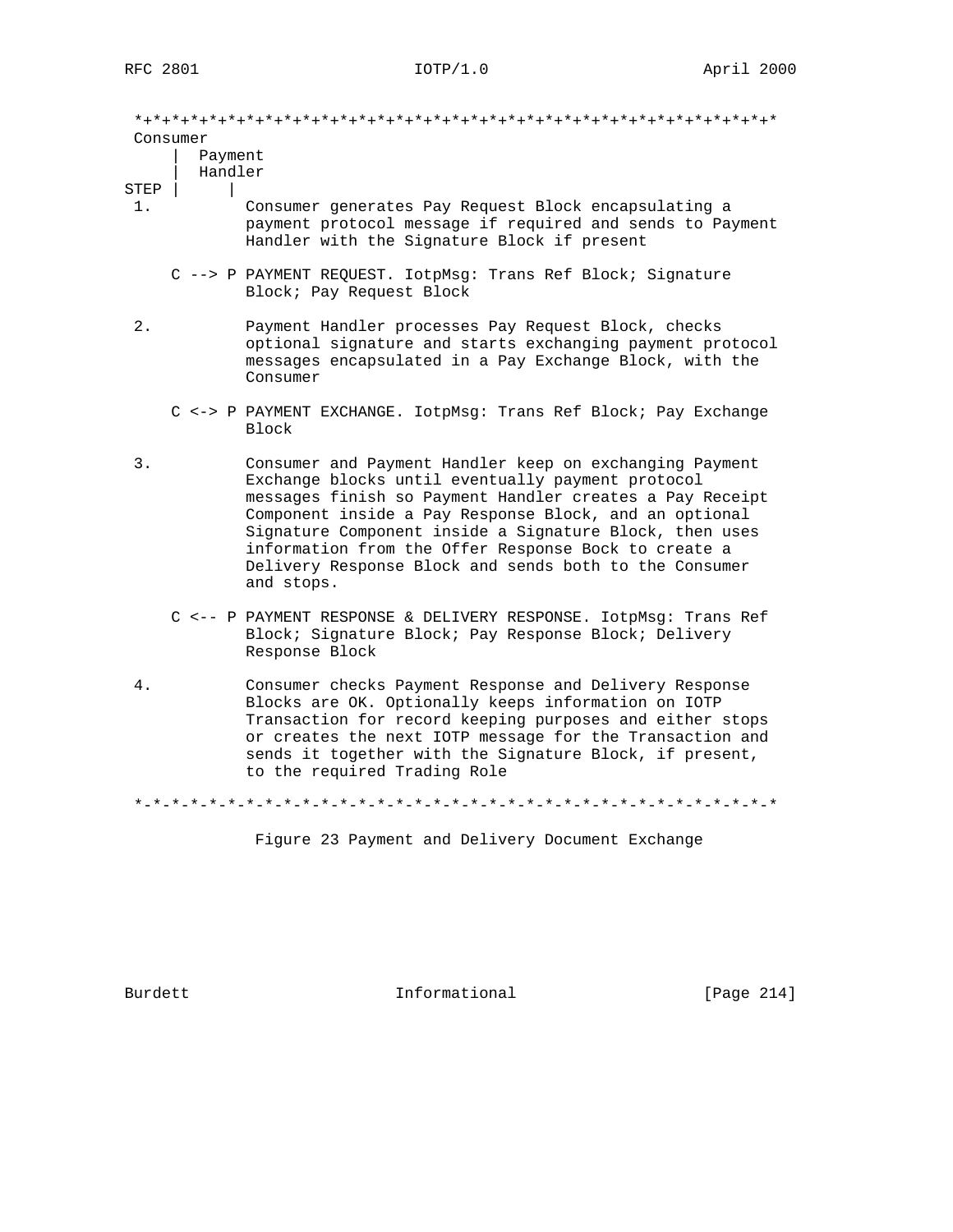The Delivery Response Block and the Payment Response Block may be combined into the same IOTP Message only if the Payment Handler has the information available so that she can send the Delivery Response Block. This is likely to, but will not necessarily, occur when the Merchant, the Payment Handler and the Delivery Handler Roles are combined.

 The DelivAndPayResp attribute of the Delivery Component (see section 7.13) contained within the Offer Response Block (see section 8.3) is set to True if the Delivery Response Block and the Payment Response Block are combined into the same IOTP Message and is set to False if the Delivery Response Block and the Payment Response Block are sent in separate IOTP Messages.

9.1.5.1 Message Processing Guidelines

 On receiving a Payment Request IOTP Message or a Payment Exchange IOTP Message, the Payment Handler should carry out the same actions as for a Payment Document Exchange (see section 9.1.3.1).

 On receiving a Payment Exchange IOTP Message, the Consumer should also carry out the same actions as for a Payment Document Exchange (see section 9.1.3.1).

 On receiving a Payment Response and Delivery Response IOTP Message then the IOTP Transaction is complete and should take no further action.

 If the Consumer receives an IOTP Message containing a Cancel block, then the information contained in the IOTP Message should be reported to the Consumer but no further action taken.

 If the Payment Handler receives an IOTP Message containing a Cancel block, then the Consumer is likely to go to the CancelNetLocn specified on the Trading Role Element in the Organisation Component for the Payment Handler from which any further action may take place.

 If the Merchant receives an IOTP Message containing a Cancel block, then the Consumer should have completed the payment but not continuing with the transaction for some reason. In this case the Consumer is likely to go to the CancelNetLocn specified on the Trading Role Element in the Organisation Component for the Merchant from which any further action may take place.

9.1.5.2 Payment Request IOTP Message

 The content of this message is the same as for a Payment Request IOTP Message in a Payment Document Exchange (see section 9.1.3.2).

Burdett **Informational Informational** [Page 215]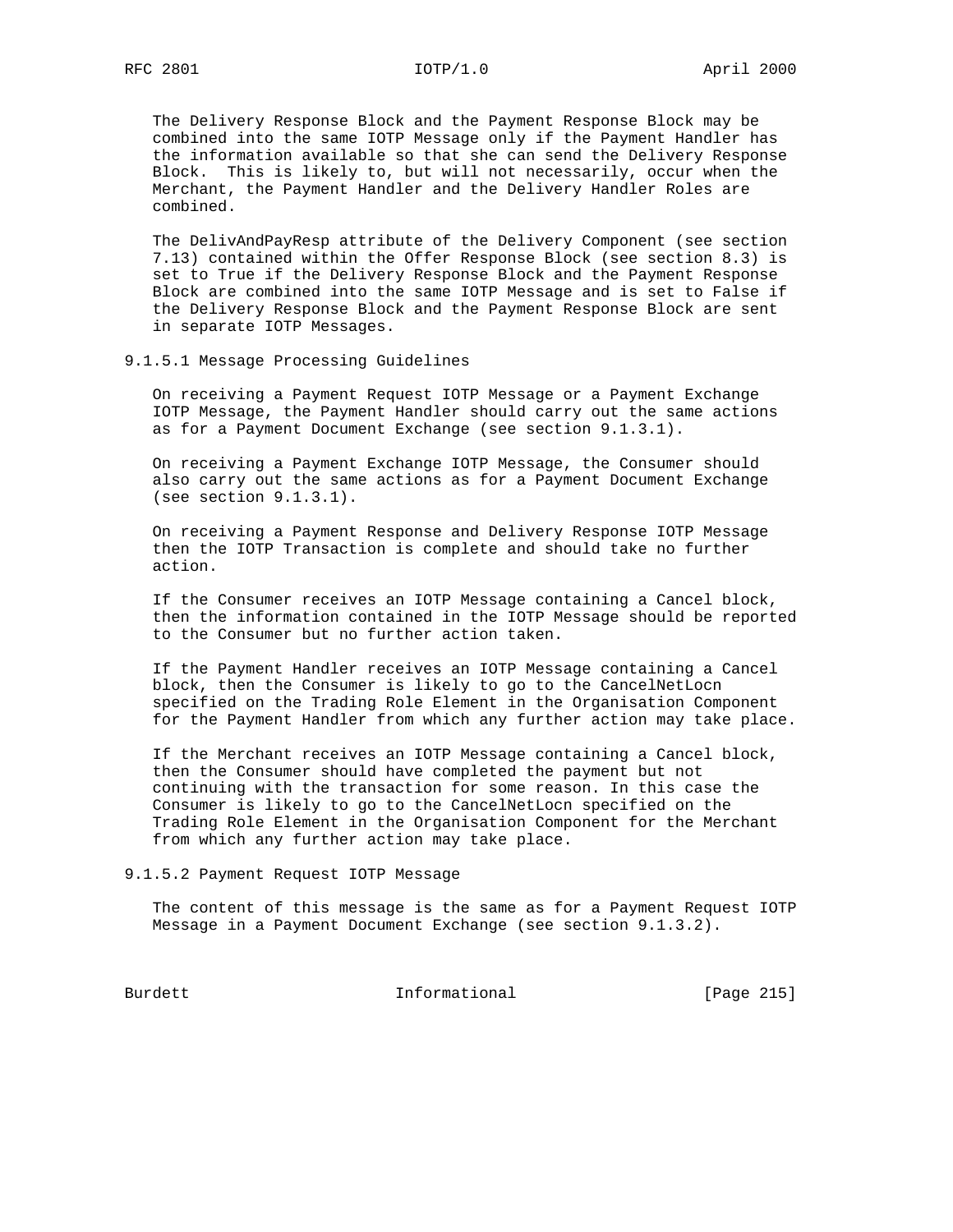9.1.5.3 Payment Exchange IOTP Message

 The content of this message is the same as for a Payment Exchange IOTP Message in a Payment Document Exchange (see section 9.1.3.3).

9.1.5.4 Payment Response and Delivery Response IOTP Message

The content of this message consists of:

- o a Payment Response Block,
- o an optional Signature Block (Payment Response), and
- o a Delivery Response Block.

PAYMENT RESPONSE BLOCK

 The content of this block is the same as the Payment Response Block in the Payment Response IOTP Message associated with a Payment Document Exchange (see section 9.1.3.4).

SIGNATURE BLOCK (PAYMENT RESPONSE)

 The content of this block is the same as the Signature Block (Payment Response) in the Payment Response IOTP Message associated with a Payment Document Exchange (see section 9.1.3.4).

DELIVERY RESPONSE BLOCK

 The content of this block is the same as the Delivery Response Block in the Delivery Response IOTP Message associated with a Delivery Document Exchange (see section 9.1.4.3).

9.1.6 Baseline Authentication IOTP Transaction

 A Baseline Authentication IOTP Transaction may occur at any time between any of the Trading Roles involved in IOTP Transactions. This means it could occur:

- o before another IOTP Transaction
- o at the same time as another IOTP Transaction
- o independently of any other IOTP Transaction.

 The Baseline Authentication IOTP Transaction consists of just an Authentication Document Exchange (see section 9.1.1) as illustrated by the diagram below.

Burdett **Informational** [Page 216]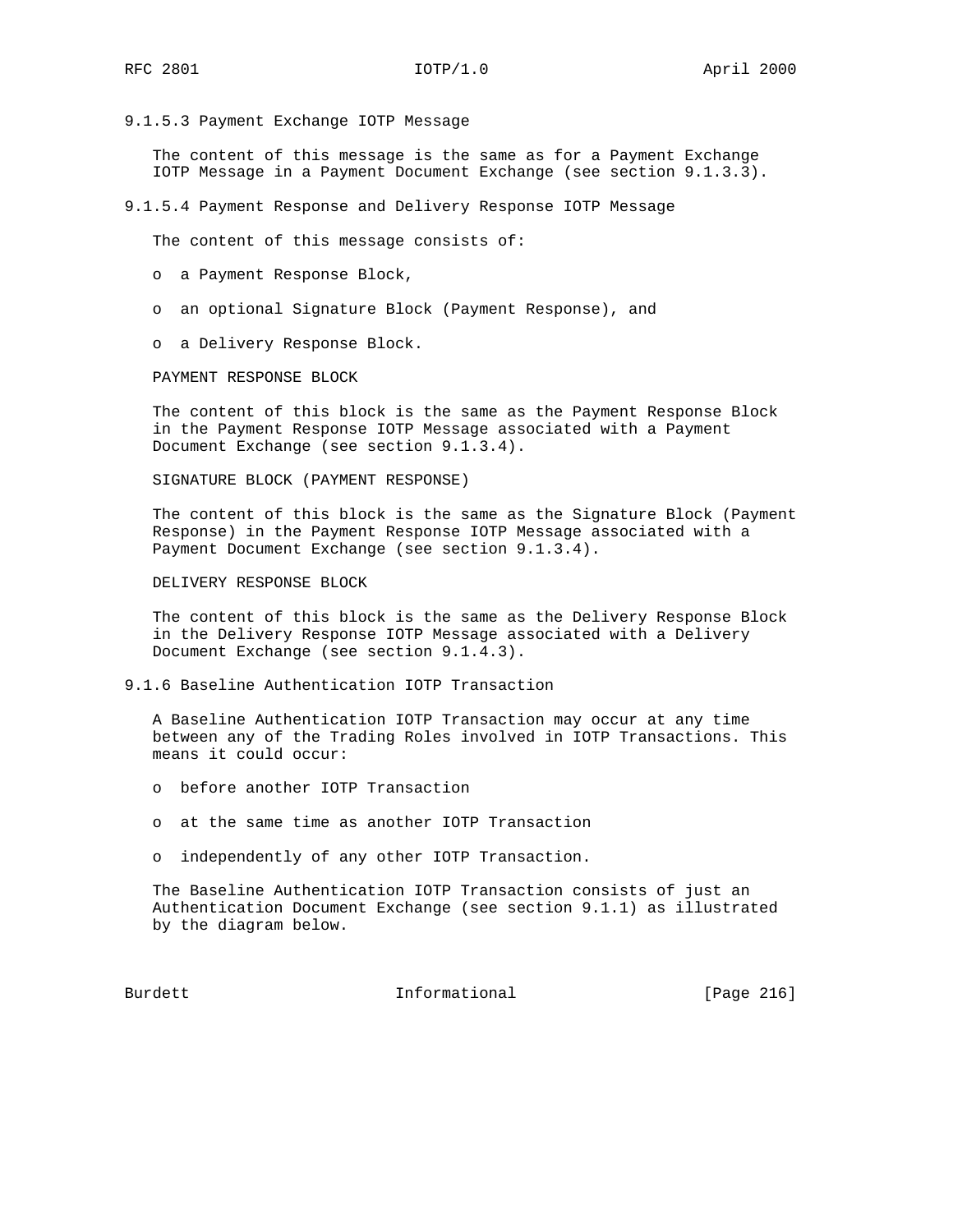

\*-\*-\*-\*-\*-\*-\*-\*-\*-\*-\*-\*-\*-\*-\*-\*-\*-\*-\*-\*-\*-\*-\*-\*-\*-\*-\*-\*-\*-\*-\*-\*-\*-\*-\*

Figure 24 Baseline Authentication IOTP Transaction

Example uses of the Baseline Authentication IOTP Transaction include:

- o when the Baseline Authentication IOTP Transaction takes place as an early part of a session where strong continuity exists. For example, a Financial Institution could:
	- set up a secure channel (e.g., using [SSL/TLS]) with a customer
	- authenticate the customer using the Baseline Authentication IOTP Transaction, and then

Burdett **Informational Informational** [Page 217]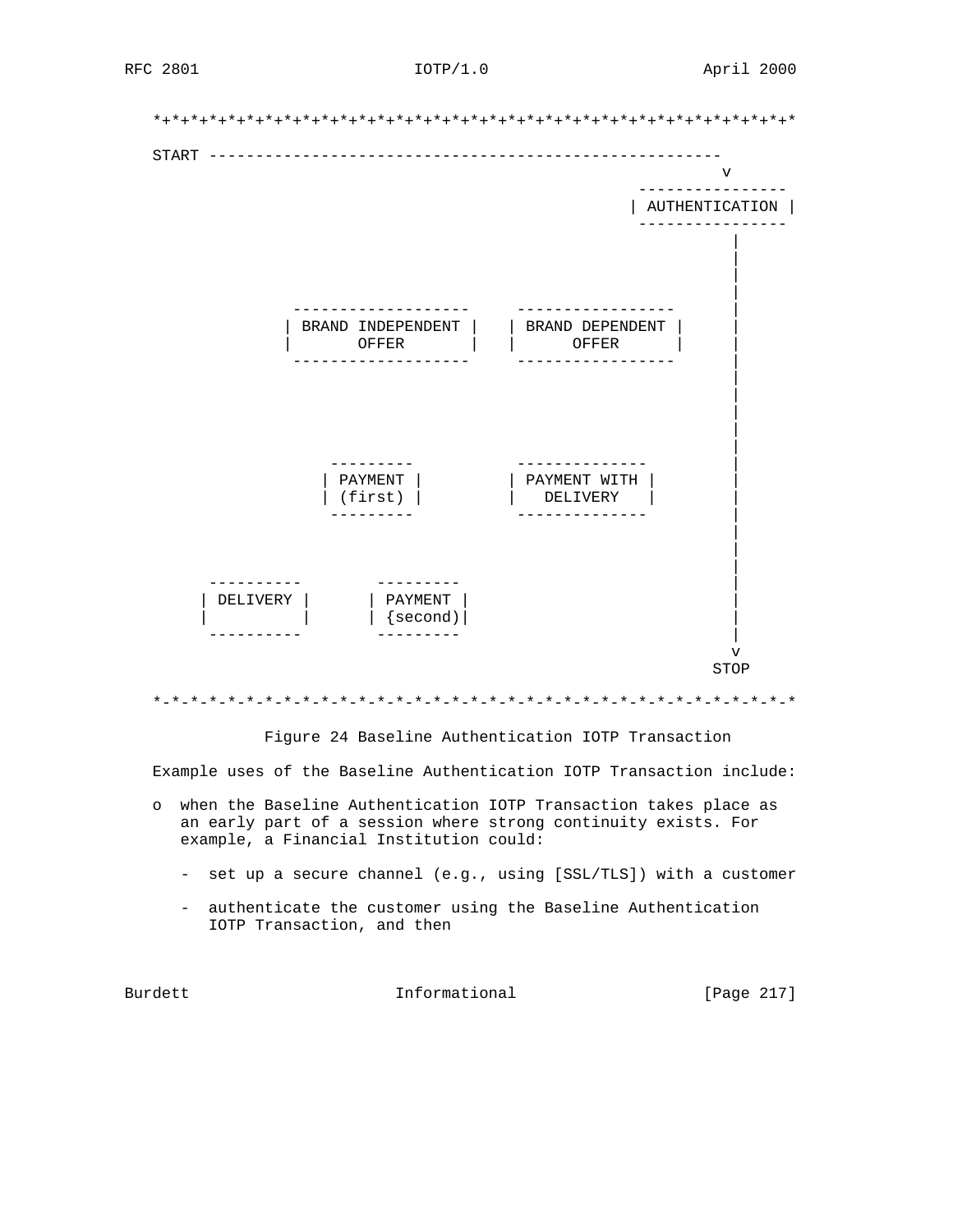- provide the customer with access to account information and other services with the confidence that they are communicating with a bona fide customer.
- o as a means of providing a Merchant role with Organisation Components that contain information about Consumer and DelivTo Trading Roles
- o so that a Consumer may authenticate a Payment Handler before starting a payment.
- 9.1.7 Baseline Deposit IOTP Transaction

 The Baseline Deposit IOTP Transaction supports the deposit of electronic cash with a Financial Institution.

 Note: The Financial Institution has, in IOTP terminology, a role of merchant in that a service (i.e. a deposit of electronic cash) is being offered in return for a fee, for example bank charges of some kind. The term "Financial Institution" is used in the diagrams and in the text for clarity.

 The Baseline Deposit IOTP Transaction consists of the following Document Exchanges:

- o an optional Authentication Document Exchange (see section 9.1.1)
- o an Offer Document Exchange (see section 9.1.2), and
- o a Payment Document Exchange (see section 9.1.3).

 The way in which these Document Exchanges may be combined together is illustrated by the diagram below.

Burdett 1nformational [Page 218]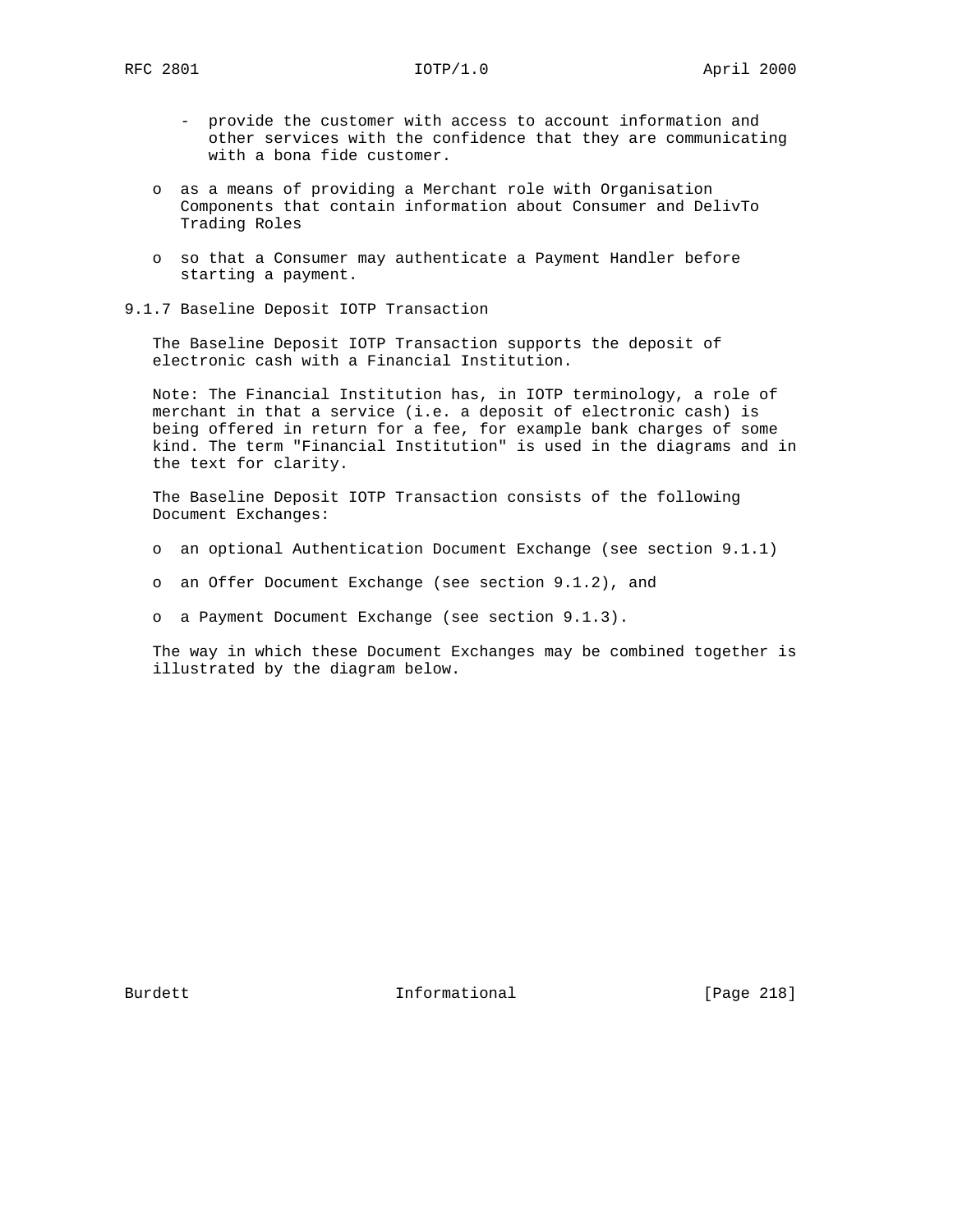

\*-\*-\*-\*-\*-\*-\*-\*-\*-\*-\*-\*-\*-\*-\*-\*-\*-\*-\*-\*-\*-\*-\*-\*-\*-\*-\*-\*-\*-\*-\*-\*-\*-\*-\*

## Figure 25 Baseline Deposit IOTP Transaction

 See section 9.1.12 "Valid Combinations of Document Exchanges" to determine which combination of document exchanges apply to a particular instance of an IOTP Transaction

Note that:

 o a Merchant (Financial Institution) may be able to accept a deposit in several different types of electronic cash although, since the Consumer role that is depositing the electronic cash usually knows what type of cash they want to deposit, it is usually constrained

Burdett **Informational Informational** [Page 219]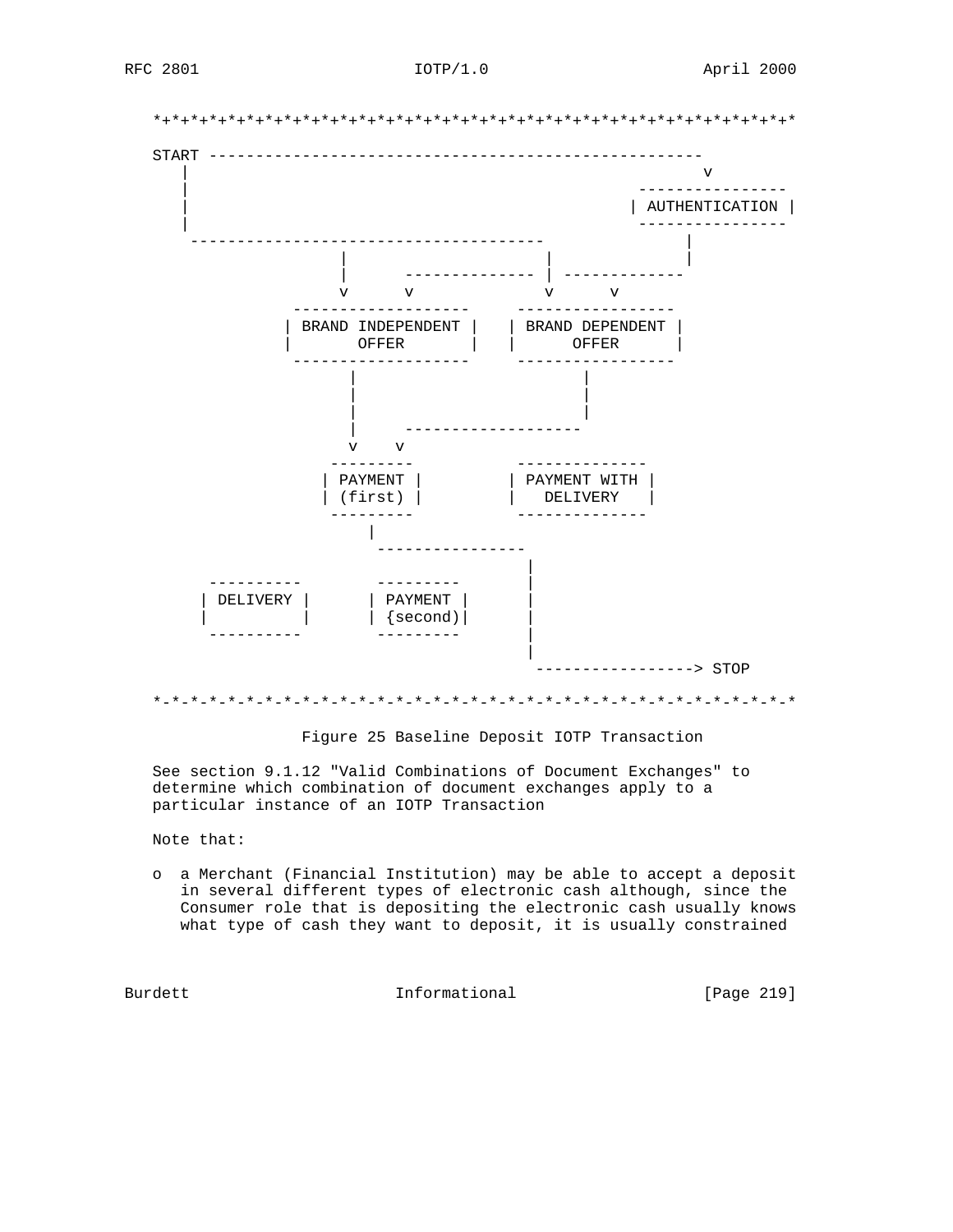in practice to only one type. However, there may be several different protocols which may be used for the same "brand" of electronic cash. In this case a Brand Dependent Offer may be appropriate to negotiate the protocol to be used.

- o the Merchant (Financial Institution) may use the results of the authentication to identify not only the consumer but also the account to which the payment is to be deposited. If no single account can be identified, then it must be obtained by other means. For example:
	- the consumer could specify the account number prior to the Baseline Deposit IOTP Transaction starting, or
	- the consumer could have been identified earlier, for example using a Baseline Authentication IOTP Transaction, and an account selected from a list provided by the Financial Institution.
- o The Baseline Deposit IOTP Transaction without an Authentication Document Exchange might be used:
	- if a previous IOTP transaction, for example a Baseline Withdrawal or a Baseline Authentication, authenticated the consumer, and a secure channel has been maintained, therefore the authenticity of the consumer is known
	- if authentication is achieved as part of a proprietary payment protocol and is therefore included in the Payment Document Exchange
	- if authentication of the consumer has been achieved by some other means outside of the scope of IOTP, for example, by using a pass phrase, or a proprietary banking software solution.
- 9.1.8 Baseline Purchase IOTP Transaction

 The Baseline Purchase IOTP Transaction supports the purchase of goods or services using any payment method. It consists of the following Document Exchanges:

- o an optional Authentication Document Exchange (see section 9.1.1)
- o an Offer Document Exchange (see section 9.1.2)
- o either:
	- a Payment Document Exchange (see section 9.1.3) followed by

Burdett **Informational Informational** [Page 220]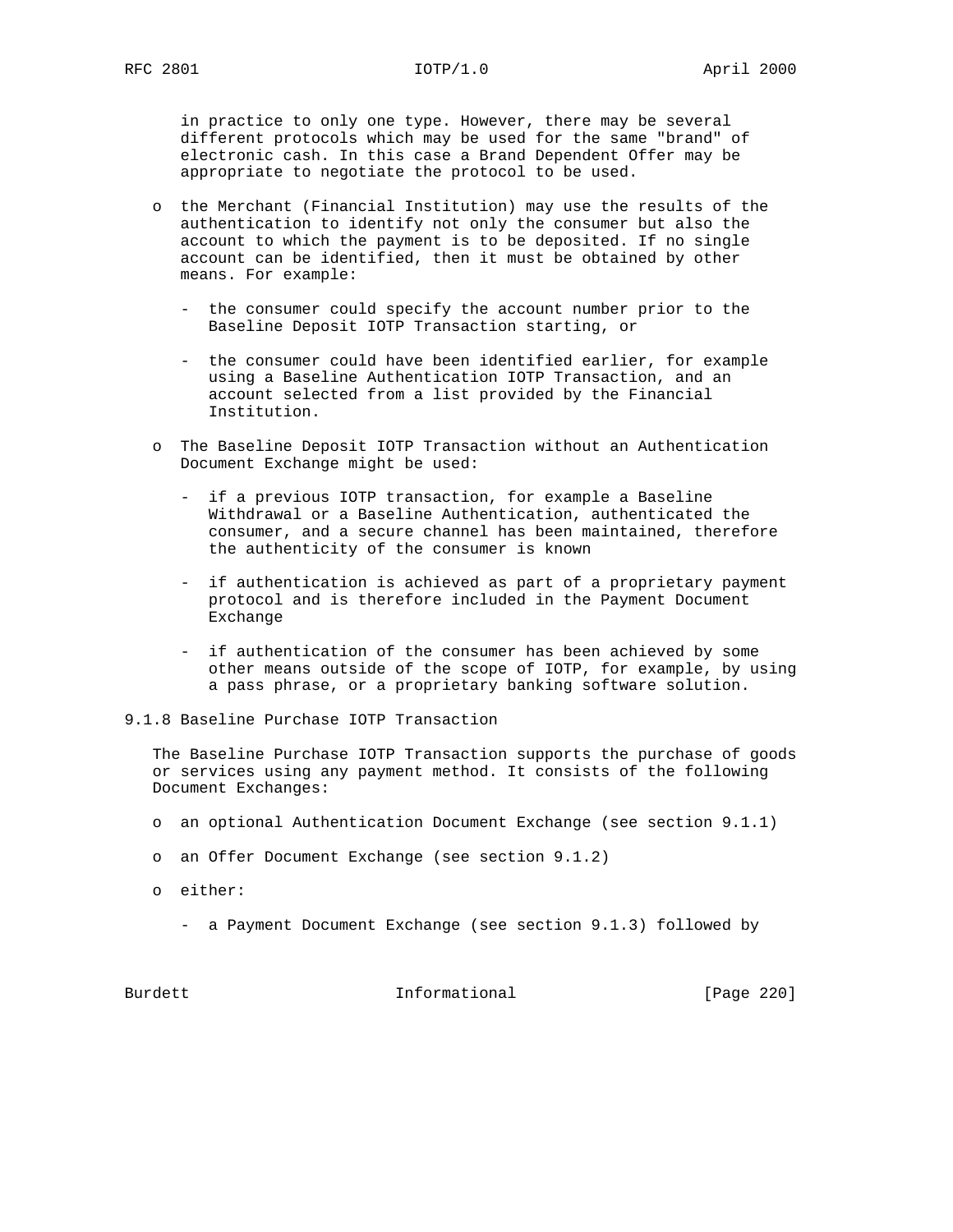- a Delivery Document Exchange (see section 9.1.4)
- o a Payment Document Exchange only, or
- o a combined Payment and Delivery Document Exchange (see section 9.1.5).

 The ways in which these Document Exchanges are combined is illustrated by the diagram below.



Figure 26 Baseline Purchase IOTP Transaction

Burdett **Informational Informational** [Page 221]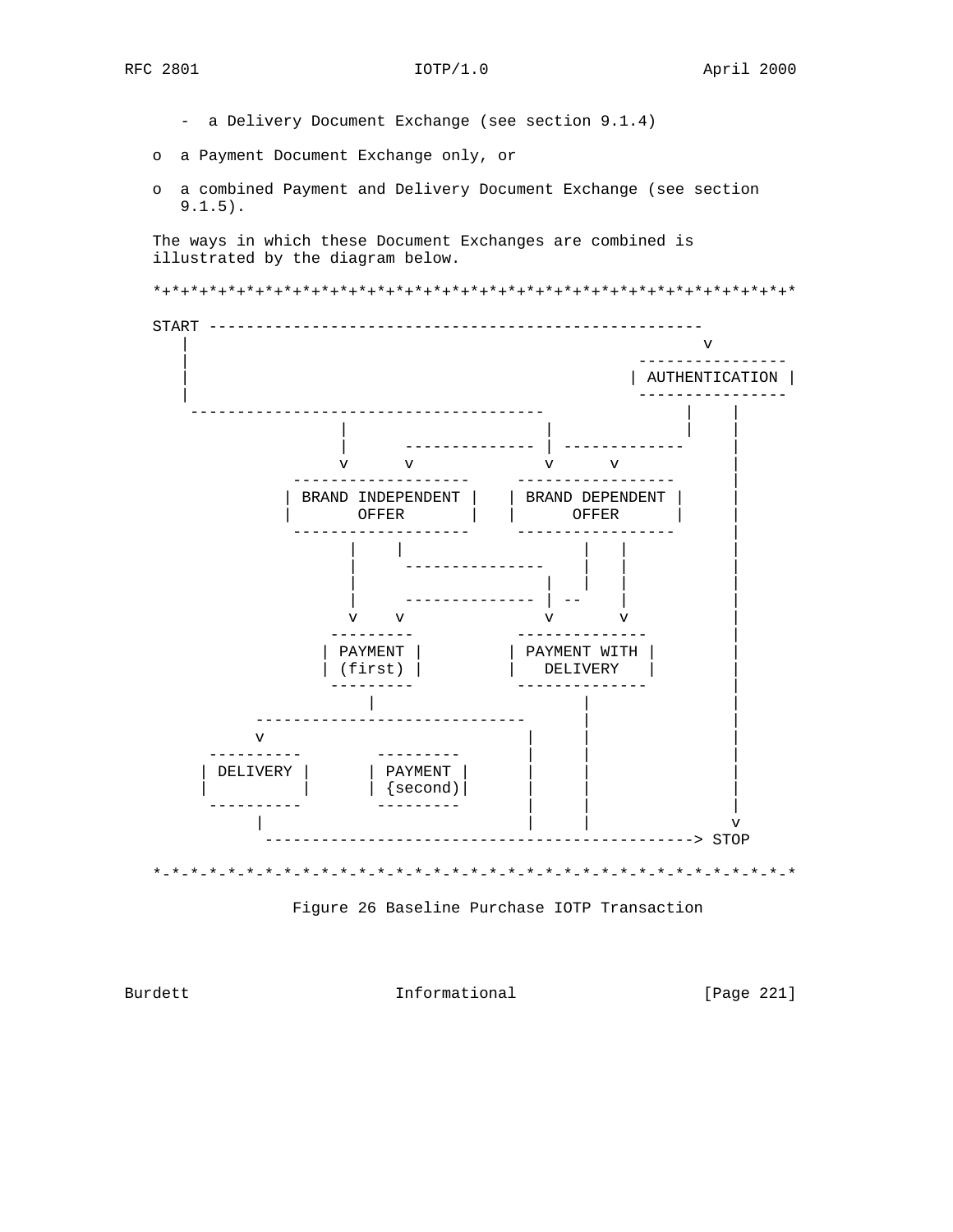See section 9.1.12 "Valid Combinations of Document Exchanges" to determine which combination of document exchanges apply to a particular instance of an IOTP Transaction.

- 9.1.9 Baseline Refund IOTP Transaction
	- In business terms the refund process typically consists of:
	- o a request for a refund being made by the Consumer to the Merchant, typically supported by evidence to demonstrate:
		- the original trade took place, for example by providing a receipt for the original transaction
		- using some type of authentication, that the consumer requesting the refund is the consumer, or a representative of the consumer, who carried out the original trade
		- the reason why the merchant should make the refund
	- o the merchant agreeing (or not) to the refund. This may involve some negotiation between the Consumer and the Merchant, and, if the merchant agrees,
	- o a refund payment by the Merchant to the Consumer.

 The Baseline Refund IOTP Transaction supports a subset of the above, specifically it supports:

- o stand alone authentication of the Consumer using a separate Baseline Authentication IOTP Transaction (see section 9.1.6)
- o a refund payment by the Merchant to the Consumer using the following two Trading Exchanges:
	- an optional Authentication Document Exchange (see section 9.1.1)
	- an Offer Document Exchange (see section 9.1.2), and
	- a Payment Document Exchange (see section 9.1.3).

 The ways in which these Document Exchanges are combined is illustrated by the diagram below.

Burdett **Informational Informational** [Page 222]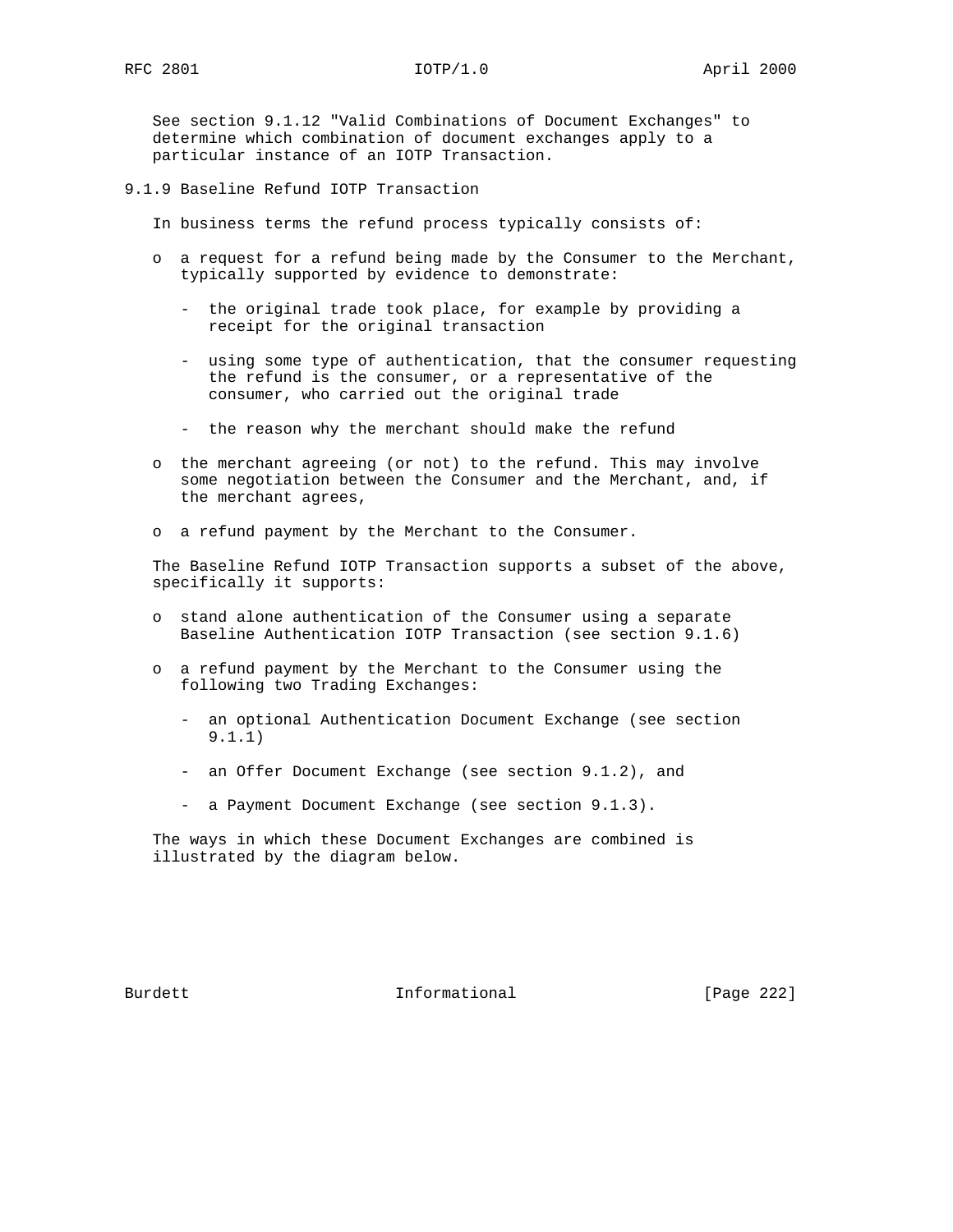

\*-\*-\*-\*-\*-\*-\*-\*-\*-\*-\*-\*-\*-\*-\*-\*-\*-\*-\*-\*-\*-\*-\*-\*-\*-\*-\*-\*-\*-\*-\*-\*-\*-\*-\*

Figure 27 Baseline Refund IOTP Transaction

 A Baseline Refund IOTP Transaction without an Authentication Document Exchange might be used:

 o when authentication of the consumer has been achieved by some other means, for example, the consumer has entered some previously supplied code in order to identify herself and the refund to which the code applies. The code could be supplied, for example on a web page or by e-mail.

Burdett **Informational Informational** [Page 223]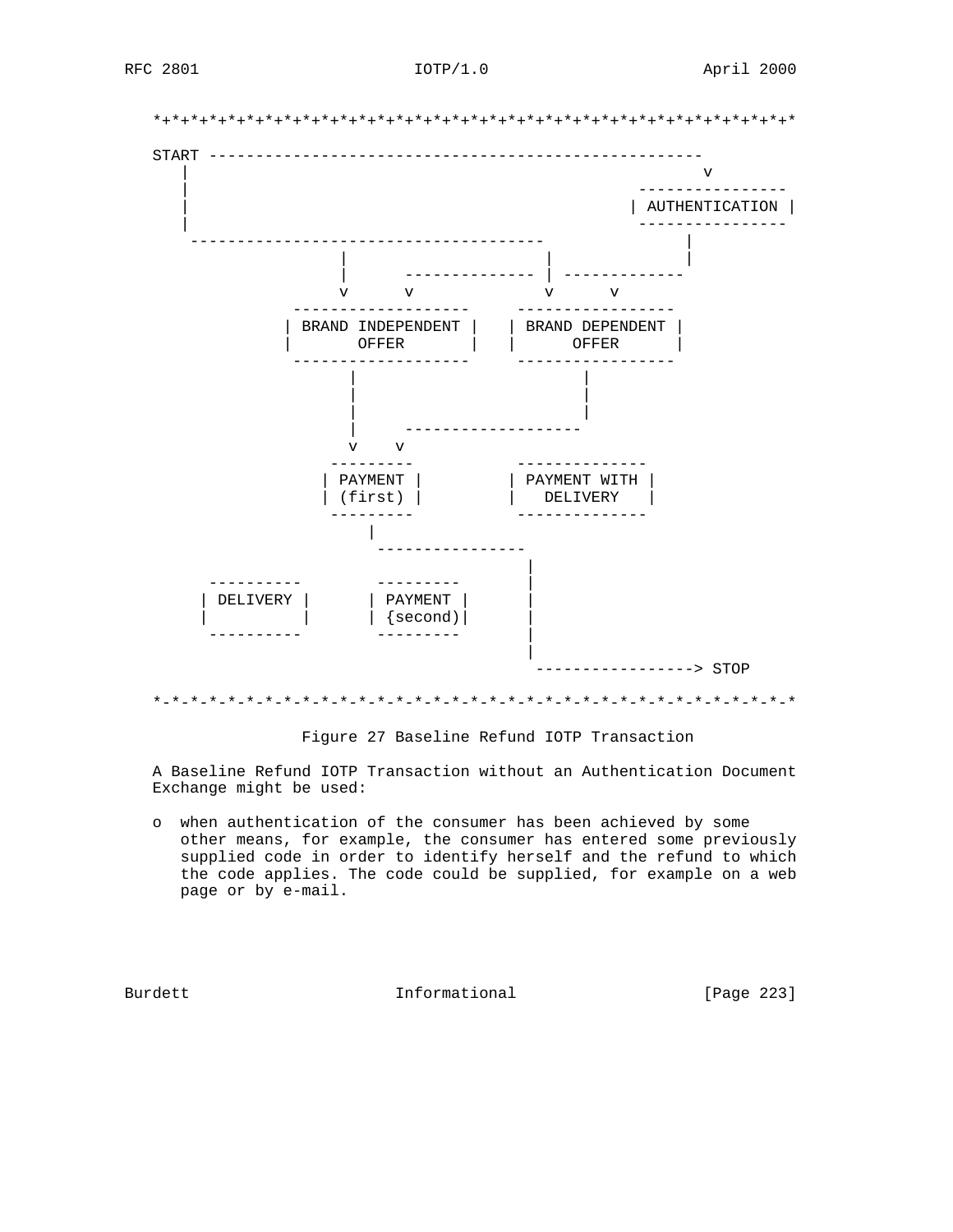- o when a previous IOTP transaction, for example a Baseline Authentication, authenticated the consumer, and a secure channel has been maintained, therefore the authenticity of the consumer is known and therefore the previously agreed refund can be identified.
- o when the authentication of the consumer is carried out by the Payment Handler using a payment scheme authentication algorithm.
- 9.1.10 Baseline Withdrawal IOTP Transaction

 The Baseline Withdrawal IOTP Transaction supports the withdrawal of electronic cash from a Financial Institution.

 Note: The Financial Institution has, in IOTP terminology, a role of merchant in that a service (i.e. a withdrawal of electronic cash) is being offered in return for a fee, for example bank charges of some kind. The term "Financial Institution" is used in the diagrams and in the text for clarity.

 The Baseline Withdrawal IOTP Transaction consists of the following Document Exchanges:

- o an optional Authentication Document Exchange (see section 9.1.1)
- o an Offer Document Exchange (see section 9.1.2), and
- o a Payment Document Exchange (see section 9.1.3).

 The way in which these Document Exchanges may be combined together is illustrated by the diagram below.

Burdett **Informational Informational** [Page 224]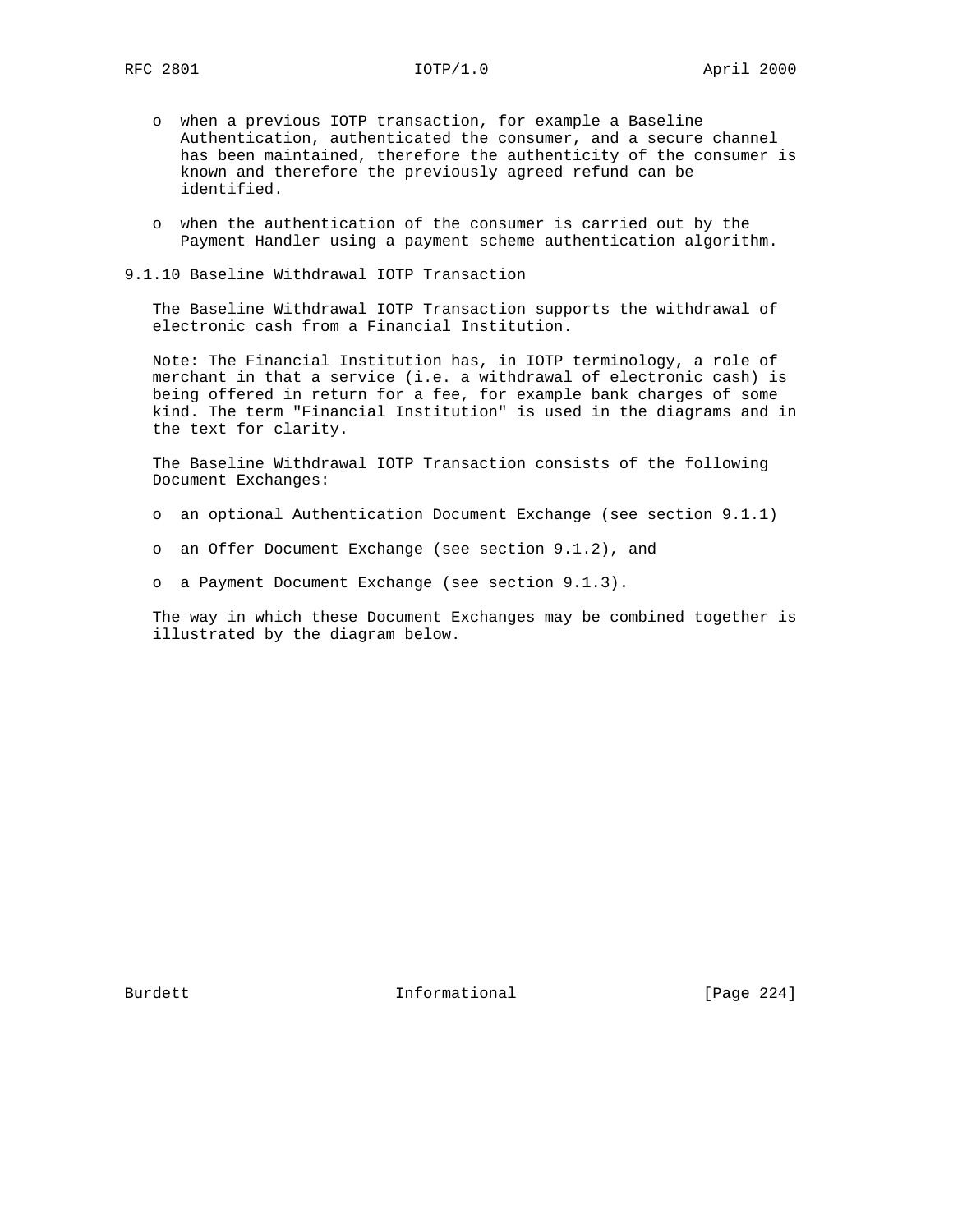

Figure 28 Baseline Withdrawal IOTP Transaction

Note that:

 o a Merchant (Financial Institution) may be able to offer withdrawal of several different types of electronic cash. In practice usually only one form of electronic cash may be offered. However, there may be several different protocols which may be used for the same "brand" of electronic cash.

Burdett Informational [Page 225]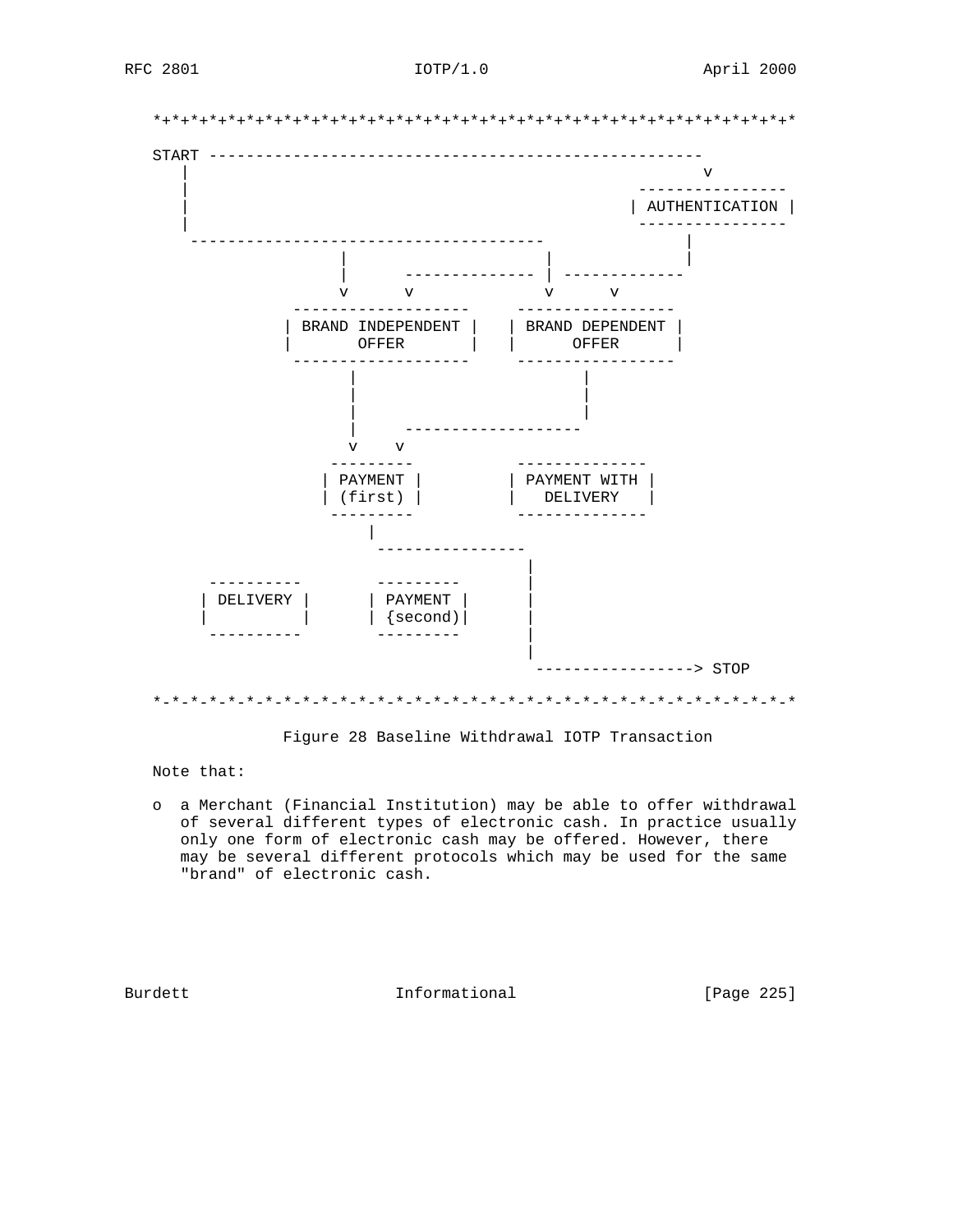- o the Merchant (Financial Institution) may use the results of the authentication to identify not only the consumer but also the account from which the withdrawal is to be made. If no single account can be identified, then it must be obtained by other means. For example:
	- the consumer could specify the account number prior to the Baseline Withdrawal IOTP Transaction starting, or
	- the consumer could have been identified earlier, for example using a Baseline Authentication IOTP Transaction, and an account selected from a list provided by the Financial Institution.
- o a Baseline Withdrawal without an authentication might be used:
	- if a previous IOTP transaction, for example a Baseline Deposit or a Baseline Authentication, authenticated the consumer, and a secure channel has been maintained, therefore the authenticity of the consumer is known
	- if authentication is achieved as part of a proprietary payment protocol and is therefore included in the Payment Document Exchange
	- if authentication of the consumer has been achieved by some other means, for example, by using a pass phrase, or a proprietary banking software solution.
- 9.1.11 Baseline Value Exchange IOTP Transaction

 The Baseline Value Exchange Transaction uses Payment Document Exchanges to support the exchange of value in one currency obtained using one payment method with value in the same or another currency using the same or another payment method. Examples of its use include:

- o electronic cash advance on a credit card. For example the first payment could be a "dollar SET Payment" using a credit card with the second payment being a download of Visa Cash e-cash in dollars.
- o foreign exchange using the same payment method. For example the payment could be an upload of Mondex value in British Pounds and the second a download of Mondex value in Euros

Burdett **Informational Informational** [Page 226]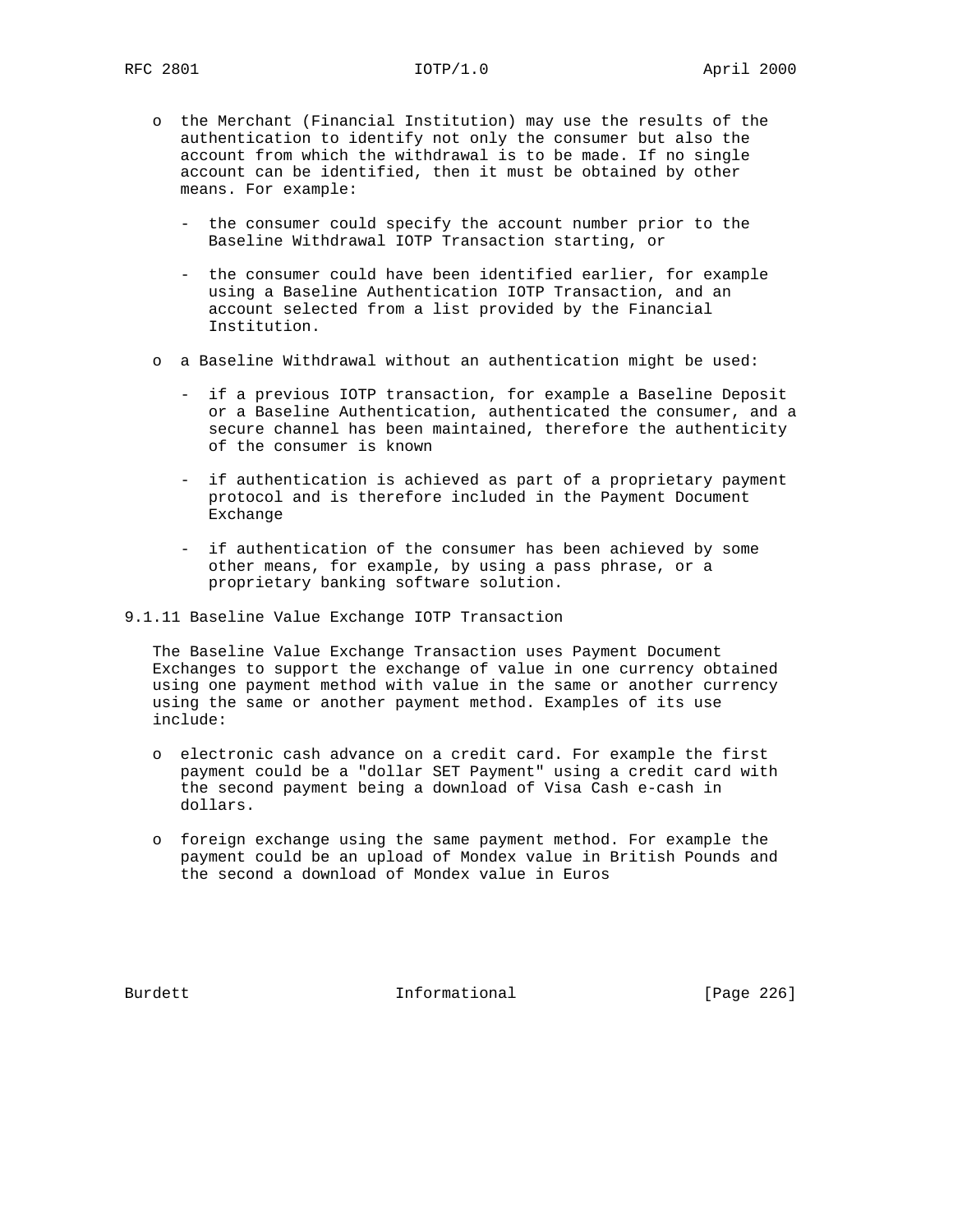o foreign exchange using different payment methods. For example the first payment could be a SET payment in Canadian Dollars followed a download of GeldKarte in Deutchmarks.

The Baseline Value Exchange uses the following Document Exchanges:

- o an optional Authentication Document Exchange (see section 9.1.1)
- o an Offer Document Exchange (see section 9.1.2), which provides details of what values and currencies will be exchanged, and
- o two Payment Document Exchanges (see section 9.1.3) which carry out the two payments involved.

 The way in which these Document Exchanges may be combined together is illustrated by the diagram below.

Burdett **Informational** [Page 227]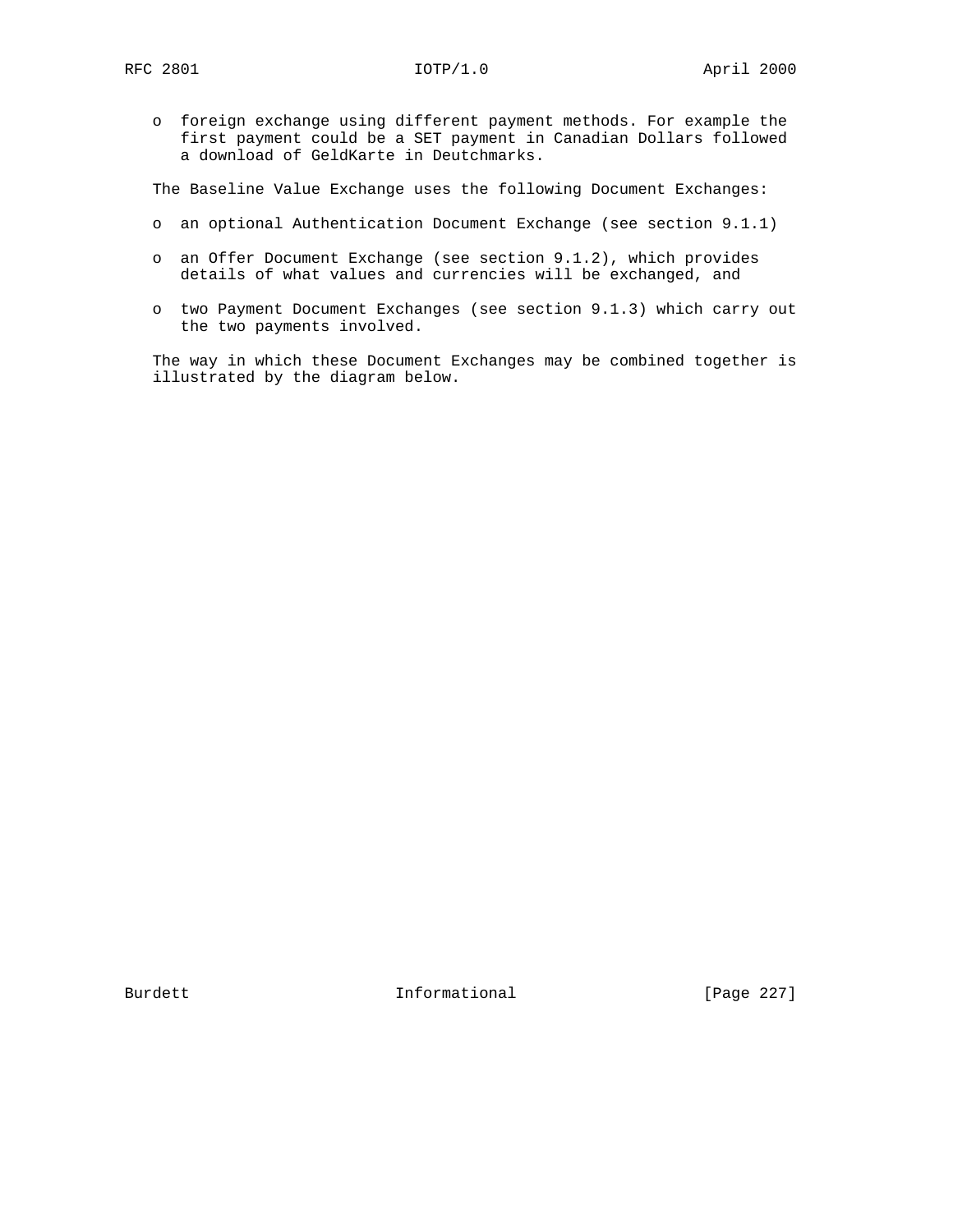

Figure 29 Baseline Value Exchange IOTP Transaction

Burdett

Informational

[Page 228]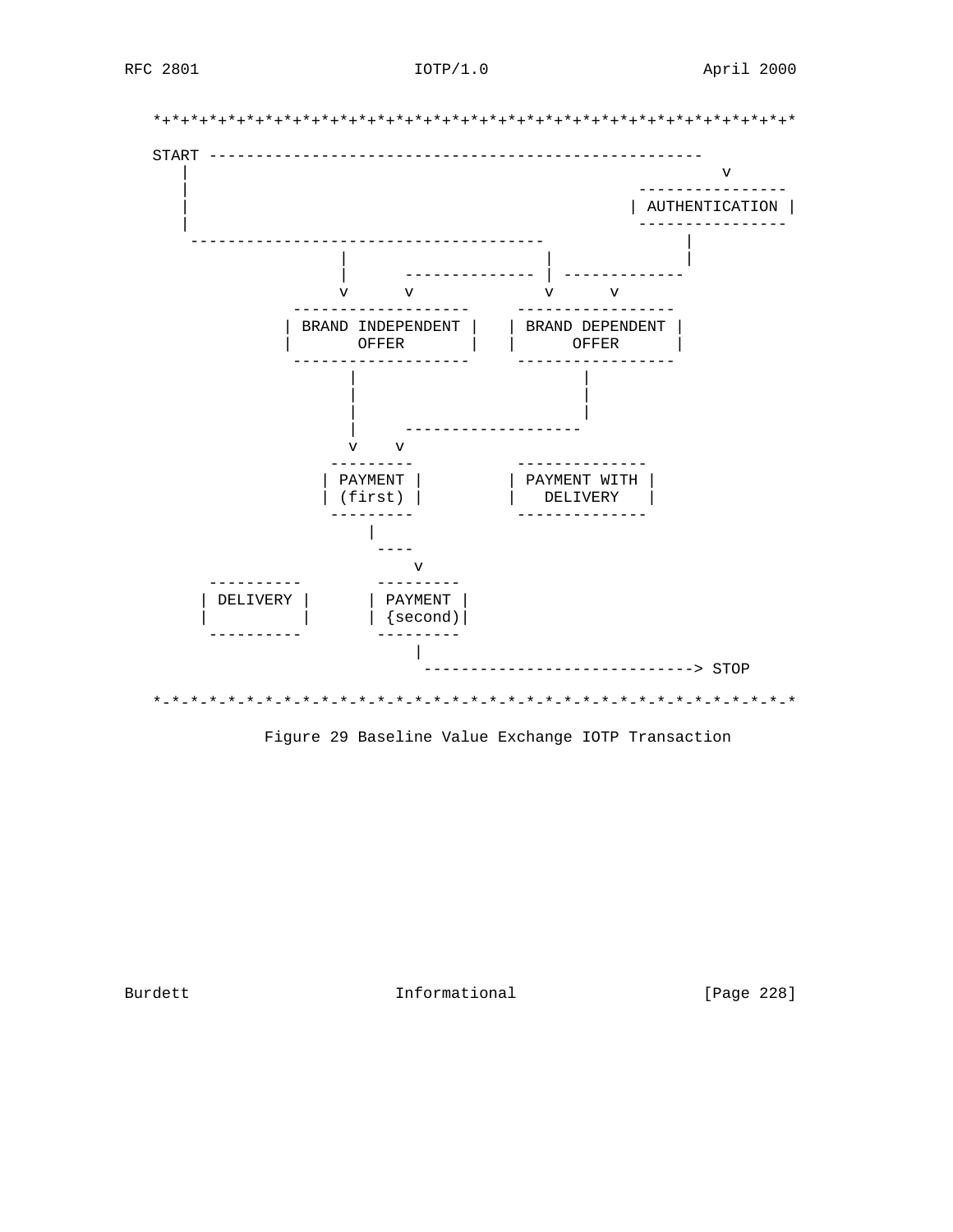The Baseline Value Exchange IOTP Transaction occurs in two basic forms:

- o Brand Dependent Value Exchange. Where the content of the offer, for example the rate at which one form of value is exchanged for another, is dependent on the payment brands and protocols selected by the consumer, and
- o Brand Independent Value Exchange. Where the content of the offer is not dependent on the payment brands and protocols selected.

 Note: In the above the role is a Merchant even though the Organisation carrying out the Value Exchange may be a Bank or some other Financial Institution. This is because the Bank is acting as a merchant in that they are making an offer which the Consumer can either accept or decline.

 The TPO Block and Offer Response Block may only be combined into the same IOTP Message if the content of the Offer Response Block does not change as a result of selecting the payment brands and payment protocols to be used in the Value Exchange.

BASELINE VALUE EXCHANGE SIGNATURES

 The use of signatures to ensure the integrity of a Baseline Value Exchange is illustrated by the diagram below.

Burdett **Informational Informational** [Page 229]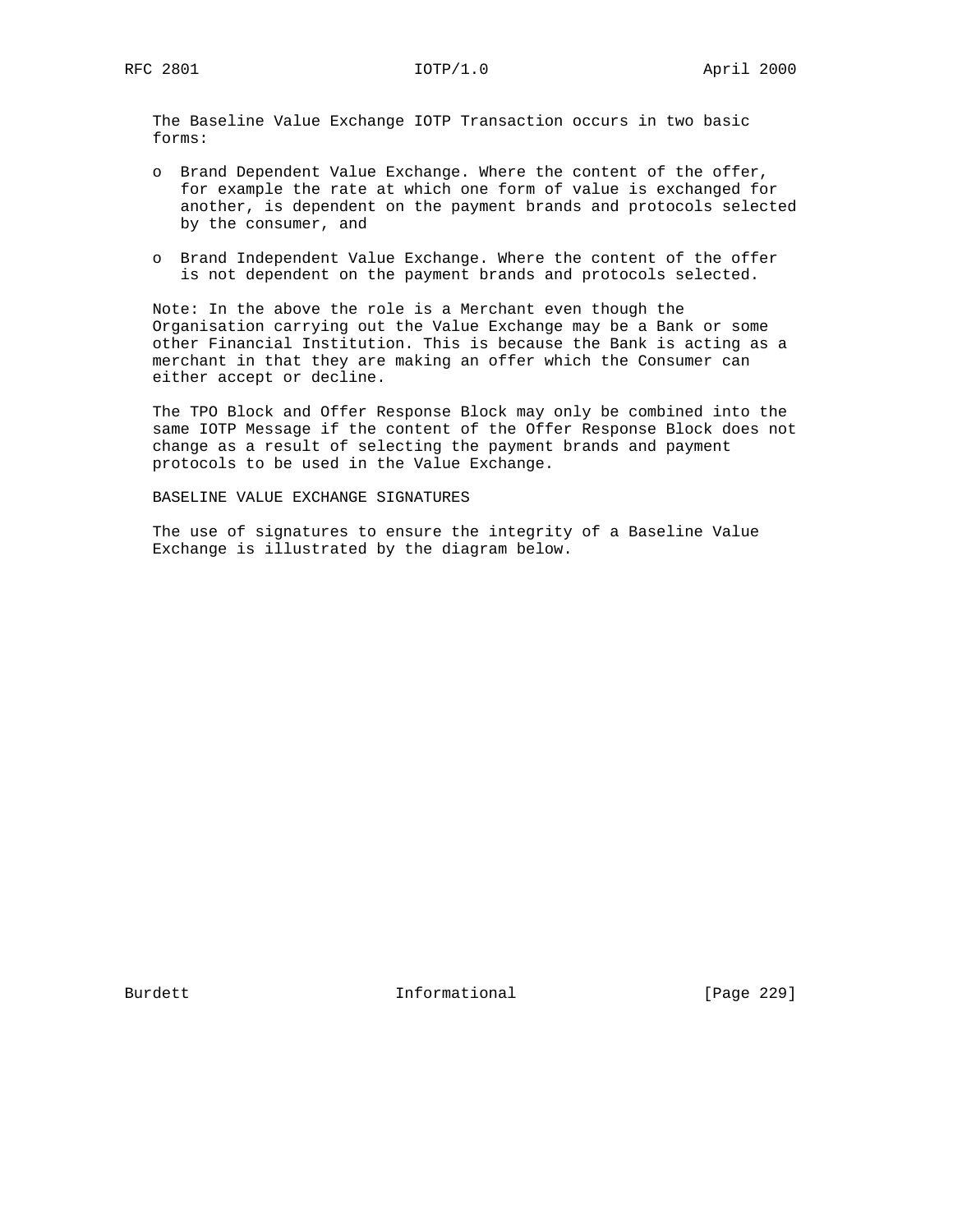\*+\*+\*+\*+\*+\*+\*+\*+\*+\*+\*+\*+\*+\*+\*+\*+\*+\*+\*+\*+\*+\*+\*+\*+\*+\*+\*+\*+\*+\*+\*+\*+\*+\*+\*

| Signature generated<br>by Merchant ensures<br>integrity of the Offer -------->                                                                                             | IotpMsq (TPO)<br>- Trans Ref Block<br>- - Signature Block<br>- TPO Block<br>- Offer Response Block | MERCHANT                            |
|----------------------------------------------------------------------------------------------------------------------------------------------------------------------------|----------------------------------------------------------------------------------------------------|-------------------------------------|
| Signature generated by<br>the Payment Handler of<br>the first payment binds<br>Pay Receipt for the first -----> -> - Signature Block ----- HANDLER<br>payment to the Offer | $IotpMsq$ (Pay Resp 1)<br>- Trans Ref Block<br>- Pay Response Block 1                              | PAYMENT<br>$\mathbf{1}$             |
| Signature generated by<br>the Payment Handler of<br>the second payment binds<br>the second payment to the $---&>$<br>first payment and therefore<br>to the Offer           | IotpMsq (Pay Resp 2)<br>– Trans Ref Block<br>- Signature Block <------<br>- Pay Response Block 2   | PAYMENT<br>HANDLER<br>$\mathcal{L}$ |

\*-\*-\*-\*-\*-\*-\*-\*-\*-\*-\*-\*-\*-\*-\*-\*-\*-\*-\*-\*-\*-\*-\*-\*-\*-\*-\*-\*-\*-\*-\*-\*-\*-\*-\*

Figure 30 Baseline Value Exchange Signatures

9.1.12 Valid Combinations of Document Exchanges

 The following diagram illustrates the data conditions in the various IOTP messages which can be used by a Consumer Trading Role to determine whether the combination of Document Exchanges are valid.

\*+\*+\*+\*+\*+\*+\*+\*+\*+\*+\*+\*+\*+\*+\*+\*+\*+\*+\*+\*+\*+\*+\*+\*+\*+\*+\*+\*+\*+\*+\*+\*+\*+\*+\*

| START                       |           |                |
|-----------------------------|-----------|----------------|
|                             |           |                |
| $\mathbf v$                 |           |                |
| Auth Request Block in =TRUE |           |                |
| first IOTP Message ?        |           |                |
| $=$ FALSE                   |           |                |
| $\overline{V}$              |           |                |
| Offer Response Block in     |           |                |
| first IOTP Message ?        |           | AUTHENTICATION |
| $=$ TRUE                    | $=$ FALSE |                |
|                             |           |                |
|                             |           |                |

Burdett Informational [Page 230]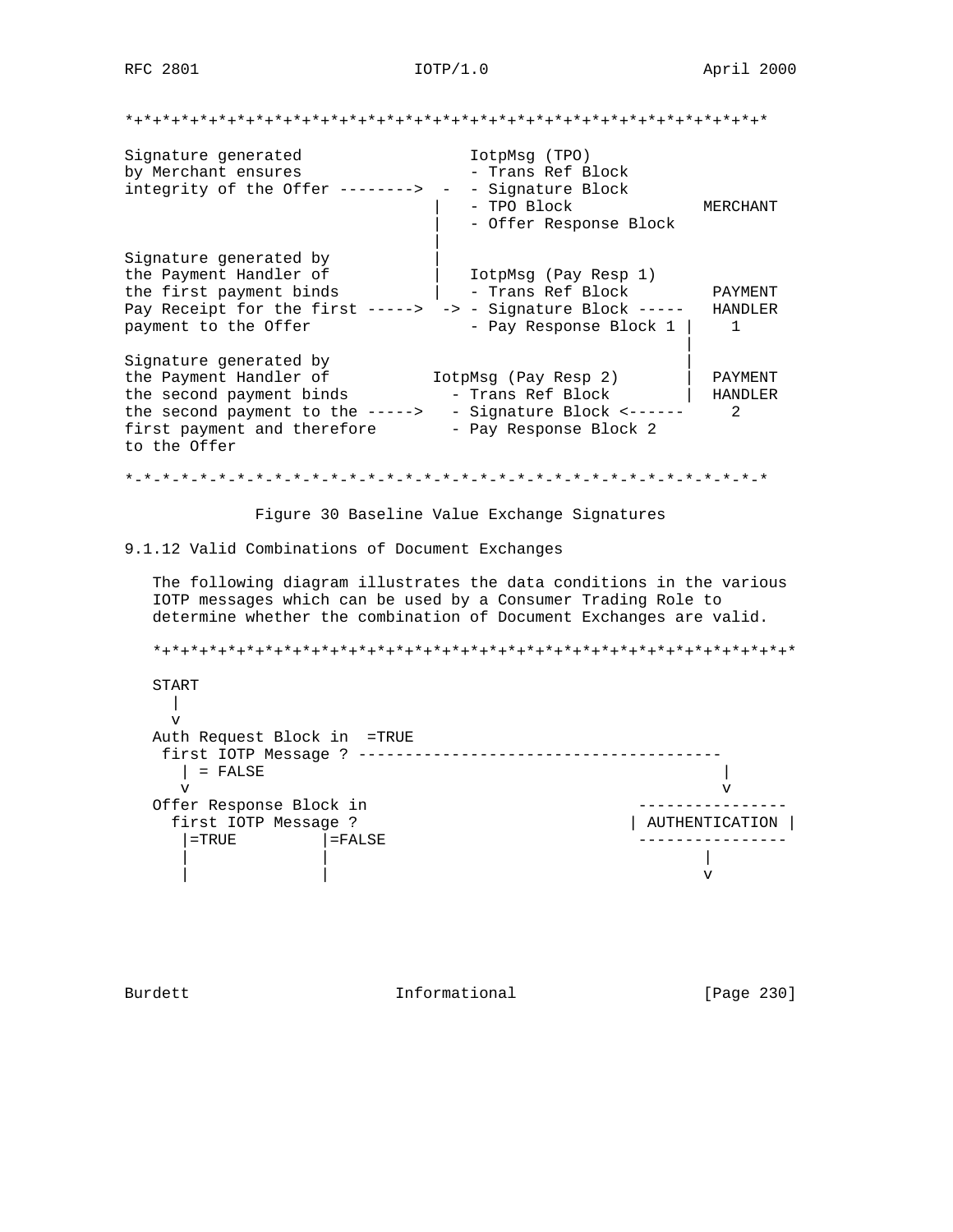

Figure 31 Valid Combinations of Document Exchanges

Burdett **Informational** [Page 231]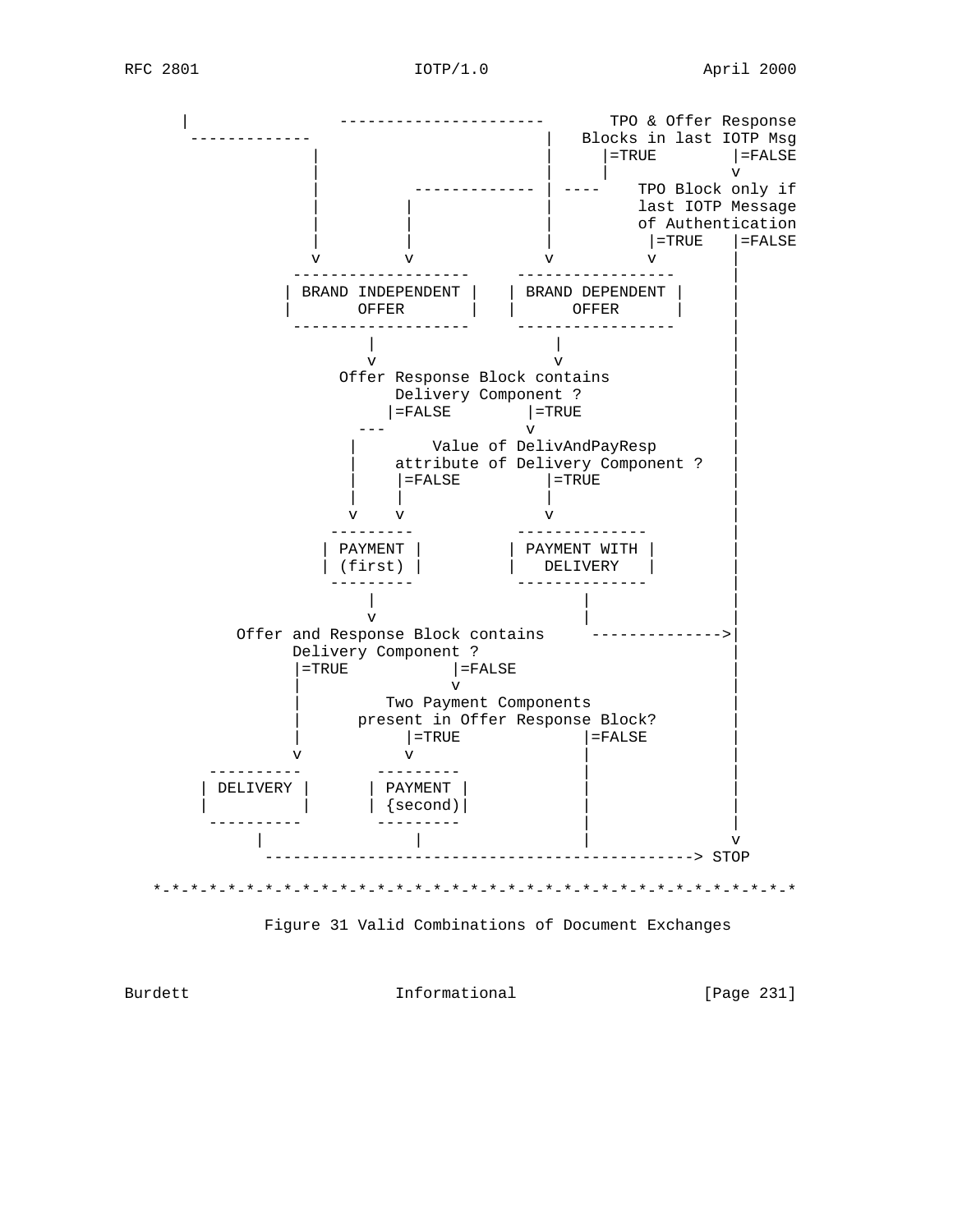- 1) If first IOTP Message of an IOTP Transaction contains an Authentication Request then:
	- a) IOTP Transaction includes an Authentication Document Exchange (see section 9.1.1). (Note 1)
	- b) If the last IOTP Message of the Authentication Document Exchange includes a TPO Block and an Offer Response Block then:
		- i) IOTP Transaction includes a Brand Independent Offer Document Exchange (see section 9.1.2.2). (Note 2)
	- c) Otherwise, if the last IOTP Message of the Authentication Exchange includes a TPO Block but NO Offer Response Block, then:
		- i) IOTP Transaction includes a Brand Dependent Offer Document Exchange (see section 9.1.2.1). (Note 2)
	- d) Otherwise (Authentication Status IOTP Message of the Authentication Document Exchange contains neither a TPO Block but nor an Offer Response Block)
		- i) IOTP Transaction consists of just an Authentication Document Exchange. (Note 3)
- 2) Otherwise (no Authentication Request in first IOTP Message):
	- e) IOTP Transaction does not include an Authentication Document Exchange (Note 2)
	- f) If first IOTP Message contains an Offer Response Block, then:
		- i) the IOTP Transaction contains a Brand Independent Offer Document Exchange (Note 2)
	- g) Otherwise (no Offer Response Block in first IOTP Message):
		- i) the IOTP Transaction includes a Brand Dependent Offer Document Exchange (Note 2)
- 3) If an Offer Response Block exists in any IOTP message then:
	- h) If the Offer Response Block contains a Delivery Component then:
		- i) If the DelivAndPayResp attribute of the Delivery Component is set to True, then:

Burdett **Informational** [Page 232]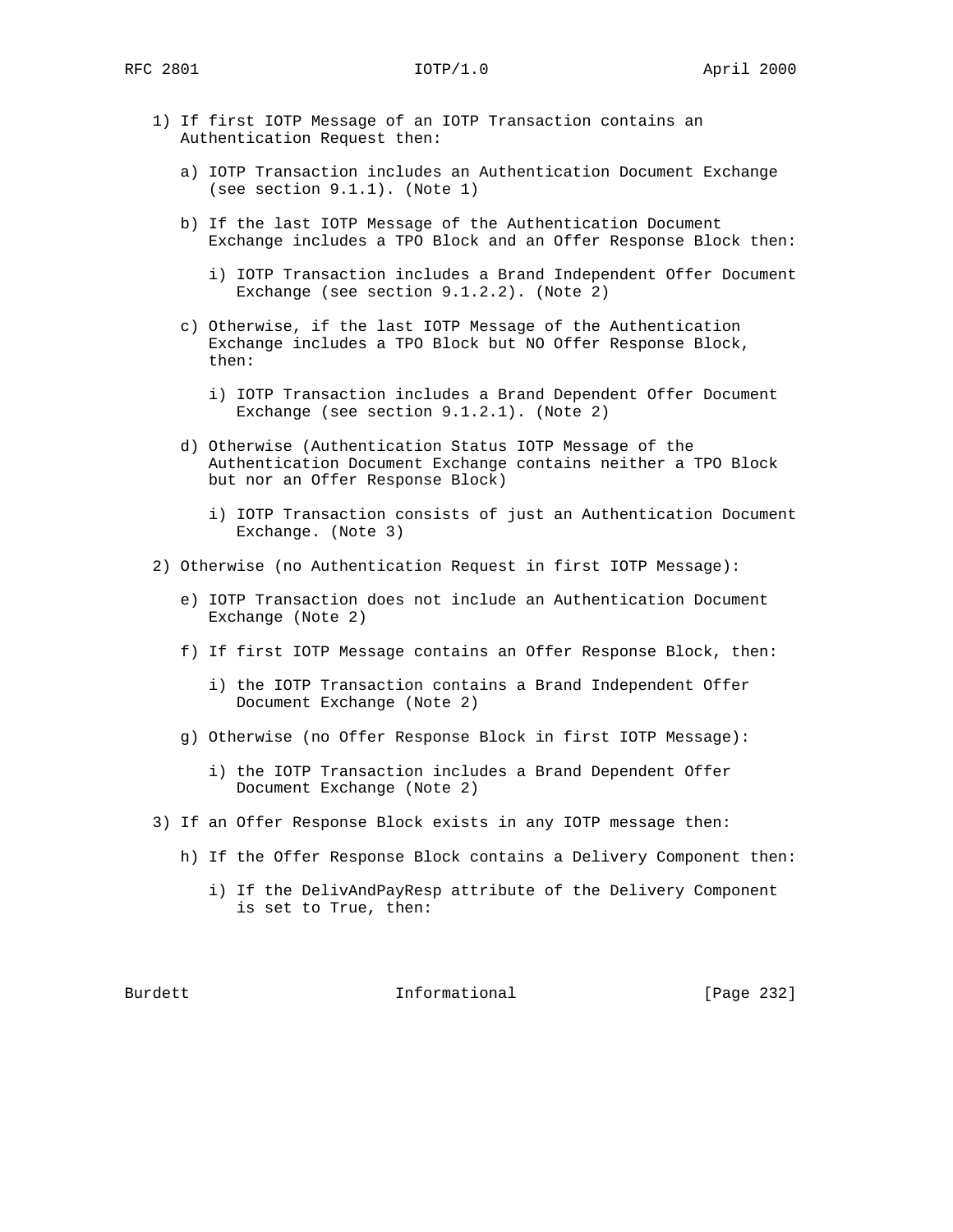- (1) the IOTP Transaction consists of a Payment And Delivery Document Exchange (see section 9.1.5) (Note 4)
- ii) otherwise (the DelivAndPayResp attribute of the Delivery Component is set to False)
	- (1) the IOTP Transaction consists of a Payment Document Exchange (see section 9.1.3) followed by a Delivery Document Exchange (see section 9.1.4) (Note 4)
- i) otherwise (the Offer Response Block does not contain a Delivery Component)
	- i) if the Offer Response Block contains just one Payment Component, then:
		- (1) the IOTP Transaction contains just one Payment Document Exchange (Note 5)
	- ii) if the Offer Response Block contains two Payment Components, then:
		- (1) the IOTP Transaction contains two Payment Document Exchanges. The StartAfter attribute of the Payment Components is used to indicate which payment occurs first (Note 6)
- iii) if the Offer Response Block contains no or more than two Payment Components, then there is an error
- 4) Otherwise (no Offer Response Block) there is an error.

 The following table indicates the types of IOTP Transactions which can validly have the conditions indicated above.

Note **IOTP** Transaction Validity

- 1. Any Payment and Authentication IOTP Transaction
- 2. Any Payment and Authentication IOTP Transaction except Baseline Authentication
- 3. Either Baseline Authentication, or a Baseline Purchase, Refund, Deposit, Withdrawal or Value Exchange with a failed Authentication
- 4. Baseline Purchase only
- 5. Baseline Purchase, Refund, Deposit or Withdrawal

Burdett **Informational Informational** [Page 233]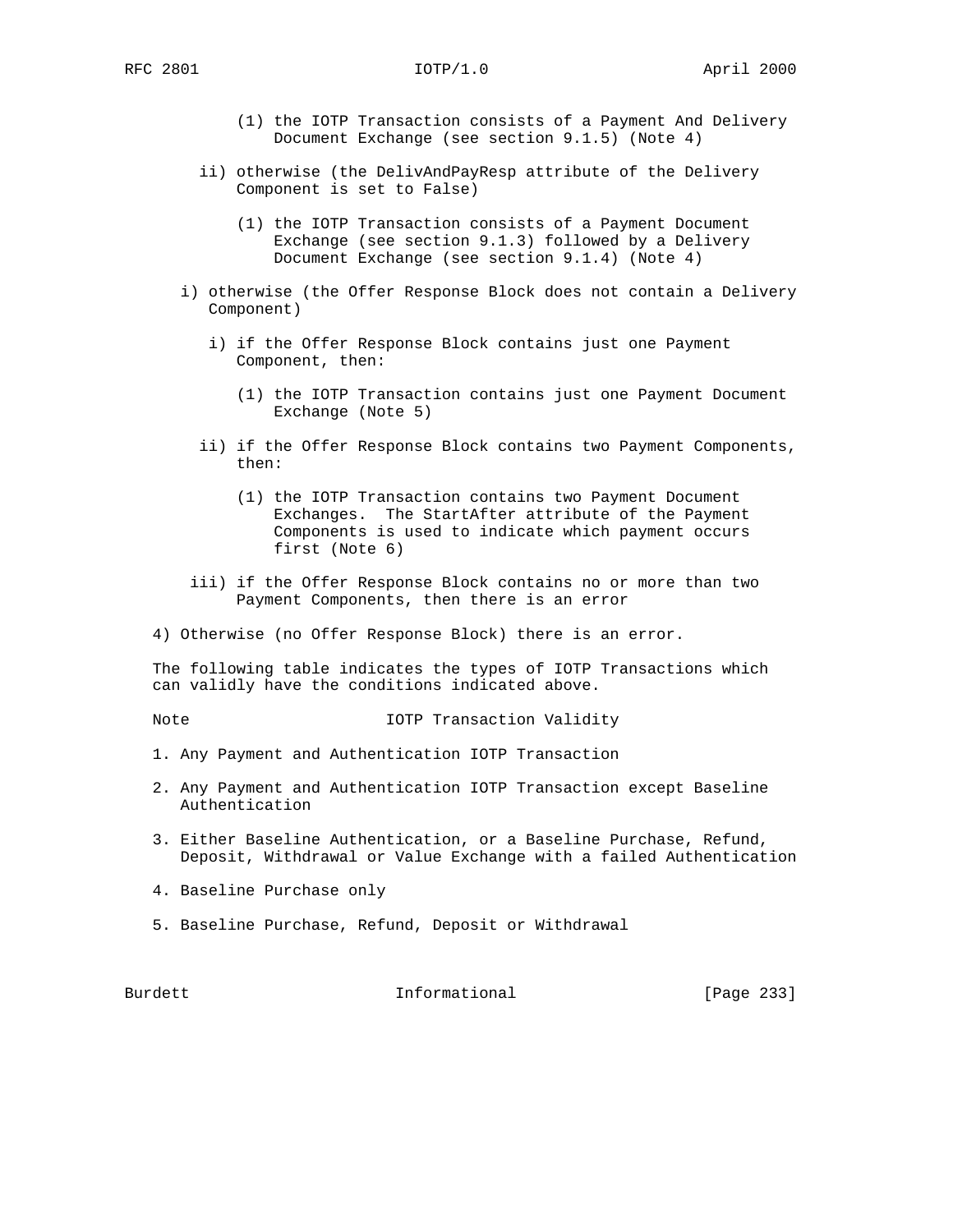- 6. Baseline Value Exchange only
- 9.1.13 Combining Authentication Transactions with other Transactions

 In the previous sections an Authentication Document Exchange is shown preceding an Offer Document Exchange as part of a single IOTP Transaction with the same IOTP Transaction Id.

 It is also possible to run a separate Authentication Transaction at any point, even in parallel with another IOTP Transaction. Typically this will be used:

- o by a Consumer to authenticate a Merchant, Payment Handler or a Delivery Handler, or
- o by a Payment Handler or Delivery Handler to authenticate a Consumer.

In outline the basic process consists of:

- o the Trading Role that decides it wants to carry out an authentication of another role suspends the current IOTP transaction being carried out
- o a stand-alone Authentication transaction is then carried out. This may, at implementer's option, be linked to the original IOTP Transaction using a Related To Component (see section 3.3.3) in the Transaction Reference Block.
- o if the Authentication transaction is successful, then the original IOTP Transaction is restarted
- o if the Authentication fails then the original IOTP Transaction is cancelled.

For example, a Consumer could:

- o authenticate the Payment Handler for a Payment between receiving an Offer Response from a Merchant and before sending the Payment Request to that Payment Handler
- o authenticate a Delivery Handler for a Delivery between receiving the Payment Response from a Payment Handler and before sending the Delivery Request

 A Payment Handler could authenticate a Consumer after receiving the Payment Request and before sending the next Payment related message.

Burdett Informational [Page 234]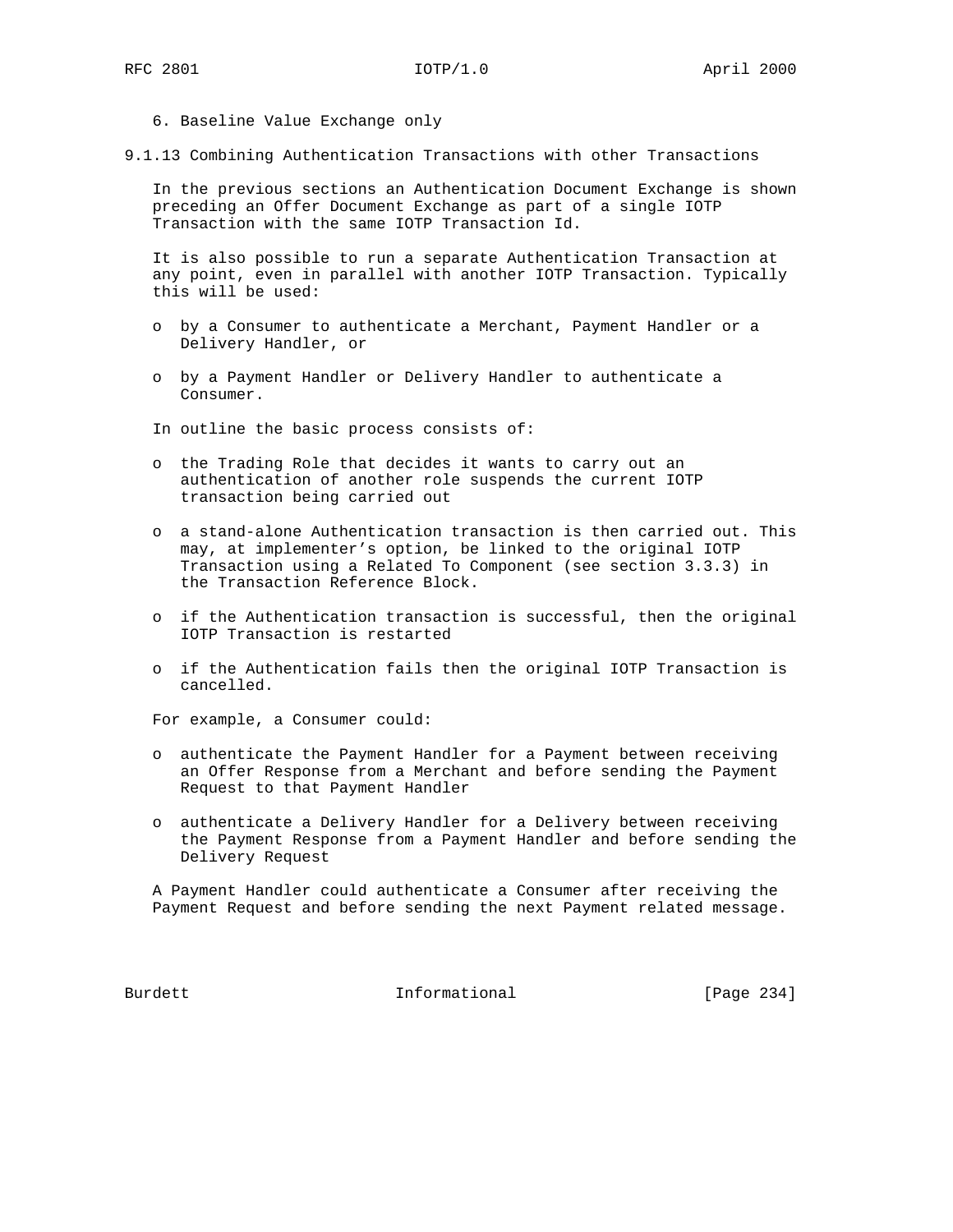A Delivery Handler could authenticate a Consumer after receiving the Delivery Request and before sending the Delivery Response.

 Note: Some Payment Methods may carry out an authentication within the Payment Exchange. In this case the information required to carry out the authentication will be included in Payment Scheme Components.

 In this instance IOTP aware application will not be aware that an authentication has occurred since the Payment Scheme Components that contain authentication request information will be indistinguishable from other Payment Scheme Components.

9.2 Infrastructure Transactions

 Infrastructure Transactions are designed to support inquiries about whether or not a transaction has succeeded or a Trading Role's servers are operating correctly. There are two types of transaction:

- o a Transaction Status Inquiry Transaction which provides information on the status of an existing or complete IOTP transaction, and
- o Ping Transaction that enables one IOTP aware application to determine if the IOTP aware application at another Trading Role is operating and verify whether or not signatures can be handled.

Each of these is described below

9.2.1 Baseline Transaction Status Inquiry IOTP Transaction

 The Baseline IOTP Transaction Status Inquiry provides information on the status of an existing or complete IOTP transaction.

 The Trading Blocks used by the Baseline Transaction Status Inquiry Transaction are:

- o an Inquiry Request Trading Block (see section 8.12),
- o an Inquiry Response Trading Block (see section 8.13)
- o an optional Signature Block (see section 8.16).

 The Inquiry IOTP Transaction can be used for a variety of reasons. For example:

 o to help in resuming a suspended transaction to determine the current state of processing of one of the other roles,

Burdett **Informational Informational** [Page 235]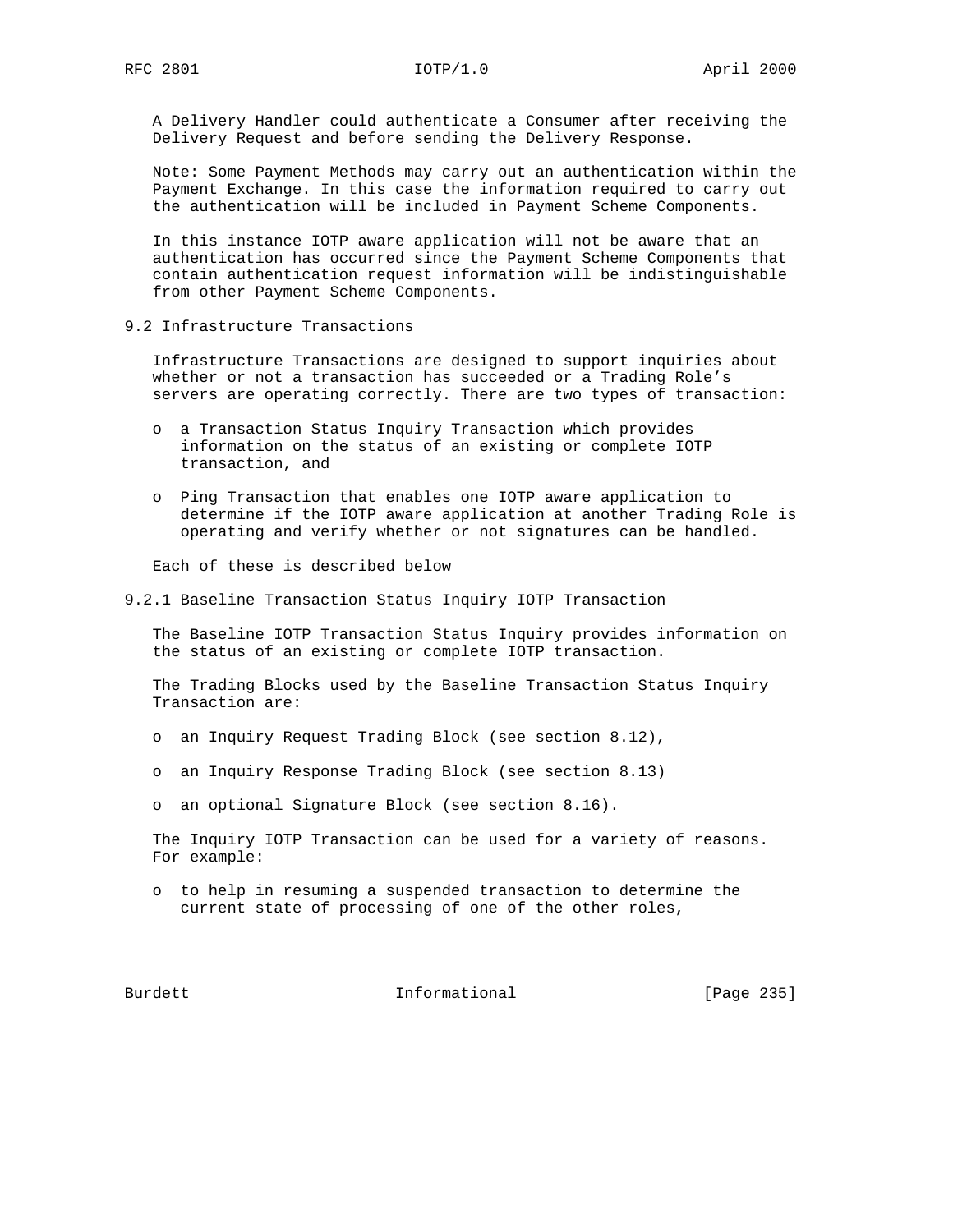o for a merchant to determine if a payment, delivery, etc., was completed. For example, a Consumer might claim that payment was made but no signed IOTP payment receipt was available to prove it. If the Merchant makes an inquiry of the Payment Handler then the Merchant can determine whether or not payment was made.

 Note: Inquiries on Baseline Ping IOTP Transactions (see section 9.2.2) are ignored.

MAKING INQUIRIES OF ANOTHER TRADING ROLE

 One Trading Role may make an inquiry of any other Trading Role at any point in time.

IOTP aware software that supports the Consumer Trading Role may not:

- o digitally sign a response if requested, since it may not have the capability, or
- o respond to an Inquiry Request at all since it may not be on-line, or may consider that the request is not reasonable since, for example, the Request was not digitally signed.

As a guideline:

- o the Consumer should send a Transaction Status Inquiry Block to a Trading Role only after the following events have occurred:
	- to the Merchant, after sending a TPO Selection Block,
	- to the Payment Handler, after sending a Payment Request Block,
	- to the Delivery Handler, after sending a Delivery Request Block,
- o other Trading Roles should send a Transaction Status Inquiry Block to the Consumer only after receiving a message from the Consumer and before sending the final "Response" message to the Consumer
- o there are no restrictions on non-Consumer Trading Roles sending Inquiries to other trading roles.

TRANSACTION STATUS INQUIRY TRANSPORT SESSION

 For a Transaction Status Inquiry on an ongoing transaction a different transport session from the ongoing transaction is used. For a Transaction Status Inquiry on a past transaction, how the IOTP

Burdett **Informational** [Page 236]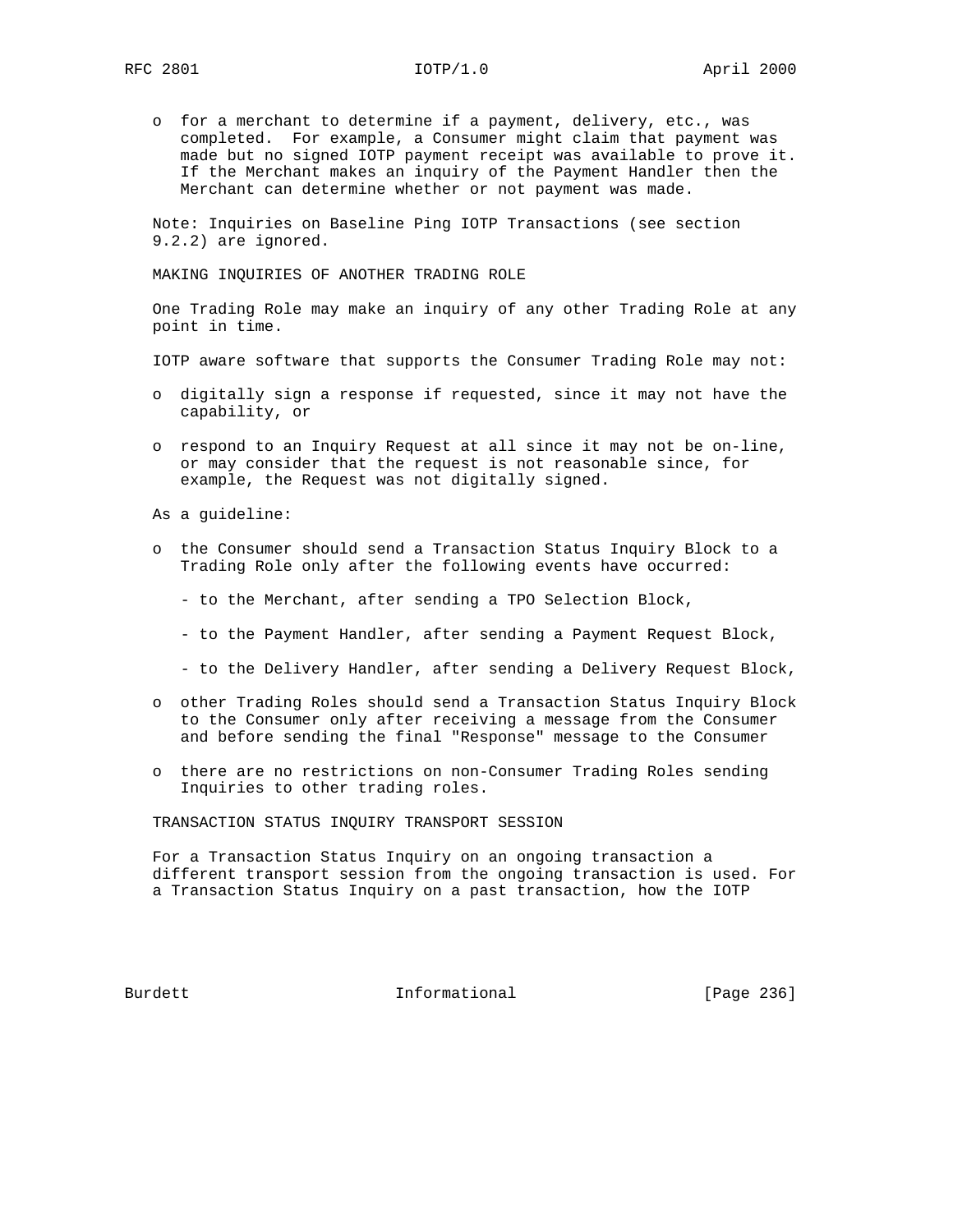module on the software at the Trading Role is started upon the receipt of Inquiry Request message is defined in each Mapping to Transport supplement for IOTP.

TRANSACTION STATUS INQUIRY ERROR HANDLING

 Errors in a Transaction Status Inquiry can be categorised into one of the following three cases:

- o Business errors (see section 4.2) in the original (inquired) messages
- o Technical errors (see section 4.1) both IOTP and payment scheme specific ones - in the original IOTP (inquired) messages
- o Technical errors in the message containing the Inquiry Request Block itself

The following outlines what the software should do in each case

BUSINESS ERRORS IN THE ORIGINAL MESSAGES

 Return an Inquiry Response Block containing the Status Component which was last sent to the Consumer Role.

TECHNICAL ERRORS IN THE ORIGINAL MESSAGES

 Return an Inquiry Response Block containing a Status Component. The Status Component should contain a ProcessState attribute set to ProcessError. In this case send back an Error Block indicating where the error was found in the original message.

TECHNICAL ERRORS IN THE INQUIRY REQUEST BLOCK

 Return an Error message. That is, send back an Error Block containing the Error Code (see section 7.21.2) which describes the nature of the error in the Inquiry Request message.

INQUIRY TRANSACTION MESSAGES

 The following Figure outlines the Baseline IOTP Transaction Status Inquiry process.

Burdett **Informational** [Page 237]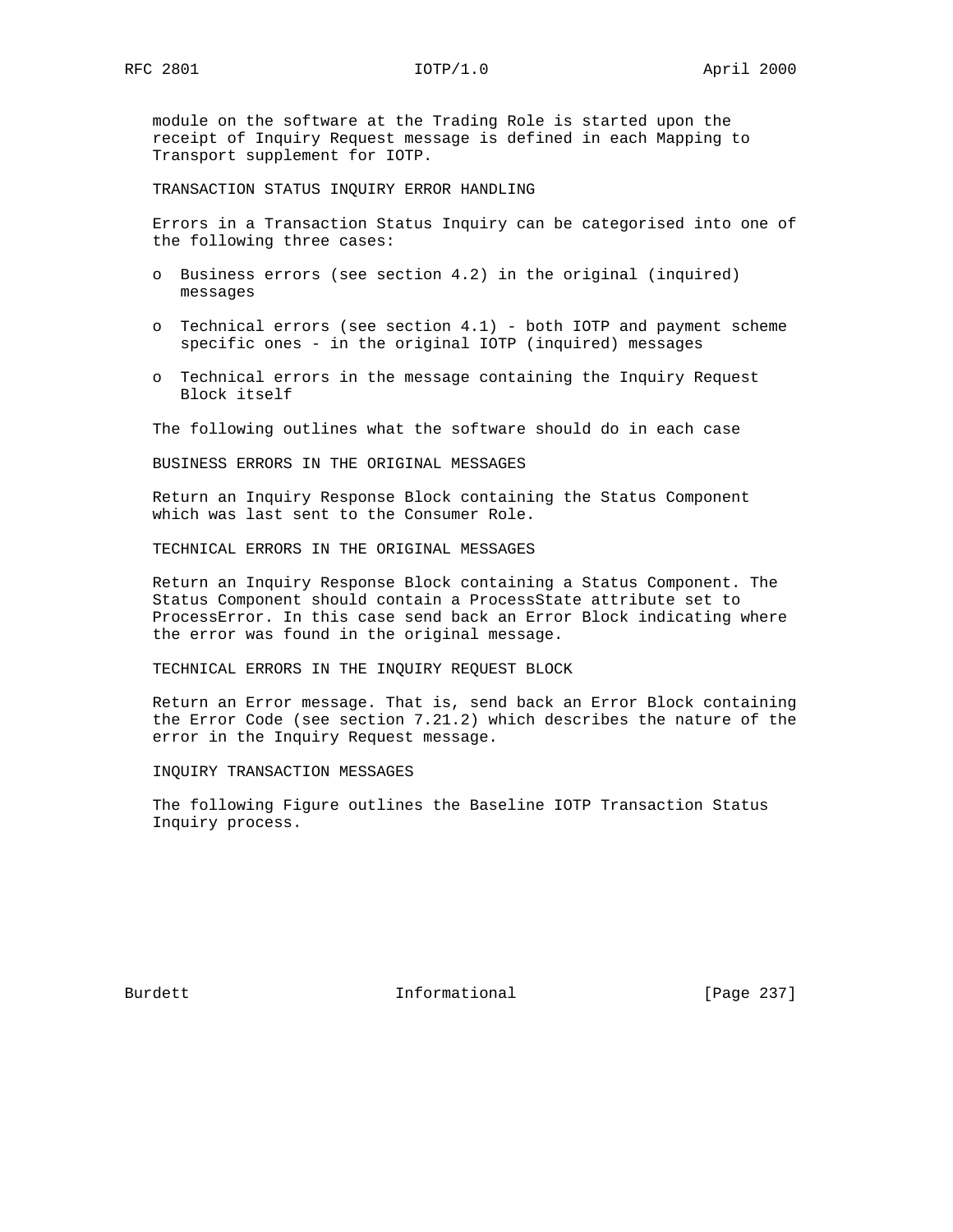\*+\*+\*+\*+\*+\*+\*+\*+\*+\*+\*+\*+\*+\*+\*+\*+\*+\*+\*+\*+\*+\*+\*+\*+\*+\*+\*+\*+\*+\*+\*+\*+\*+\*+\*

 1st Role | 2nd Role STEP | | 1. The first role decides to inquire on an IOTP Transaction by, for example, clicking on the inquiry button of an IOTP Aware Application. This will then generate an Inquiry Request Block and send it to the appropriate Trading Role. 1 --> 2 INQUIRY REQUEST. IotpMsg: TransRef Block; Signature Block (optional); Inquiry Request Block 2. The Trading Role checks the digital signature (if

 present). If the recipient wants to respond, then the Trading Role checks the transaction status of the transaction that is being inquired upon by using the IotpTransId in the Transaction ID Component of the Transaction Reference Block, then generates the appropriate Inquiry Response Block, sends the message back to the 1st Role and stops

- 1 <-- 2 INQUIRY RESPONSE. IotpMsg: TransRef Block; Inquiry Response Block; Signature Block (Optional)
- 3. First role checks the Inquiry Response Block and optional signature, takes whatever action is appropriate or perhaps stops. This may include displaying status information to the end user.

\*-\*-\*-\*-\*-\*-\*-\*-\*-\*-\*-\*-\*-\*-\*-\*-\*-\*-\*-\*-\*-\*-\*-\*-\*-\*-\*-\*-\*-\*-\*-\*-\*-\*-\*

Figure 32 Baseline Transaction Status Inquiry

 The remainder of this sub-section on the Baseline Transaction Status Inquiry IOTP Transaction defines the contents of each Trading Block. Note that the term "original transaction" is the transaction which a trading role wants to discover some information about.

TRANSACTION REFERENCE BLOCK

 A Trading Role making an inquiry must use a Transaction Id Component (see section 3.3.1) where both the IotpTransId and TransTimeStamp attributes are the same as in the Transaction Id Component of the original transaction that is being inquired upon. The IotpTransId attribute in this component serves as the key in querying the

Burdett **Informational** Informational [Page 238]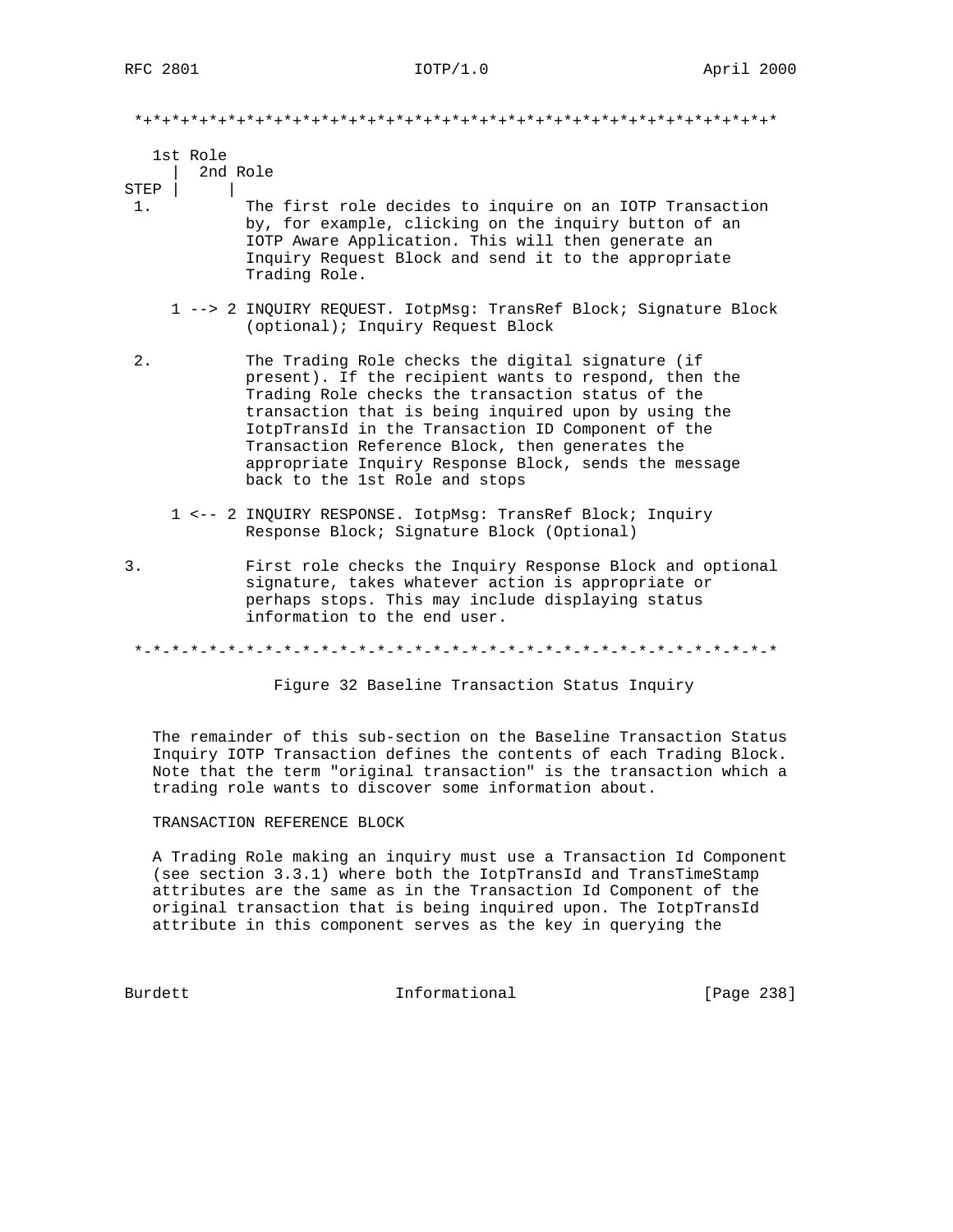transaction logs maintained at the Trading Role's site. The value of the ID attribute of the Message Id Component should be different from those of any in the original transaction (see section 3.4.1).

 If up-to-date status information is required then the MsgId Component, and in particular the ID attribute for the MsgId Component must be different from any other IOTP Message that has been sent by the Trading Role. This is required because of the way that Idempotency is handled by IOTP (see section 4.5.2.2 Checking/Handling Duplicate Messages).

## INQUIRY REQUEST BLOCK

 The Inquiry Request Block (see section 8.12) contains the following components:

- o one Inquiry Type Component (see section 7.18). This identifies whether the inquiry is on an offer, payment, or delivery.
- o zero or one Payment Scheme Components (see section 7.10). This is for encapsulating payment scheme specific inquiry messages for inquiries on a payment.

SIGNATURE BLOCK (INQUIRY REQUEST)

 If a signature block is present on the message containing the Inquiry Request Block then it may be checked to determine if the Inquiry Request is authorised.

 If present, the Inquiry Request Signature Block (see section 8.12) contains the following components:

o one Signature Component (see section 7.19)

o one or more Certificate Components, if required.

 Inquiry Response Blocks should only be generated if the Transaction is authorised.

 Note: Digital signatures on an Inquiry Request is only likely to occur if the recipient of the request expects the Inquiry Request to be signed. In this version of IOTP this will require some kind of pre-existing agreement. This means that:

 o Consumers are unlikely to generate requests with signatures, although it is not an error if they do

Burdett **Informational Informational** [Page 239]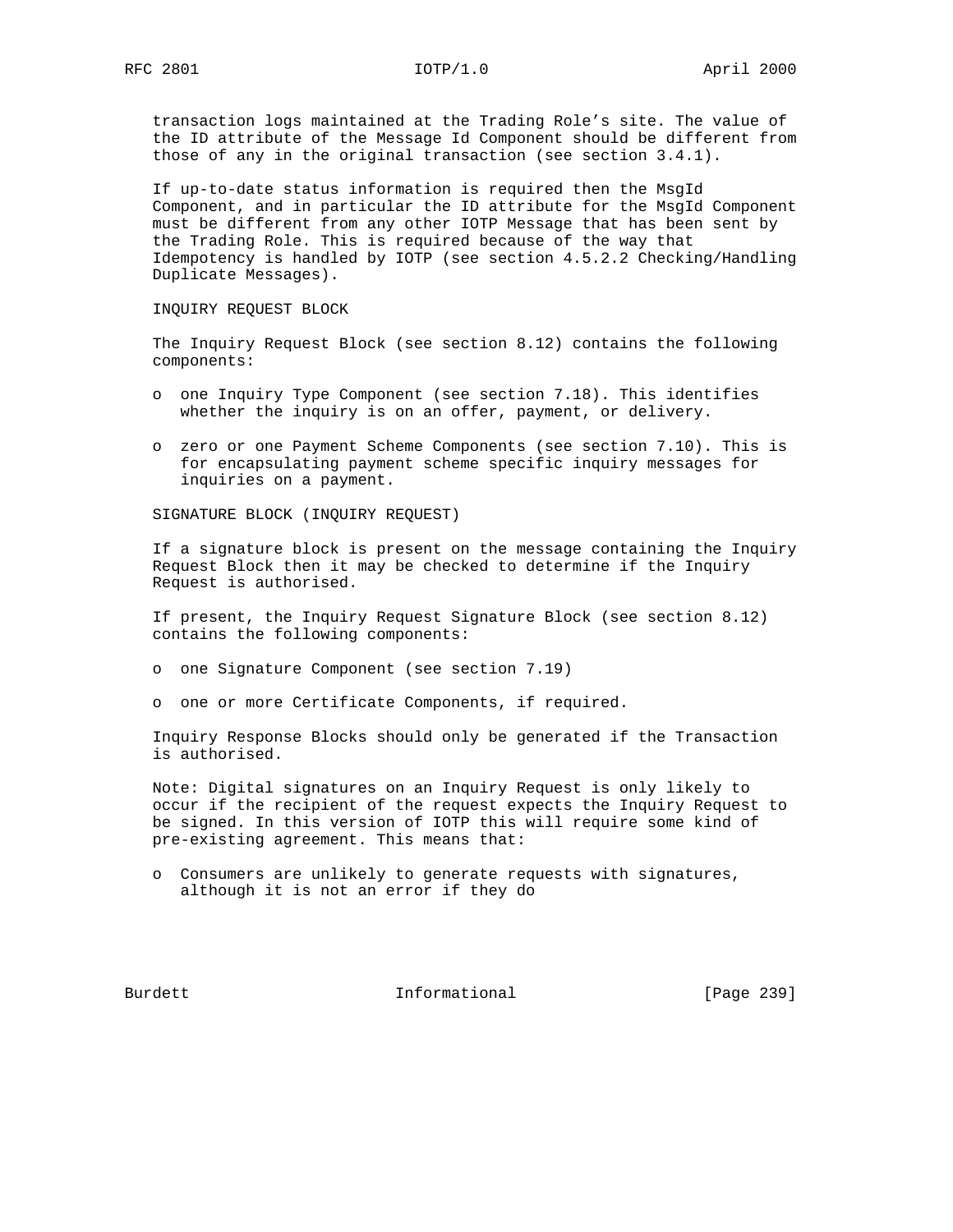o the other trading roles may agree that digital signatures are required. For example a Payment Handler may require that an Inquiry Request is digitally signed by the Merchant so that they can check that the request is valid.

 On the other hand if the original transaction to which the Inquiry relates was carried out over a secure channel (e.g., [SSL]) then it is probably reasonable to presume that if the sender of the Inquiry knows the Transaction Id component of the original message (including for example the timestamp) then the inquiry is likely to be genuine.

## INQUIRY RESPONSE BLOCK

 The Inquiry Response Block (see section 8.13) contains the following components:

- o one Status Component (see section 7.16). This component holds the status information on the inquired transaction,
- o zero or one Payment Scheme Components. These contain encapsulated payment scheme specific inquiry messages for inquiries on payment.

SIGNATURE BLOCK (INQUIRY RESPONSE)

 If a signature block is present on the message containing the Inquiry Response Block then it may be checked by the receiver of the block to determine if the Inquiry Response is valid.

 If present, the Inquiry Response Signature Block (see section 8.13) contains the following components:

o one Signature Component (see section 7.19)

o one or more Certificate Components, if required.

 Note: Digital signatures on an Inquiry Response is only likely to occur if the recipient of the response expects the Inquiry Request to be signed. In this version of IOTP this will require some kind of pre-existing agreement. This means that:

- o Consumers are unlikely to generate responses with signatures, although it is not an error if they do
- o the other trading roles may agree that digital signatures are required. For example a Merchant may require that an Inquiry Response is digitally signed by the Payment Handler so that they can check that the request response is valid.

Burdett Informational [Page 240]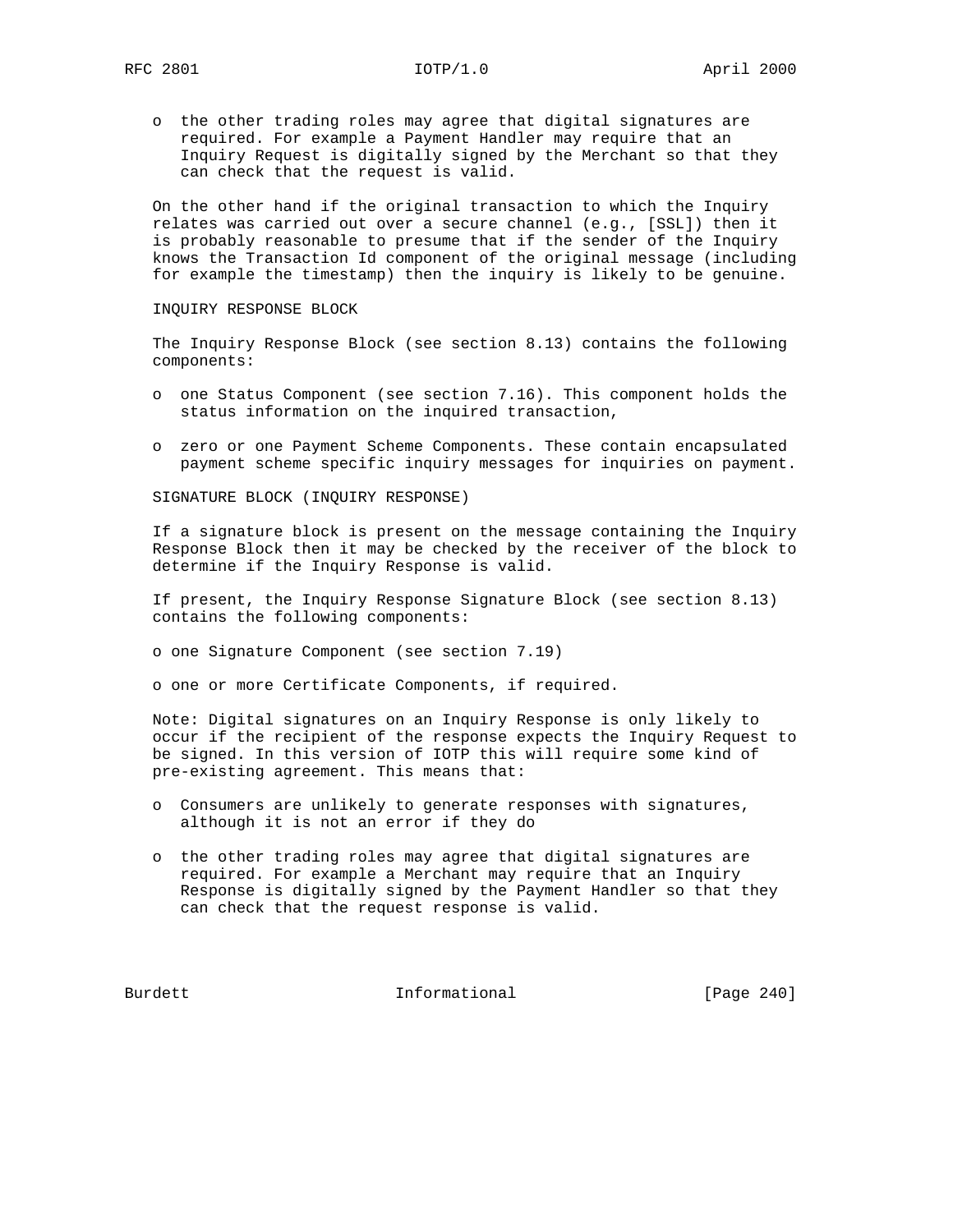9.2.2 Baseline Ping IOTP Transaction

 The purpose of the Baseline IOTP Ping Transaction is to test basic connectivity between the Trading Roles that may take part in an IOTP Transaction.

It enables IOTP aware application software to:

- o determine if the IOTP aware application at another Trading Role is operating, and
- o verify whether or not the two trading roles signatures can be processed.

 For example it can be used by a Merchant to determine if a Payment Handler or Delivery Handler is up and running prior to starting a Purchase transaction that uses those trading roles.

The Trading Blocks used by the Baseline Ping IOTP Transaction are:

- o a Ping Request Block (see section 8.14)
- o a Ping Response Block (see section 8.15), and
- o a Signature Block (see section 8.16).

PING MESSAGES

 The following figure outlines the message flows in the Baseline IOTP Ping Transaction.

Burdett Informational [Page 241]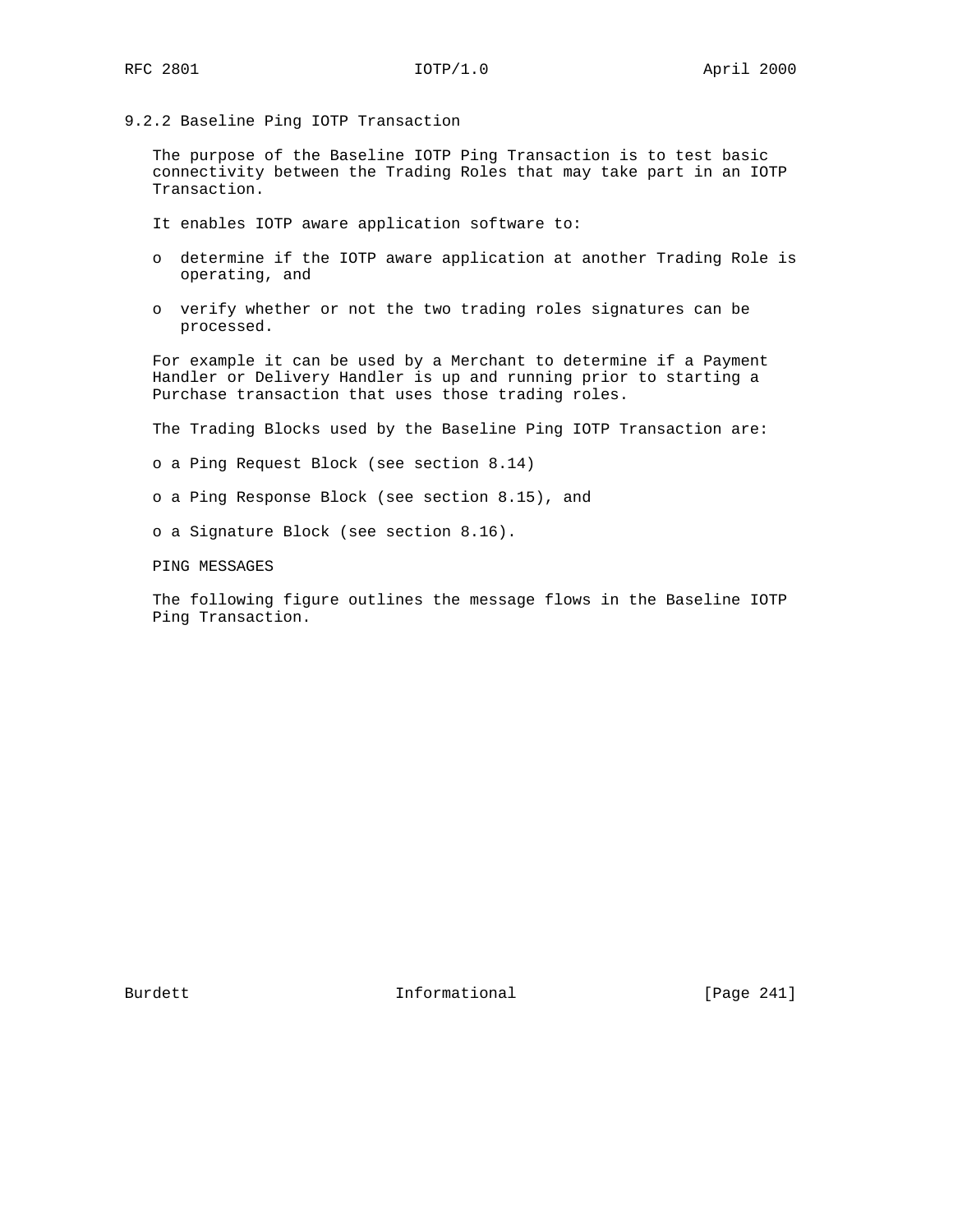|            | 1st Role<br>2nd Role                                                                                                                                                                                                                                     |
|------------|----------------------------------------------------------------------------------------------------------------------------------------------------------------------------------------------------------------------------------------------------------|
| STEP<br>1. | The IOTP Aware Application in the first Trading Role<br>decides to check whether the counterparty IOTP<br>application is up and running. It generates a Ping<br>Request Block and optional Signature Block and sends them<br>to the second trading role. |
|            | 1 --> 2 PING REQUEST. IotpMsg: Trans Ref Block; Signature Block<br>(Optional); Ping Request Block                                                                                                                                                        |
| 2.         | The second Trading Role which receives the Ping Request<br>Block generates a Ping Response Block and sends it back<br>to the sender of the original Ping Request with a<br>signature block if required.                                                  |
|            | 1 <-- 2 PING Response. IotpMsg: Trans Ref Block; Signature Block<br>(Optional); Ping Response Block                                                                                                                                                      |
| 3.         | The first Trading Role checks the Ping Response Block and<br>takes appropriate action, if necessary                                                                                                                                                      |
|            |                                                                                                                                                                                                                                                          |
|            | Figure 33 Baseline Ping Messages                                                                                                                                                                                                                         |
|            | The verification that signatures can be handled is indicated by the<br>sender of the Ping Request Block including:                                                                                                                                       |
| $\circ$    | Organisation Components that identify itself and the intended<br>recipient of the Ping Request Block, and                                                                                                                                                |
| $\circ$    | a Signature Block that signs data in the Ping Request.                                                                                                                                                                                                   |
|            | In this way the receiver of the Ping Request:                                                                                                                                                                                                            |
| $\circ$    | knows who is sending the Ping Request and can therefore verify the<br>Signature on the Request, and                                                                                                                                                      |
| $\circ$    | knows who to generate a signature for on the Ping Response.                                                                                                                                                                                              |
|            | Note that a Ping Request:                                                                                                                                                                                                                                |
| O          | does not affect any on-going transaction                                                                                                                                                                                                                 |
|            |                                                                                                                                                                                                                                                          |
|            |                                                                                                                                                                                                                                                          |

Burdett **Informational Informational** [Page 242]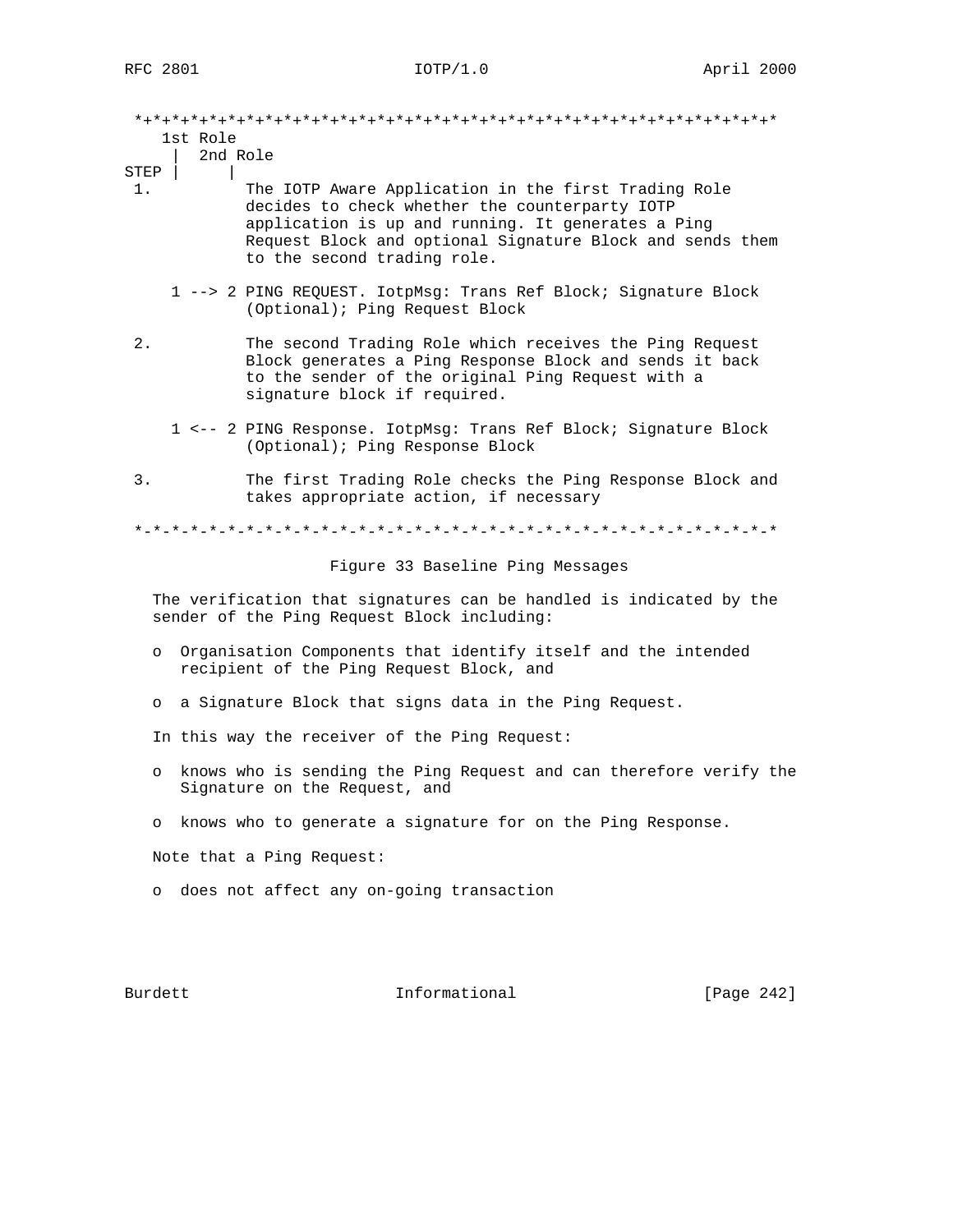o does NOT initiate an IOTP transaction, unlike other IOTP transaction messages such as TPO or Transaction Status Inquiry.

 All IOTP aware applications must return a Ping Response message to the sender of a Ping Request message when it is received.

 A Baseline IOTP Ping request can also contain an optional Signature Block. IOTP aware applications can, for example, use the Signature Block to check the recipient of a Ping Request can successfully process and check signatures it has received.

 For each Baseline Ping IOTP Transaction, each IOTP role shall establish a different transport session from other IOTP transactions.

 Any IOTP Trading Role can send a Ping request to any other IOTP Trading Role at any time it wants. A Ping message has its own IotpTransId, which is different from other IOTP transactions.

 The remainder of this sub-section on the Baseline Ping IOTP Transaction defines the contents of each Trading Block.

TRANSACTION REFERENCE BLOCK

 The IotpTransId of a Ping transaction should be different from any other IOTP transaction.

PING REQUEST BLOCK

 If the Ping Transaction is anonymous then no Organisation Components are included in the Ping Request Block (see section 8.7).

 If the Ping Transaction is not anonymous then the Ping Request Block contains Organisation Components for:

o the sender of the Ping Request Block, and

o the verifier of the Signature Component

 If Organisation Components are present, then it indicates that the sender of the Ping Request message has generated a Signature Block. The signature block must be verified by the Trading Role that receives the Ping Request Block.

SIGNATURE BLOCK (PING REQUEST)

 The Ping Request Signature Block (see section 8.16) contains the following components:

Burdett **Informational** [Page 243]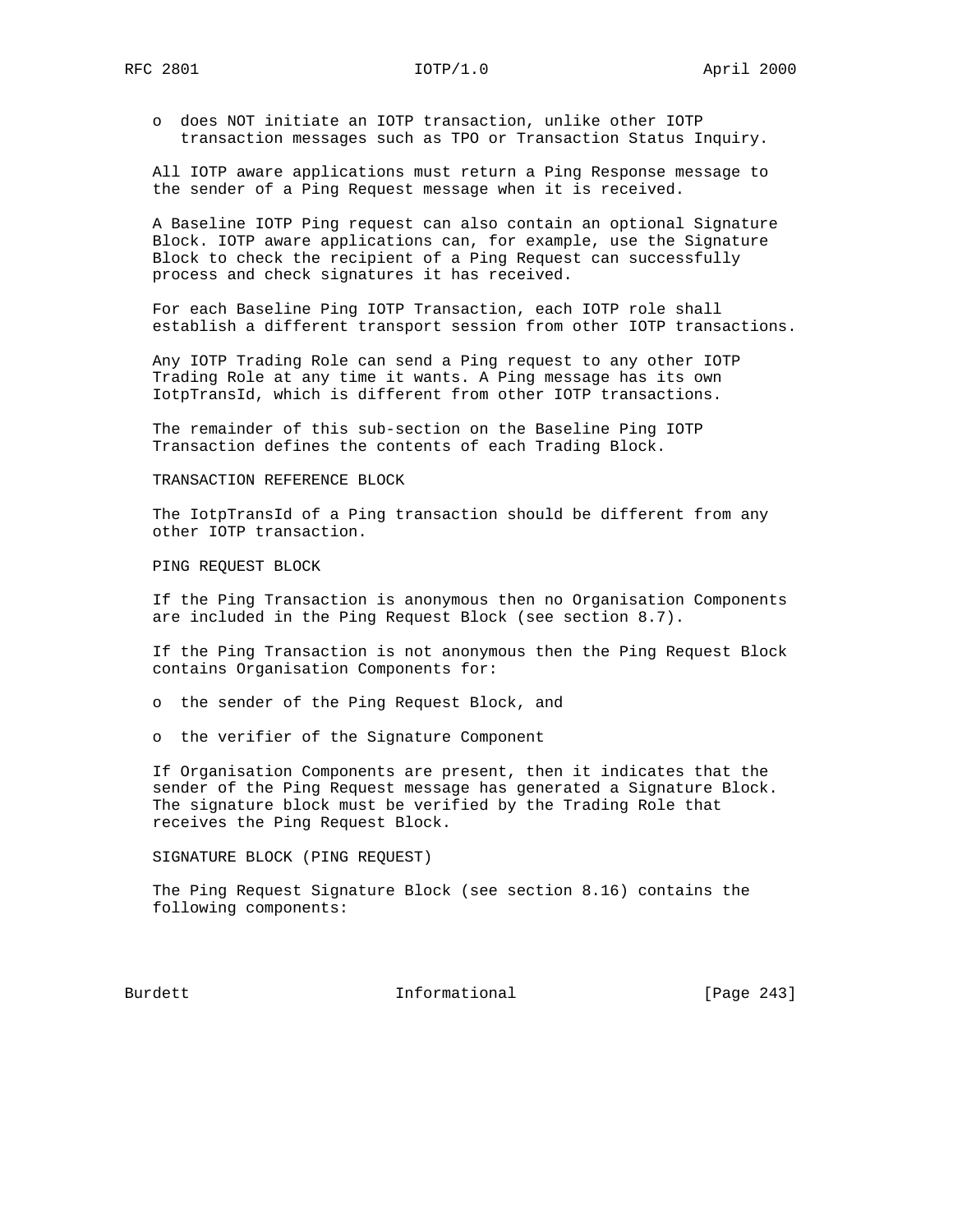o one Signature Component (see section 7.19)

o one or more Certificate Components, if required.

PING RESPONSE BLOCK

 The Ping Response Block (see section 8.15) contains the following component:

 o the Organisation Component of the sender of the Ping Response message

 If the Ping Transaction is not anonymous then the Ping Response additionally contains:

 o copies of the Organisation Components contained in the Ping Request Block.

SIGNATURE BLOCK (PING RESPONSE)

 The Ping Response Signature Block (see section 8.16) contains the following components:

- o one Signature Component (see section 7.19)
- o one or more Certificate Components, if required.
- 10. Retrieving Logos

 This section describes how to retrieve logos for display by IOTP aware software using the Logo Net Locations attribute contained in the Brand Element (see section 7.7.1) and the Organisation Component (see section 7.6).

 The full address of a logo is defined as follows: Logo\_address ::= Logo\_net\_location "/" Logo\_size Logo\_color\_depth ".gif"

Where:

- o Logo\_net\_location is obtained from the LogoNetLocn attribute in the Brand Element (see section 7.7.1) or the Organisation Component. Note that:
	- the content of this attribute is dependent on the Transport Mechanism (such as HTTP) that is used. See the Transport Mechanism supplement,

Burdett **Informational** [Page 244]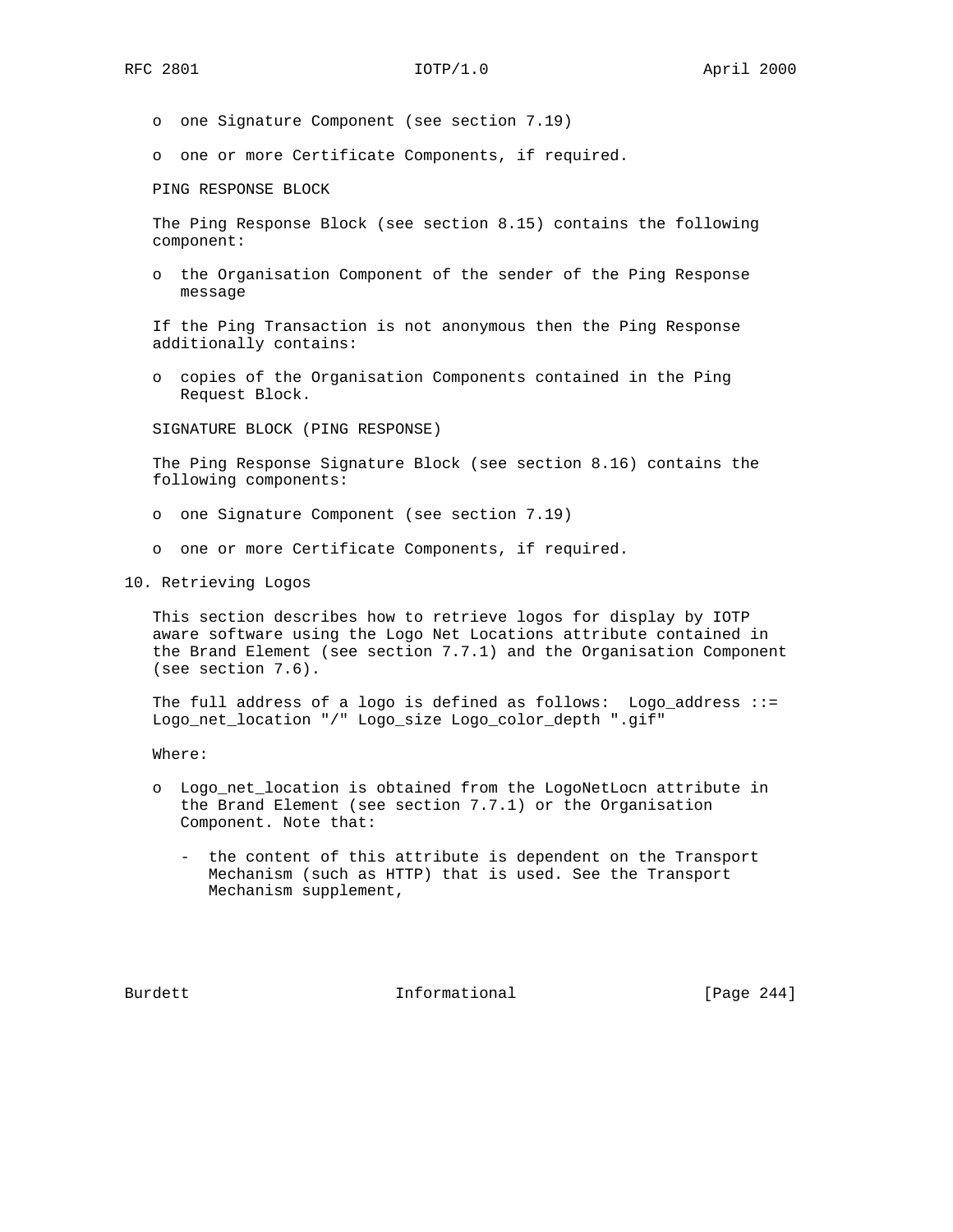- implementers should check that if the rightmost character of Logo Net Location is set to right-slash "/" then another, right slash should not be included when generating the Logo Address,
- o Logo\_size identifies the size of the logo,
- o Logo\_color\_depth identifies the colour depth of the logo
- o "gif" indicates that the logos are in "gif" format

 Logo\_size and Logo\_color\_depth are specified by the implementer of the IOTP software that is retrieving the logo depending on the size and colour that they want to use.

10.1 Logo Size

 There are five standard sizes for logos. The sizes in pixels and the corresponding values for Logo Size are given in the table below.

 Size in Logo Size Pixels Value 32 x 32 or exsmall 32 x 20 53 x 33 small 103 x 65 medium 180 x 114 large 263 x 166 exlarge

10.2 Logo Color Depth

 There are three standard colour depths. The colour depth (including bits per pixel) and the corresponding value for Logo\_Color\_Depth are given in the table below.

| Color Depth<br>(bits per pixel) | Logo Color<br>Depth Value |
|---------------------------------|---------------------------|
| $4(16\text{ colors})$           |                           |
| 8 (256 colors)                  | nothing                   |
| 24 (16 million colors)          | 24                        |

Burdett **Informational** [Page 245]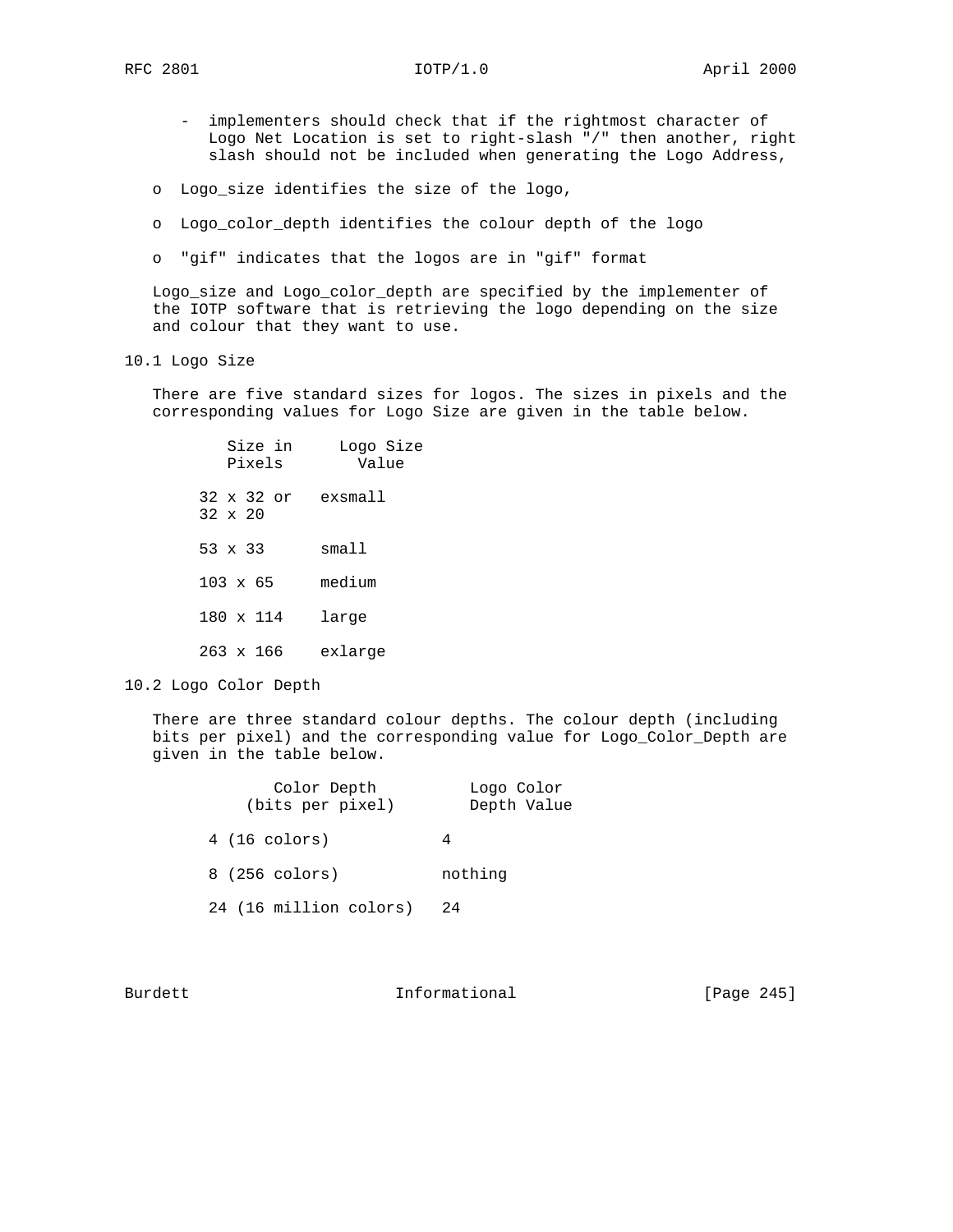Note that if Logo Color Depth is omitted then a logo with the default colour depth of 256 colours will be retrieved.

- 10.3 Logo Net Location Examples
	- If Logo Net Location was set to "ftp://logos.xzpay.com", then:
	- o "ftp://logos.xzpay.com/medium.gif" would retrieve a medium size 256 colour logo
	- o "http://logos.xzpay.com/small4.gif" would retrieve a small size 16 colour logo

 Note: Organisations which make logos available for use with IOTP should always make available "small" and "medium" size logos and use the "gif" format.

11. Brands

This section contains:

- o a definition of Brands and an outline of Brand Selection using Brand Lists, and
- o some XML examples of Brand Lists
- 11.1 Brand Definitions and Brand Selection

 One of the key features of IOTP is the ability for a merchant to offer a list of Brands from which a consumer may make a selection. This section provides an overview of what is involved and provides guidance on how selection of a brand and associated payment instrument can be carried out by a Consumer. It covers:

- o definitions of Payment Instruments and Brands what are Payment Instruments and Brands in an IOTP context. Further categorises Brands as optionally a "Dual Brand" or a "Promotional Brand",
- o identification and selection of Promotional Brands Promotional Brands offer a Consumer some additional benefit, for example loyalty points or a discount. This means that both Consumers and Merchant must be able to correctly identify that a valid Promotional Brand is being used.

Also see the following sections:

Burdett **Informational** [Page 246]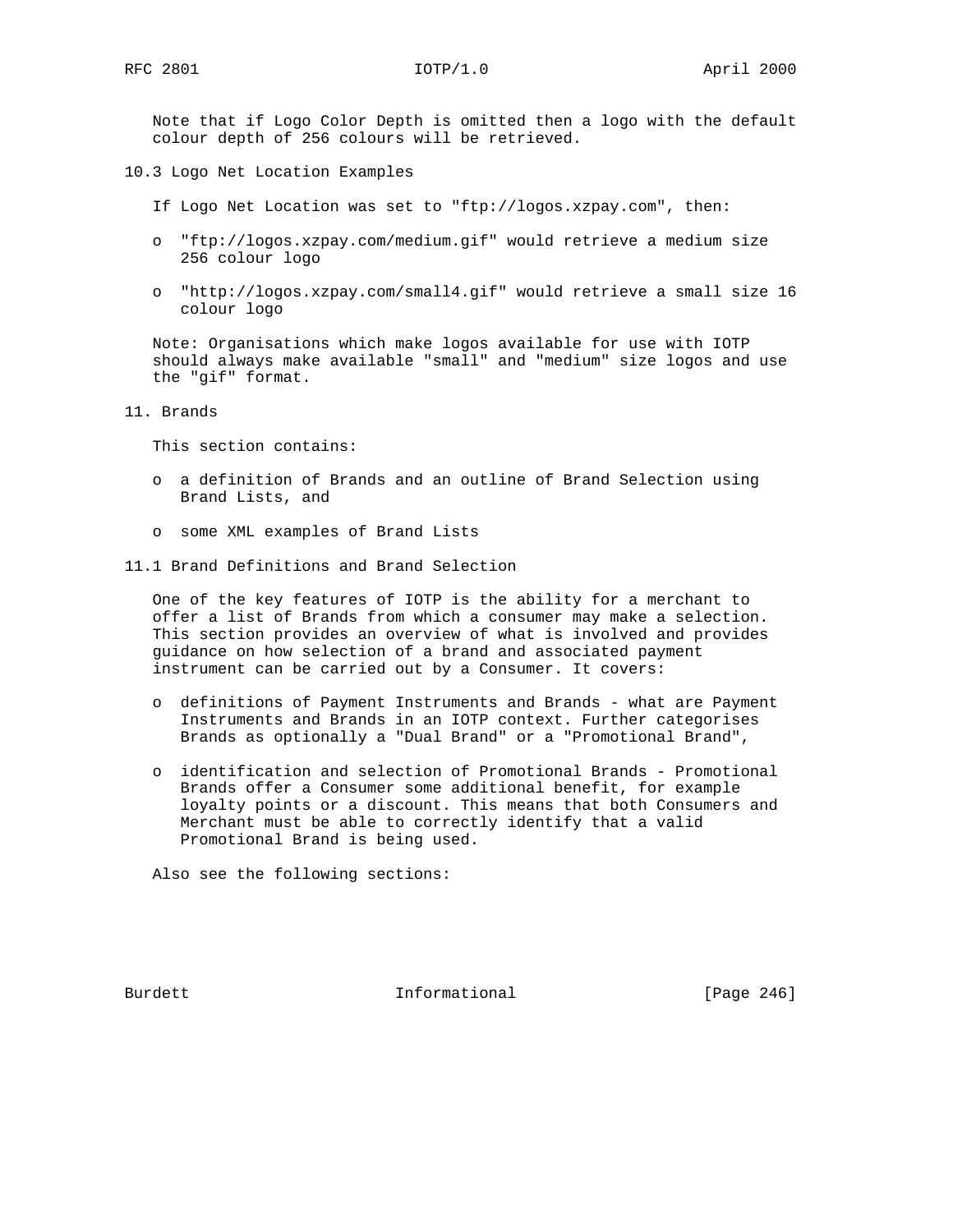- o Brand List Component (section 7.7) which contains definitions of the XML elements which contain the list of Brands offered by a Merchant to a Consumer, and
- o Brand Selection Component (section 7.8) for details of how a Consumer records the Brand, currency, amount and payment protocol that was selected.
- 11.1.1 Definition of Payment Instrument

 A Payment Instrument is the means by which a Consumer pays for goods or services offered by a Merchant. It can be, for example:

- o a credit card such as MasterCard or Visa;
- o a debit card such as MasterCard's Maestro;
- o a smart card based electronic cash payment instrument such as a Mondex Card, a GeldKarte card or a Visa Cash card
- o a software based electronic payment account such as a CyberCash or DigiCash account.

 Most Payment Instruments have a number, typically an account number, by which the Payment Instrument can be identified.

11.1.2 Definition of Brand

 A Brand is the mark which identifies a particular type of Payment Instrument. A list of Brands are the payment options which are presented by the Merchant to the Consumer and from which the Consumer makes a selection. Each Brand may have a different Payment Handler. Examples of Brands include:

- o payment association and proprietary Brands, for example MasterCard, Visa, American Express, Diners Club, Mondex, GeldKarte, CyberCash, etc.
- o promotional brands (see below). These include:
	- store brands, where the Payment Instrument is issued to a Consumer by a particular Merchant, for example Walmart, Sears, or Marks and Spencer (UK)
	- cobrands, for example American Advantage Visa, where an Organisation uses their own brand in conjunction with, typically, a payment association Brand.

Burdett Informational [Page 247]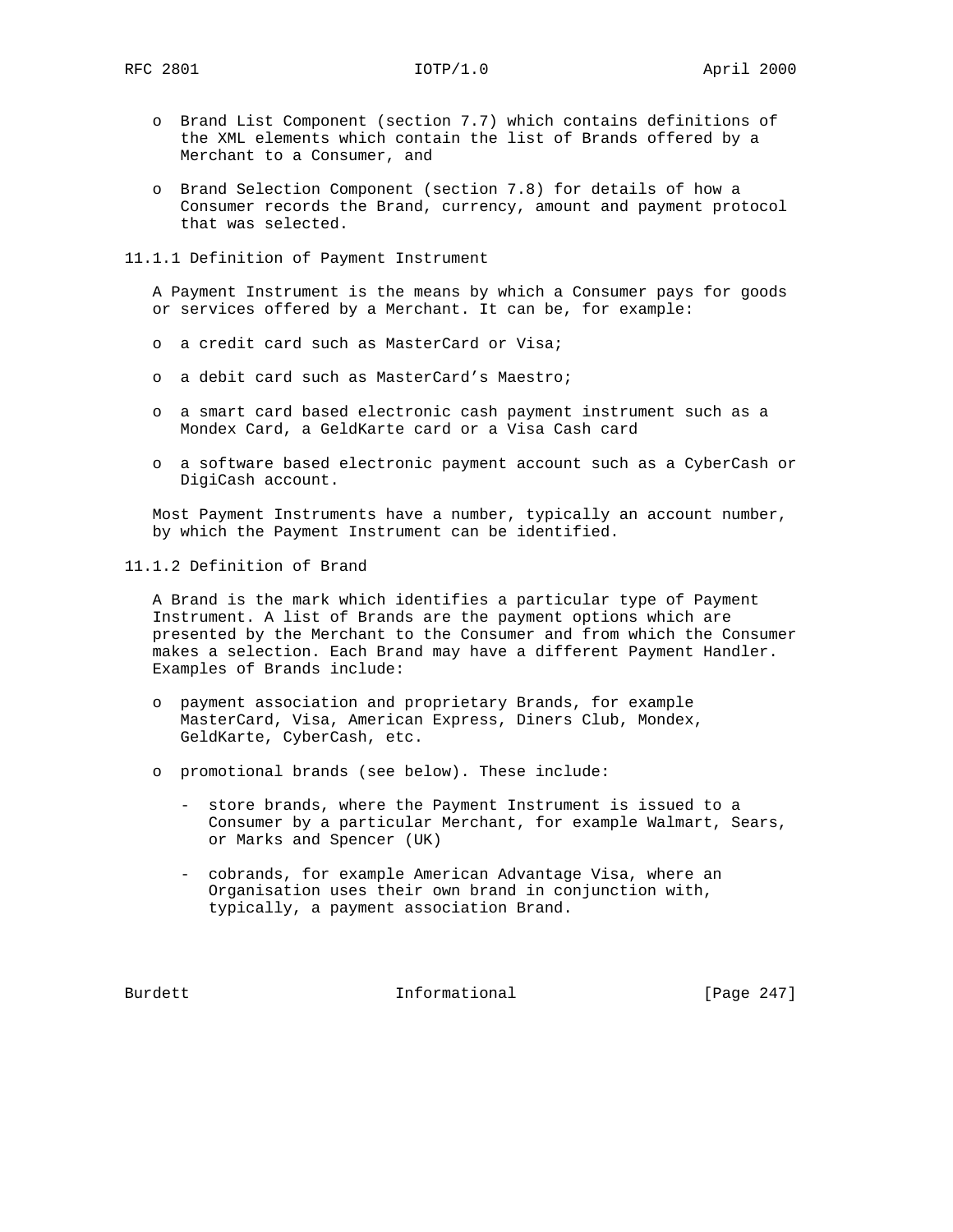## 11.1.3 Definition of Dual Brand

 A Dual Brand means that a single payment instrument may be used as if it were two separate Brands. For example there could be a single Japanese "UC" MasterCard which can be used as either a UC card or a regular MasterCard. The UC card Brand and the MasterCard Brand could each have their own separate Payment Handlers. This means that:

- o the merchant treats, for example "UC" and "MasterCard" as two separate Brands when offering a list of Brands to the Consumer,
- o the consumer chooses a Brand, for example either "UC" or "MasterCard,
- o the consumer IOTP aware application determines which Payment Instrument(s) match the chosen Brand, and selects, perhaps with user assistance, the correct Payment Instrument to use.

 Note: Dual Brands need no special treatment by the Merchant and therefore no explicit reference is made to Dual Brands in the DTD. This is because, as far as the Merchant is concerned, each Brand in a Dual Brand is treated as a separate Brand. It is at the Consumer, that the matching of a Brand to a Dual Brand Payment Instrument needs to be done.

11.1.4 Definition of Promotional Brand

 A Promotional Brand means that, if the Consumer pays with that Brand, then the Consumer will receive some additional benefit which can be received in two ways:

- o at the time of purchase. For example if a Consumer pays with a "Walmart MasterCard" at a Walmart web site, then a 5% discount might apply, which means the consumer actually pays less,
- o from their Payment Instrument (card) issuer when the payment appears on their statement. For example loyalty points in a frequent flyer scheme could be awarded based on the total payments made with the Payment Instrument since the last statement was issued.

Note that:

- o the first example (obtaining the benefit at the time of purchase), requires that:
	- the Consumer is informed of the benefits which arise if that Brand is selected

Burdett **Informational Informational** [Page 248]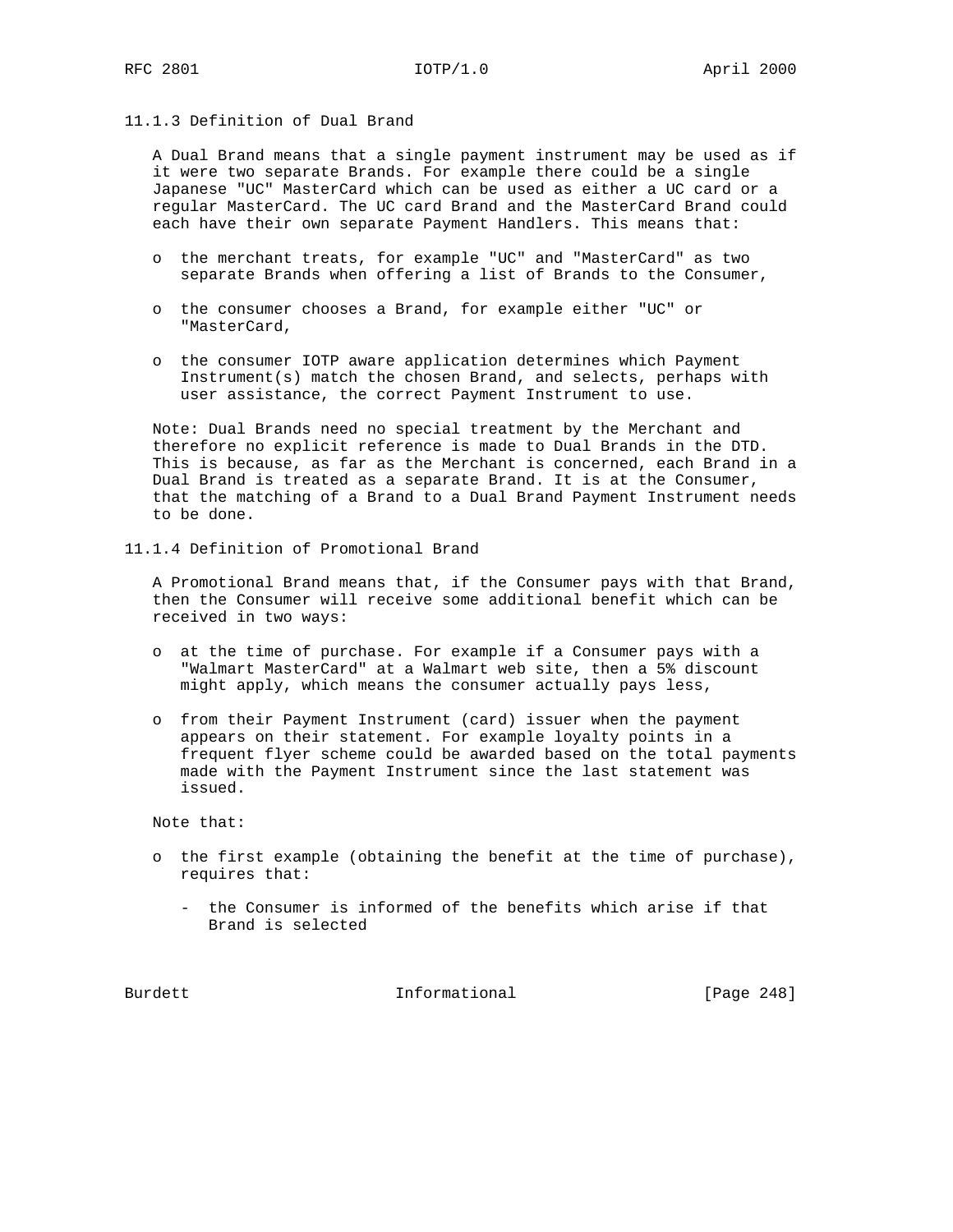- if the Brand is selected, the Merchant changes the relevant IOTP Components in the Offer Response to reflect the correct amount to be paid
- o the second (obtaining a benefit through the Payment Instrument issuer) does not require that the Offer Response is changed
- o each Promotional Brand should be identified as a separate Brand in the list of Brands offered by the Merchant. For example: "Walmart", "Sears", "Marks and Spencer" and "American Advantage Visa", would each be a separate Brand.
- 11.1.5 Identifying Promotional Brands

 There are two problems which need to handled in identifying Promotional Brands:

- o how does the Merchant or their Payment Handler positively identify the promotional brand being used at the time of purchase
- o how does the Consumer reliably identify the correct promotional brand from the Brand List presented by the Merchant

The following is a description of how this could be achieved.

 Note: Please note that the approach described here is a model approach that solves the problem. Other equivalent methods may be used.

11.1.5.1 Merchant/Payment Handler Identification of Promotional Brands

 Correct identification that the Consumer is paying using a Promotional Brand is important since a Consumer might fraudulently claim to have a Promotional Brand that offers a reduced payment amount when in reality they do not.

Two approaches seem possible:

- o use some feature of the Payment Instrument or the payment method to positively identify the Brand being used. For example, the SET certificate for the Brand could be used, if one is available, or
- o use the Payment Instrument (card) number to look up information about the Payment Instrument on a Payment Instrument issuer database to determine if the Payment Instrument is a promotional brand.

Burdett **Informational Informational** [Page 249]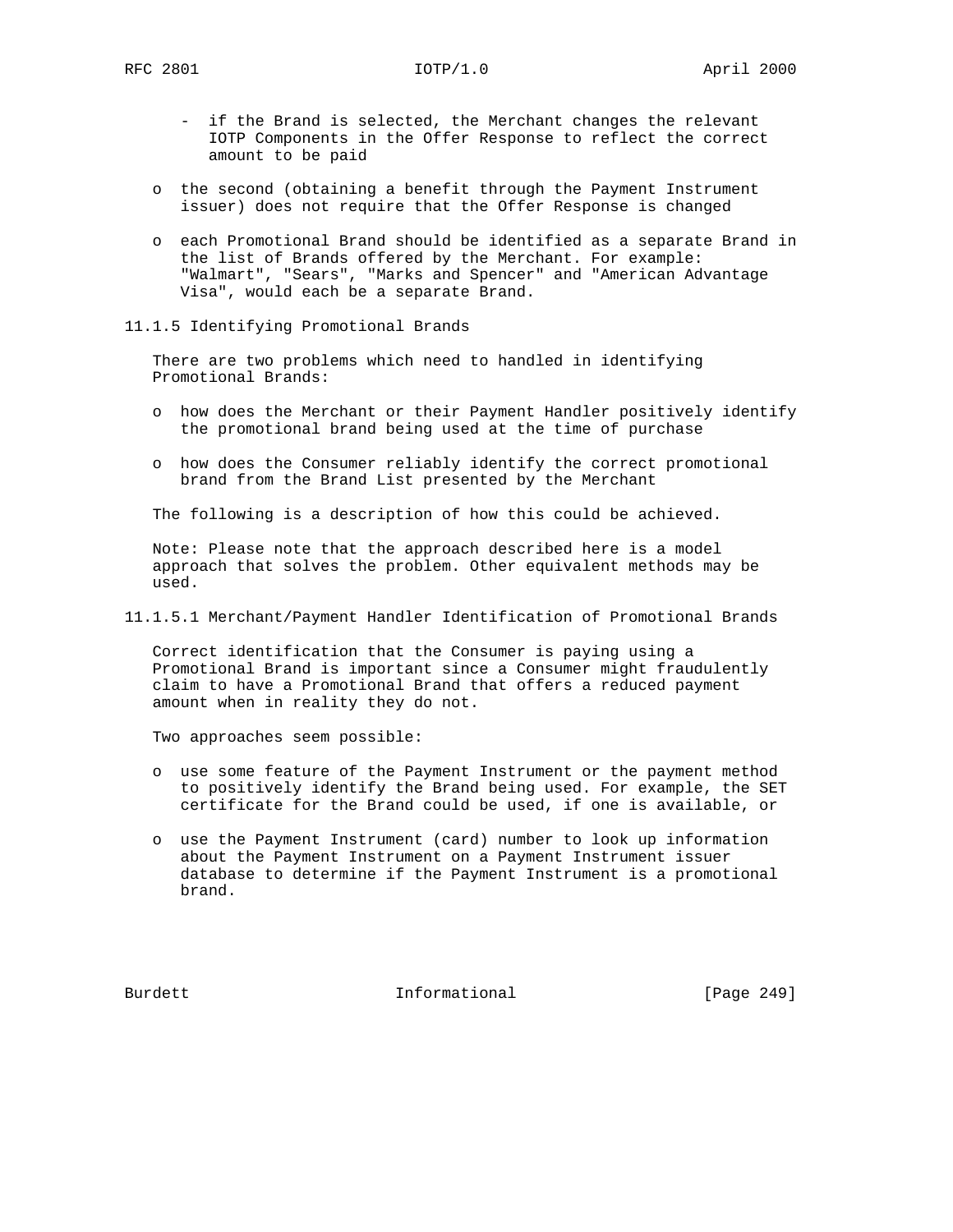Note that:

- o the first assumes that SET is available.
- o the second is only possible if the Merchant, or alternatively the Payment Handler, has access to card issuer information.

 IOTP does not provide the Merchant with Payment Instrument information (e.g., a card or account number). This is only sent as part of the encapsulated payment protocol to a Payment Handler. This means that:

- o the Merchant would have to assume that the Payment Instrument selected was a valid Promotional Brand, or
- o the Payment Handler would have to check that the Payment Instrument was for the valid Promotional Brand and fail the payment if it was not.

 A Payment Handler checking that a brand is a valid Promotional Brand is most likely if the Payment Handler is also the Card Issuer.

11.1.5.2 Consumer Selection of Promotional Brands

 Two ways by which a Consumer can correctly select a Promotional Brand are:

- o the Consumer visually matching a logo for the Promotional Brand which has been provided to the Consumer by the Merchant,
- o the Consumer's IOTP aware application matching a code for the Promotional Brand which the application has registered against a similar code contained in the list of Brands offered by the Merchant.

 In the latter case, the code contained in the Consumer wallet must match exactly the code in the list offered by the Merchant otherwise no match will be found. Ways in which the Consumer's IOTP Aware Application could obtain such a code include:

- o the Consumer types the code in directly. This is error prone and not user friendly, also the consumer needs to be provided with the code. This approach is not recommended,
- o using one of the Brand Identifiers defined by IOTP and pre-loaded into the Consumers IOTP Aware application or wallet by the developer of the Wallet,

Burdett **Informational Informational** [Page 250]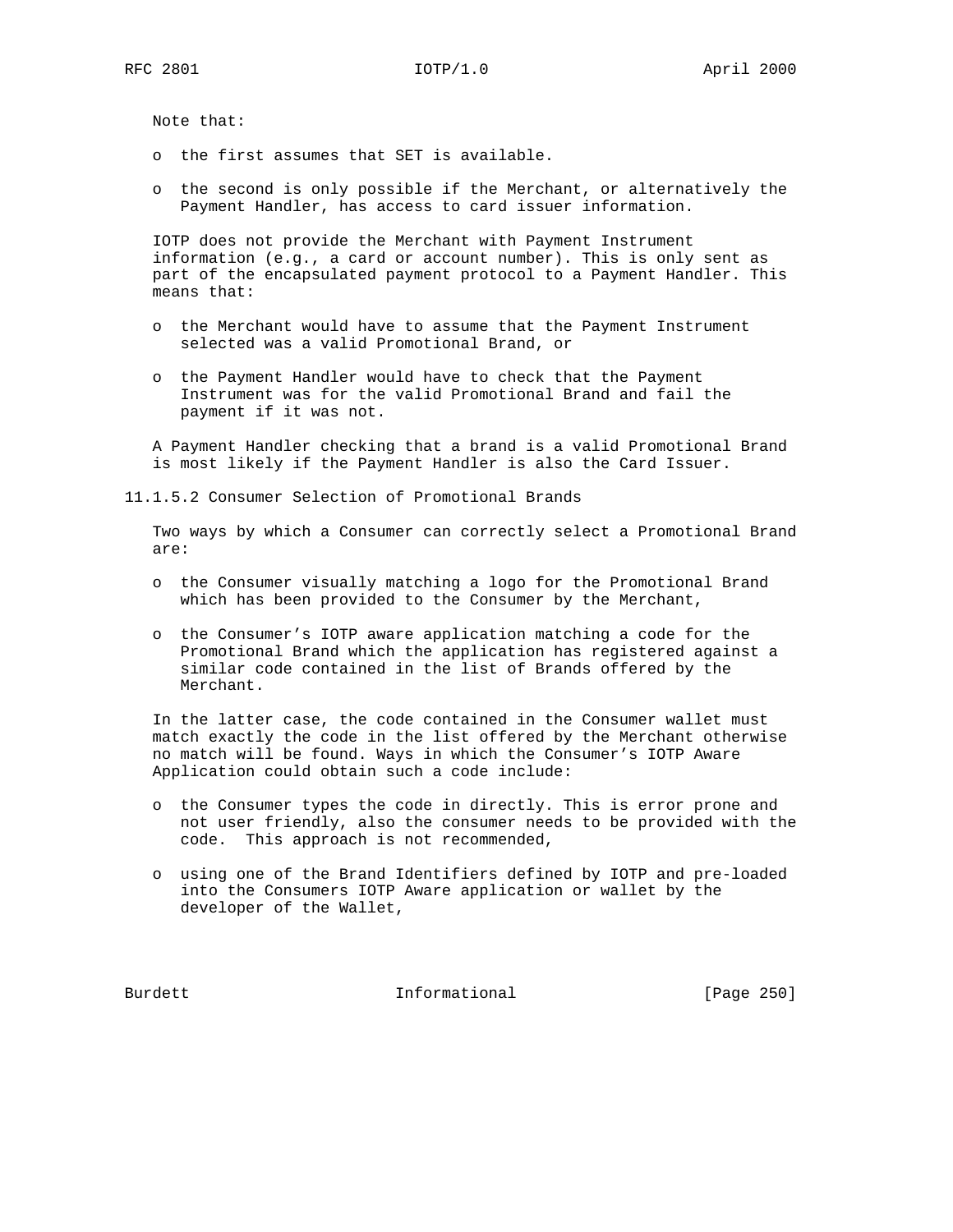- o using some information contained in the software or other data associated with the Payment Instrument. This could be:
	- a SET certificate for Brands which use this payment method
	- a code provided by the payment software which handles the particular payment method, this could apply to, for example, GeldKarte, Mondex, CyberCash and DigiCash,
- o the consumer making an initial "manual" link between a Promotional Brand in the list of Brands offered by the Merchant and an individual Payment Instrument, the first time the promotional brand is used. The IOTP Aware application would then "remember" the code for the Promotional Brand for use in future purchases.
- 11.1.5.3 Consumer Software Brand Id recommendation

 New Brand Ids are allocated under IANA procedures (see section 12 IANA Considerations). Which also contains an initial list of Brand Identifiers.

 It is recommended that implementers of consumer IOTP aware applications (e.g., software wallets) pre-load their software with the then current set of Brand Ids and provide a method by which they can be updated. For example, by going to the software developer's web site.

11.2 Brand List Examples

 This example contains three examples of the XML for a Brand List Component. It covers:

- o a simple credit card based example
- o a credit card based brand list including promotional credit card brands, and
- o a complex electronic cash based brand list

Note that:

- o brand lists can be as complex or as simple as required
- o all example techniques described in this appendix can be included in one brand list.

Burdett **Informational** [Page 251]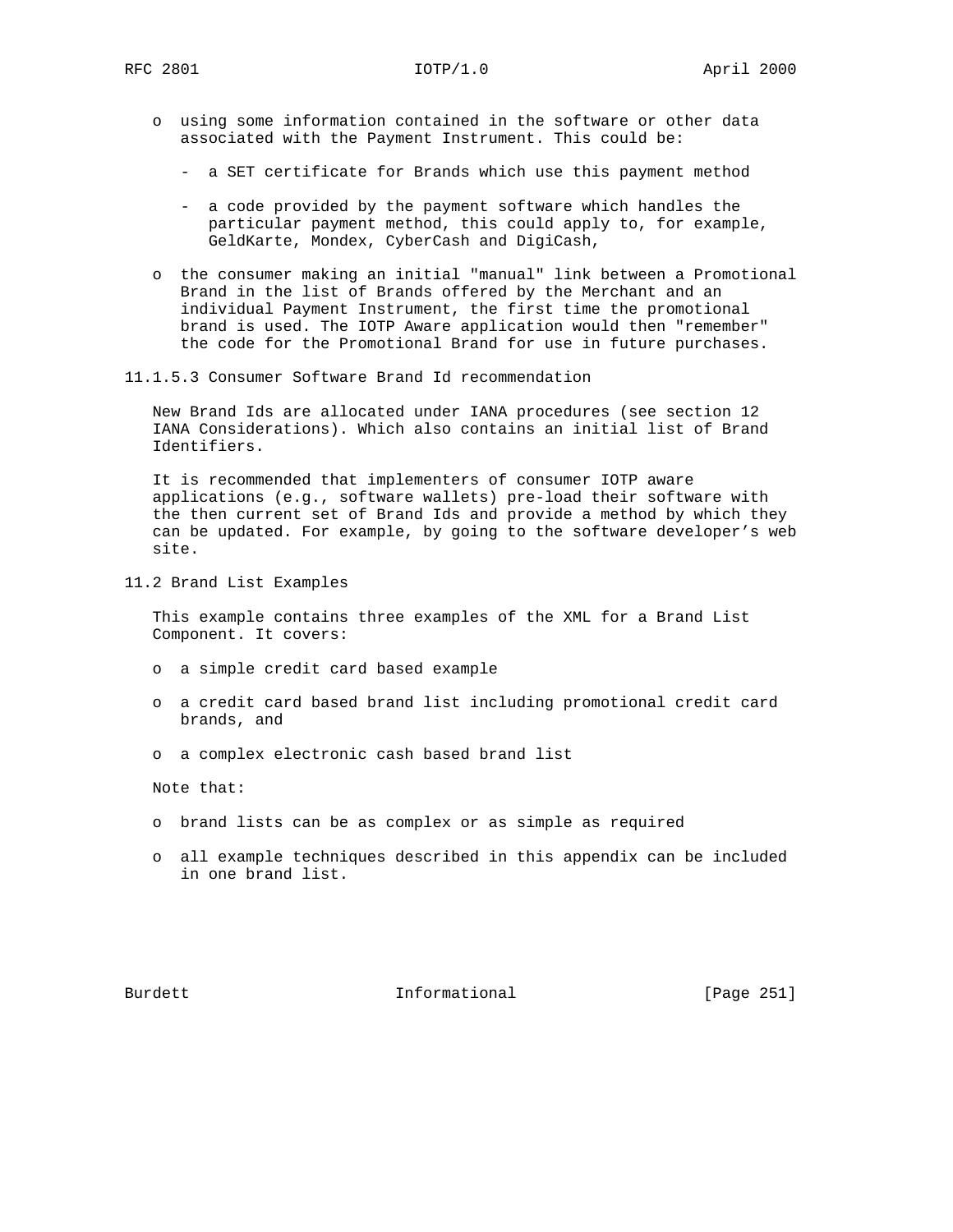```
11.2.1 Simple Credit Card Based Example
 This is a simple example involving:
 o only major credit card payment brands
o a single price in a single currency
o a single Payment Handler, and
o a single payment protocol
 <BrandList ID='M1.2'
   XML:Lang='us-en'
   ShortDesc='Purchase book including s&h'
   PayDirection='Debit' >
  \epsilonBrand ID ='M1.30'
     BrandId='MasterCard'
     BrandName='MasterCard Credit'
     BrandLogoNetLocn='ftp://otplogos.mastercard.com/mastercardcredit'
     ProtocolAmountRefs='M1.33'>
   </Brand>
  \epsilonBrand ID ='M.31'
     BrandId='Visa'
     BrandName='Visa Credit'
     BrandLogoNetLocn='ftp://otplogos.visa.com/visacredit'
     ProtocolAmountRefs='M1.33'>
   </Brand>
  \epsilonBrand ID ='M1.32'
     BrandId='AmericanExpress'
     BrandName='American Express'
     BrandLogoNetLocn='ftp://otplogos.amex.com'
     ProtocolAmountRefs ='M1.33' >
   </Brand >
   <ProtocolAmount ID ='M1.33'
     PayProtocolRef='M1.35'
     CurrencyAmountRefs='M1.34'>
   </ProtocolAmount>
   <CurrencyAmount ID ='M1.34'
     Amount='10.95'
     CurrCode='USD'/>
   <PayProtocol ID ='M1.35'
     ProtocolId='SCCD1.0'
     ProtocolName='Secure Channel Credit/Debit'
     PayReqNetLocn='http://www.example.com/etill/sccd1' >
   </PayProtocol>
 </BrandList>
```
Burdett 1nformational [Page 252]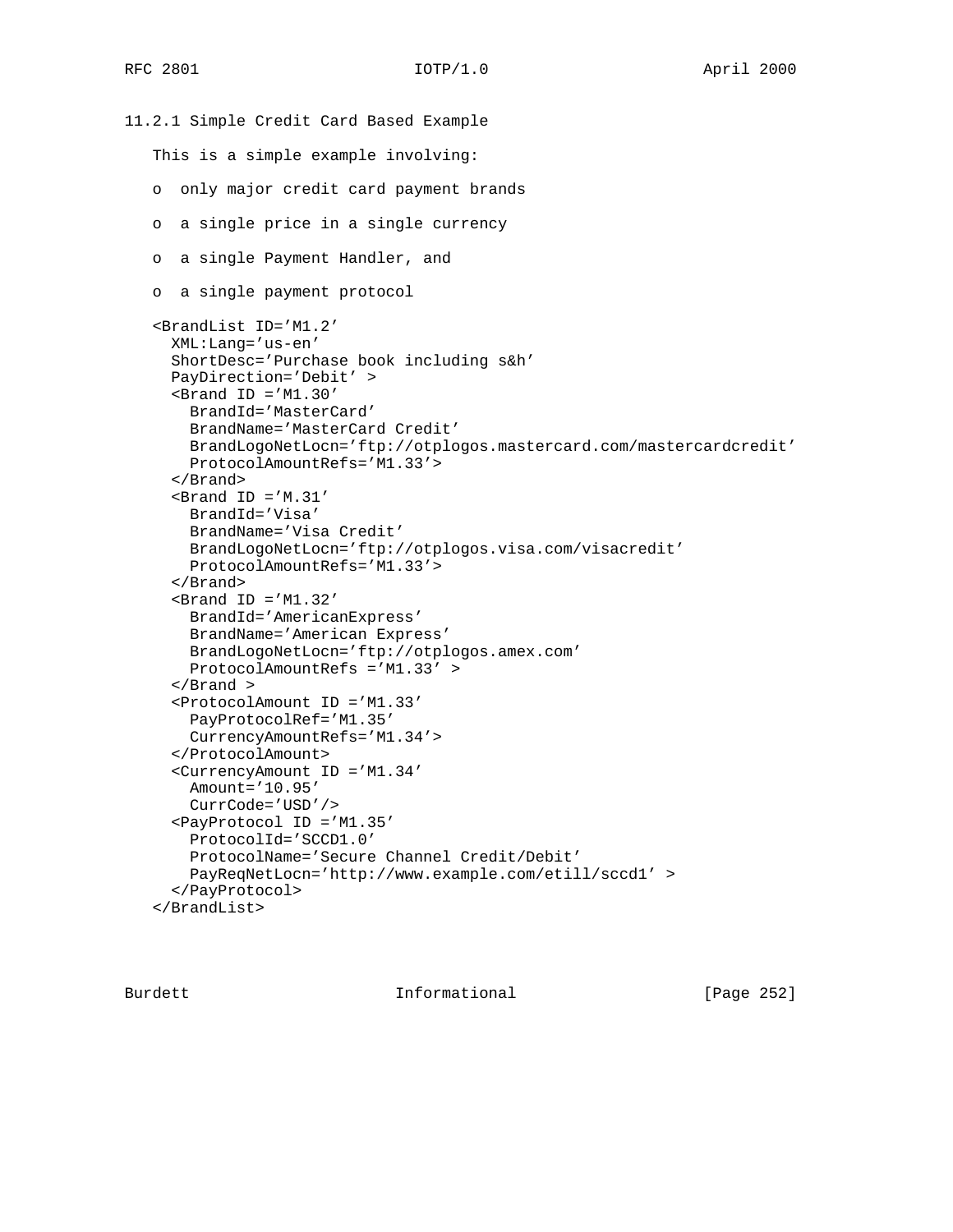11.2.2 Credit Card Brand List Including Promotional Brands An example of a Credit Card based Brand List follows. It includes: o two ordinary card association brands and two promotional credit card brands. The promotional brands consist of one loyalty based (British Airways MasterCard) which offers additional loyalty points and one store based (Walmart) which offers a discount on purchases over a certain amount o two payment protocols: - SET (Secure Electronic Transactions) see [SET], and - SCCD (Secure Channel Credit Debit) see [SCCD]. <BrandList ID='M1.2' XML:Lang='us-en' ShortDesc='Purchase ladies coat' PayDirection='Debit' >  $\epsilon$ Brand ID ='M1.3' BrandId='MasterCard' BrandName='MasterCard Credit' BrandLogoNetLocn='ftp://otplogos.mastercard.com' ProtocolAmountRefs='M1.7 M1.8'> <ProtocolBrand ProtocolId='SET1.0' ProtocolBrandId='MasterCard:'> </ProtocolBrand> </Brand>  $\epsilon$ Brand ID ='M1.4' BrandId='Visa' BrandName='Visa Credit' BrandLogoNetLocn='ftp://otplogos.visa.com' ProtocolAmountRefs='M1.7 M1.8'> <ProtocolBrand ProtocolId='SET1.0' ProtocolBrandId='Visa:'> </ProtocolBrand> </Brand>  $\epsilon$ Brand ID ='M1.5' BrandId='BritishAirwaysMC' BrandName='British Airways MasterCard' BrandLogoNetLocn='ftp://otplogos.britishairways.co.uk' BrandNarrative='Double air miles with British Airways MasterCard' ProtocolAmountRefs ='M1.7 M1.8' > <ProtocolBrand ProtocolId='SET1.0' ProtocolBrandId='MasterCard:BA'> </ProtocolBrand> </Brand >  $\epsilon$ Brand ID ='M1.6' BrandId='Walmart' BrandName='Walmart Store Card'

Burdett **Informational** [Page 253]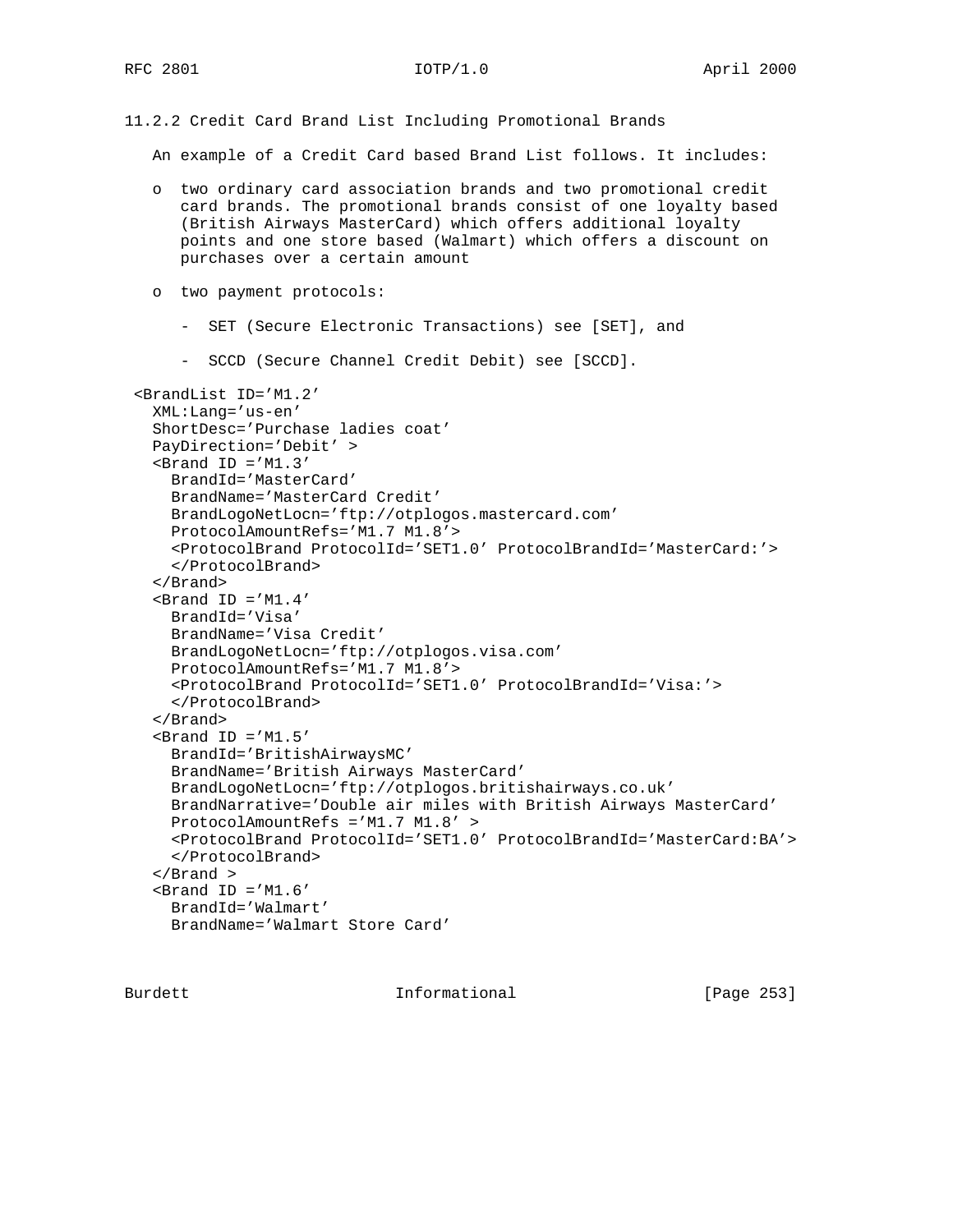BrandLogoNetLocn='ftp://otplogos.walmart.com' BrandNarrative='5% off with your Walmart Card on purchases over \$150' ProtocolAmountRefs='M1.8'> </Brand> <ProtocolAmount ID ='M1.7' PayProtocolRef='M1.10' CurrencyAmountRefs='M1.9' > <PackagedContent Transform="BASE64"> 238djqw1298erh18dhoire </PackagedContent> </ProtocolAmount> <ProtocolAmount ID ='M1.8' PayProtocolRef='M1.11' CurrencyAmountRefs='M1.9' > <PackagedContent Transform="BASE64"> 238djqw1298erh18dhoire </PackagedContent> </ProtocolAmount> <CurrencyAmount ID ='M1.9' Amount='157.53' CurrCode='USD'/> <PayProtocol ID ='M1.10' ProtocolId='SET1.0' ProtocolName='Secure Electronic Transaction Version 1.0' PayReqNetLocn='http://www.example.com/etill/set1' > <PackagedContent Transform="BASE64"> 8ueu26e482hd82he82 </PackagedContent> </PayProtocol> <PayProtocol ID ='M1.11' ProtocolId='SCCD1.0' ProtocolName='Secure Channel Credit/Debit' PayReqNetLocn='http://www.example.com/etill/sccd1' > <PackagedContent Transform="BASE64"> 82hd82he8226e48ueu </PackagedContent> </PayProtocol> </BrandList>

11.2.3 Brand Selection Example

 In order to pay by 'British Airways' MasterCard using the example above using SET and therefore getting double air miles, the Brand Selection would be:

<BrandSelection ID='C1.2'

Burdett 1nformational [Page 254]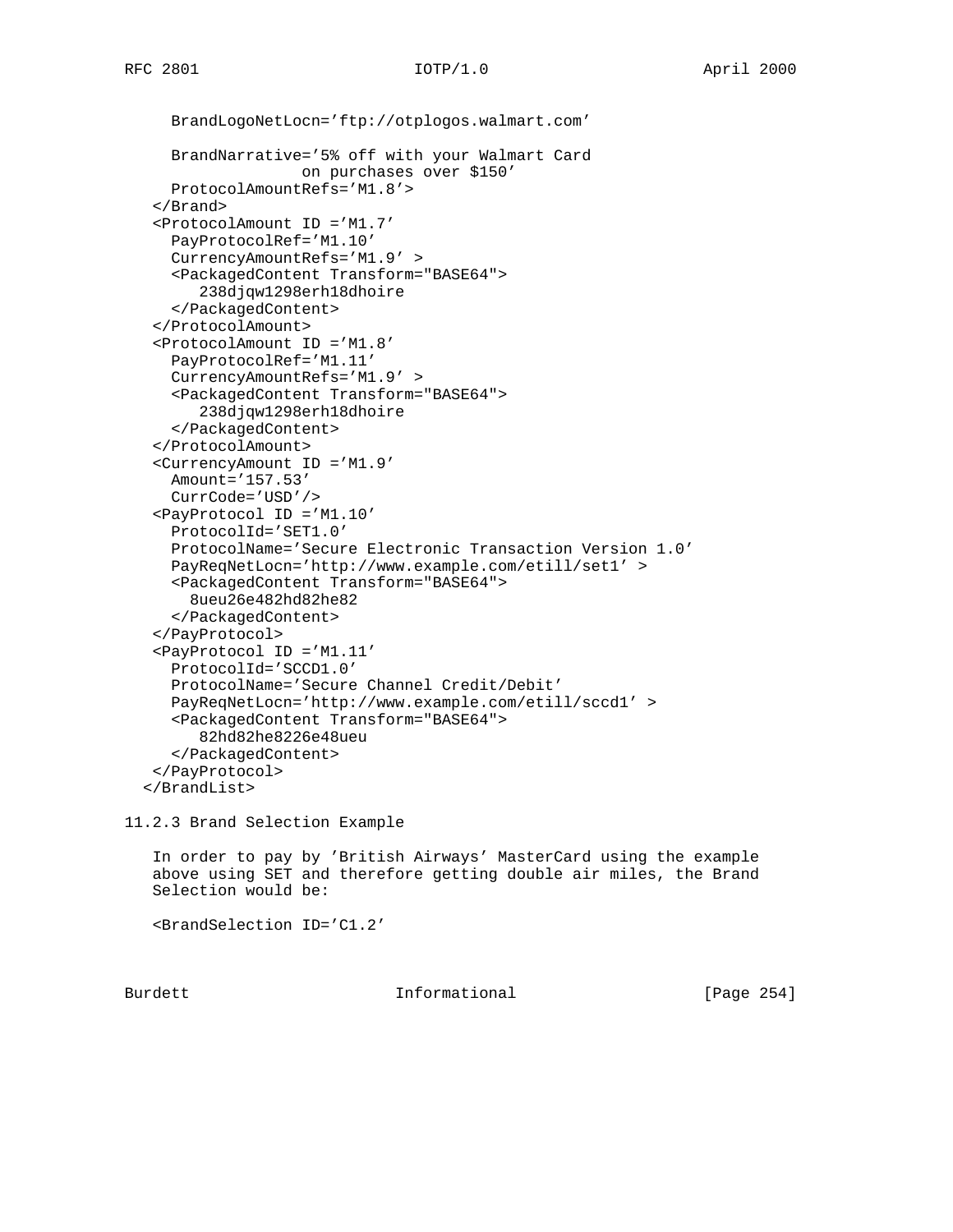```
 BrandListRef='M1.3'
      BrandRef='M1.5'
      ProtocolAmountRef='M1.7'
      CurrencyAmountRef='M1.9' >
    </BrandSelection>
11.2.4 Complex Electronic Cash Based Brand List
```
The following is an fairly complex example which includes:

- o payments using either Mondex, GeldKarte, CyberCash or DigiCash
- o in currencies including US dollars, British Pounds, Italian Lira, German Marks and Canadian Dollars
- o a discount on the price if the payment is made in Mondex using British pounds or US dollars, and
- o more than one Payment Handler is used for payments involving Mondex or CyberCash
- o support for more than one version of a CyberCash CyberCoin payment protocol.

```
 <BrandList ID='M1.2'
   XML:Lang='us-en'
   ShortDesc='Company report on XYZ Co'
   PayDirection='Debit' >
  \epsilonBrand ID ='M1.13'
     BrandId='Mondex'
     BrandName='Mondex Electronic Cash'
     BrandLogoNetLocn='ftp://otplogos.mondex.com'
     ProtocolAmountRefs='M1.17 M1.18'>
   </Brand>
  \epsilonBrand ID ='M1.14'
     BrandId='GeldKarte'
     BrandName='GeldKarte Electronic Cash'
     BrandLogoNetLocn='ftp://otplogos.geldkarte.co.de'
     ProtocolAmountRefs='M1.19'>
   </Brand>
  \epsilonBrand ID ='M1.15'
     BrandId='CyberCoin'
     BrandName='CyberCoin Eletronic Cash'
     BrandLogoNetLocn='http://otplogos.cybercash.com'
     ProtocolAmountRefs ='M1.20' >
   </Brand >
  \epsilonBrand ID ='M1.16'
     BrandId='DigiCash'
```
Burdett **Informational** [Page 255]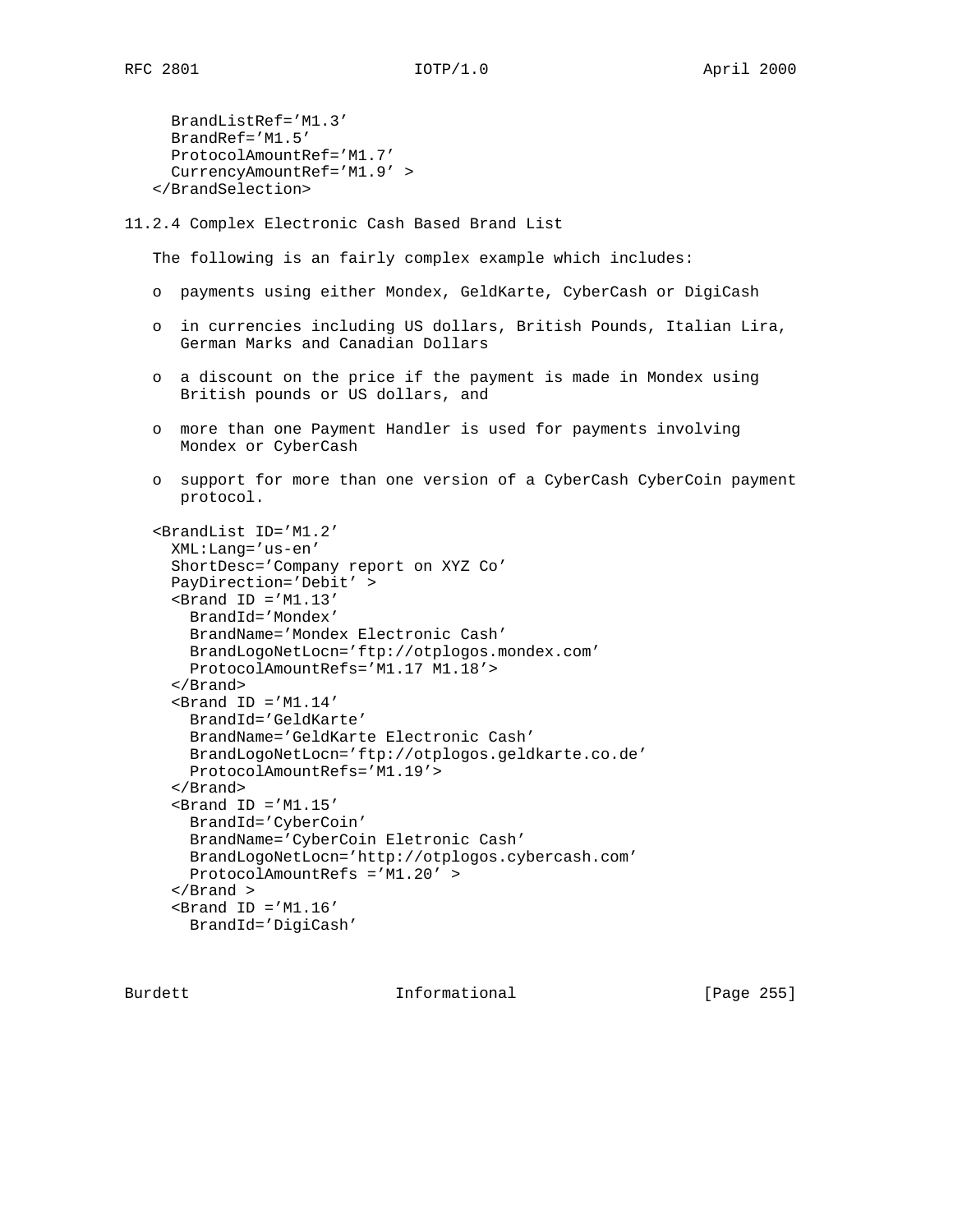BrandName='DigiCash Electronic Cash' BrandLogoNetLocn='http://otplogos.digicash.com' BrandNarrative='5% off with your Walmart Card on purchases over \$150' ProtocolAmountRefs='M1.22'> </Brand> <ProtocolAmount ID ='M1.17' PayProtocolRef='M1.31' CurrencyAmountRefs='M1.25 M1.29'> </ProtocolAmount> <ProtocolAmount ID ='M1.18' PayProtocolRef='M1.32' CurrencyAmountRefs='M1.26 M1.27 M1.28 M1.30'> </ProtocolAmount> <ProtocolAmount ID ='M1.19' PayProtocolRef='M1.35' CurrencyAmountRefs='M1.28'> </ProtocolAmount> <ProtocolAmount ID ='M1.20' PayProtocolRef='M1.34 M1.33' CurrencyAmountRefs='M1.23 M1.24 M1.27 M1.28 M1.29 M1.30'> </ProtocolAmount> <ProtocolAmount ID ='M1.21' PayProtocolRef='M1.36' CurrencyAmountRefs='M1.23 M1.24 M1.27 M1.28 M1.29 M1.30'> </ProtocolAmount> <CurrencyAmount ID ='M1.23' Amount='20.00' CurrCode='USD'/> <CurrencyAmount ID ='M1.24' Amount='12.00' CurrCode='GBP'/> <CurrencyAmount ID ='M1.25' Amount='19.50' CurrCode='USD'/> <CurrencyAmount ID ='M1.26' Amount='11.75' CurrCode='GBP'/> <CurrencyAmount ID ='M1.27' Amount='36.00' CurrCode='DEM'/> <CurrencyAmount ID ='M1.28' Amount='100.00' CurrCode='FFR'/> <CurrencyAmount ID ='M1.29' Amount='22.00' CurrCode='CAD'/> <CurrencyAmount ID ='M1.30'

Burdett 1nformational [Page 256]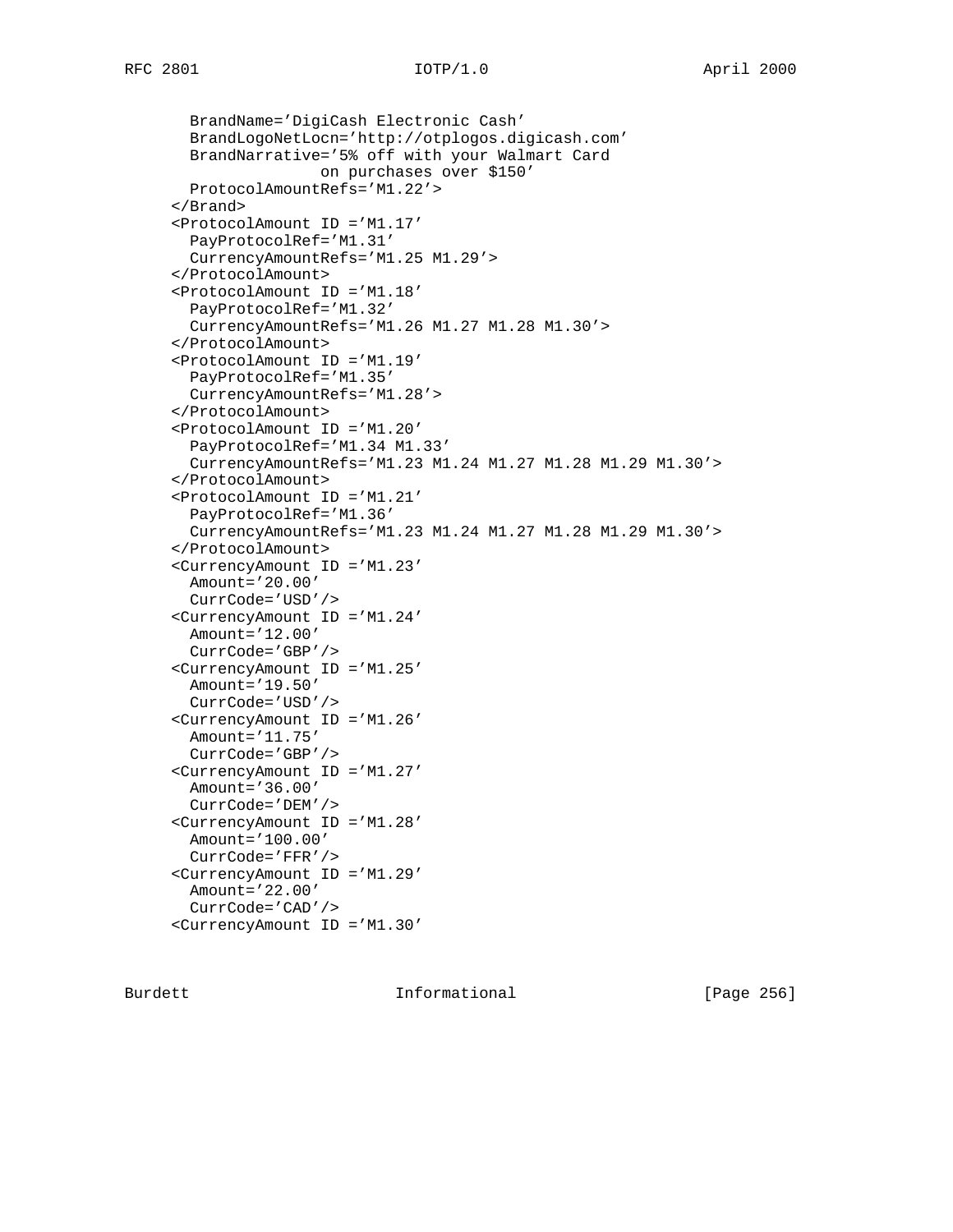```
 Amount='15000'
  CurrCode='ITL'/>
 <PayProtocol ID ='M1.31'
  ProtocolId='MXv1.0'
  ProtocolName='Mondex IOTP Protocol Version 1.0'
  PayReqNetLocn='http://www.mxbankus.com/etill/mx' >
 </PayProtocol>
 <PayProtocol ID ='M1.32'
  ProtocolId='MXv1.0'
  ProtocolName='Mondex IOTP Protocol Version 1.0'
  PayReqNetLocn='http://www.mxbankuk.com/vserver' >
 </PayProtocol>
 <PayProtocol ID ='M1.33'
  ProtocolId='Ccashv1.0'
  ProtocolName='CyberCoin Version 1.0'
  PayReqNetLocn='http://www.cybercash.com/ccoin' >
 </PayProtocol>
 <PayProtocol ID ='M1.34'
  ProtocolId='CCashv2.0'
  ProtocolName='CyberCoin Version 2.0'
  PayReqNetLocn='http://www.cybercash.com/ccoin' >
 </PayProtocol>
 <PayProtocol ID ='M1.35'
  ProtocolId='GKv1.0'
  ProtocolName='GeldKarte Version 1.0'
  PayReqNetLocn='http://www.example.com/pgway' >
 </PayProtocol>
 <PayProtocol ID ='M1.36'
  ProtocolId='DCashv1.0'
  ProtocolName='DigiCash Protocol Version 1.0'
  PayReqNetLocn='http://www.example.com/digicash' >
 </PayProtocol>
 </BrandList>
```
## 12. IANA Considerations

 This section describes the codes that are controlled by IANA, and also how new codes can be created for testing purposes that are not controlled by IANA.

```
12.1 Codes Controlled by IANA
```
 To help ensure interoperability, there is a need for codes used by IOTP to be maintained in a controlled environment so that their meaning and usage are well defined and duplicate codes avoided. [IANA] is the mechanism to be used for this purpose as described in RFC 2434.

Burdett **Informational** [Page 257]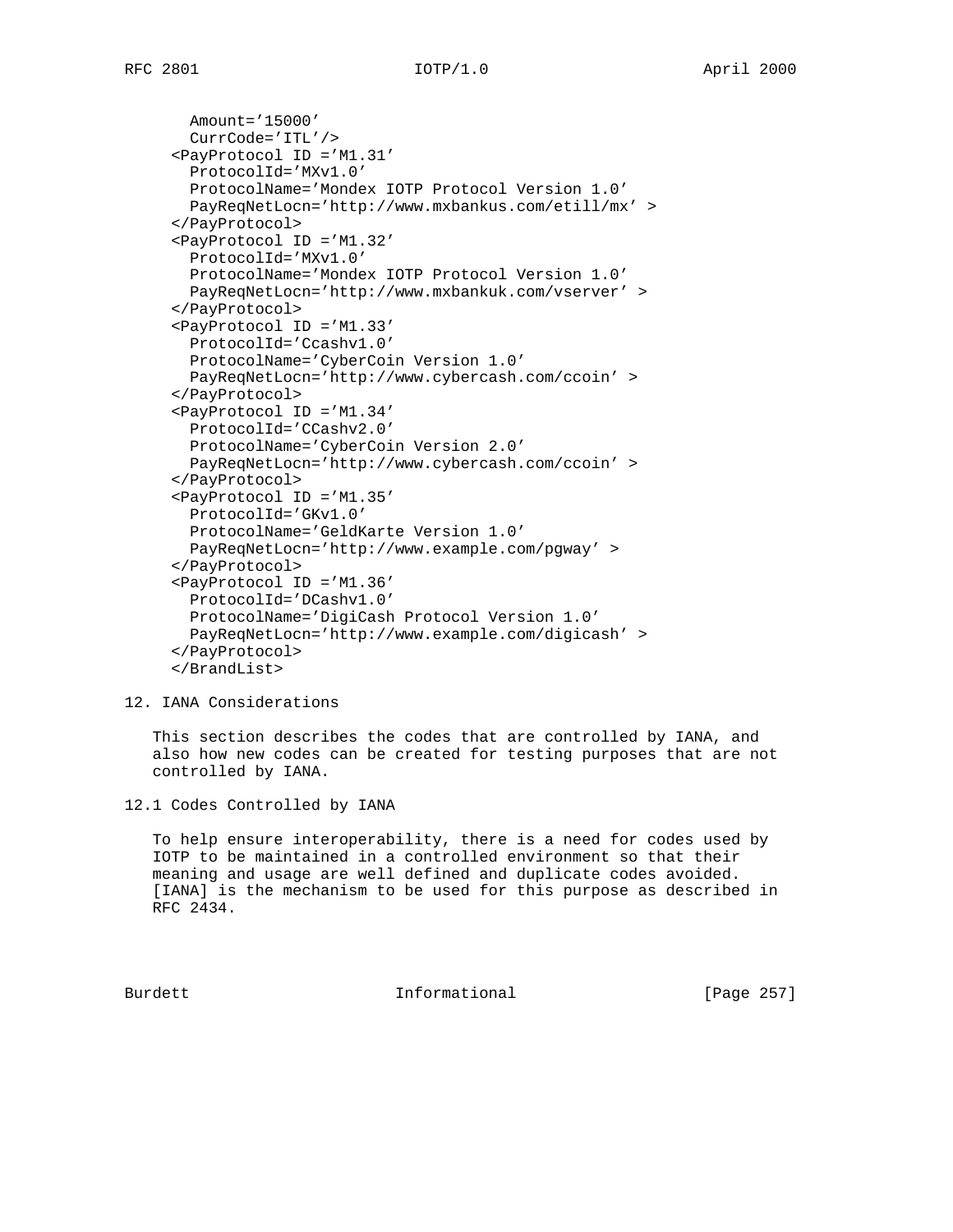The element types and attributes names to which this procedure applies is shown in the table below together with the initial values that are valid for these attributes.

Note that:

- o the IETF Trade mailing list's email address is ietf trade@elistx.com
- o "Designated Experts" (see [IANA]) are appointed by the IESG.

 Element Type/ Attribute Values Attribute Name

 Algorithm/ "sha1" - indicates that a [SHA1] authentication Name will apply (When Algorithm is a child of an "signature" - indicates that authentication AuthReq consists of the generation of a digital signature. Component) "Pay:ppp" where "ppp" may be set to any valid value for "iotpbrand" (see below)

> With the exception of Algorithms that begin with "pay:", new values are allocated following review on the IETF Trade mailing list and by the Designated Expert.

 Note: The Algorithm element is likely to be eventually defined within the [DSIG] name space. It is likely that the maintenance procedure defined here may need to vary over time, as the DSIG proposals become more widely adopted.

Element Type/ attribute Values Attribute Name Brand/BrandId The following list of initial BrandIds have been taken from those Organisations that have applied for SET certificates as at 1st June 1999: "Amex" - American Express "Dankort" - Dankort "JCB" - JCB

"Maestro" - Maestro

Burdett **Informational** [Page 258]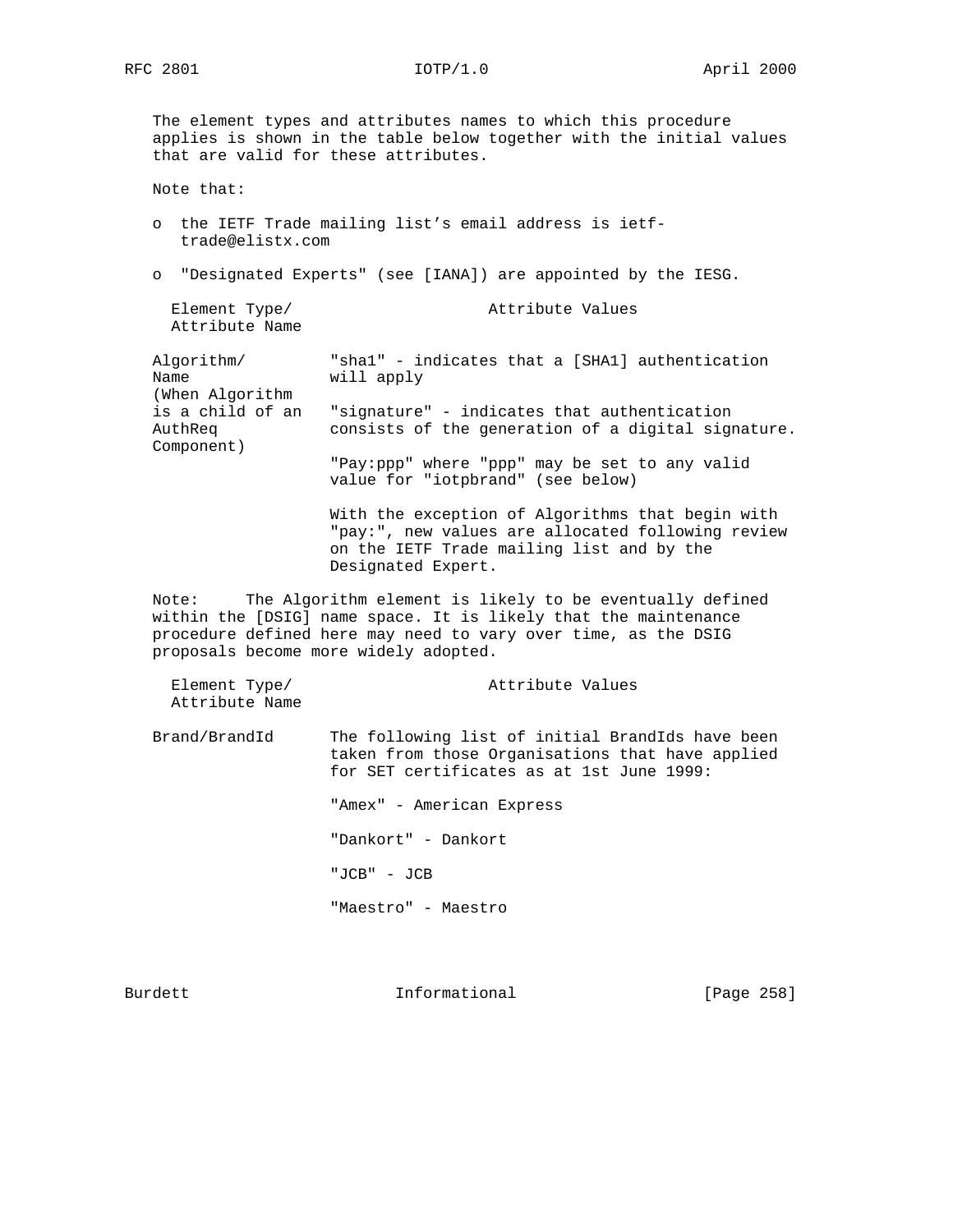"MasterCard" - MasterCard

"NICOS" - NICOS

"VISA" - Visa

 In addition the following Brand Id values are defined:

"Mondex"

"GeldKarte"

 New values of BrandId must be announced to the IETF Trade mailing list and, if there are no objections within three weeks, are allocated on a "first come first served" basis.

 CurrencyAmount/ Currency codes are dependent on CurrCodeType (see CurrCode below).

> If CurrCodeType is "ISO4217-A" then the currency code is an alphabetic currency code as defined by [ISO4217].

> If CurrCodeType is "IOTP" then new values must be announced to the IETF Trade mailing list and, if there are no objections within three weeks, are allocated on a "first come first served" basis.

 Note: The Currency Code Type of IOTP, is designed to allow the support of "new" psuedo currencies such as loyalty or frequent flyer points. At the time of writing this specification, no currency codes of this type have been defined.

 Element Type/ Attribute Values Attribute Name CurrencyAmount/ "ISO4217-A" CurrCodeType "IOTP" New values of CurrCodeType attribute are allocated following review on the IETF Trade mailing list and by the Designated Expert. DeliveryData/ "Post" DelivMethod

Burdett **Informational** [Page 259]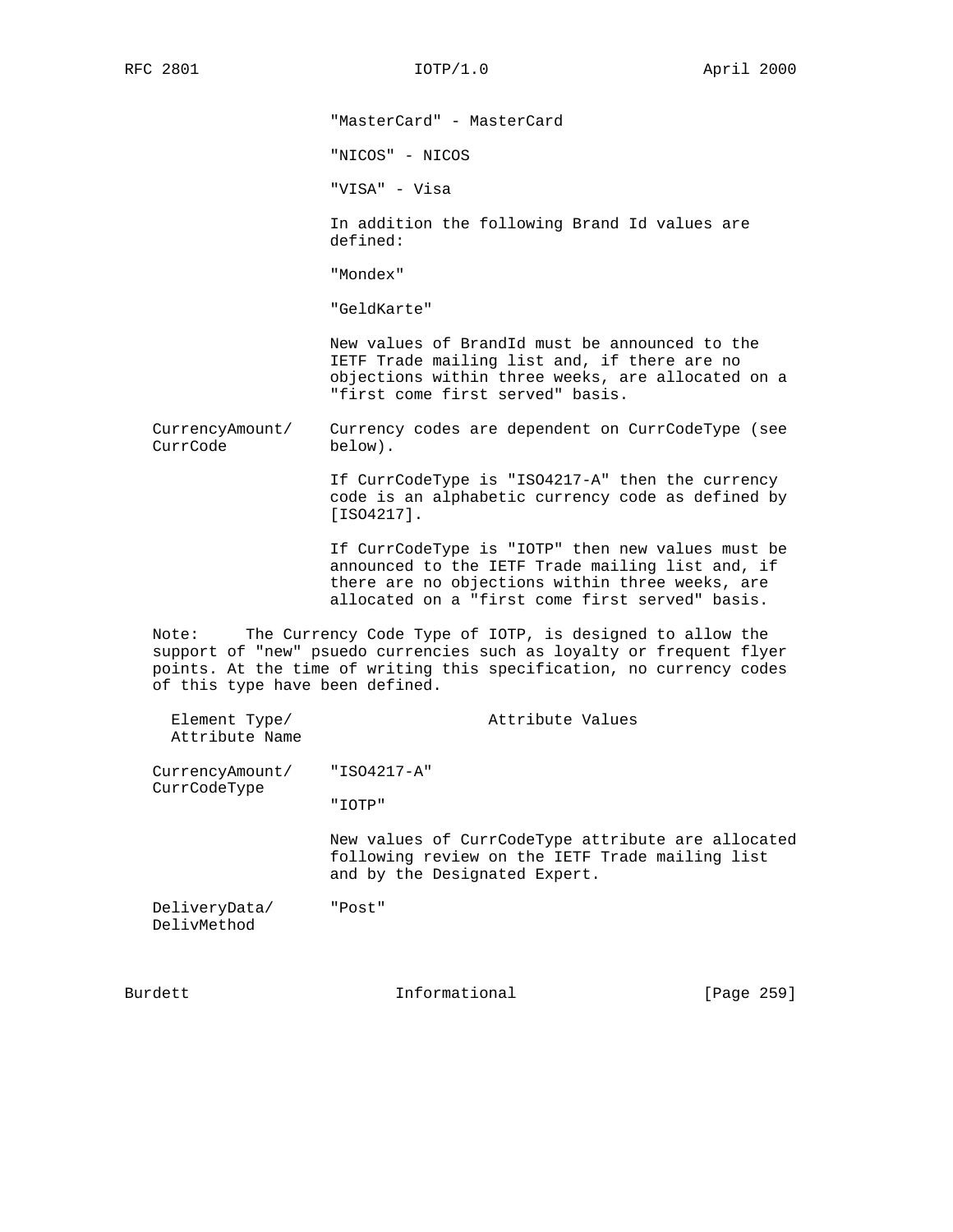|  |                                                               | "Web"                                                                                                                                                                                                                                                                                               |
|--|---------------------------------------------------------------|-----------------------------------------------------------------------------------------------------------------------------------------------------------------------------------------------------------------------------------------------------------------------------------------------------|
|  | PackagedContent/<br>Content<br>RelatedTo/<br>RelationshipType | "Email"                                                                                                                                                                                                                                                                                             |
|  |                                                               | New values of Delivery Method attribute are<br>allocated following review on the IETF Trade<br>mailing list and by the Designated Expert. This<br>may require the publication of additional<br>documentation to describe how the delivery method<br>is used.                                        |
|  |                                                               | " PCDATA"                                                                                                                                                                                                                                                                                           |
|  |                                                               | "MIME"                                                                                                                                                                                                                                                                                              |
|  |                                                               | "MIME:mimetype" (where mimetype must be the same<br>as content-type as defined by [MIME] )                                                                                                                                                                                                          |
|  |                                                               | " XML "                                                                                                                                                                                                                                                                                             |
|  |                                                               | If the Content attribute is of the form<br>"MIME"mimetype", then control of new values for<br>"mimetype" is as defined in [MIME].                                                                                                                                                                   |
|  |                                                               | Otherwise, new values of the Content attribute are<br>allocated following review on the IETF Trade<br>mailing list and by the Designated Expert. This<br>may require the publication of additional<br>documentation to describe how the new attribute is<br>used within a Packaged Content element. |
|  |                                                               | "IotpTransaction"                                                                                                                                                                                                                                                                                   |
|  |                                                               | "Reference"                                                                                                                                                                                                                                                                                         |
|  |                                                               | New values of the RelationshipType attribute are<br>allocated following review on the IETF Trade<br>Working Group mailing list and by the Designated<br>Expert. This may require the publication of<br>additional documentation to describe how the                                                 |
|  | Element Type/<br>Attribute Name                               | Attribute Values                                                                                                                                                                                                                                                                                    |
|  |                                                               | delivery method is used.                                                                                                                                                                                                                                                                            |
|  | Status/<br>StatusType                                         | Offer                                                                                                                                                                                                                                                                                               |
|  |                                                               | Payment                                                                                                                                                                                                                                                                                             |
|  |                                                               |                                                                                                                                                                                                                                                                                                     |

Burdett **Informational Informational** [Page 260]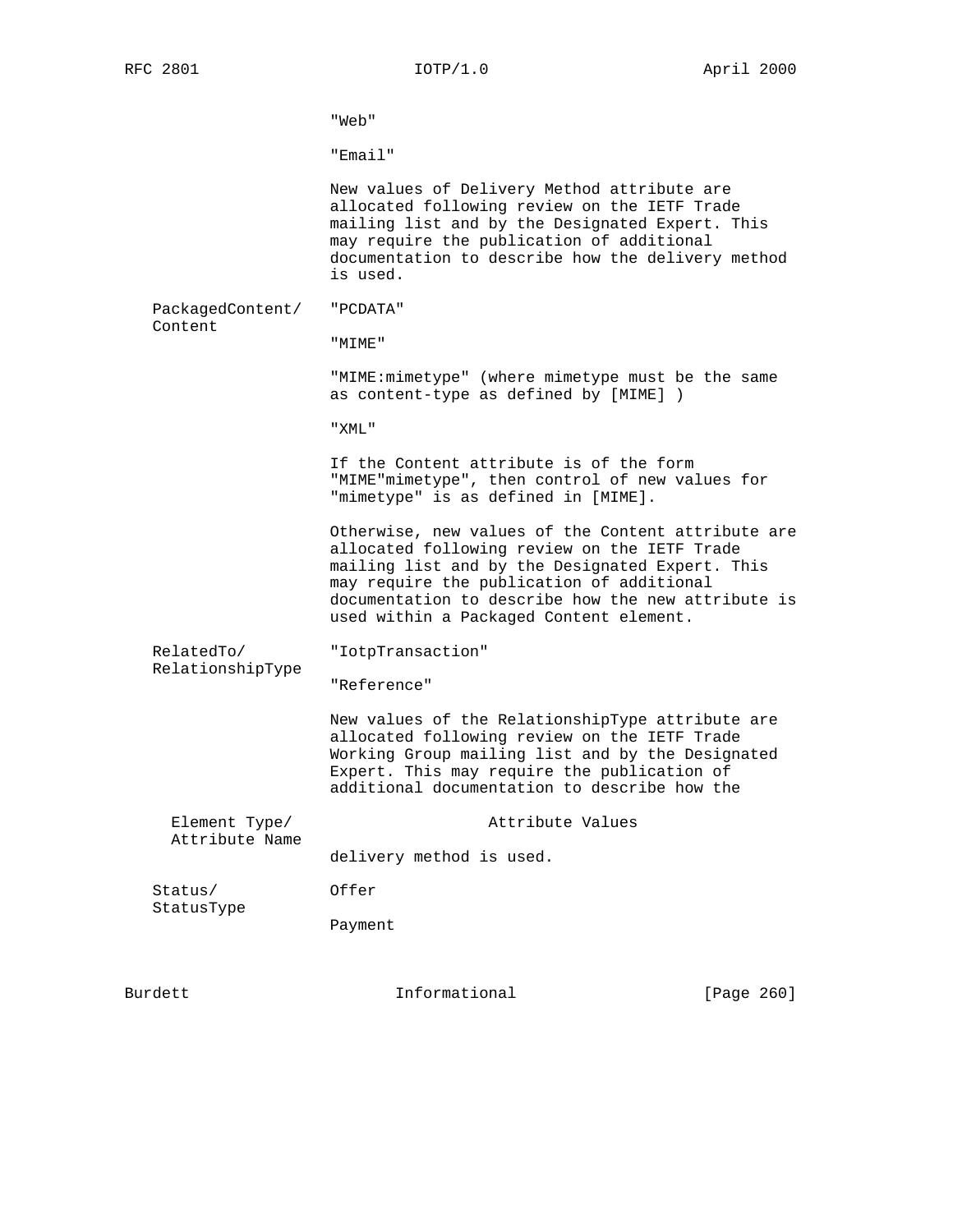Delivery

Authentication

Unidentified

 New values of the Status Type attribute are allocated following: o publication to the IETF Trade Working Group, of an RFC describing the Trading Exchange, Trading Roles and associated components that relate to the Status, and o review of the document on the IETF Trade

mailing list and by the Designated Expert.

 Note: The document describing new values for the Status Type attribute may be combined with documents that describe new Trading Roles and types of signatures (see below).

TradingRole/ "Consumer"

TradingRole

"Merchant"

"PaymentHandler"

"DeliveryHandler"

"DelivTo"

"CustCare"

 New values of the Trading Role attribute are allocated following:

- o publication to the IETF Trade Working Group, of an RFC describing the Trading Exchange, Trading Roles and associated components that relate to the Trading Role, and o review of the document on the IETF Trade
	- mailing list and by the Designated Expert.

 Note: The document describing new values for the Trading Role attribute may be

 Element Type/ Attribute Values Attribute Name combined with documents that describe new Status Types (see above) and types of signatures (see below).

Burdett **Informational** [Page 261]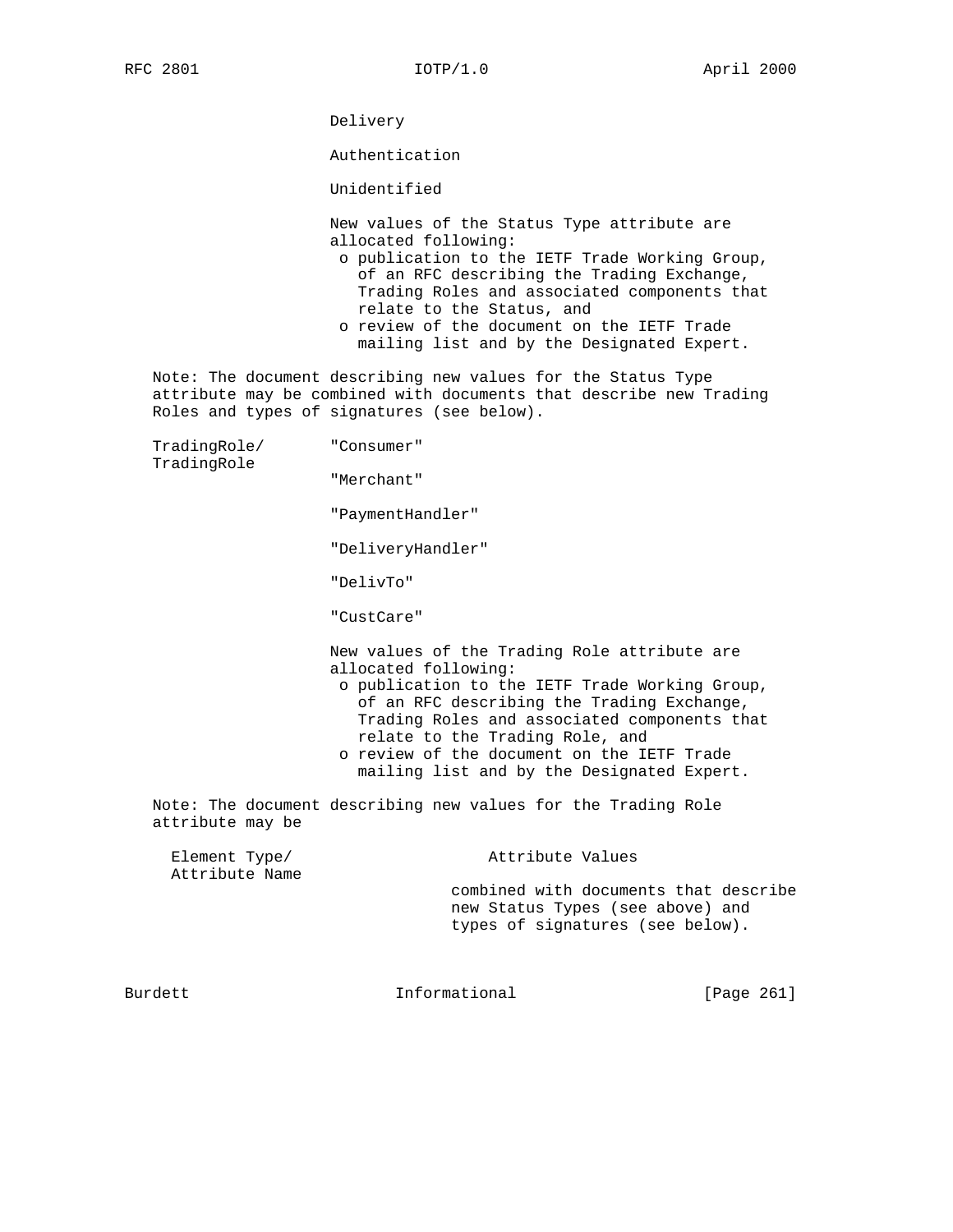|  | TransId/<br>IotpTransType            | "BaselineAuthentication"                                                                                                                                                                                                                                                                                                    |  |
|--|--------------------------------------|-----------------------------------------------------------------------------------------------------------------------------------------------------------------------------------------------------------------------------------------------------------------------------------------------------------------------------|--|
|  |                                      | "BaselineDeposit"                                                                                                                                                                                                                                                                                                           |  |
|  |                                      | "BaselinePurchase"                                                                                                                                                                                                                                                                                                          |  |
|  |                                      | "BaselineRefund"                                                                                                                                                                                                                                                                                                            |  |
|  |                                      | "BaselineWithdrawal"                                                                                                                                                                                                                                                                                                        |  |
|  |                                      | "BaselineValueExchange"                                                                                                                                                                                                                                                                                                     |  |
|  |                                      | "BaselineInquiry"                                                                                                                                                                                                                                                                                                           |  |
|  |                                      | "BaselinePing"                                                                                                                                                                                                                                                                                                              |  |
|  |                                      | New values of the IotpTransType attribute are<br>allocated following:<br>o publication to the IETF Trade mailing list, of<br>an RFC describing the new IOTP Transaction, and<br>o review of the document on the IETF Trade<br>Working Group mailing list and by the<br>Designated Expert.                                   |  |
|  | Attribute/ Content<br>(see Signature |                                                                                                                                                                                                                                                                                                                             |  |
|  | Component)                           | "OfferResponse"<br>"PaymentResponse"                                                                                                                                                                                                                                                                                        |  |
|  |                                      | "DeliveryResponse"                                                                                                                                                                                                                                                                                                          |  |
|  |                                      | "AuthenticationRequest"                                                                                                                                                                                                                                                                                                     |  |
|  |                                      | "AuthenticationResponse"                                                                                                                                                                                                                                                                                                    |  |
|  |                                      | "PingRequest"                                                                                                                                                                                                                                                                                                               |  |
|  |                                      | "PingResponse"                                                                                                                                                                                                                                                                                                              |  |
|  |                                      | New values of the code that define the type of a<br>signature are allocated following:<br>o publication to the IETF Trade Working Group,<br>of an RFC describing the Trading Exchange where<br>the signature is being used, and<br>o review of the document on the IETF Trade<br>mailing list and by the Designated Expert. |  |

Burdett **Informational Informational** [Page 262]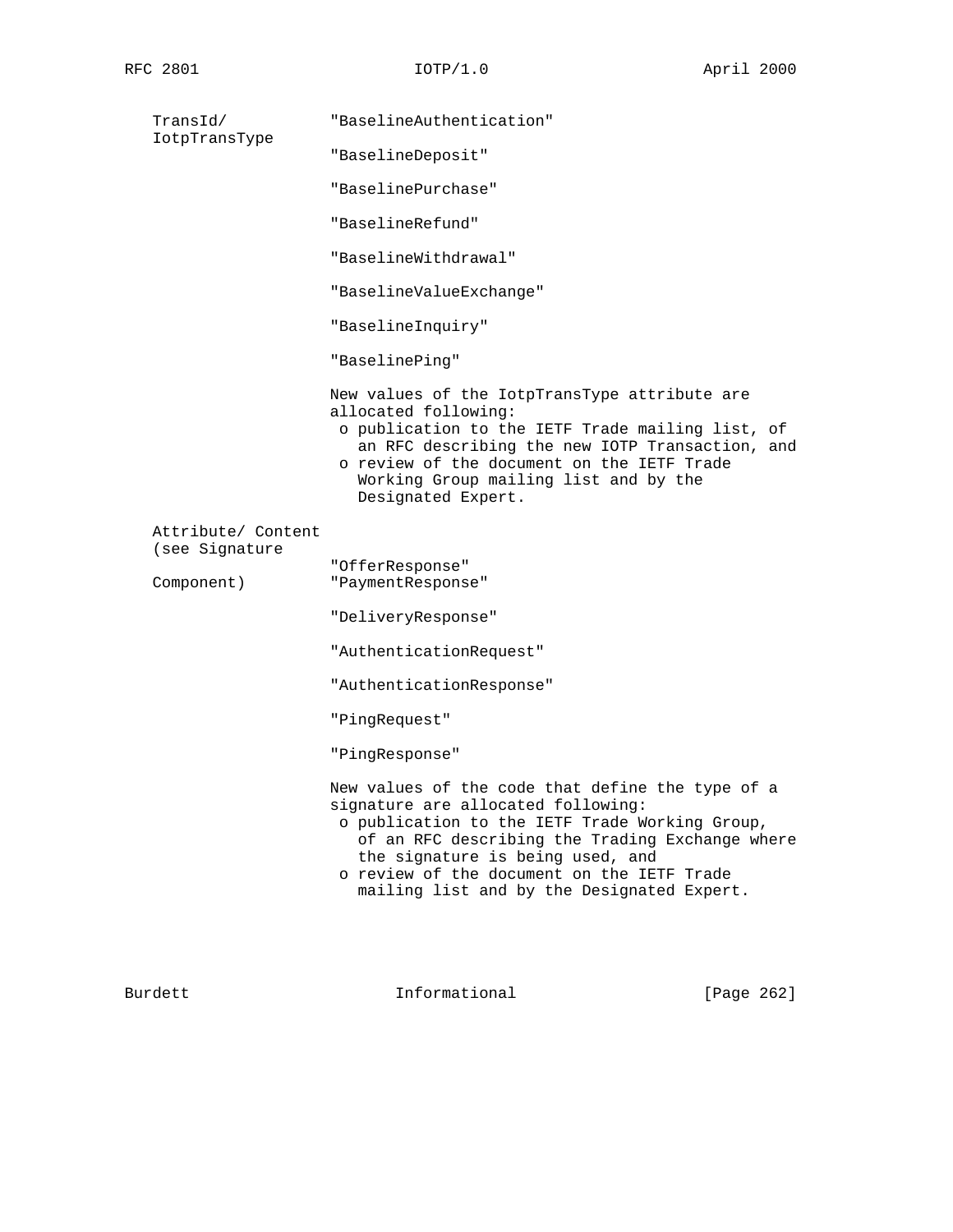Attribute Name

Element Type/ Attribute Values

 Note: The document describing new values for the types of signatures may be combined with documents that describe new Status Types and Trading Roles (see above).

12.2 Codes not controlled by IANA

 In addition to the formal development and registration of codes as described above, there is still a need for developers to experiment using new IOTP codes. For this reason, "user defined codes" may be used to identify additional values for the codes contained within this specification without the need for them to be registered with IANA.

The definition of a user defined code is as follows:

user\_defined\_code ::= ( "x-" | "X-" ) NameChar (NameChar)\*

 NameChar NameChar has the same definition as the [XML] definition of NameChar

 Use of domain names (see [DNS]) to make user defined codes unique is recommended although this method cannot be relied upon.

13. Internet Open Trading Protocol Data Type Definition

 This section contains the XML DTD for the Internet Open Trading Protocols.

Burdett **Informational** [Page 263]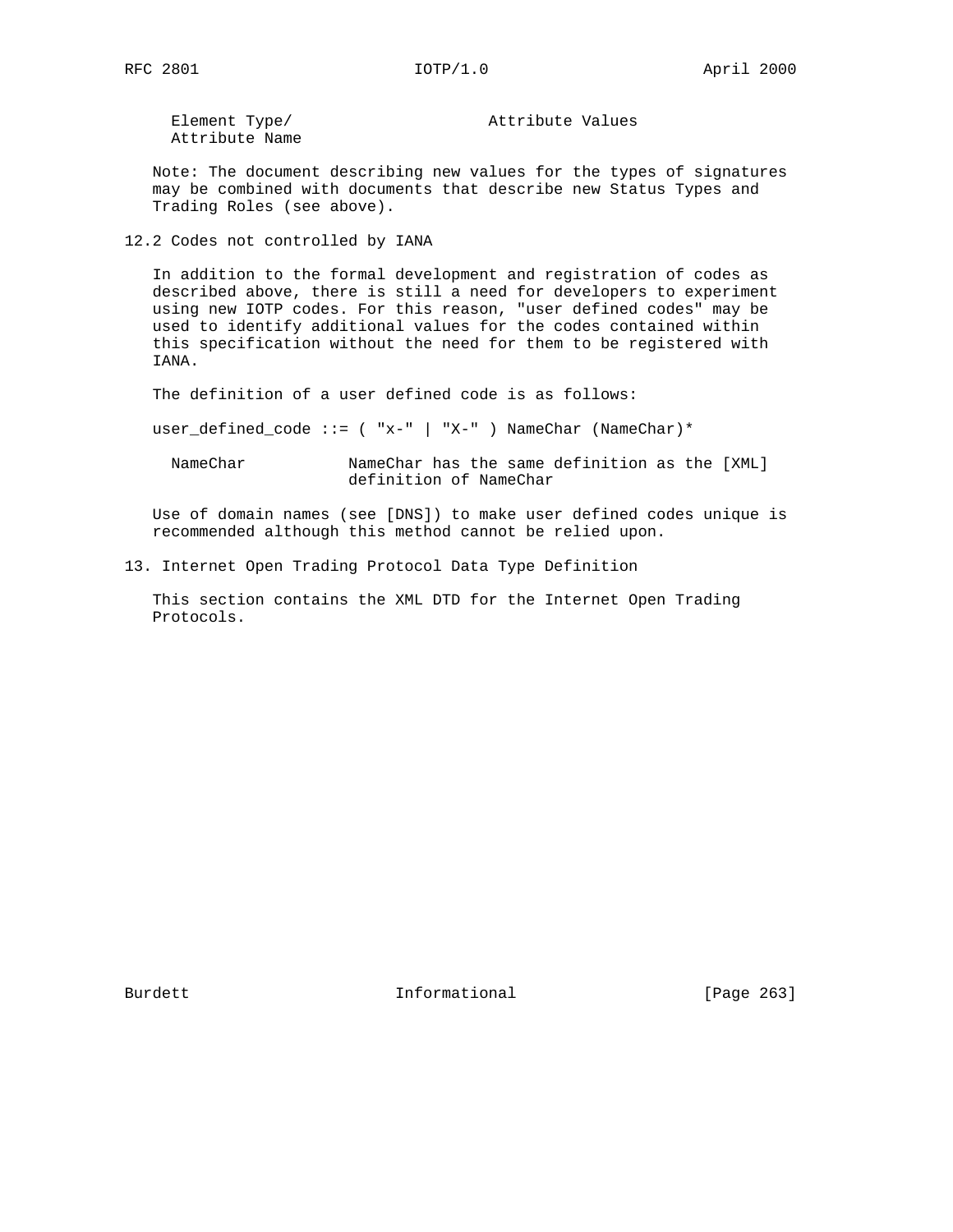$$  \*\*\*\*\*\*\*\*\*\*\*\*\*\*\*\*\*\*\*\*\*\*\*\*\*\*\*\*\*\*\*\*\*\*\*\*\*\*\*\*\*\*\*\*\*\*\*\*\*\*\*\*\*\*  $\star$  \* \* INTERNET OPEN TRADING PROTOCOL VERSION 1.0 DTD \* \* Filename: ietf.org/rfc/rfc2801.dtd \*  $\star$  \* \* Changes from version 07 (iotp-v1.0-protocol-07.dtd)\* \* - NO CHANGES \*  $\star$  \*  $\star$  \*  $\star$  \*  $\star$  \* \* Copyright Internet Engineering Task Force 1998-2000\*  $\star$  \* \*\*\*\*\*\*\*\*\*\*\*\*\*\*\*\*\*\*\*\*\*\*\*\*\*\*\*\*\*\*\*\*\*\*\*\*\*\*\*\*\*\*\*\*\*\*\*\*\*\*\*\*\*\* \*\*\*\*\*\*\*\*\*\*\*\*\*\*\*\*\*\*\*\*\*\*\*\*\*\*\*\*\*\*\*\*\*\*\*\*\*\*\*\*\*\*\*\*\*\*\*\*\*\*\*\*\*\* \* IOTP MESSAGE DEFINITION \* \*\*\*\*\*\*\*\*\*\*\*\*\*\*\*\*\*\*\*\*\*\*\*\*\*\*\*\*\*\*\*\*\*\*\*\*\*\*\*\*\*\*\*\*\*\*\*\*\*\*\*\*\*\* --> <!ELEMENT IotpMessage ( TransRefBlk, IotpSignatures?, ErrorBlk?, ( AuthReqBlk | AuthRespBlk | AuthStatusBlk | CancelBlk | DeliveryReqBlk | DeliveryRespBlk | InquiryReqBlk | InquiryRespBlk | OfferRespBlk | PayExchBlk | PayReqBlk | PayRespBlk | PingReqBlk | PingRespBlk | TpoBlk | TpoSelectionBlk )\* ) > <!ATTLIST IotpMessage xmlns CDATA 'iotp:ietf.org/iotp-v1.0' >

Burdett 1nformational [Page 264]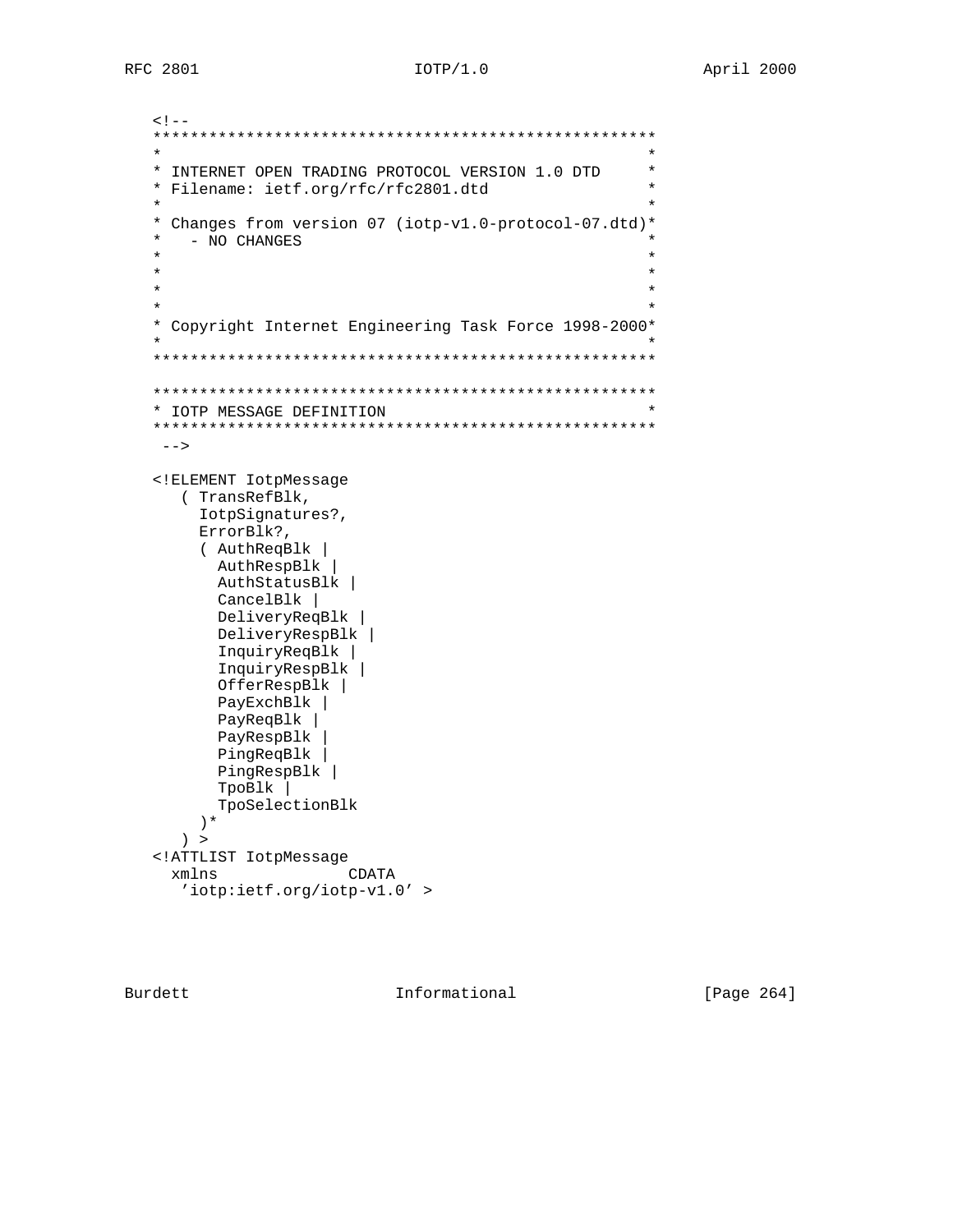$$  \*\*\*\*\*\*\*\*\*\*\*\*\*\*\*\*\*\*\*\*\*\*\*\*\*\*\*\*\*\*\*\*\*\*\*\*\*\*\*\*\*\*\*\*\*\*\*\*\*\*\*\*\*\* \* TRANSACTION REFERENCE BLOCK DEFINITION \* \*\*\*\*\*\*\*\*\*\*\*\*\*\*\*\*\*\*\*\*\*\*\*\*\*\*\*\*\*\*\*\*\*\*\*\*\*\*\*\*\*\*\*\*\*\*\*\*\*\*\*\*\*\*  $--&>$  <!ELEMENT TransRefBlk (TransId, MsgId, RelatedTo\*) > <!ATTLIST TransRefBlk ID ID #REQUIRED > <!ELEMENT TransId EMPTY > <!ATTLIST TransId ID ID #REQUIRED Version MMTOKEN #FIXED '1.0' IotpTransId CDATA #REQUIRED IotpTransType CDATA #REQUIRED TransTimeStamp CDATA #REQUIRED > <!ELEMENT MsgId EMPTY > <!ATTLIST MsgId ID ID #REQUIRED RespIotpMsg NMTOKEN #IMPLIED xml:lang NMTOKEN #REQUIRED LangPrefList NMTOKENS #IMPLIED CharSetPrefList NMTOKENS #IMPLIED SenderTradingRoleRef NMTOKEN #IMPLIED SoftwareId CDATA #REQUIRED TimeStamp CDATA #IMPLIED > <!ELEMENT RelatedTo (PackagedContent) > <!ATTLIST RelatedTo ID ID #REQUIRED xml:lang NMTOKEN #REQUIRED RelationshipType NMTOKEN #REQUIRED Relation CDATA #REQUIRED RelnKeyWords NMTOKENS #IMPLIED >  $< ! - -$  \*\*\*\*\*\*\*\*\*\*\*\*\*\*\*\*\*\*\*\*\*\*\*\*\*\*\*\*\*\*\*\*\*\*\*\*\*\*\*\*\*\*\*\*\*\*\*\*\*\*\*\*\*\* \* Packaged Content Common Element \* \*\*\*\*\*\*\*\*\*\*\*\*\*\*\*\*\*\*\*\*\*\*\*\*\*\*\*\*\*\*\*\*\*\*\*\*\*\*\*\*\*\*\*\*\*\*\*\*\*\*\*\*\*\*

 $--->$ 

Burdett **Informational** [Page 265]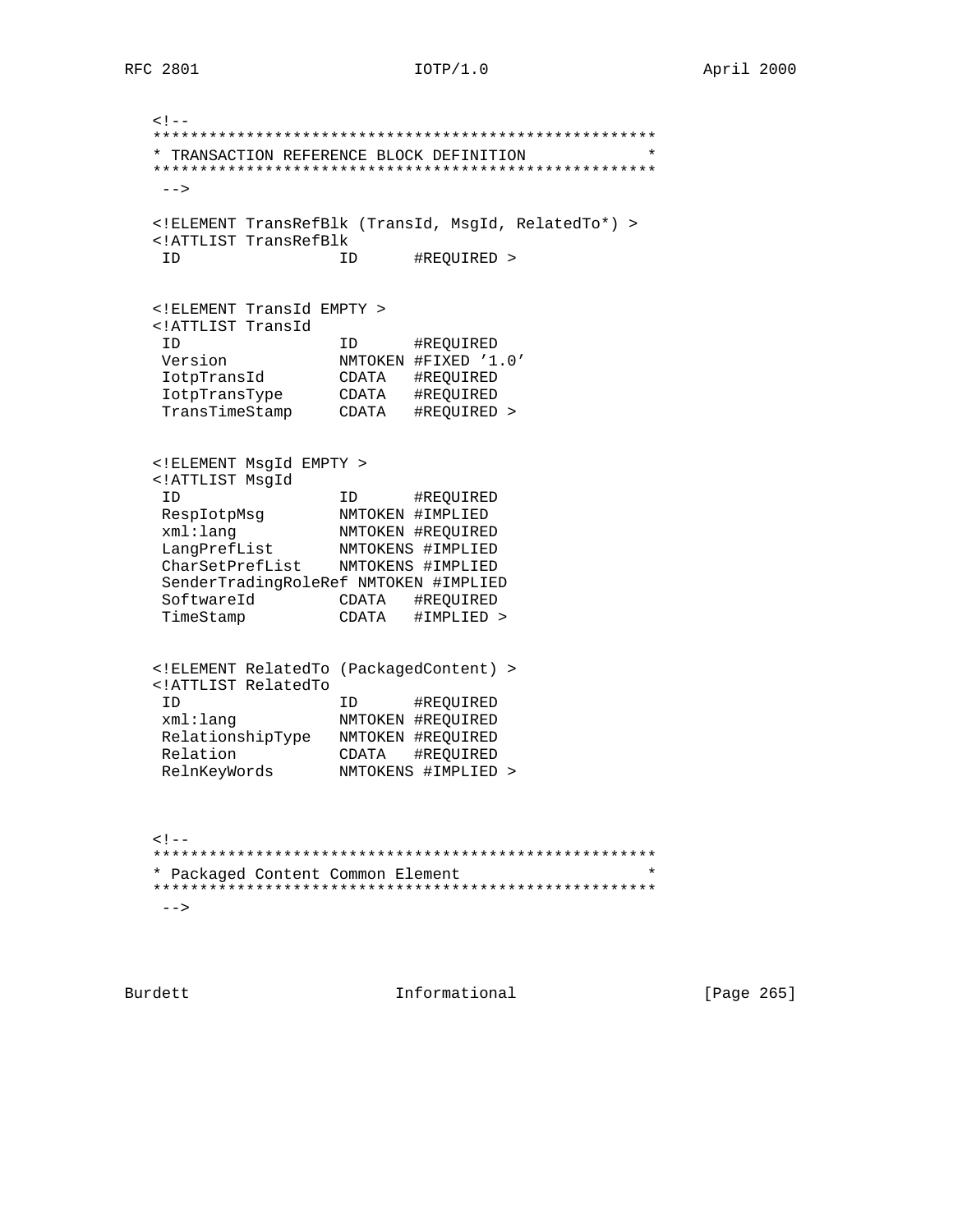<!ELEMENT PackagedContent (#PCDATA) > <!ATTLIST PackagedContent Name CDATA #IMPLIED Content NMTOKEN "PCDATA" Transform (NONE|BASE64) "NONE" >  $$  \*\*\*\*\*\*\*\*\*\*\*\*\*\*\*\*\*\*\*\*\*\*\*\*\*\*\*\*\*\*\*\*\*\*\*\*\*\*\*\*\*\*\*\*\*\*\*\*\*\*\*\*\*\* \* TRADING COMPONENTS \* \*\*\*\*\*\*\*\*\*\*\*\*\*\*\*\*\*\*\*\*\*\*\*\*\*\*\*\*\*\*\*\*\*\*\*\*\*\*\*\*\*\*\*\*\*\*\*\*\*\*\*\*\*\*  $--&>$  <!-- PROTOCOL OPTIONS COMPONENT --> <!ELEMENT ProtocolOptions EMPTY > <!ATTLIST ProtocolOptions ID #REQUIRED<br>xml:lang MMTOKEN #REQUIRED xml:lang NMTOKEN #REQUIRED ShortDesc CDATA #REQUIRED SenderNetLocn CDATA #IMPLIED SecureSenderNetLocn CDATA #IMPLIED SuccessNetLocn CDATA #REQUIRED > <!-- AUTHENTICATION DATA COMPONENT --> <!ELEMENT AuthReq (Algorithm, PackagedContent\*)> <!ATTLIST AuthReq ID ID #REQUIRED AuthenticationId CDATA #REQUIRED ContentSoftwareId CDATA #IMPLIED > <!-- AUTHENTICATION RESPONSE COMPONENT --> <!ELEMENT AuthResp (PackagedContent\*) > <!ATTLIST AuthResp ID ID #REQUIRED AuthenticationId CDATA #REQUIRED SelectedAlgorithmRef NMTOKEN #REQUIRED ContentSoftwareId CDATA #IMPLIED > <!-- TRADING ROLE INFO REQUEST COMPONENT --> <!ELEMENT TradingRoleInfoReq EMPTY> <!ATTLIST TradingRoleInfoReq ID ID #REQUIRED TradingRoleList NMTOKENS #REQUIRED > <!-- ORDER COMPONENT --> <!ELEMENT Order (PackagedContent\*) > <!ATTLIST Order ID ID #REQUIRED

Burdett **Informational Informational** [Page 266]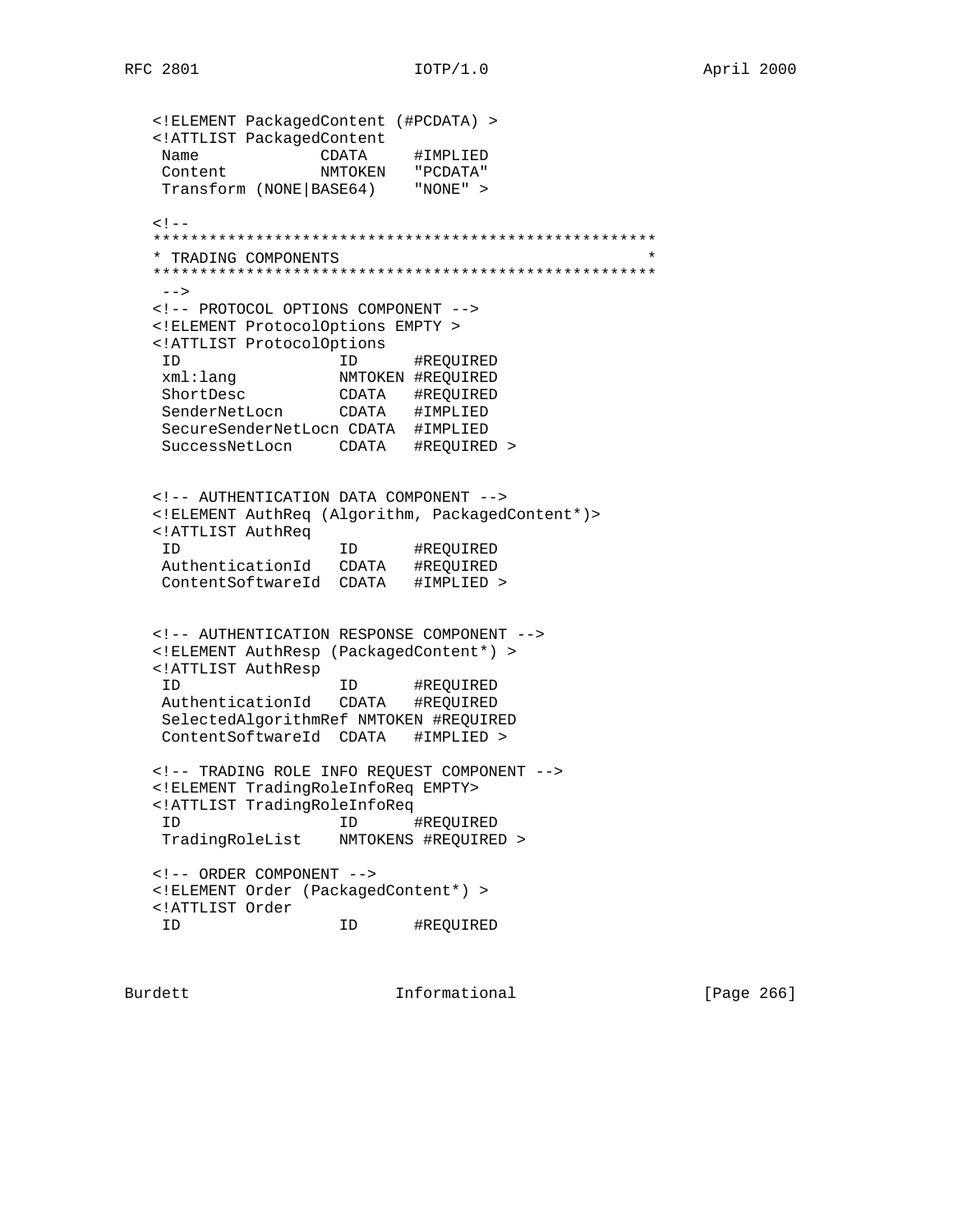xml:lang NMTOKEN #REQUIRED OrderIdentifier CDATA #REQUIRED ShortDesc CDATA #REQUIRED OkFrom CDATA #REQUIRED OkTo CDATA #REQUIRED ApplicableLaw CDATA #REQUIRED ContentSoftwareId CDATA #IMPLIED > <!-- ORGANISATION COMPONENT --> <!ELEMENT Org (TradingRole+, ContactInfo?, PersonName?, PostalAddress?)> <!ATTLIST Org ID ID #REQUIRED xml:lang NMTOKEN #REQUIRED OrgId CDATA #REQUIRED LegalName CDATA #IMPLIED ShortDesc CDATA #IMPLIED LogoNetLocn CDATA #IMPLIED > <!ELEMENT TradingRole EMPTY > <!ATTLIST TradingRole ID ID#REQUIRED TradingRole NMTOKEN #REQUIRED IotpMsgIdPrefix NMTOKEN #REQUIRED CancelNetLocn CDATA #IMPLIED ErrorNetLocn CDATA #IMPLIED ErrorLogNetLocn CDATA #IMPLIED > <!ELEMENT ContactInfo EMPTY > <!ATTLIST ContactInfo xml:lang NMTOKEN #IMPLIED Tel CDATA #IMPLIED Fax CDATA #IMPLIED Email CDATA #IMPLIED NetLocn CDATA #IMPLIED > <!ELEMENT PersonName EMPTY > <!ATTLIST PersonName xml:lang NMTOKEN #IMPLIED Title CDATA #IMPLIED GivenName CDATA #IMPLIED Initials CDATA #IMPLIED FamilyName CDATA #IMPLIED >

Burdett **Informational** [Page 267]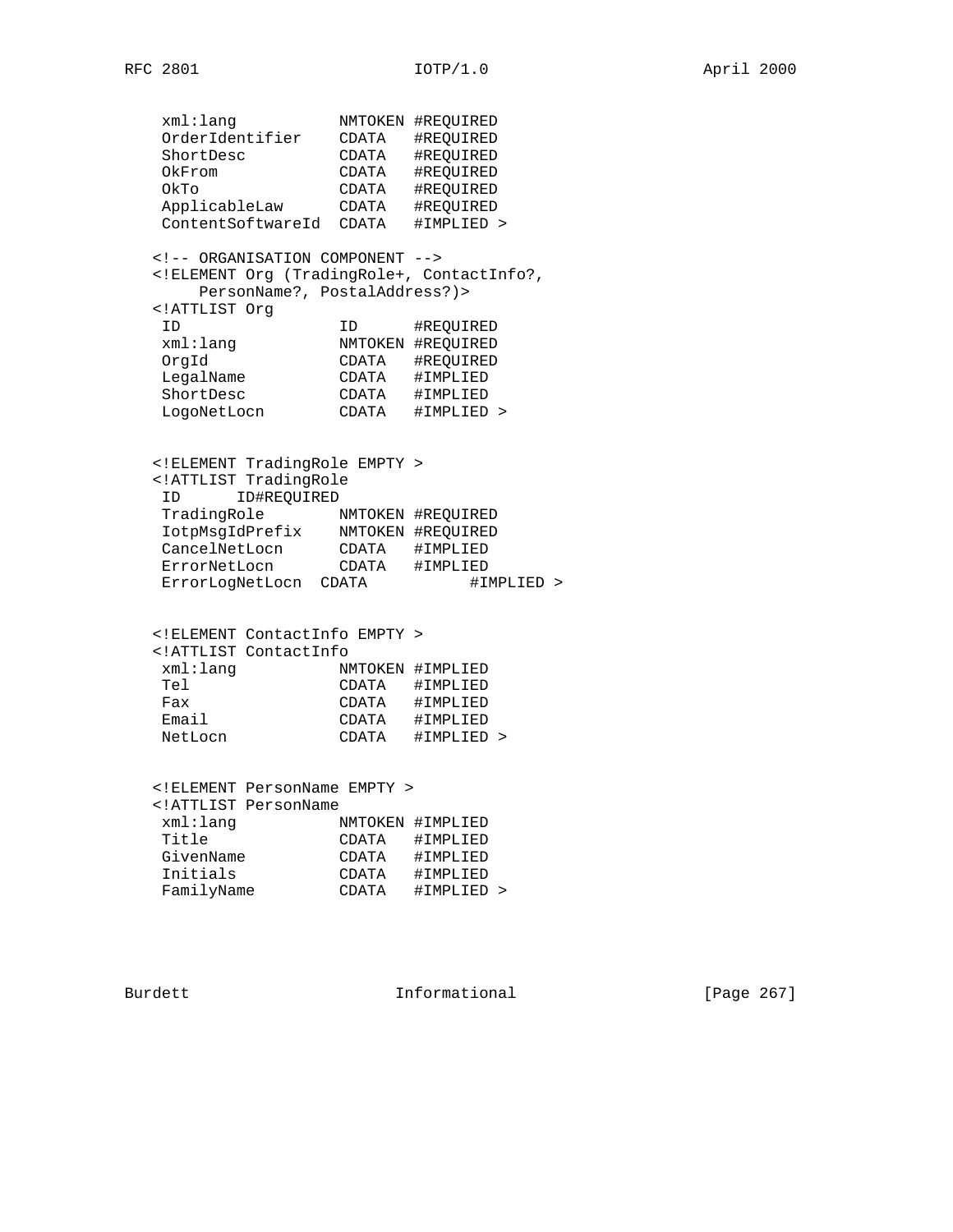<!ELEMENT PostalAddress EMPTY > <!ATTLIST PostalAddress xml:lang NMTOKEN #IMPLIED AddressLine1 CDATA #IMPLIED AddressLine2 CDATA #IMPLIED CityOrTown CDATA #IMPLIED StateOrRegion CDATA #IMPLIED PostalCode CDATA #IMPLIED Country CDATA #IMPLIED LegalLocation (True | False) 'False' > <!-- BRAND LIST COMPONENT --> <!ELEMENT BrandList (Brand+, ProtocolAmount+, CurrencyAmount+, PayProtocol+) > <!ATTLIST BrandList ID ID #REQUIRED xml:lang NMTOKEN #REQUIRED ShortDesc CDATA #REQUIRED PayDirection (Debit | Credit) #REQUIRED > <!ELEMENT Brand (ProtocolBrand\*, PackagedContent\*) > <!ATTLIST Brand ID ID #REQUIRED xml:lang NMTOKEN #IMPLIED BrandId CDATA #REQUIRED BrandName CDATA #REQUIRED BrandLogoNetLocn CDATA #REQUIRED BrandNarrative CDATA #IMPLIED ProtocolAmountRefs IDREFS #REQUIRED ContentSoftwareId CDATA #IMPLIED > <!ELEMENT ProtocolBrand (PackagedContent\*) > <!ATTLIST ProtocolBrand ProtocolId CDATA #REQUIRED ProtocolBrandId CDATA #REQUIRED > <!ELEMENT ProtocolAmount (PackagedContent\*) > <!ATTLIST ProtocolAmount ID ID #REQUIRED PayProtocolRef IDREF #REQUIRED CurrencyAmountRefs IDREFS #REQUIRED ContentSoftwareId CDATA #IMPLIED > <!ELEMENT CurrencyAmount EMPTY > <!ATTLIST CurrencyAmount ID ID #REQUIRED Amount CDATA #REQUIRED

Burdett **Informational Informational** [Page 268]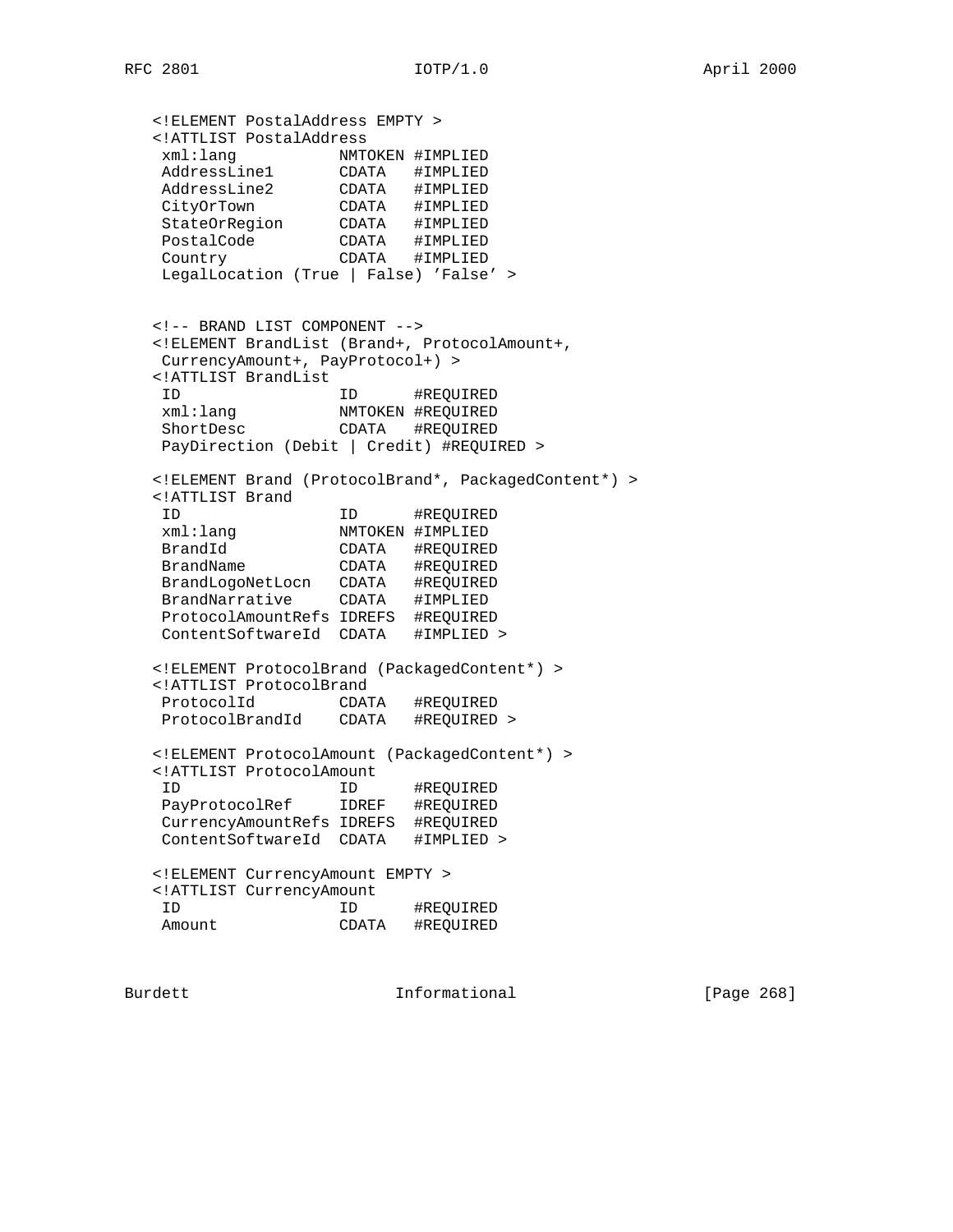CurrCodeType NMTOKEN 'ISO4217-A' CurrCode CDATA #REQUIRED > <!ELEMENT PayProtocol (PackagedContent\*) > <!ATTLIST PayProtocol ID ID #REQUIRED xml:lang NMTOKEN #IMPLIED ProtocolId NMTOKEN #REQUIRED ProtocolName CDATA #REQUIRED ActionOrgRef NMTOKEN #REQUIRED PayReqNetLocn CDATA #IMPLIED SecPayReqNetLocn CDATA #IMPLIED ContentSoftwareId CDATA #IMPLIED > <!-- BRAND SELECTION COMPONENT --> <!ELEMENT BrandSelection (BrandSelBrandInfo?, BrandSelProtocolAmountInfo?, BrandSelCurrencyAmountInfo?) > <!ATTLIST BrandSelection ID ID #REQUIRED BrandListRef NMTOKEN #REQUIRED BrandRef NMTOKEN #REQUIRED ProtocolAmountRef NMTOKEN #REQUIRED CurrencyAmountRef NMTOKEN #REQUIRED > <!ELEMENT BrandSelBrandInfo (PackagedContent+) > <!ATTLIST BrandSelBrandInfo ID ID #REQUIRED ContentSoftwareId CDATA #IMPLIED > <!ELEMENT BrandSelProtocolAmountInfo (PackagedContent+) > <!ATTLIST BrandSelProtocolAmountInfo ID ID #REQUIRED ContentSoftwareId CDATA #IMPLIED > <!ELEMENT BrandSelCurrencyAmountInfo (PackagedContent+) > <!ATTLIST BrandSelCurrencyAmountInfo ID ID #REQUIRED ContentSoftwareId CDATA #IMPLIED > <!-- PAYMENT COMPONENT --> <!ELEMENT Payment EMPTY > <!ATTLIST Payment ID ID #REQUIRED OkFrom CDATA #REQUIRED OkTo CDATA #REQUIRED EXITO CONTRETTING CONTRETTING THREQUIRED

Burdett **Informational Informational** [Page 269]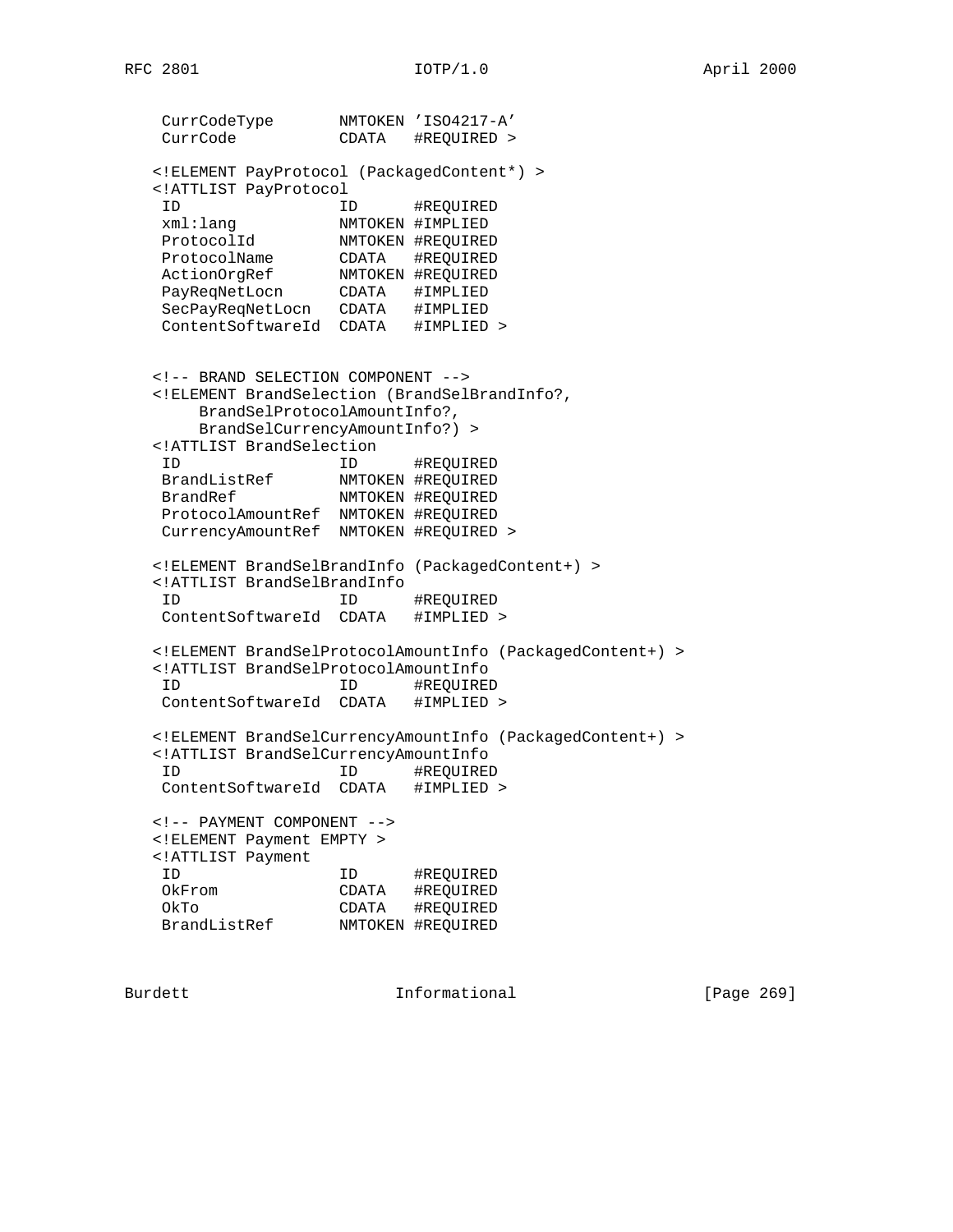SignedPayReceipt (True | False) #REQUIRED StartAfterRefs NMTOKENS #IMPLIED > <!-- PAYMENT SCHEME COMPONENT --> <!ELEMENT PaySchemeData (PackagedContent+) > <!ATTLIST PaySchemeData ID ID #REQUIRED PaymentRef NMTOKEN #IMPLIED ConsumerPaymentId CDATA #IMPLIED PaymentHandlerPayId CDATA #IMPLIED ContentSoftwareId CDATA #IMPLIED > <!-- PAYMENT RECEIPT COMPONENT --> <!ELEMENT PayReceipt (PackagedContent\*) > <!ATTLIST PayReceipt ID ID #REQUIRED PaymentRef NMTOKEN #REQUIRED PayReceiptNameRefs NMTOKENS #IMPLIED ContentSoftwareId CDATA #IMPLIED > <!-- PAYMENT NOTE COMPONENT --> <!ELEMENT PaymentNote (PackagedContent+) > <!ATTLIST PaymentNote ID ID #REQUIRED ContentSoftwareId CDATA #IMPLIED > <!-- DELIVERY COMPONENT --> <!ELEMENT Delivery (DeliveryData?, PackagedContent\*) > <!ATTLIST Delivery ID ID #REQUIRED xml:lang NMTOKEN #REQUIRED DelivExch (True | False) #REQUIRED DelivAndPayResp (True | False) #REQUIRED ActionOrgRef NMTOKEN #IMPLIED > <!ELEMENT DeliveryData (PackagedContent\*) > <!ATTLIST DeliveryData xml:lang NMTOKEN #IMPLIED OkFrom CDATA #REQUIRED OkTo CDATA #REQUIRED DelivMethod NMTOKEN #REQUIRED DelivToRef NMTOKEN #REQUIRED DelivReqNetLocn CDATA #IMPLIED SecDelivReqNetLocn CDATA #IMPLIED

Burdett **Informational Informational** [Page 270]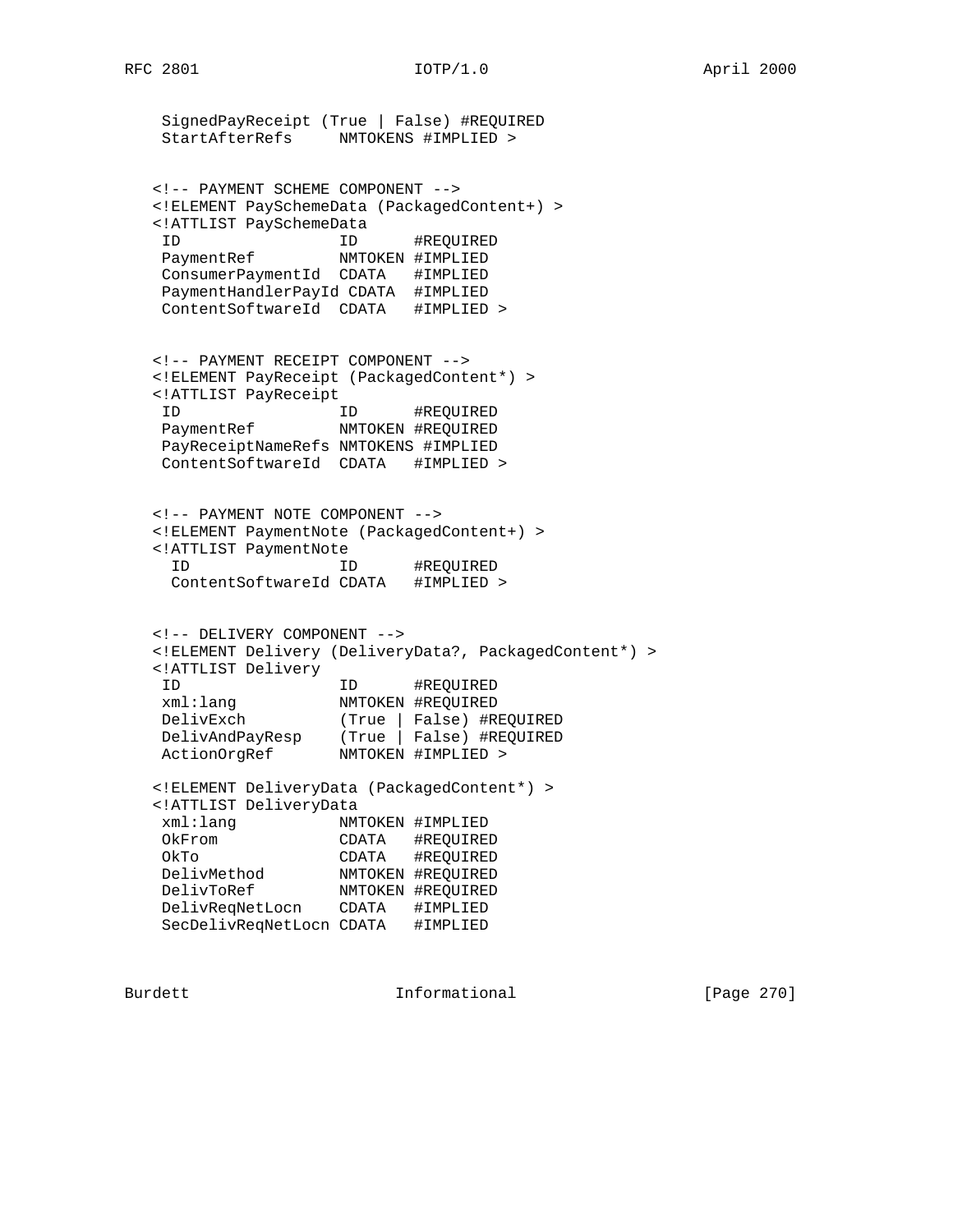ContentSoftwareId CDATA #IMPLIED > <!-- CONSUMER DELIVERY DATA COMPONENT --> <!ELEMENT ConsumerDeliveryData EMPTY > <!ATTLIST ConsumerDeliveryData ID ID #REQUIRED ConsumerDeliveryId CDATA #REQUIRED > <!-- DELIVERY NOTE COMPONENT --> <!ELEMENT DeliveryNote (PackagedContent+) > <!ATTLIST DeliveryNote ID ID #REQUIRED xml:lang NMTOKEN #REQUIRED DelivHandlerDelivId CDATA #IMPLIED ContentSoftwareId CDATA #IMPLIED > <!-- STATUS COMPONENT --> <!ELEMENT Status EMPTY > <!ATTLIST Status ID ID #REQUIRED xml:lang NMTOKEN #REQUIRED StatusType NMTOKEN #REQUIRED ElRef NMTOKEN #IMPLIED ProcessState (NotYetStarted | InProgress | CompletedOk | Failed | ProcessError) #REQUIRED CompletionCode NMTOKEN #IMPLIED ProcessReference CDATA #IMPLIED StatusDesc CDATA #IMPLIED > <!-- TRADING ROLE DATA COMPONENT --> <!ELEMENT TradingRoleData (PackagedContent+) > <!ATTLIST TradingRoleData ID ID #REQUIRED OriginatorElRef NMTOKEN #REQUIRED DestinationElRefs NMTOKENS #REQUIRED > <!-- INQUIRY TYPE COMPONENT --> <!ELEMENT InquiryType EMPTY > <!ATTLIST InquiryType ID ID #REQUIRED Type NMTOKEN #REQUIRED ElRef NMTOKEN #IMPLIED ProcessReference CDATA #IMPLIED >

Burdett **Informational** [Page 271]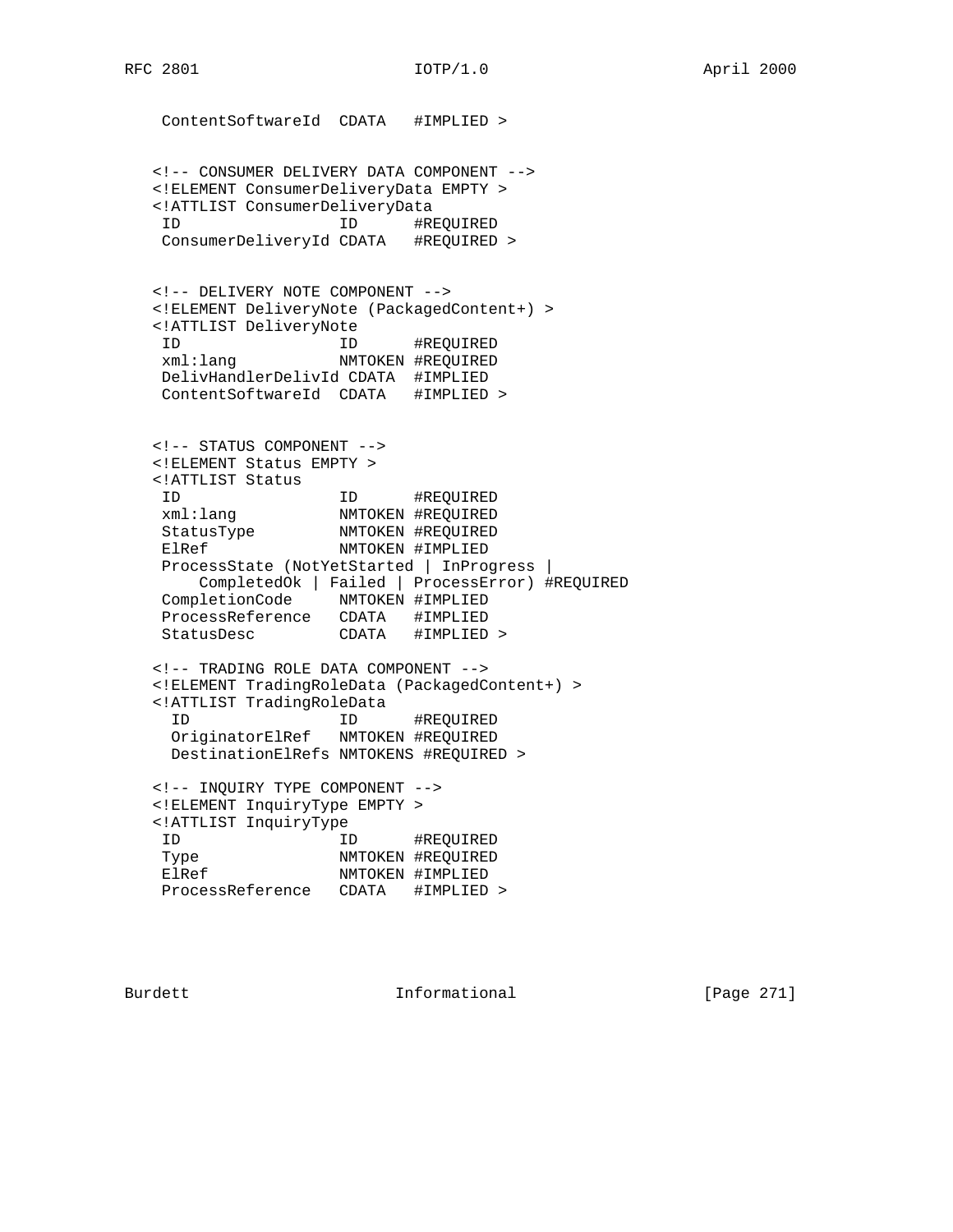<!-- ERROR COMPONENT --> <!ELEMENT ErrorComp (ErrorLocation+, PackagedContent\*) > <!ATTLIST ErrorComp ID NMTOKEN #REQUIRED xml:lang NMTOKEN #REQUIRED ErrorCode NMTOKEN #REQUIRED ErrorDesc CDATA #REQUIRED Severity (Warning|TransientError|HardError) #REQUIRED MinRetrySecs CDATA #IMPLIED SwVendorErrorRef CDATA #IMPLIED > <!ELEMENT ErrorLocation EMPTY > <!ATTLIST ErrorLocation ElementType NMTOKEN #REQUIRED IotpMsgRef NMTOKEN #IMPLIED BlkRef NMTOKEN #IMPLIED CompRef NMTOKEN #IMPLIED ElementRef NMTOKEN #IMPLIED AttName NMTOKEN #IMPLIED >  $< ! - - 1$  \*\*\*\*\*\*\*\*\*\*\*\*\*\*\*\*\*\*\*\*\*\*\*\*\*\*\*\*\*\*\*\*\*\*\*\*\*\*\*\*\*\*\*\*\*\*\*\*\*\*\*\*\*\* \* TRADING BLOCKS \* \*\*\*\*\*\*\*\*\*\*\*\*\*\*\*\*\*\*\*\*\*\*\*\*\*\*\*\*\*\*\*\*\*\*\*\*\*\*\*\*\*\*\*\*\*\*\*\*\*\*\*\*\*\*  $--&>$  <!-- TRADING PROTOCOL OPTIONS BLOCK --> <!ELEMENT TpoBlk ( ProtocolOptions, BrandList\*, Org\* ) > <!ATTLIST TpoBlk ID ID #REQUIRED > <!-- TPO SELECTION BLOCK --> <!ELEMENT TpoSelectionBlk (BrandSelection+) > <!ATTLIST TpoSelectionBlk ID ID #REQUIRED > <!-- OFFER RESPONSE BLOCK --> <!ELEMENT OfferRespBlk (Status, Order?, Payment\*, Delivery?, TradingRoleData\*) > <!ATTLIST OfferRespBlk ID ID #REQUIRED >

Burdett Informational [Page 272]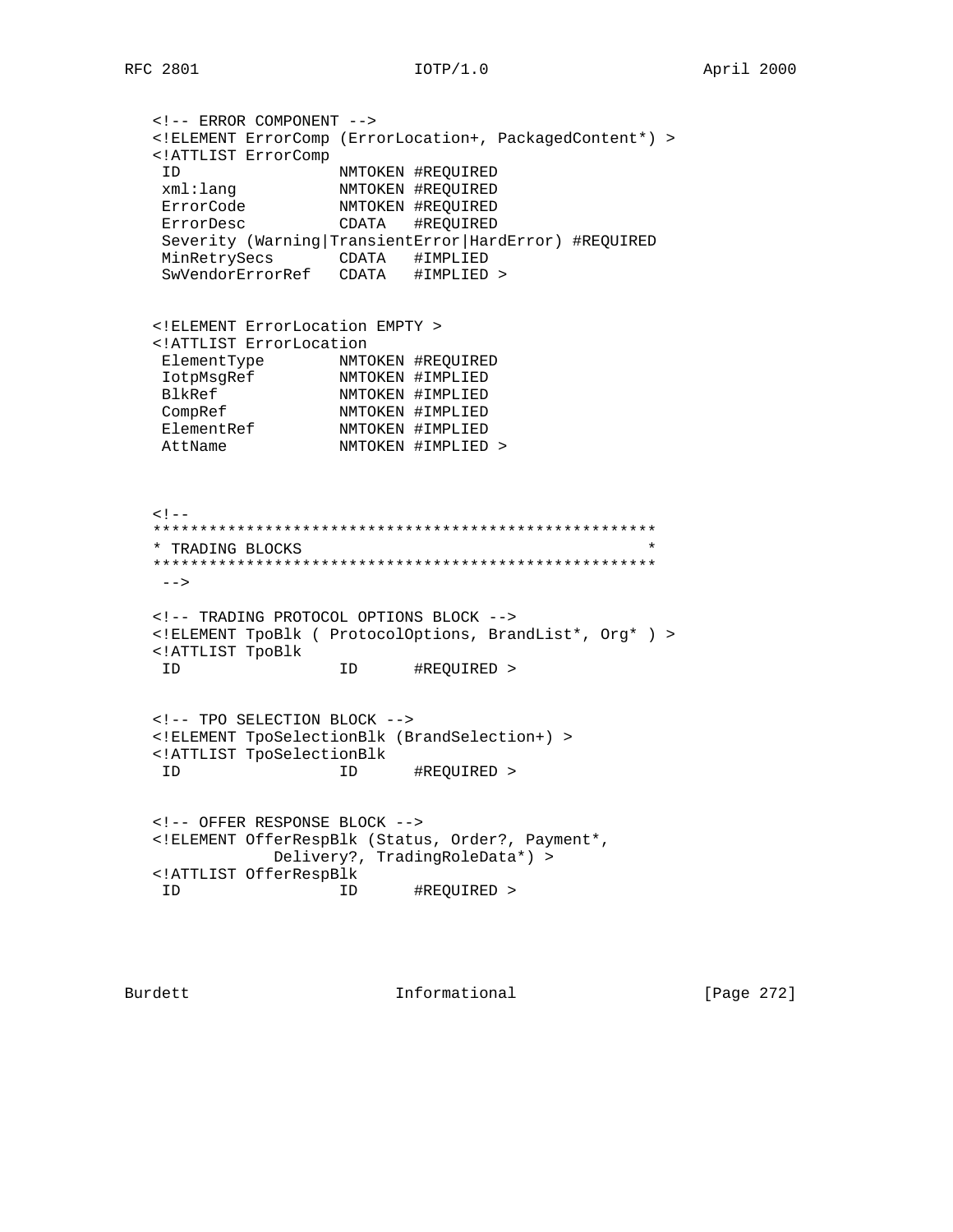<!-- AUTHENTICATION REQUEST BLOCK --> <!ELEMENT AuthReqBlk (AuthReq\*, TradingRoleInfoReq?) > <!ATTLIST AuthReqBlk ID ID #REQUIRED > <!-- AUTHENTICATION RESPONSE BLOCK --> <!ELEMENT AuthRespBlk (AuthResp?, Org\*) > <!ATTLIST AuthRespBlk ID ID #REQUIRED > <!-- AUTHENTICATION STATUS BLOCK --> <!ELEMENT AuthStatusBlk (Status) > <!ATTLIST AuthStatusBlk ID ID #REQUIRED > <!-- PAYMENT REQUEST BLOCK --> <!ELEMENT PayReqBlk (Status+, BrandList, BrandSelection, Payment, PaySchemeData?, Org\*, TradingRoleData\*) > <!ATTLIST PayReqBlk ID ID #REQUIRED > <!-- PAYMENT EXCHANGE BLOCK --> <!ELEMENT PayExchBlk (PaySchemeData) > <!ATTLIST PayExchBlk ID ID #REQUIRED > <!-- PAYMENT RESPONSE BLOCK --> <!ELEMENT PayRespBlk (Status, PayReceipt?, PaySchemeData?, PaymentNote?, TradingRoleData\*) > <!ATTLIST PayRespBlk ID ID #REQUIRED > <!-- DELIVERY REQUEST BLOCK --> <!ELEMENT DeliveryReqBlk (Status+, Order, Org\*, Delivery, ConsumerDeliveryData?, TradingRoleData\*) > <!ATTLIST DeliveryReqBlk ID ID #REQUIRED > <!-- DELIVERY RESPONSE BLOCK --> <!ELEMENT DeliveryRespBlk (Status, DeliveryNote) > <!ATTLIST DeliveryRespBlk ID ID #REQUIRED >

Burdett Informational [Page 273]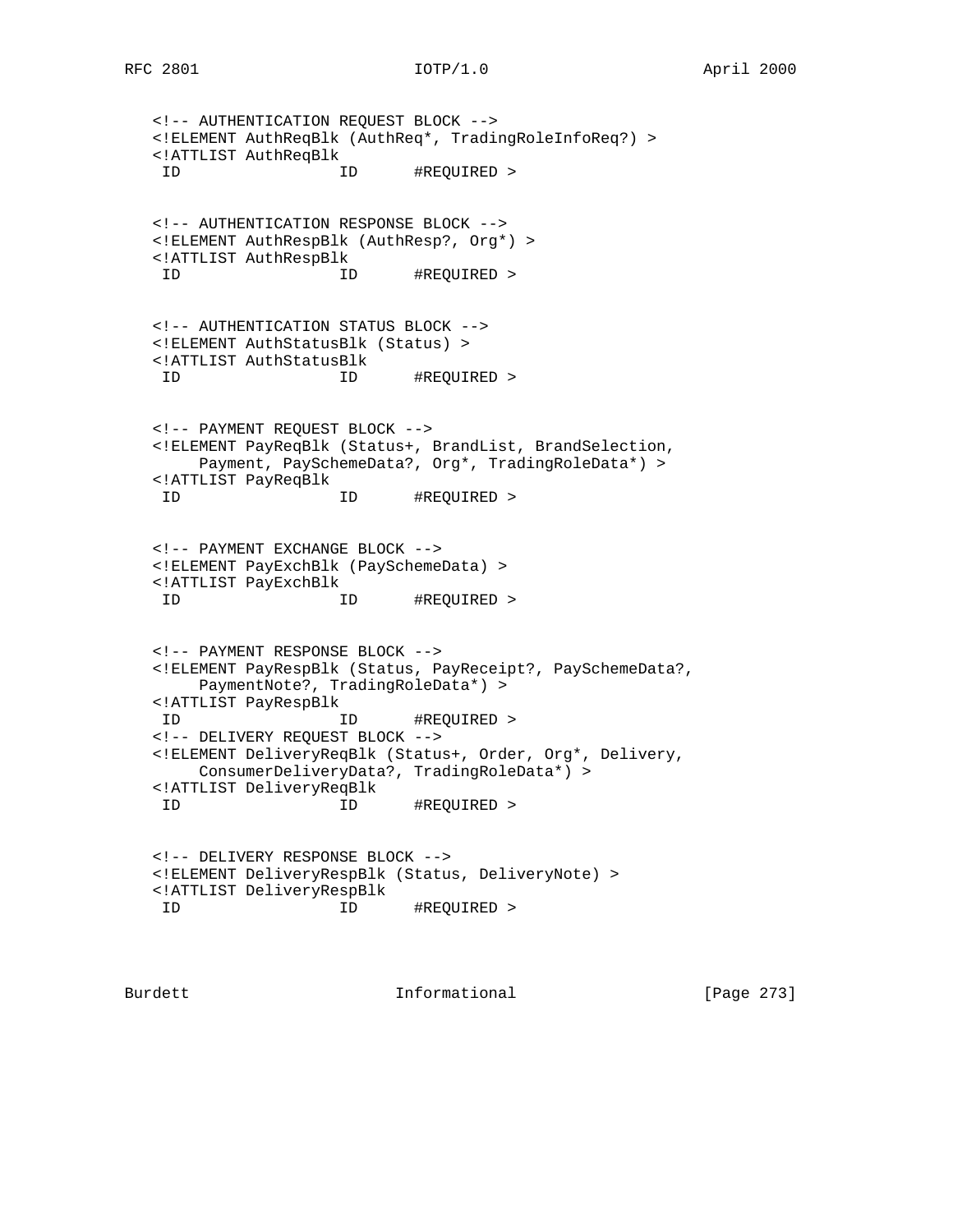<!-- INQUIRY REQUEST BLOCK --> <!ELEMENT InquiryReqBlk ( InquiryType, PaySchemeData? ) > <!ATTLIST InquiryReqBlk ID #REQUIRED > <!-- INQUIRY RESPONSE BLOCK --> <!ELEMENT InquiryRespBlk (Status, PaySchemeData?) > <!ATTLIST InquiryRespBlk ID ID #REQUIRED LastReceivedIotpMsgRef NMTOKEN #IMPLIED LastSentIotpMsgRef NMTOKEN #IMPLIED > <!-- PING REQUEST BLOCK --> <!ELEMENT PingReqBlk (Org\*)> <!ATTLIST PingReqBlk ID ID #REQUIRED> <!-- PING RESPONSE BLOCK --> <!ELEMENT PingRespBlk (Org+)> <!ATTLIST PingRespBlk ID ID #REQUIRED PingStatusCode (Ok | Busy | Down) #REQUIRED SigVerifyStatusCode (Ok | NotSupported | Fail) #IMPLIED xml:lang NMTOKEN #IMPLIED PingStatusDesc CDATA #IMPLIED> <!-- ERROR BLOCK --> <!ELEMENT ErrorBlk (ErrorComp+, PaySchemeData\*) > <!ATTLIST ErrorBlk ID ID #REQUIRED > <!-- CANCEL BLOCK --> <!ELEMENT CancelBlk (Status) > <!ATTLIST CancelBlk ID ID #REQUIRED >  $<$ !  $-$  \*\*\*\*\*\*\*\*\*\*\*\*\*\*\*\*\*\*\*\*\*\*\*\*\*\*\*\*\*\*\*\*\*\*\*\*\*\*\*\*\*\*\*\*\*\*\*\*\*\*\*\*\*\* \* IOTP SIGNATURES BLOCK DEFINITION \* \*\*\*\*\*\*\*\*\*\*\*\*\*\*\*\*\*\*\*\*\*\*\*\*\*\*\*\*\*\*\*\*\*\*\*\*\*\*\*\*\*\*\*\*\*\*\*\*\*\*\*\*\*\* -->

Burdett **Informational** [Page 274]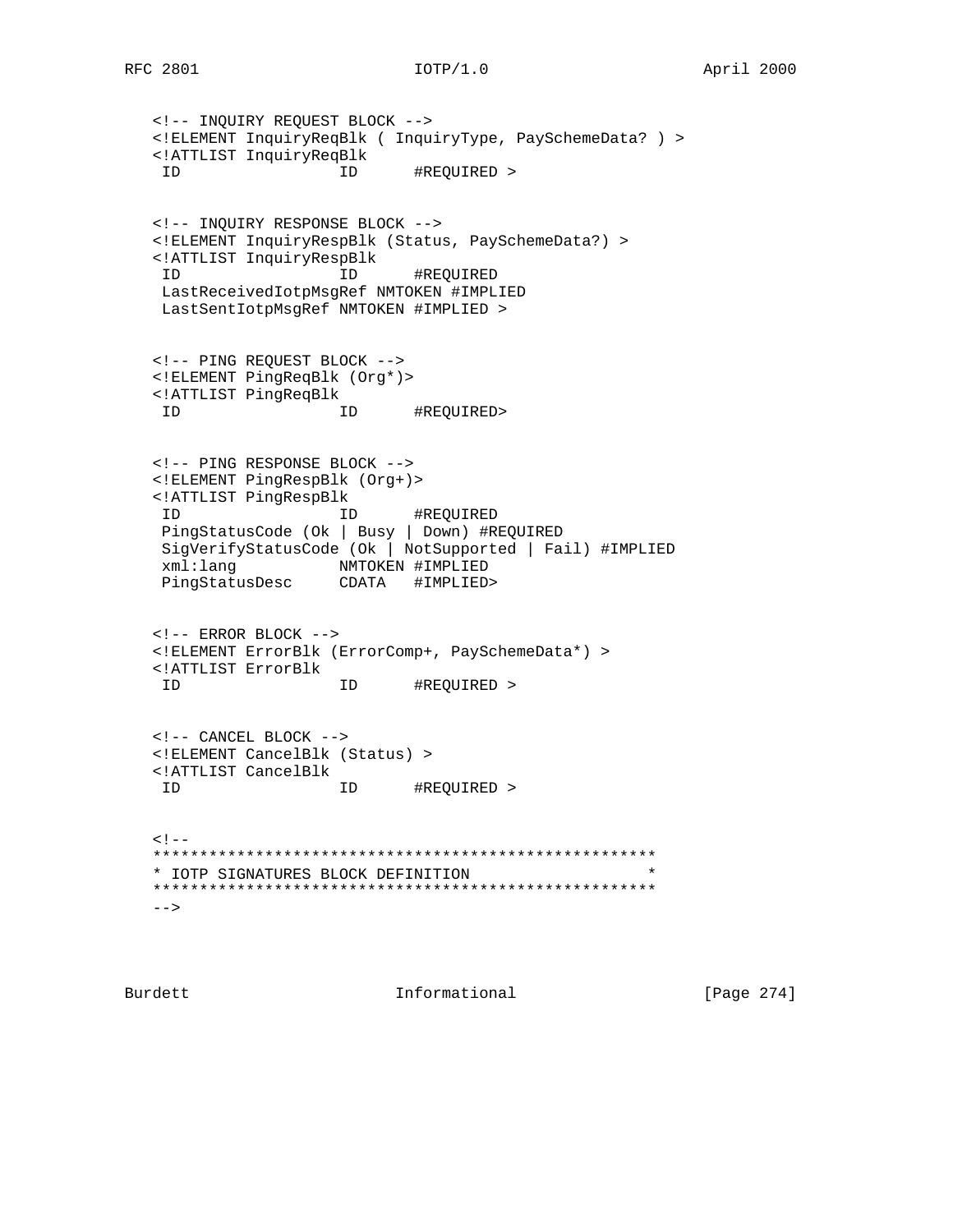```
 <!ELEMENT IotpSignatures (Signature+ ,Certificate*) >
   <!ATTLIST IotpSignatures
      ID ID #IMPLIED
  \geq< ! - - 1 ******************************************************
   * IOTP SIGNATURE COMPONENT DEFINITION *
   ******************************************************
  --&> <!ELEMENT Signature (Manifest, Value+) >
   <!ATTLIST Signature
     ID ID #IMPLIED
  \geq <!ELEMENT Manifest
    ( Algorithm+,
            Digest+,
            Attribute*,
            OriginatorInfo,
            RecipientInfo+
    \left( \begin{array}{c} \end{array} \right)\geq <!ATTLIST Manifest
      LocatorHRefBase CDATA #IMPLIED
   >
   <!ELEMENT Algorithm (Parameter*) >
   <!ATTLIST Algorithm
 ID ID #REQUIRED
 type (digest|signature) #IMPLIED
name NMTOKEN #REQUIRED
  \geq <!ELEMENT Digest (Locator, Value) >
   <!ATTLIST Digest
     DigestAlgorithmRef IDREF #REQUIRED
   >
   <!ELEMENT Attribute ( ANY ) >
   <!ATTLIST Attribute
type NMTOKEN +REQUIRED
 critical ( true | false ) #REQUIRED
  \geq <!ELEMENT OriginatorInfo ANY >
```
Burdett **Informational** [Page 275]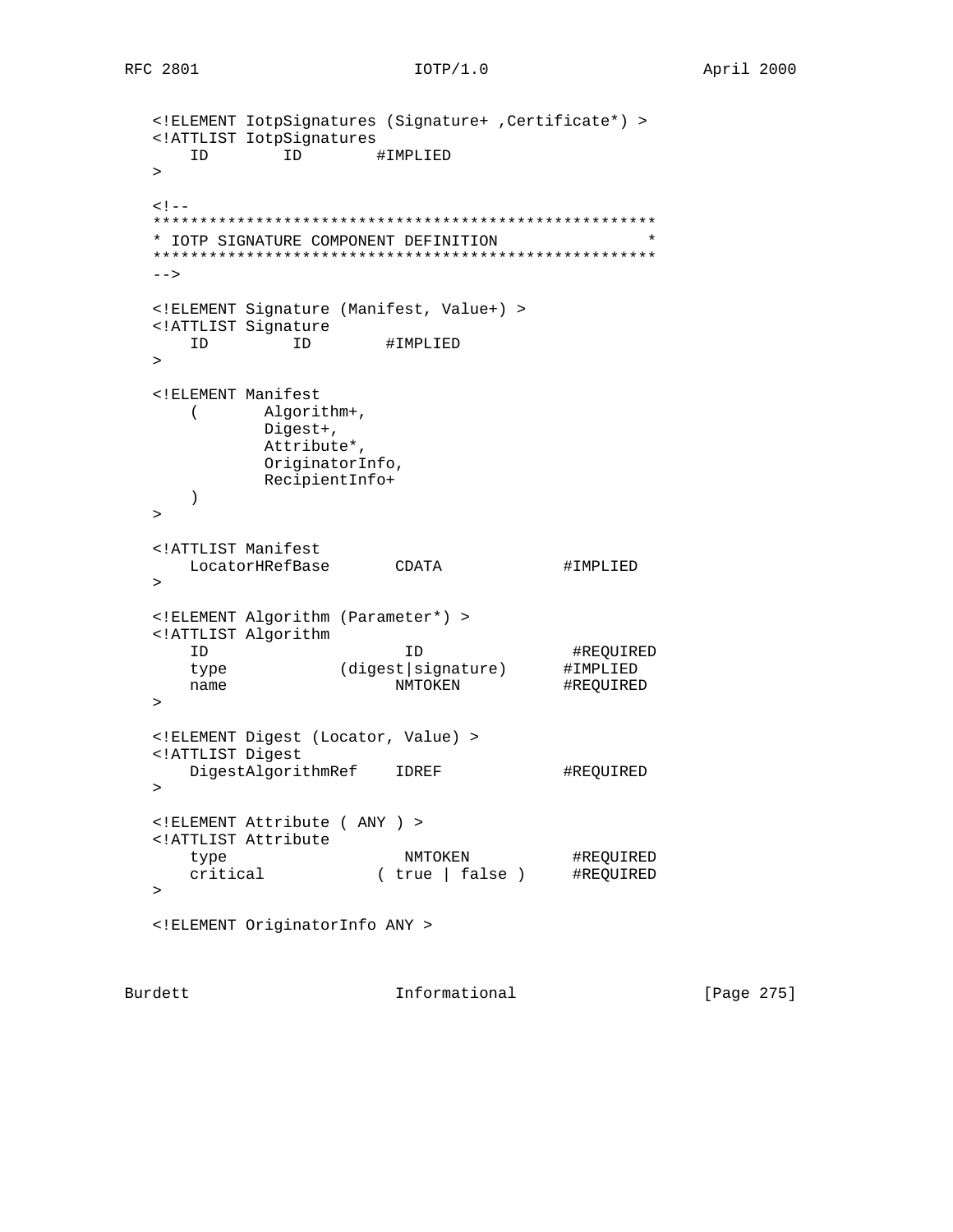<!ATTLIST OriginatorInfo OriginatorRef NMTOKEN #IMPLIED  $\mathbf{r}$  <!ELEMENT RecipientInfo ANY > <!ATTLIST RecipientInfo SignatureAlgorithmRef IDREF #REQUIRED SignatureValueRef IDREF #IMPLIED SignatureCertRef IDREF #IMPLIED RecipientRefs NMTOKENS #IMPLIED > <!ELEMENT KeyIdentifier EMPTY> <!ATTLIST KeyIdentifier value CDATA #REQUIRED  $\geq$  <!ELEMENT Parameter ANY > <!ATTLIST Parameter type CDATA #REQUIRED  $\rightarrow$  $1 -$  \*\*\*\*\*\*\*\*\*\*\*\*\*\*\*\*\*\*\*\*\*\*\*\*\*\*\*\*\*\*\*\*\*\*\*\*\*\*\*\*\*\*\*\*\*\*\*\*\*\*\*\*\*\* \* IOTP CERTIFICATE COMPONENT DEFINITION \* \*\*\*\*\*\*\*\*\*\*\*\*\*\*\*\*\*\*\*\*\*\*\*\*\*\*\*\*\*\*\*\*\*\*\*\*\*\*\*\*\*\*\*\*\*\*\*\*\*\*\*\*\*\*  $--&>$  <!ELEMENT Certificate ( IssuerAndSerialNumber, ( Value | Locator ) )  $>$  <!ATTLIST Certificate ID ID #IMPLIED type NMTOKEN #REQUIRED  $\geq$  <!ELEMENT IssuerAndSerialNumber EMPTY > <!ATTLIST IssuerAndSerialNumber issuer CDATA #REQUIRED number CDATA #REQUIRED  $\geq$  $\lt$ ! -- \*\*\*\*\*\*\*\*\*\*\*\*\*\*\*\*\*\*\*\*\*\*\*\*\*\*\*\*\*\*\*\*\*\*\*\*\*\*\*\*\*\*\*\*\*\*\*\*\*\*\*\*\*\* \* IOTP SHARED COMPONENT DEFINITION \* \*\*\*\*\*\*\*\*\*\*\*\*\*\*\*\*\*\*\*\*\*\*\*\*\*\*\*\*\*\*\*\*\*\*\*\*\*\*\*\*\*\*\*\*\*\*\*\*\*\*\*\*\*\*

Burdett **Informational** [Page 276]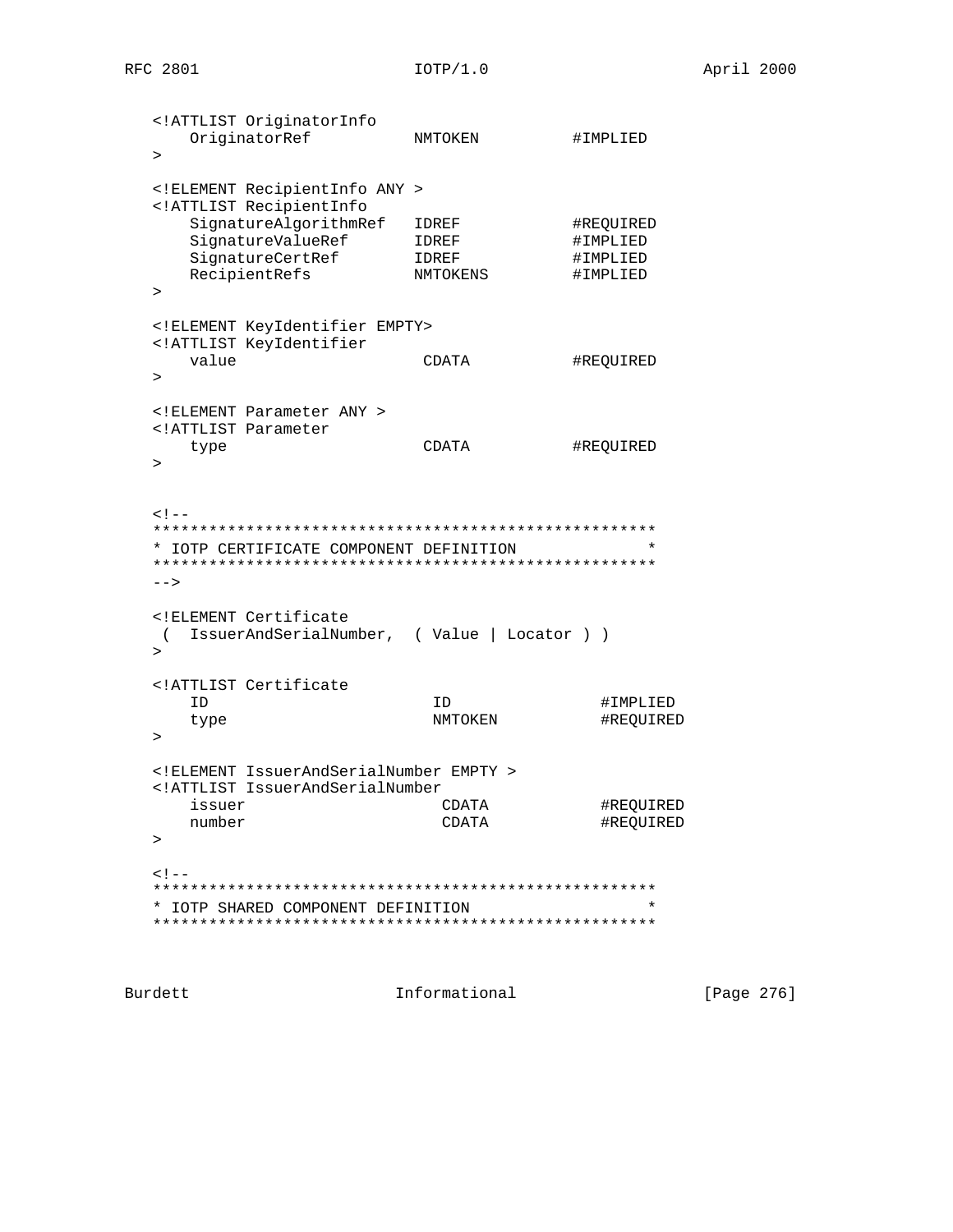| -->                                               |               |                |          |
|---------------------------------------------------|---------------|----------------|----------|
| ELEMENT Value ( #PCDATA )                         |               |                |          |
| ATTLIST Value</td <td></td> <td></td> <td></td>   |               |                |          |
| TD                                                | ΙD            | #IMPLIED       |          |
| encoding                                          | (base64 none) | $'$ base $64'$ |          |
| >                                                 |               |                |          |
|                                                   |               |                |          |
| ELEMENT Locator EMPTY                             |               |                |          |
| ATTLIST Locator</td <td></td> <td></td> <td></td> |               |                |          |
| xml:link                                          | CDATA         | #FIXED         | 'simple' |
| href                                              | CDATA         | #REOUIRED      |          |
|                                                   |               |                |          |

# 14. Glossary

 This section contains a glossary of some of the terms used within this specification in alphabetical order.

| <b>NAME</b>    | DESCRIPTION                                                                                                                                                                                                                                                                                                                                                                                                                                                                                                                                                                                                                                                                                                                                                                                                                                                                                 |
|----------------|---------------------------------------------------------------------------------------------------------------------------------------------------------------------------------------------------------------------------------------------------------------------------------------------------------------------------------------------------------------------------------------------------------------------------------------------------------------------------------------------------------------------------------------------------------------------------------------------------------------------------------------------------------------------------------------------------------------------------------------------------------------------------------------------------------------------------------------------------------------------------------------------|
| Authenticator  | The Organisation which is requesting the<br>authentication of another Organisation, and                                                                                                                                                                                                                                                                                                                                                                                                                                                                                                                                                                                                                                                                                                                                                                                                     |
| Authenticatee  | The Organisation being authenticated by an<br>Authenticator                                                                                                                                                                                                                                                                                                                                                                                                                                                                                                                                                                                                                                                                                                                                                                                                                                 |
| Business Error | See Status Component.                                                                                                                                                                                                                                                                                                                                                                                                                                                                                                                                                                                                                                                                                                                                                                                                                                                                       |
| Brand          | A Brand is the mark which identifies a particular<br>type of Payment Instrument. A list of Brands are<br>the payment options which are presented by the<br>Merchant to the Consumer and from which the<br>Consumer makes a selection. Each Brand may have a<br>different Payment Handler. Examples of Brands<br>include:<br>o payment association and proprietary Brands,<br>for example MasterCard, Visa, American Express,<br>Diners Club, American Express, Mondex,<br>GeldKarte, CyberCash, etc.<br>o Promotional Brands (see below). These include:<br>o store Brands, where the Payment Instrument is<br>issued to a Consumer by a particular Merchant,<br>for example Walmart, Sears, or Marks and<br>Spencer (UK)<br>o coBrands, for example American Advantage Visa,<br>where an a company uses their own Brand in<br>conjunction with, typically, a payment<br>association Brand. |

Burdett **Informational** [Page 277]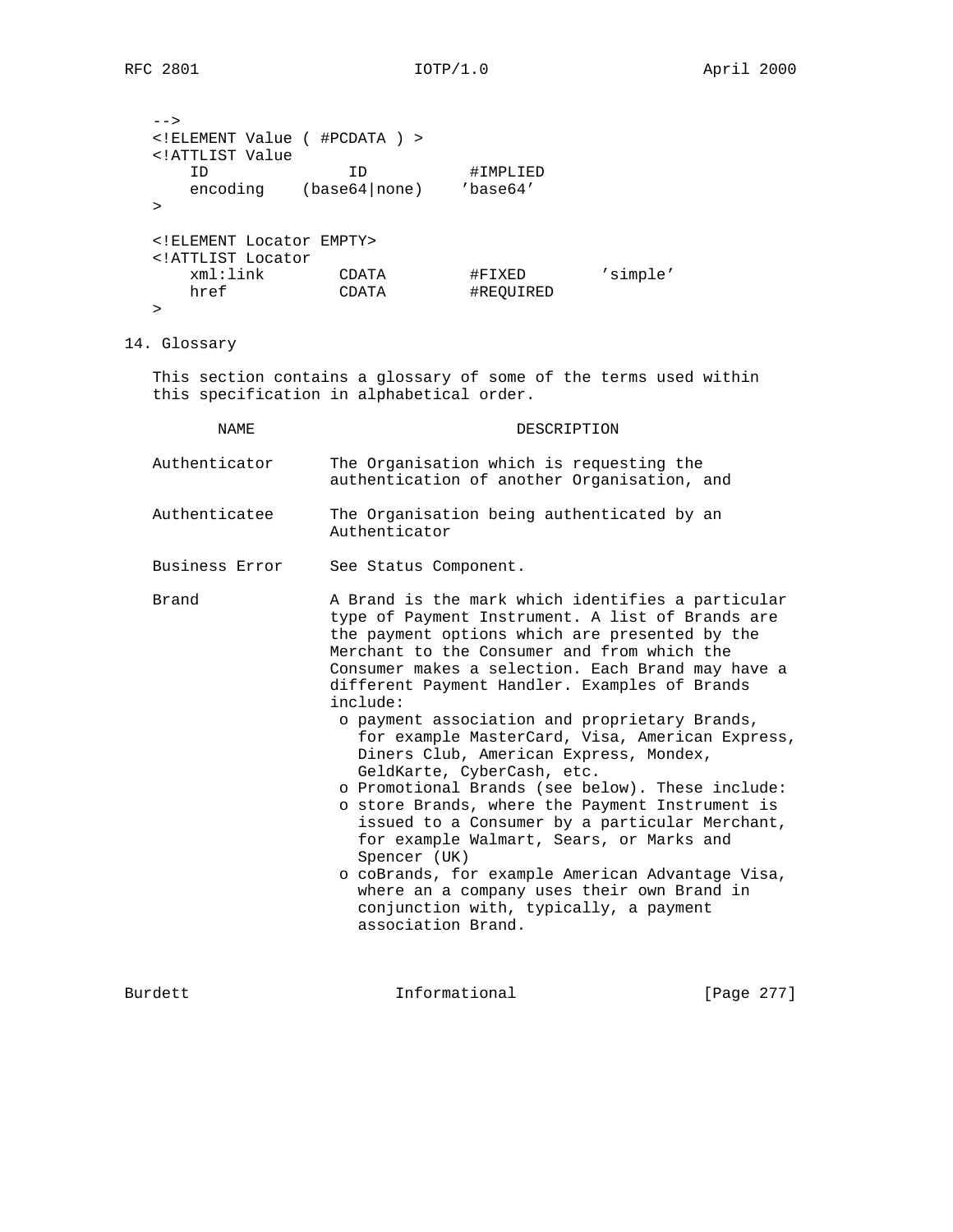Consumer The Organisation which is to receive the benefit of and typically pay for the goods or services.

 ContentSoftwareId This contains information which identifies the software which generated the content of the element. Its purpose is to help resolve interoperability problems that might occur as a result of incompatibilities between messages produced by different software. It is a single text string in the language defined by xml:lang. It must contain, as a minimum: o the name of the software manufacturer o the name of the software o the version of the software, and o the build of the software

> It is recommended that this attribute is included whenever the software which generated the content cannot be identified from the SoftwareId attribute on the Message Id Component (see section 3.3.2)

- Customer Care An Organisation that is providing customer care Provider typically on behalf of a Merchant. Examples of customer care include, responding to problems raised by a Consumer arising from an IOTP Transaction that the Consumer took part in.
- Delivery Handler The Organisation that directly delivers the goods or services to the Consumer on behalf of the Merchant. Delivery can be in the form of either digital goods (e.g., a [MIME] message), or physically delivered using the post or a courier.
- Document Exchange A Document Exchange consists of a set of IOTP Messages exchanged between two parties that implement part or all of two Trading Exchanges simultaneously in order to minimise the number of actual IOTP Messages which must be sent over the Internet.

 Document Exchanges are combined together in sequence to implement a particular IOTP Transaction.

 Dual Brand A Dual Brand means that a single Payment Instrument may be used as if it were two separate Brands. For example there could be a single Japanese "UC" MasterCard which can be used as

| Burdett | Informational | [Page 278] |  |
|---------|---------------|------------|--|
|         |               |            |  |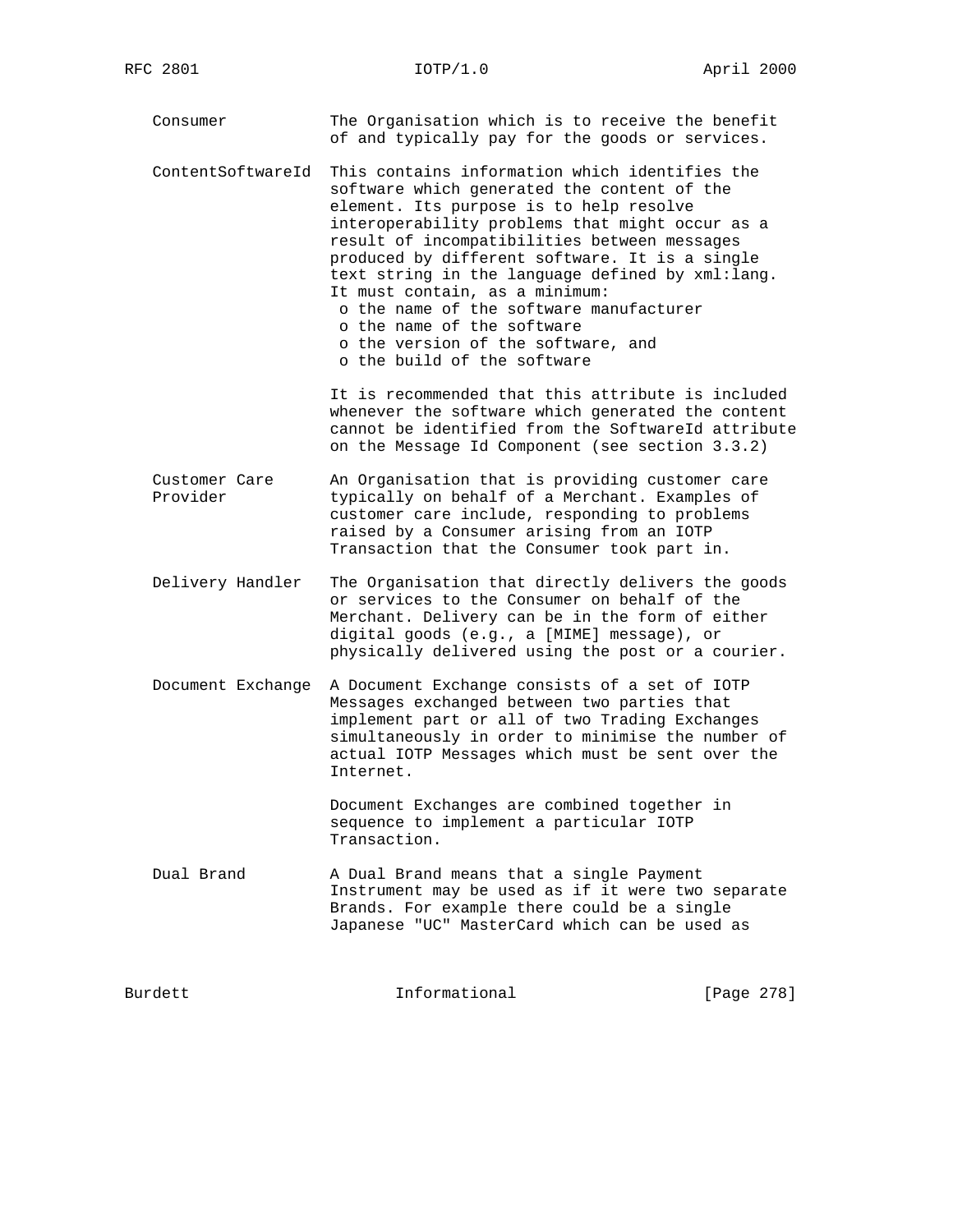either a UC card or a regular MasterCard. The UC card Brand and the MasterCard Brand could each have their own separate Payment Handlers. This means that:

- o the Merchant treats, for example "UC" and "MasterCard" as two separate Brands when offering a list of Brands to the Consumer,
- o the Consumer chooses a Brand, for example either "UC" or "MasterCard,
- o the Consumer IOTP aware application determines which Payment Instrument(s) match the chosen Brand, and selects, perhaps with user assistance, the correct Payment Instrument to use.
- Error Block An Error Block reports that a Technical Error was found in an IOTP Message that was previously received. Typically Technical Errors are caused by errors in the XML which has been received or some technical failure of the processing of the IOTP Message. Frequently the generation or receipt of an Error Block will result in failure of the IOTP Transaction. They are distinct from Business Errors, reported in a Status Component, which can also cause failure of an IOTP Transaction.
- Exchange Block An Exchange Block is sent between the two Trading Roles involved in a Trading Exchange. It contains one or more Trading Components. Exchange Blocks are always sent after a Request Block and before a Response Block in a Trading Exchange. The content of an Exchange Block is dependent on the type of Trading Exchange being carried out.
- IOTP Message An IOTP Message is the outermost wrapper for the document(s) which are sent between Trading Roles that are taking part in a trade. It is a well formed XML document. The documents it contains consist of:
	- o a Transaction Reference Block to uniquely identify the IOTP Transaction of which the IOTP Message is part,
	- o an optional Signature Block to digitally sign the Trading Blocks or Trading Components associated with the IOTP Transaction
	- o an optional Error Block to report on technical errors contained in a previously received IOTP Message, and

Burdett **Informational Informational** [Page 279]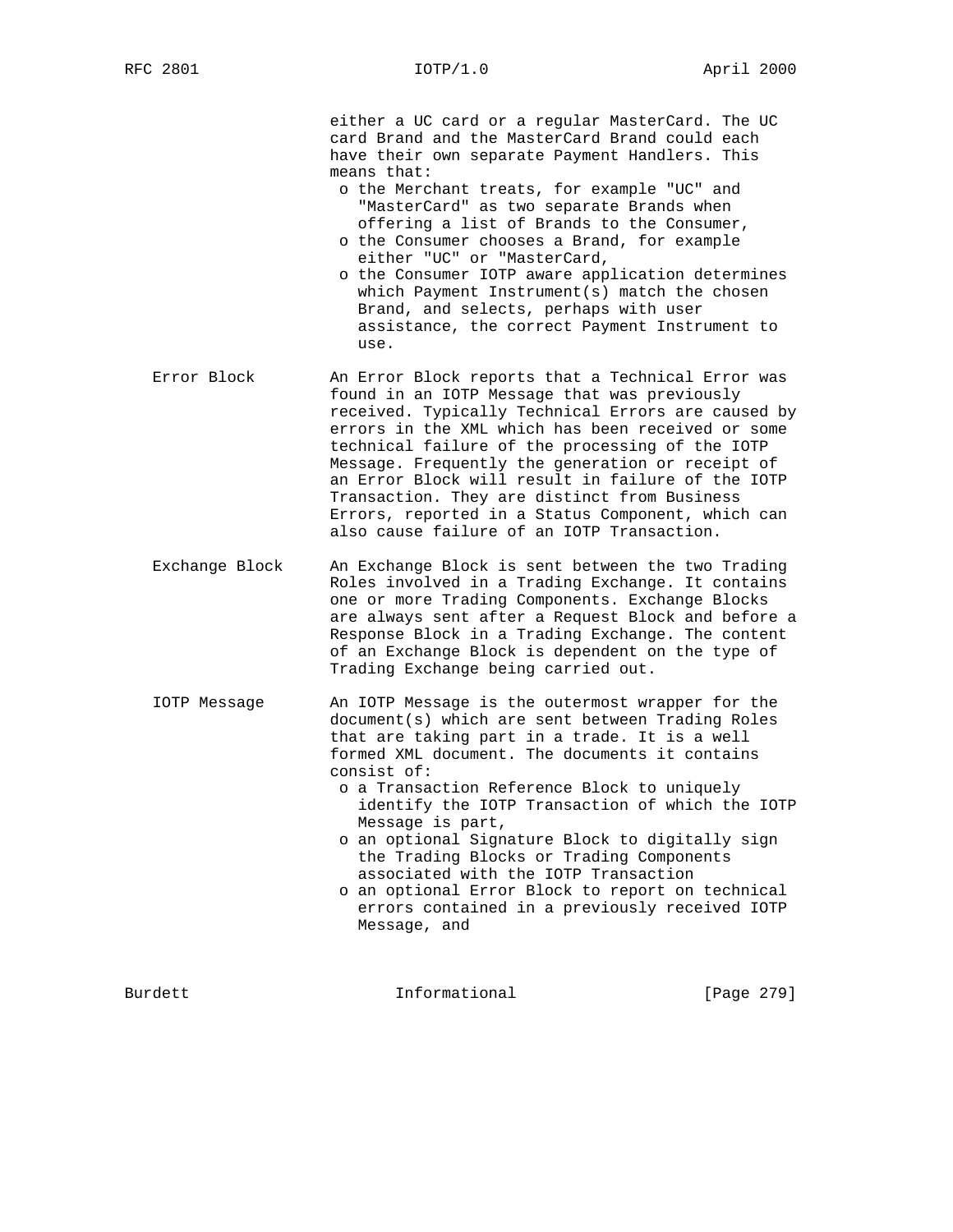- o a collection of IOTP Trading Blocks which carries the data required to carry out an IOTP Transaction.
- IOTP Transaction An instance of an Internet Open Trading Protocol Transaction consists of a set of IOTP Messages transferred between Trading Roles. The rules for what may be contained in the IOTP Messages is defined by the Transaction Type of the IOTP Transaction.
- IOTP Transaction A Transaction Type identifies the type an of IOTP Type Transaction. Examples of Transaction Type include: Purchase, Refund, Authentication, Withdrawal, Deposit (of electronic cash). The Transaction Type specifies for an IOTP Transaction:
	- o the Trading Exchanges which may be included in the transaction,
	- o how those Trading Exchanges may be combined to meet the business needs of the transaction
	- o which Trading Blocks may be included in the IOTP Messages that make up the transaction
	- o Consult this specification for the rules that apply for each Transaction Type.
- Merchant The Organisation from whom the service or goods are being obtained, who is legally responsible for providing the goods or services and receives the benefit of any payment made
- Merchant Customer The Organisation that is involved with customer Care Provider dispute negotiation and resolution on behalf of the Merchant
- Organisation A company or individual that takes part in a Trade as a Trading Role. The Organisations may take one or more of the roles involved in the Trade
- Payment Handler The Organisation that physically receives the payment from the Consumer on behalf of the Merchant

 Payment A Payment Instrument is the means by which Instrument Consumer pays for goods or services offered by a Merchant. It can be, for example: o a credit card such as MasterCard or Visa; o a debit card such as MasterCard's Maestro; o a smart card based electronic cash Payment

Burdett 10 Informational [Page 280]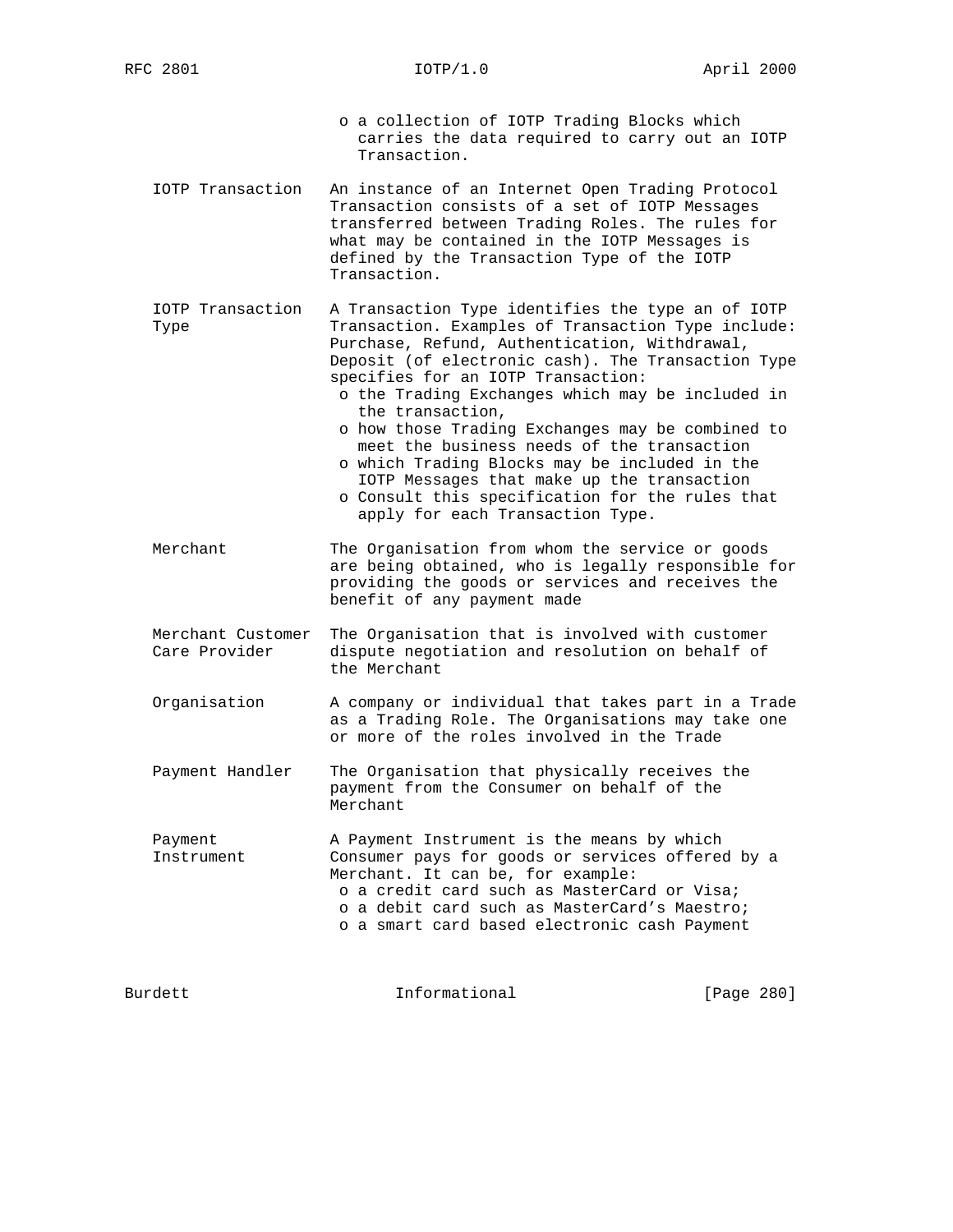Instrument such as a Mondex Card, a GeldKarte card or a Visa Cash card

 o a software based electronic payment account such as a CyberCash's CyberCoin or DigiCash account.

 All Payment Instruments have a number, typically an account number, by which the Payment Instrument can be identified.

- Promotional Brand A Promotional Brand means that, if the Consumer pays with that Brand, then the Consumer will receive some additional benefit which can be received in two ways:
	- o at the time of purchase. For example if a Consumer pays with a "Walmart MasterCard" at a Walmart web site, then a 5% discount might apply, which means the Consumer actually pays less,
	- o from their Payment Instrument (card) issuer when the payment appears on their statement. For example loyalty points in a frequent flyer scheme could be awarded based on the total payments made with the Payment Instrument since the last statement was issued.

 Each Promotional Brand should be identified as a separate Brand in the list of Brands offered by the Merchant.

- Receipt Component A Receipt Component is a record of the successful completion of a Trading Exchange. Examples of Receipt Components include: Payment Receipts, and Delivery Notes. It's content may dependent on the technology used to perform the Trading Exchange. For example a Secure Electronic Transaction (SET) payment receipt consists of SET payment messages which record the result of the payment.
- Request Block A Request Block is Trading Block that contains a request for a Trading Exchange to start. The Trading Components in a Request Block may be signed by a Signature Block so that their authenticity may be checked and to determine that the Trading Exchange being requested is authorised. Authorisation for a Trading Exchange to start can be provided by the signatures contained on Receipt Components contained in

Burdett **Informational** [Page 281]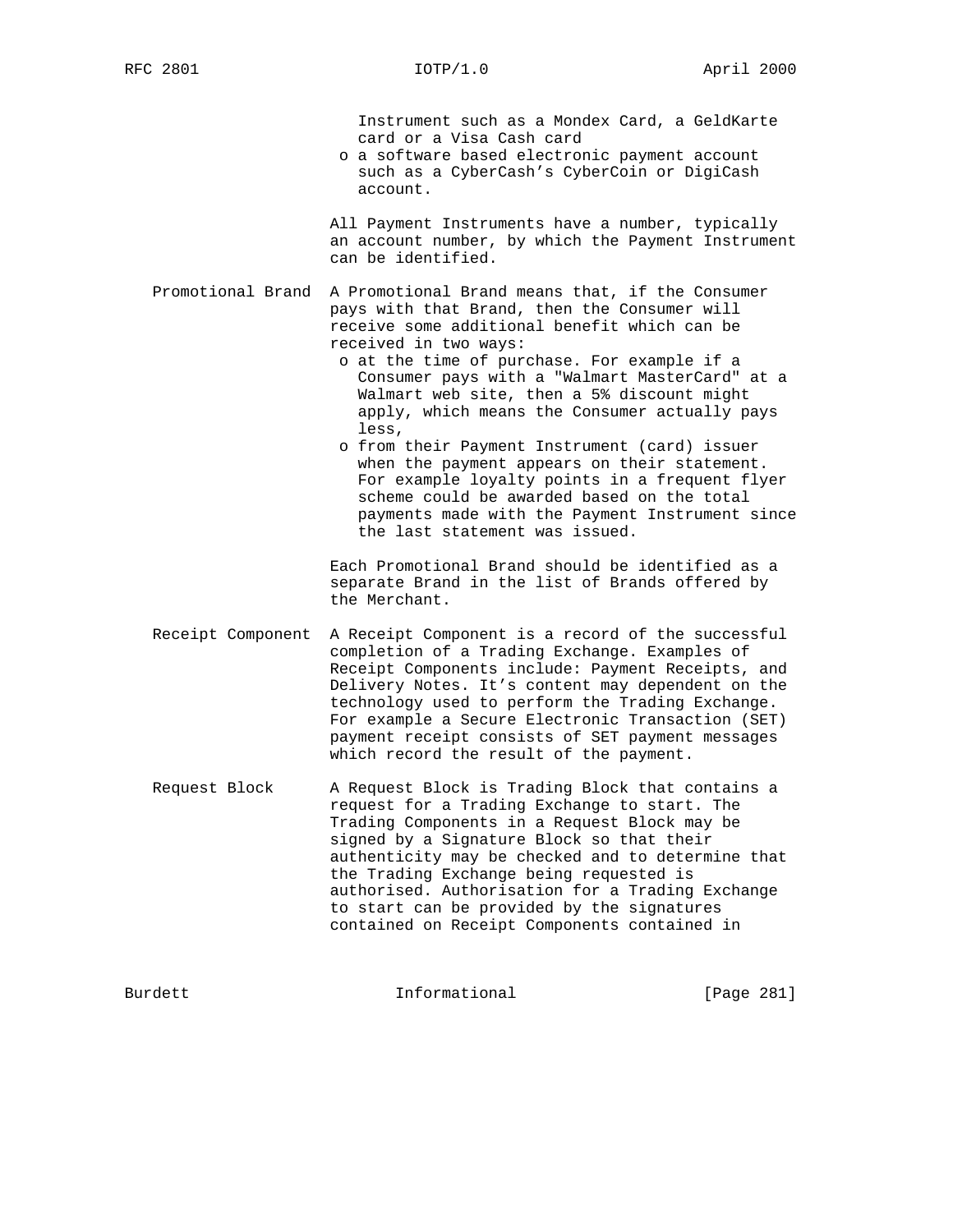Response Blocks resulting from previously completed Trading Exchanges. Examples of Request Blocks are Payment Request and Delivery Request

- Response Block A Response Block is a Trading Block that indicates that a Trading Exchange is complete. It is sent by the Trading Role that received a Request Block to the Trading Role that sent the Request Block. The Response Block contains a Status Component that contains information about the completion of the Trading Exchange, for example it indicates whether or not the Trading Exchange completed successfully. For some Trading Exchanges the Response Block contains a Receipt Component that forms a record of the Trading Exchange. Receipt Components may be digitally signed using a Signature Block to make completion non-refutable. Examples of Response Blocks include Offer Response, Payment Response and Delivery Response.
- Signature Block A Signature Block is a Trading Block that contains one or more digital signatures in the form of Signature Components. A Signature Component may digitally sign any Block or Component in any IOTP Message in the same IOTP Transaction.
- Status Component A Status Component contains information that describes the state of a Trading Exchange.

 Before the Trading Exchange is complete the Status Component can indicate information about how the Trading Exchange is progressing.

 Once a Trading Exchange is complete the Status Component can only indicate the success of the Trading Exchange or that a Business Error has occurred.

 A Business Error indicates that continuation with the Trading Exchange was not possible because of some business rule or logic, for example, "insufficient funds available", rather than any Technical Error associated with the content or format of the IOTP Messages in the IOTP Transaction.

Technical Error See Error Block.

Burdett **Informational** [Page 282]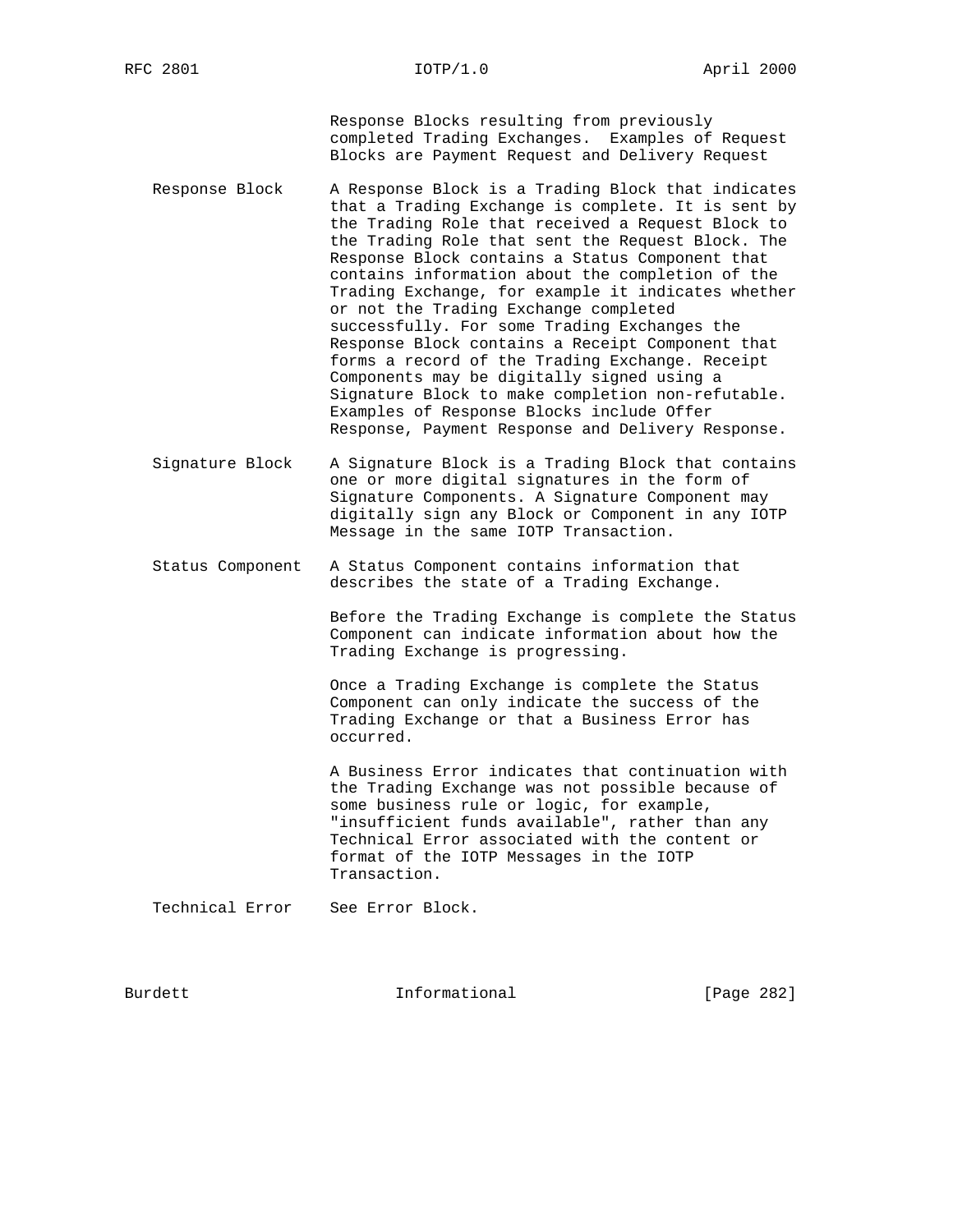Trading Block A Trading Block consists of one or more Trading Components. One or more Trading Blocks may be contained within the IOTP Messages which are physically sent in the form of [XML] documents between the different Trading Roles that are taking part in a trade. Trading Blocks are of three main types: o a Request Block, o an Exchange Block, or a o a Response Block

 Trading Component A Trading Component is a collection of XML elements and attributes. Trading Components are the child elements of the Trading Blocks. Examples of Trading Components are: Offer, Brand List, Payment Receipt, Delivery [information], Payment Amount [information]

- Trading Exchange A Trading Exchange consists of the exchange, between two Trading Roles, of a sequence of documents. The documents may be in the form of Trading Blocks or they may be transferred by some other means, for example through entering data into a web page. Each Trading Exchange consists of three main parts:
	- o the sending of a Request Block by one Trading Role (the initiator) to another Trading Role (the recipient),
	- o the optional exchange of one or more Exchange Blocks between the recipient and the initiator, until eventually,
	- o the Trading Role that received the Request Block sends a Response Block to the initiator.

 A Trading Exchange is designed to implement a useful service of some kind. Examples of Trading Exchanges/services are:

- o Offer, which results in a Consumer receiving an offer from a Merchant to carry out a business transaction of some kind,
- o Payment, where a Consumer makes a payment to a Payment Handler,
- o Delivery, where a Consumer requests, and optionally obtains, delivery of goods or services from a Delivery Handler, and
- o Authentication, where any Trading Role may request and receive information about another Trading Role.

Burdett **Informational Informational** [Page 283]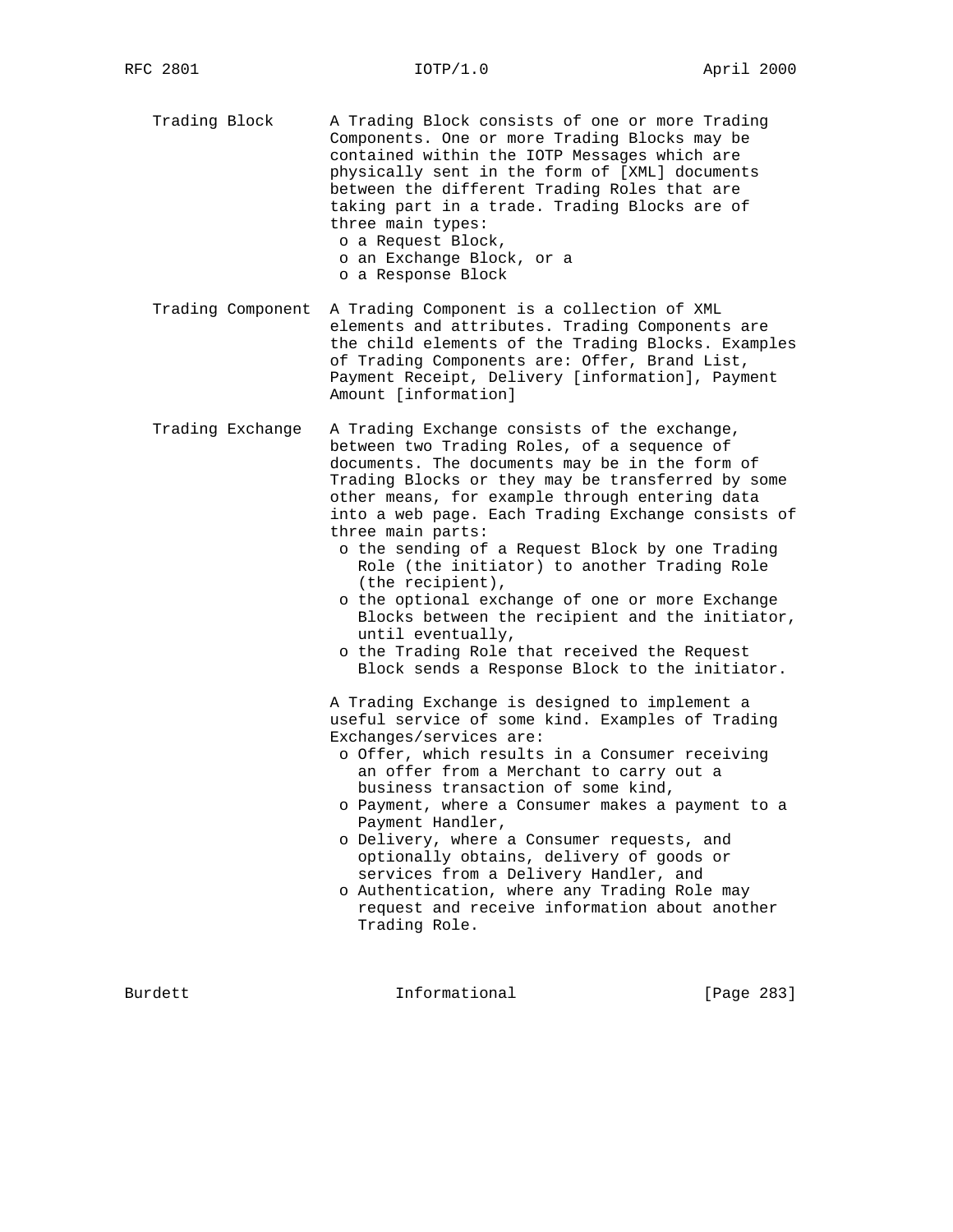- Trading Role A Trading Role identifies the different ways in which Organisations can participate in a trade. There are five Trading Roles: Consumer, Merchant, Payment Handler, Delivery Handler, and Merchant Customer Care Provider.
- Transaction A Transaction Reference Block identifies an IOTP Reference Block Transaction. It contains data that identifies: o the Transaction Type, o the IOTP Transaction uniquely, through a globally unique transaction identifier o the IOTP Message uniquely within the IOTP Transaction, through a message identifier

 The Transaction Reference Block may also contain references to other transactions which may or may not be IOTP Transactions

## 15. References

 This section contains references to related documents identified in this specification.

- [Base64] Freed, N. and N. Borenstein, "Multipurpose Internet Mail Extensions (MIME) Part One: Format of Internet Message Bodies", RFC 2045, November 1996.
- [DOM-HASH] Maruyama, H., Tamura, K. and N. Uramoto, "Digest Values for DOM (DOMHASH)", RFC 2803, April 2000.
- [DNS] Mockapetris, P., "Domain names concepts and facilities", STD 13, RFC 1034, November 1987.
- [DNS] Mockapetris, P., "Domain names implementation and specification", STD 13, RFC 1035, November 1987.
- [DSA] The Digital Signature Algorithm (DSA) published by the National Institute of Standards and Technology (NIST) in the Digital Signature Standard (DSS), which is a part of the US government's Capstone project.
- [ECCDSA] Elliptic Curve Cryptosystems Digital Signature Algorithm (ECCDSA). Elliptic curve cryptosystems are analogues of public-key cryptosystems such as RSA in which modular multiplication is replaced by the elliptic curve addition operation. See: V. S. Miller. Use of elliptic curves in cryptography. In Advances in Cryptology - Crypto '85, pages 417-426, Springer-Verlag, 1986.

Burdett **Informational Informational** [Page 284]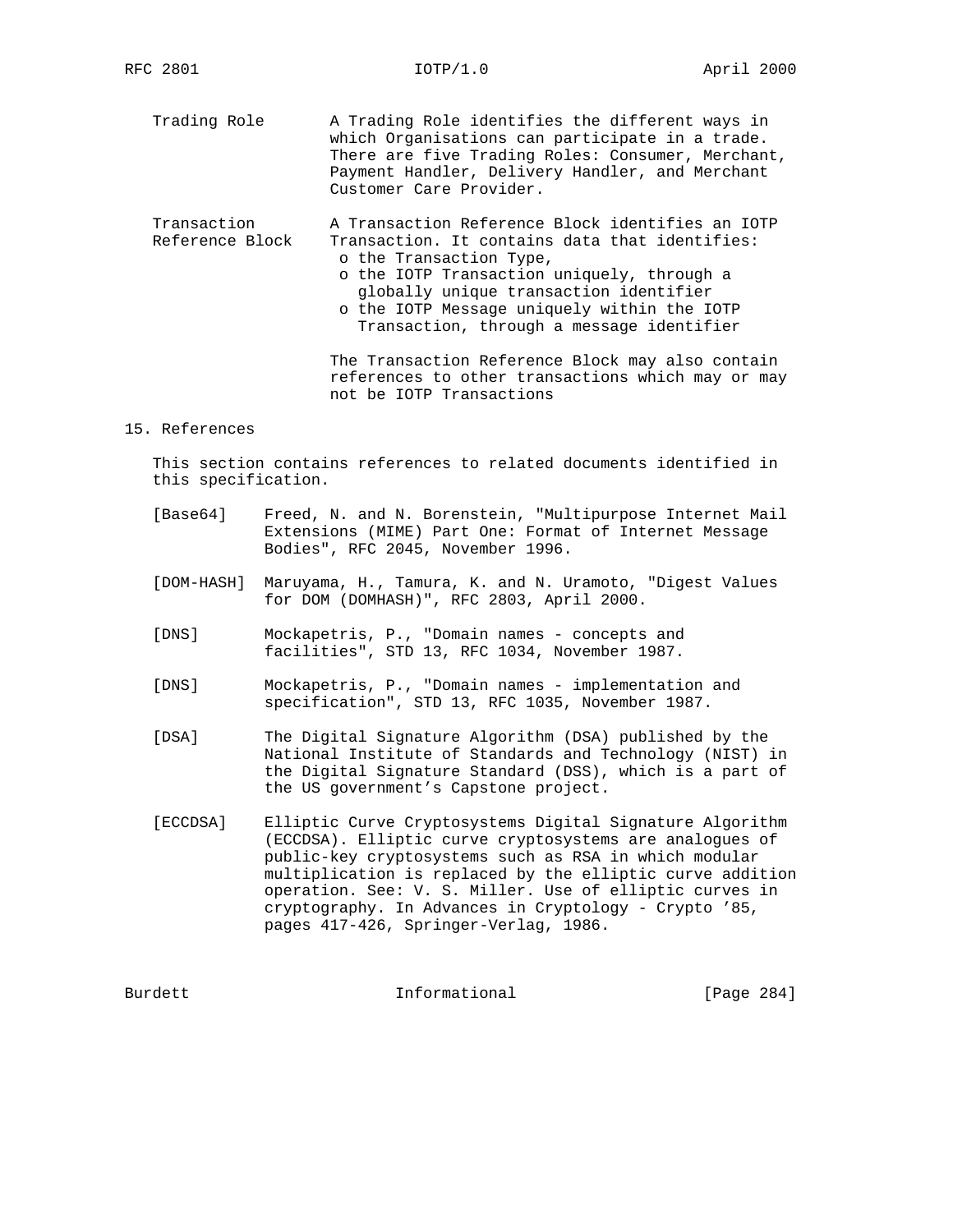- [HMAC] Krawczyk, H., Bellare, M. and R. Canetti, "HMAC: Keyed- Hashing for Message Authentication", RFC 2104, February 1997.
- [HTML] Berners-Lee, T. and D. Connolly, "Hypertext Markup Language - 2.0", RFC 1866, November 1995.
- [HTML] Hyper Text Mark Up Language. The Hypertext Mark-up Language (HTML) is a simple mark-up language used to create hypertext documents that are platform independent. See the World Wide Web (W3C) consortium web site at: http://www.w3.org/MarkUp/
- [HTTP] Berners-Lee, T., Fielding, R. and H. Frystyk, "Hypertext Transfer Protocol -- HTTP/1.0", RFC 1945, May 1996.
- [HTTP] Fielding, R., Gettys, J., Mogul, J., Frystyk, T. and T. Berners-Lee, "Hypertext Transfer Protocol -- HTTP/1.1.", RFC 2616, June 1999.
- [IANA] The Internet Assigned Numbers Authority. The organisation responsible for co-ordinating the names and numbers associated with the Internet. See http://www.iana.org/
- [ISO4217] ISO 4217: Codes for the Representation of Currencies. Available from ANSI or ISO.
- [IOTPDSIG] Davidson, K. and Y. Kawatsura, "Digital Signatures for the v1.0 Internet Open Trading Protocol (IOTP)", RFC 2802, April 2000.
- [MD5] Rivest, R., "The MD5 Message-Digest Algorithm", RFC 1321, April 1992.
- [MIME] Crocker, D., "Standard for the Format of ARPA Internet Text Messages", STD 11, RFC 822, August 1982.
- [MIME] Freed, N. and N. Borenstein, "Multipurpose Internet Mail Extensions (MIME) Part One: Format of Internet Message Bodies", RFC 2045, November 1996.
- [MIME] Freed, N. and N. Borenstein, "Multipurpose Internet Mail Extensions (MIME) Part Two: Media Types", RFC 2046, November 1996.
- [MIME] Moore, K., "MIME (Multipurpose Internet Mail Extensions) Part Three: Message Header Extensions for Non-ASCII Text" RFC 2047, November 1996.

Burdett **Informational Informational** [Page 285]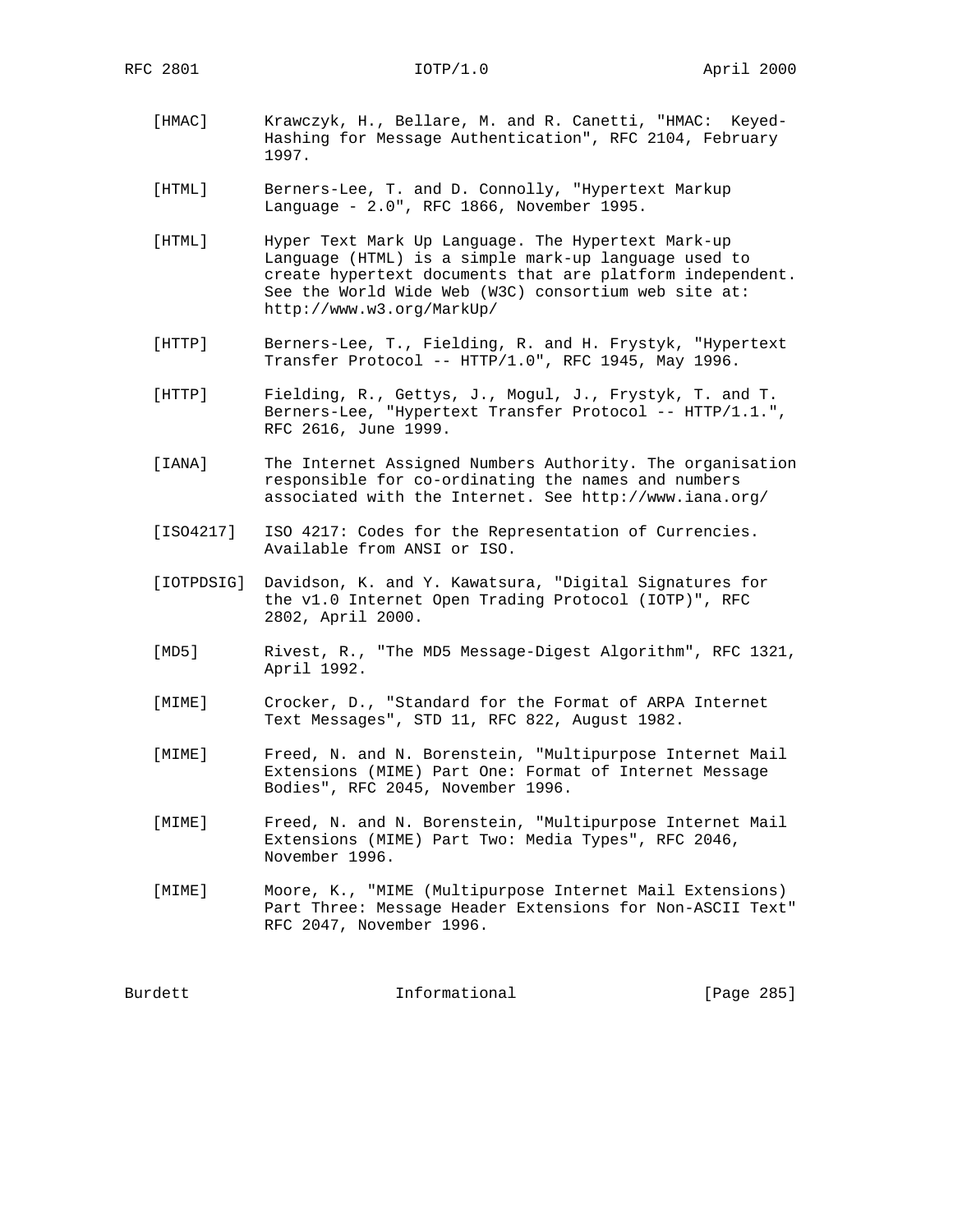- [MIME] Freed, N., Klensin, J. and J. Postel, "Multipurpose Internet Mail Extensions (MIME) Part Four: Registration Procedures", RFC 2048, November 1996.
- [MIME] Freed, N. and N. Borenstein, "Multipurpose Internet Mail Extensions (MIME) Part Five: Conformance Criteria and Examples" RFC 2049, November 1996.
- [OPS] Open Profiling Standard. A proposed standard which provides a framework with built-in privacy safeguards for the trusted exchange of profile information between individuals and web sites. Being developed by Netscape and Microsoft amongst others.
- [RFC1738] Berners-Lee, T., Masinter, L. and M. McCahill, "Uniform Resource Locators (URL)", RFC 1738, December 1994.
- [RFC2434] Narten, T. and H. Alvestrand, "Guidelines for Writing an IANA Considerations Section in RFCs", BCP 26, RFC 2434, October 1998.
- [RSA] RSA is a public-key cryptosystem for both encryption and authentication supported by RSA Data Security Inc. See: R. L. Rivest, A. Shamir, and L.M. Adleman. A method for obtaining digital signatures and public-key cryptosystems. Communications of the ACM, 21(2): 120-126, February 1978.
- [SCCD] Secure Channel Credit Debit. A method of conducting a credit or debit card payment where unauthorised access to account information is prevented through use of secure channel transport mechanisms such as SSL/TLS. An IOTP supplement describing how SCCD works is under development.
- [SET] Secure Electronic Transaction Specification, Version 1.0, May 31, 1997. Supports credit and debit card payments using certificates at the Consumer and Merchant to help ensure authenticity. Download from: <http://www.setco.org>.
- [SSL/TLS] Dierks, T. and C. Allen, "The TLS Protocol Version 1.0", RFC 2246, January 1999.
- [SHA1] [FIPS-180-1]"Secure Hash Standard", National Institute of Standards and Technology, US Department Of Commerce, April 1995. Also known as: 59 Fed Reg. 35317 (1994). See http://www.itl.nist.gov/div897/pubs/fip180-1.htm

Burdett 10 Informational [Page 286]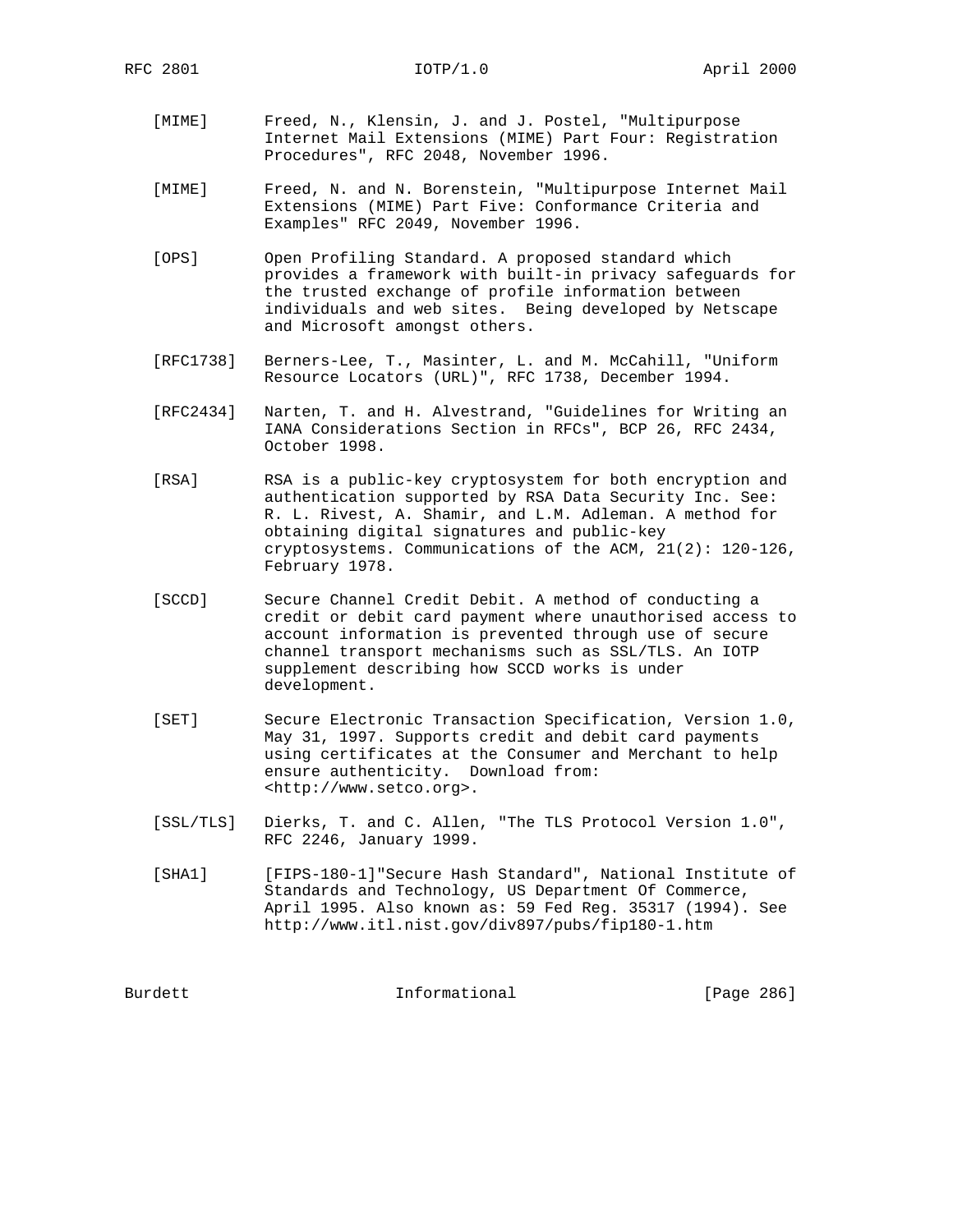- [UTC] Universal Time Co-ordinated. A method of defining time absolutely relative to Greenwich Mean Time (GMT). Typically of the form: "CCYY-MM-DDTHH:MM:SS.sssZ+n" where the "+n" defines the number of hours from GMT. See ISO DIS8601.
- [UTF16] The Unicode Standard, Version 2.0. The Unicode Consortium, Reading, Massachusetts. See ISO/IEC 10646 1 Proposed Draft Amendment 1
- [X.509] ITU Recommendation X.509 1993 | ISO/IEC 9594-8: 1995, Including Draft Amendment 1: Certificate Extensions (Version 3 Certificate)

 [XML Recommendation for Namespaces in XML, World Wide Web Namespace] Consortium, 14 January 1999, "http://www.w3.org/TR/REC xml-names"

- [XML] Extensible Mark Up Language. A W3C recommendation. See http://www.w3.org/TR/1998/REC-xml-19980210 for the 10 February 1998 version.
- 16. Author's Address

The author of this document is:

 David Burdett Commerce One 4440 Rosewood Drive, Bldg 4 Pleasanton California 94588 USA

 Phone: +1 (925) 520 4422 EMail: david.burdett@commerceone.com

 The author of this document particularly wants to thank Mondex International Limited (www.mondex.com) for the tremendous support provided in the formative stages of the development of this specification.

Burdett **Informational** [Page 287]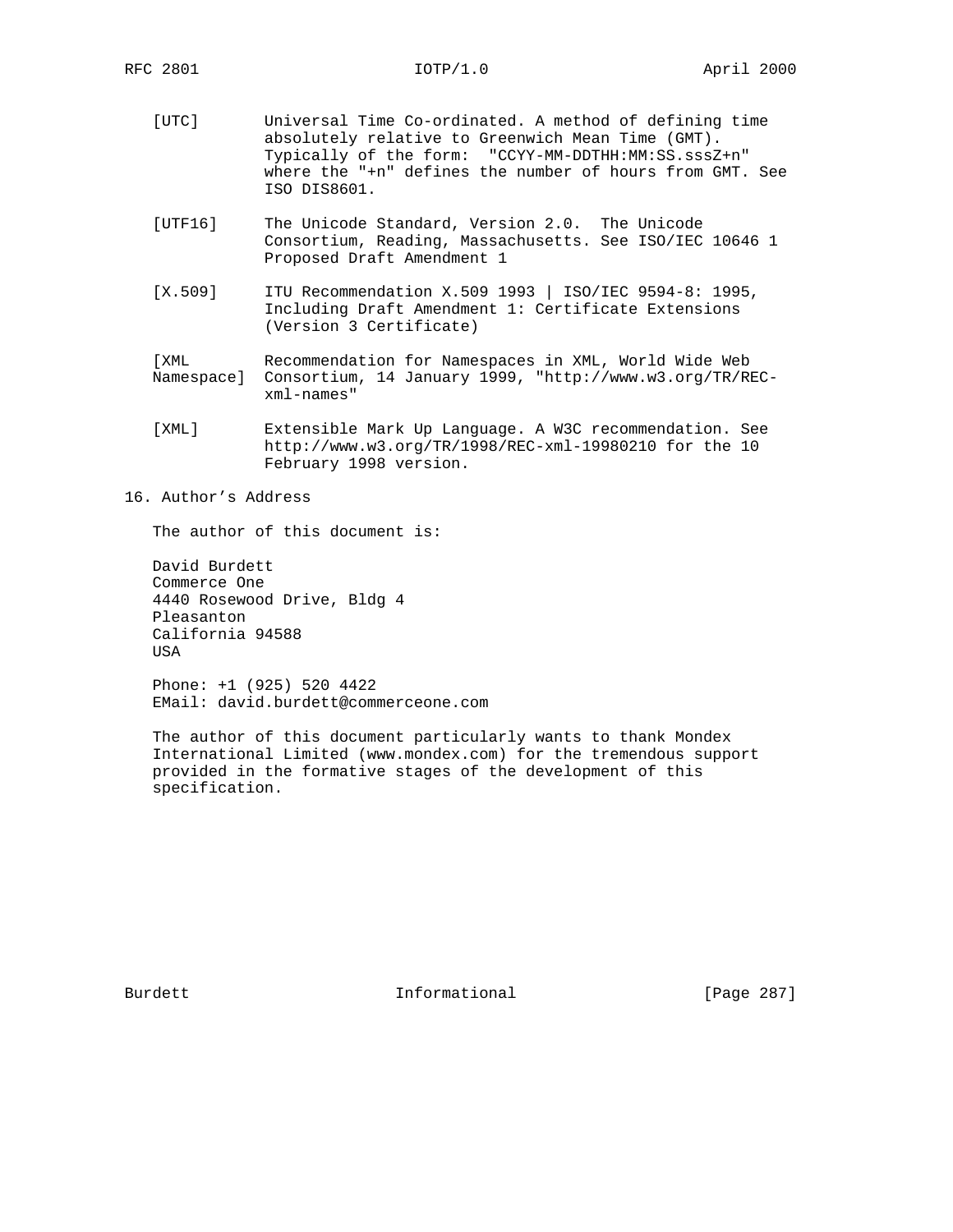In addition the author appreciates the following contributors to this protocol (in alphabetic order of company) without which it could not have been developed.

- Phillip Mullarkey, British Telecom plc
- Andrew Marchewka, Canadian Imperial Bank of Commerce
- Brian Boesch, CyberCash Inc.
- Tom Arnold, CyberSource
- Terry Allen, Commerce One (formally Veo Systems)
- Richard Brown, GlobeSet Inc.
- Peter Chang, Hewlett Packard
- Masaaki Hiroya, Hitachi Ltd
- Yoshiaki Kawatsura, Hitachi Ltd
- Mark Linehan, International Business Machines
- Jonathan Sowler, JCP Computer Services Ltd
- John Wankmueller, MasterCard International
- Steve Fabes, Mondex International Ltd
- Donald Eastlake 3rd, Motorola Inc (formerly International Business Machines Inc)
- Surendra Reddy, Oracle Corporation
- Akihiro Nakano, Plat Home, Inc. (ex Hitachi Ltd)
- Chris Smith, Royal Bank of Canada
- Hans Bernhard-Beykirch, SIZ (IT Development and Coordination

Centre of the German Savings Banks Organisation)

- W. Reid Carlisle, Spyrus (ex Citibank Universal Card Services, formally AT&T Universal Card Services)
- Efrem Lipkin, Sun Microsystems

## Burdett **Informational Informational** [Page 288]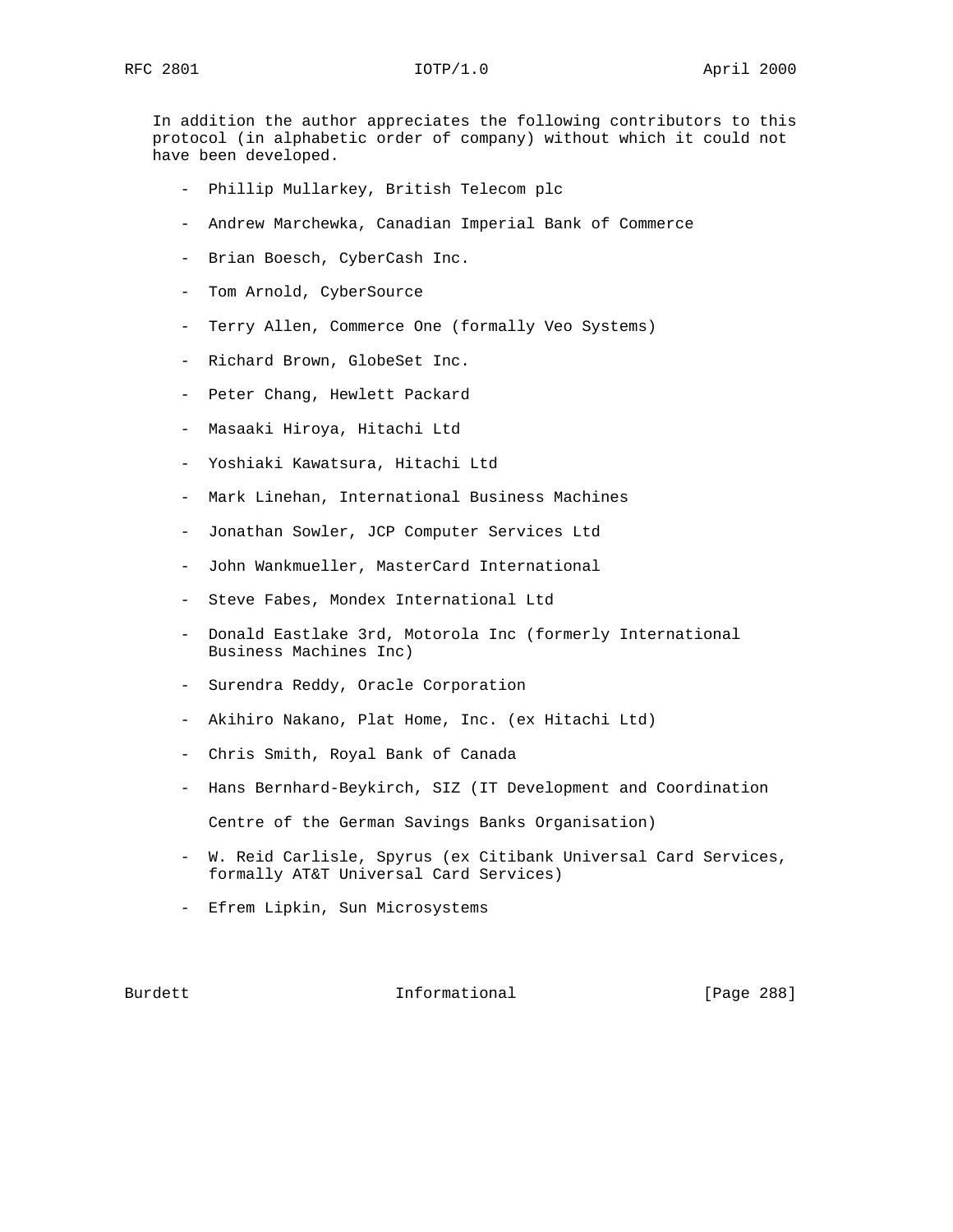- Tony Lewis, Visa International

 The author would also like to thank the following organisations for their support:

- Amino Communications
- DigiCash
- Fujitsu
- General Information Systems
- Globe Id Software
- Hyperion
- InterTrader
- Nobil I T Corp
- Mercantec
- Netscape
- Nippon Telegraph and Telephone Corporation
- Oracle Corporation
- Smart Card Integrations Ltd.
- Spyrus
- Verifone
- Unisource nv
- Wells Fargo Bank

Burdett Informational [Page 289]